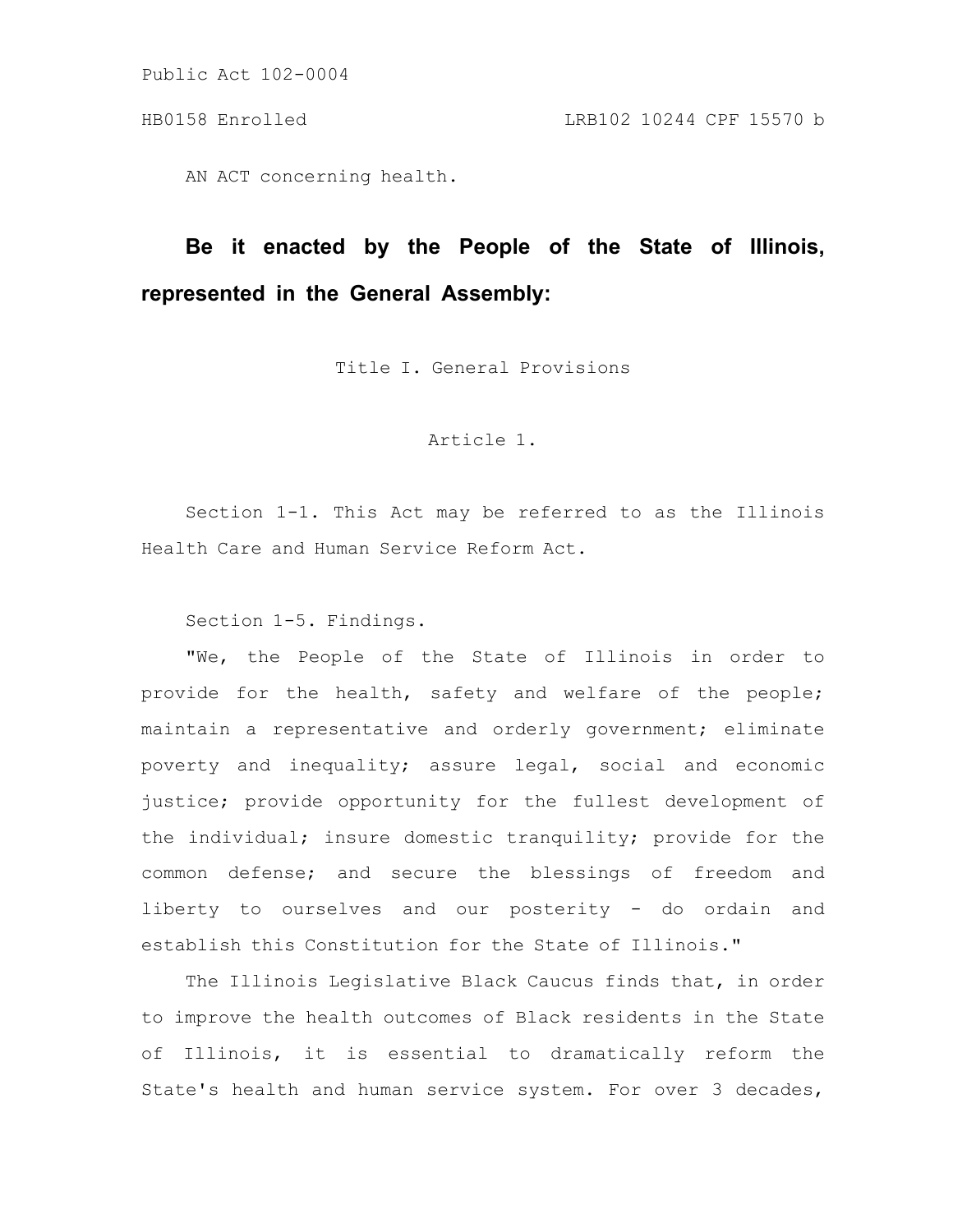# HB0158 Enrolled LRB102 10244 CPF 15570 b

multiple health studies have found that health inequities at their very core are due to racism. As early as 1998 research demonstrated that Black Americans received less health care than white Americans because doctors treated patients differently on the basis of race. Yet, Illinois' health and human service system disappointingly continues to perpetuate health disparities among Black Illinoisans of all ages, genders, and socioeconomic status.

In July 2020, Trinity Health announced its plans to close Mercy Hospital, an essential resource serving the Chicago South Side's predominantly Black residents. Trinity Health argued that this closure would have no impact on health access but failed to understand the community's needs. Closure of Mercy Hospital would only serve to create a health access desert and exacerbate existing health disparities. On December 15, 2020, after hearing from community members and advocates, the Health Facilities and Services Review Board unanimously voted to deny closure efforts, yet Trinity still seeks to cease Mercy's operations.

Prior to COVID-19, much of the social and political attention surrounding the nationwide opioid epidemic focused on the increase in overdose deaths among white, middle-class, suburban and rural users; the impact of the epidemic in Black communities was largely unrecognized. Research has shown rates of opioid use at the national scale are higher for whites than they are for Blacks, yet rates of opioid deaths are higher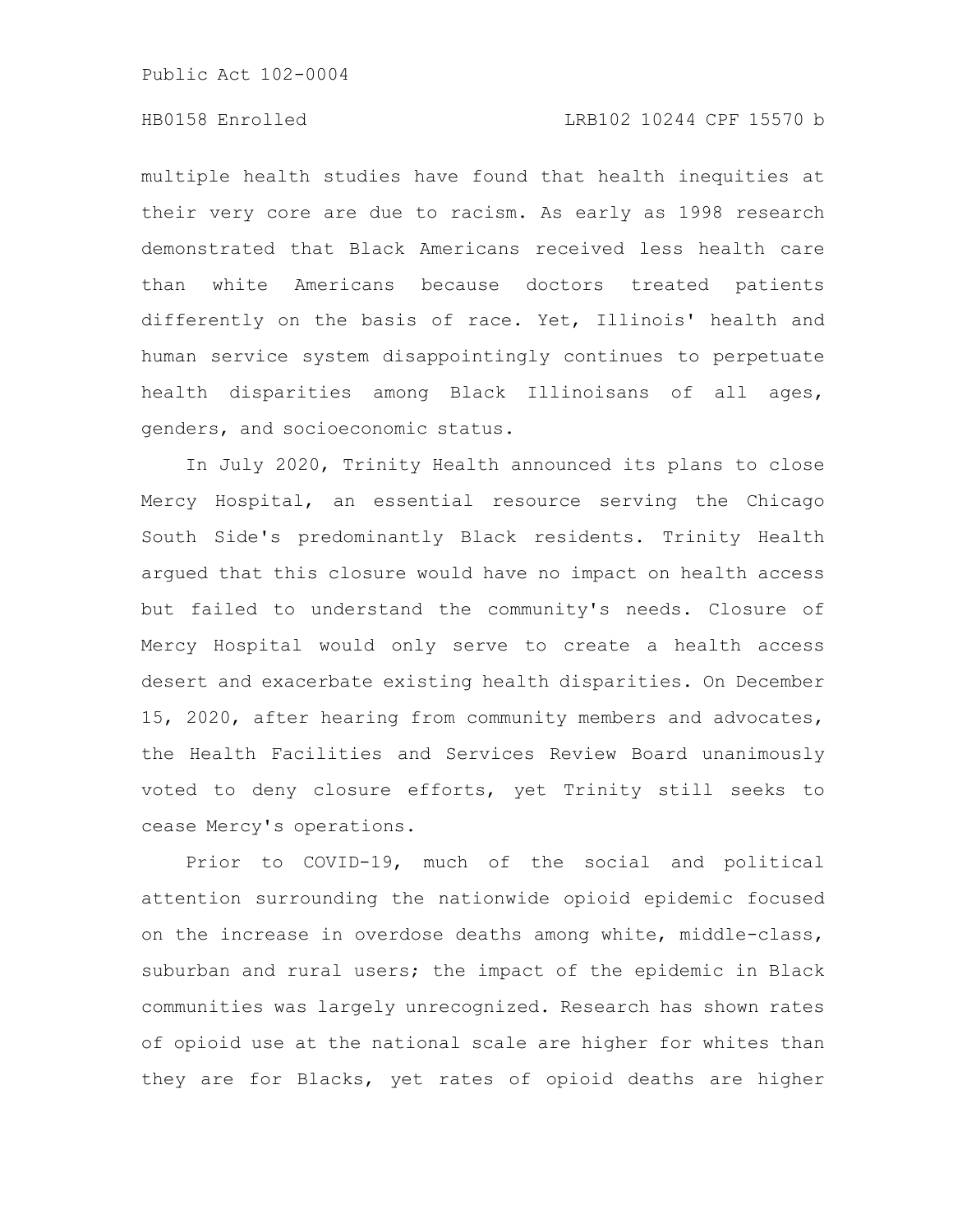### HB0158 Enrolled LRB102 10244 CPF 15570 b

among Blacks (43%) than whites (22%). The COVID-19 pandemic will likely exacerbate this situation due to job loss, stay-at-home orders, and ongoing mitigation efforts creating a lack of physical access to addiction support and harm reduction groups.

In 2018, the Illinois Department of Public Health reported that Black women were about 6 times as likely to die from a pregnancy-related cause as white women. Of those, 72% of pregnancy-related deaths and 93% of violent pregnancy-associated deaths were deemed preventable. Between 2016 and 2017, Black women had the highest rate of severe maternal morbidity with a rate of 101.5 per 10,000 deliveries, which is almost 3 times as high as the rate for white women.

In the City of Chicago, African American and Latinx populations are suffering from higher rates of AIDS/HIV compared to the general population. Recent data places HIV as one of the top 5 leading causes of death in African American women between the ages of 35 to 44 and the seventh ranking cause in African American women between the ages of 20 to 34. Among the Latinx population, nearly 20% with HIV exclusively depend on indigenous-led and staffed organizations for services.

Cardiovascular disease (CVD) accounts for more deaths in Illinois than any other cause of death, according to the Illinois Department of Public Health; CVD is the leading cause of death among Black residents. According to the Kaiser Family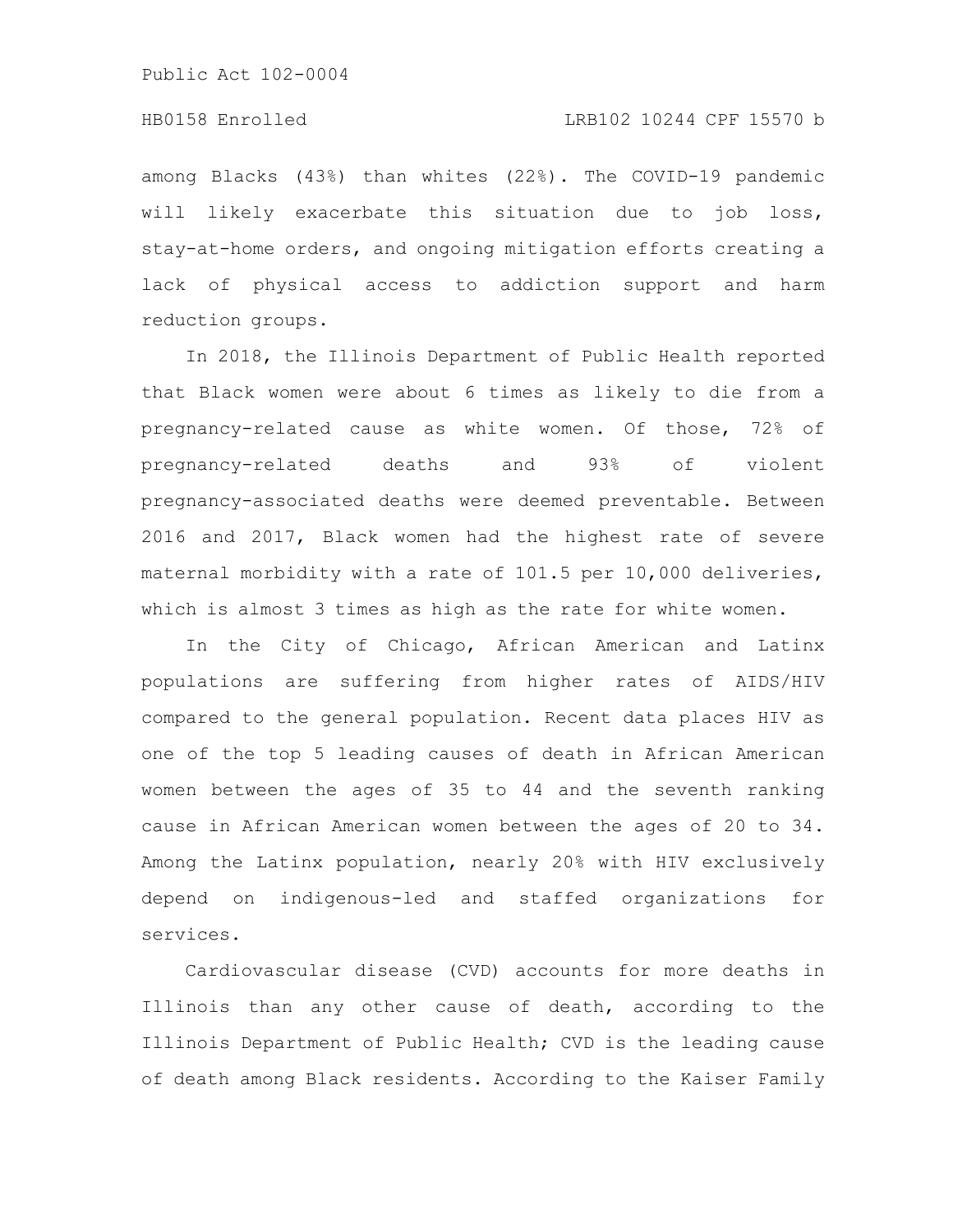# HB0158 Enrolled LRB102 10244 CPF 15570 b

Foundation (KFF), for every 100,000 people, 224 Black Illinoisans die of CVD compared to 158 white Illinoisans. Cancer, the second leading cause of death in Illinois, too is pervasive among African Americans. In 2019, an estimated 606,880 Americans, or 1,660 people a day, died of cancer; the American Cancer Society estimated 24,410 deaths occurred in Illinois. KFF estimates that, out of every 100,000 people, 191 Black Illinoisans die of cancer compared to 152 white Illinoisans.

Black Americans suffer at much higher rates from chronic diseases, including diabetes, hypertension, heart disease, asthma, and many cancers. Utilizing community health workers in patient education and chronic disease management is needed to close these health disparities. Studies have shown that diabetes patients in the care of a community health worker demonstrate improved knowledge and lifestyle and self-management behaviors, as well as decreases in the use of the emergency department. A study of asthma control among Black adolescents concluded that asthma control was reduced by 35% among adolescents working with community health workers, resulting in a savings of \$5.58 per dollar spent on the intervention. A study of the return on investment for community health workers employed in Colorado showed that, after a 9-month period, patients working with community health workers had an increased number of primary care visits and a decrease in urgent and inpatient care. Utilization of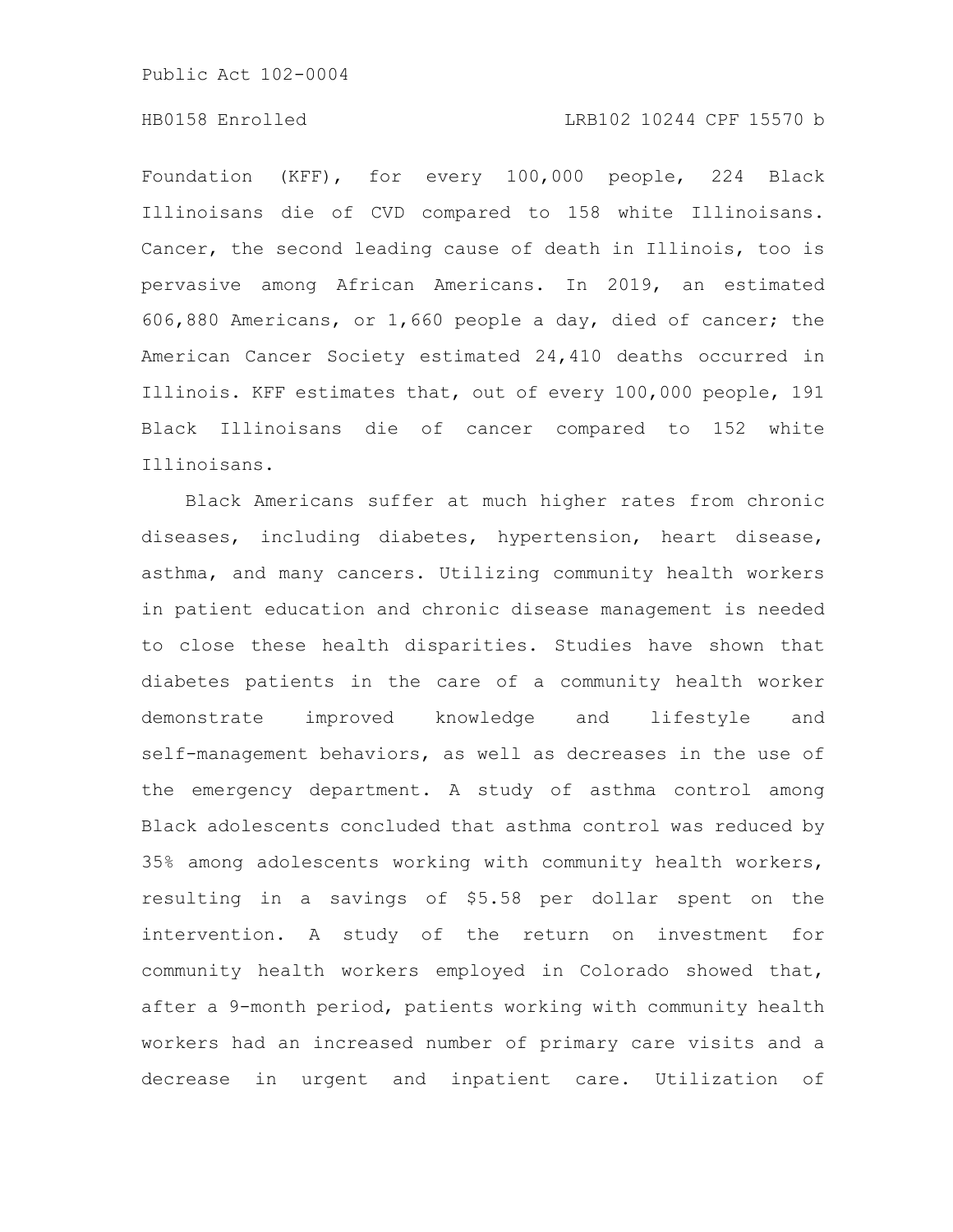# HB0158 Enrolled LRB102 10244 CPF 15570 b

community health workers led to a \$2.38 return on investment for every dollar invested in community health workers.

Adverse childhood experiences (ACEs) are traumatic experiences occurring during childhood that have been found to have a profound effect on a child's developing brain structure and body which may result in poor health during a person's adulthood. ACEs studies have found a strong correlation between the number of ACEs and a person's risk for disease and negative health behaviors, including suicide, depression, cancer, stroke, ischemic heart disease, diabetes, autoimmune disease, smoking, substance abuse, interpersonal violence, obesity, unplanned pregnancies, lower educational achievement, workplace absenteeism, and lower wages. Data also shows that approximately 20% of African American and Hispanic adults in Illinois reported 4 or more ACEs, compared to 13% of non-Hispanic whites. Long-standing ACE interventions include tools such as trauma-informed care. Trauma-informed care has been promoted and established in communities across the country on a bipartisan basis, including in the states of California, Florida, Massachusetts, Missouri, Oregon, Pennsylvania, Washington, and Wisconsin. Several federal agencies have integrated trauma-informed approaches in their programs and grants which should be leveraged by the State.

According to a 2019 Rush University report, a Black person's life expectancy on average is less when compared to a white person's life expectancy. For instance, when comparing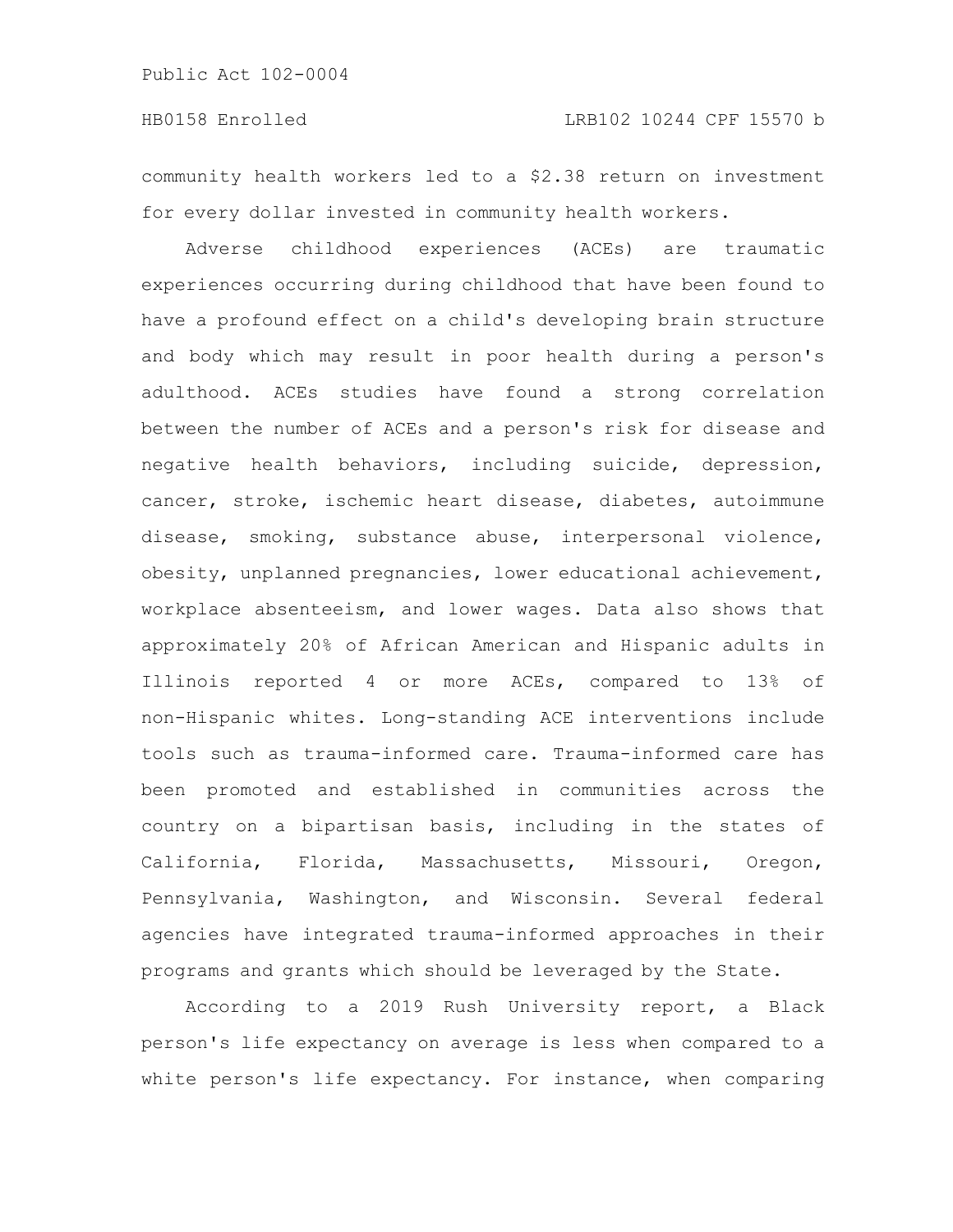# HB0158 Enrolled LRB102 10244 CPF 15570 b

life expectancy in Chicago's Austin neighborhood to the Chicago Loop, there is a difference of 11 years between Black life expectancy (71 years) and white life expectancy (82 years).

In a 2015 literature review of implicit racial and ethnic bias among medical professionals, it was concluded that there is a moderate level of implicit bias in most medical professionals. Further, the literature review showed that implicit bias has negative consequences for patients, including strained patient relationships and negative health outcomes. It is critical for medical professionals to be aware of implicit racial and ethnic bias and work to eliminate bias through training.

In the field of medicine, a historically racist profession, Black medical professionals have commonly been ostracized. In 1934, Dr. Roland B. Scott was the first African American to pass the pediatric board exam, yet when he applied for membership with the American Academy of Pediatrics he was rejected multiple times. Few medical organizations have confronted the roles they played in blocking opportunities for Black advancement in the medical profession until the formal apologies of the American Medical Association in 2008. For decades, organizations like the AMA predicated their membership on joining a local state medical society, several of which excluded Black physicians.

In 2010, the General Assembly, in partnership with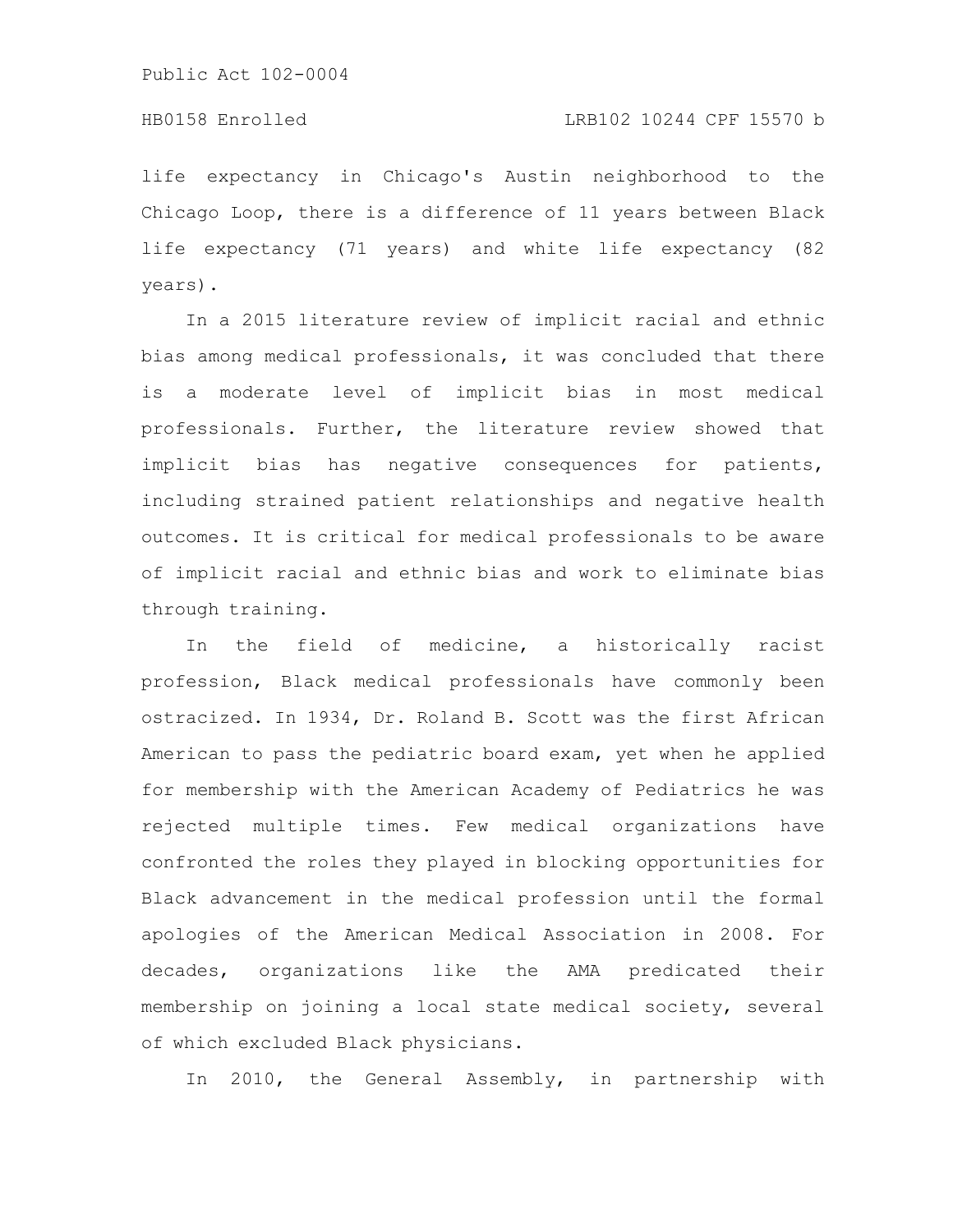# HB0158 Enrolled LRB102 10244 CPF 15570 b

Treatment Alternatives for Safe Communities, published the Disproportionate Justice Impact Study. The study examined the impact of Illinois drug laws on racial and ethnic groups and the resulting over-representation of racial and ethic minority groups in the Illinois criminal justice system. Unsurprisingly and disappointingly, the study confirmed decades long injustices, such as nonwhites being arrested at a higher rate than whites relative to their representation in the general population throughout Illinois.

All together, the above mentioned only begins to capture a part of a larger system of racial injustices and inequities. The General Assembly and the people of Illinois are urged to recognize while racism is a core fault of the current health and human service system, that it is a pervasive disease affecting a multiplitude of institutions which truly drive systematic health inequities: education, child care, criminal justice, affordable housing, environmental justice, and job security and so forth. For persons to live up to their full human potential, their rights to quality of life, health care, a quality job, a fair wage, housing, and education must not be inhibited.

Therefore, the Illinois Legislative Black Caucus, as informed by the Senate's Health and Human Service Pillar subject matter hearings, seeks to remedy a fraction of a much larger broken system by addressing access to health care, hospital closures, managed care organization reform, community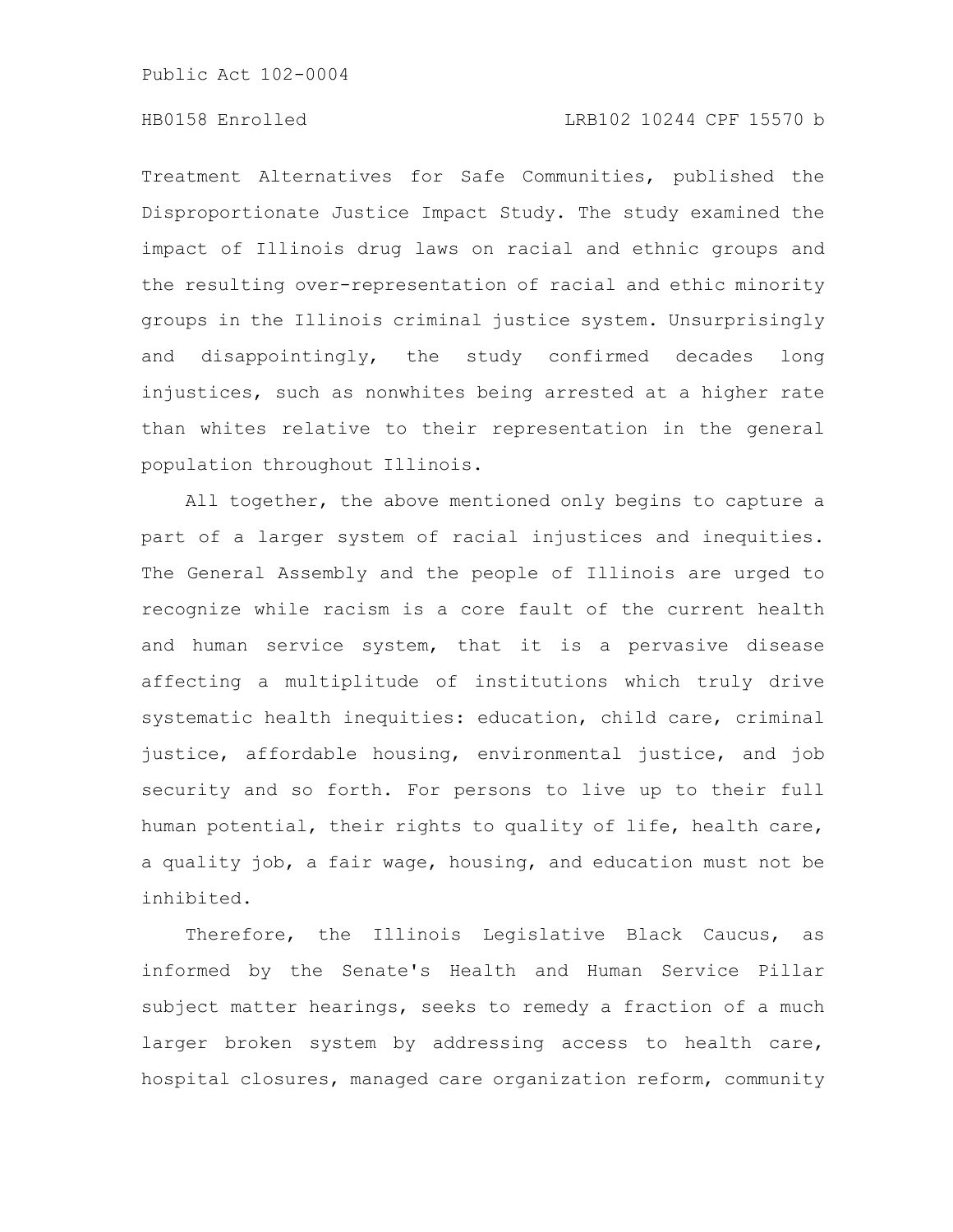# HB0158 Enrolled LRB102 10244 CPF 15570 b

health worker certification, maternal and infant mortality, mental and substance abuse treatment, hospital reform, and medical implicit bias in the Illinois Health Care and Human Service Reform Act. This Act shall achieve needed change through the use of, but not limited to, the Medicaid Managed Care Oversight Commission, the Health and Human Services Task Force, and a hospital closure moratorium, in order to address Illinois' long-standing health inequities.

#### Title II. Community Health Workers

# Article 5.

Section 5-1. Short title. This Article may be cited as the Community Health Worker Certification and Reimbursement Act. References in this Article to "this Act" mean this Article.

Section 5-5. Definition. In this Act, "community health worker" means a frontline public health worker who is a trusted member or has an unusually close understanding of the community served. This trusting relationship enables the community health worker to serve as a liaison, link, and intermediary between health and social services and the community to facilitate access to services and improve the quality and cultural competence of service delivery. A community health worker also builds individual and community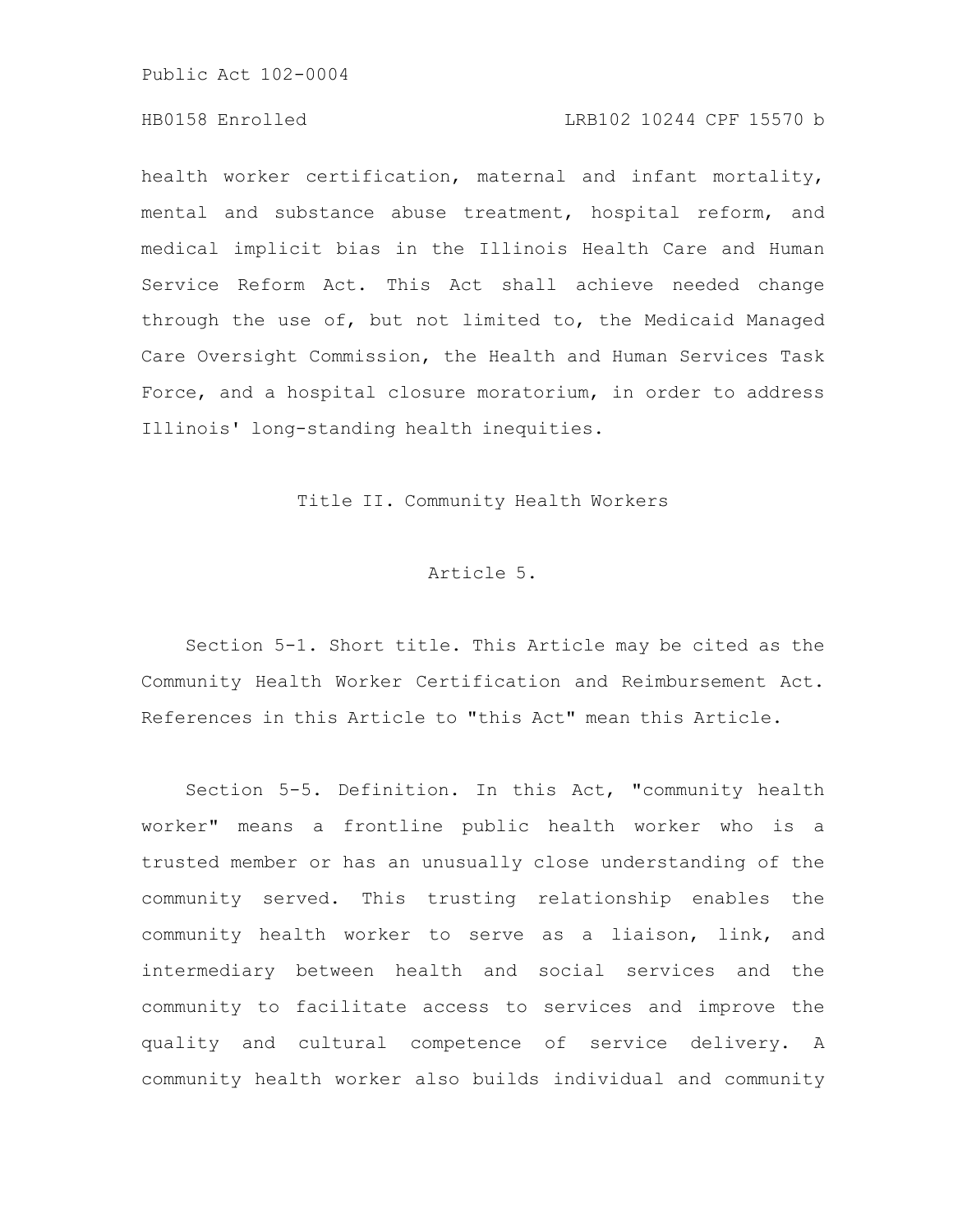# HB0158 Enrolled LRB102 10244 CPF 15570 b

capacity by increasing health knowledge and self-sufficiency through a range of activities, including outreach, community education, informal counseling, social support, and advocacy. A community health worker shall have the following core competencies:

- (1) communication;
- (2) interpersonal skills and relationship building;
- (3) service coordination and navigation skills;
- (4) capacity-building;
- (5) advocacy;
- (6) presentation and facilitation skills;
- (7) organizational skills; cultural competency;
- (8) public health knowledge;

(9) understanding of health systems and basic diseases;

- (10) behavioral health issues; and
- (11) field experience.

Nothing in this definition shall be construed to authorize a community health worker to provide direct care or treatment to any person or to perform any act or service for which a license issued by a professional licensing board is required.

Section 5-10. Community health worker training.

(a) Community health workers shall be provided with multi-tiered academic and community-based training opportunities that lead to the mastery of community health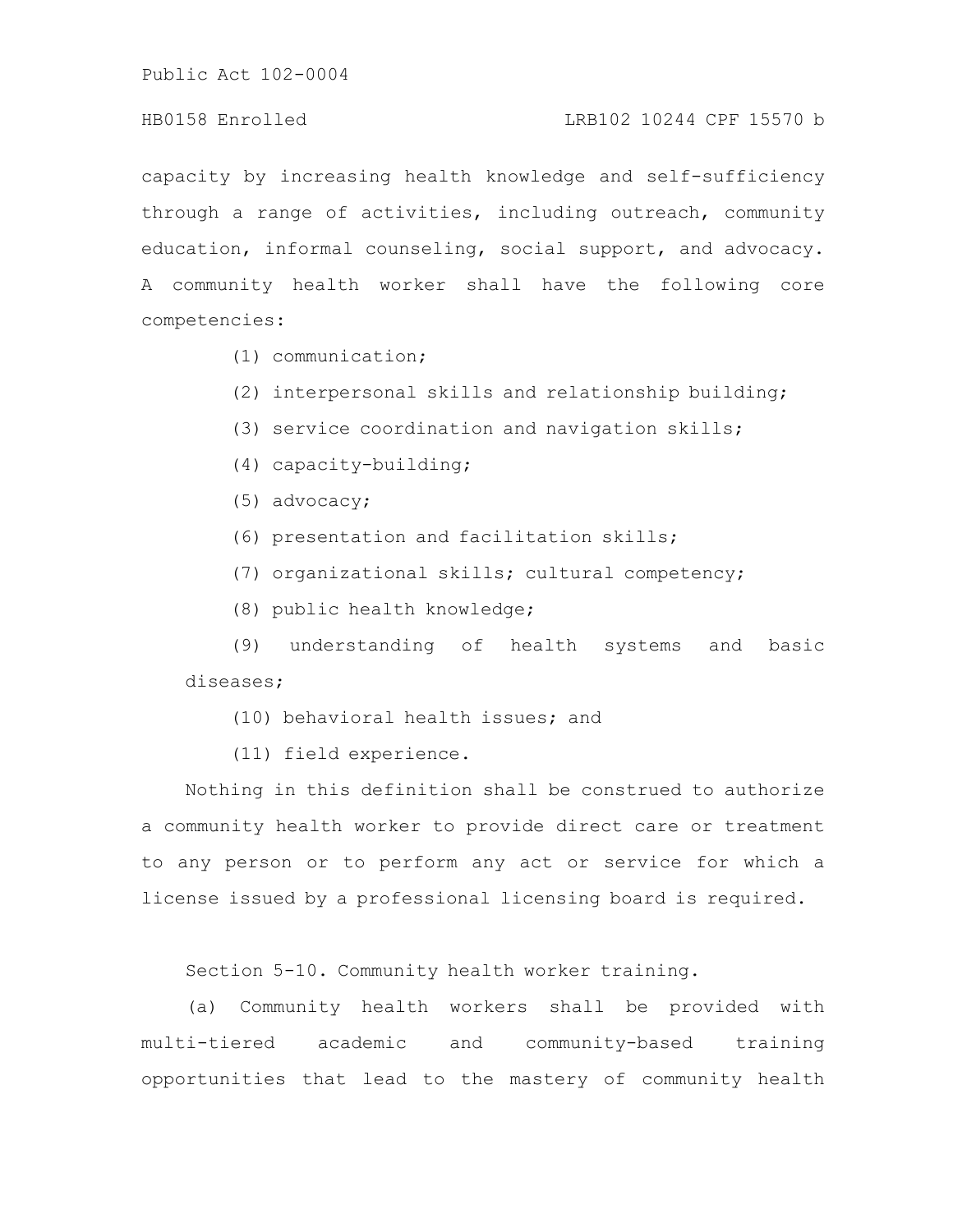#### HB0158 Enrolled LRB102 10244 CPF 15570 b

worker core competencies.

(b) For academic-based training programs, the Department of Public Health shall collaborate with the Illinois State Board of Education, the Illinois Community College Board, and the Illinois Board of Higher Education to adopt a process to certify academic-based training programs that students can attend to obtain individual community health worker certification. Certified training programs shall reflect the approved core competencies and roles for community health workers.

(c) For community-based training programs, the Department of Public Health shall collaborate with a statewide association representing community health workers to adopt a process to certify community-based programs that students can attend to obtain individual community health worker certification.

(d) Community health workers may need to undergo additional training, including, but not limited to, asthma, diabetes, maternal child health, behavioral health, and social determinants of health training. Multi-tiered training approaches shall provide opportunities that build on each other and prepare community health workers for career pathways both within the community health worker profession and within allied professions.

Section 5-15. Illinois Community Health Worker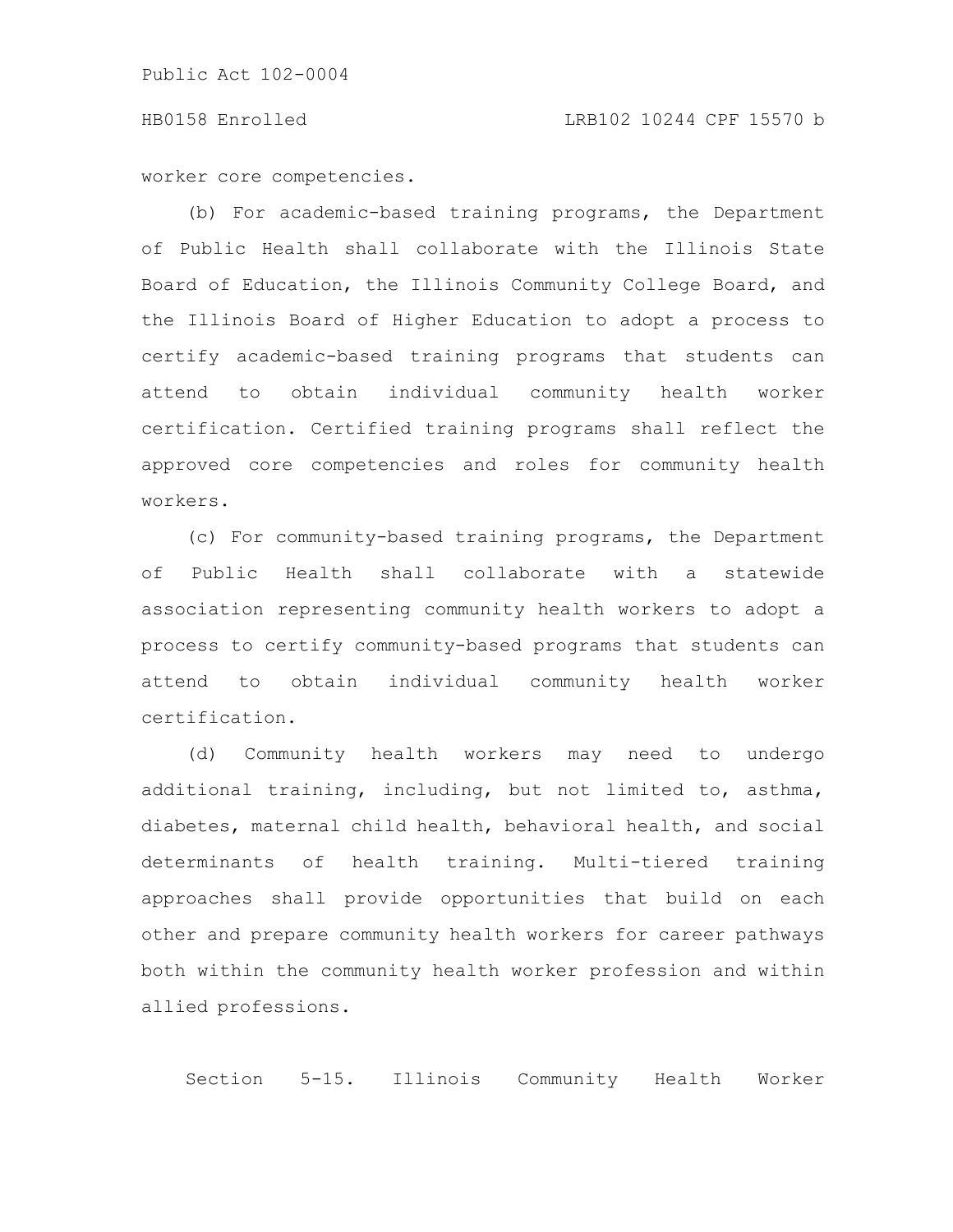### HB0158 Enrolled LRB102 10244 CPF 15570 b

Certification Board.

(a) There is created within the Department of Public Health, in shared leadership with a statewide association representing community health workers, the Illinois Community Health Worker Certification Board. The Board shall serve as the regulatory body that develops and has oversight of initial community health workers certification and certification renewals for both individuals and academic and community-based training programs.

(b) A representative from the Department of Public Health, the Department of Financial and Professional Regulation, the Department of Healthcare and Family Services, and the Department of Human Services shall serve on the Board. At least one full-time professional shall be assigned to staff the Board with additional administrative support available as needed. The Board shall have balanced representation from the community health worker workforce, community health worker employers, community health worker training and educational organizations, and other engaged stakeholders.

(c) The Board shall propose a certification process for and be authorized to approve training from community-based organizations, in conjunction with a statewide organization representing community health workers, and academic institutions, in consultation with the Illinois State Board of Education, the Illinois Community College Board and the Illinois Board of Higher Education. The Board shall base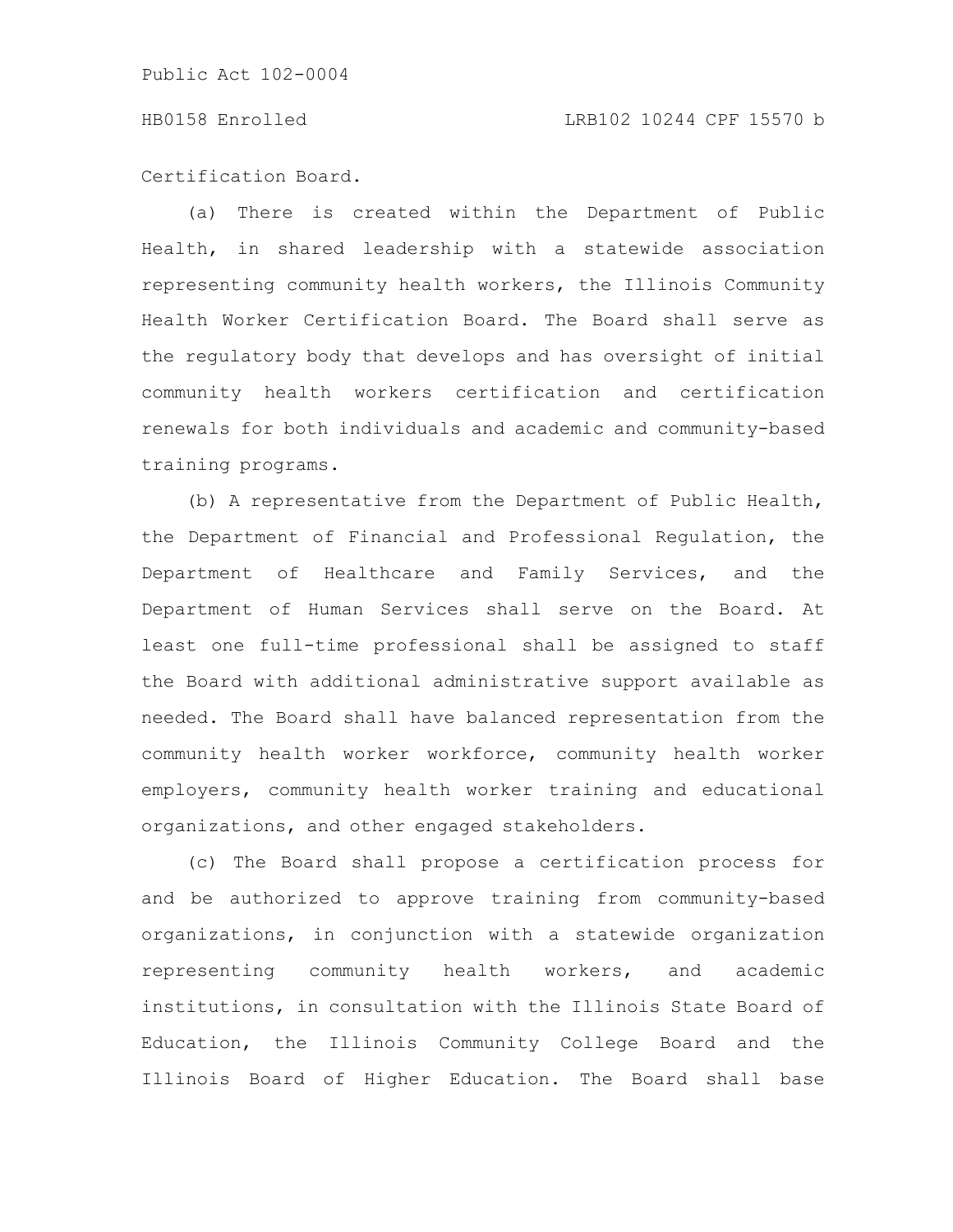training approval on core competencies, best practices, and affordability. In addition, the Board shall maintain a registry of certification records for individually certified community health workers.

(d) All training programs that are deemed certifiable by the Board shall go through a renewal process, which will be determined by the Board once established. The Board shall establish criteria to grandfather in any community health workers who were practicing prior to the establishment of a certification program.

(e) To ensure high-quality service, the Illinois Community Health Worker Certification Board shall examine and consider for adoption best practices from other states that have implemented policies to allow for alternative opportunities to demonstrate competency in core skills and knowledge in addition to certification.

(f) The Department of Public Health shall explore ways to compensate members of the Board.

Section 5-20. Reimbursement. Community health worker services shall be covered under the medical assistance program, subject to appropriation, for persons who are otherwise eligible for medical assistance. The Department of Healthcare and Family Services shall develop services, including, but not limited to, care coordination and diagnosis-related patient services, for which community health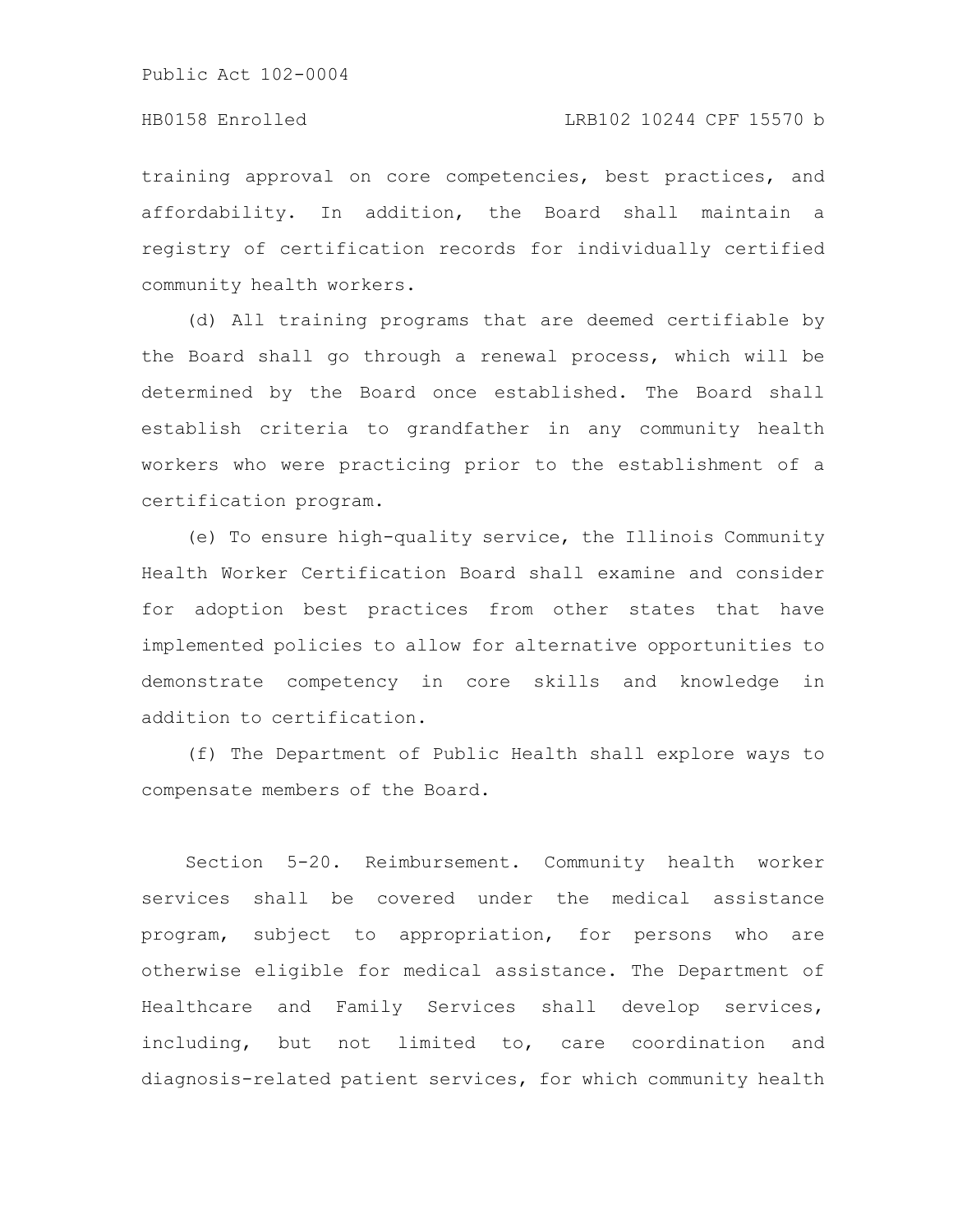# HB0158 Enrolled LRB102 10244 CPF 15570 b

workers will be eligible for reimbursement and shall request approval from the federal Centers for Medicare and Medicaid Services to reimburse community health worker services under the medical assistance program. For reimbursement under the medical assistance program, a community health worker must work under the supervision of an enrolled medical program provider, as specified by the Department, and certification shall be required for reimbursement. The supervision of enrolled medical program providers and certification are not required for community health workers who receive reimbursement through managed care administrative moneys. Noncertified community health workers are reimbursable at the discretion of managed care entities following availability of community health worker certification. In addition, the Department of Healthcare and Family Services shall amend its contracts with managed care entities to allow managed care entities to employ community health workers or subcontract with community-based organizations that employ community health workers.

Section 5-23. Certification. Certification shall not be required for employment of community health workers. Noncertified community health workers may be employed through funding sources outside of the medical assistance program.

Section 5-25. Rules. The Department of Public Health and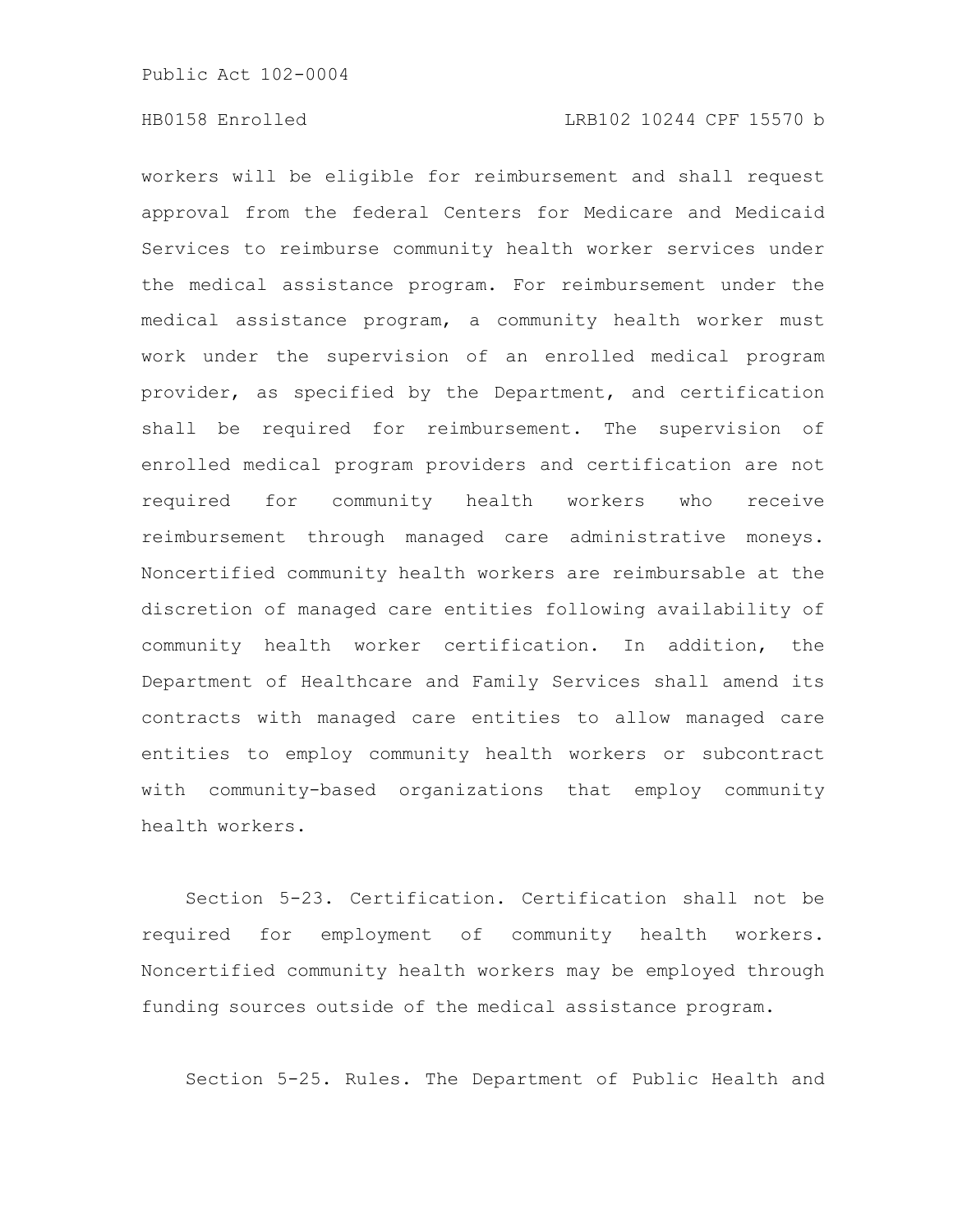the Department of Healthcare and Family Services may adopt rules for the implementation and administration of this Act.

Title III. Hospital Reform

# Article 10.

Section 10-5. The Hospital Licensing Act is amended by changing Section 10.4 as follows:

(210 ILCS 85/10.4) (from Ch. 111 1/2, par. 151.4)

Sec. 10.4. Medical staff privileges.

(a) Any hospital licensed under this Act or any hospital organized under the University of Illinois Hospital Act shall, prior to the granting of any medical staff privileges to an applicant, or renewing a current medical staff member's privileges, request of the Director of Professional Regulation information concerning the licensure status, proper credentials, required certificates, and any disciplinary action taken against the applicant's or medical staff member's license, except: (1) for medical personnel who enter a hospital to obtain organs and tissues for transplant from a donor in accordance with the Illinois Anatomical Gift Act; or (2) for medical personnel who have been granted disaster privileges pursuant to the procedures and requirements established by rules adopted by the Department. Any hospital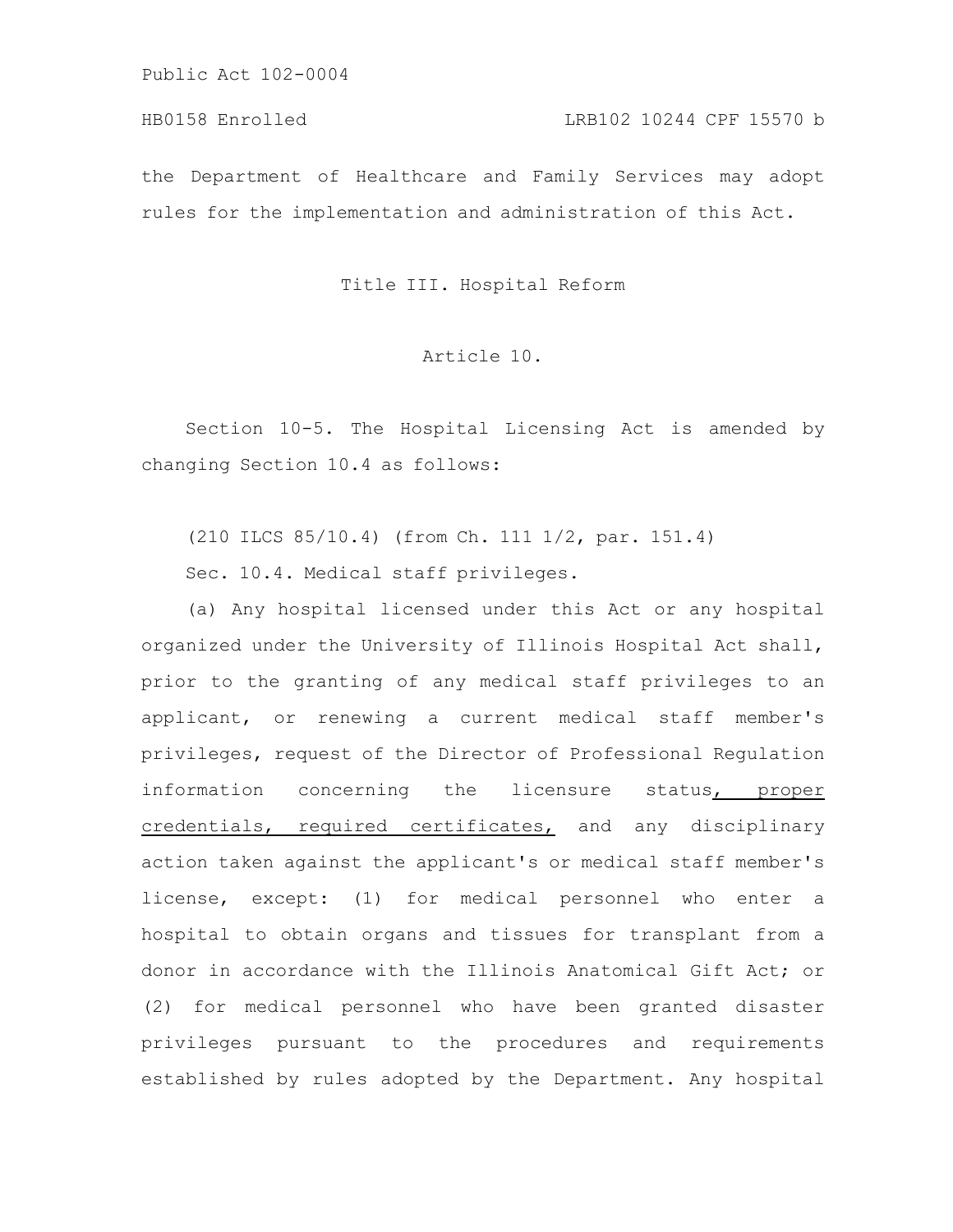and any employees of the hospital or others involved in granting privileges who, in good faith, grant disaster privileges pursuant to this Section to respond to an emergency shall not, as a result of their acts or omissions, be liable for civil damages for granting or denying disaster privileges except in the event of willful and wanton misconduct, as that term is defined in Section 10.2 of this Act. Individuals granted privileges who provide care in an emergency situation, in good faith and without direct compensation, shall not, as a result of their acts or omissions, except for acts or omissions involving willful and wanton misconduct, as that term is defined in Section 10.2 of this Act, on the part of the person, be liable for civil damages. The Director of Professional Regulation shall transmit, in writing and in a timely fashion, such information regarding the license of the applicant or the medical staff member, including the record of imposition of any periods of supervision or monitoring as a result of alcohol or substance abuse, as provided by Section 23 of the Medical Practice Act of 1987, and such information as may have been submitted to the Department indicating that the application or medical staff member has been denied, or has surrendered, medical staff privileges at a hospital licensed under this Act, or any equivalent facility in another state or territory of the United States. The Director of Professional Regulation shall define by rule the period for timely response to such requests.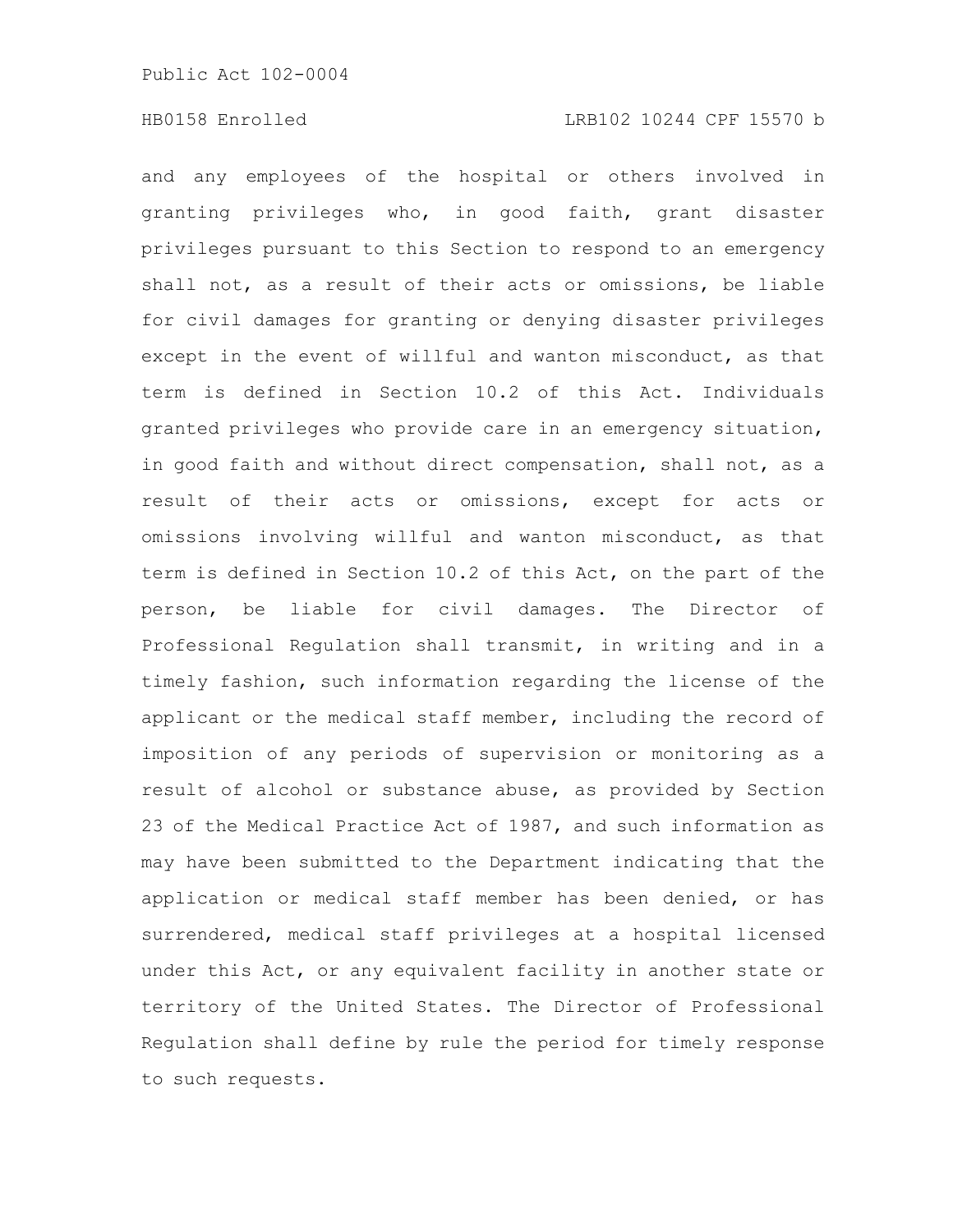### HB0158 Enrolled LRB102 10244 CPF 15570 b

No transmittal of information by the Director of Professional Regulation, under this Section shall be to other than the president, chief operating officer, chief administrative officer, or chief of the medical staff of a hospital licensed under this Act, a hospital organized under the University of Illinois Hospital Act, or a hospital operated by the United States, or any of its instrumentalities. The information so transmitted shall be afforded the same status as is information concerning medical studies by Part 21 of Article VIII of the Code of Civil Procedure, as now or hereafter amended.

(b) All hospitals licensed under this Act, except county hospitals as defined in subsection (c) of Section 15-1 of the Illinois Public Aid Code, shall comply with, and the medical staff bylaws of these hospitals shall include rules consistent with, the provisions of this Section in granting, limiting, renewing, or denying medical staff membership and clinical staff privileges. Hospitals that require medical staff members to possess faculty status with a specific institution of higher education are not required to comply with subsection (1) below when the physician does not possess faculty status.

(1) Minimum procedures for pre-applicants and applicants for medical staff membership shall include the following:

(A) Written procedures relating to the acceptance and processing of pre-applicants or applicants for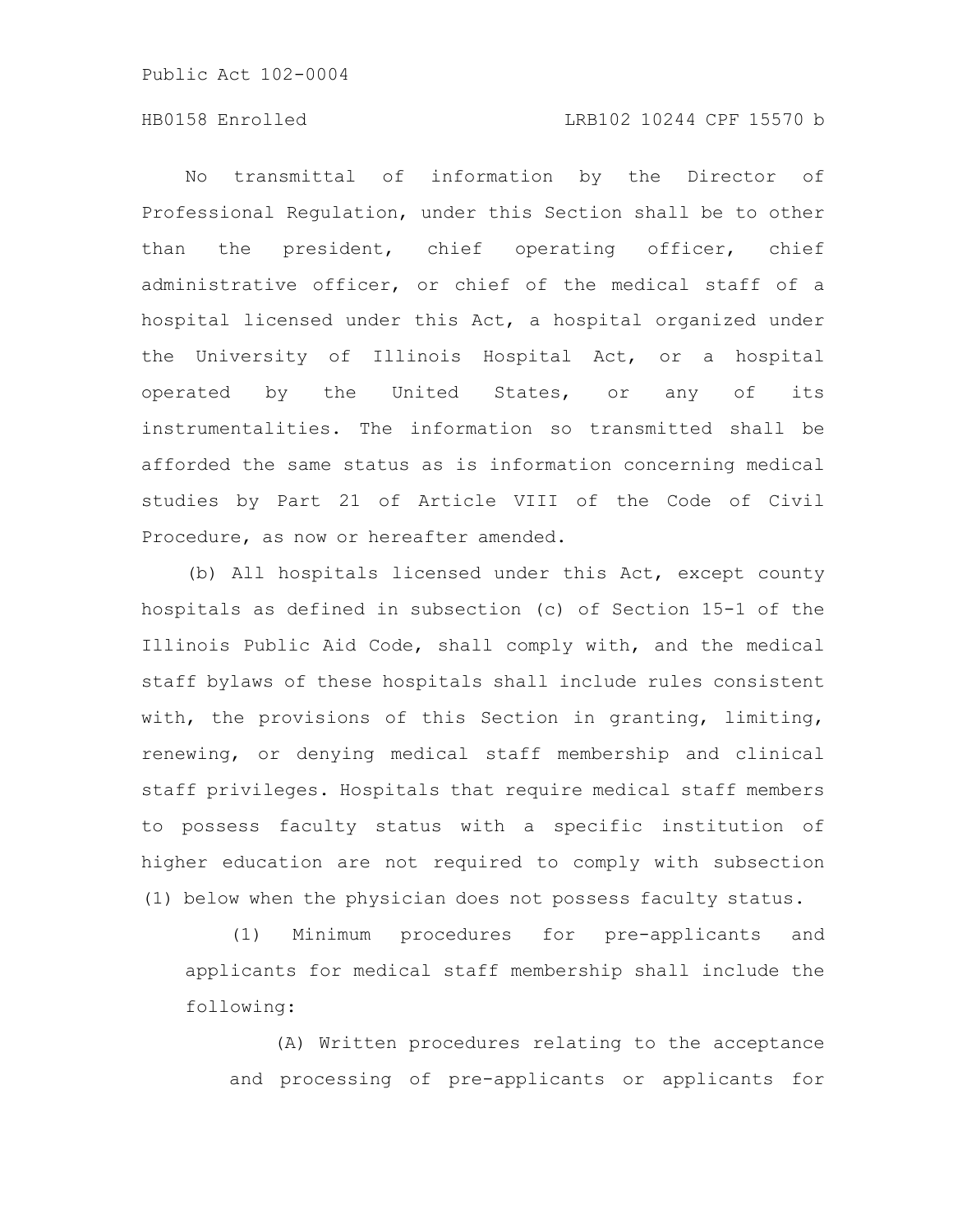medical staff membership, which should be contained in medical staff bylaws.

(B) Written procedures to be followed in determining a pre-applicant's or an applicant's qualifications for being granted medical staff membership and privileges.

(C) Written criteria to be followed in evaluating a pre-applicant's or an applicant's qualifications.

(D) An evaluation of a pre-applicant's or an applicant's current health status and current license status in Illinois.

(E) A written response to each pre-applicant or applicant that explains the reason or reasons for any adverse decision (including all reasons based in whole or in part on the applicant's medical qualifications or any other basis, including economic factors).

(2) Minimum procedures with respect to medical staff and clinical privilege determinations concerning current members of the medical staff shall include the following:

(A) A written notice of an adverse decision.

(B) An explanation of the reasons for an adverse decision including all reasons based on the quality of medical care or any other basis, including economic factors.

(C) A statement of the medical staff member's right to request a fair hearing on the adverse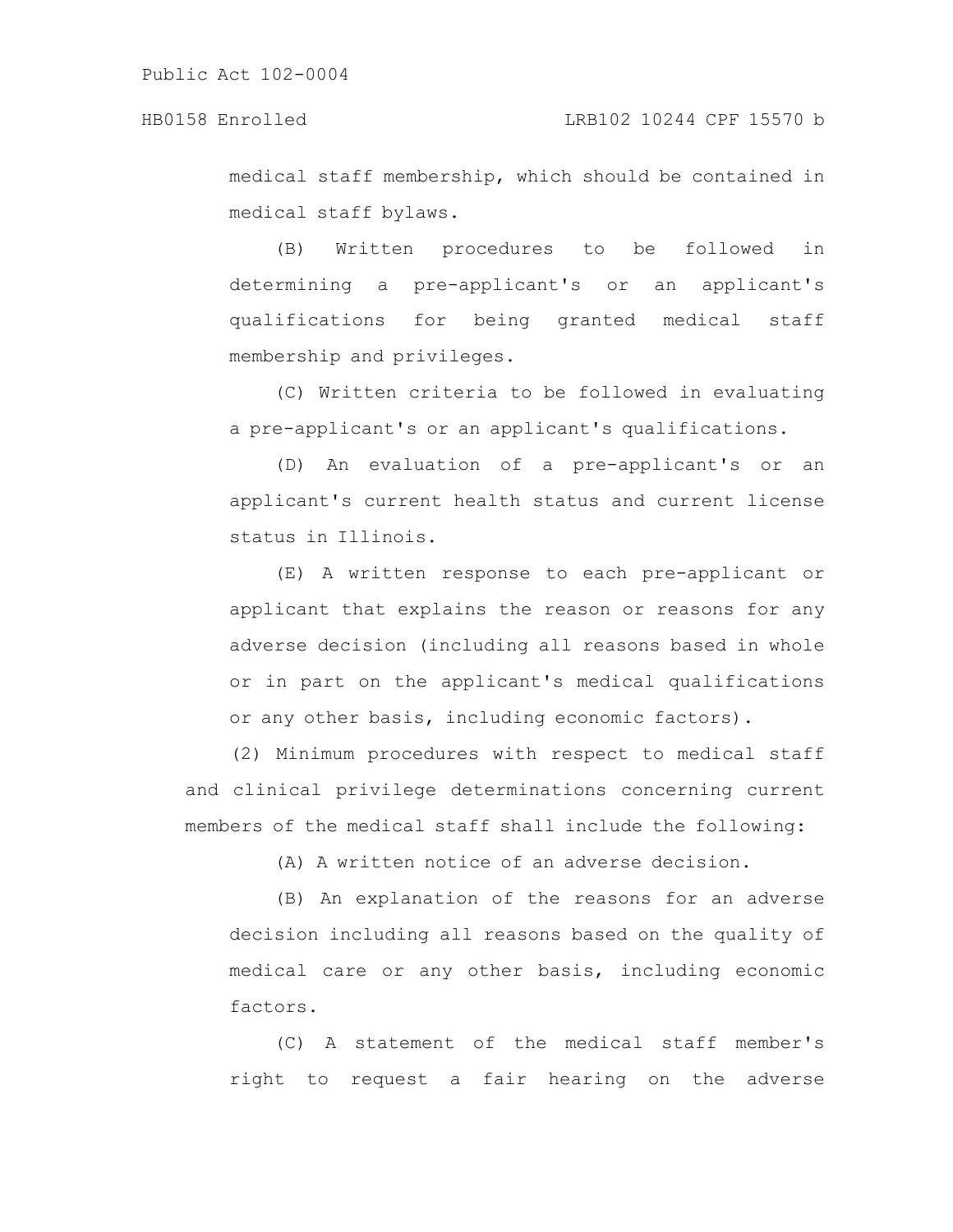# HB0158 Enrolled LRB102 10244 CPF 15570 b

decision before a hearing panel whose membership is mutually agreed upon by the medical staff and the hospital governing board. The hearing panel shall have independent authority to recommend action to the hospital governing board. Upon the request of the medical staff member or the hospital governing board, the hearing panel shall make findings concerning the nature of each basis for any adverse decision recommended to and accepted by the hospital governing board.

(i) Nothing in this subparagraph (C) limits a hospital's or medical staff's right to summarily suspend, without a prior hearing, a person's medical staff membership or clinical privileges if the continuation of practice of a medical staff member constitutes an immediate danger to the public, including patients, visitors, and hospital employees and staff. In the event that a hospital or the medical staff imposes a summary suspension, the Medical Executive Committee, or other comparable governance committee of the medical staff as specified in the bylaws, must meet as soon as is reasonably possible to review the suspension and to recommend whether it should be affirmed, lifted, expunged, or modified if the suspended physician requests such review. A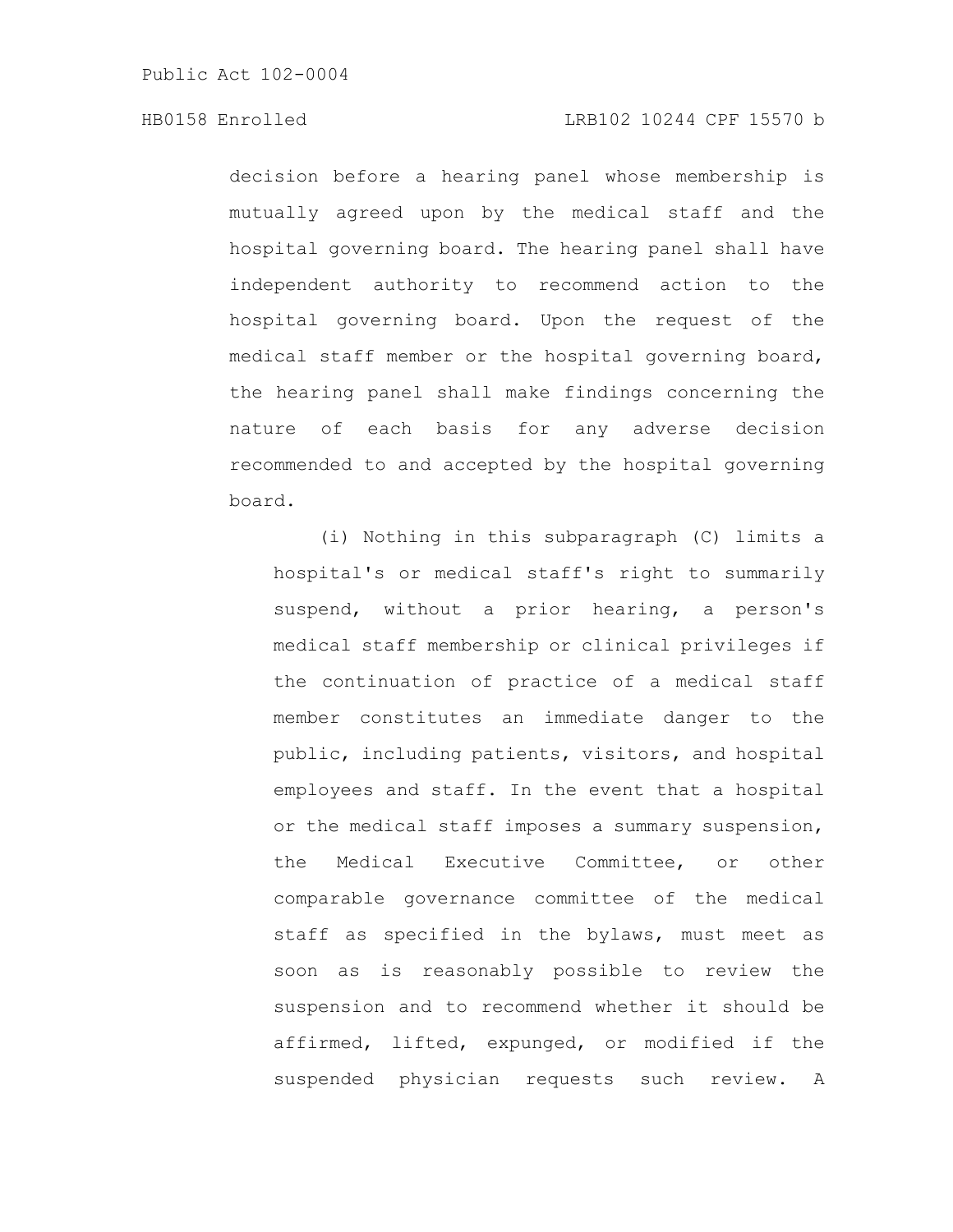summary suspension may not be implemented unless there is actual documentation or other reliable information that an immediate danger exists. This documentation or information must be available at the time the summary suspension decision is made and when the decision is reviewed by the Medical Executive Committee. If the Medical Executive Committee recommends that the summary suspension should be lifted, expunged, or modified, this recommendation must be reviewed and considered by the hospital governing board, or a committee of the board, on an expedited basis. Nothing in this subparagraph (C) shall affect the requirement that any requested hearing must be commenced within 15 days after the summary suspension and completed without delay unless otherwise agreed to by the parties. A fair hearing shall be commenced within 15 days after the suspension and completed without delay, except that when the medical staff member's license to practice has been suspended or revoked by the State's licensing authority, no hearing shall be necessary.

(ii) Nothing in this subparagraph (C) limits a medical staff's right to permit, in the medical staff bylaws, summary suspension of membership or clinical privileges in designated administrative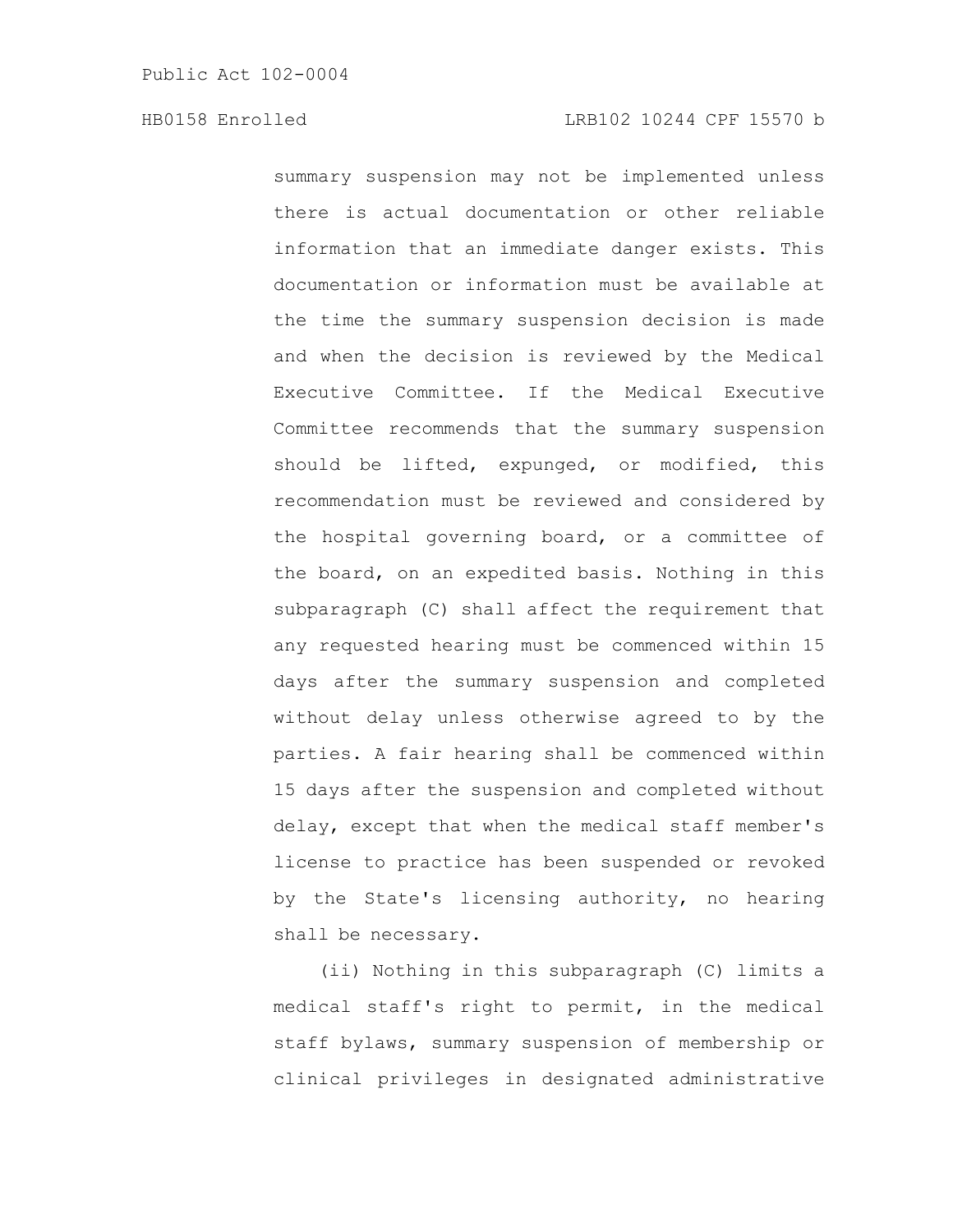HB0158 Enrolled LRB102 10244 CPF 15570 b

circumstances as specifically approved by the medical staff. This bylaw provision must specifically describe both the administrative circumstance that can result in a summary suspension and the length of the summary suspension. The opportunity for a fair hearing is required for any administrative summary suspension. Any requested hearing must be commenced within 15 days after the summary suspension and completed without delay. Adverse decisions other than suspension or other restrictions on the treatment or admission of patients may be imposed summarily and without a hearing under designated administrative circumstances as specifically provided for in the medical staff bylaws as approved by the medical staff.

(iii) If a hospital exercises its option to enter into an exclusive contract and that contract results in the total or partial termination or reduction of medical staff membership or clinical privileges of a current medical staff member, the hospital shall provide the affected medical staff member 60 days prior notice of the effect on his or her medical staff membership or privileges. An affected medical staff member desiring a hearing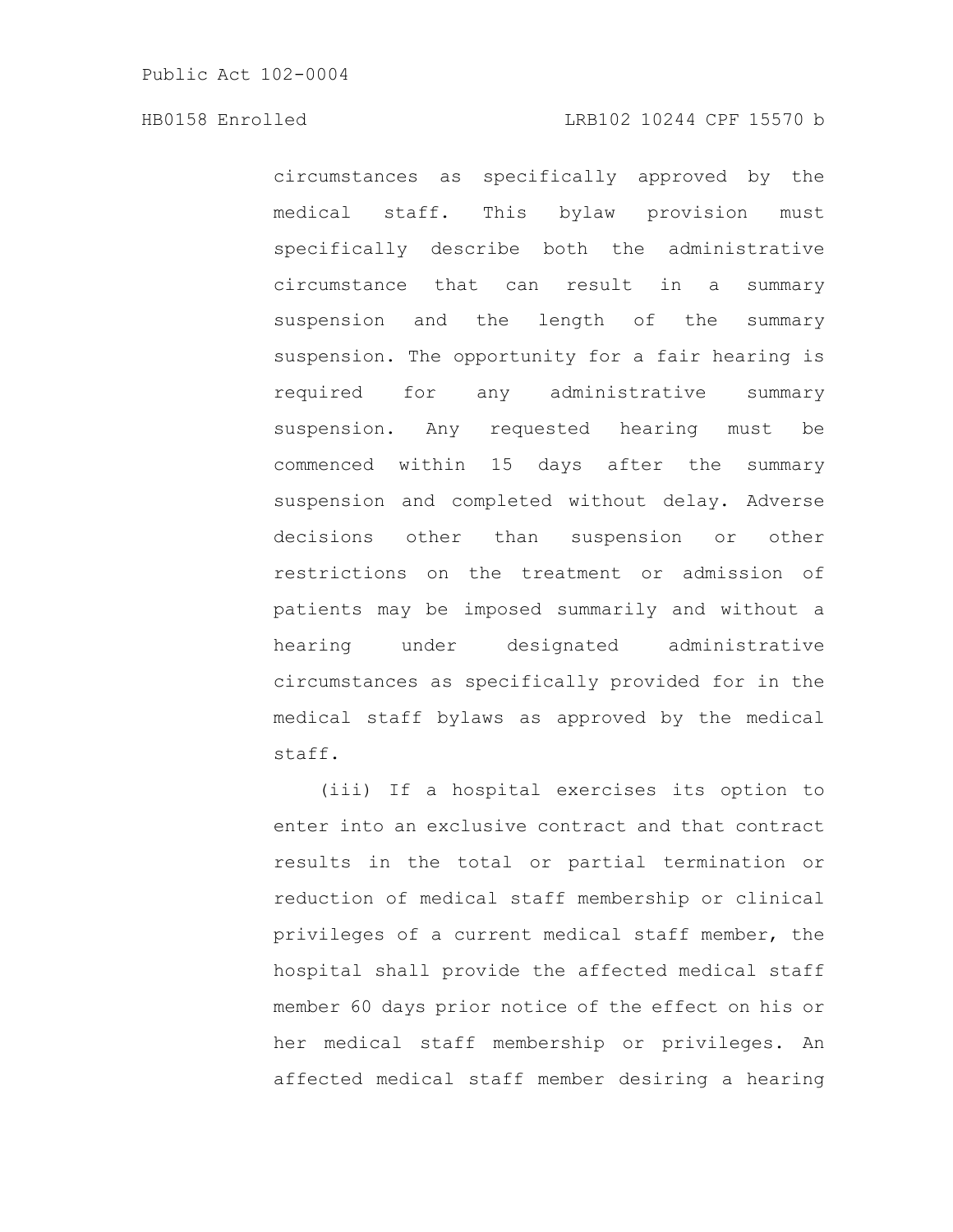# HB0158 Enrolled LRB102 10244 CPF 15570 b

under subparagraph (C) of this paragraph (2) must request the hearing within 14 days after the date he or she is so notified. The requested hearing shall be commenced and completed (with a report and recommendation to the affected medical staff member, hospital governing board, and medical staff) within 30 days after the date of the medical staff member's request. If agreed upon by both the medical staff and the hospital governing board, the medical staff bylaws may provide for longer time periods.

(C-5) All peer review used for the purpose of credentialing, privileging, disciplinary action, or other recommendations affecting medical staff membership or exercise of clinical privileges, whether relying in whole or in part on internal or external reviews, shall be conducted in accordance with the medical staff bylaws and applicable rules, regulations, or policies of the medical staff. If external review is obtained, any adverse report utilized shall be in writing and shall be made part of the internal peer review process under the bylaws. The report shall also be shared with a medical staff peer review committee and the individual under review. If the medical staff peer review committee or the individual under review prepares a written response to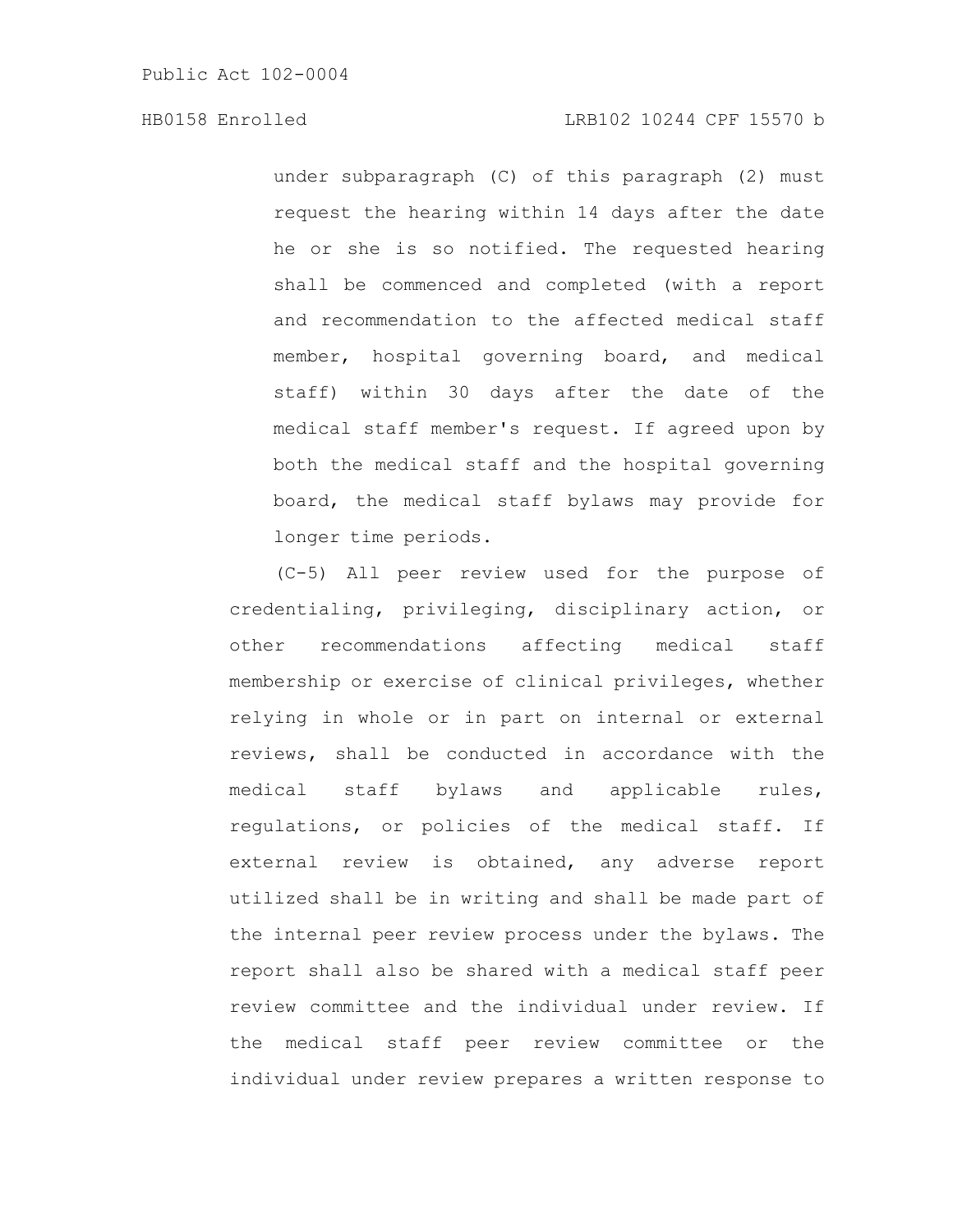# HB0158 Enrolled LRB102 10244 CPF 15570 b

the report of the external peer review within 30 days after receiving such report, the governing board shall consider the response prior to the implementation of any final actions by the governing board which may affect the individual's medical staff membership or clinical privileges. Any peer review that involves willful or wanton misconduct shall be subject to civil damages as provided for under Section 10.2 of this Act.

(D) A statement of the member's right to inspect all pertinent information in the hospital's possession with respect to the decision.

(E) A statement of the member's right to present witnesses and other evidence at the hearing on the decision.

(E-5) The right to be represented by a personal attorney.

(F) A written notice and written explanation of the decision resulting from the hearing.

(F-5) A written notice of a final adverse decision by a hospital governing board.

(G) Notice given 15 days before implementation of an adverse medical staff membership or clinical privileges decision based substantially on economic factors. This notice shall be given after the medical staff member exhausts all applicable procedures under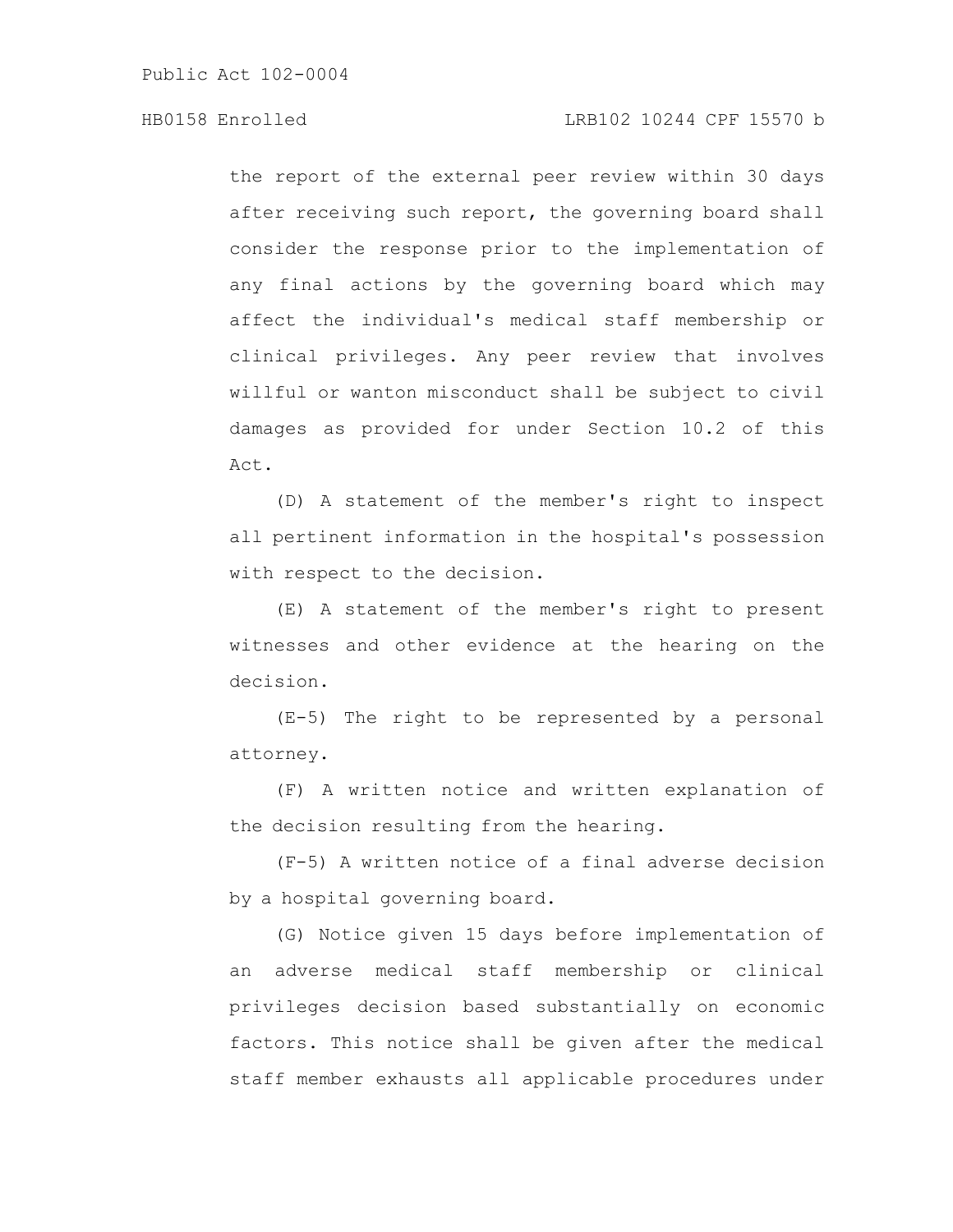this Section, including item (iii) of subparagraph (C) of this paragraph (2), and under the medical staff bylaws in order to allow sufficient time for the orderly provision of patient care.

(H) Nothing in this paragraph (2) of this subsection (b) limits a medical staff member's right to waive, in writing, the rights provided in subparagraphs (A) through (G) of this paragraph (2) of this subsection (b) upon being granted the written exclusive right to provide particular services at a hospital, either individually or as a member of a group. If an exclusive contract is signed by a representative of a group of physicians, a waiver contained in the contract shall apply to all members of the group unless stated otherwise in the contract.

(3) Every adverse medical staff membership and clinical privilege decision based substantially on economic factors shall be reported to the Hospital Licensing Board before the decision takes effect. These reports shall not be disclosed in any form that reveals the identity of any hospital or physician. These reports shall be utilized to study the effects that hospital medical staff membership and clinical privilege decisions based upon economic factors have on access to care and the availability of physician services. The Hospital Licensing Board shall submit an initial study to the Governor and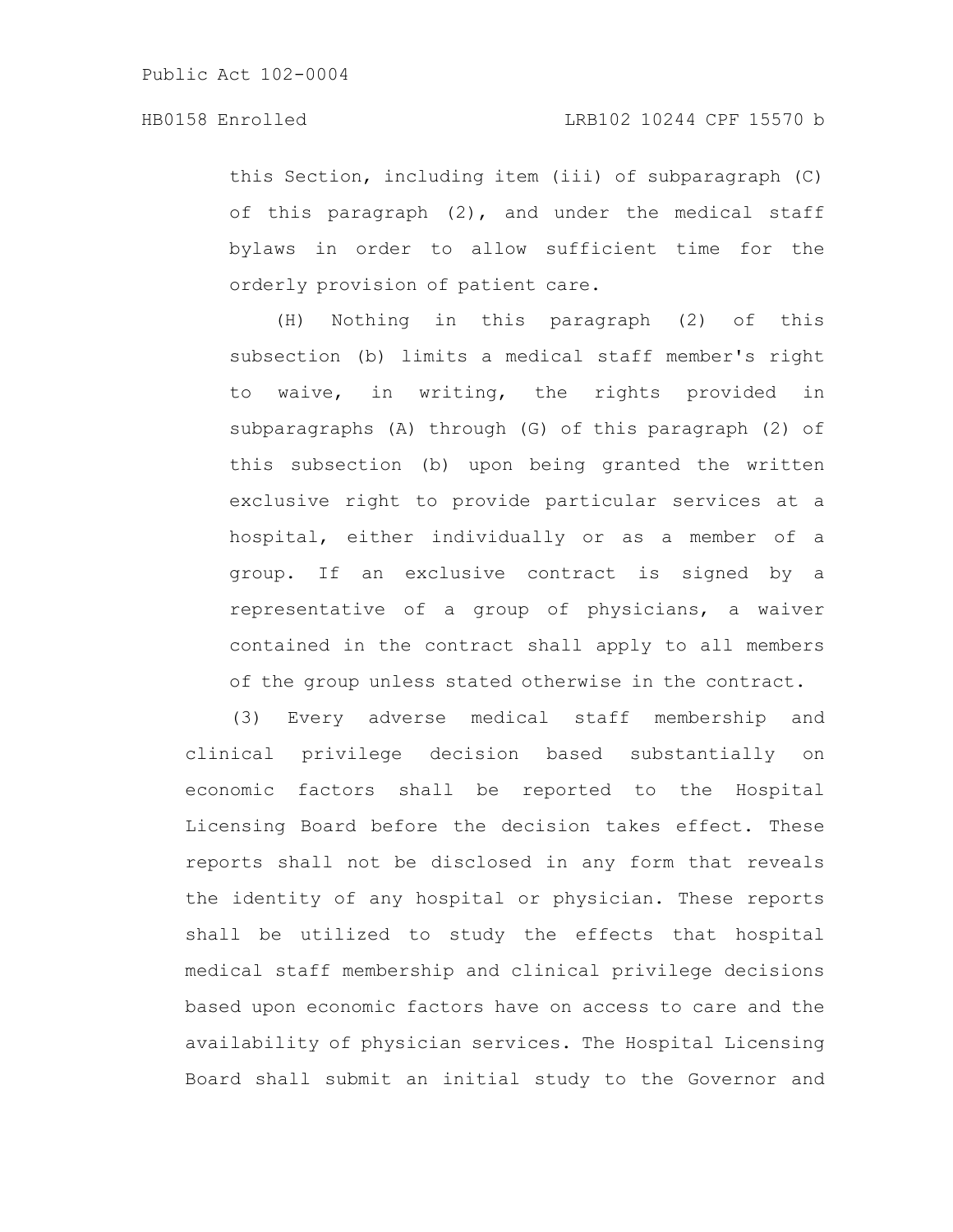the General Assembly by January 1, 1996, and subsequent reports shall be submitted periodically thereafter.

(4) As used in this Section:

"Adverse decision" means a decision reducing, restricting, suspending, revoking, denying, or not renewing medical staff membership or clinical privileges.

"Economic factor" means any information or reasons for decisions unrelated to quality of care or professional competency.

"Pre-applicant" means a physician licensed to practice medicine in all its branches who requests an application for medical staff membership or privileges.

"Privilege" means permission to provide medical or other patient care services and permission to use hospital resources, including equipment, facilities and personnel that are necessary to effectively provide medical or other patient care services. This definition shall not be construed to require a hospital to acquire additional equipment, facilities, or personnel to accommodate the granting of privileges.

(5) Any amendment to medical staff bylaws required because of this amendatory Act of the 91st General Assembly shall be adopted on or before July 1, 2001.

(c) All hospitals shall consult with the medical staff prior to closing membership in the entire or any portion of the medical staff or a department. If the hospital closes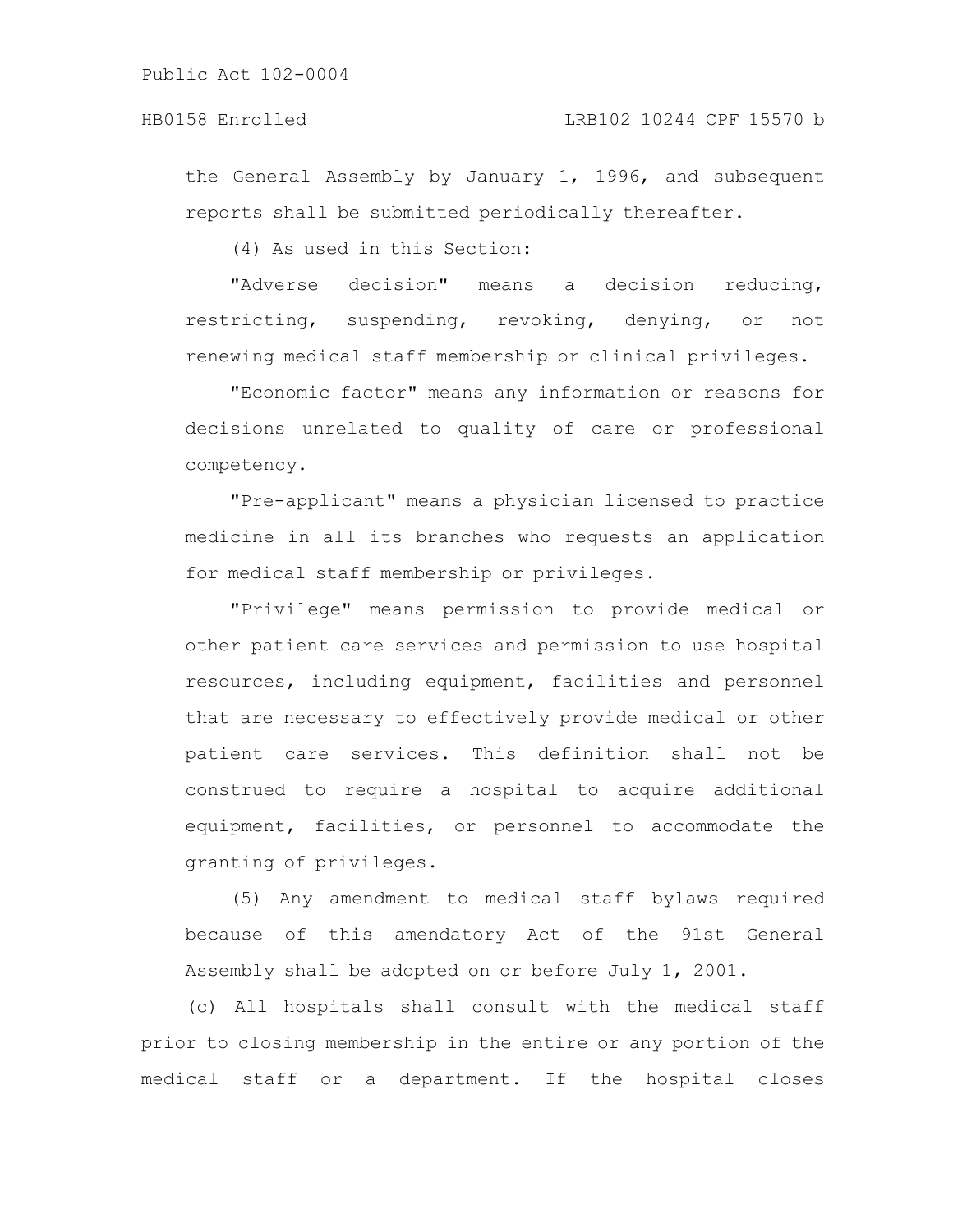# HB0158 Enrolled LRB102 10244 CPF 15570 b

membership in the medical staff, any portion of the medical staff, or the department over the objections of the medical staff, then the hospital shall provide a detailed written explanation for the decision to the medical staff 10 days prior to the effective date of any closure. No applications need to be provided when membership in the medical staff or any relevant portion of the medical staff is closed.

(Source: P.A. 96-445, eff. 8-14-09; 97-1006, eff. 8-17-12.)

#### Article 15.

Section 15-3. The Illinois Health Finance Reform Act is amended by changing Section 4-4 as follows:

(20 ILCS 2215/4-4) (from Ch. 111 1/2, par. 6504-4)

Sec. 4-4. (a) Hospitals shall make available to prospective patients information on the normal charge incurred for any procedure or operation the prospective patient is considering.

(b) The Department of Public Health shall require hospitals to post, either by physical or electronic means, in prominent letters, in letters no more than one inch in height the established charges for services, where applicable, including but not limited to the hospital's private room charge, semi-private room charge, charge for a room with 3 or more beds, intensive care room charges, emergency room charge,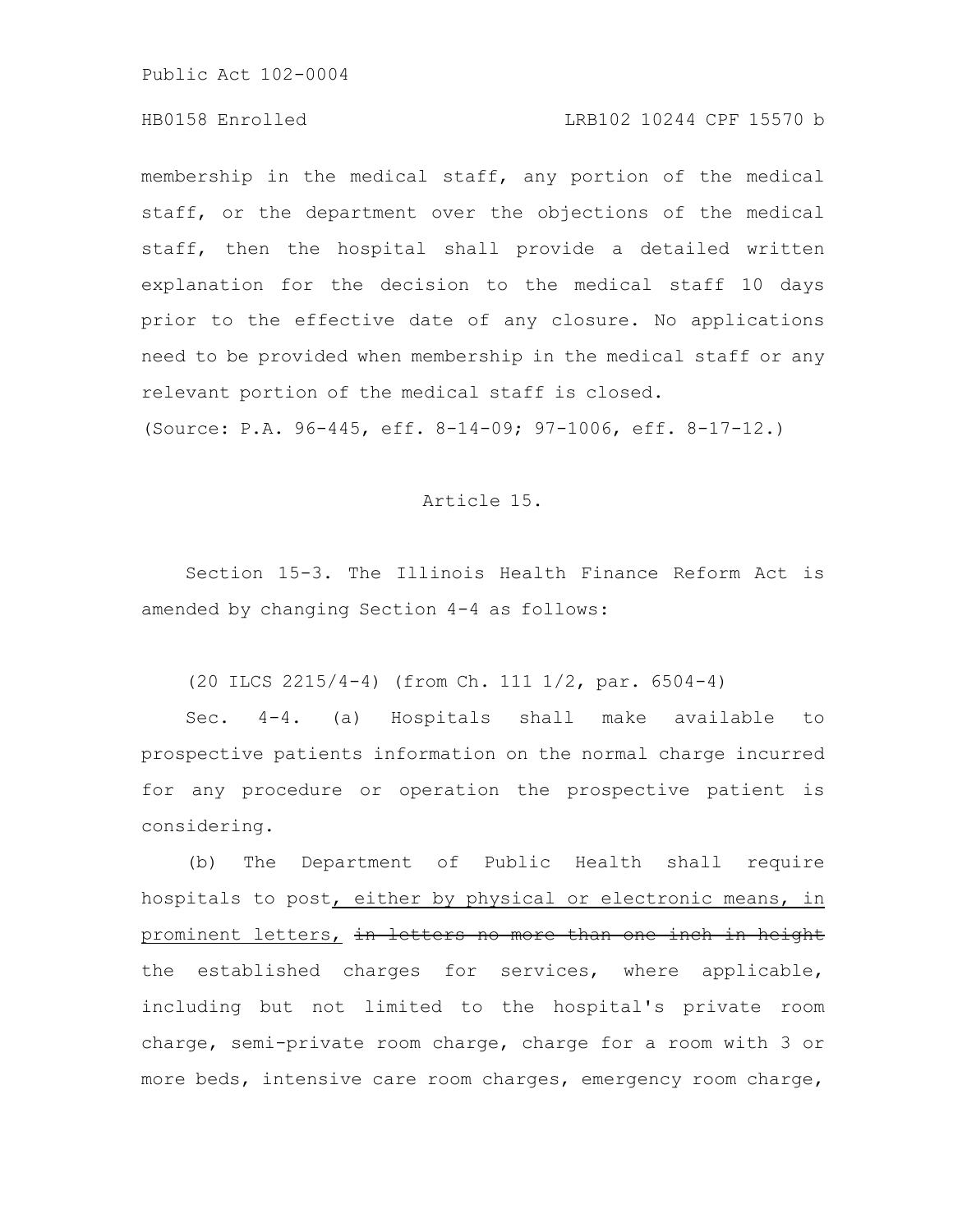# HB0158 Enrolled LRB102 10244 CPF 15570 b

operating room charge, electrocardiogram charge, anesthesia charge, chest x-ray charge, blood sugar charge, blood chemistry charge, tissue exam charge, blood typing charge and Rh factor charge. The definitions of each charge to be posted shall be determined by the Department.

(Source: P.A. 92-597, eff. 7-1-02.)

Section 15-5. The Hospital Licensing Act is amended by changing Sections 6, 6.14c, 10.10, and 11.5 as follows:

(210 ILCS 85/6) (from Ch. 111 1/2, par. 147)

Sec. 6. (a) Upon receipt of an application for a permit to establish a hospital the Director shall issue a permit if he finds (1) that the applicant is fit, willing, and able to provide a proper standard of hospital service for the community with particular regard to the qualification, background, and character of the applicant, (2) that the financial resources available to the applicant demonstrate an ability to construct, maintain, and operate a hospital in accordance with the standards, rules, and regulations adopted pursuant to this Act, and (3) that safeguards are provided which assure hospital operation and maintenance consistent with the public interest having particular regard to safe, adequate, and efficient hospital facilities and services.

The Director may request the cooperation of county and multiple-county health departments, municipal boards of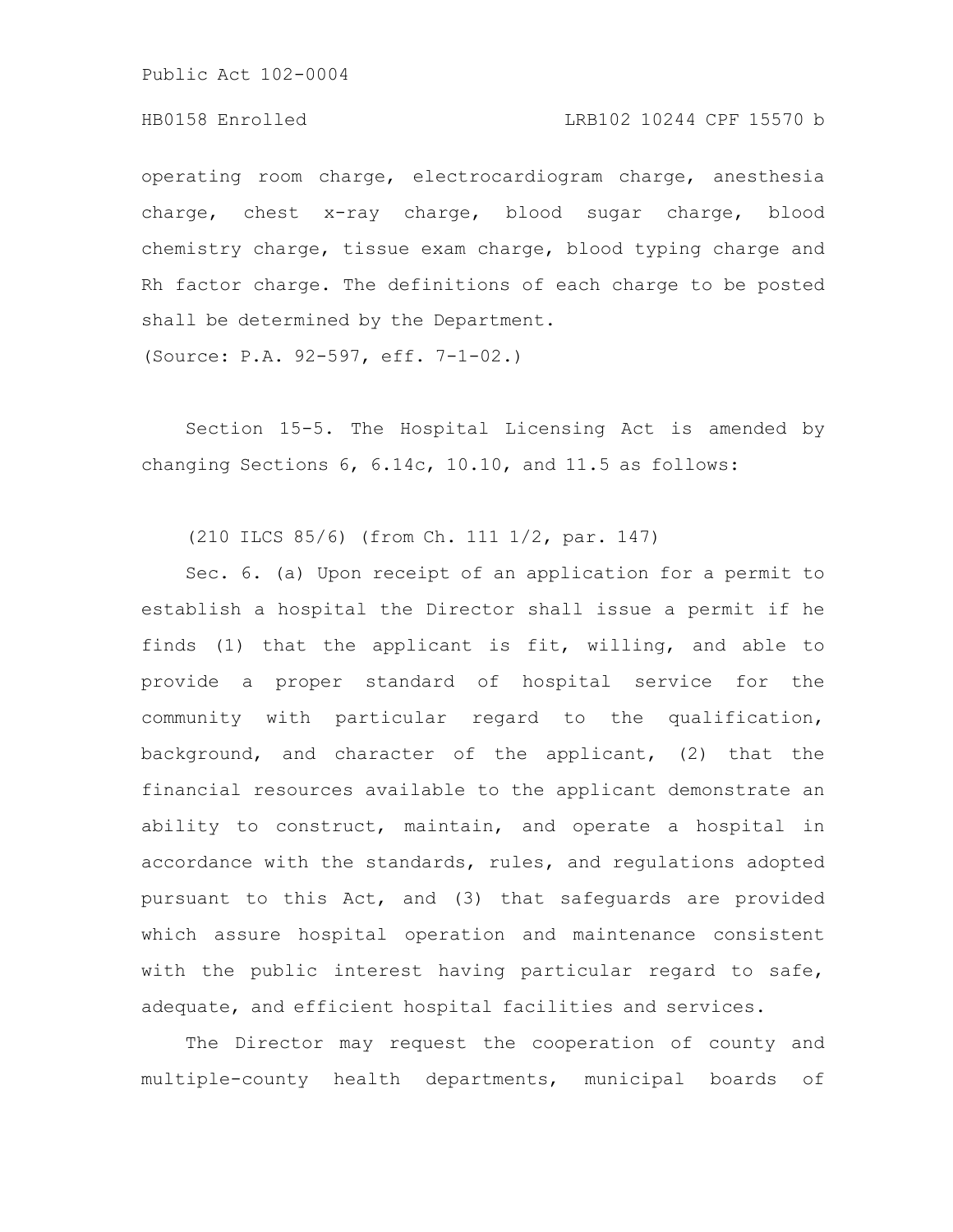#### HB0158 Enrolled LRB102 10244 CPF 15570 b

health, and other governmental and non-governmental agencies in obtaining information and in conducting investigations relating to such applications.

A permit to establish a hospital shall be valid only for the premises and person named in the application for such permit and shall not be transferable or assignable.

In the event the Director issues a permit to establish a hospital the applicant shall thereafter submit plans and specifications to the Department in accordance with Section 8 of this Act.

(b) Upon receipt of an application for license to open, conduct, operate, and maintain a hospital, the Director shall issue a license if he finds the applicant and the hospital facilities comply with standards, rules, and regulations promulgated under this Act. A license, unless sooner suspended or revoked, shall be renewable annually upon approval by the Department and payment of a license fee as established pursuant to Section 5 of this Act. Each license shall be issued only for the premises and persons named in the application and shall not be transferable or assignable. Licenses shall be posted, either by physical or electronic means, in a conspicuous place on the licensed premises. The Department may, either before or after the issuance of a license, request the cooperation of the State Fire Marshal, county and multiple county health departments, or municipal boards of health to make investigations to determine if the applicant or licensee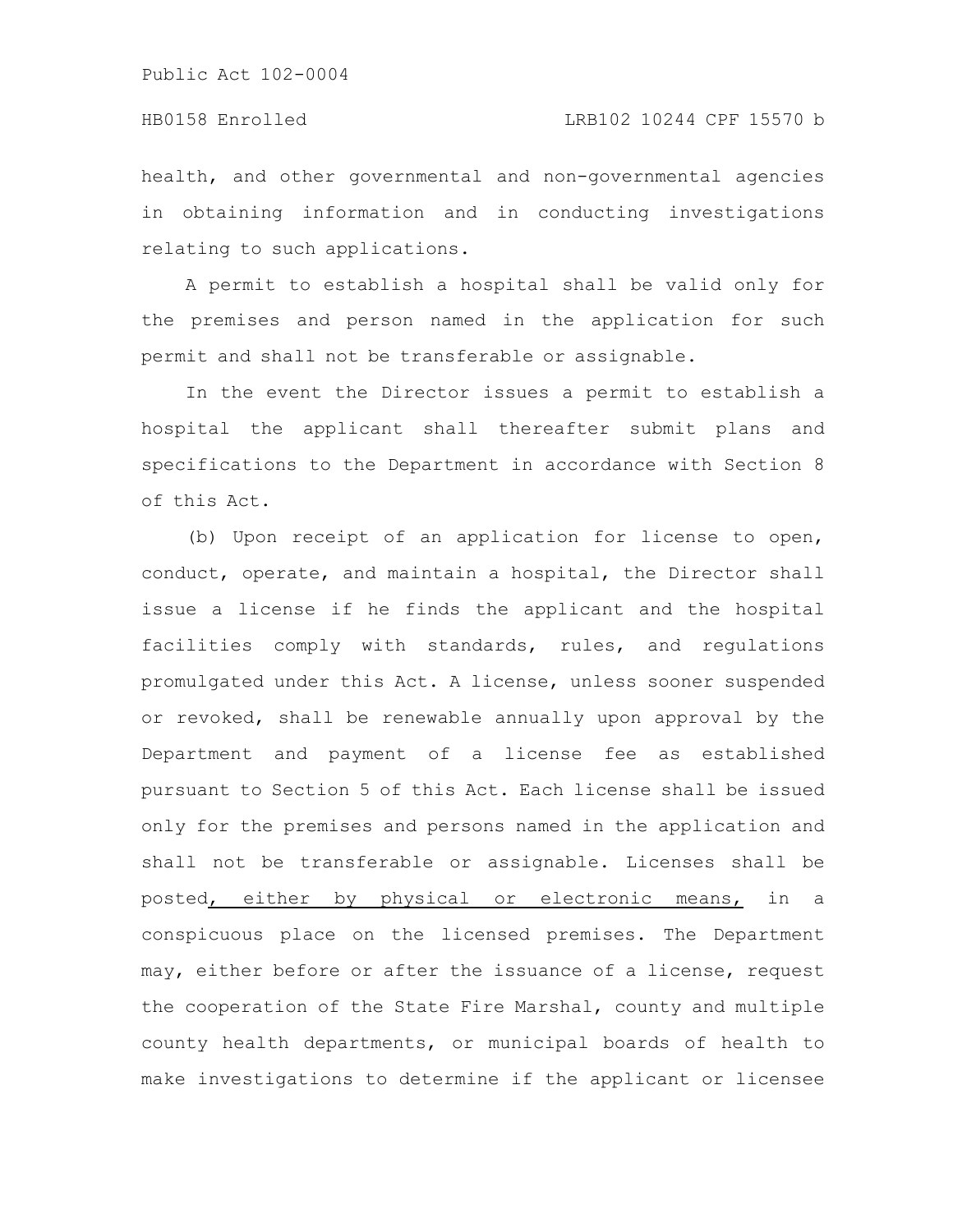is complying with the minimum standards prescribed by the Department. The report and recommendations of any such agency shall be in writing and shall state with particularity its findings with respect to compliance or noncompliance with such minimum standards, rules, and regulations.

The Director may issue a provisional license to any hospital which does not substantially comply with the provisions of this Act and the standards, rules, and regulations promulgated by virtue thereof provided that he finds that such hospital has undertaken changes and corrections which upon completion will render the hospital in substantial compliance with the provisions of this Act, and the standards, rules, and regulations adopted hereunder, and provided that the health and safety of the patients of the hospital will be protected during the period for which such provisional license is issued. The Director shall advise the licensee of the conditions under which such provisional license is issued, including the manner in which the hospital facilities fail to comply with the provisions of the Act, standards, rules, and regulations, and the time within which the changes and corrections necessary for such hospital facilities to substantially comply with this Act, and the standards, rules, and regulations of the Department relating thereto shall be completed.

(Source: P.A. 98-683, eff. 6-30-14.)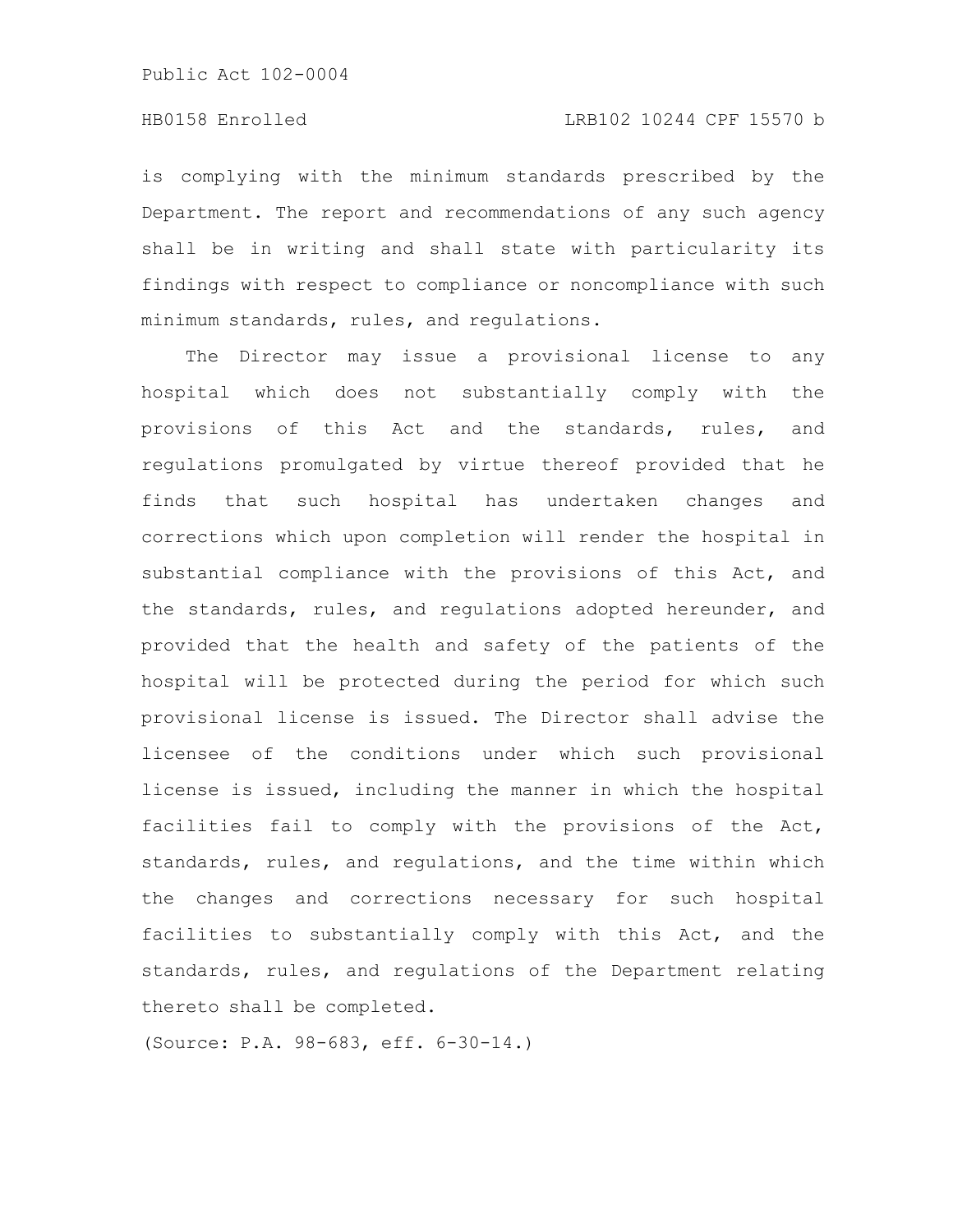(210 ILCS 85/6.14c)

Sec. 6.14c. Posting of information. Every hospital shall conspicuously post, either by physical or electronic means, for display in an area of its offices accessible to patients, employees, and visitors the following:

(1) its current license;

(2) a description, provided by the Department, of complaint procedures established under this Act and the name, address, and telephone number of a person authorized by the Department to receive complaints;

(3) a list of any orders pertaining to the hospital issued by the Department during the past year and any court orders reviewing such Department orders issued during the past year; and

(4) a list of the material available for public inspection under Section 6.14d.

Each hospital shall post, either by physical or electronic means, in each facility that has an emergency room, a notice in a conspicuous location in the emergency room with information about how to enroll in health insurance through the Illinois health insurance marketplace in accordance with Sections 1311 and 1321 of the federal Patient Protection and Affordable Care Act.

(Source: P.A. 101-117, eff. 1-1-20.)

(210 ILCS 85/10.10)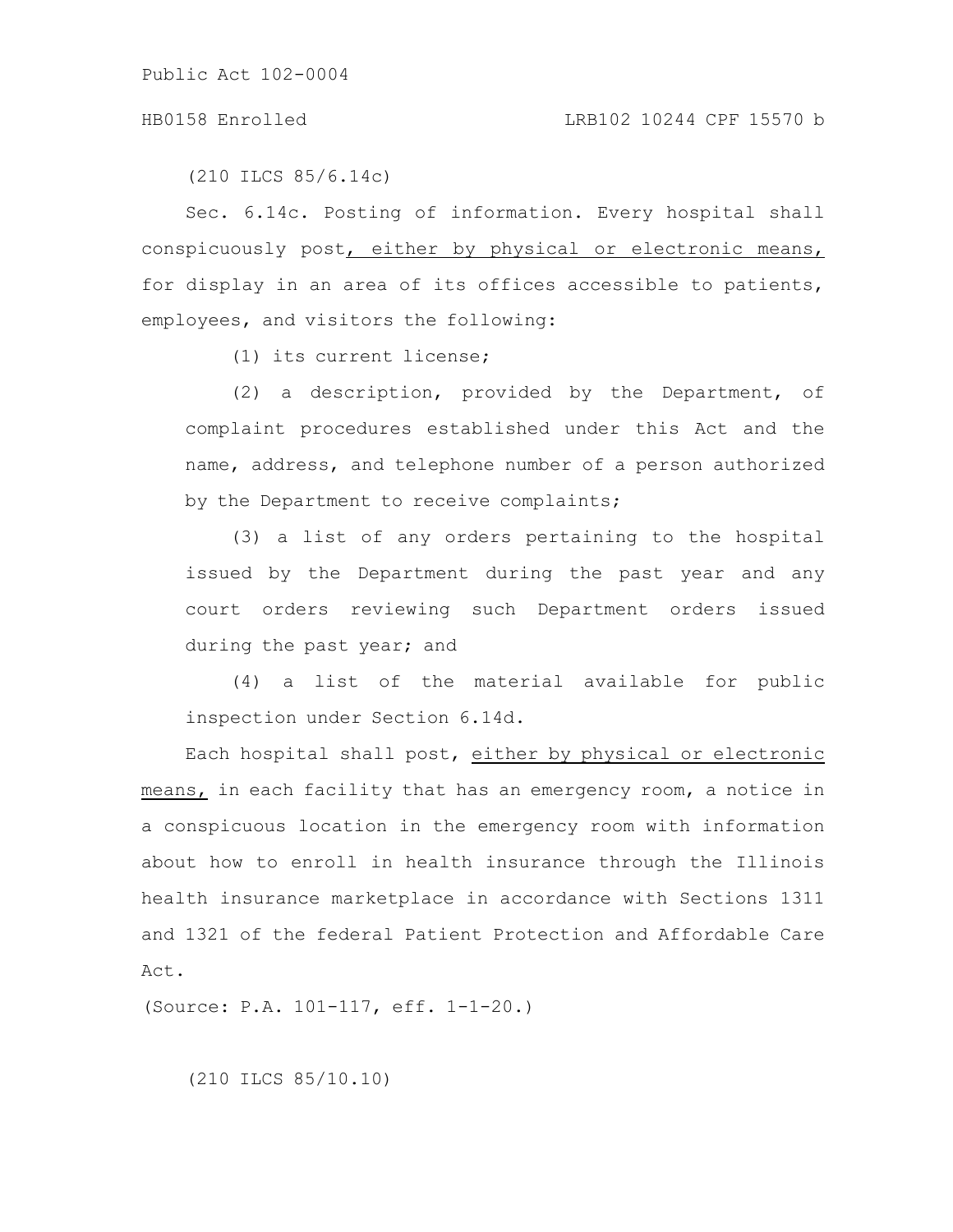#### HB0158 Enrolled LRB102 10244 CPF 15570 b

Sec. 10.10. Nurse Staffing by Patient Acuity.

(a) Findings. The Legislature finds and declares all of the following:

(1) The State of Illinois has a substantial interest in promoting quality care and improving the delivery of health care services.

(2) Evidence-based studies have shown that the basic principles of staffing in the acute care setting should be based on the complexity of patients' care needs aligned with available nursing skills to promote quality patient care consistent with professional nursing standards.

(3) Compliance with this Section promotes an organizational climate that values registered nurses' input in meeting the health care needs of hospital patients.

(b) Definitions. As used in this Section:

"Acuity model" means an assessment tool selected and implemented by a hospital, as recommended by a nursing care committee, that assesses the complexity of patient care needs requiring professional nursing care and skills and aligns patient care needs and nursing skills consistent with professional nursing standards.

"Department" means the Department of Public Health.

"Direct patient care" means care provided by a registered professional nurse with direct responsibility to oversee or carry out medical regimens or nursing care for one or more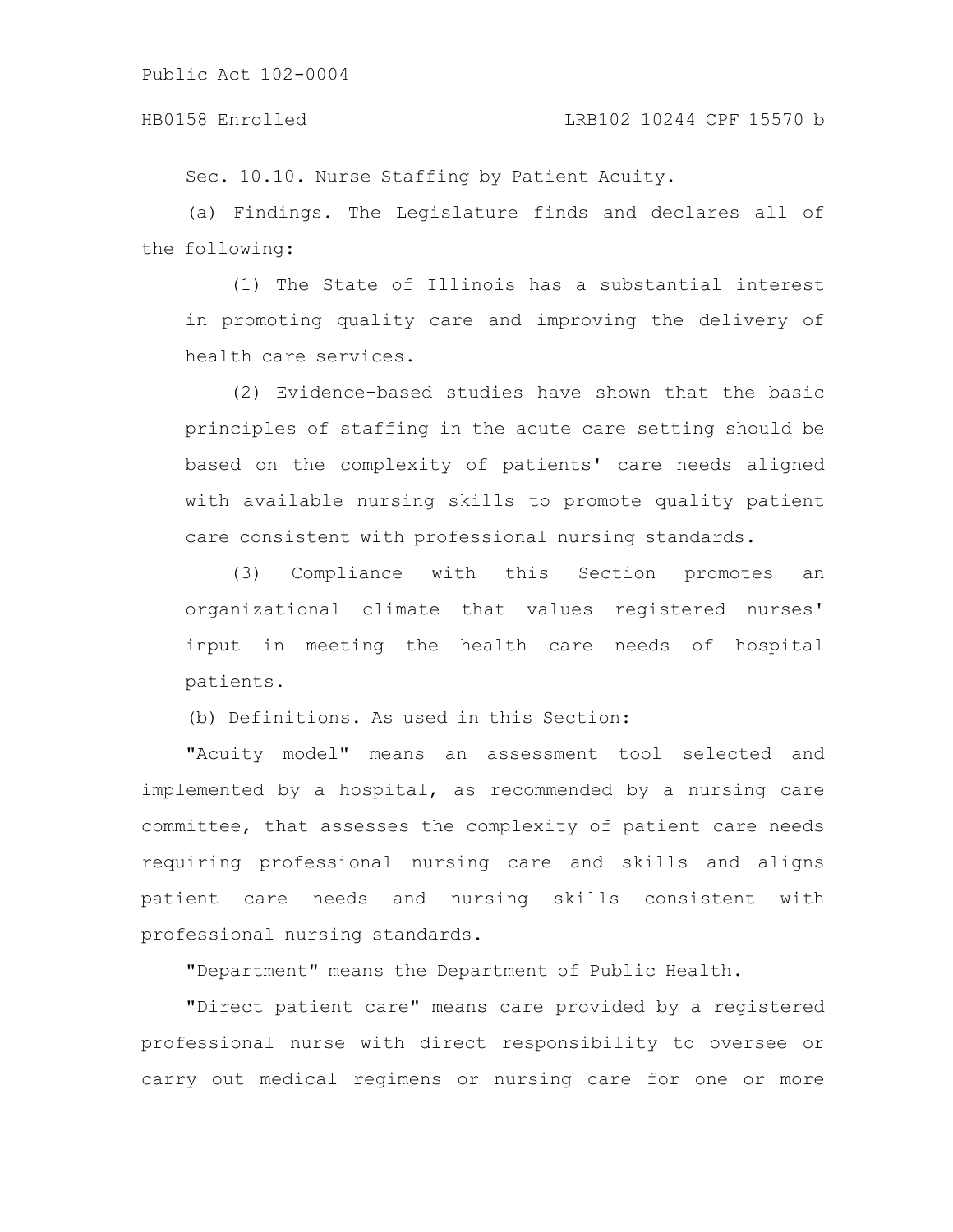patients.

"Nursing care committee" means an existing or newly created hospital-wide committee or committees of nurses whose functions, in part or in whole, contribute to the development, recommendation, and review of the hospital's nurse staffing plan established pursuant to subsection (d).

"Registered professional nurse" means a person licensed as a Registered Nurse under the Nurse Practice Act.

"Written staffing plan for nursing care services" means a written plan for guiding the assignment of patient care nursing staff based on multiple nurse and patient considerations that yield minimum staffing levels for inpatient care units and the adopted acuity model aligning patient care needs with nursing skills required for quality patient care consistent with professional nursing standards.

(c) Written staffing plan.

(1) Every hospital shall implement a written hospital-wide staffing plan, recommended by a nursing care committee or committees, that provides for minimum direct care professional registered nurse-to-patient staffing needs for each inpatient care unit. The written hospital-wide staffing plan shall include, but need not be limited to, the following considerations:

(A) The complexity of complete care, assessment on patient admission, volume of patient admissions, discharges and transfers, evaluation of the progress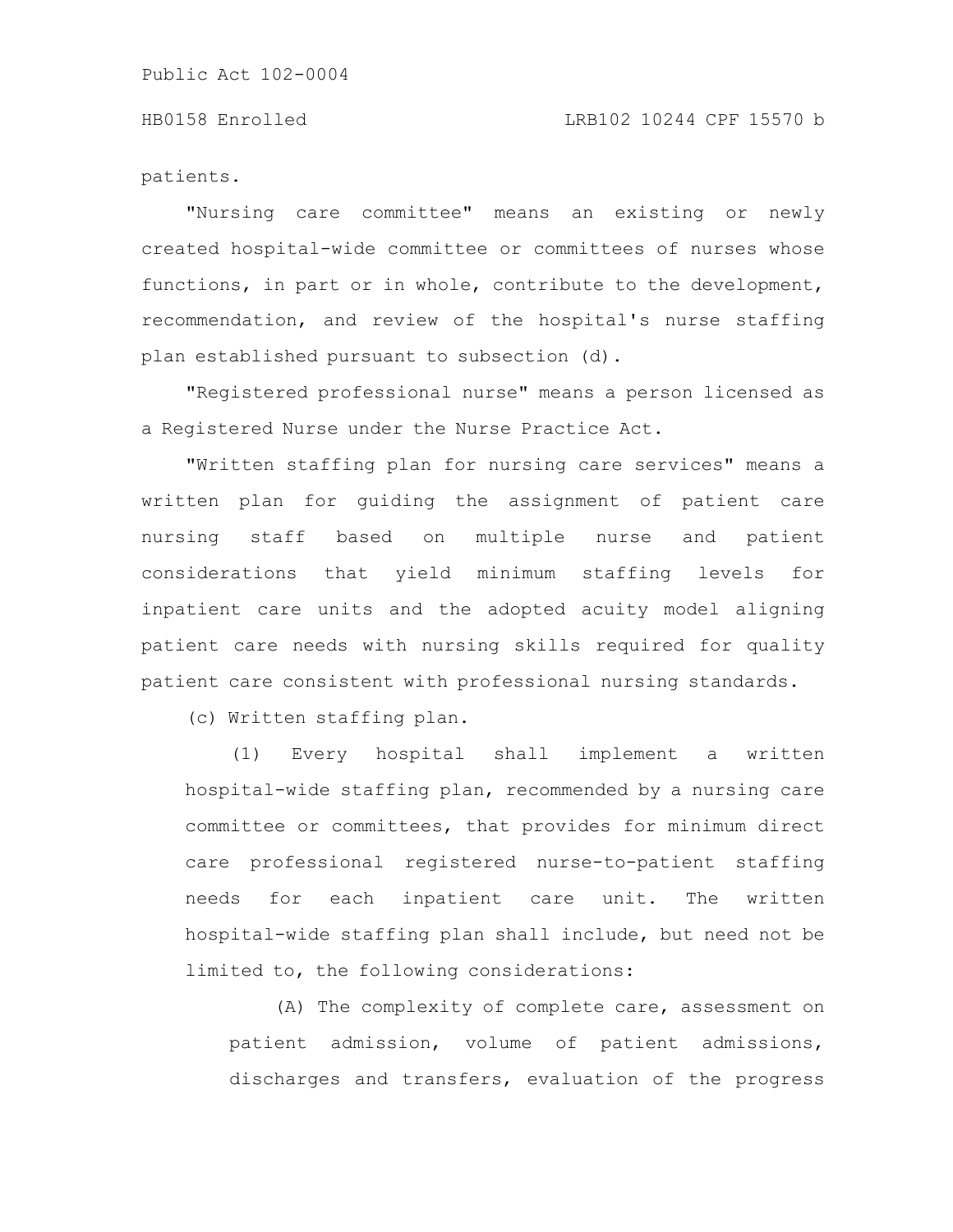of a patient's problems, ongoing physical assessments, planning for a patient's discharge, assessment after a change in patient condition, and assessment of the need for patient referrals.

(B) The complexity of clinical professional nursing judgment needed to design and implement a patient's nursing care plan, the need for specialized equipment and technology, the skill mix of other personnel providing or supporting direct patient care, and involvement in quality improvement activities, professional preparation, and experience.

(C) Patient acuity and the number of patients for whom care is being provided.

(D) The ongoing assessments of a unit's patient acuity levels and nursing staff needed shall be routinely made by the unit nurse manager or his or her designee.

(E) The identification of additional registered nurses available for direct patient care when patients' unexpected needs exceed the planned workload for direct care staff.

(2) In order to provide staffing flexibility to meet patient needs, every hospital shall identify an acuity model for adjusting the staffing plan for each inpatient care unit.

(3) The written staffing plan shall be posted, either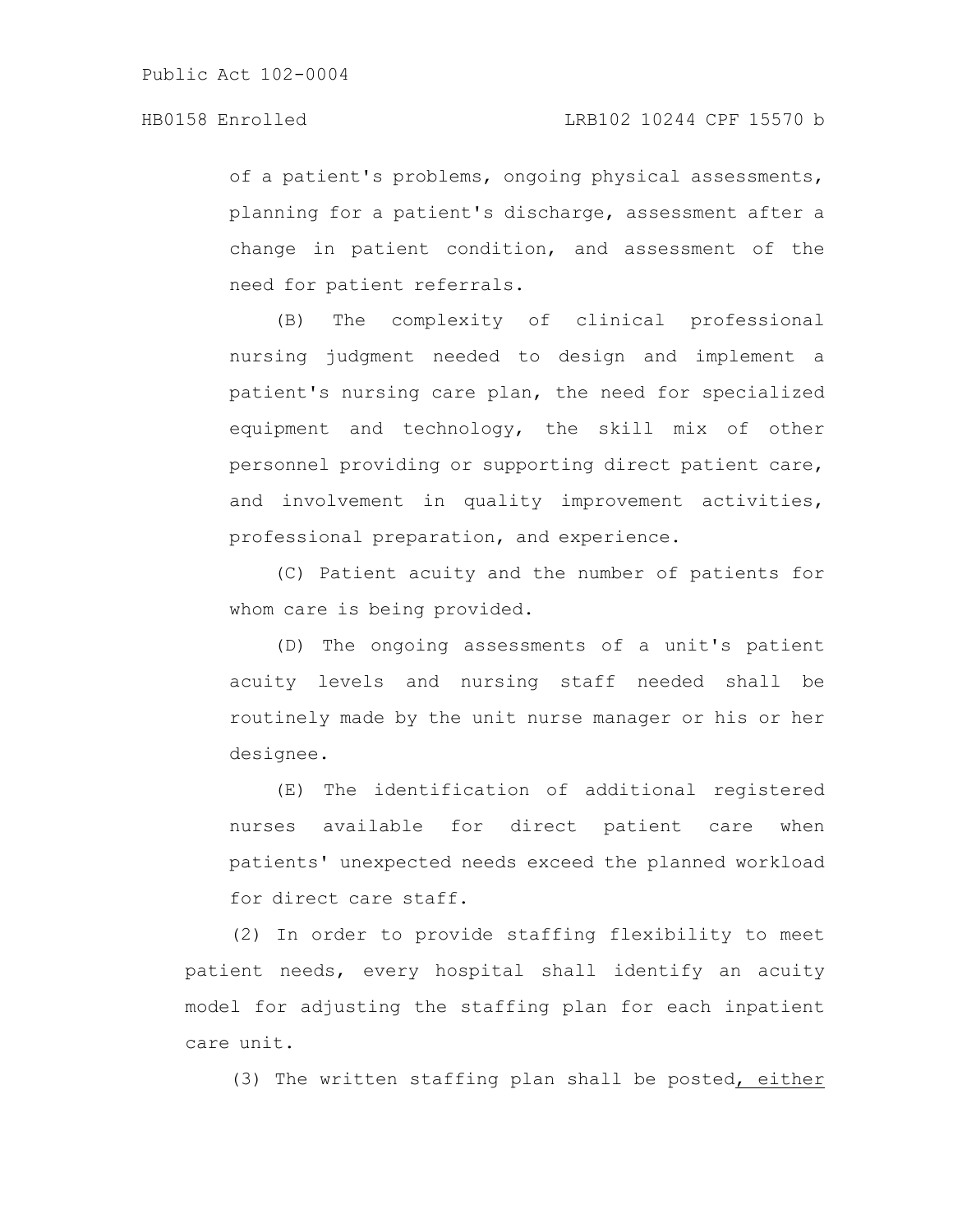# HB0158 Enrolled LRB102 10244 CPF 15570 b

by physical or electronic means, in a conspicuous and accessible location for both patients and direct care staff, as required under the Hospital Report Card Act. A copy of the written staffing plan shall be provided to any member of the general public upon request.

(d) Nursing care committee.

(1) Every hospital shall have a nursing care committee. A hospital shall appoint members of a committee whereby at least 50% of the members are registered professional nurses providing direct patient care.

(2) A nursing care committee's recommendations must be given significant regard and weight in the hospital's adoption and implementation of a written staffing plan.

(3) A nursing care committee or committees shall recommend a written staffing plan for the hospital based on the principles from the staffing components set forth in subsection (c). In particular, a committee or committees shall provide input and feedback on the following:

(A) Selection, implementation, and evaluation of minimum staffing levels for inpatient care units.

(B) Selection, implementation, and evaluation of an acuity model to provide staffing flexibility that aligns changing patient acuity with nursing skills required.

(C) Selection, implementation, and evaluation of a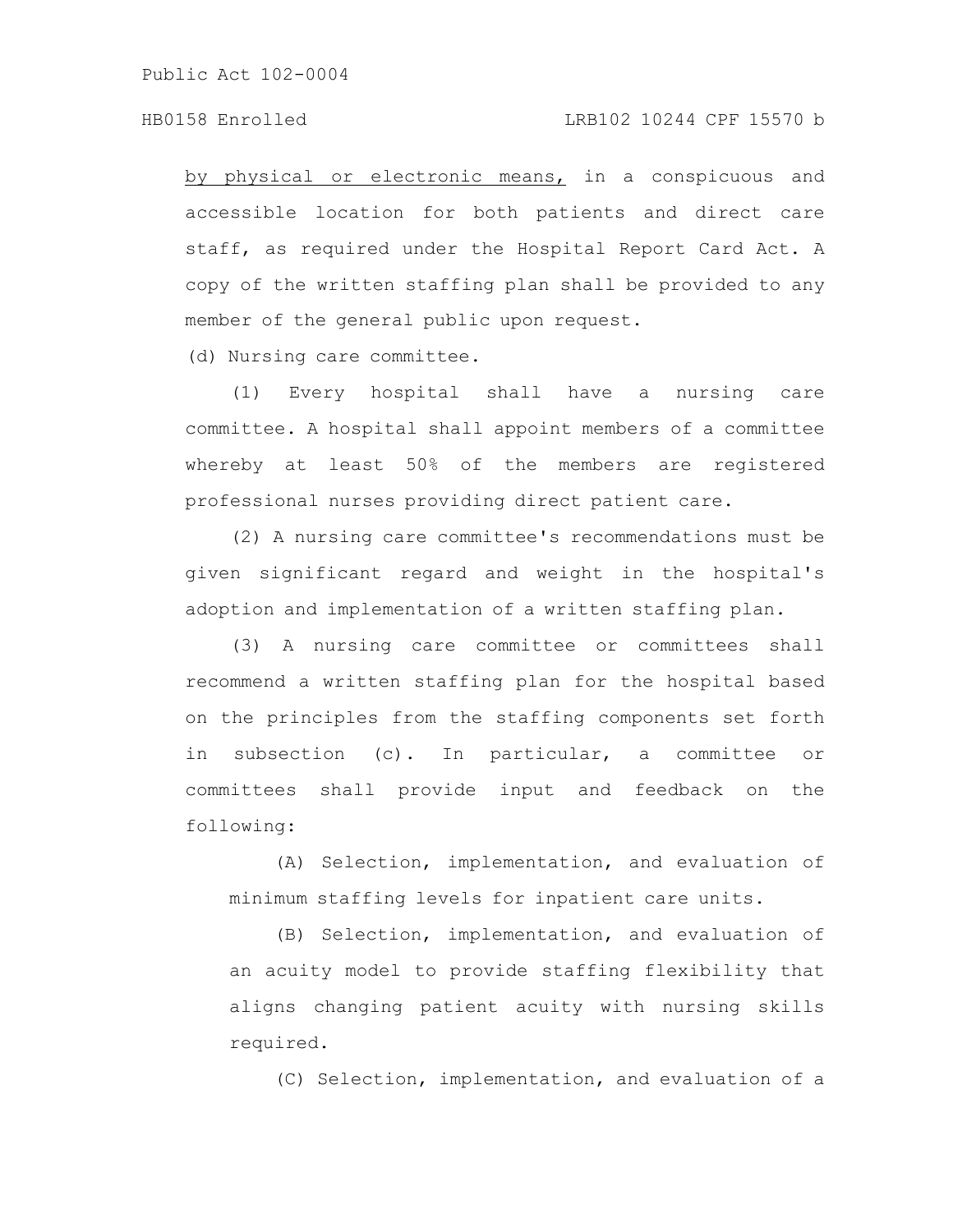#### HB0158 Enrolled LRB102 10244 CPF 15570 b

written staffing plan incorporating the items described in subdivisions (c)(1) and (c)(2) of this Section.

(D) Review the following: nurse-to-patient staffing guidelines for all inpatient areas; and current acuity tools and measures in use.

(4) A nursing care committee must address the items described in subparagraphs (A) through (D) of paragraph

(3) semi-annually.

(e) Nothing in this Section 10.10 shall be construed to limit, alter, or modify any of the terms, conditions, or provisions of a collective bargaining agreement entered into by the hospital.

(Source: P.A. 96-328, eff. 8-11-09; 97-423, eff. 1-1-12; 97-813, eff. 7-13-12.)

(210 ILCS 85/11.5)

Sec. 11.5. Uniform standards of obstetrical care regardless of ability to pay.

(a) No hospital may promulgate policies or implement practices that determine differing standards of obstetrical care based upon a patient's source of payment or ability to pay for medical services.

(b) Each hospital shall develop a written policy statement reflecting the requirements of subsection (a) and shall post, either by physical or electronic means, written notices of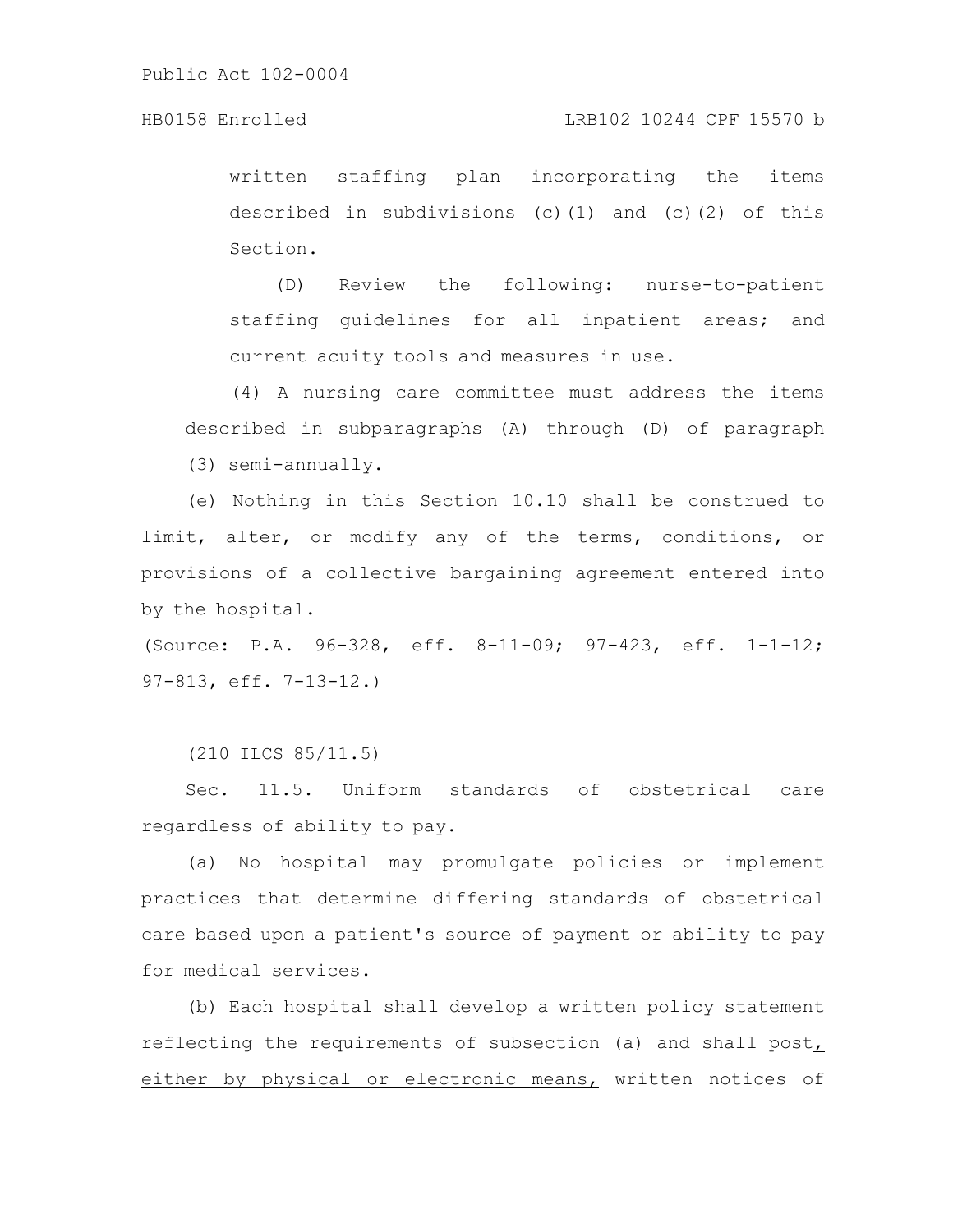# HB0158 Enrolled LRB102 10244 CPF 15570 b

this policy in the obstetrical admitting areas of the hospital by July 1, 2004. Notices posted pursuant to this Section shall be posted in the predominant language or languages spoken in the hospital's service area.

(Source: P.A. 93-981, eff. 8-23-04.)

Section 15-10. The Language Assistance Services Act is amended by changing Section 15 as follows:

(210 ILCS 87/15)

Sec. 15. Language assistance services.

(a) To ensure access to health care information and services for limited-English-speaking or non-English-speaking residents and deaf residents, a health facility must do the following:

(1) Adopt and review annually a policy for providing language assistance services to patients with language or communication barriers. The policy shall include procedures for providing, to the extent possible as determined by the facility, the use of an interpreter whenever a language or communication barrier exists, except where the patient, after being informed of the availability of the interpreter service, chooses to use a family member or friend who volunteers to interpret. The procedures shall be designed to maximize efficient use of interpreters and minimize delays in providing interpreters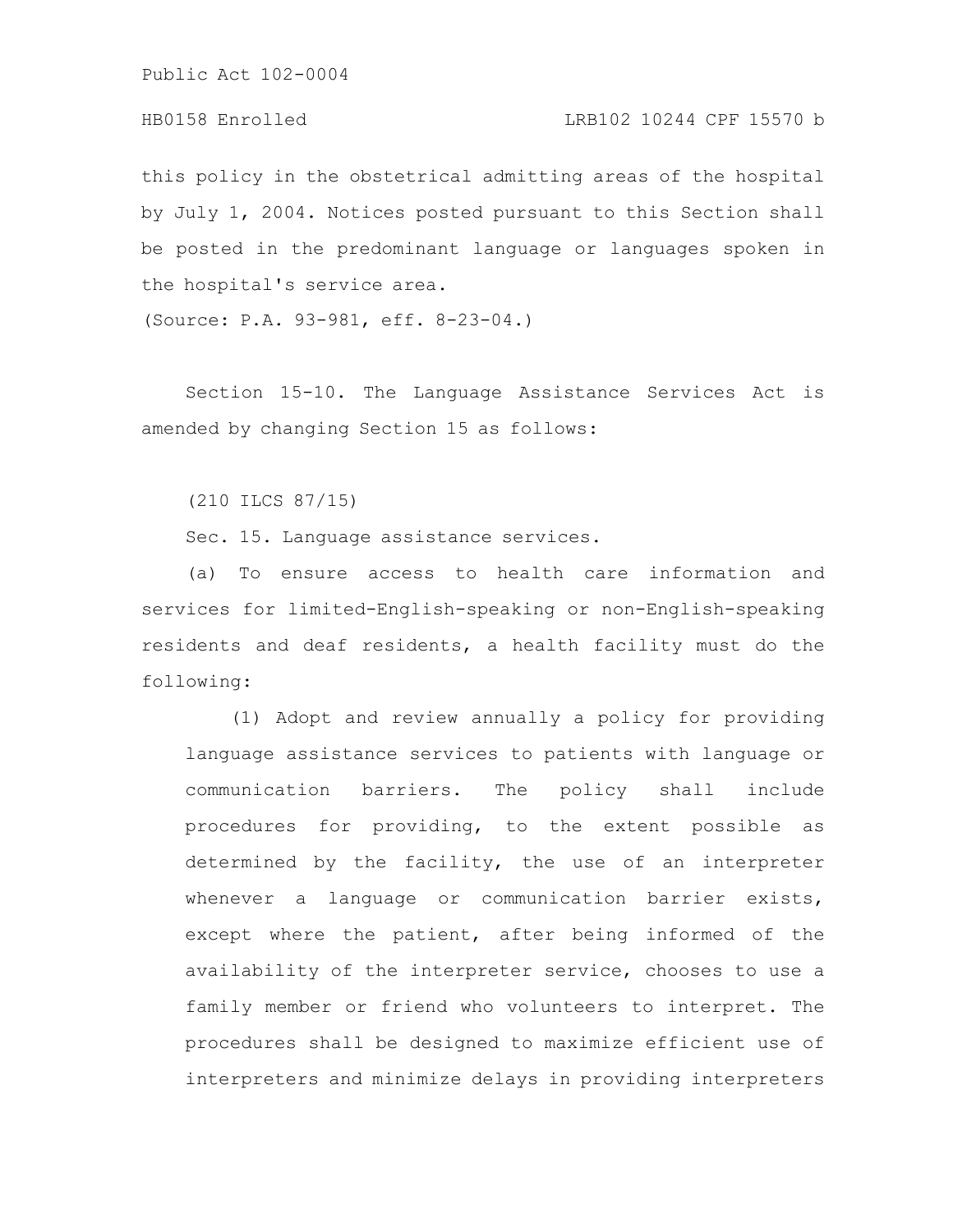# HB0158 Enrolled LRB102 10244 CPF 15570 b

to patients. The procedures shall insure, to the extent possible as determined by the facility, that interpreters are available, either on the premises or accessible by telephone, 24 hours a day. The facility shall annually transmit to the Department of Public Health a copy of the updated policy and shall include a description of the facility's efforts to insure adequate and speedy communication between patients with language or communication barriers and staff.

(2) Develop, and post, either by physical or electronic means, in conspicuous locations, notices that advise patients and their families of the availability of interpreters, the procedure for obtaining an interpreter, and the telephone numbers to call for filing complaints concerning interpreter service problems, including, but not limited to, a TTY number for persons who are deaf or hard of hearing. The notices shall be posted, at a minimum, in the emergency room, the admitting area, the facility entrance, and the outpatient area. Notices shall inform patients that interpreter services are available on request, shall list the languages most commonly encountered at the facility for which interpreter services are available, and shall instruct patients to direct complaints regarding interpreter services to the Department of Public Health, including the telephone numbers to call for that purpose.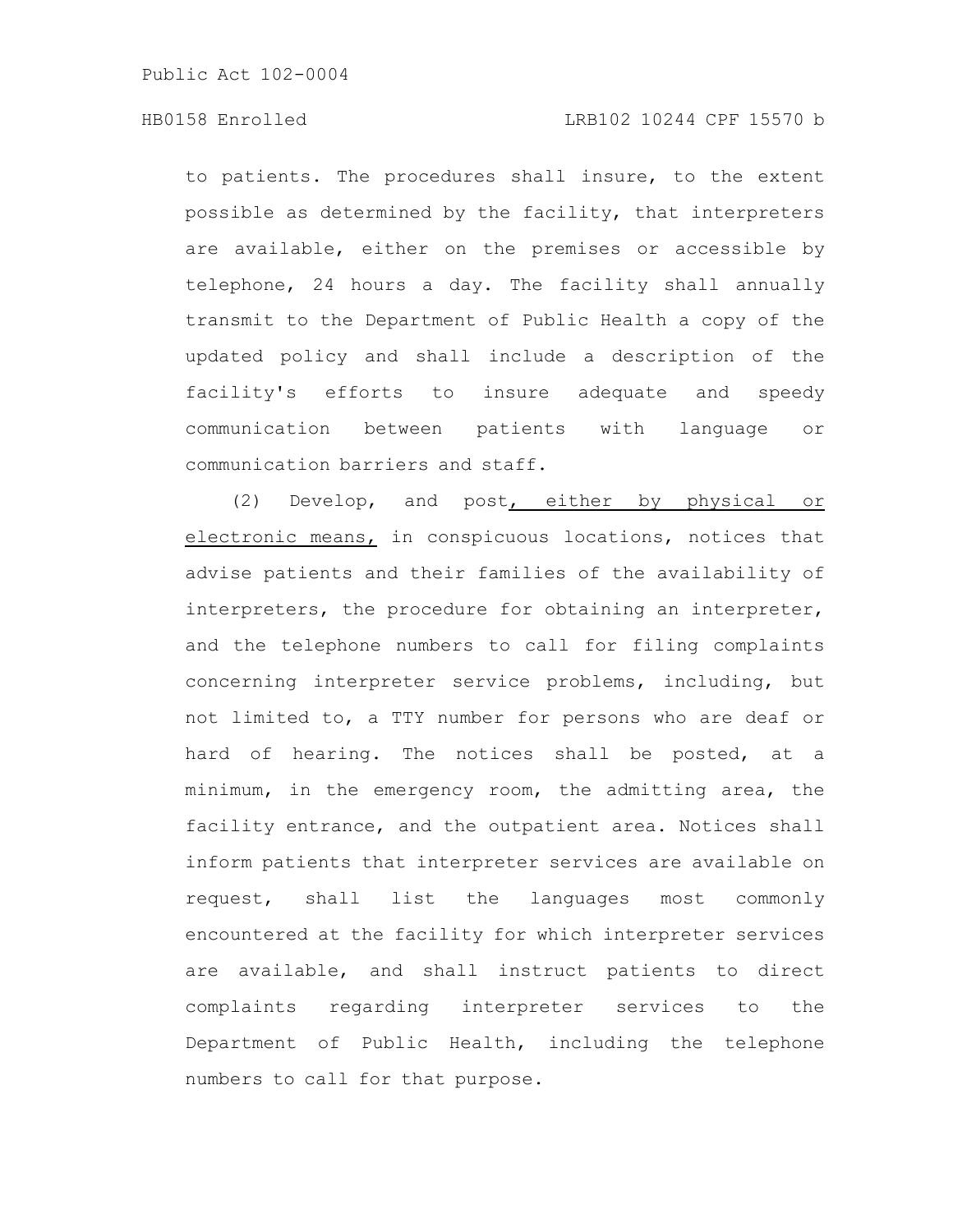(3) Notify the facility's employees of the language services available at the facility and train them on how to make those language services available to patients.

(b) In addition, a health facility may do one or more of the following:

(1) Identify and record a patient's primary language and dialect on one or more of the following: a patient medical chart, hospital bracelet, bedside notice, or nursing card.

(2) Prepare and maintain, as needed, a list of interpreters who have been identified as proficient in sign language according to the Interpreter for the Deaf Licensure Act of 2007 and a list of the languages of the population of the geographical area served by the facility.

(3) Review all standardized written forms, waivers, documents, and informational materials available to patients on admission to determine which to translate into languages other than English.

(4) Consider providing its nonbilingual staff with standardized picture and phrase sheets for use in routine communications with patients who have language or communication barriers.

(5) Develop community liaison groups to enable the facility and the limited-English-speaking, non-English-speaking, and deaf communities to ensure the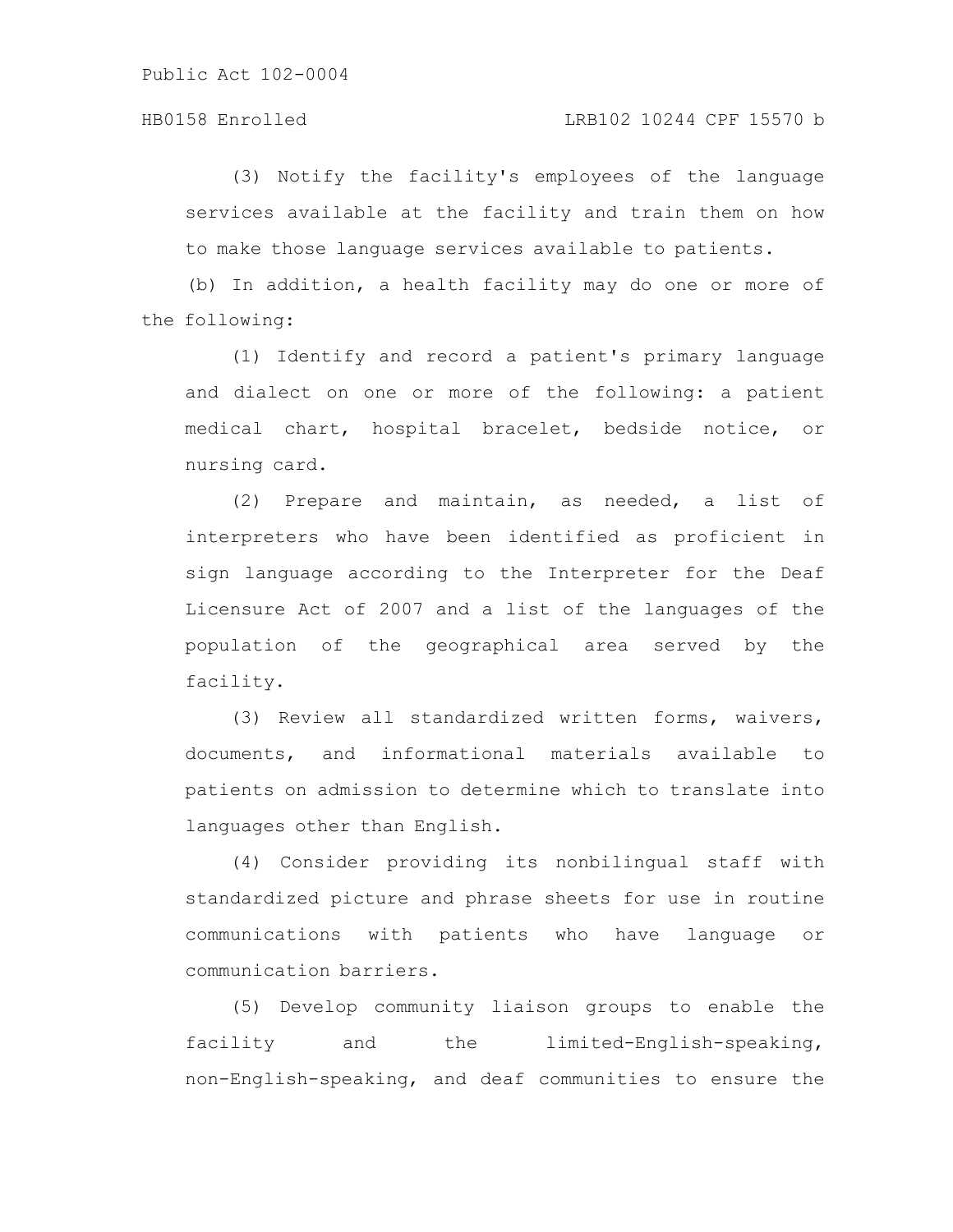adequacy of the interpreter services. (Source: P.A. 98-756, eff. 7-16-14.)

Section 15-15. The Fair Patient Billing Act is amended by changing Section 15 as follows:

(210 ILCS 88/15)

Sec. 15. Patient notification.

(a) Each hospital shall post a sign with the following notice:

"You may be eligible for financial assistance under the terms and conditions the hospital offers to qualified patients. For more information contact [hospital financial assistance representative]".

(b) The sign under subsection (a) shall be posted, either by physical or electronic means, conspicuously in the admission and registration areas of the hospital.

(c) The sign shall be in English, and in any other language that is the primary language of at least 5% of the patients served by the hospital annually.

(d) Each hospital that has a website must post a notice in a prominent place on its website that financial assistance is available at the hospital, a description of the financial assistance application process, and a copy of the financial assistance application.

(e) Within 180 days after the effective date of this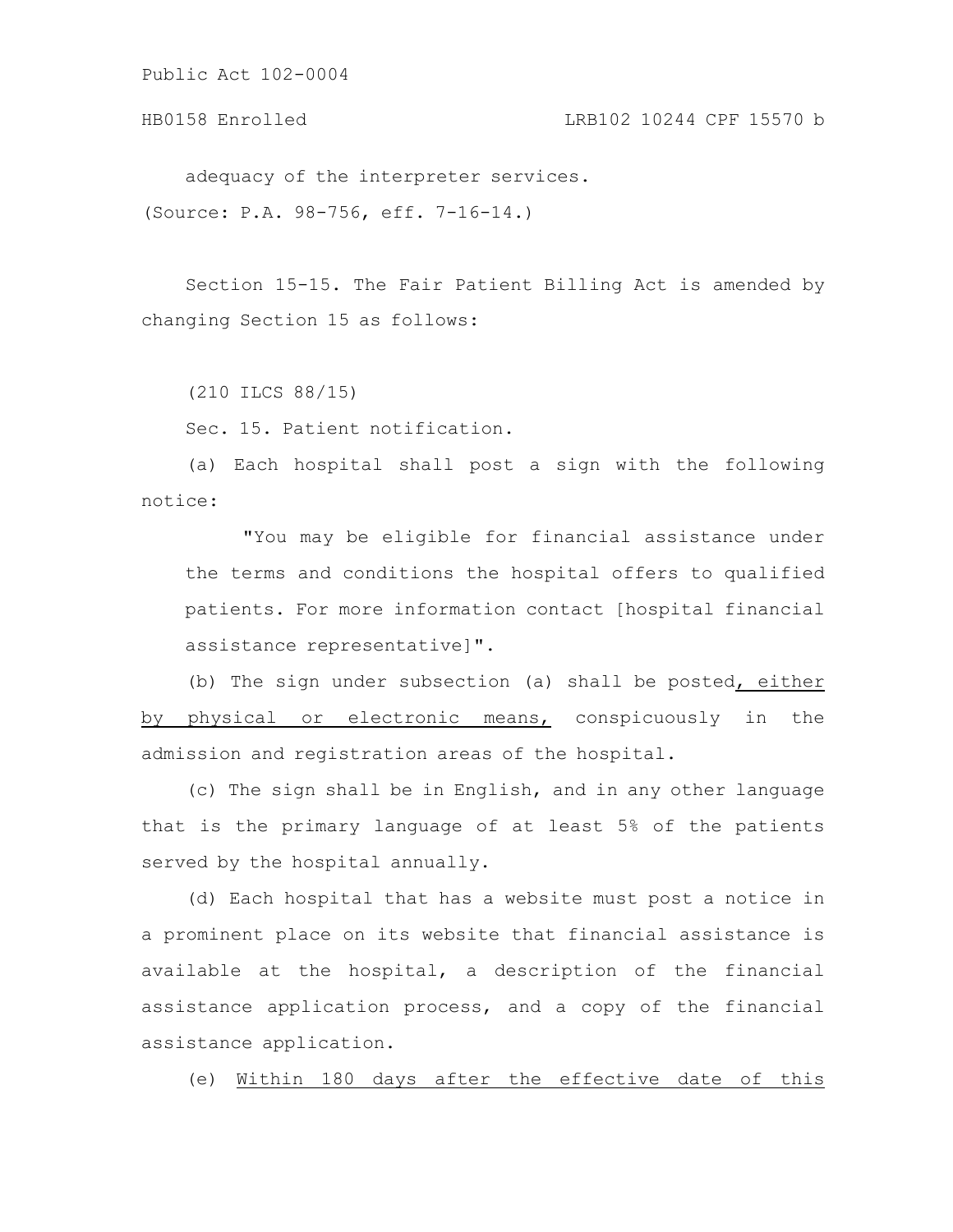### HB0158 Enrolled LRB102 10244 CPF 15570 b

amendatory Act of the 102nd General Assembly, each Each hospital must make available information regarding financial assistance from the hospital in the form of either a brochure, an application for financial assistance, or other written or electronic material in the emergency room, material in the hospital admission, or registration area.

(Source: P.A. 94-885, eff. 1-1-07.)

Section 15-16. The Health Care Violence Prevention Act is amended by changing Section 15 as follows:

(210 ILCS 160/15)

Sec. 15. Workplace safety.

(a) A health care worker who contacts law enforcement or files a report with law enforcement against a patient or individual because of workplace violence shall provide notice to management of the health care provider by which he or she is employed within 3 days after contacting law enforcement or filing the report.

(b) No management of a health care provider may discourage a health care worker from exercising his or her right to contact law enforcement or file a report with law enforcement because of workplace violence.

(c) A health care provider that employs a health care worker shall display a notice, either by physical or electronic means, stating that verbal aggression will not be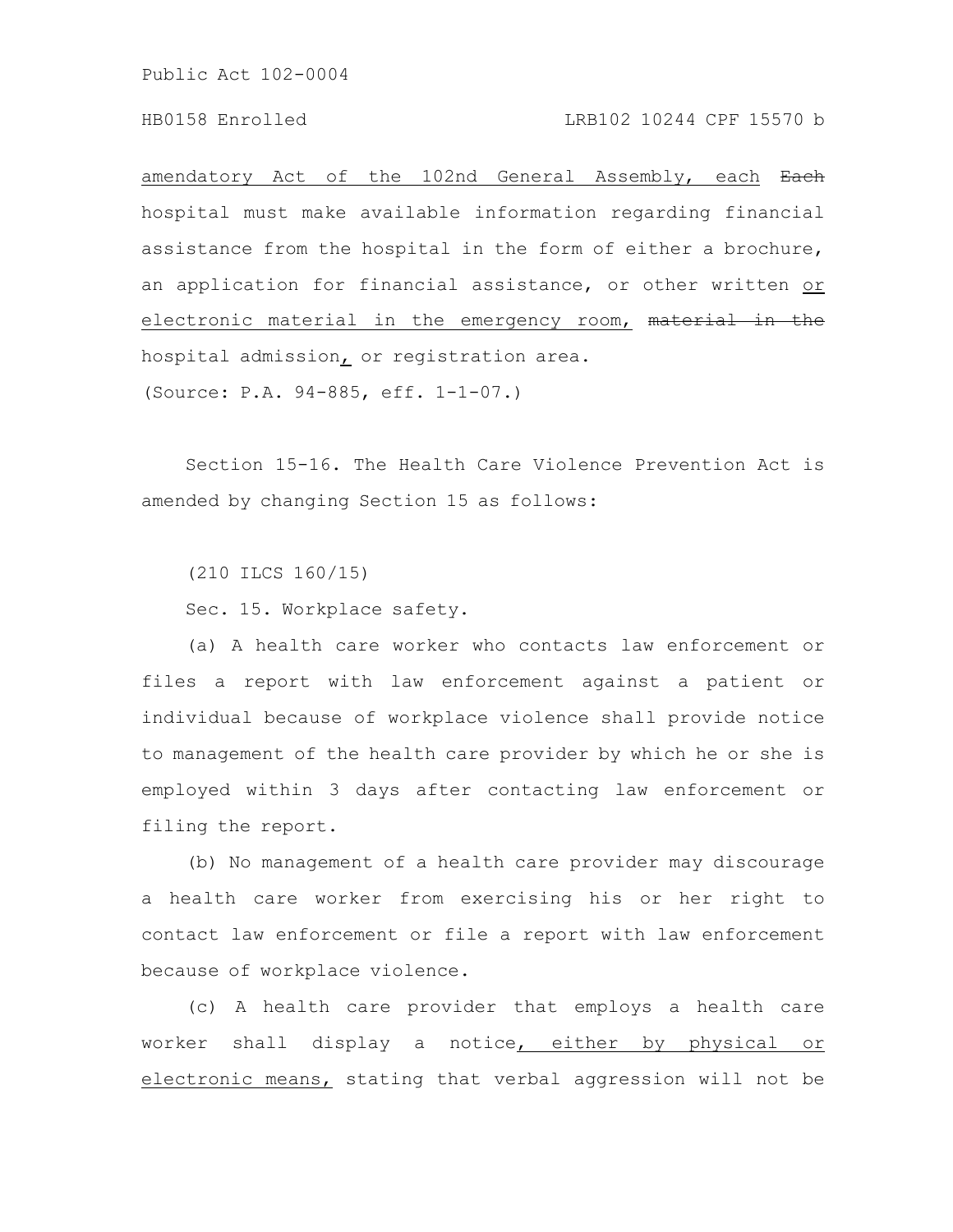HB0158 Enrolled LRB102 10244 CPF 15570 b

tolerated and physical assault will be reported to law enforcement.

(d) The health care provider shall offer immediate post-incident services for a health care worker directly involved in a workplace violence incident caused by patients or their visitors, including acute treatment and access to psychological evaluation.

(Source: P.A. 100-1051, eff. 1-1-19.)

Section 15-17. The Medical Patient Rights Act is amended by changing Sections 3.4 and 5.2 as follows:

(410 ILCS 50/3.4)

Sec. 3.4. Rights of women; pregnancy and childbirth.

(a) In addition to any other right provided under this Act, every woman has the following rights with regard to pregnancy and childbirth:

(1) The right to receive health care before, during, and after pregnancy and childbirth.

(2) The right to receive care for her and her infant that is consistent with generally accepted medical standards.

(3) The right to choose a certified nurse midwife or physician as her maternity care professional.

(4) The right to choose her birth setting from the full range of birthing options available in her community.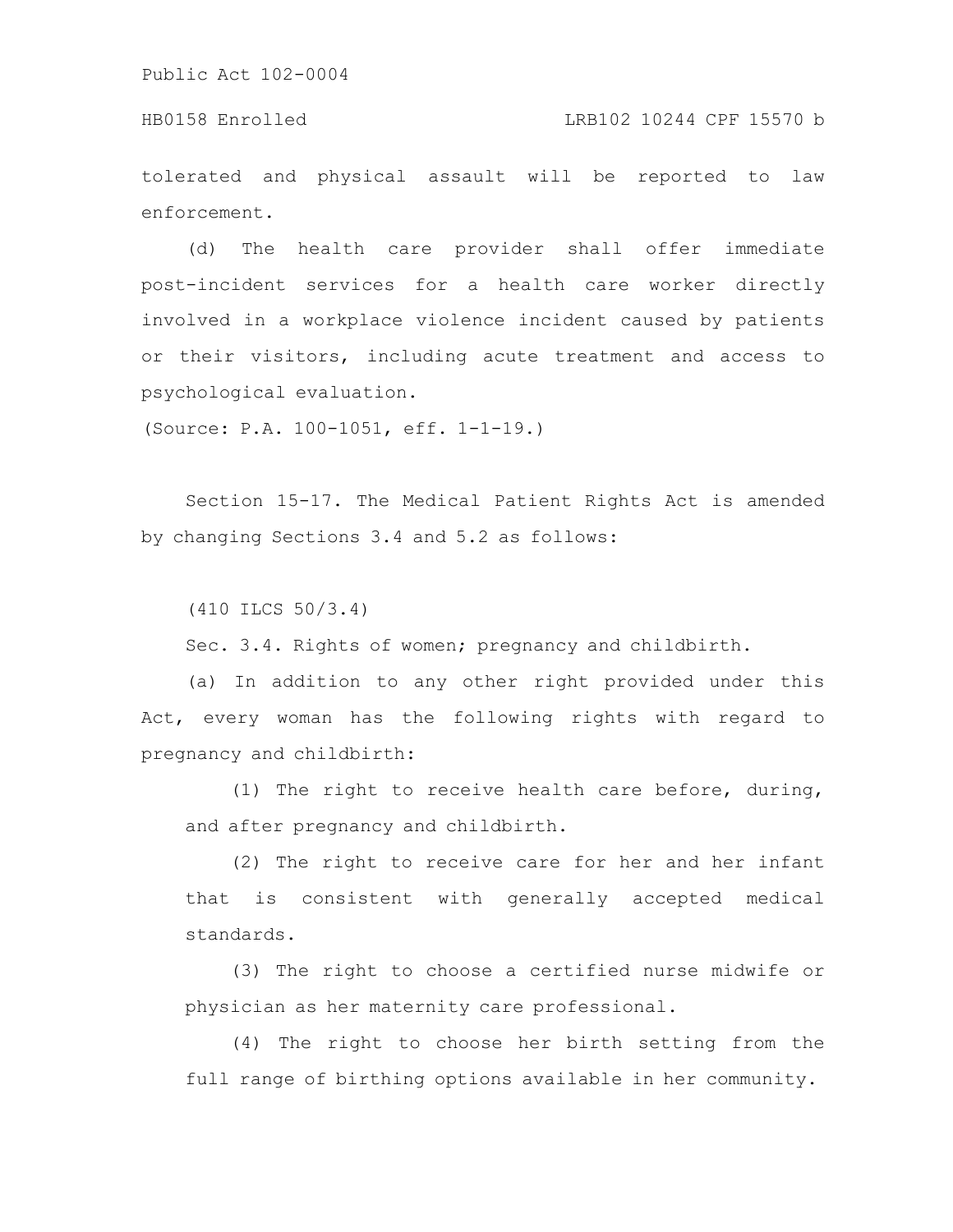(5) The right to leave her maternity care professional and select another if she becomes dissatisfied with her care, except as otherwise provided by law.

(6) The right to receive information about the names of those health care professionals involved in her care.

(7) The right to privacy and confidentiality of records, except as provided by law.

(8) The right to receive information concerning her condition and proposed treatment, including methods of relieving pain.

(9) The right to accept or refuse any treatment, to the extent medically possible.

(10) The right to be informed if her caregivers wish to enroll her or her infant in a research study in accordance with Section 3.1 of this Act.

(11) The right to access her medical records in accordance with Section 8-2001 of the Code of Civil Procedure.

(12) The right to receive information in a language in which she can communicate in accordance with federal law.

(13) The right to receive emotional and physical support during labor and birth.

(14) The right to freedom of movement during labor and to give birth in the position of her choice, within generally accepted medical standards.

(15) The right to contact with her newborn, except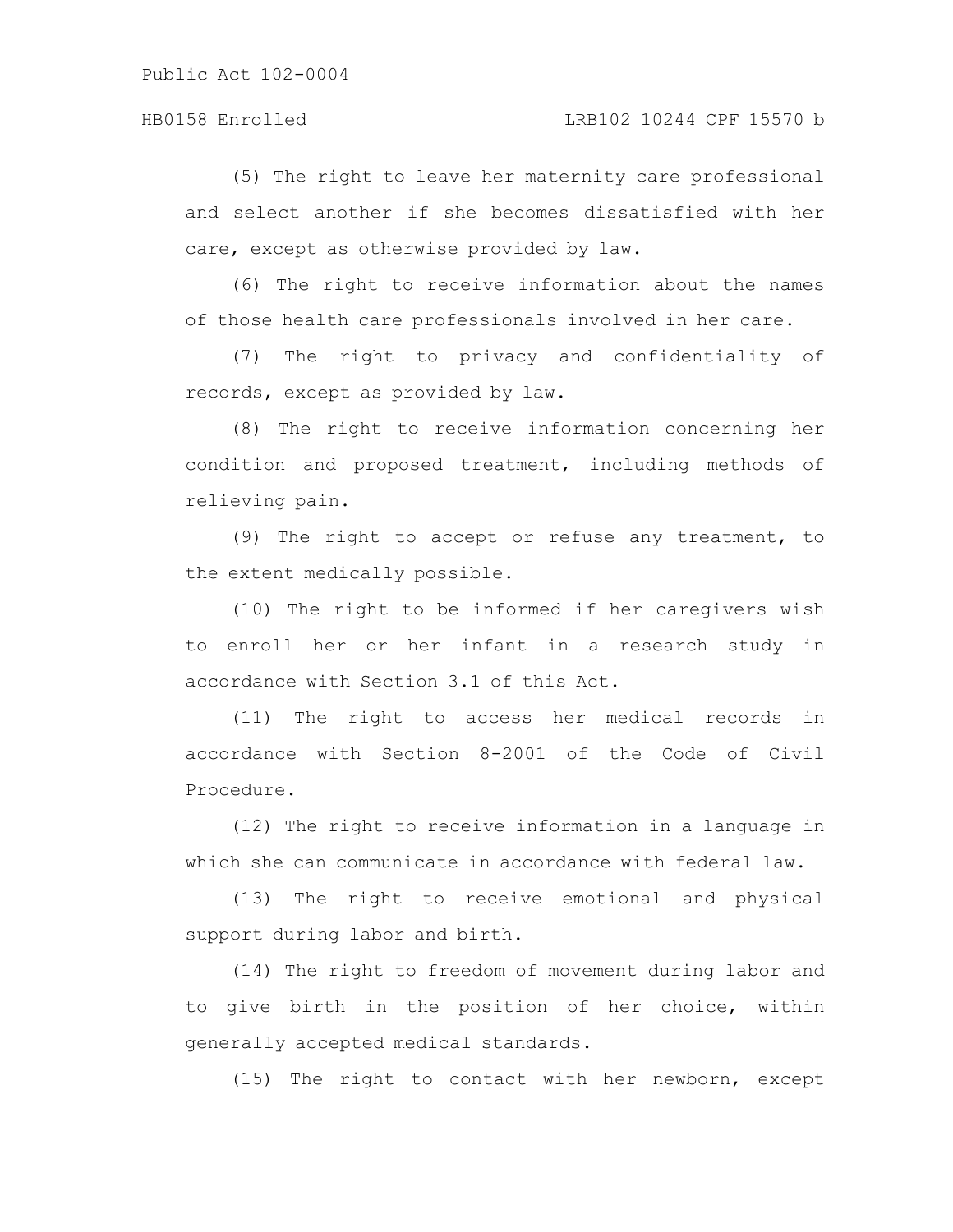where necessary care must be provided to the mother or infant.

(16) The right to receive information about breastfeeding.

(17) The right to decide collaboratively with caregivers when she and her baby will leave the birth site for home, based on their conditions and circumstances.

(18) The right to be treated with respect at all times before, during, and after pregnancy by her health care professionals.

(19) The right of each patient, regardless of source of payment, to examine and receive a reasonable explanation of her total bill for services rendered by her maternity care professional or health care provider, including itemized charges for specific services received. Each maternity care professional or health care provider shall be responsible only for a reasonable explanation of those specific services provided by the maternity care professional or health care provider.

(b) The Department of Public Health, Department of Healthcare and Family Services, Department of Children and Family Services, and Department of Human Services shall post, either by physical or electronic means, information about these rights on their publicly available websites. Every health care provider, day care center licensed under the Child Care Act of 1969, Head Start, and community center shall post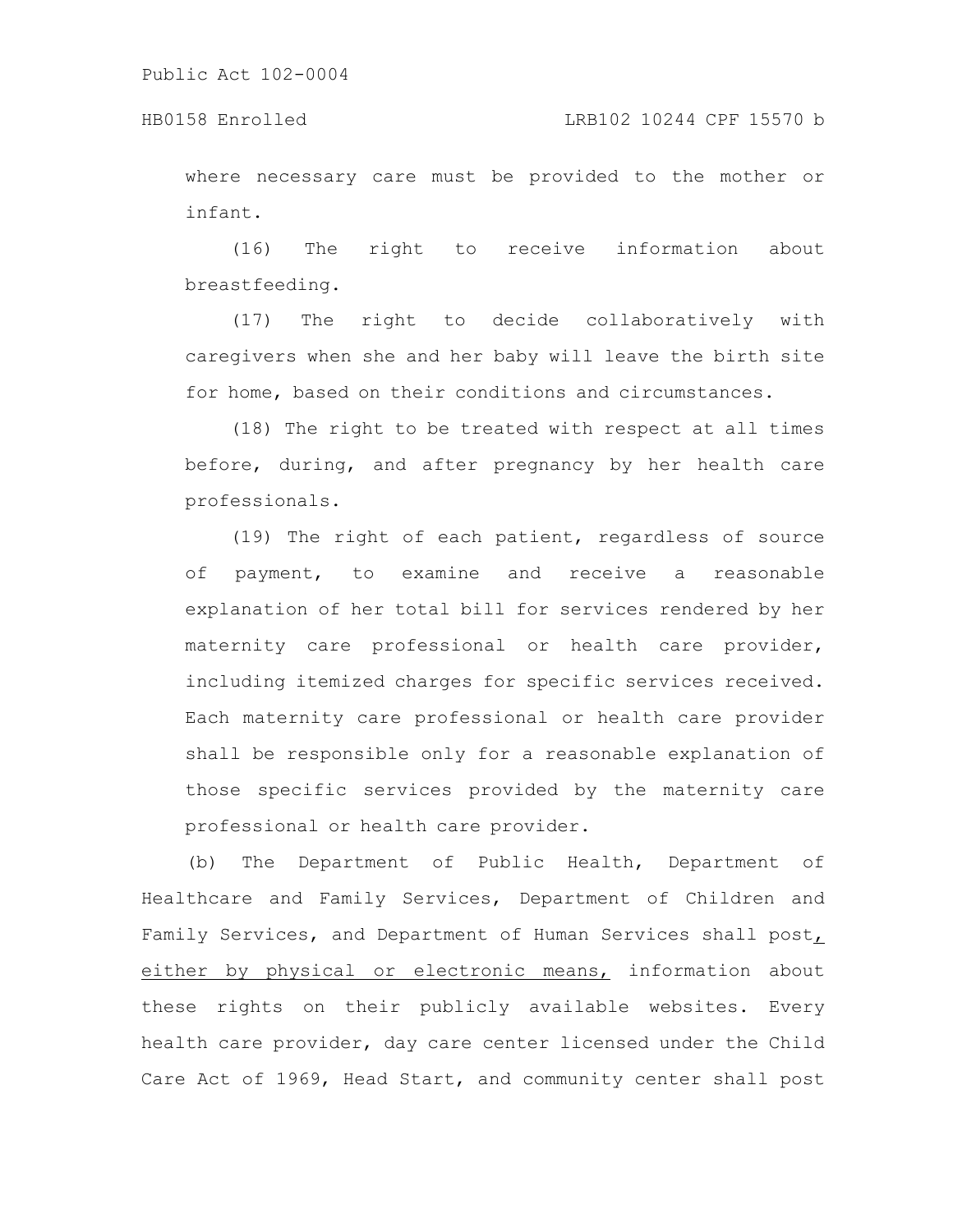## HB0158 Enrolled LRB102 10244 CPF 15570 b

information about these rights in a prominent place and on their websites, if applicable.

(c) The Department of Public Health shall adopt rules to implement this Section.

(d) Nothing in this Section or any rules adopted under subsection (c) shall be construed to require a physician, health care professional, hospital, hospital affiliate, or health care provider to provide care inconsistent with generally accepted medical standards or available capabilities or resources.

(Source: P.A. 101-445, eff. 1-1-20.)

(410 ILCS 50/5.2)

Sec. 5.2. Emergency room anti-discrimination notice. Every hospital shall post, either by physical or electronic means, a sign next to or in close proximity of its sign required by Section 489.20 (q)(1) of Title 42 of the Code of Federal Regulations stating the following:

"You have the right not to be discriminated against by the hospital due to your race, color, or national origin if these characteristics are unrelated to your diagnosis or treatment. If you believe this right has been violated, please call (insert number for hospital grievance officer).". (Source: P.A. 97-485, eff. 8-22-11.)

Section 15-25. The Abandoned Newborn Infant Protection Act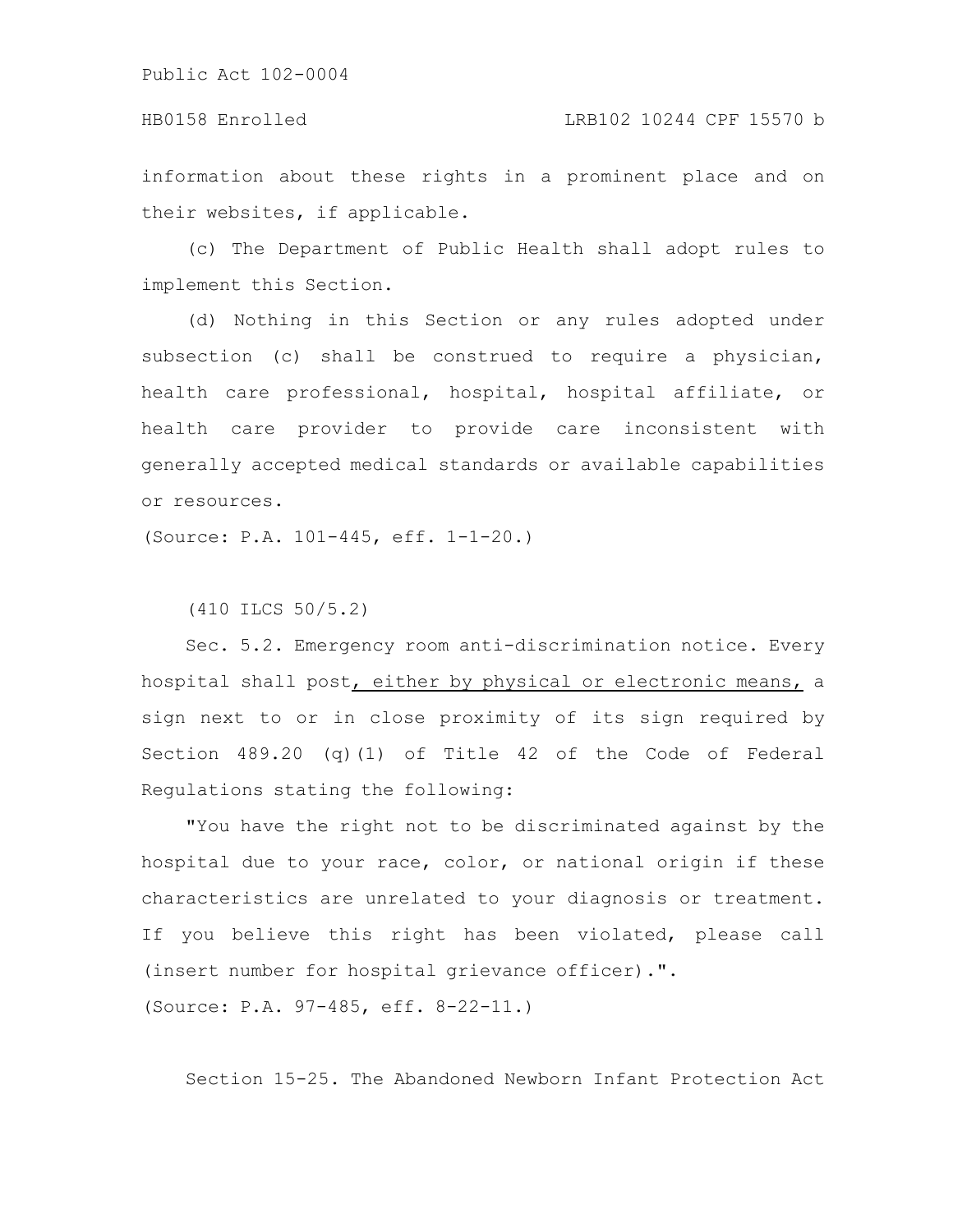is amended by changing Section 22 as follows:

(325 ILCS 2/22)

Sec. 22. Signs. Every hospital, fire station, emergency medical facility, and police station that is required to accept a relinquished newborn infant in accordance with this Act must post, either by physical or electronic means, a sign in a conspicuous place on the exterior of the building housing the facility informing persons that a newborn infant may be relinquished at the facility in accordance with this Act. The Department shall prescribe specifications for the signs and for their placement that will ensure statewide uniformity.

This Section does not apply to a hospital, fire station, emergency medical facility, or police station that has a sign that is consistent with the requirements of this Section that is posted on the effective date of this amendatory Act of the 95th General Assembly.

(Source: P.A. 95-275, eff. 8-17-07.)

Section 15-30. The Crime Victims Compensation Act is amended by changing Section 5.1 as follows:

(740 ILCS 45/5.1) (from Ch. 70, par. 75.1)

Sec. 5.1. (a) Every hospital licensed under the laws of this State shall display prominently in its emergency room posters giving notification of the existence and general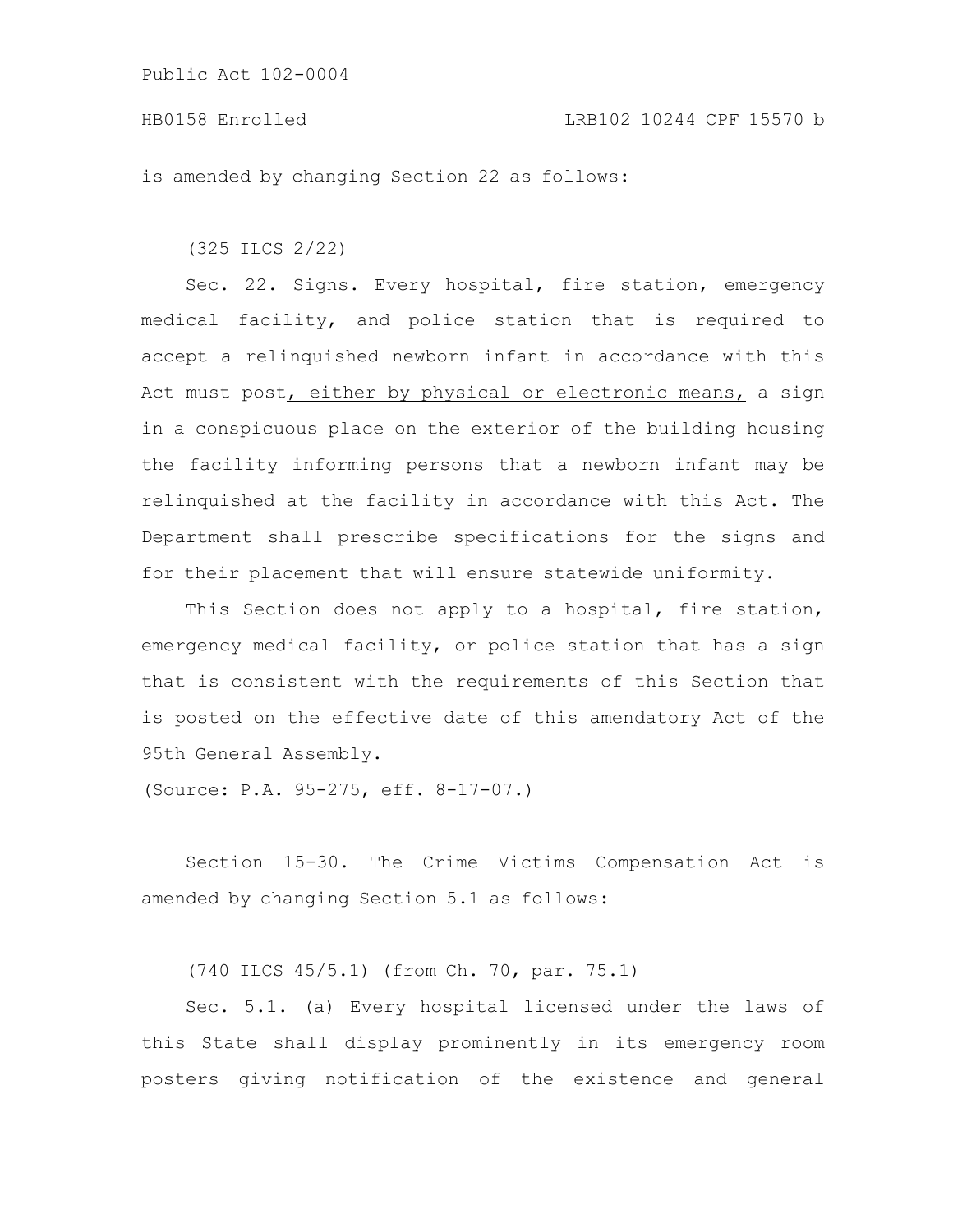### HB0158 Enrolled LRB102 10244 CPF 15570 b

provisions of this Act. The posters may be displayed by physical or electronic means. Such posters shall be provided by the Attorney General.

(b) Any law enforcement agency that investigates an offense committed in this State shall inform the victim of the offense or his dependents concerning the availability of an award of compensation and advise such persons that any information concerning this Act and the filing of a claim may be obtained from the office of the Attorney General.

(Source: P.A. 81-1013.)

Section 15-35. The Human Trafficking Resource Center Notice Act is amended by changing Sections 5 and 10 as follows:

(775 ILCS 50/5)

Sec. 5. Posted notice required.

(a) Each of the following businesses and other establishments shall, upon the availability of the model notice described in Section 15 of this Act, post a notice that complies with the requirements of this Act in a conspicuous place near the public entrance of the establishment or in another conspicuous location in clear view of the public and employees where similar notices are customarily posted:

(1) On premise consumption retailer licensees under the Liquor Control Act of 1934 where the sale of alcoholic liquor is the principal business carried on by the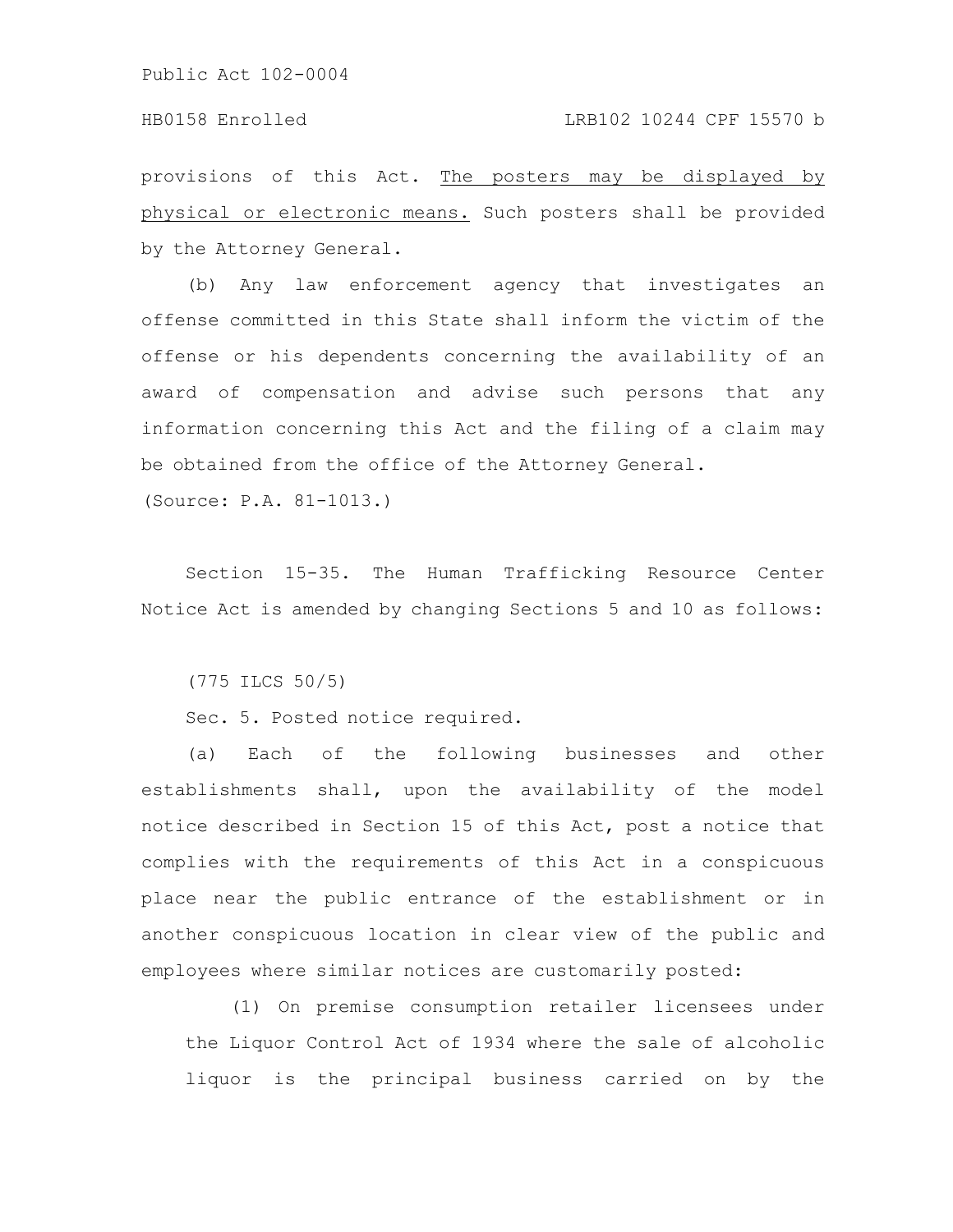licensee at the premises and primary to the sale of food.

(2) Adult entertainment facilities, as defined in Section 5-1097.5 of the Counties Code.

(3) Primary airports, as defined in Section 47102(16) of Title 49 of the United States Code.

(4) Intercity passenger rail or light rail stations.

(5) Bus stations.

(6) Truck stops. For purposes of this Act, "truck stop" means a privately-owned and operated facility that provides food, fuel, shower or other sanitary facilities, and lawful overnight truck parking.

(7) Emergency rooms within general acute care hospitals, in which case the notice may be posted by electronic means.

(8) Urgent care centers, in which case the notice may be posted by electronic means.

(9) Farm labor contractors. For purposes of this Act, "farm labor contractor" means: (i) any person who for a fee or other valuable consideration recruits, supplies, or hires, or transports in connection therewith, into or within the State, any farmworker not of the contractor's immediate family to work for, or under the direction, supervision, or control of, a third person; or (ii) any person who for a fee or other valuable consideration recruits, supplies, or hires, or transports in connection therewith, into or within the State, any farmworker not of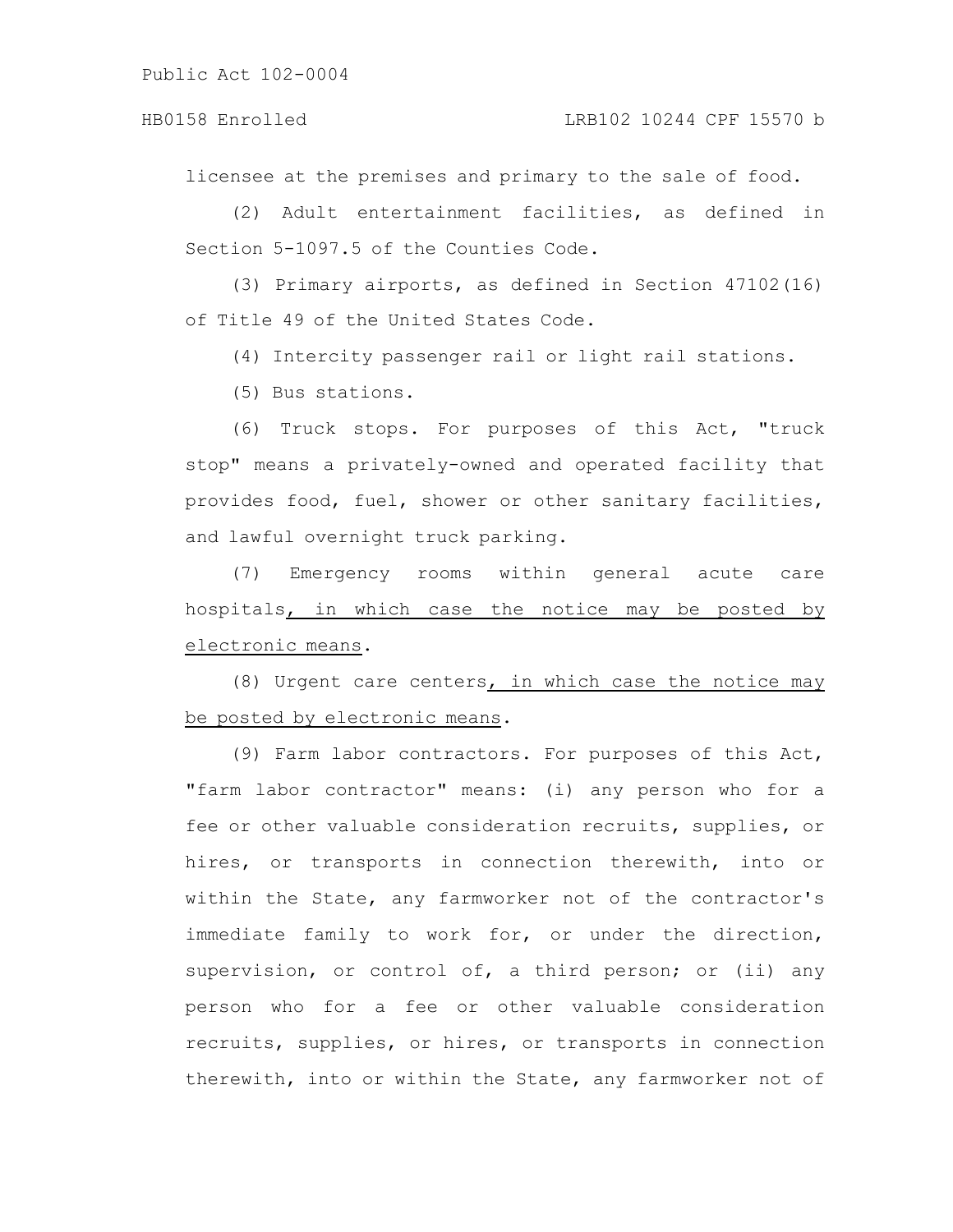## HB0158 Enrolled LRB102 10244 CPF 15570 b

the contractor's immediate family, and who for a fee or other valuable consideration directs, supervises, or controls all or any part of the work of the farmworker or who disburses wages to the farmworker. However, "farm labor contractor" does not include full-time regular employees of food processing companies when the employees are engaged in recruiting for the companies if those employees are not compensated according to the number of farmworkers they recruit.

(10) Privately-operated job recruitment centers.

(11) Massage establishments. As used in this Act, "massage establishment" means a place of business in which any method of massage therapy is administered or practiced for compensation. "Massage establishment" does not include: an establishment at which persons licensed under the Medical Practice Act of 1987, the Illinois Physical Therapy Act, or the Naprapathic Practice Act engage in practice under one of those Acts; a business owned by a sole licensed massage therapist; or a cosmetology or esthetics salon registered under the Barber, Cosmetology, Esthetics, Hair Braiding, and Nail Technology Act of 1985.

(b) The Department of Transportation shall, upon the availability of the model notice described in Section 15 of this Act, post a notice that complies with the requirements of this Act in a conspicuous place near the public entrance of each roadside rest area or in another conspicuous location in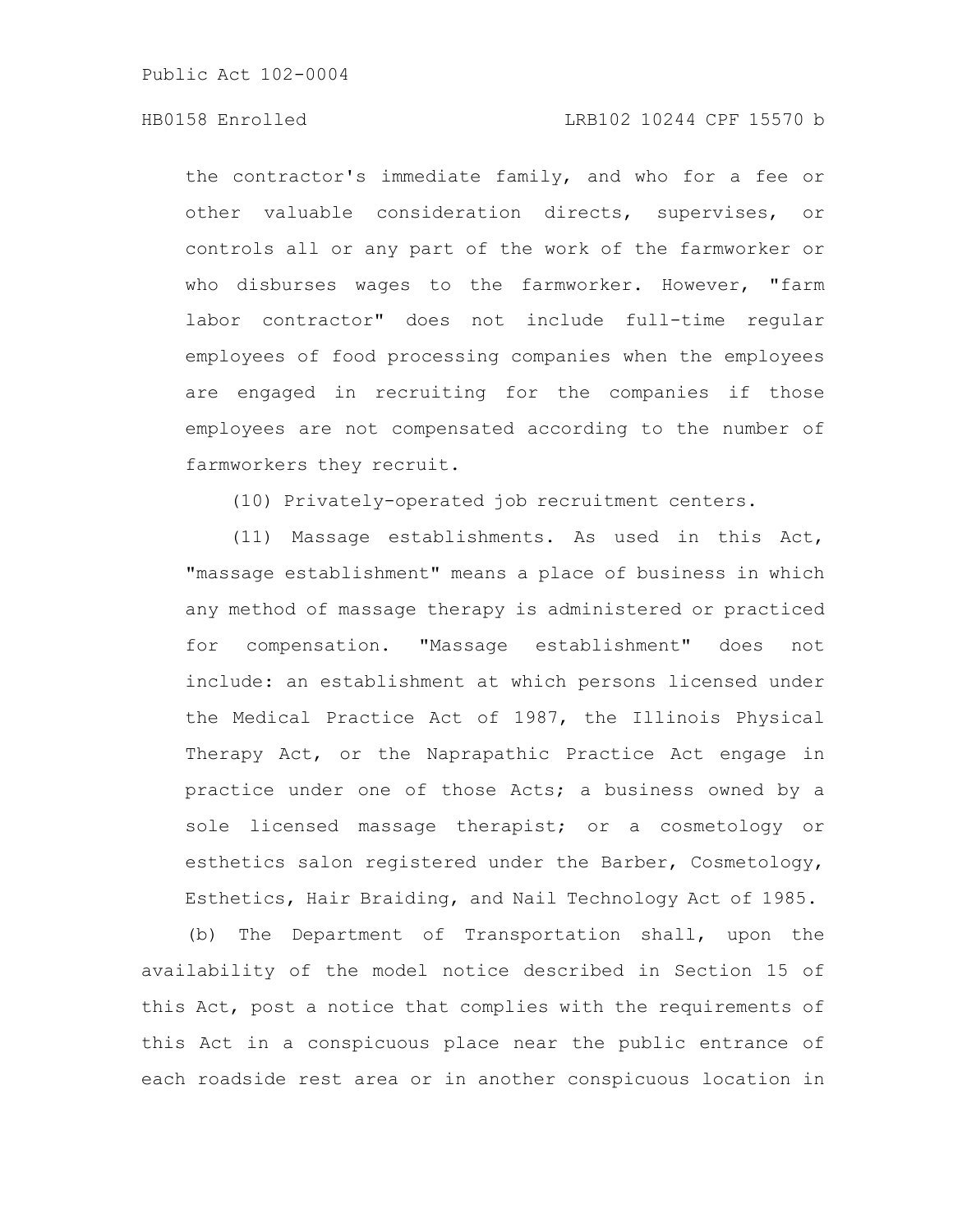clear view of the public and employees where similar notices are customarily posted.

(c) The owner of a hotel or motel shall, upon the availability of the model notice described in Section 15 of this Act, post a notice that complies with the requirements of this Act in a conspicuous and accessible place in or about the premises in clear view of the employees where similar notices are customarily posted.

(d) The organizer of a public gathering or special event that is conducted on property open to the public and requires the issuance of a permit from the unit of local government shall post a notice that complies with the requirements of this Act in a conspicuous and accessible place in or about the premises in clear view of the public and employees where similar notices are customarily posted.

(e) The administrator of a public or private elementary school or public or private secondary school shall post a printout of the downloadable notice provided by the Department of Human Services under Section 15 that complies with the requirements of this Act in a conspicuous and accessible place chosen by the administrator in the administrative office or another location in view of school employees. School districts and personnel are not subject to the penalties provided under subsection (a) of Section 20.

(f) The owner of an establishment registered under the Tattoo and Body Piercing Establishment Registration Act shall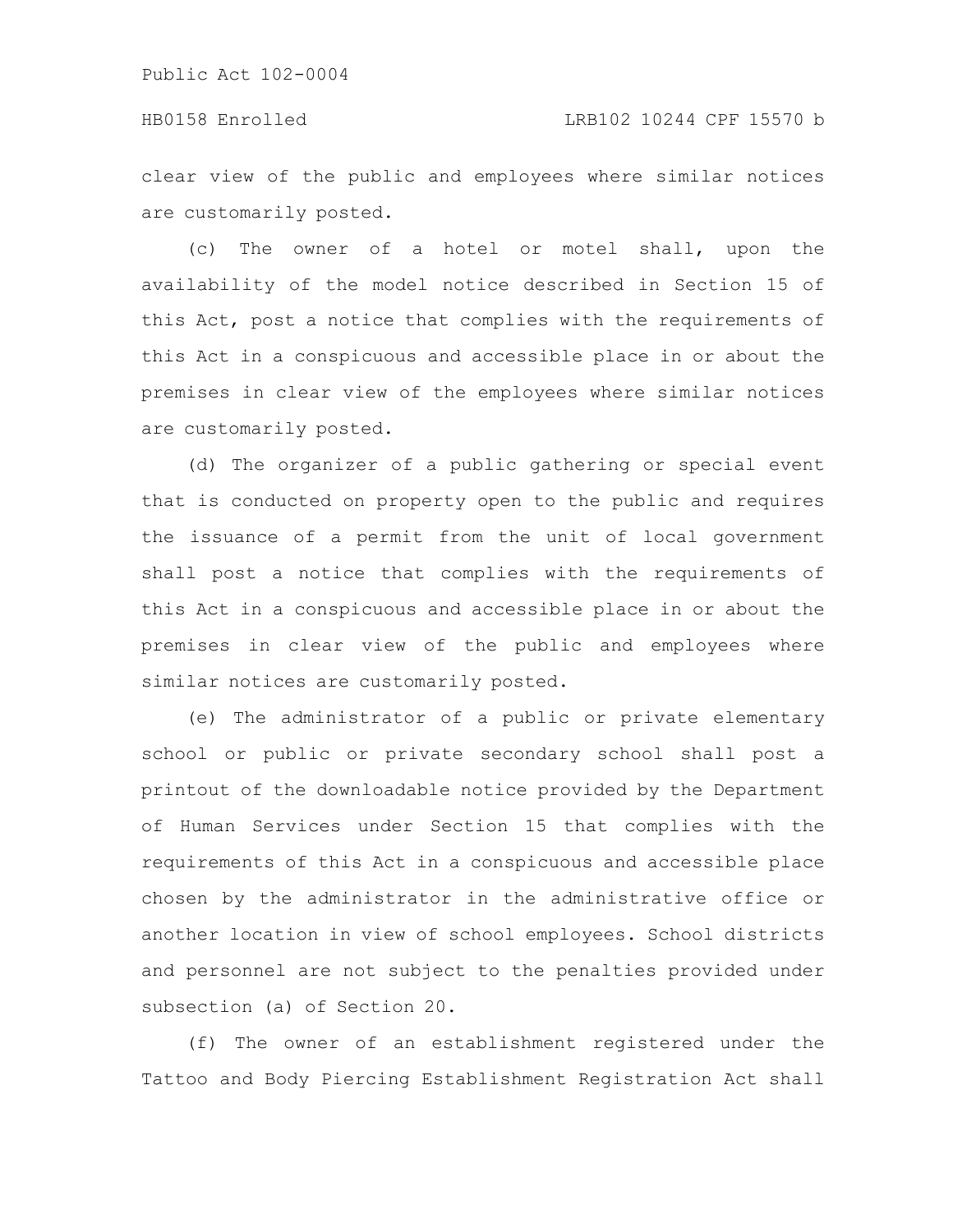### HB0158 Enrolled LRB102 10244 CPF 15570 b

post a notice that complies with the requirements of this Act in a conspicuous and accessible place in clear view of establishment employees.

(Source: P.A. 99-99, eff. 1-1-16; 99-565, eff. 7-1-17; 100-671, eff. 1-1-19.)

(775 ILCS 50/10)

Sec. 10. Form of posted notice.

(a) The notice required under this Act shall be at least 8 1/2 inches by 11 inches in size, written in a 16-point font, except that when the notice is provided by electronic means the size of the notice and font shall not be required to comply with these specifications, and shall state the following:

"If you or someone you know is being forced to engage in any activity and cannot leave, whether it is commercial sex, housework, farm work, construction, factory, retail, or restaurant work, or any other activity, call the National Human Trafficking Resource Center at 1-888-373-7888 to access help and services.

Victims of slavery and human trafficking are protected under United States and Illinois law. The hotline is:

- \* Available 24 hours a day, 7 days a week.
- \* Toll-free.
- \* Operated by nonprofit nongovernmental organizations.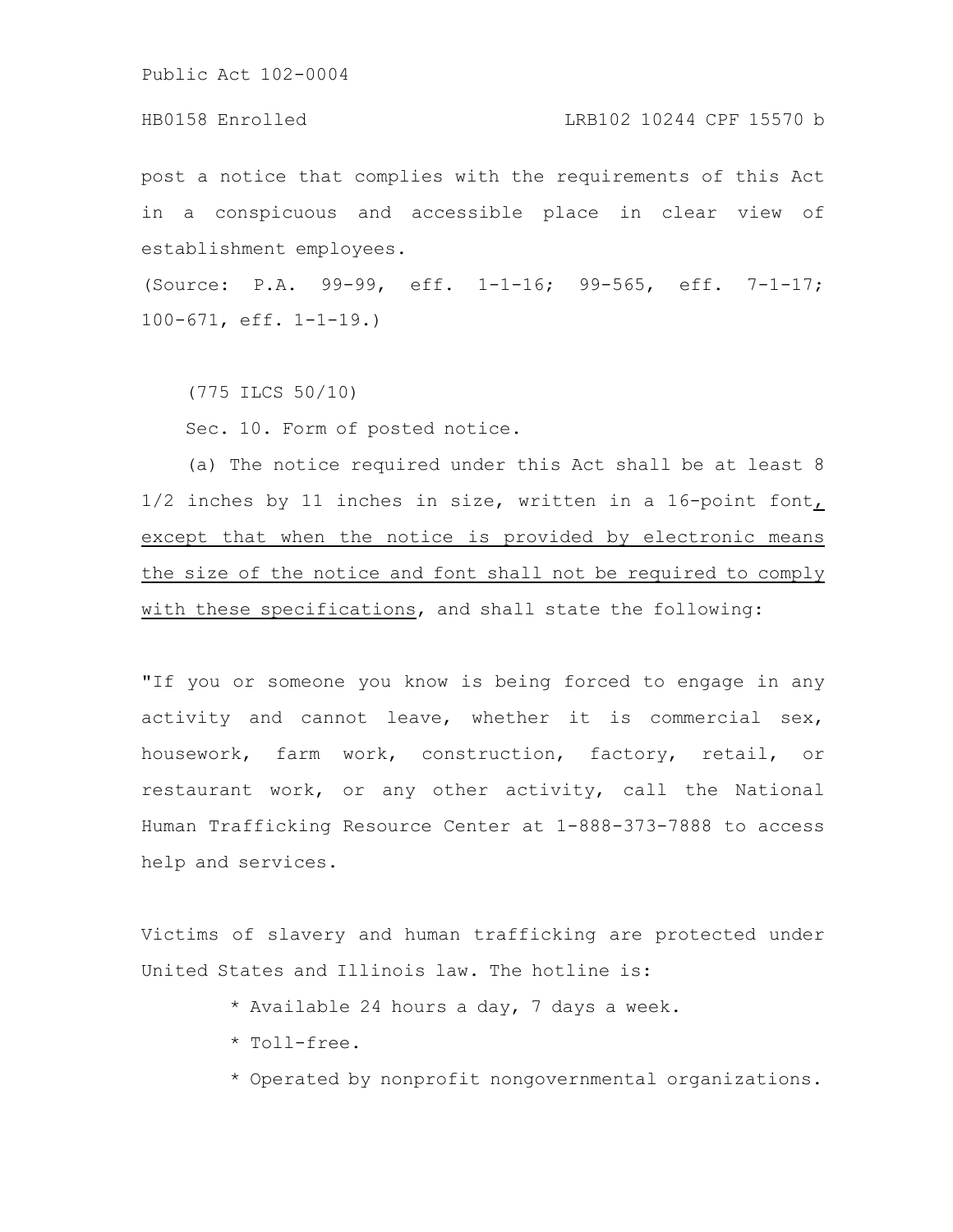\* Anonymous and confidential.

\* Accessible in more than 160 languages.

\* Able to provide help, referral to services, training, and general information.".

(b) The notice shall be printed in English, Spanish, and in one other language that is the most widely spoken language in the county where the establishment is located and for which translation is mandated by the federal Voting Rights Act, as applicable. This subsection does not require a business or other establishment in a county where a language other than English or Spanish is the most widely spoken language to print the notice in more than one language in addition to English and Spanish.

(Source: P.A. 99-99, eff. 1-1-16.)

# Article 20.

Section 20-5. The University of Illinois Hospital Act is amended by adding Section 8d as follows:

(110 ILCS 330/8d new)

Sec. 8d. N95 masks. Pursuant to and in accordance with applicable local, State, and federal policies, guidance and recommendations of public health and infection control authorities, and taking into consideration the limitations on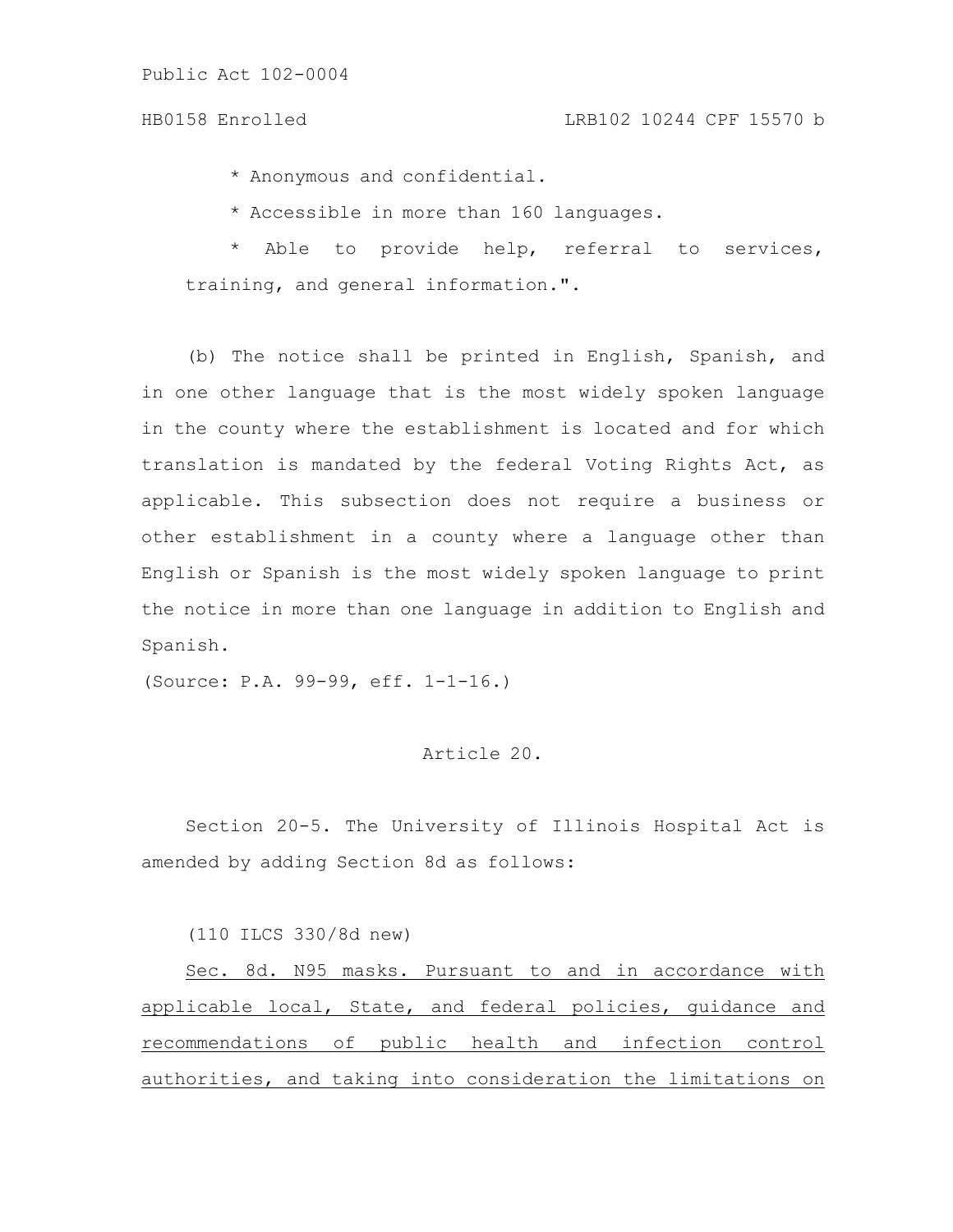access to N95 masks caused by disruptions in local, State, national, and international supply chains, the University of Illinois Hospital shall provide N95 masks to physicians licensed under the Medical Practice Act of 1987, registered nurses and advanced practice registered nurses licensed under the Nurse Licensing Act, and any other employees or contractual workers who provide direct patient care and who, pursuant to such policies, guidance, and recommendations, are recommended to have such a mask to safely provide such direct patient care within a hospital setting. Nothing in this Section shall be construed to impose any new duty or obligation on the University of Illinois Hospital or employee that is greater than that imposed under State and federal laws in effect on the effective date of this amendatory Act of the 102nd General Assembly. This Section is repealed on December 31, 2021.

Section 20-10. The Hospital Licensing Act is amended by adding Section 6.28 as follows:

(210 ILCS 85/6.28 new)

Sec. 6.28. N95 masks. Pursuant to and in accordance with applicable local, State, and federal policies, guidance and recommendations of public health and infection control authorities, and taking into consideration the limitations on access to N95 masks caused by disruptions in local, State,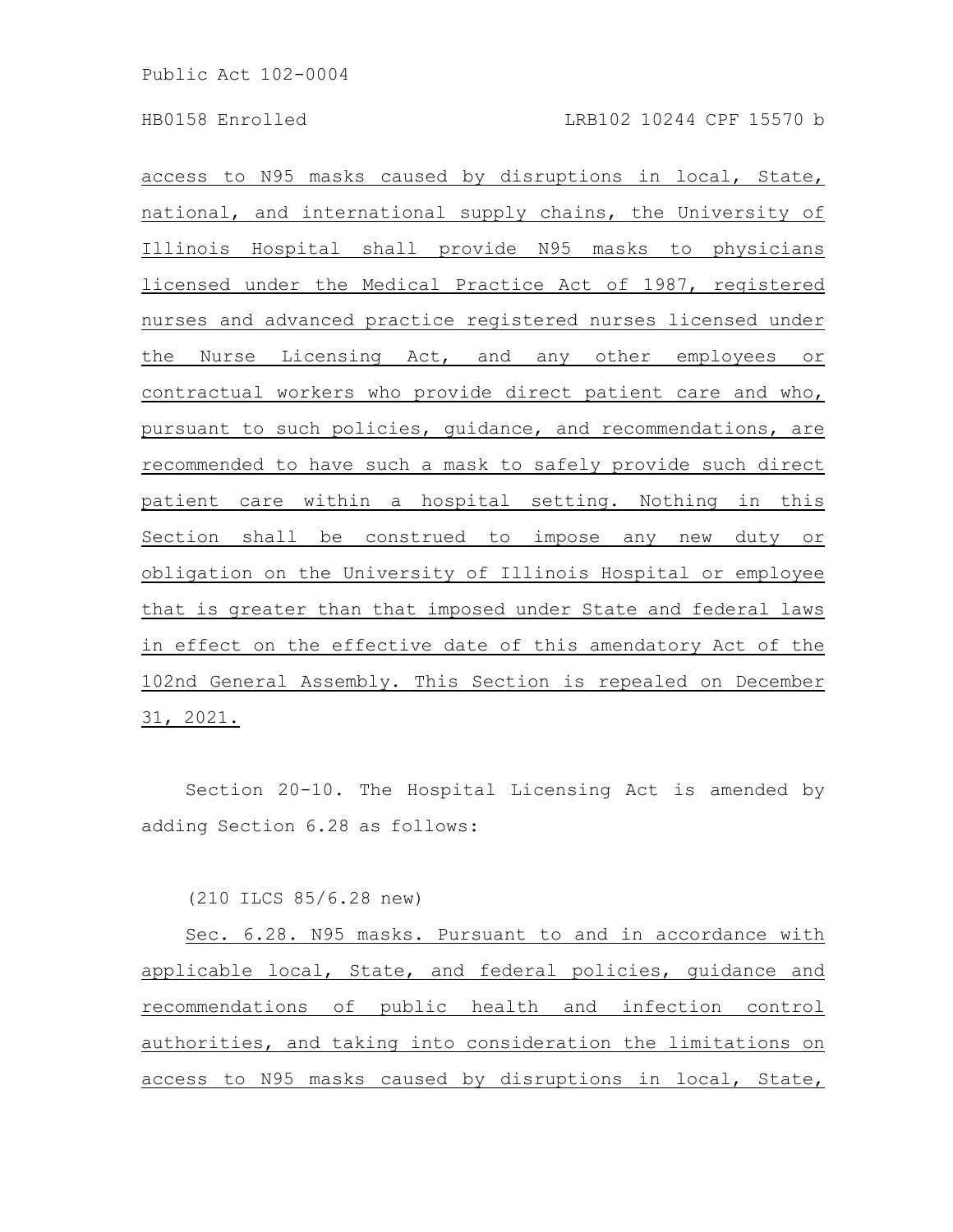national, and international supply chains, a hospital licensed under this Act shall provide N95 masks to physicians licensed under the Medical Practice Act of 1987, registered nurses and advanced practice registered nurses licensed under the Nurse Licensing Act, and any other employees or contractual workers who provide direct patient care and who, pursuant to such policies, guidance, and recommendations, are recommended to have such a mask to safely provide such direct patient care within a hospital setting. Nothing in this Section shall be construed to impose any new duty or obligation on the hospital or employee that is greater than that imposed under State and federal laws in effect on the effective date of this amendatory Act of the 102nd General Assembly. This Section is repealed on December 31, 2021.

# Article 35.

Section 35-5. The Illinois Public Aid Code is amended by changing Section 5-5.05 as follows:

(305 ILCS 5/5-5.05)

Sec. 5-5.05. Hospitals; psychiatric services.

(a) On and after July 1, 2008, the inpatient, per diem rate to be paid to a hospital for inpatient psychiatric services shall be \$363.77.

(b) For purposes of this Section, "hospital" means the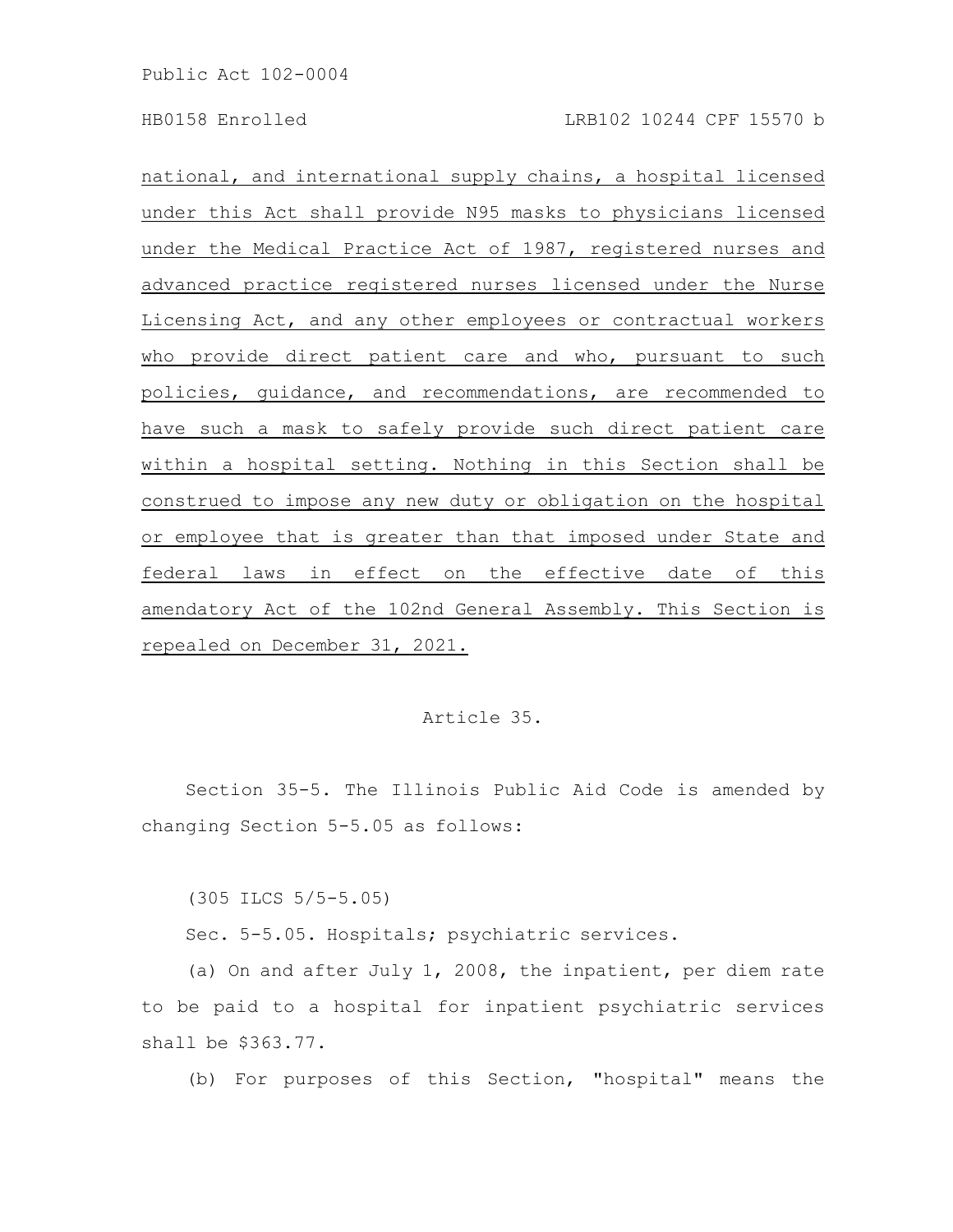following:

(1) Advocate Christ Hospital, Oak Lawn, Illinois.

(2) Barnes-Jewish Hospital, St. Louis, Missouri.

(3) BroMenn Healthcare, Bloomington, Illinois.

(4) Jackson Park Hospital, Chicago, Illinois.

(5) Katherine Shaw Bethea Hospital, Dixon, Illinois.

(6) Lawrence County Memorial Hospital, Lawrenceville, Illinois.

(7) Advocate Lutheran General Hospital, Park Ridge, Illinois.

(8) Mercy Hospital and Medical Center, Chicago, Illinois.

(9) Methodist Medical Center of Illinois, Peoria, Illinois.

(10) Provena United Samaritans Medical Center, Danville, Illinois.

(11) Rockford Memorial Hospital, Rockford, Illinois.

(12) Sarah Bush Lincoln Health Center, Mattoon, Illinois.

(13) Provena Covenant Medical Center, Urbana, Illinois.

(14) Rush-Presbyterian-St. Luke's Medical Center, Chicago, Illinois.

(15) Mt. Sinai Hospital, Chicago, Illinois.

(16) Gateway Regional Medical Center, Granite City, Illinois.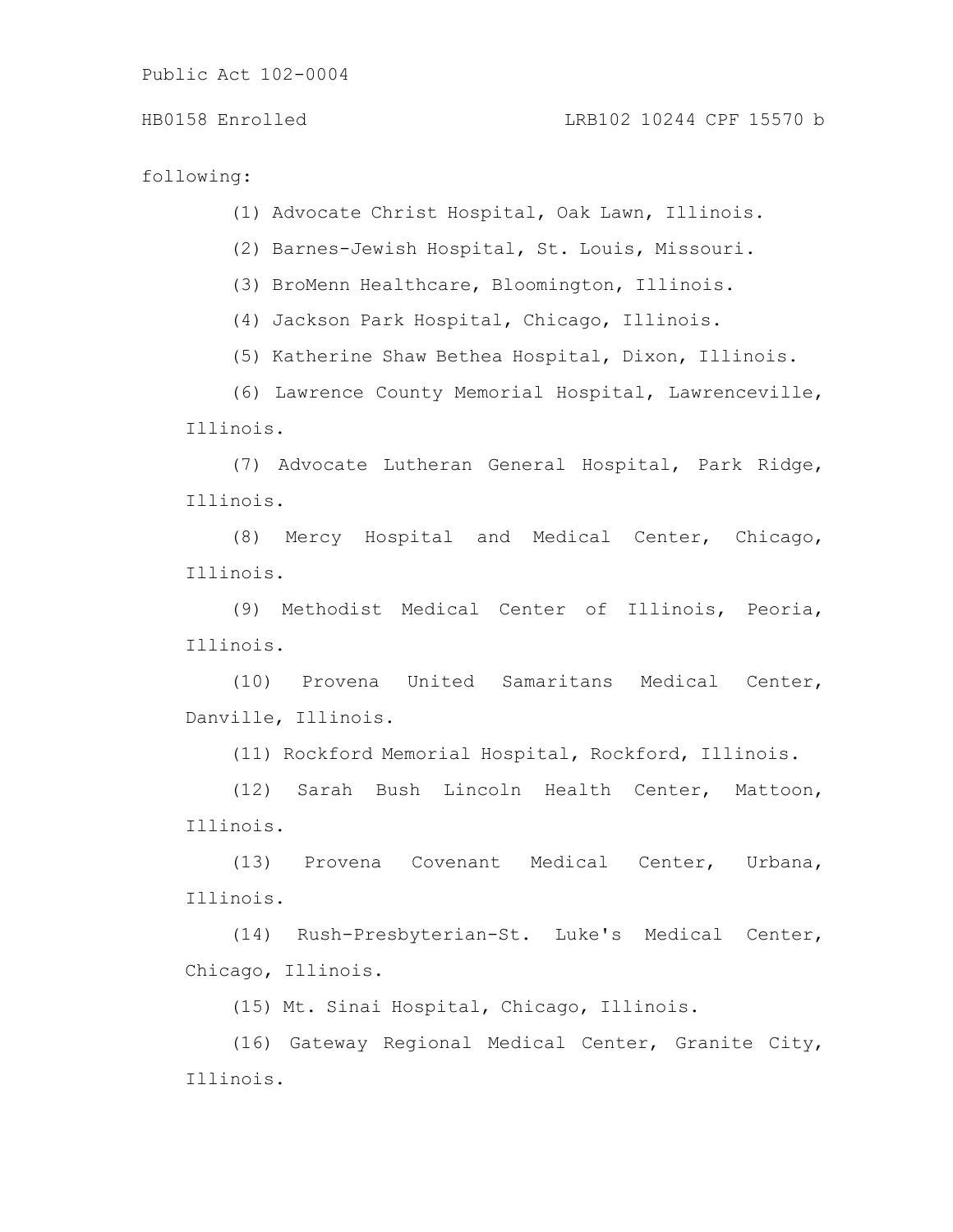HB0158 Enrolled LRB102 10244 CPF 15570 b

- (17) St. Mary of Nazareth Hospital, Chicago, Illinois.
- (18) Provena St. Mary's Hospital, Kankakee, Illinois.
- (19) St. Mary's Hospital, Decatur, Illinois.
- (20) Memorial Hospital, Belleville, Illinois.
- (21) Swedish Covenant Hospital, Chicago, Illinois.
- (22) Trinity Medical Center, Rock Island, Illinois.
- (23) St. Elizabeth Hospital, Chicago, Illinois.
- (24) Richland Memorial Hospital, Olney, Illinois.
- (25) St. Elizabeth's Hospital, Belleville, Illinois.
- (26) Samaritan Health System, Clinton, Iowa.
- (27) St. John's Hospital, Springfield, Illinois.
- (28) St. Mary's Hospital, Centralia, Illinois.
- (29) Loretto Hospital, Chicago, Illinois.

(30) Kenneth Hall Regional Hospital, East St. Louis, Illinois.

- (31) Hinsdale Hospital, Hinsdale, Illinois.
- (32) Pekin Hospital, Pekin, Illinois.
- (33) University of Chicago Medical Center, Chicago, Illinois.
	- (34) St. Anthony's Health Center, Alton, Illinois.
	- (35) OSF St. Francis Medical Center, Peoria, Illinois.
	- (36) Memorial Medical Center, Springfield, Illinois.

(37) A hospital with a distinct part unit for psychiatric services that begins operating on or after July 1, 2008.

For purposes of this Section, "inpatient psychiatric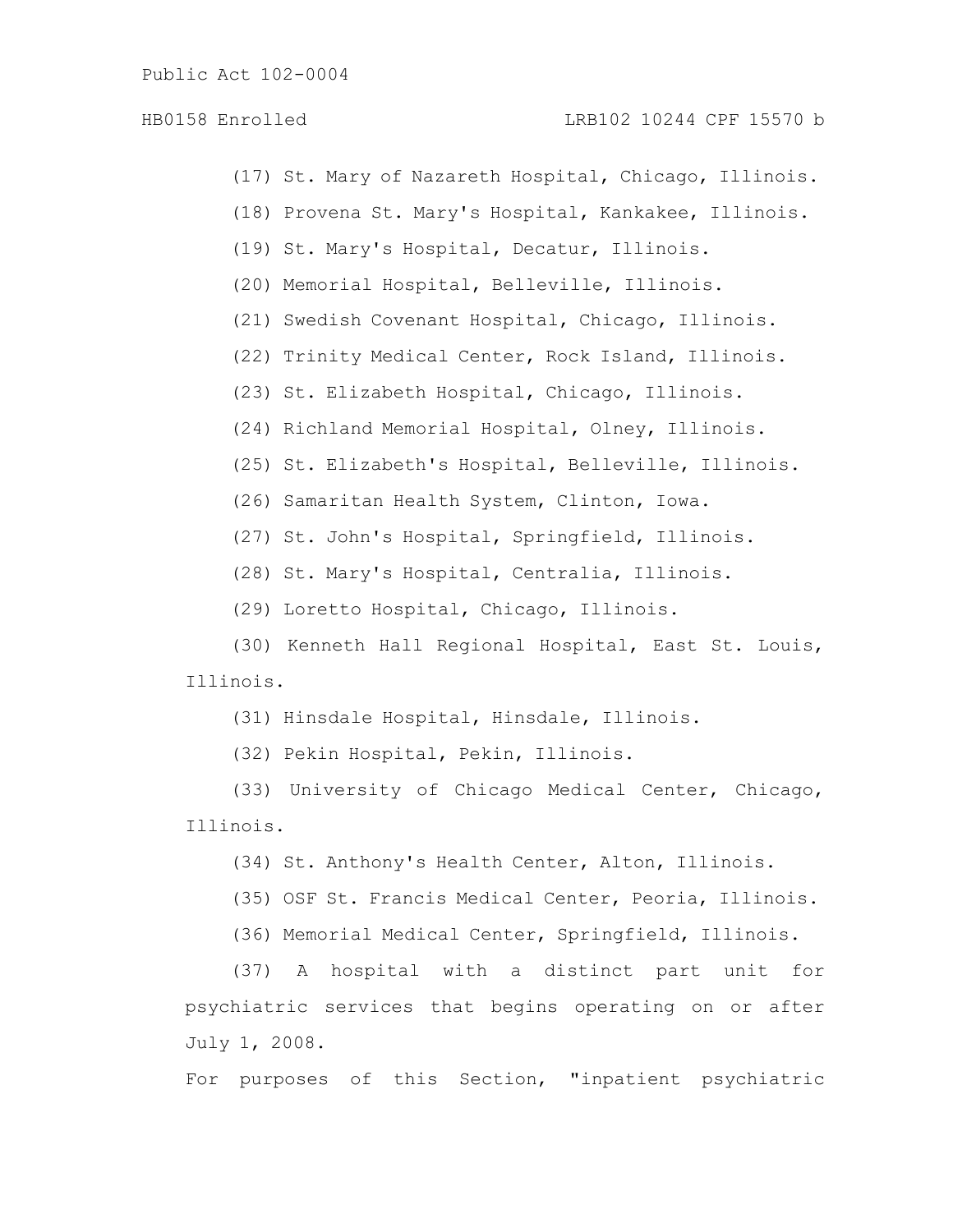services" means those services provided to patients who are in need of short-term acute inpatient hospitalization for active treatment of an emotional or mental disorder.

(b-5) Notwithstanding any other provision of this Section, and subject to appropriation, the inpatient, per diem rate to be paid to all safety-net hospitals for inpatient psychiatric services on and after January 1, 2021 shall be at least \$630.

(c) No rules shall be promulgated to implement this Section. For purposes of this Section, "rules" is given the meaning contained in Section 1-70 of the Illinois Administrative Procedure Act.

(d) This Section shall not be in effect during any period of time that the State has in place a fully operational hospital assessment plan that has been approved by the Centers for Medicare and Medicaid Services of the U.S. Department of Health and Human Services.

(e) On and after July 1, 2012, the Department shall reduce any rate of reimbursement for services or other payments or alter any methodologies authorized by this Code to reduce any rate of reimbursement for services or other payments in accordance with Section 5-5e.

(Source: P.A. 97-689, eff. 6-14-12.)

Title IV. Medical Implicit Bias

Article 45.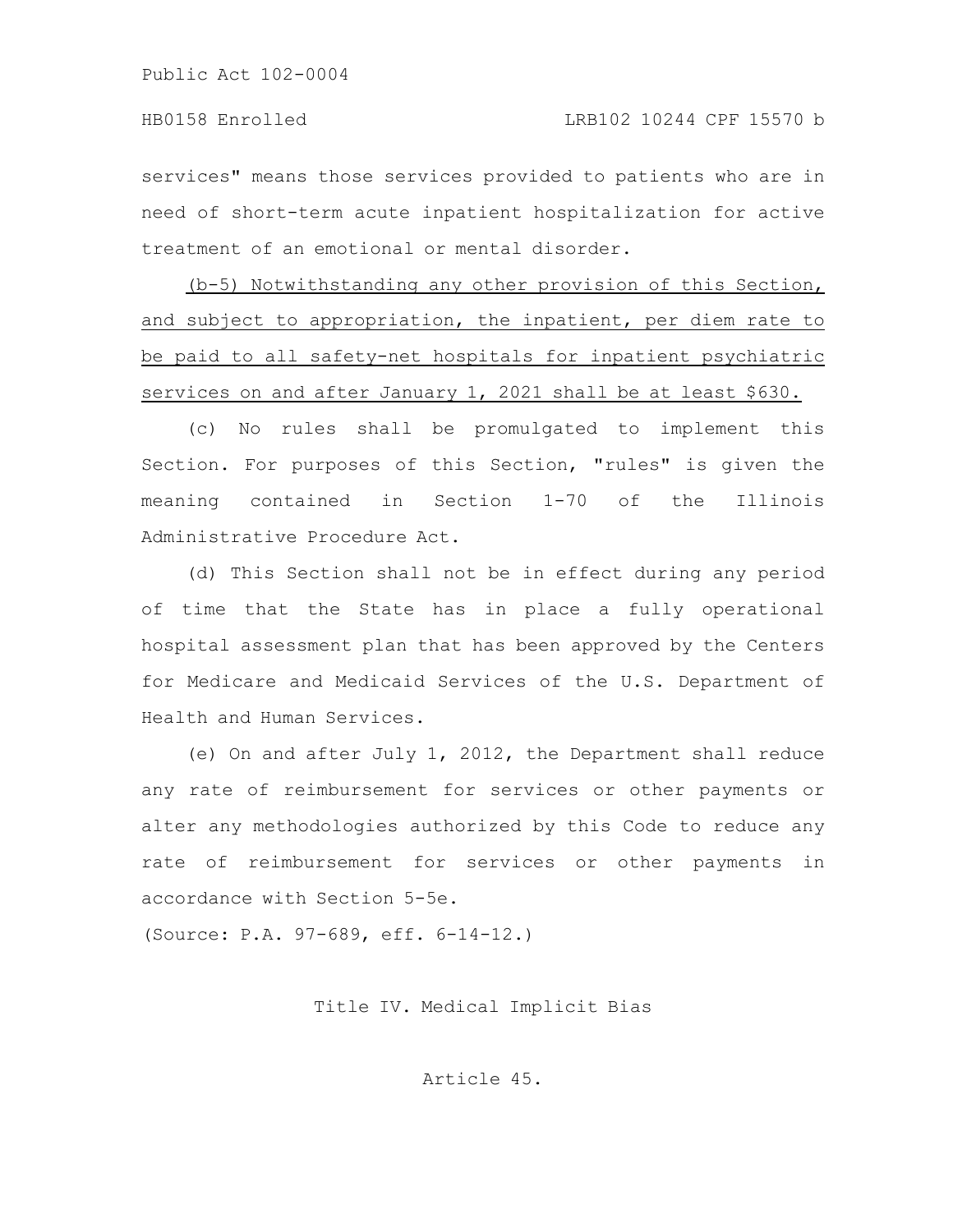Section 45-5. The Department of Professional Regulation Law of the Civil Administrative Code of Illinois is amended by adding Section 2105-15.7 as follows:

(20 ILCS 2105/2105-15.7 new)

Sec. 2105-15.7. Implicit bias awareness training.

(a) As used in this Section, "health care professional" means a person licensed or registered by the Department of Financial and Professional Regulation under the following Acts: Medical Practice Act of 1987, Nurse Practice Act, Clinical Psychologist Licensing Act, Illinois Dental Practice Act, Illinois Optometric Practice Act of 1987, Pharmacy Practice Act, Illinois Physical Therapy Act, Physician Assistant Practice Act of 1987, Acupuncture Practice Act, Illinois Athletic Trainers Practice Act, Clinical Social Work and Social Work Practice Act, Dietitian Nutritionist Practice Act, Home Medical Equipment and Services Provider License Act, Naprapathic Practice Act, Nursing Home Administrators Licensing and Disciplinary Act, Illinois Occupational Therapy Practice Act, Illinois Optometric Practice Act of 1987, Podiatric Medical Practice Act of 1987, Respiratory Care Practice Act, Professional Counselor and Clinical Professional Counselor Licensing and Practice Act, Sex Offender Evaluation and Treatment Provider Act, Illinois Speech-Language Pathology and Audiology Practice Act, Perfusionist Practice Act,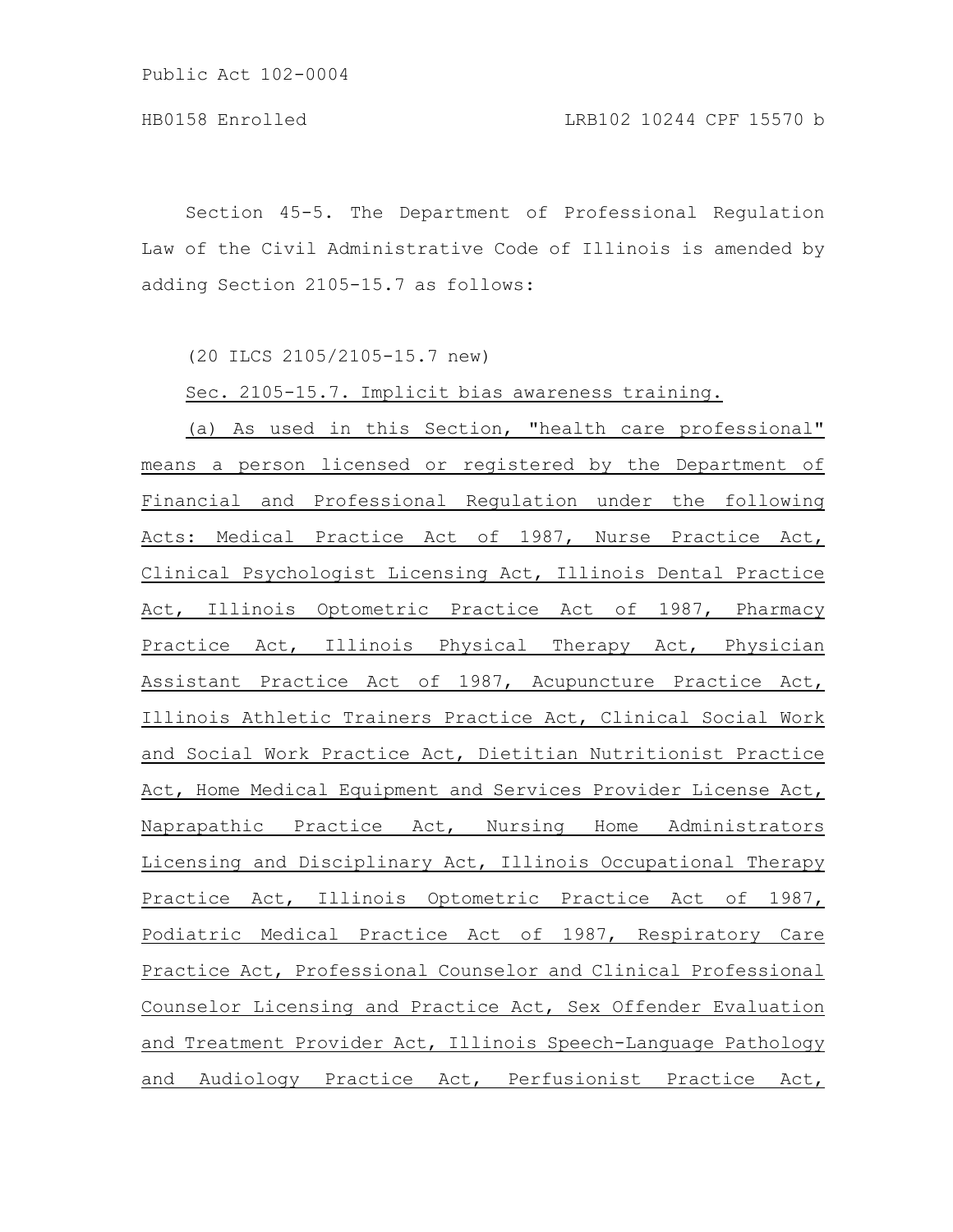Registered Surgical Assistant and Registered Surgical Technologist Title Protection Act, and Genetic Counselor Licensing Act.

(b) For license or registration renewals occurring on or after January 1, 2022, a health care professional who has continuing education requirements must complete at least a one-hour course in training on implicit bias awareness per renewal period. A health care professional may count this one hour for completion of this course toward meeting the minimum credit hours required for continuing education. Any training on implicit bias awareness applied to meet any other State licensure requirement, professional accreditation or certification requirement, or health care institutional practice agreement may count toward the one-hour requirement under this Section.

(c) The Department may adopt rules for the implementation of this Section.

Title V. Substance Abuse and Mental Health Treatment

# Article 50.

Section 50-5. The Illinois Controlled Substances Act is amended by changing Section 414 as follows:

(720 ILCS 570/414)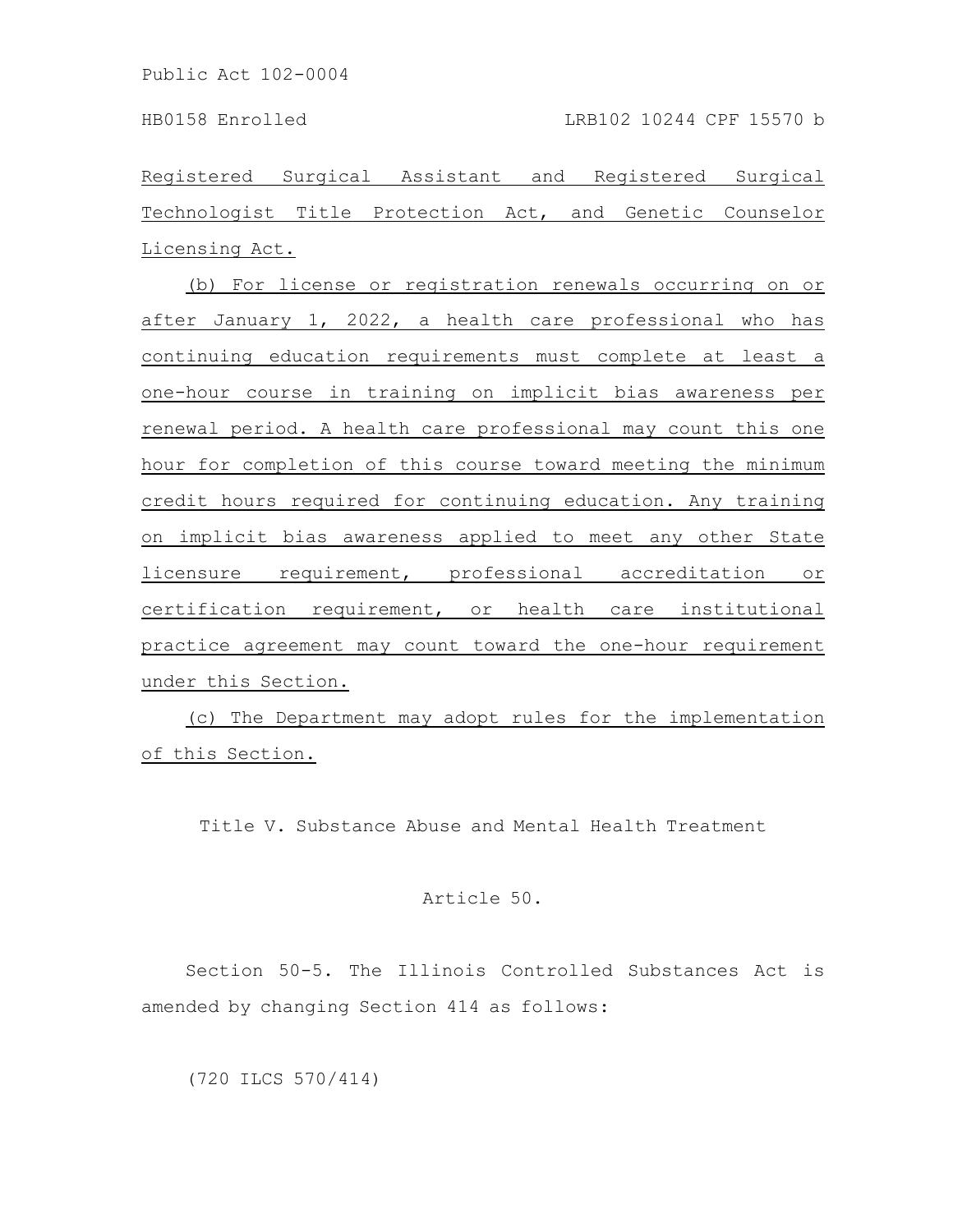### HB0158 Enrolled LRB102 10244 CPF 15570 b

Sec. 414. Overdose; limited immunity from prosecution.

(a) For the purposes of this Section, "overdose" means a controlled substance-induced physiological event that results in a life-threatening emergency to the individual who ingested, inhaled, injected or otherwise bodily absorbed a controlled, counterfeit, or look-alike substance or a controlled substance analog.

(b) A person who, in good faith, seeks or obtains emergency medical assistance for someone experiencing an overdose shall not be arrested, charged, or prosecuted for a violation of Section 401 or 402 of the Illinois Controlled Substances Act, Section 3.5 of the Drug Paraphernalia Control Act, Section 55 or 60 of the Methamphetamine Control and Community Protection Act, Section 9-3.3 of the Criminal Code of 2012, or paragraph (1) of subsection (g) of Section 12-3.05 of the Criminal Code of 2012 Class 4 felony possession of a controlled, counterfeit, or look-alike substance or a controlled substance analog if evidence for the violation Class 4 felony possession charge was acquired as a result of the person seeking or obtaining emergency medical assistance and providing the amount of substance recovered is within the amount identified in subsection (d) of this Section. The violations listed in this subsection (b) must not serve as the sole basis of a violation of parole, mandatory supervised release, probation, or conditional discharge, or any seizure of property under any State law authorizing civil forfeiture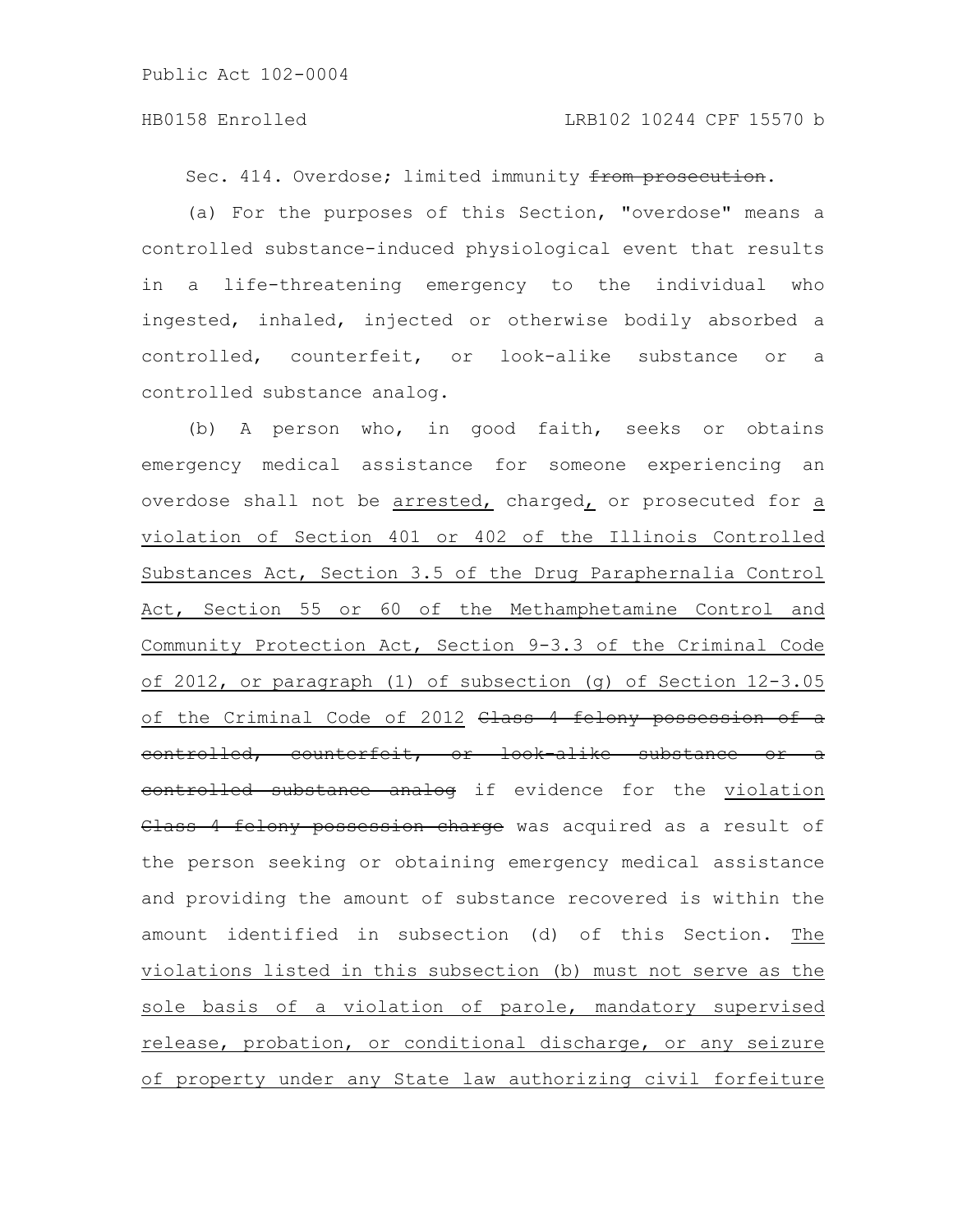so long as the evidence for the violation was acquired as a result of the person seeking or obtaining emergency medical assistance in the event of an overdose.

(c) A person who is experiencing an overdose shall not be arrested, charged, or prosecuted for a violation of Section 401 or 402 of the Illinois Controlled Substances Act, Section 3.5 of the Drug Paraphernalia Control Act, Section 9-3.3 of the Criminal Code of 2012, or paragraph (1) of subsection (g) of Section 12-3.05 of the Criminal Code of 2012 Class 4 felony possession of a controlled, counterfeit, or look-alike substance or a controlled substance analog if evidence for the violation Class 4 felony possession charge was acquired as a result of the person seeking or obtaining emergency medical assistance and providing the amount of substance recovered is within the amount identified in subsection (d) of this Section. The violations listed in this subsection (c) must not serve as the sole basis of a violation of parole, mandatory supervised release, probation, or conditional discharge, or any seizure of property under any State law authorizing civil forfeiture so long as the evidence for the violation was acquired as a result of the person seeking or obtaining emergency medical assistance in the event of an overdose.

(d) For the purposes of subsections (b) and (c), the limited immunity shall only apply to a person possessing the following amount:

(1) less than 3 grams of a substance containing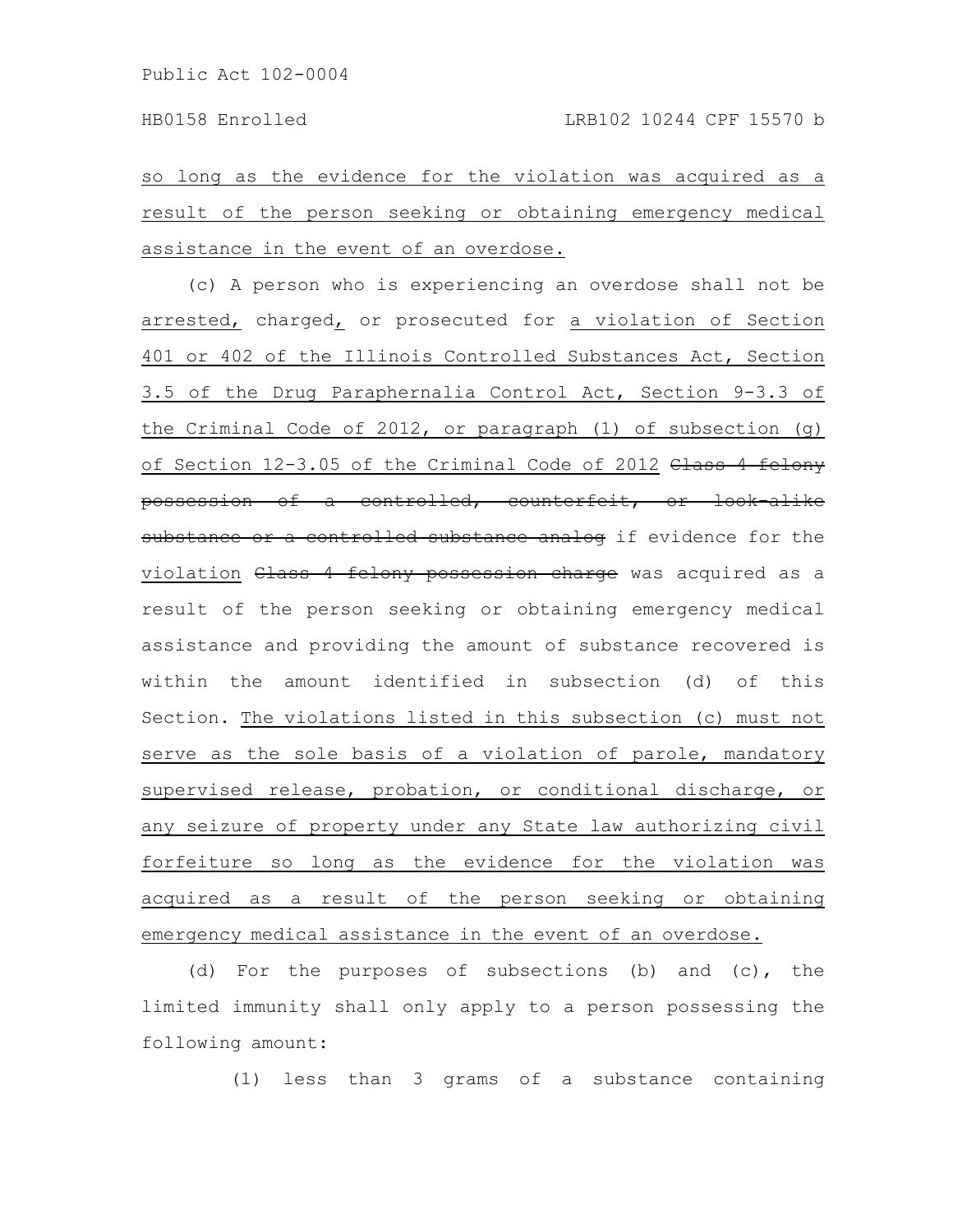HB0158 Enrolled LRB102 10244 CPF 15570 b

heroin;

(2) less than 3 grams of a substance containing cocaine;

(3) less than 3 grams of a substance containing morphine;

(4) less than 40 grams of a substance containing peyote;

(5) less than 40 grams of a substance containing a derivative of barbituric acid or any of the salts of a derivative of barbituric acid:

(6) less than 40 grams of a substance containing amphetamine or any salt of an optical isomer of amphetamine;

(7) less than 3 grams of a substance containing lysergic acid diethylamide (LSD), or an analog thereof;

(8) less than 6 grams of a substance containing pentazocine or any of the salts, isomers and salts of isomers of pentazocine, or an analog thereof;

(9) less than 6 grams of a substance containing methaqualone or any of the salts, isomers and salts of isomers of methaqualone;

(10) less than 6 grams of a substance containing phencyclidine or any of the salts, isomers and salts of isomers of phencyclidine (PCP);

(11) less than 6 grams of a substance containing ketamine or any of the salts, isomers and salts of isomers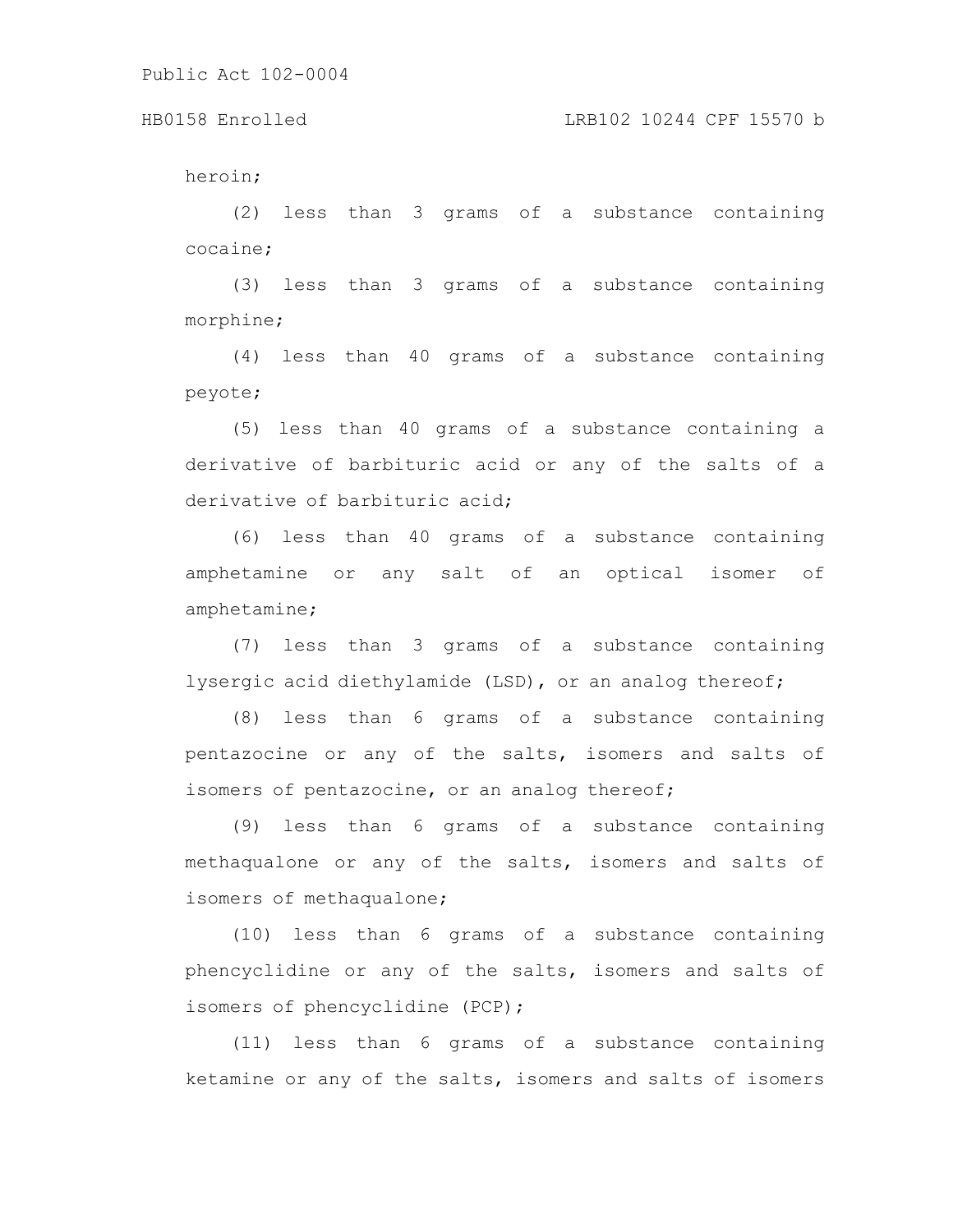### HB0158 Enrolled LRB102 10244 CPF 15570 b

of ketamine;

(12) less than 40 grams of a substance containing a substance classified as a narcotic drug in Schedules I or II, or an analog thereof, which is not otherwise included in this subsection.

(e) The limited immunity described in subsections (b) and (c) of this Section shall not be extended if law enforcement has reasonable suspicion or probable cause to detain, arrest, or search the person described in subsection (b) or (c) of this Section for criminal activity and the reasonable suspicion or probable cause is based on information obtained prior to or independent of the individual described in subsection (b) or (c) taking action to seek or obtain emergency medical assistance and not obtained as a direct result of the action of seeking or obtaining emergency medical assistance. Nothing in this Section is intended to interfere with or prevent the investigation, arrest, or prosecution of any person for the delivery or distribution of cannabis, methamphetamine or other controlled substances, drug-induced homicide, or any other crime if the evidence of the violation is not acquired as a result of the person seeking or obtaining emergency medical assistance in the event of an overdose.

(Source: P.A. 97-678, eff. 6-1-12.)

Section 50-10. The Methamphetamine Control and Community Protection Act is amended by changing Section 115 as follows: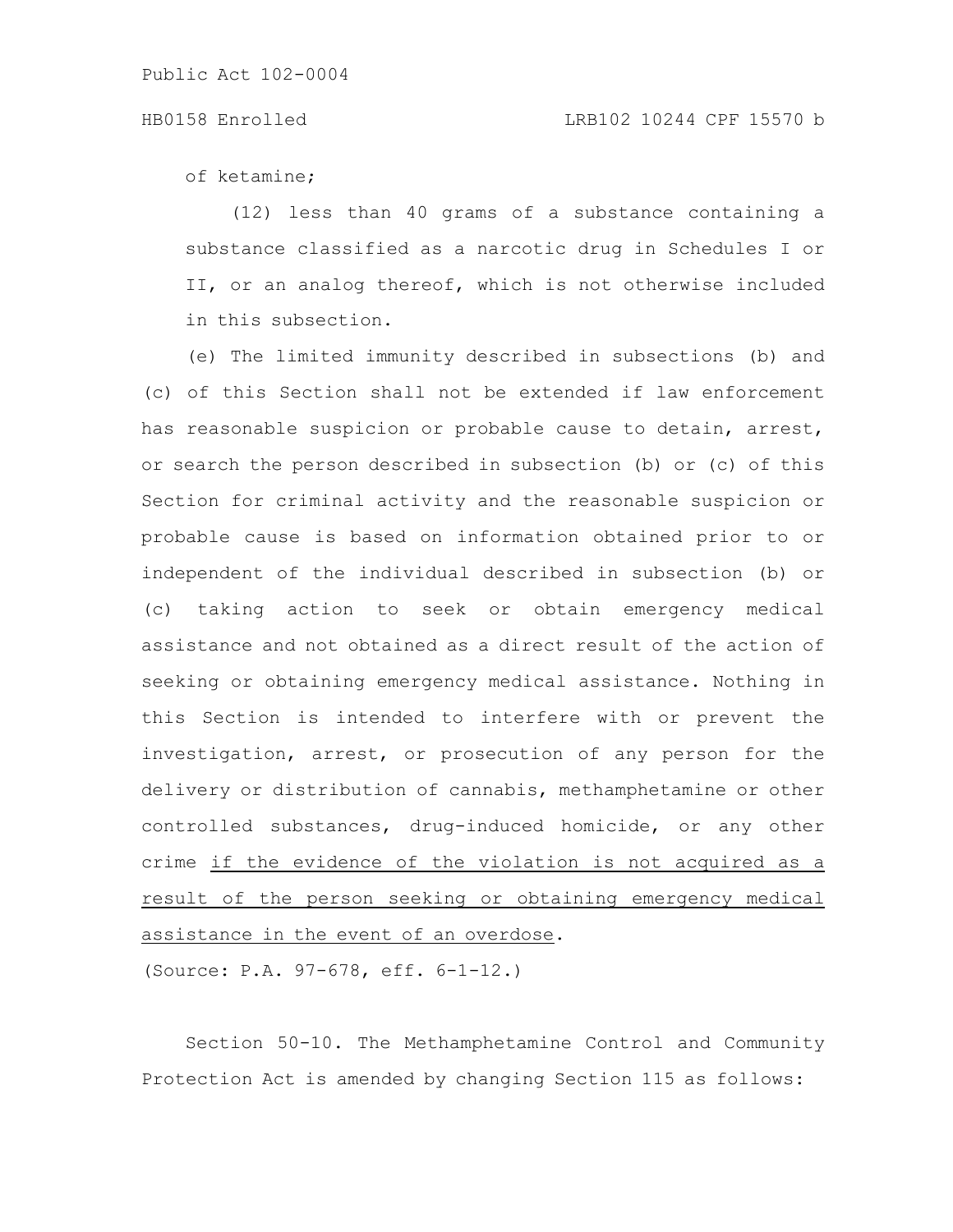(720 ILCS 646/115)

Sec. 115. Overdose; limited immunity from prosecution.

(a) For the purposes of this Section, "overdose" means a methamphetamine-induced physiological event that results in a life-threatening emergency to the individual who ingested, inhaled, injected, or otherwise bodily absorbed methamphetamine.

(b) A person who, in good faith, seeks emergency medical assistance for someone experiencing an overdose shall not be arrested, charged or prosecuted for a violation of Section 55 or 60 of this Act or Section 3.5 of the Drug Paraphernalia Control Act, Section 9-3.3 of the Criminal Code of 2012, or paragraph (1) of subsection (g) of Section 12-3.05 of the Criminal Code of 2012 <del>Class 3 felony possession of</del> methamphetamine if evidence for the violation Class 3 felony possession charge was acquired as a result of the person seeking or obtaining emergency medical assistance and providing the amount of substance recovered is less than 3 grams one gram of methamphetamine or a substance containing methamphetamine. The violations listed in this subsection (b) must not serve as the sole basis of a violation of parole, mandatory supervised release, probation, or conditional discharge, or any seizure of property under any State law authorizing civil forfeiture so long as the evidence for the violation was acquired as a result of the person seeking or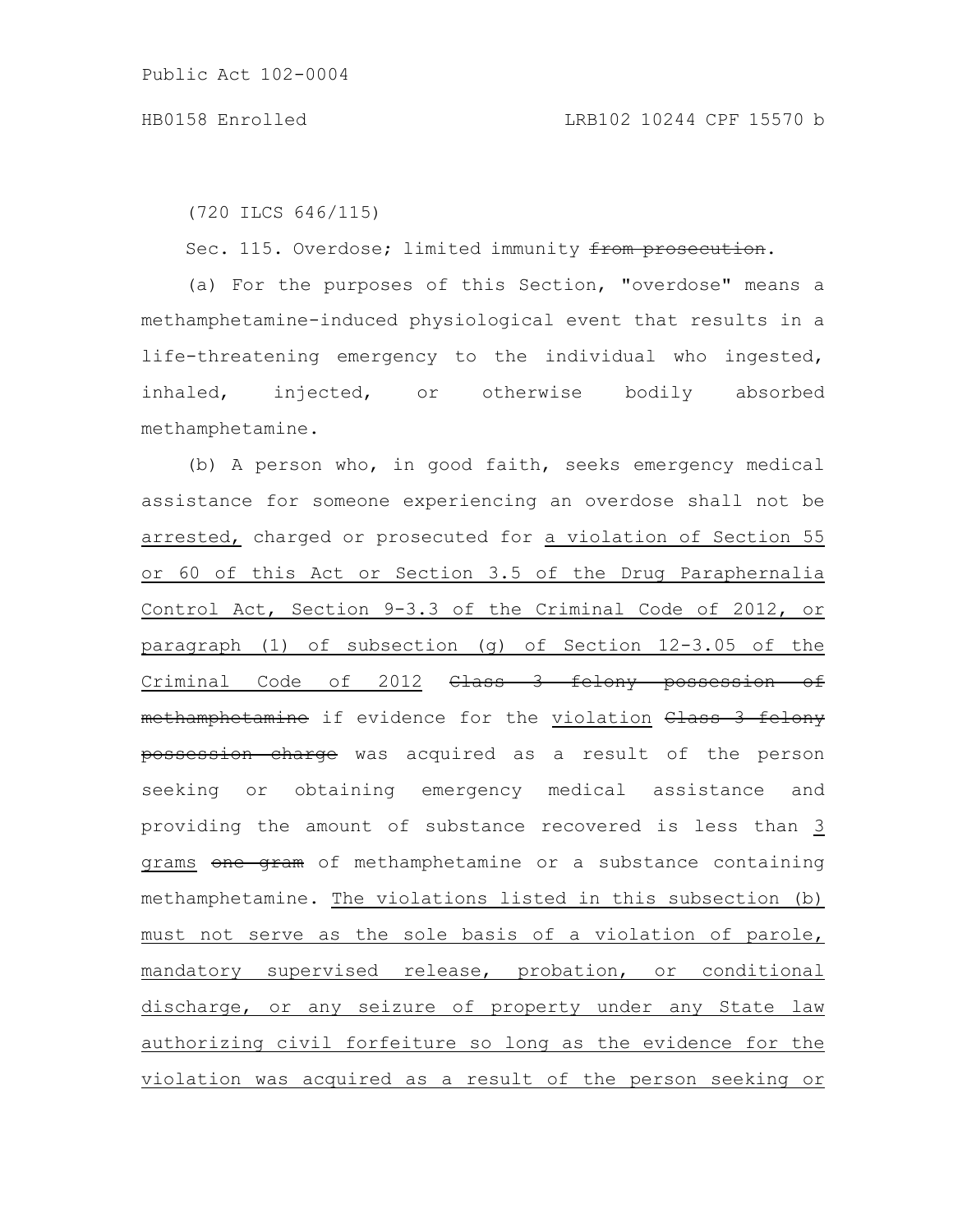# obtaining emergency medical assistance in the event of an overdose.

(c) A person who is experiencing an overdose shall not be arrested, charged, or prosecuted for a violation of Section 55 or 60 of this Act or Section 3.5 of the Drug Paraphernalia Control Act, Section 9-3.3 of the Criminal Code of 2012, or paragraph (1) of subsection (g) of Section 12-3.05 of the Criminal Code of 2012 <del>Class 3 felony possession of</del> methamphetamine if evidence for the Class 3 felony possession charge was acquired as a result of the person seeking or obtaining emergency medical assistance and providing the amount of substance recovered is less than one gram of methamphetamine or a substance containing methamphetamine. The violations listed in this subsection (c) must not serve as the sole basis of a violation of parole, mandatory supervised release, probation, or conditional discharge, or any seizure of property under any State law authorizing civil forfeiture so long as the evidence for the violation was acquired as a result of the person seeking or obtaining emergency medical assistance in the event of an overdose.

(d) The limited immunity described in subsections (b) and (c) of this Section shall not be extended if law enforcement has reasonable suspicion or probable cause to detain, arrest, or search the person described in subsection (b) or (c) of this Section for criminal activity and the reasonable suspicion or probable cause is based on information obtained prior to or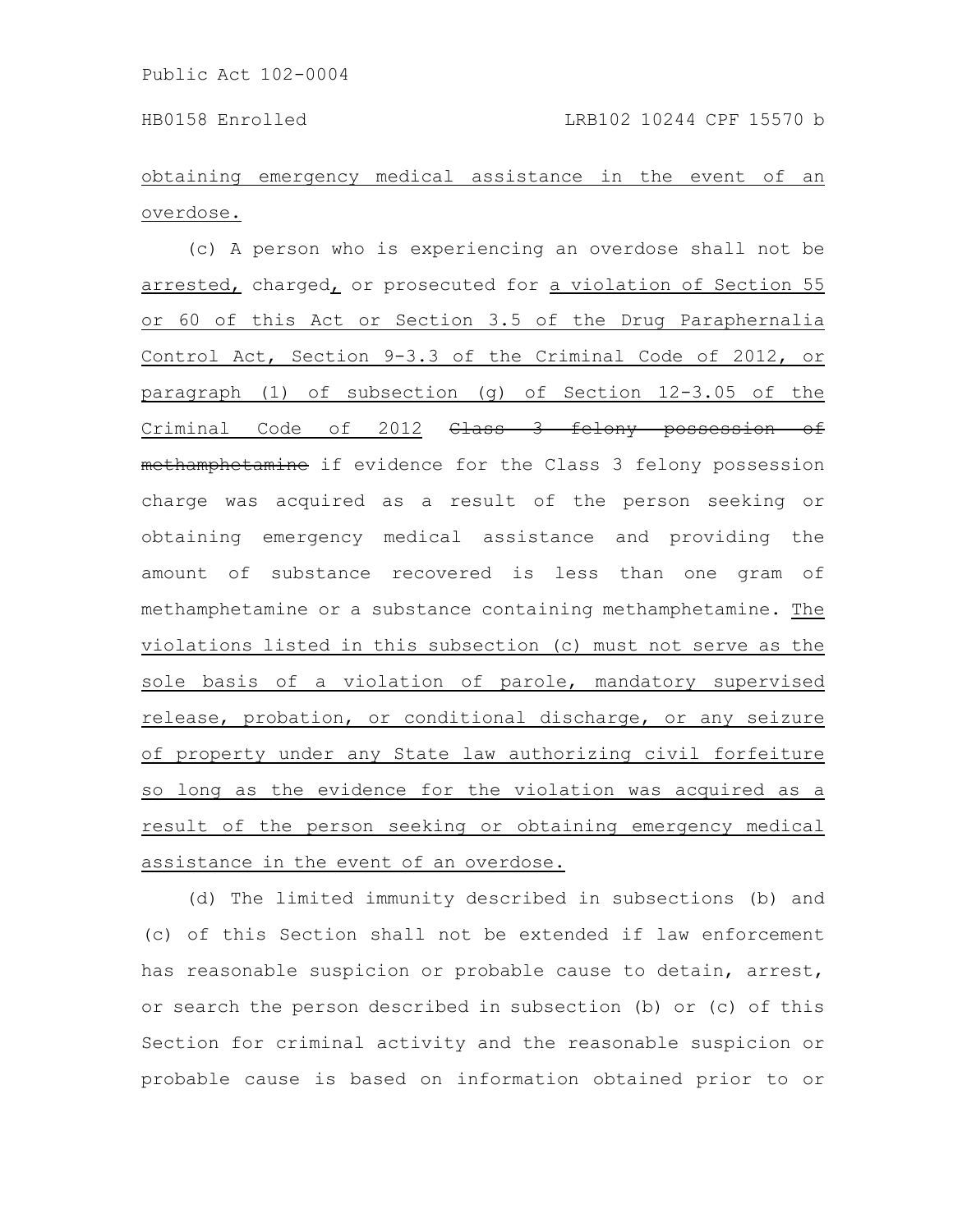# HB0158 Enrolled LRB102 10244 CPF 15570 b

independent of the individual described in subsection (b) or (c) taking action to seek or obtain emergency medical assistance and not obtained as a direct result of the action of seeking or obtaining emergency medical assistance. Nothing in this Section is intended to interfere with or prevent the investigation, arrest, or prosecution of any person for the delivery or distribution of cannabis, methamphetamine or other controlled substances, drug-induced homicide, or any other crime if the evidence of the violation is not acquired as a result of the person seeking or obtaining emergency medical assistance in the event of an overdose.

(Source: P.A. 97-678, eff. 6-1-12.)

### Article 60.

Section 60-5. The Adult Protective Services Act is amended by adding Section 3.1 as follows:

(320 ILCS 20/3.1 new)

Sec. 3.1. Adult protective services dementia training.

(a) This Section shall apply to any person who is employed by the Department in the Adult Protective Services division, or is contracted with the Department, and works on the development or implementation of social services to respond to and prevent adult abuse, neglect, or exploitation.

(b) The Department shall implement a dementia training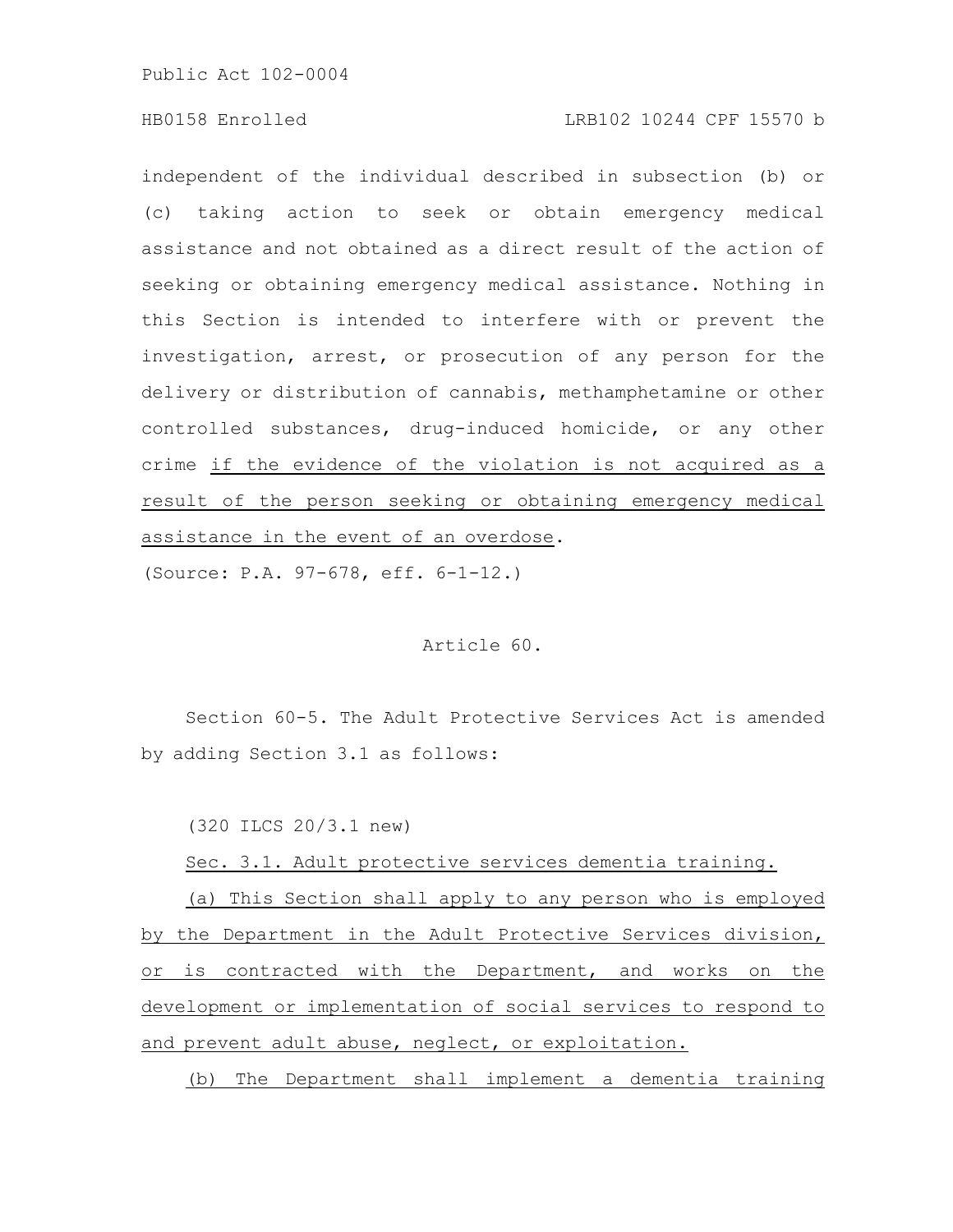program that must include instruction on the identification of people with dementia, risks such as wandering, communication impairments, and elder abuse, and the best practices for interacting with people with dementia.

(c) Training of at least 2 hours shall be completed at the start of employment with the Adult Protective Services division. Persons who are employees of the Adult Protective Services division on the effective date of this amendatory Act of the 102nd General Assembly shall complete this training within 6 months after the effective date of this amendatory Act of the 102nd General Assembly. The training shall cover the following subjects:

(1) Alzheimer's disease and dementia.

(2) Safety risks.

(3) Communication and behavior.

(d) Annual continuing education shall include at least 2 hours of dementia training covering the subjects described in subsection (c).

(e) This Section is designed to address gaps in current dementia training requirements for Adult Protective Services officials and improve the quality of training. If laws or rules existing on the effective date of this amendatory Act of the 102nd General Assembly contain more rigorous training requirements for Adult Protective Service officials, those laws or rules shall apply. Where there is overlap between this Section and other laws and rules, the Department shall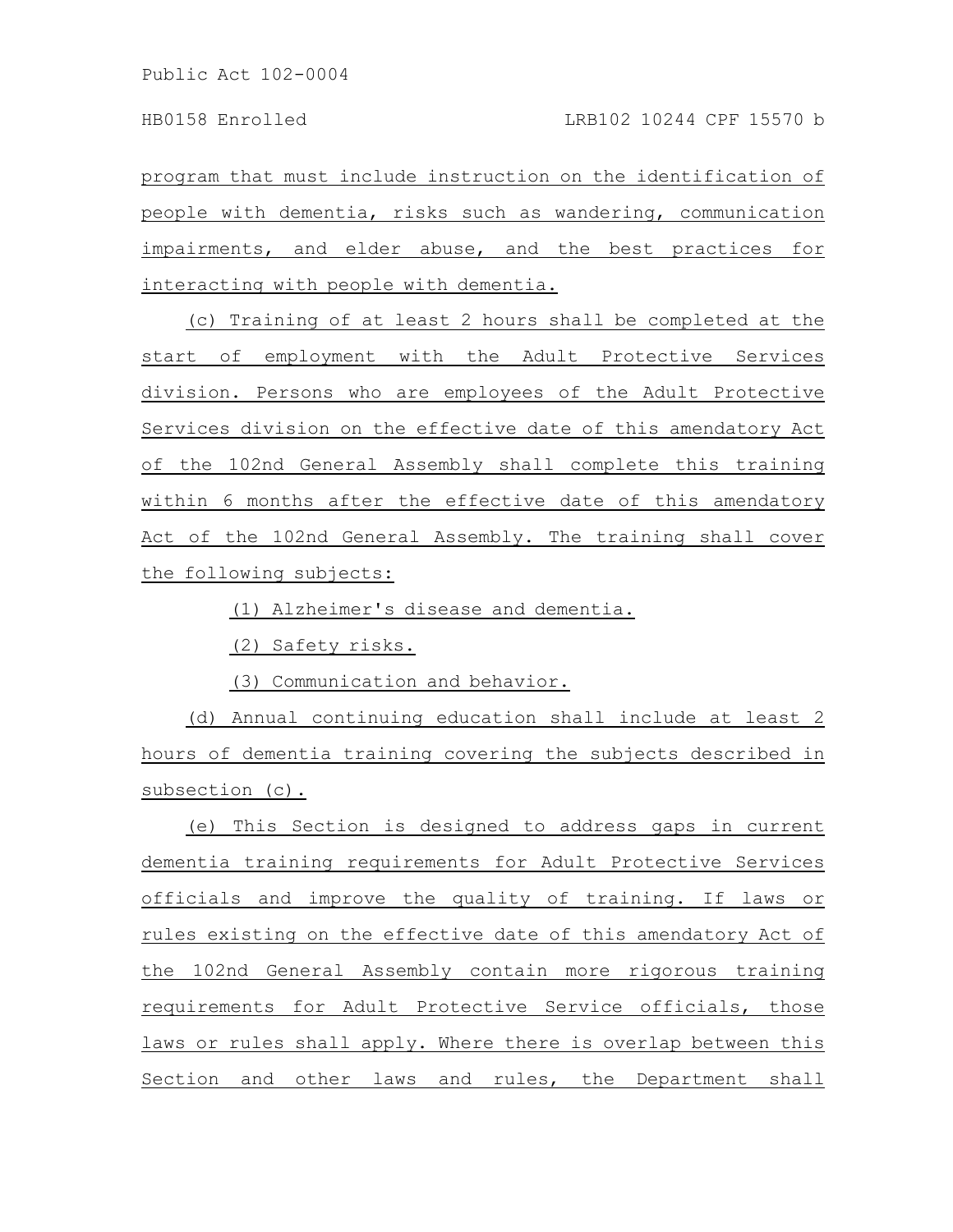HB0158 Enrolled LRB102 10244 CPF 15570 b

interpret this Section to avoid duplication of requirements while ensuring that the minimum requirements set in this Section are met.

(f) The Department may adopt rules for the administration of this Section.

### Article 65.

Section 65-1. Short title. This Article may be cited as the Behavioral Health Workforce Education Center of Illinois Act. References in this Article to "this Act" mean this Article.

Section 65-5. Findings. The General Assembly finds as follows:

(1) There are insufficient behavioral health professionals in this State's behavioral health workforce and further that there are insufficient behavioral health professionals trained in evidence-based practices.

(2) The Illinois behavioral health workforce situation is at a crisis state and the lack of a behavioral health strategy is exacerbating the problem.

(3) In 2019, the Journal of Community Health found that suicide rates are disproportionately higher among African American adolescents. From 2001 to 2017, the rate for African American teen boys rose 60%, according to the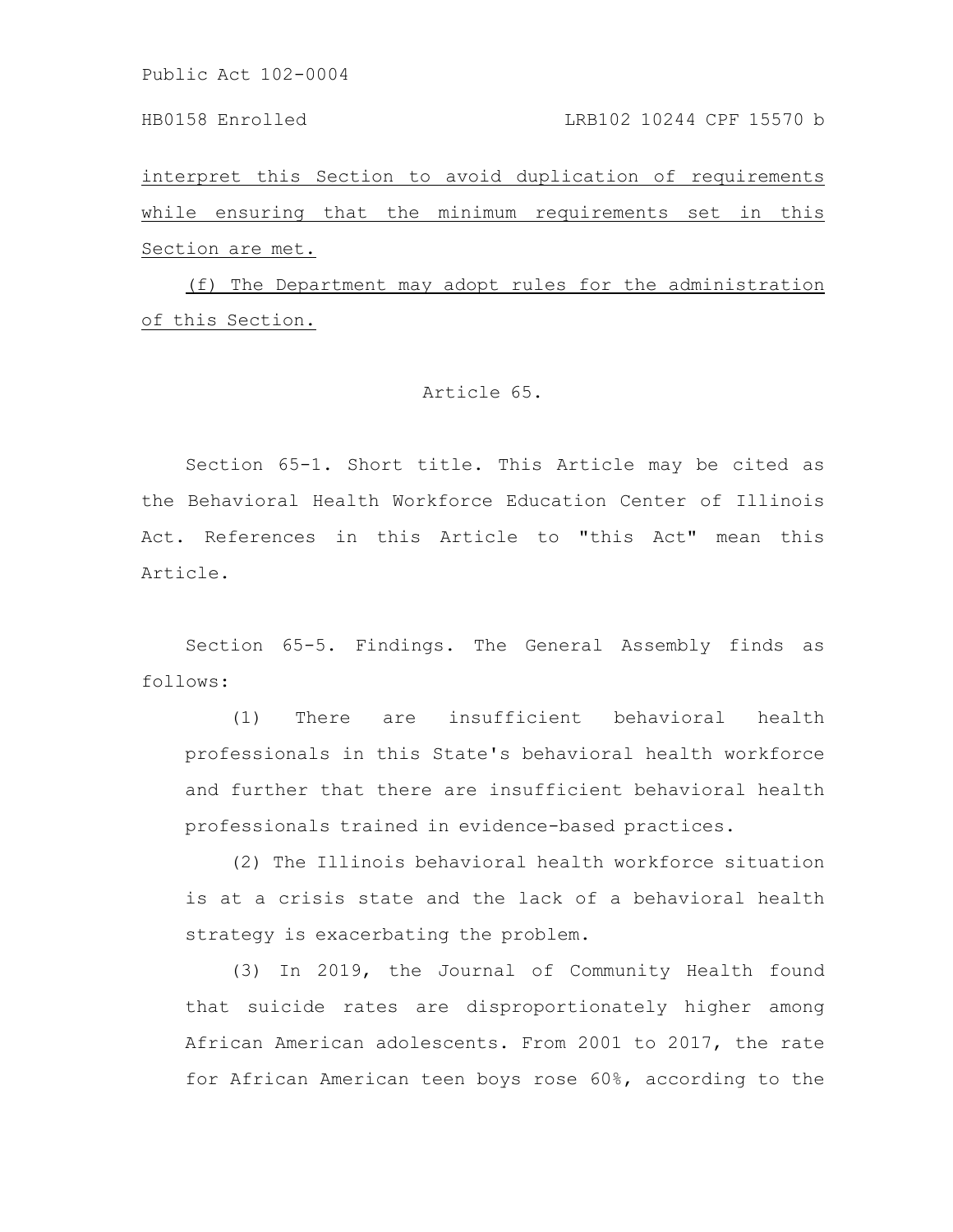study. Among African American teen girls, rates nearly tripled, rising by an astounding 182%. Illinois was among the 10 states with the greatest number of African American adolescent suicides (2015-2017).

(4) Workforce shortages are evident in all behavioral health professions, including, but not limited to, psychiatry, psychiatric nursing, psychiatric physician assistant, social work (licensed social work, licensed clinical social work), counseling (licensed professional counseling, licensed clinical professional counseling), marriage and family therapy, licensed clinical psychology, occupational therapy, prevention, substance use disorder counseling, and peer support.

(5) The shortage of behavioral health practitioners affects every Illinois county, every group of people with behavioral health needs, including children and adolescents, justice-involved populations, working adults, people experiencing homelessness, veterans, and older adults, and every health care and social service setting, from residential facilities and hospitals to community-based organizations and primary care clinics.

(6) Estimates of unmet needs consistently highlight the dire situation in Illinois. Mental Health America ranks Illinois 29th in the country in mental health workforce availability based on its 480-to-1 ratio of population to mental health professionals, and the Kaiser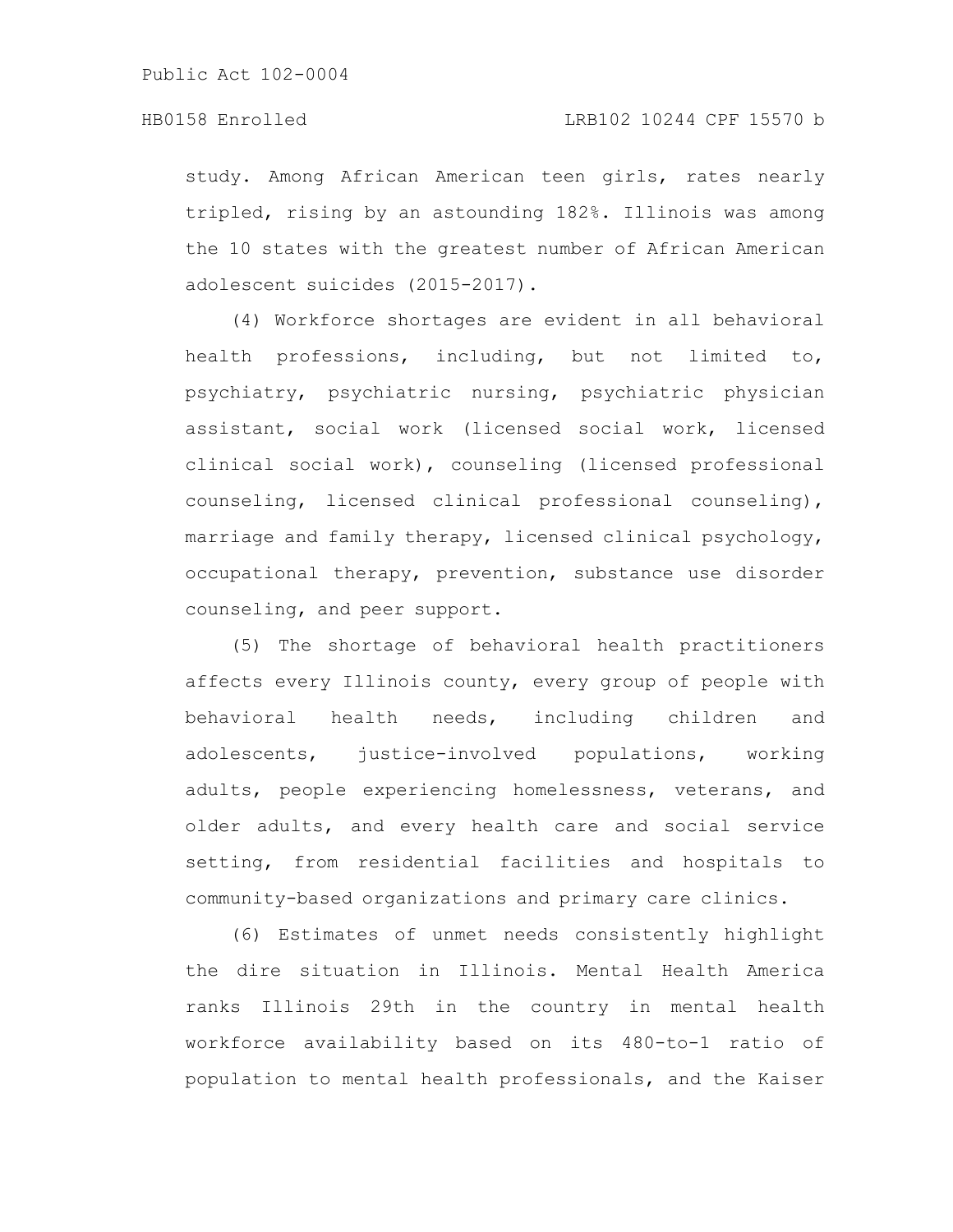## HB0158 Enrolled LRB102 10244 CPF 15570 b

Family Foundation estimates that only 23.3% of Illinoisans' mental health needs can be met with its current workforce.

(7) Shortages are especially acute in rural areas and among low-income and under-insured individuals and families. 30.3% of Illinois' rural hospitals are in designated primary care shortage areas and 93.7% are in designated mental health shortage areas. Nationally, 40% of psychiatrists work in cash-only practices, limiting access for those who cannot afford high out-of-pocket costs, especially Medicaid eligible individuals and families.

(8) Spanish-speaking therapists in suburban Cook County, as well as in immigrant new growth communities throughout the State, for example, and master's-prepared social workers in rural communities are especially difficult to recruit and retain.

(9) Illinois' shortage of psychiatrists specializing in serving children and adolescents is also severe. Eighty-one out of 102 Illinois counties have no child and adolescent psychiatrists, and the remaining 21 counties have only 310 child and adolescent psychiatrists for a population of 2,450,000 children.

(10) Only 38.9% of the 121,000 Illinois youth aged 12 through 17 who experienced a major depressive episode received care.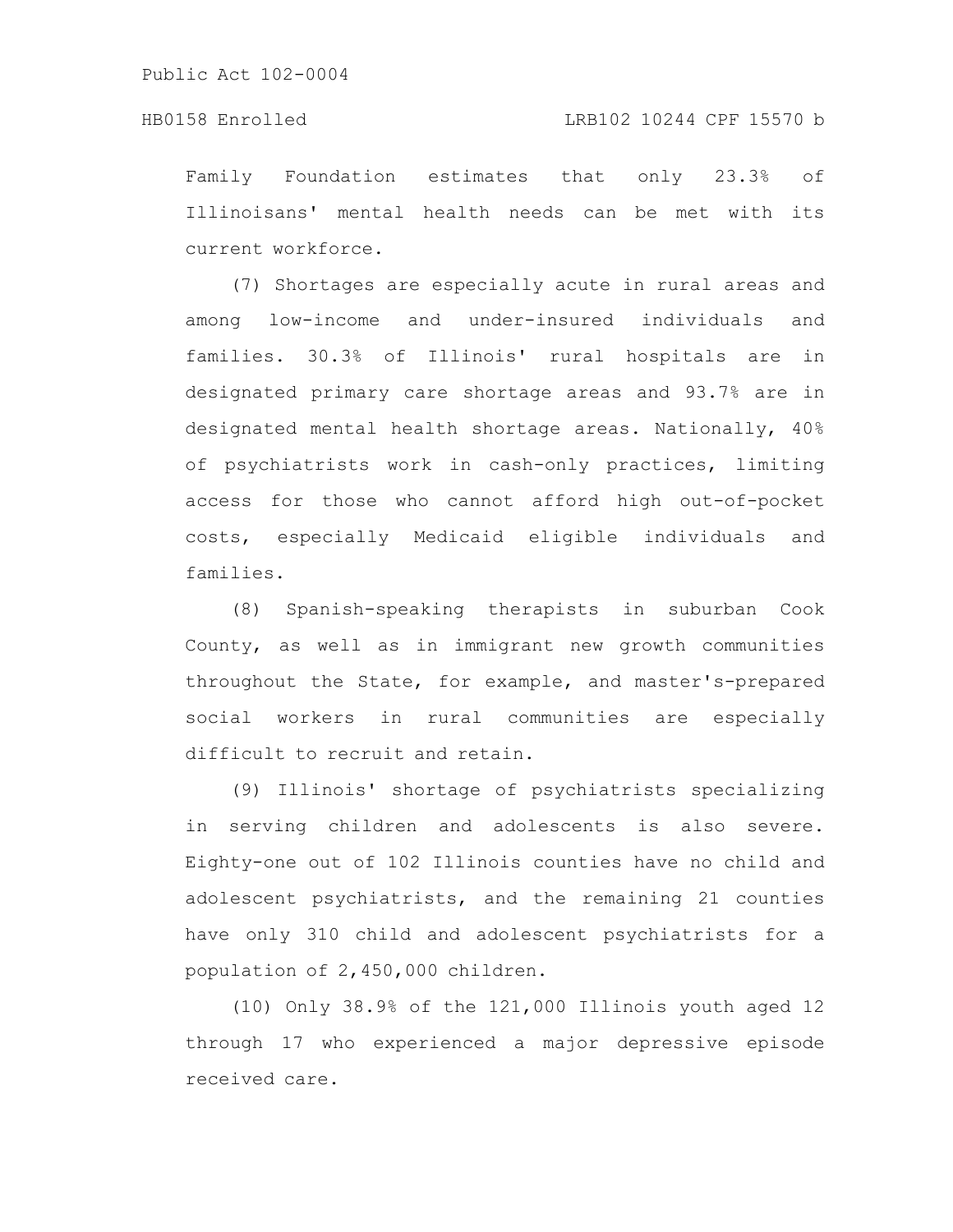(11) An annual average of 799,000 people in Illinois aged 12 and older need but do not receive substance use disorder treatment at specialty facilities.

(12) According to the Statewide Semiannual Opioid Report, Illinois Department of Public Health, September 2020, the number of opioid deaths in Illinois has increased 3% from 2,167 deaths in 2018 to 2,233 deaths in 2019.

(13) Behavioral health workforce shortages have led to well-documented problems of long wait times for appointments with psychiatrists (4 to 6 months in some cases), high turnover, and unfilled vacancies for social workers and other behavioral health professionals that have eroded the gains in insurance coverage for mental illness and substance use disorder under the federal Affordable Care Act and parity laws.

(14) As a result, individuals with mental illness or substance use disorders end up in hospital emergency rooms, which are the most expensive level of care, or are incarcerated and do not receive adequate care, if any.

(15) There are many organizations and institutions that are affected by behavioral health workforce shortages, but no one entity is responsible for monitoring the workforce supply and intervening to ensure it can effectively meet behavioral health needs throughout the State.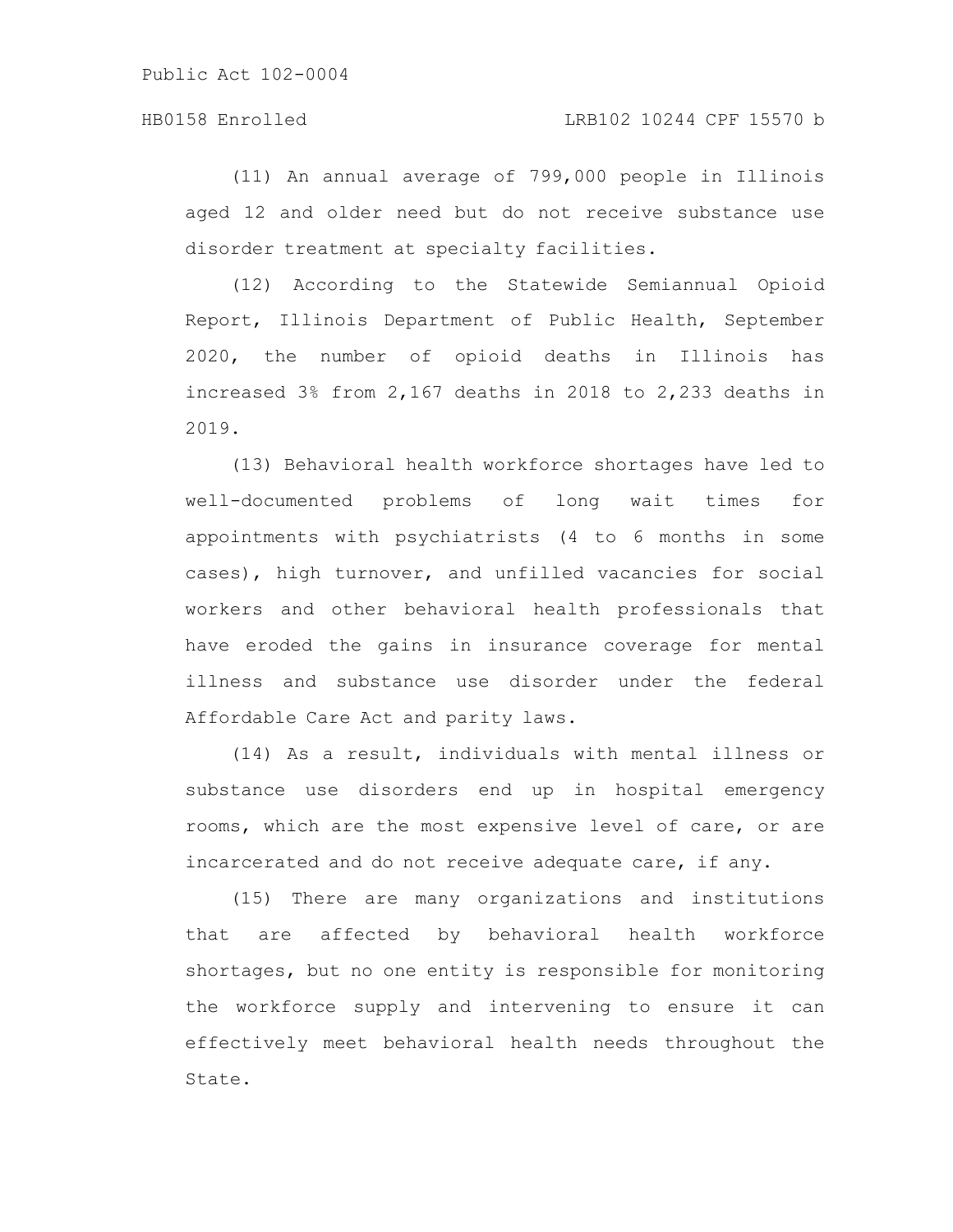# HB0158 Enrolled LRB102 10244 CPF 15570 b

(16) Workforce shortages are more complex than simple numerical shortfalls. Identifying the optimal number, type, and location of behavioral health professionals to meet the differing needs of Illinois' diverse regions and populations across the lifespan is a difficult logistical problem at the system and practice level that requires coordinated efforts in research, education, service delivery, and policy.

(17) This State has a compelling and substantial interest in building a pipeline for behavioral health professionals and to anchor research and education for behavioral health workforce development. Beginning with the proposed Behavioral Health Workforce Education Center of Illinois, Illinois has the chance to develop a blueprint to be a national leader in behavioral health workforce development.

(18) The State must act now to improve the ability of its residents to achieve their human potential and to live healthy, productive lives by reducing the misery and suffering with unmet behavioral health needs.

Section 65-10. Behavioral Health Workforce Education Center of Illinois.

(a) The Behavioral Health Workforce Education Center of Illinois is created and shall be administered by a teaching, research, or both teaching and research public institution of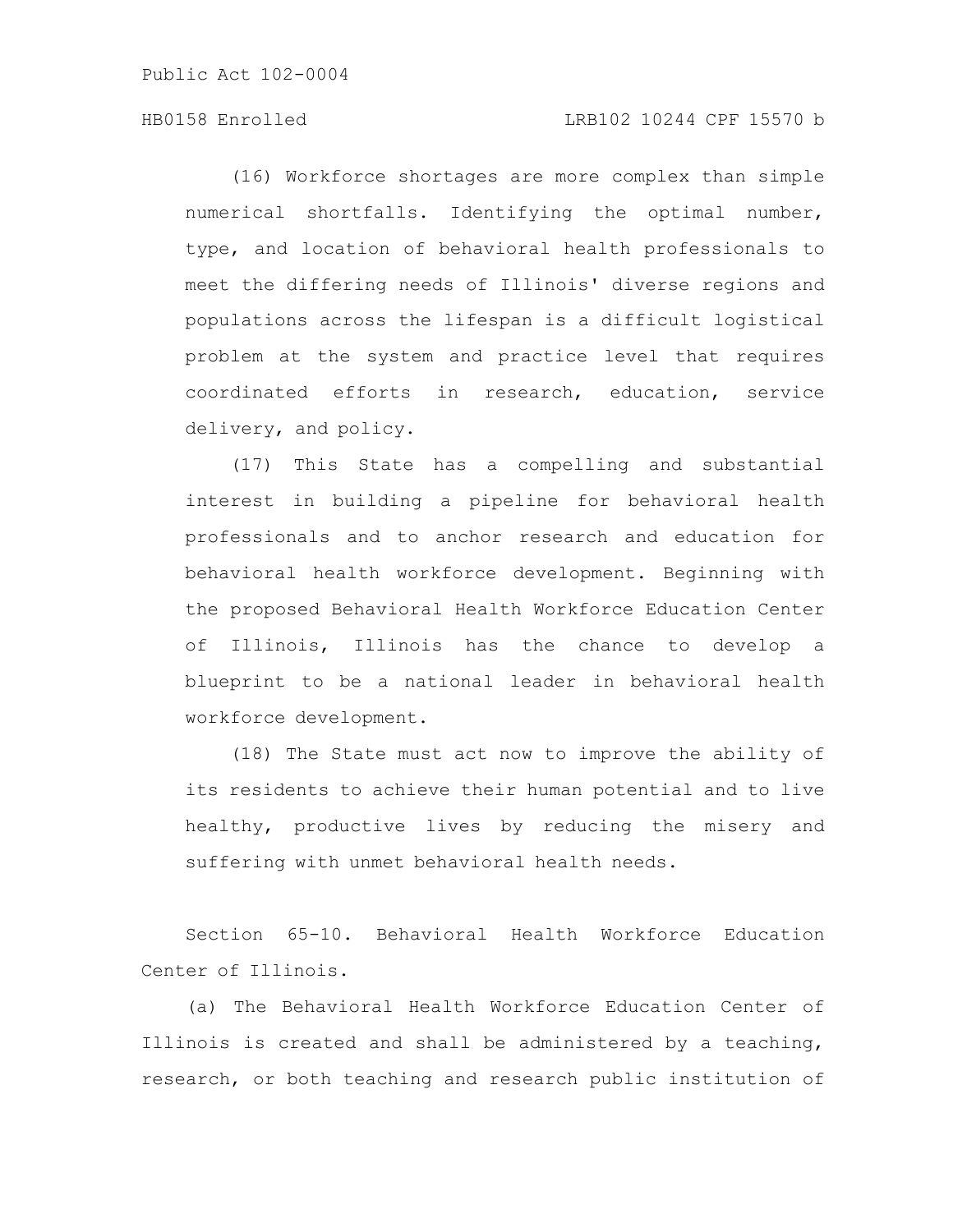higher education in this State. Subject to appropriation, the Center shall be operational on or before July 1, 2022.

(b) The Behavioral Health Workforce Education Center of Illinois shall leverage workforce and behavioral health resources, including, but not limited to, State, federal, and foundation grant funding, federal Workforce Investment Act of 1998 programs, the National Health Service Corps and other nongraduate medical education physician workforce training programs, and existing behavioral health partnerships, and align with reforms in Illinois.

Section 65-15. Structure.

(a) The Behavioral Health Workforce Education Center of Illinois shall be structured as a multisite model, and the administering public institution of higher education shall serve as the hub institution, complemented by secondary regional hubs, namely academic institutions, that serve rural and small urban areas and at least one academic institution serving a densely urban municipality with more than 1,000,000 inhabitants.

(b) The Behavioral Health Workforce Education Center of Illinois shall be located within one academic institution and shall be tasked with a convening and coordinating role for workforce research and planning, including monitoring progress toward Center goals.

(c) The Behavioral Health Workforce Education Center of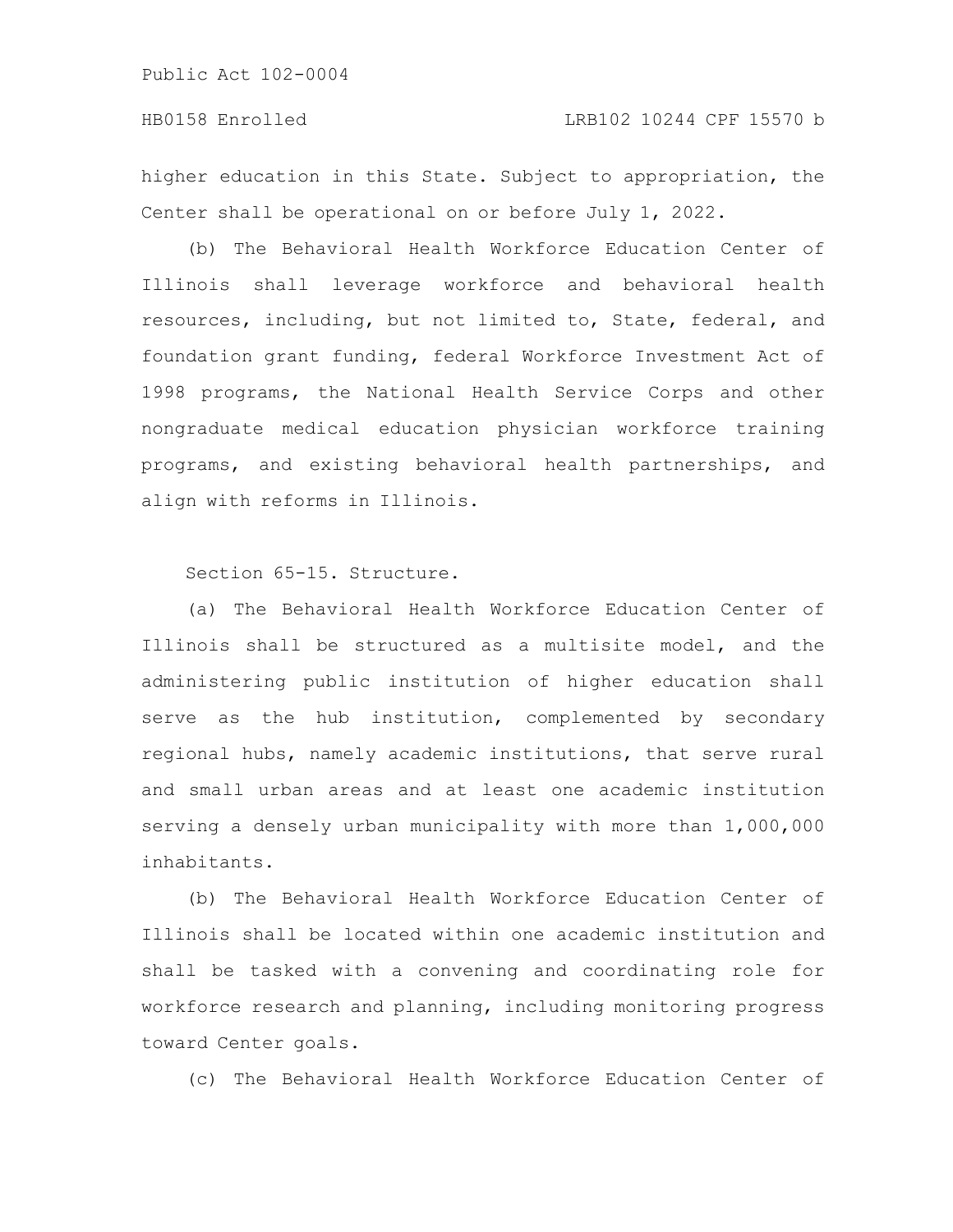# HB0158 Enrolled LRB102 10244 CPF 15570 b

Illinois shall also coordinate with key State agencies involved in behavioral health, workforce development, and higher education in order to leverage disparate resources from health care, workforce, and economic development programs in Illinois government.

Section 65-20. Duties. The Behavioral Health Workforce Education Center of Illinois shall perform the following duties:

(1) Organize a consortium of universities in partnerships with providers, school districts, law enforcement, consumers and their families, State agencies, and other stakeholders to implement workforce development concepts and strategies in every region of this State.

(2) Be responsible for developing and implementing a strategic plan for the recruitment, education, and retention of a qualified, diverse, and evolving behavioral health workforce in this State. Its planning and activities shall include:

(A) convening and organizing vested stakeholders spanning government agencies, clinics, behavioral health facilities, prevention programs, hospitals, schools, jails, prisons and juvenile justice, police and emergency medical services, consumers and their families, and other stakeholders;

(B) collecting and analyzing data on the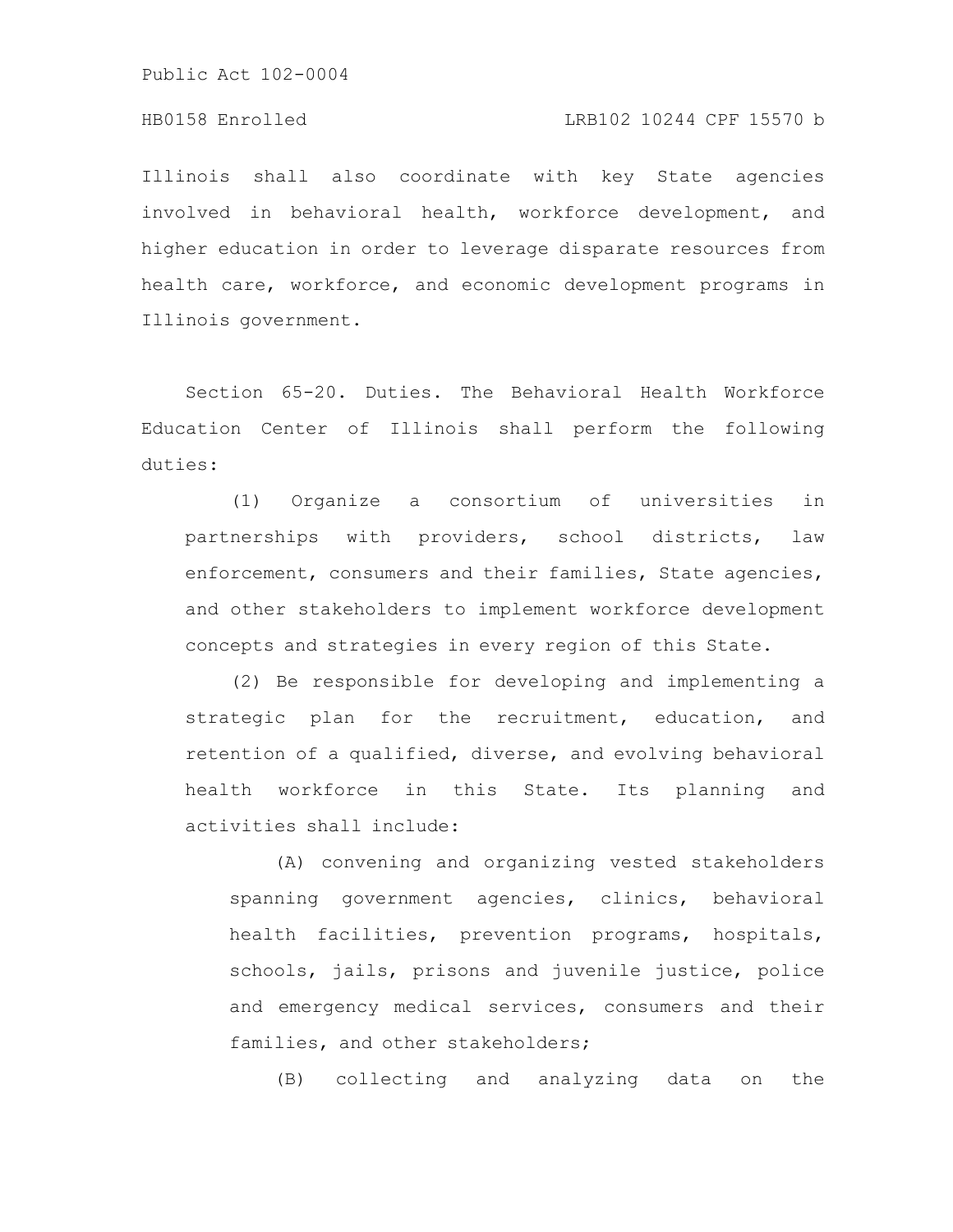behavioral health workforce in Illinois, with detailed information on specialties, credentials, additional qualifications (such as training or experience in particular models of care), location of practice, and demographic characteristics, including age, gender, race and ethnicity, and languages spoken;

(C) building partnerships with school districts, public institutions of higher education, and workforce investment agencies to create pipelines to behavioral health careers from high schools and colleges, pathways to behavioral health specialization among health professional students, and expanded behavioral health residency and internship opportunities for graduates;

(D) evaluating and disseminating information about evidence-based practices emerging from research regarding promising modalities of treatment, care coordination models, and medications;

(E) developing systems for tracking the utilization of evidence-based practices that most effectively meet behavioral health needs; and

(F) providing technical assistance to support professional training and continuing education programs that provide effective training in evidence-based behavioral health practices.

(3) Coordinate data collection and analysis, including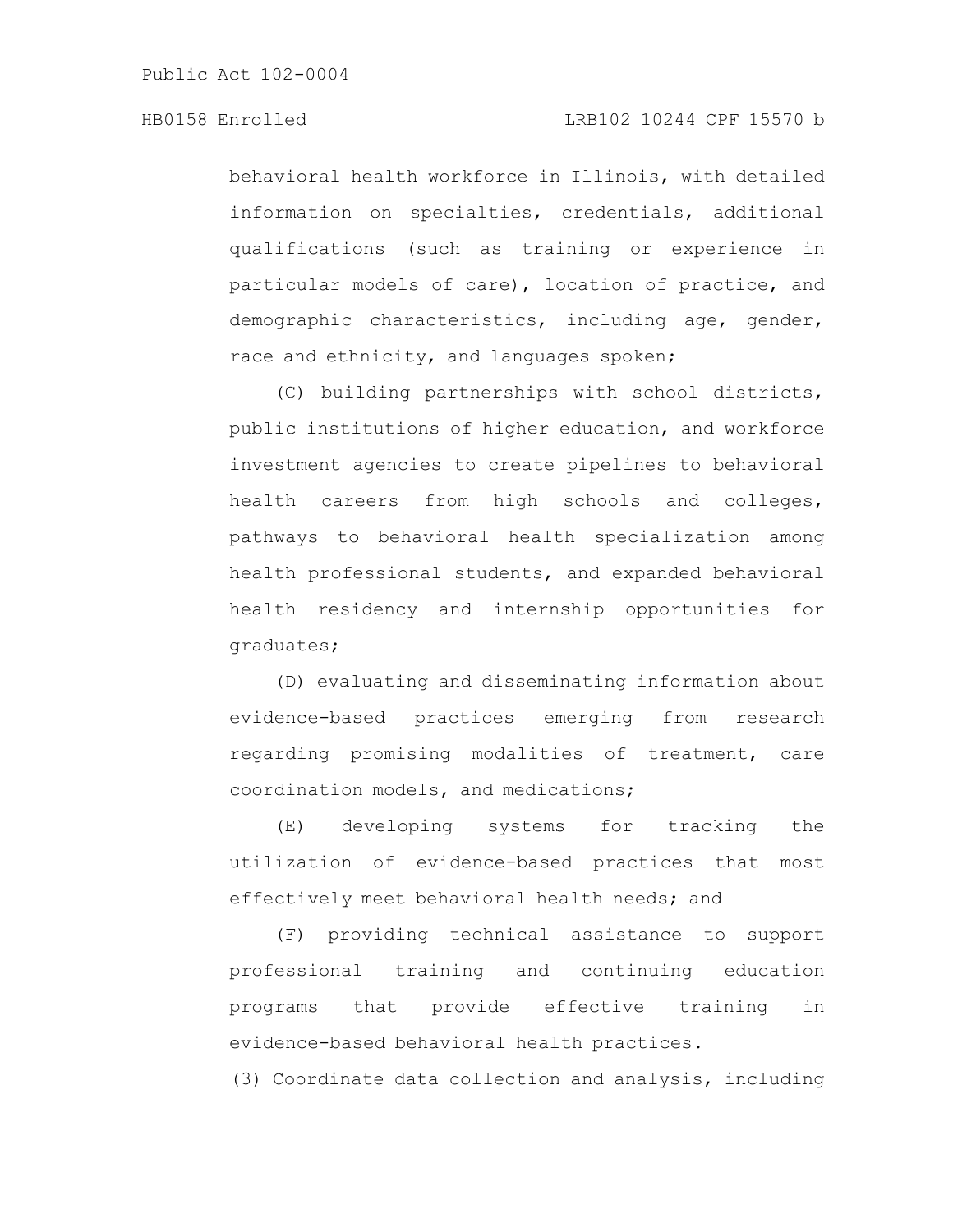systematic tracking of the behavioral health workforce and datasets that support workforce planning for an accessible, high-quality behavioral health system. In the medium to long-term, the Center shall develop Illinois behavioral workforce data capacity by:

(A) filling gaps in workforce data by collecting information on specialty, training, and qualifications for specific models of care, demographic characteristics, including gender, race, ethnicity, and languages spoken, and participation in public and private insurance networks;

(B) identifying the highest priority geographies, populations, and occupations for recruitment and training;

(C) monitoring the incidence of behavioral health conditions to improve estimates of unmet need; and

(D) compiling up-to-date, evidence-based practices, monitoring utilization, and aligning training resources to improve the uptake of the most effective practices.

(4) Work to grow and advance peer and parent-peer workforce development by:

(A) assessing the credentialing and reimbursement processes and recommending reforms;

(B) evaluating available peer-parent training models, choosing a model that meets Illinois' needs,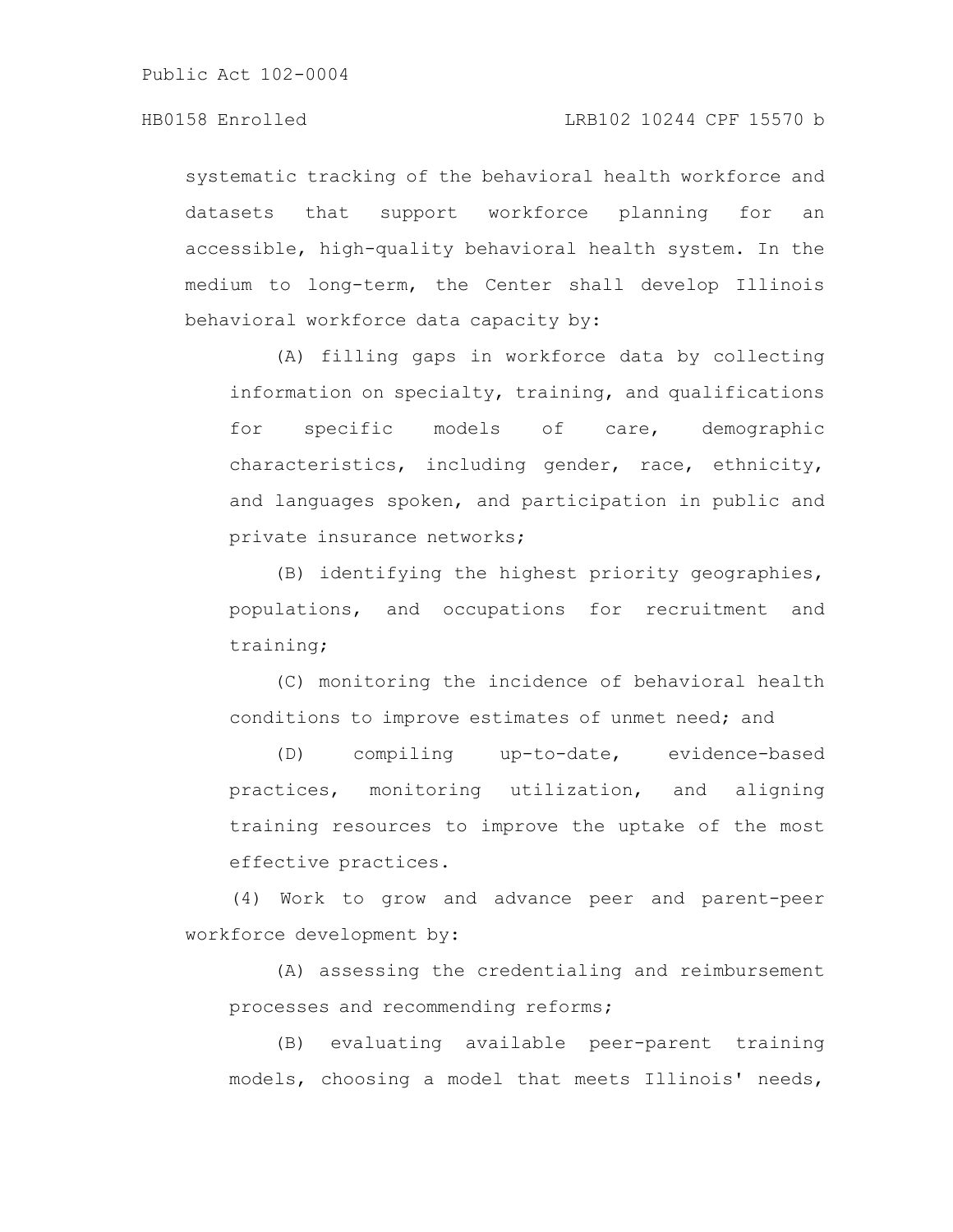and working with partners to implement it universally in child-serving programs throughout this State; and

(C) including peer recovery specialists and parent-peer support professionals in interdisciplinary training programs.

(5) Focus on the training of behavioral health professionals in telehealth techniques, including taking advantage of a telehealth network that exists, and other innovative means of care delivery in order to increase access to behavioral health services for all persons within this State.

(6) No later than December 1 of every odd-numbered year, prepare a report of its activities under this Act. The report shall be filed electronically with the General Assembly, as provided under Section 3.1 of the General Assembly Organization Act, and shall be provided electronically to any member of the General Assembly upon request.

Section 65-25. Selection process.

(a) No later than 90 days after the effective date of this Act, the Board of Higher Education shall select a public institution of higher education, with input and assistance from the Division of Mental Health of the Department of Human Services, to administer the Behavioral Health Workforce Education Center of Illinois.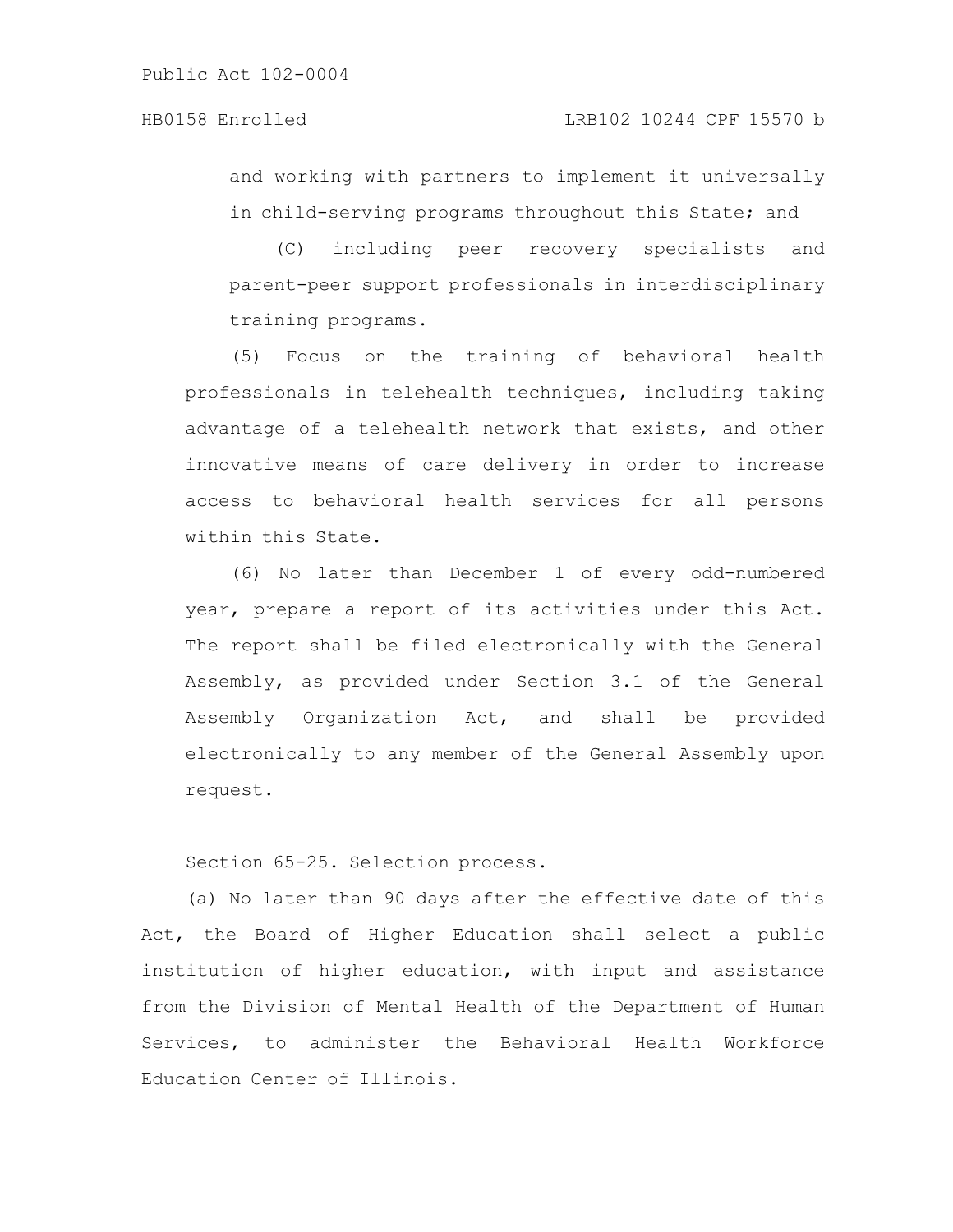(b) The selection process shall articulate the principles of the Behavioral Health Workforce Education Center of Illinois, not inconsistent with this Act.

(c) The Board of Higher Education, with input and assistance from the Division of Mental Health of the Department of Human Services, shall make its selection of a public institution of higher education based on its ability and willingness to execute the following tasks:

(1) Convening academic institutions providing behavioral health education to:

(A) develop curricula to train future behavioral health professionals in evidence-based practices that meet the most urgent needs of Illinois' residents;

(B) build capacity to provide clinical training and supervision; and

(C) facilitate telehealth services to every region of the State.

(2) Functioning as a clearinghouse for research, education, and training efforts to identify and disseminate evidence-based practices across the State.

(3) Leveraging financial support from grants and social impact loan funds.

(4) Providing infrastructure to organize regional behavioral health education and outreach. As budgets allow, this shall include conference and training space, research and faculty staff time, telehealth, and distance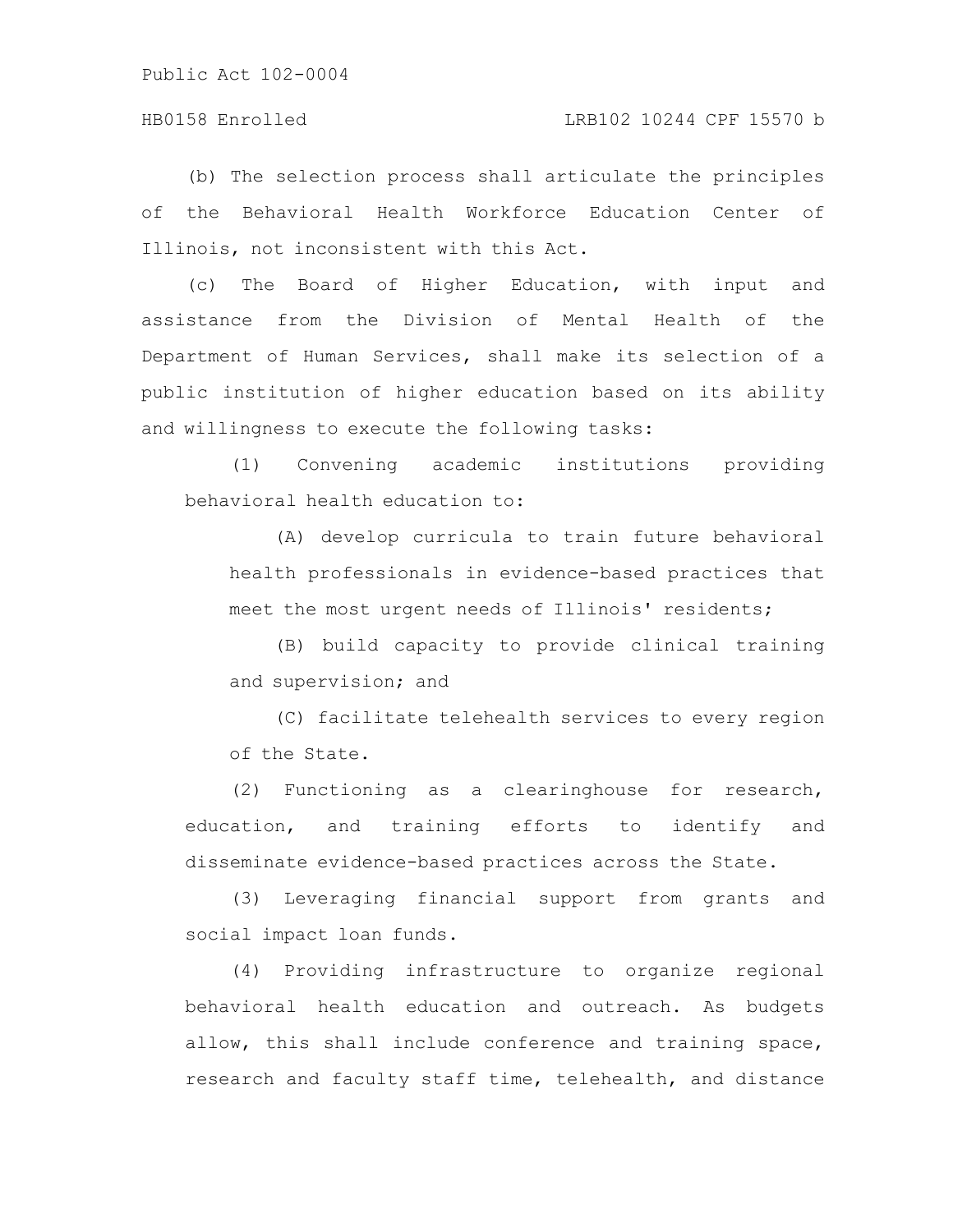#### HB0158 Enrolled LRB102 10244 CPF 15570 b

learning equipment.

(5) Working with regional hubs that assess and serve the workforce needs of specific, well-defined regions and specialize in specific research and training areas, such as telehealth or mental health-criminal justice partnerships, for which the regional hub can serve as a statewide leader.

(d) The Board of Higher Education may adopt such rules as may be necessary to implement and administer this Section.

Title VI. Access to Health Care

#### Article 70.

Section 70-5. The Use Tax Act is amended by changing Section 3-10 as follows:

(35 ILCS 105/3-10)

Sec. 3-10. Rate of tax. Unless otherwise provided in this Section, the tax imposed by this Act is at the rate of 6.25% of either the selling price or the fair market value, if any, of the tangible personal property. In all cases where property functionally used or consumed is the same as the property that was purchased at retail, then the tax is imposed on the selling price of the property. In all cases where property functionally used or consumed is a by-product or waste product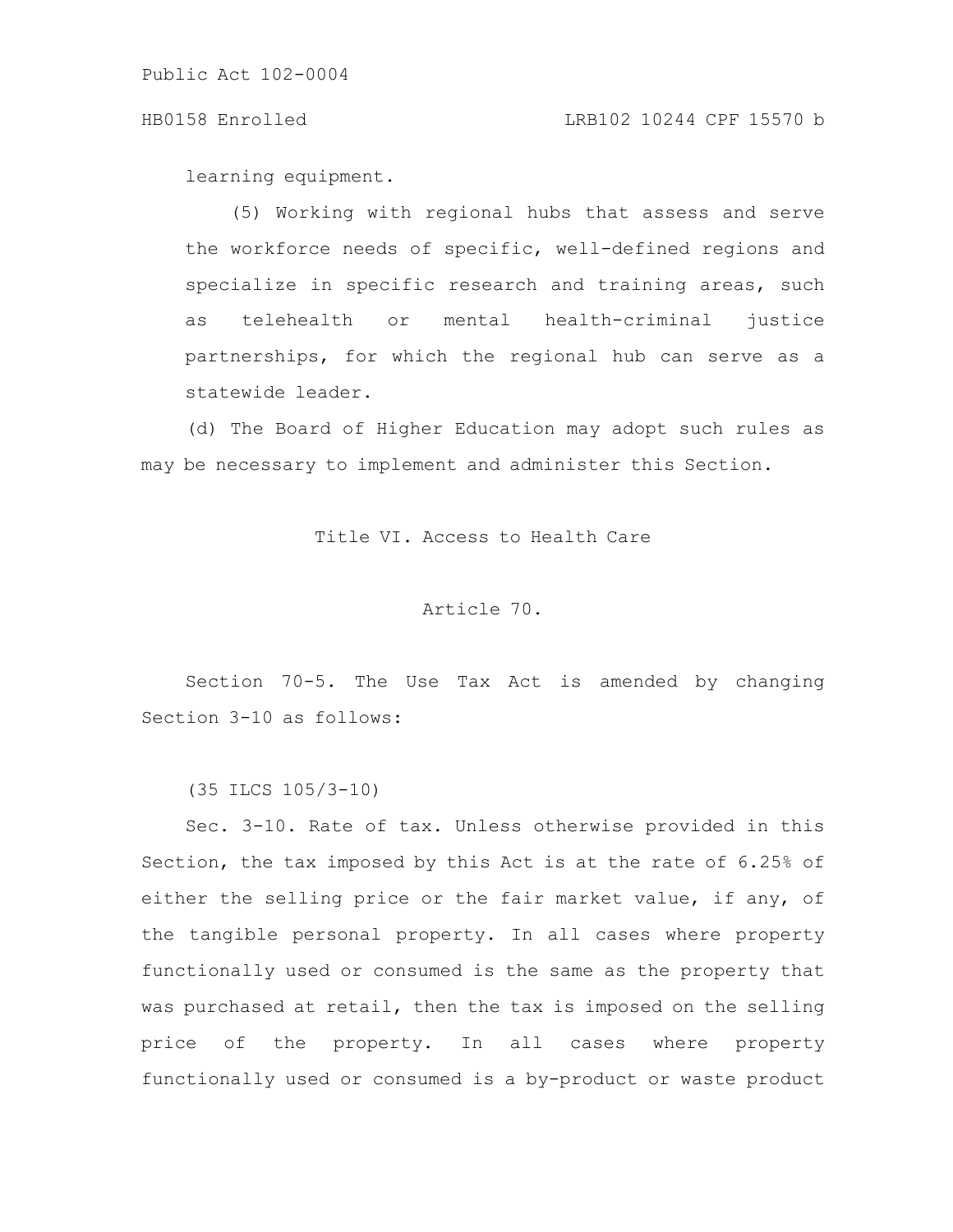## HB0158 Enrolled LRB102 10244 CPF 15570 b

that has been refined, manufactured, or produced from property purchased at retail, then the tax is imposed on the lower of the fair market value, if any, of the specific property so used in this State or on the selling price of the property purchased at retail. For purposes of this Section "fair market value" means the price at which property would change hands between a willing buyer and a willing seller, neither being under any compulsion to buy or sell and both having reasonable knowledge of the relevant facts. The fair market value shall be established by Illinois sales by the taxpayer of the same property as that functionally used or consumed, or if there are no such sales by the taxpayer, then comparable sales or purchases of property of like kind and character in Illinois.

Beginning on July 1, 2000 and through December 31, 2000, with respect to motor fuel, as defined in Section 1.1 of the Motor Fuel Tax Law, and gasohol, as defined in Section 3-40 of the Use Tax Act, the tax is imposed at the rate of 1.25%.

Beginning on August 6, 2010 through August 15, 2010, with respect to sales tax holiday items as defined in Section 3-6 of this Act, the tax is imposed at the rate of 1.25%.

With respect to gasohol, the tax imposed by this Act applies to (i) 70% of the proceeds of sales made on or after January 1, 1990, and before July 1, 2003, (ii) 80% of the proceeds of sales made on or after July 1, 2003 and on or before July 1, 2017, and (iii) 100% of the proceeds of sales made thereafter. If, at any time, however, the tax under this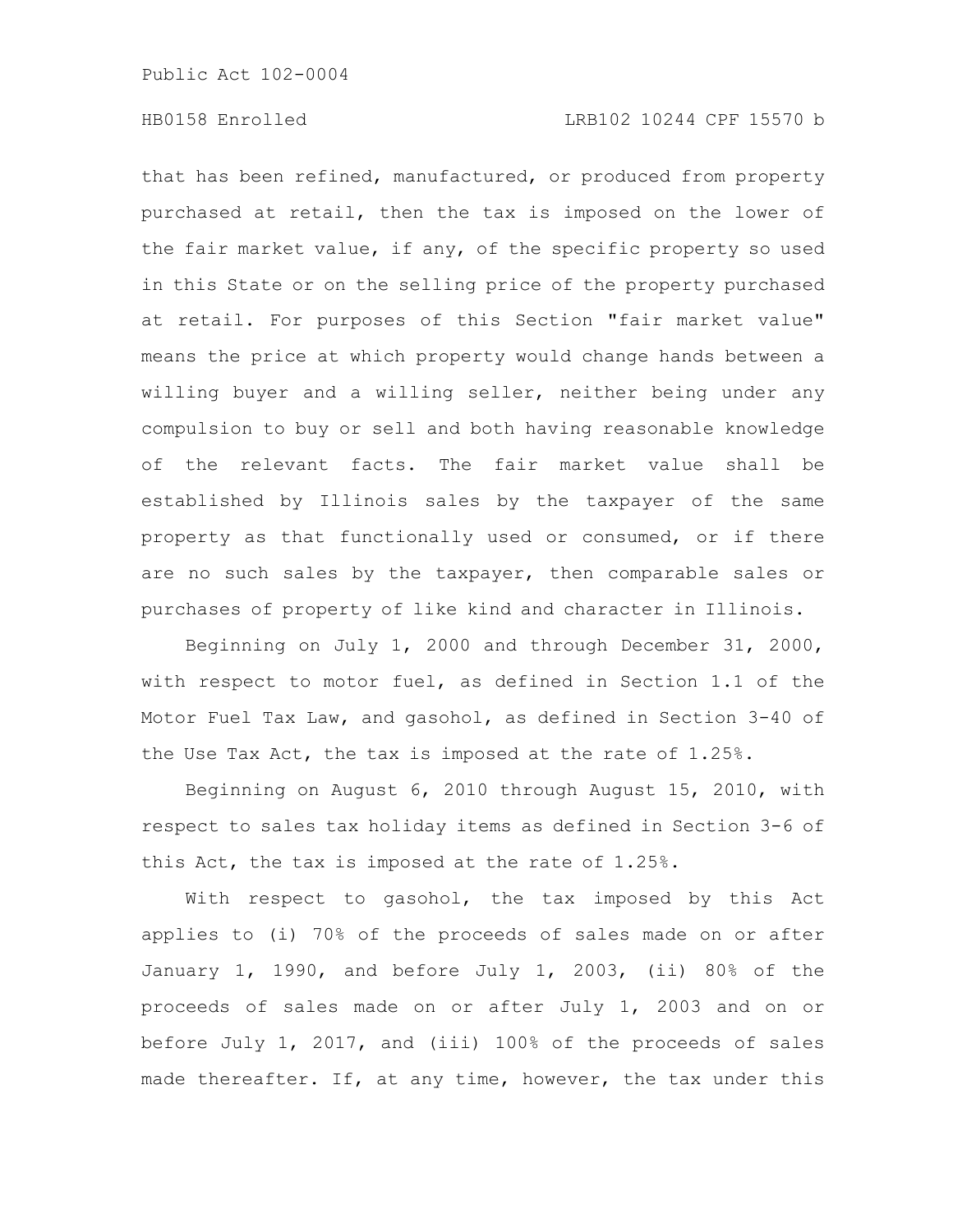Act on sales of gasohol is imposed at the rate of 1.25%, then the tax imposed by this Act applies to 100% of the proceeds of sales of gasohol made during that time.

With respect to majority blended ethanol fuel, the tax imposed by this Act does not apply to the proceeds of sales made on or after July 1, 2003 and on or before December 31, 2023 but applies to 100% of the proceeds of sales made thereafter.

With respect to biodiesel blends with no less than 1% and no more than 10% biodiesel, the tax imposed by this Act applies to (i) 80% of the proceeds of sales made on or after July 1, 2003 and on or before December 31, 2018 and (ii) 100% of the proceeds of sales made thereafter. If, at any time, however, the tax under this Act on sales of biodiesel blends with no less than 1% and no more than 10% biodiesel is imposed at the rate of 1.25%, then the tax imposed by this Act applies to 100% of the proceeds of sales of biodiesel blends with no less than 1% and no more than 10% biodiesel made during that time.

With respect to 100% biodiesel and biodiesel blends with more than 10% but no more than 99% biodiesel, the tax imposed by this Act does not apply to the proceeds of sales made on or after July 1, 2003 and on or before December 31, 2023 but applies to 100% of the proceeds of sales made thereafter.

With respect to food for human consumption that is to be consumed off the premises where it is sold (other than alcoholic beverages, food consisting of or infused with adult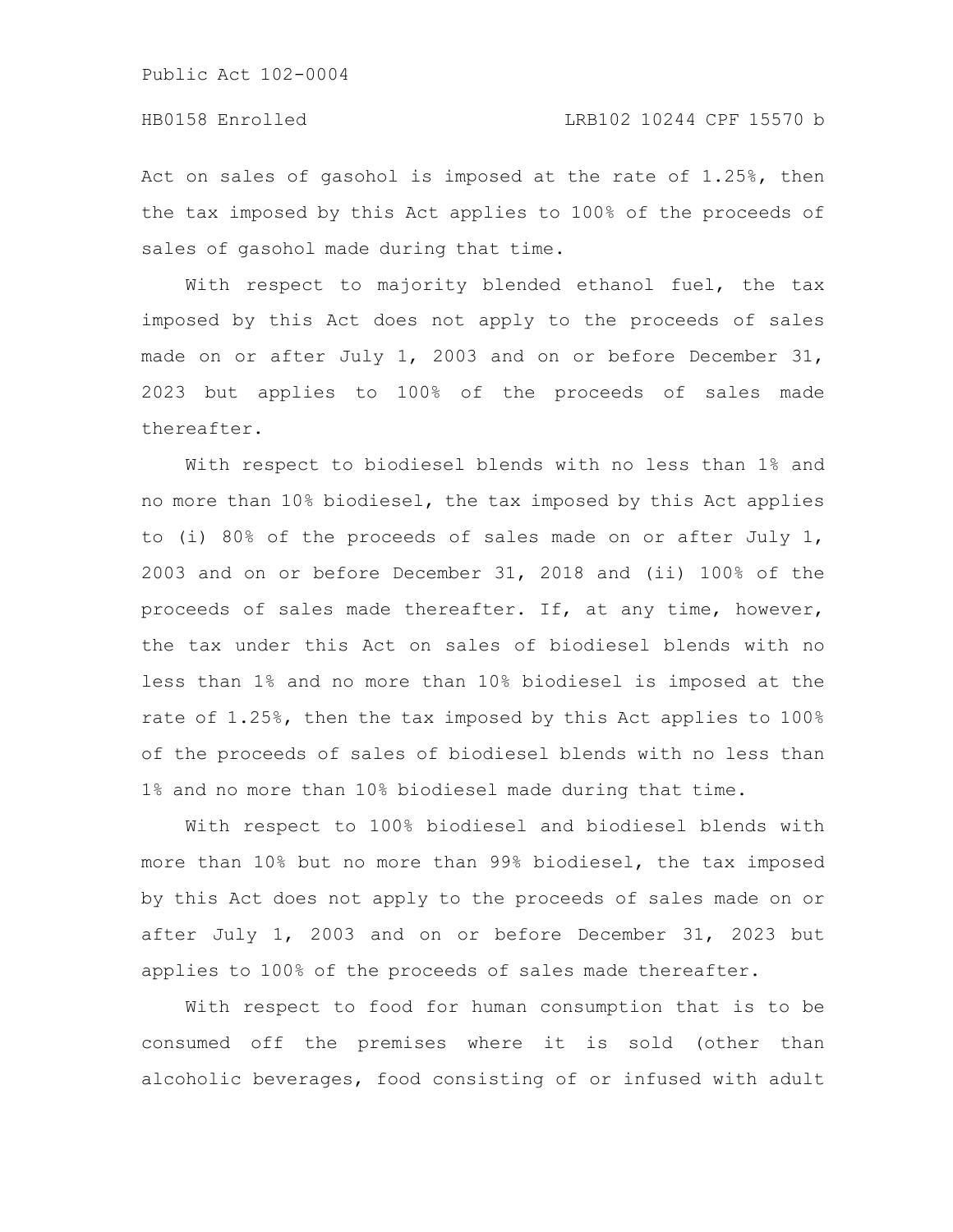use cannabis, soft drinks, and food that has been prepared for immediate consumption) and prescription and nonprescription medicines, drugs, medical appliances, products classified as Class III medical devices by the United States Food and Drug Administration that are used for cancer treatment pursuant to a prescription, as well as any accessories and components related to those devices, modifications to a motor vehicle for the purpose of rendering it usable by a person with a disability, and insulin, blood sugar urine testing materials, syringes, and needles used by human diabetics, for human use, the tax is imposed at the rate of 1%. For the purposes of this Section, until September 1, 2009: the term "soft drinks" means any complete, finished, ready-to-use, non-alcoholic drink, whether carbonated or not, including but not limited to soda water, cola, fruit juice, vegetable juice, carbonated water, and all other preparations commonly known as soft drinks of whatever kind or description that are contained in any closed or sealed bottle, can, carton, or container, regardless of size; but "soft drinks" does not include coffee, tea, non-carbonated water, infant formula, milk or milk products as defined in the Grade A Pasteurized Milk and Milk Products Act, or drinks containing 50% or more natural fruit or vegetable juice.

Notwithstanding any other provisions of this Act, beginning September 1, 2009, "soft drinks" means non-alcoholic beverages that contain natural or artificial sweeteners. "Soft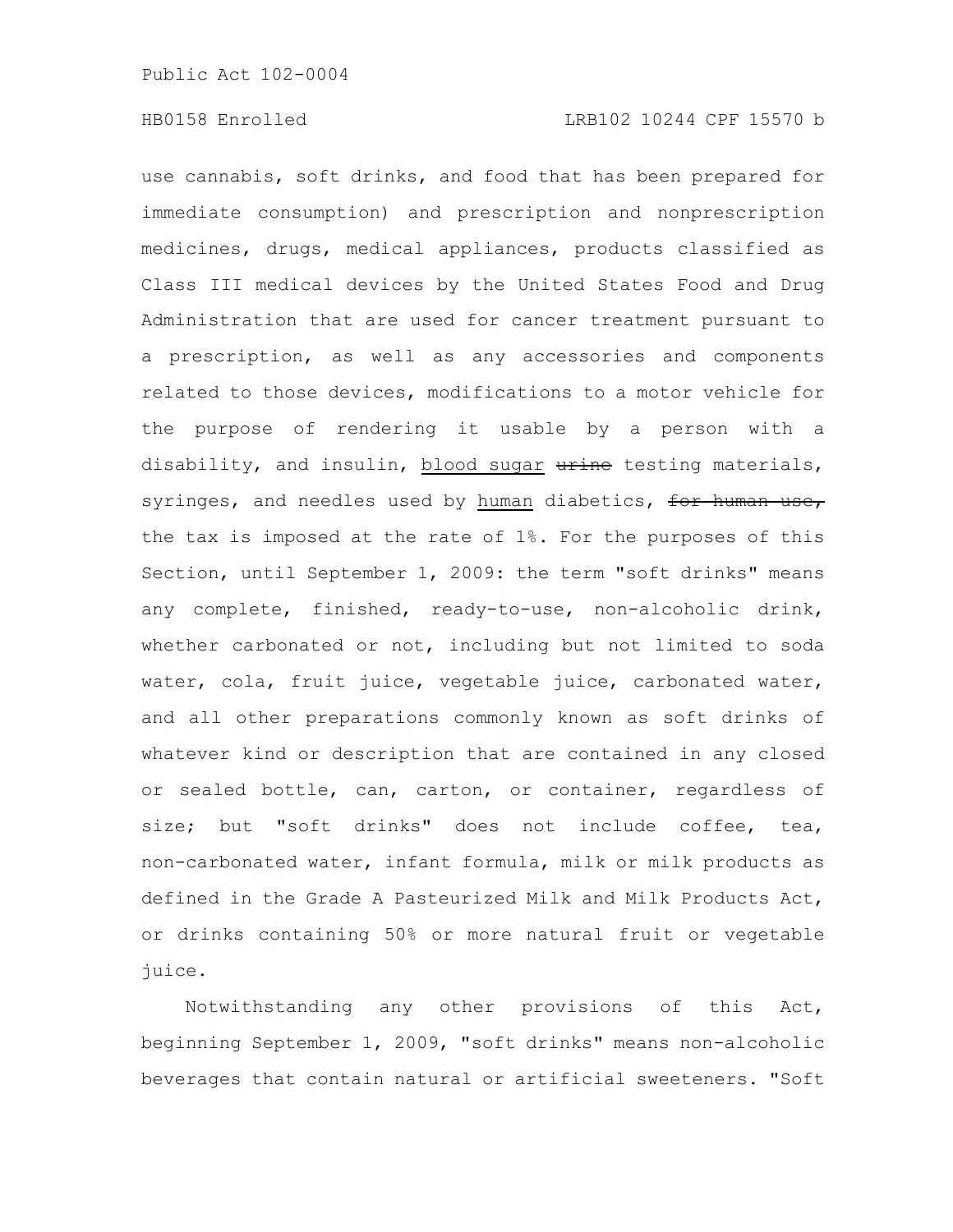drinks" do not include beverages that contain milk or milk products, soy, rice or similar milk substitutes, or greater than 50% of vegetable or fruit juice by volume.

Until August 1, 2009, and notwithstanding any other provisions of this Act, "food for human consumption that is to be consumed off the premises where it is sold" includes all food sold through a vending machine, except soft drinks and food products that are dispensed hot from a vending machine, regardless of the location of the vending machine. Beginning August 1, 2009, and notwithstanding any other provisions of this Act, "food for human consumption that is to be consumed off the premises where it is sold" includes all food sold through a vending machine, except soft drinks, candy, and food products that are dispensed hot from a vending machine, regardless of the location of the vending machine.

Notwithstanding any other provisions of this Act, beginning September 1, 2009, "food for human consumption that is to be consumed off the premises where it is sold" does not include candy. For purposes of this Section, "candy" means a preparation of sugar, honey, or other natural or artificial sweeteners in combination with chocolate, fruits, nuts or other ingredients or flavorings in the form of bars, drops, or pieces. "Candy" does not include any preparation that contains flour or requires refrigeration.

Notwithstanding any other provisions of this Act, beginning September 1, 2009, "nonprescription medicines and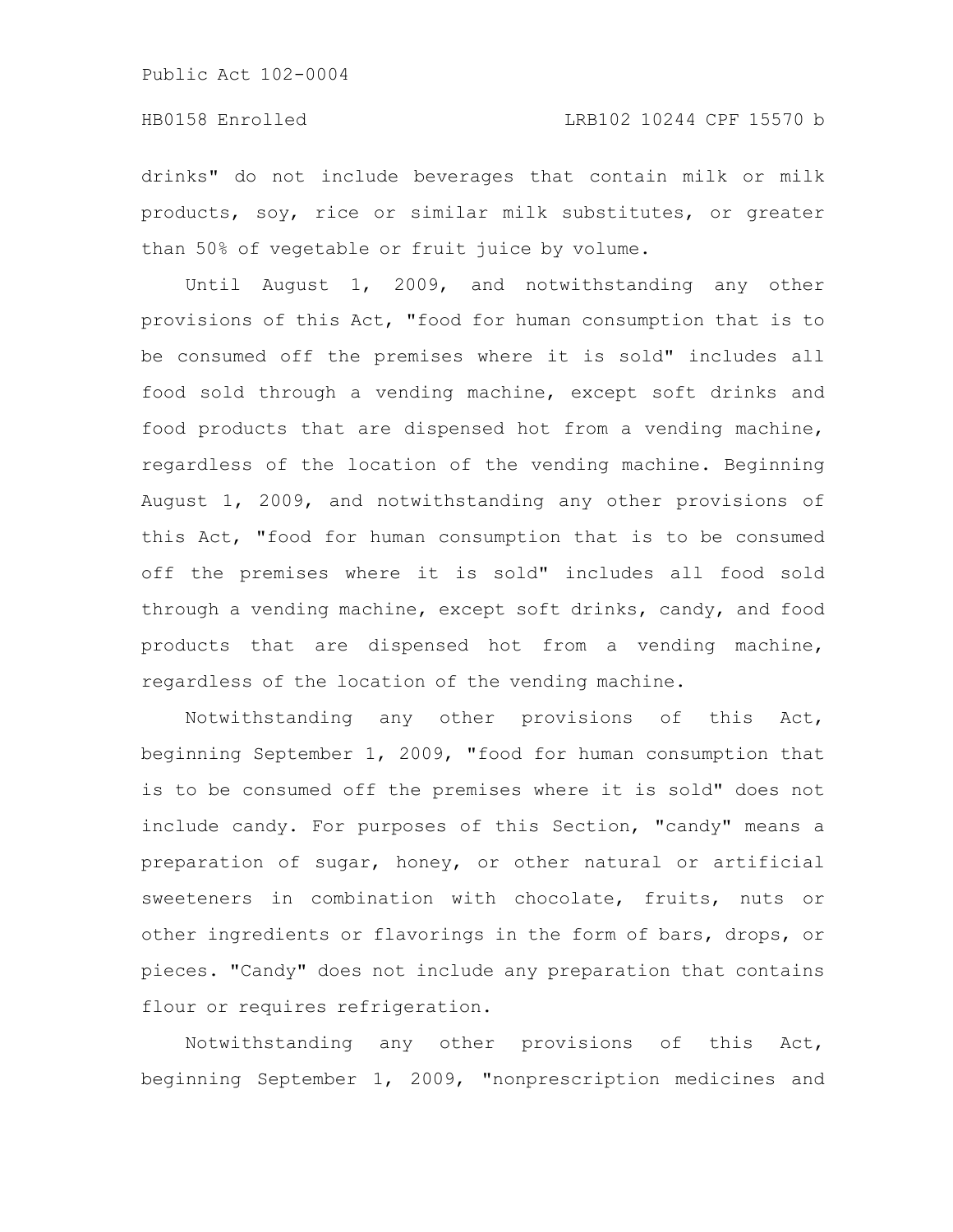# HB0158 Enrolled LRB102 10244 CPF 15570 b

drugs" does not include grooming and hygiene products. For purposes of this Section, "grooming and hygiene products" includes, but is not limited to, soaps and cleaning solutions, shampoo, toothpaste, mouthwash, antiperspirants, and sun tan lotions and screens, unless those products are available by prescription only, regardless of whether the products meet the definition of "over-the-counter-drugs". For the purposes of this paragraph, "over-the-counter-drug" means a drug for human use that contains a label that identifies the product as a drug as required by 21 C.F.R. § 201.66. The "over-the-counter-drug" label includes:

(A) A "Drug Facts" panel; or

(B) A statement of the "active ingredient(s)" with a list of those ingredients contained in the compound, substance or preparation.

Beginning on the effective date of this amendatory Act of the 98th General Assembly, "prescription and nonprescription medicines and drugs" includes medical cannabis purchased from a registered dispensing organization under the Compassionate Use of Medical Cannabis Program Act.

As used in this Section, "adult use cannabis" means cannabis subject to tax under the Cannabis Cultivation Privilege Tax Law and the Cannabis Purchaser Excise Tax Law and does not include cannabis subject to tax under the Compassionate Use of Medical Cannabis Program Act.

If the property that is purchased at retail from a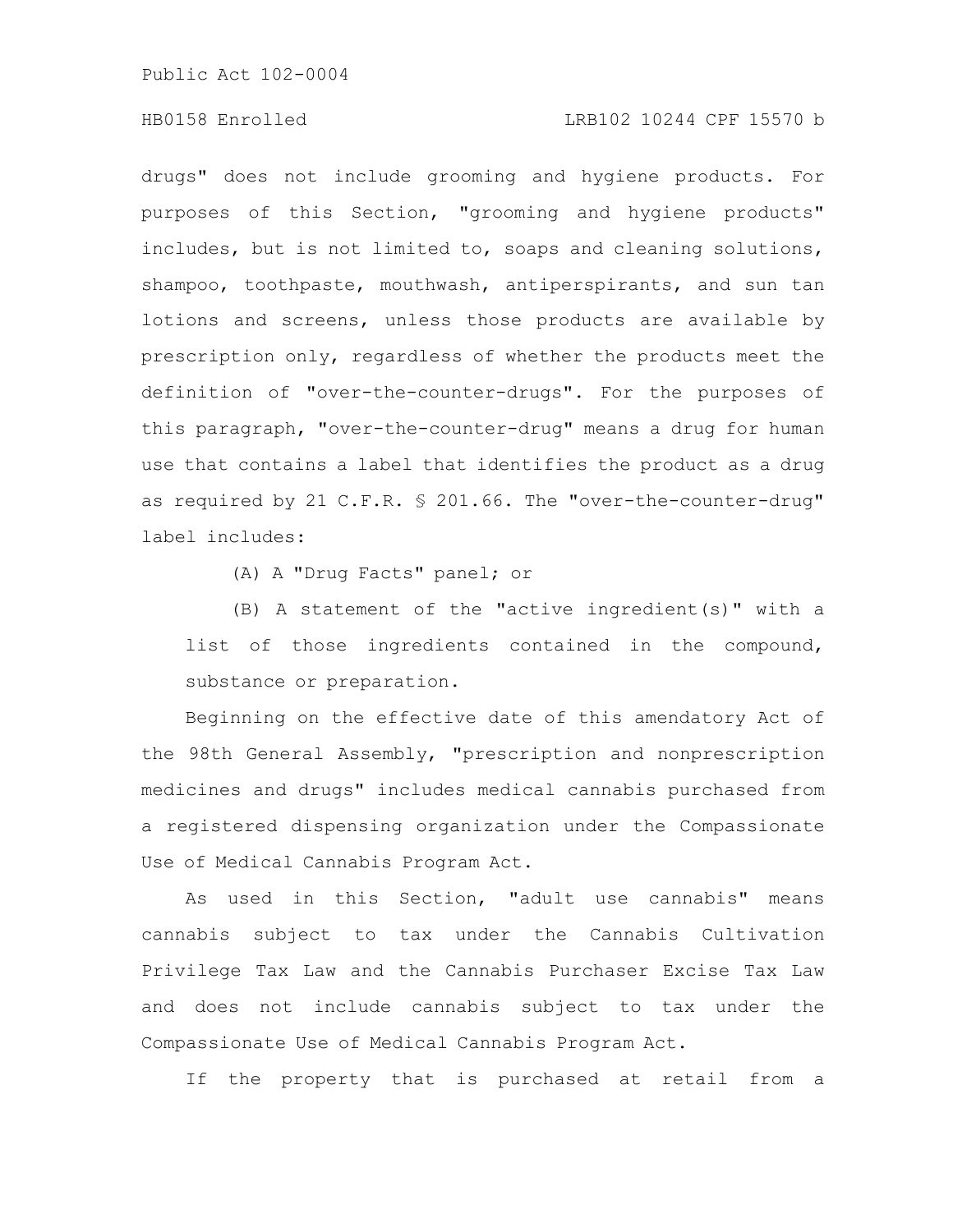## HB0158 Enrolled LRB102 10244 CPF 15570 b

retailer is acquired outside Illinois and used outside Illinois before being brought to Illinois for use here and is taxable under this Act, the "selling price" on which the tax is computed shall be reduced by an amount that represents a reasonable allowance for depreciation for the period of prior out-of-state use.

(Source: P.A. 100-22, eff. 7-6-17; 101-363, eff. 8-9-19; 101-593, eff. 12-4-19.)

Section 70-10. The Service Use Tax Act is amended by changing Section 3-10 as follows:

(35 ILCS 110/3-10) (from Ch. 120, par. 439.33-10)

Sec. 3-10. Rate of tax. Unless otherwise provided in this Section, the tax imposed by this Act is at the rate of 6.25% of the selling price of tangible personal property transferred as an incident to the sale of service, but, for the purpose of computing this tax, in no event shall the selling price be less than the cost price of the property to the serviceman.

Beginning on July 1, 2000 and through December 31, 2000, with respect to motor fuel, as defined in Section 1.1 of the Motor Fuel Tax Law, and gasohol, as defined in Section 3-40 of the Use Tax Act, the tax is imposed at the rate of 1.25%.

With respect to gasohol, as defined in the Use Tax Act, the tax imposed by this Act applies to (i) 70% of the selling price of property transferred as an incident to the sale of service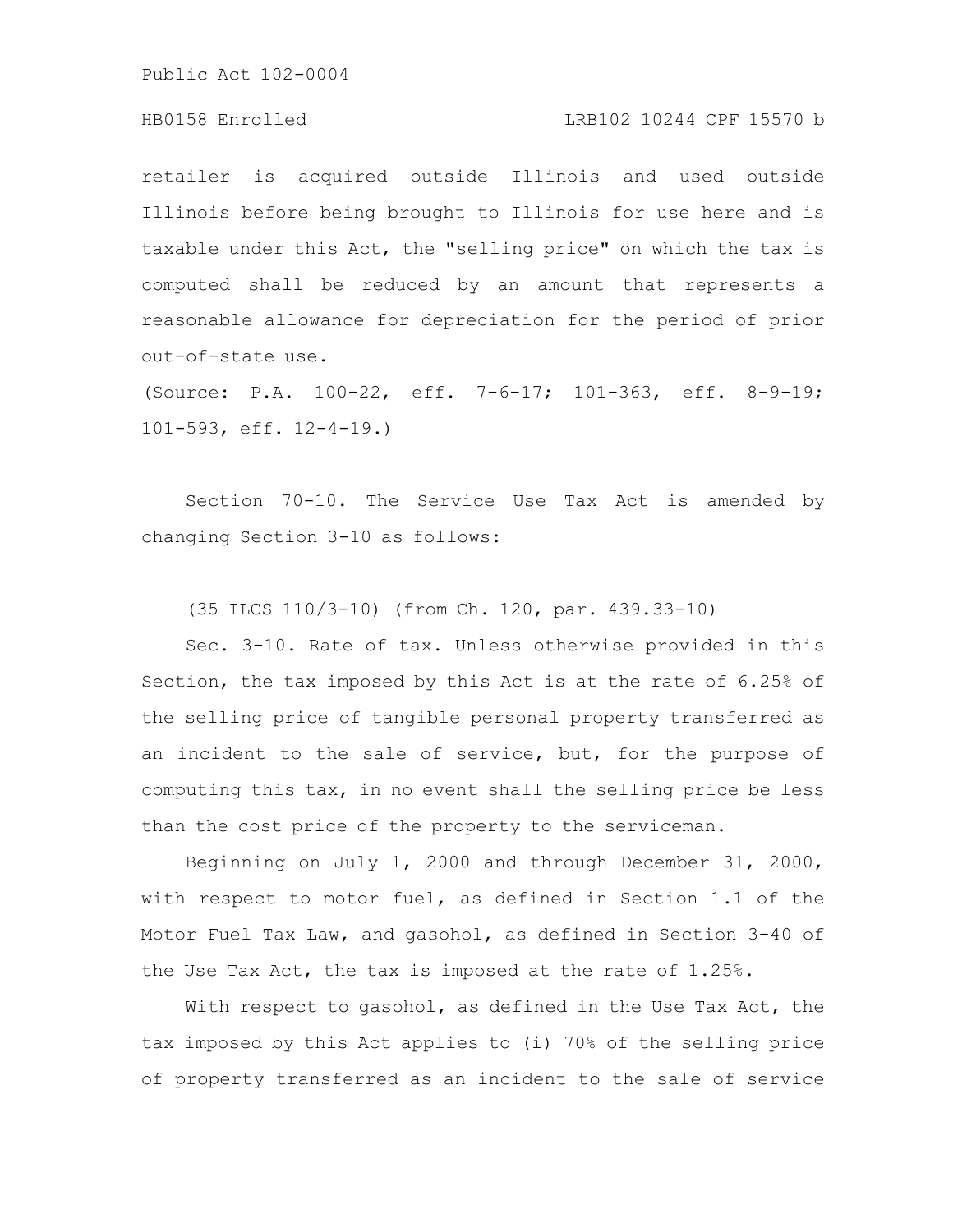# HB0158 Enrolled LRB102 10244 CPF 15570 b

on or after January 1, 1990, and before July 1, 2003, (ii) 80% of the selling price of property transferred as an incident to the sale of service on or after July 1, 2003 and on or before July 1, 2017, and (iii) 100% of the selling price thereafter. If, at any time, however, the tax under this Act on sales of gasohol, as defined in the Use Tax Act, is imposed at the rate of 1.25%, then the tax imposed by this Act applies to 100% of the proceeds of sales of gasohol made during that time.

With respect to majority blended ethanol fuel, as defined in the Use Tax Act, the tax imposed by this Act does not apply to the selling price of property transferred as an incident to the sale of service on or after July 1, 2003 and on or before December 31, 2023 but applies to 100% of the selling price thereafter.

With respect to biodiesel blends, as defined in the Use Tax Act, with no less than 1% and no more than 10% biodiesel, the tax imposed by this Act applies to (i) 80% of the selling price of property transferred as an incident to the sale of service on or after July 1, 2003 and on or before December 31, 2018 and (ii) 100% of the proceeds of the selling price thereafter. If, at any time, however, the tax under this Act on sales of biodiesel blends, as defined in the Use Tax Act, with no less than 1% and no more than 10% biodiesel is imposed at the rate of 1.25%, then the tax imposed by this Act applies to 100% of the proceeds of sales of biodiesel blends with no less than 1% and no more than 10% biodiesel made during that time.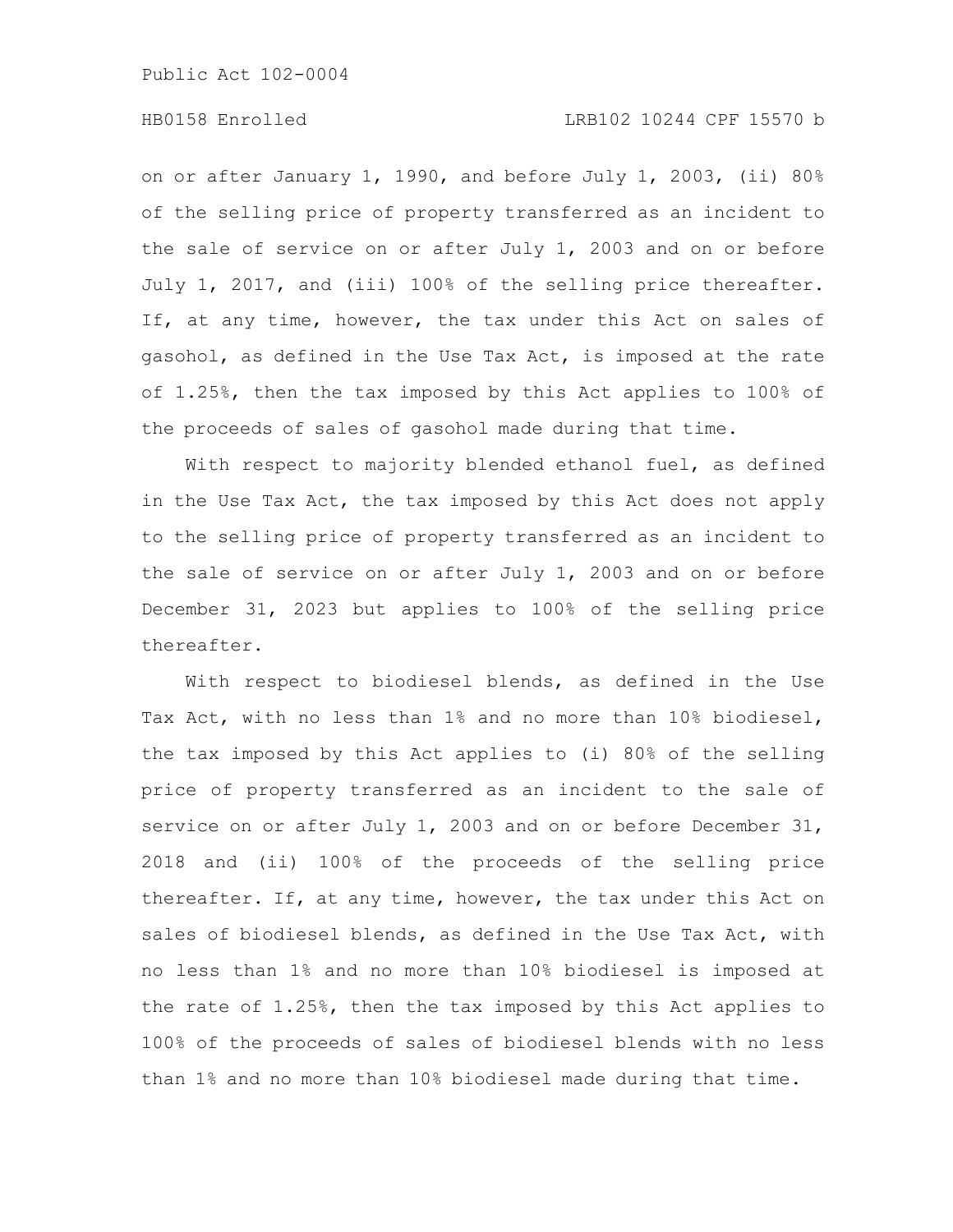With respect to 100% biodiesel, as defined in the Use Tax Act, and biodiesel blends, as defined in the Use Tax Act, with more than 10% but no more than 99% biodiesel, the tax imposed by this Act does not apply to the proceeds of the selling price of property transferred as an incident to the sale of service on or after July 1, 2003 and on or before December 31, 2023 but applies to 100% of the selling price thereafter.

At the election of any registered serviceman made for each fiscal year, sales of service in which the aggregate annual cost price of tangible personal property transferred as an incident to the sales of service is less than 35%, or 75% in the case of servicemen transferring prescription drugs or servicemen engaged in graphic arts production, of the aggregate annual total gross receipts from all sales of service, the tax imposed by this Act shall be based on the serviceman's cost price of the tangible personal property transferred as an incident to the sale of those services.

The tax shall be imposed at the rate of 1% on food prepared for immediate consumption and transferred incident to a sale of service subject to this Act or the Service Occupation Tax Act by an entity licensed under the Hospital Licensing Act, the Nursing Home Care Act, the ID/DD Community Care Act, the MC/DD Act, the Specialized Mental Health Rehabilitation Act of 2013, or the Child Care Act of 1969. The tax shall also be imposed at the rate of 1% on food for human consumption that is to be consumed off the premises where it is sold (other than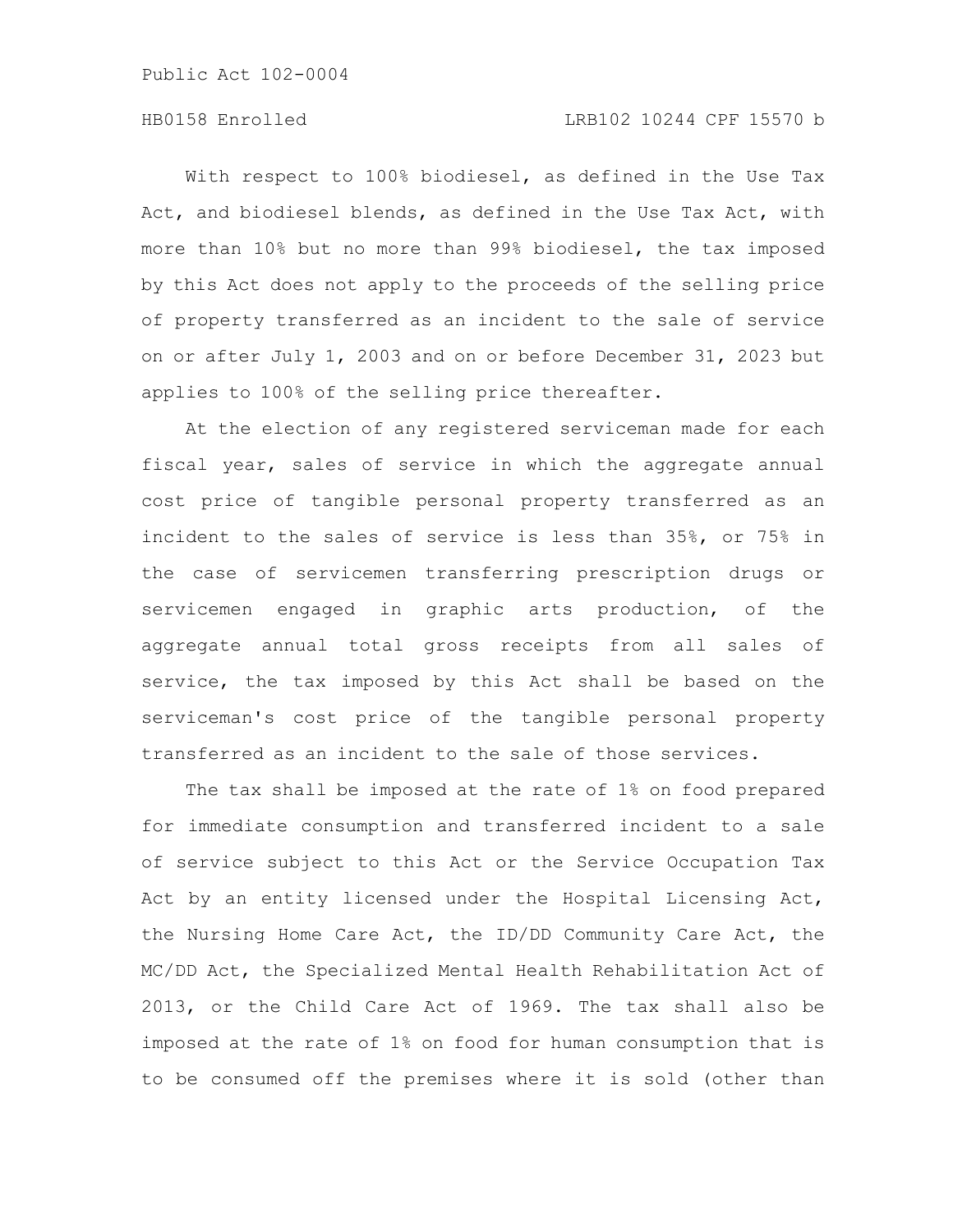alcoholic beverages, food consisting of or infused with adult use cannabis, soft drinks, and food that has been prepared for immediate consumption and is not otherwise included in this paragraph) and prescription and nonprescription medicines, drugs, medical appliances, products classified as Class III medical devices by the United States Food and Drug Administration that are used for cancer treatment pursuant to a prescription, as well as any accessories and components related to those devices, modifications to a motor vehicle for the purpose of rendering it usable by a person with a disability, and insulin, blood sugar wat testing materials, syringes, and needles used by human diabetics, for human use. For the purposes of this Section, until September 1, 2009: the term "soft drinks" means any complete, finished, ready-to-use, non-alcoholic drink, whether carbonated or not, including but not limited to soda water, cola, fruit juice, vegetable juice, carbonated water, and all other preparations commonly known as soft drinks of whatever kind or description that are contained in any closed or sealed bottle, can, carton, or container, regardless of size; but "soft drinks" does not include coffee, tea, non-carbonated water, infant formula, milk or milk products as defined in the Grade A Pasteurized Milk and Milk Products Act, or drinks containing 50% or more natural fruit or vegetable juice.

Notwithstanding any other provisions of this Act, beginning September 1, 2009, "soft drinks" means non-alcoholic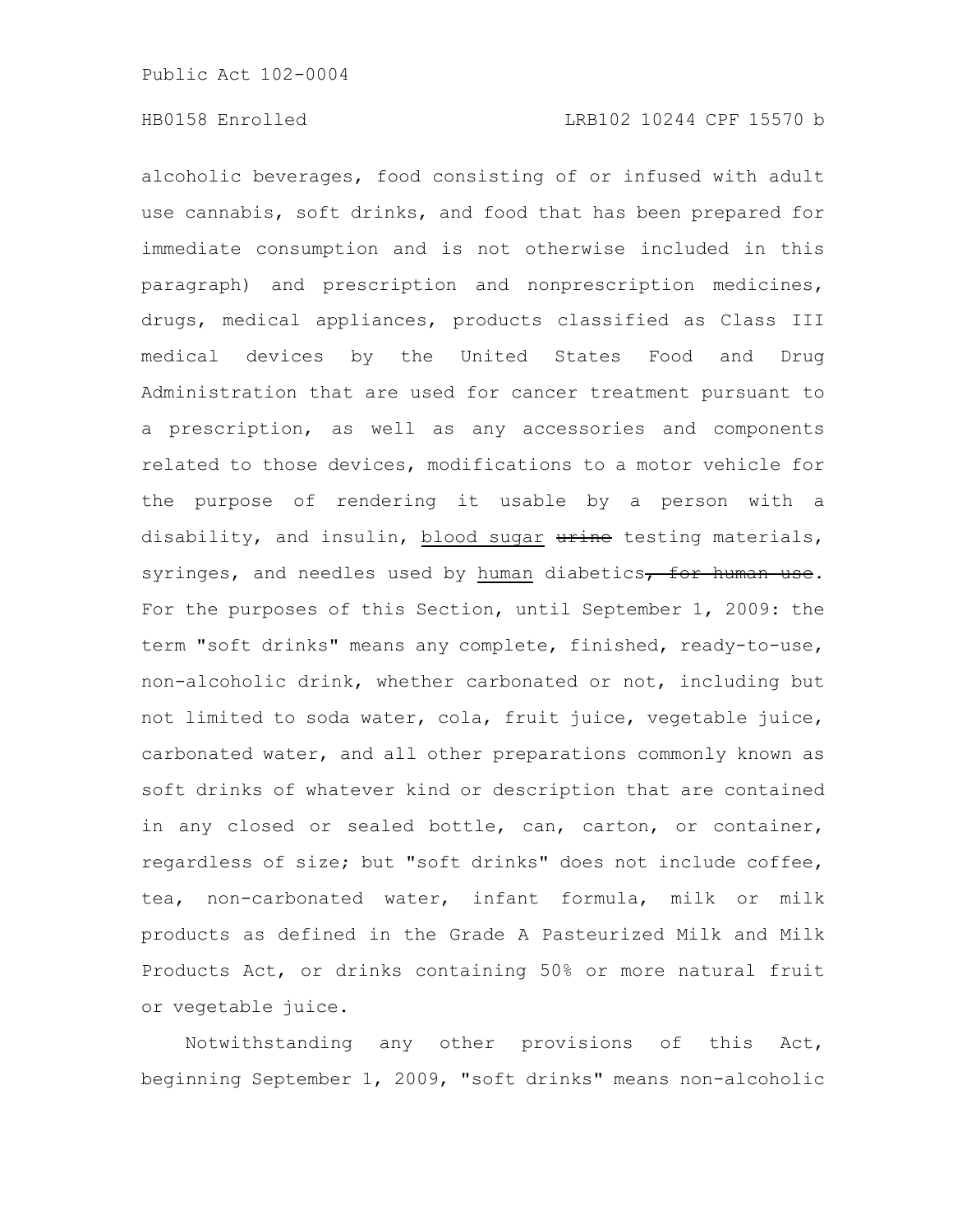beverages that contain natural or artificial sweeteners. "Soft drinks" do not include beverages that contain milk or milk products, soy, rice or similar milk substitutes, or greater than 50% of vegetable or fruit juice by volume.

Until August 1, 2009, and notwithstanding any other provisions of this Act, "food for human consumption that is to be consumed off the premises where it is sold" includes all food sold through a vending machine, except soft drinks and food products that are dispensed hot from a vending machine, regardless of the location of the vending machine. Beginning August 1, 2009, and notwithstanding any other provisions of this Act, "food for human consumption that is to be consumed off the premises where it is sold" includes all food sold through a vending machine, except soft drinks, candy, and food products that are dispensed hot from a vending machine, regardless of the location of the vending machine.

Notwithstanding any other provisions of this Act, beginning September 1, 2009, "food for human consumption that is to be consumed off the premises where it is sold" does not include candy. For purposes of this Section, "candy" means a preparation of sugar, honey, or other natural or artificial sweeteners in combination with chocolate, fruits, nuts or other ingredients or flavorings in the form of bars, drops, or pieces. "Candy" does not include any preparation that contains flour or requires refrigeration.

Notwithstanding any other provisions of this Act,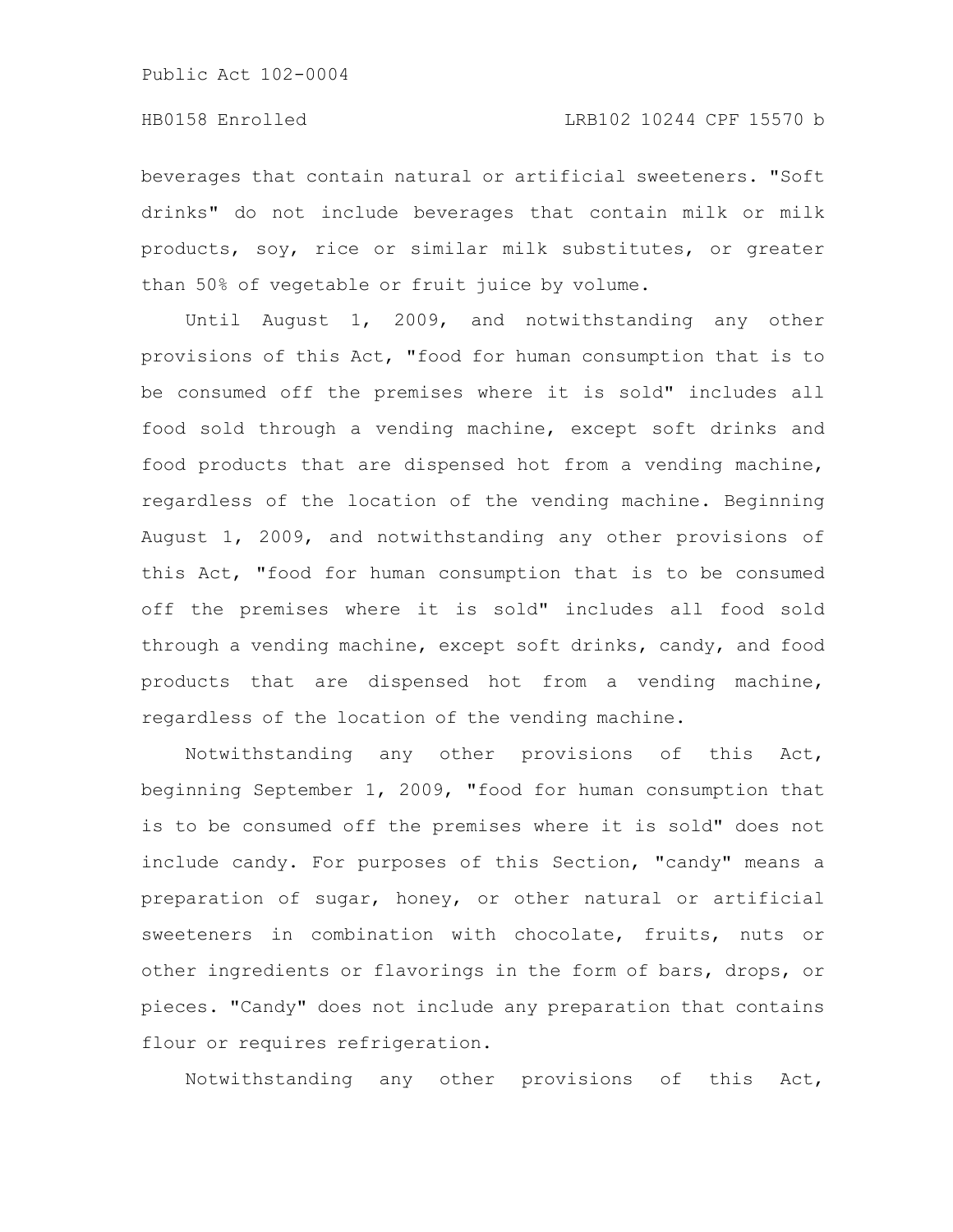# HB0158 Enrolled LRB102 10244 CPF 15570 b

beginning September 1, 2009, "nonprescription medicines and drugs" does not include grooming and hygiene products. For purposes of this Section, "grooming and hygiene products" includes, but is not limited to, soaps and cleaning solutions, shampoo, toothpaste, mouthwash, antiperspirants, and sun tan lotions and screens, unless those products are available by prescription only, regardless of whether the products meet the definition of "over-the-counter-drugs". For the purposes of this paragraph, "over-the-counter-drug" means a drug for human use that contains a label that identifies the product as a drug as required by 21 C.F.R. § 201.66. The "over-the-counter-drug" label includes:

(A) A "Drug Facts" panel; or

(B) A statement of the "active ingredient(s)" with a list of those ingredients contained in the compound, substance or preparation.

Beginning on January 1, 2014 (the effective date of Public Act 98-122), "prescription and nonprescription medicines and drugs" includes medical cannabis purchased from a registered dispensing organization under the Compassionate Use of Medical Cannabis Program Act.

As used in this Section, "adult use cannabis" means cannabis subject to tax under the Cannabis Cultivation Privilege Tax Law and the Cannabis Purchaser Excise Tax Law and does not include cannabis subject to tax under the Compassionate Use of Medical Cannabis Program Act.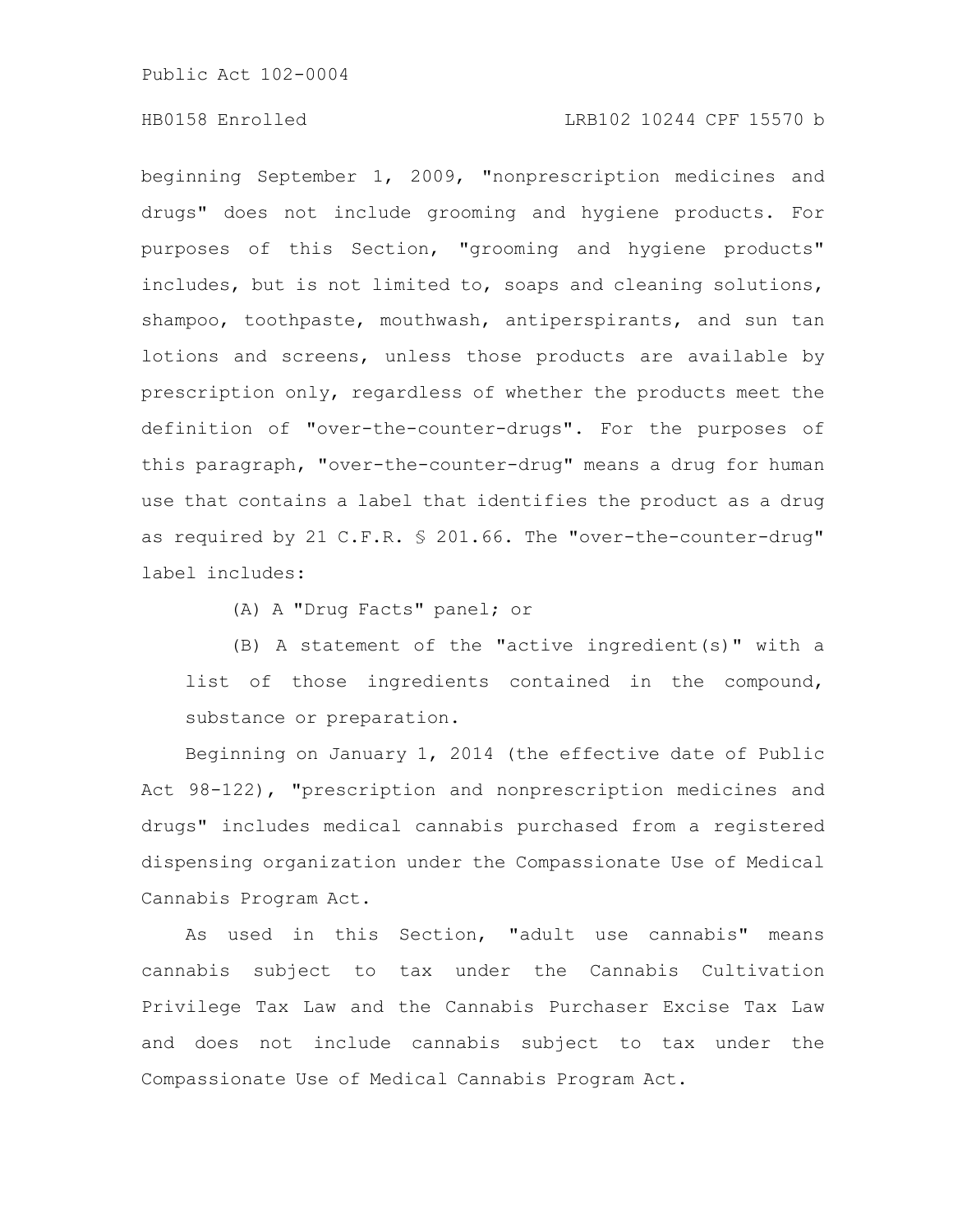## HB0158 Enrolled LRB102 10244 CPF 15570 b

If the property that is acquired from a serviceman is acquired outside Illinois and used outside Illinois before being brought to Illinois for use here and is taxable under this Act, the "selling price" on which the tax is computed shall be reduced by an amount that represents a reasonable allowance for depreciation for the period of prior out-of-state use.

(Source: P.A. 100-22, eff. 7-6-17; 101-363, eff. 8-9-19; 101-593, eff. 12-4-19.)

Section 70-15. The Service Occupation Tax Act is amended by changing Section 3-10 as follows:

(35 ILCS 115/3-10) (from Ch. 120, par. 439.103-10)

Sec. 3-10. Rate of tax. Unless otherwise provided in this Section, the tax imposed by this Act is at the rate of 6.25% of the "selling price", as defined in Section 2 of the Service Use Tax Act, of the tangible personal property. For the purpose of computing this tax, in no event shall the "selling price" be less than the cost price to the serviceman of the tangible personal property transferred. The selling price of each item of tangible personal property transferred as an incident of a sale of service may be shown as a distinct and separate item on the serviceman's billing to the service customer. If the selling price is not so shown, the selling price of the tangible personal property is deemed to be 50% of the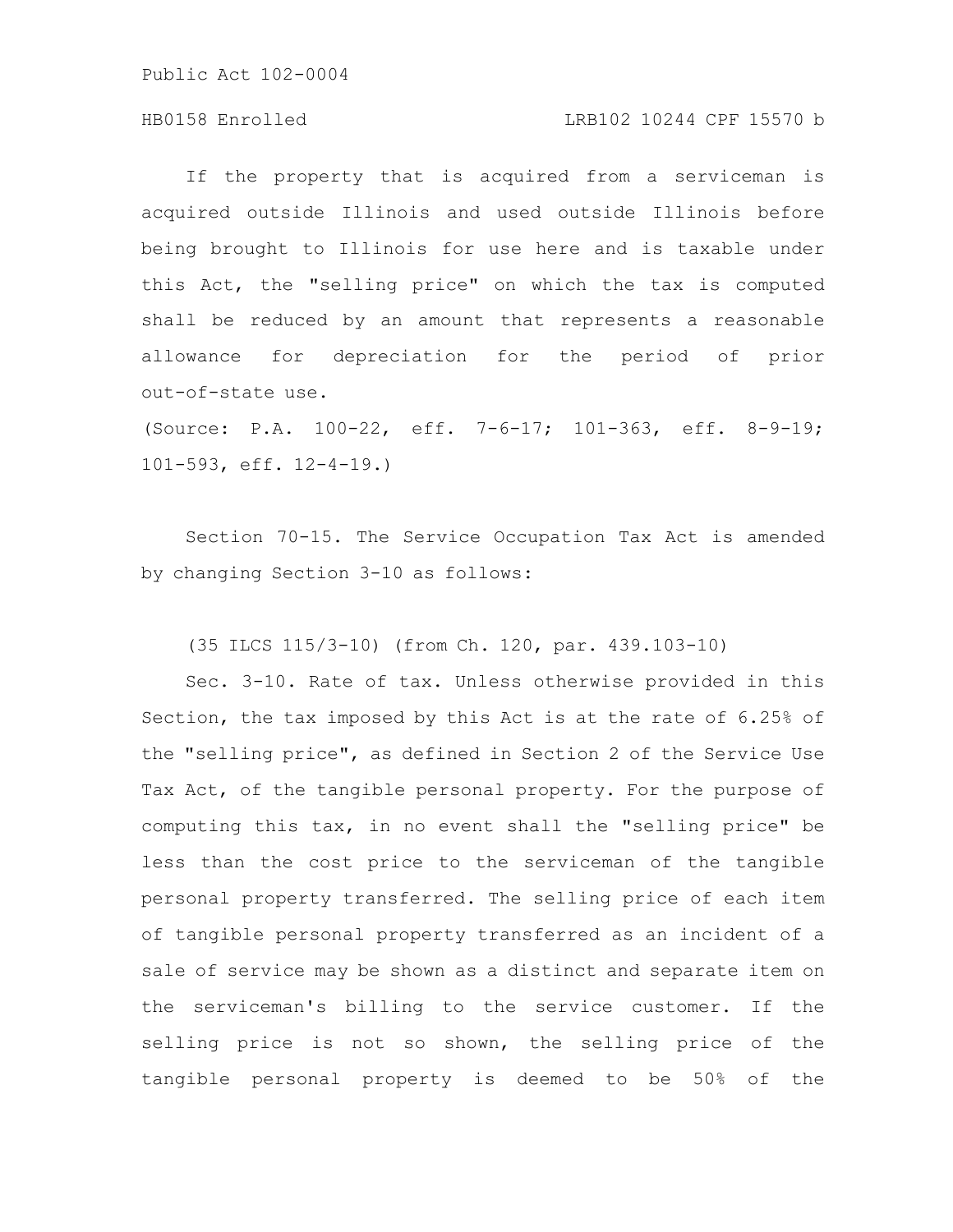## HB0158 Enrolled LRB102 10244 CPF 15570 b

serviceman's entire billing to the service customer. When, however, a serviceman contracts to design, develop, and produce special order machinery or equipment, the tax imposed by this Act shall be based on the serviceman's cost price of the tangible personal property transferred incident to the completion of the contract.

Beginning on July 1, 2000 and through December 31, 2000, with respect to motor fuel, as defined in Section 1.1 of the Motor Fuel Tax Law, and gasohol, as defined in Section 3-40 of the Use Tax Act, the tax is imposed at the rate of 1.25%.

With respect to gasohol, as defined in the Use Tax Act, the tax imposed by this Act shall apply to (i) 70% of the cost price of property transferred as an incident to the sale of service on or after January 1, 1990, and before July 1, 2003, (ii) 80% of the selling price of property transferred as an incident to the sale of service on or after July 1, 2003 and on or before July 1, 2017, and (iii) 100% of the cost price thereafter. If, at any time, however, the tax under this Act on sales of gasohol, as defined in the Use Tax Act, is imposed at the rate of 1.25%, then the tax imposed by this Act applies to 100% of the proceeds of sales of gasohol made during that time.

With respect to majority blended ethanol fuel, as defined in the Use Tax Act, the tax imposed by this Act does not apply to the selling price of property transferred as an incident to the sale of service on or after July 1, 2003 and on or before December 31, 2023 but applies to 100% of the selling price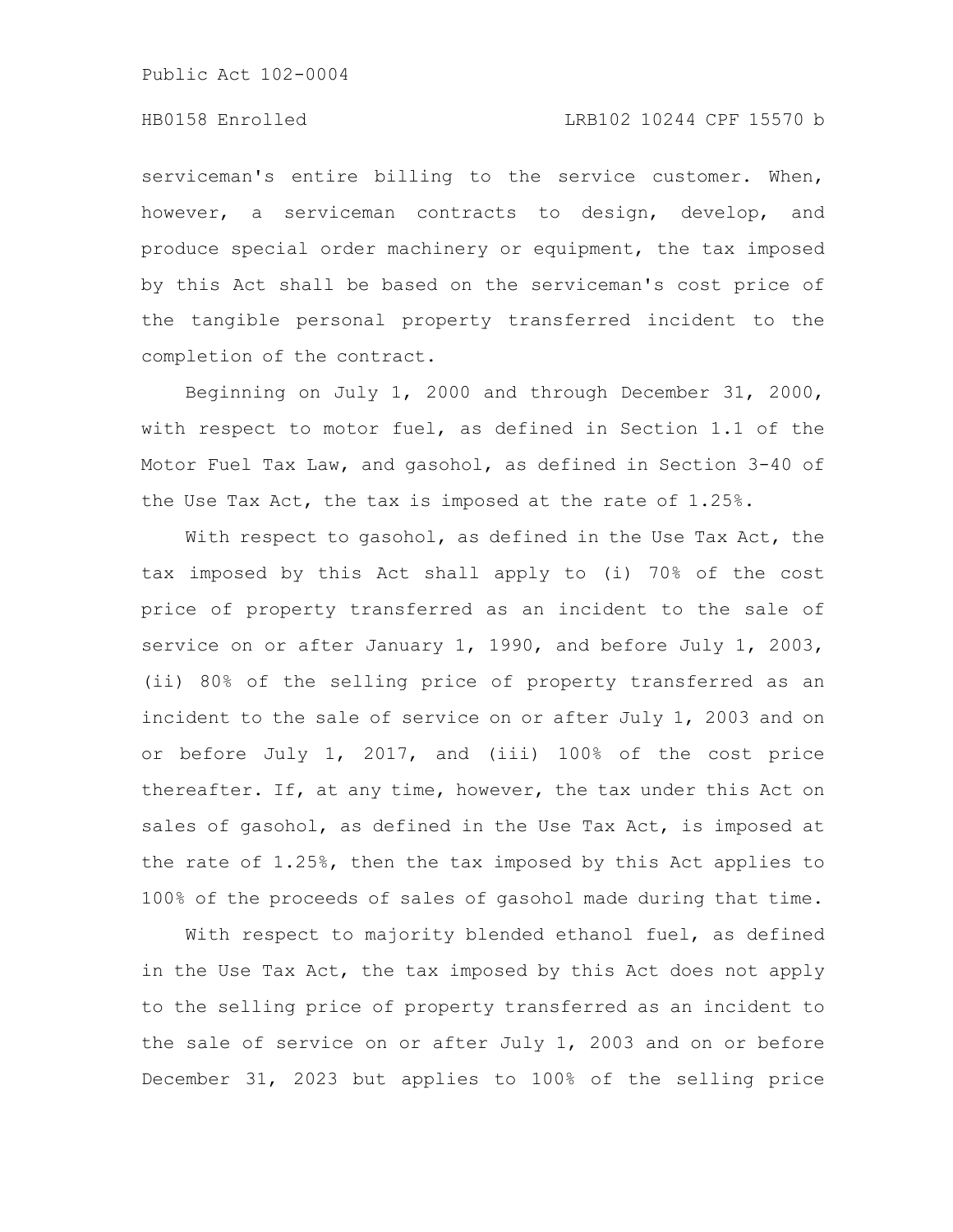# HB0158 Enrolled LRB102 10244 CPF 15570 b

thereafter.

With respect to biodiesel blends, as defined in the Use Tax Act, with no less than 1% and no more than 10% biodiesel, the tax imposed by this Act applies to (i) 80% of the selling price of property transferred as an incident to the sale of service on or after July 1, 2003 and on or before December 31, 2018 and (ii) 100% of the proceeds of the selling price thereafter. If, at any time, however, the tax under this Act on sales of biodiesel blends, as defined in the Use Tax Act, with no less than 1% and no more than 10% biodiesel is imposed at the rate of 1.25%, then the tax imposed by this Act applies to 100% of the proceeds of sales of biodiesel blends with no less than 1% and no more than 10% biodiesel made during that time.

With respect to 100% biodiesel, as defined in the Use Tax Act, and biodiesel blends, as defined in the Use Tax Act, with more than 10% but no more than 99% biodiesel material, the tax imposed by this Act does not apply to the proceeds of the selling price of property transferred as an incident to the sale of service on or after July 1, 2003 and on or before December 31, 2023 but applies to 100% of the selling price thereafter.

At the election of any registered serviceman made for each fiscal year, sales of service in which the aggregate annual cost price of tangible personal property transferred as an incident to the sales of service is less than 35%, or 75% in the case of servicemen transferring prescription drugs or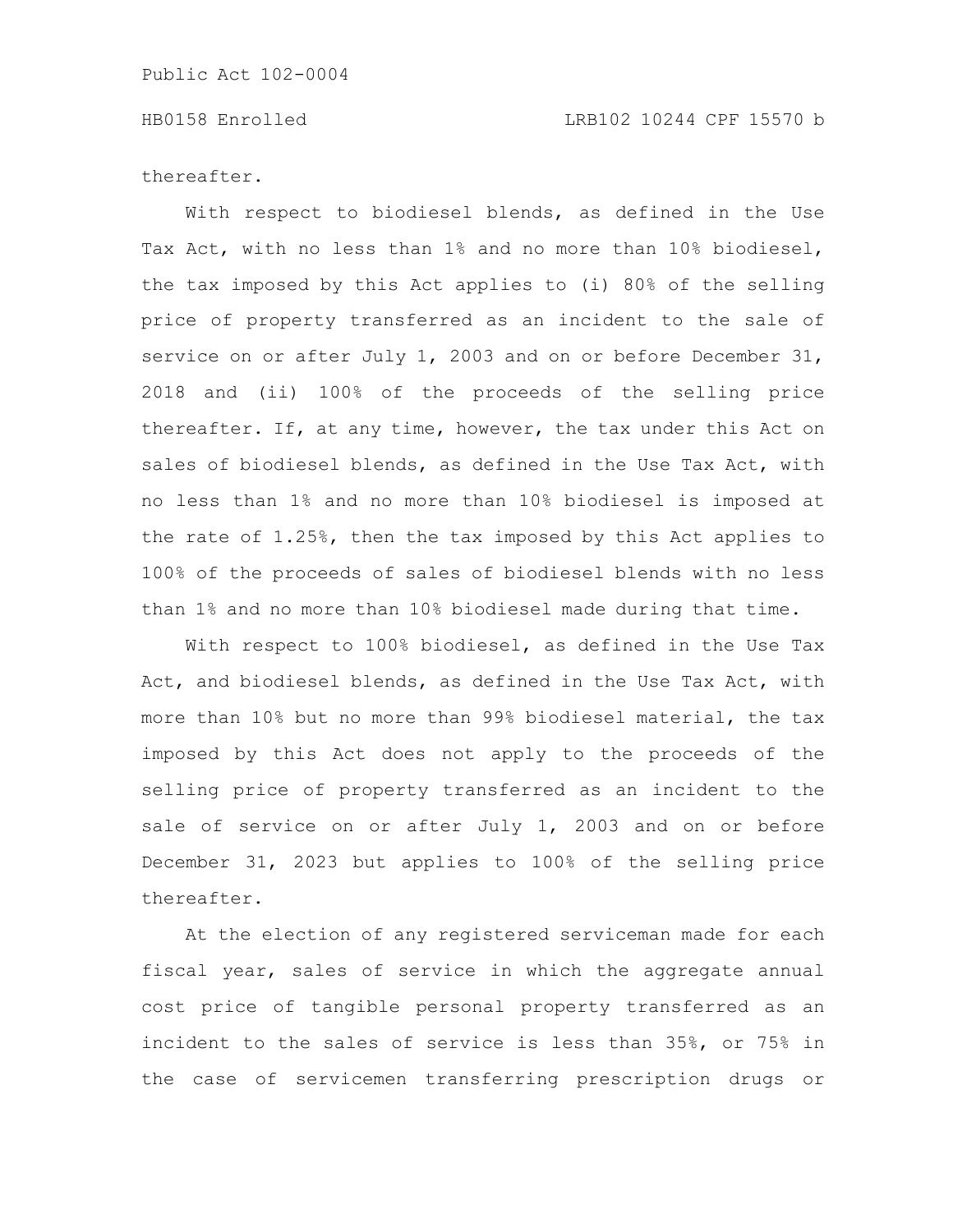servicemen engaged in graphic arts production, of the aggregate annual total gross receipts from all sales of service, the tax imposed by this Act shall be based on the serviceman's cost price of the tangible personal property transferred incident to the sale of those services.

The tax shall be imposed at the rate of 1% on food prepared for immediate consumption and transferred incident to a sale of service subject to this Act or the Service Occupation Tax Act by an entity licensed under the Hospital Licensing Act, the Nursing Home Care Act, the ID/DD Community Care Act, the MC/DD Act, the Specialized Mental Health Rehabilitation Act of 2013, or the Child Care Act of 1969. The tax shall also be imposed at the rate of 1% on food for human consumption that is to be consumed off the premises where it is sold (other than alcoholic beverages, food consisting of or infused with adult use cannabis, soft drinks, and food that has been prepared for immediate consumption and is not otherwise included in this paragraph) and prescription and nonprescription medicines, drugs, medical appliances, products classified as Class III medical devices by the United States Food and Drug Administration that are used for cancer treatment pursuant to a prescription, as well as any accessories and components related to those devices, modifications to a motor vehicle for the purpose of rendering it usable by a person with a disability, and insulin, blood sugar urine testing materials, syringes, and needles used by human diabetics, for human use.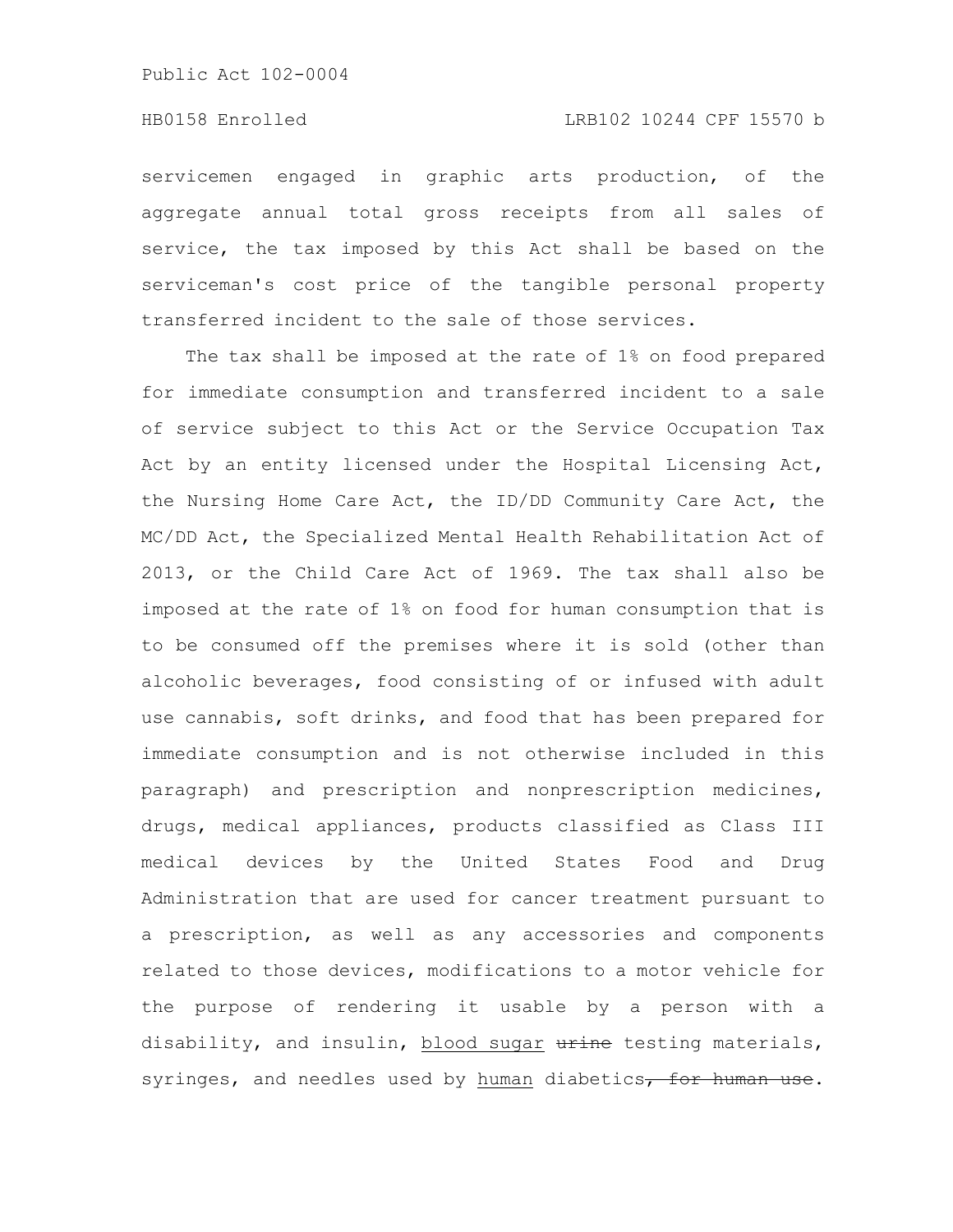For the purposes of this Section, until September 1, 2009: the term "soft drinks" means any complete, finished, ready-to-use, non-alcoholic drink, whether carbonated or not, including but not limited to soda water, cola, fruit juice, vegetable juice, carbonated water, and all other preparations commonly known as soft drinks of whatever kind or description that are contained in any closed or sealed can, carton, or container, regardless of size; but "soft drinks" does not include coffee, tea, non-carbonated water, infant formula, milk or milk products as defined in the Grade A Pasteurized Milk and Milk Products Act, or drinks containing 50% or more natural fruit or vegetable juice.

Notwithstanding any other provisions of this Act, beginning September 1, 2009, "soft drinks" means non-alcoholic beverages that contain natural or artificial sweeteners. "Soft drinks" do not include beverages that contain milk or milk products, soy, rice or similar milk substitutes, or greater than 50% of vegetable or fruit juice by volume.

Until August 1, 2009, and notwithstanding any other provisions of this Act, "food for human consumption that is to be consumed off the premises where it is sold" includes all food sold through a vending machine, except soft drinks and food products that are dispensed hot from a vending machine, regardless of the location of the vending machine. Beginning August 1, 2009, and notwithstanding any other provisions of this Act, "food for human consumption that is to be consumed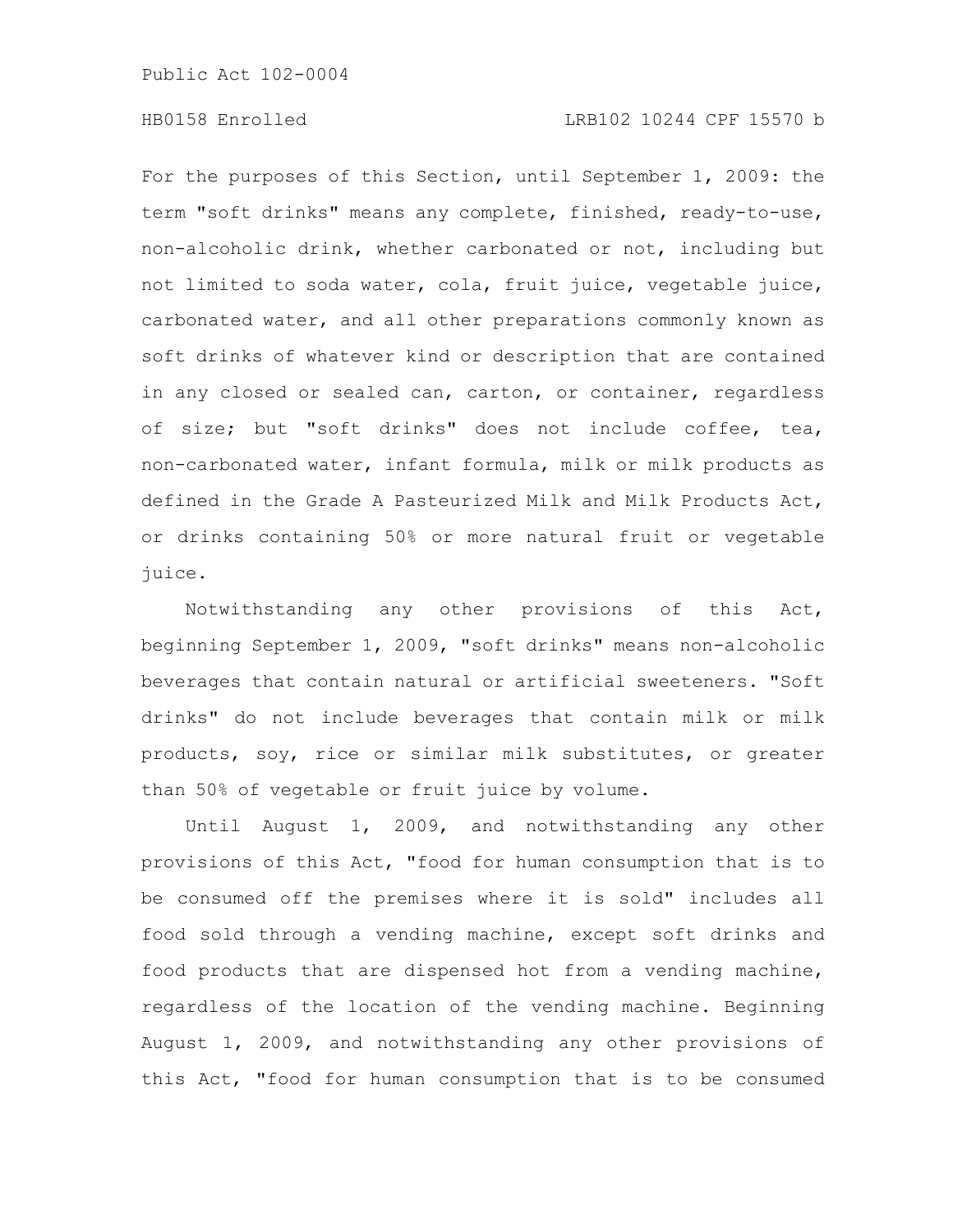off the premises where it is sold" includes all food sold through a vending machine, except soft drinks, candy, and food products that are dispensed hot from a vending machine, regardless of the location of the vending machine.

Notwithstanding any other provisions of this Act, beginning September 1, 2009, "food for human consumption that is to be consumed off the premises where it is sold" does not include candy. For purposes of this Section, "candy" means a preparation of sugar, honey, or other natural or artificial sweeteners in combination with chocolate, fruits, nuts or other ingredients or flavorings in the form of bars, drops, or pieces. "Candy" does not include any preparation that contains flour or requires refrigeration.

Notwithstanding any other provisions of this Act, beginning September 1, 2009, "nonprescription medicines and drugs" does not include grooming and hygiene products. For purposes of this Section, "grooming and hygiene products" includes, but is not limited to, soaps and cleaning solutions, shampoo, toothpaste, mouthwash, antiperspirants, and sun tan lotions and screens, unless those products are available by prescription only, regardless of whether the products meet the definition of "over-the-counter-drugs". For the purposes of this paragraph, "over-the-counter-drug" means a drug for human use that contains a label that identifies the product as a drug as required by 21 C.F.R. § 201.66. The "over-the-counter-drug" label includes: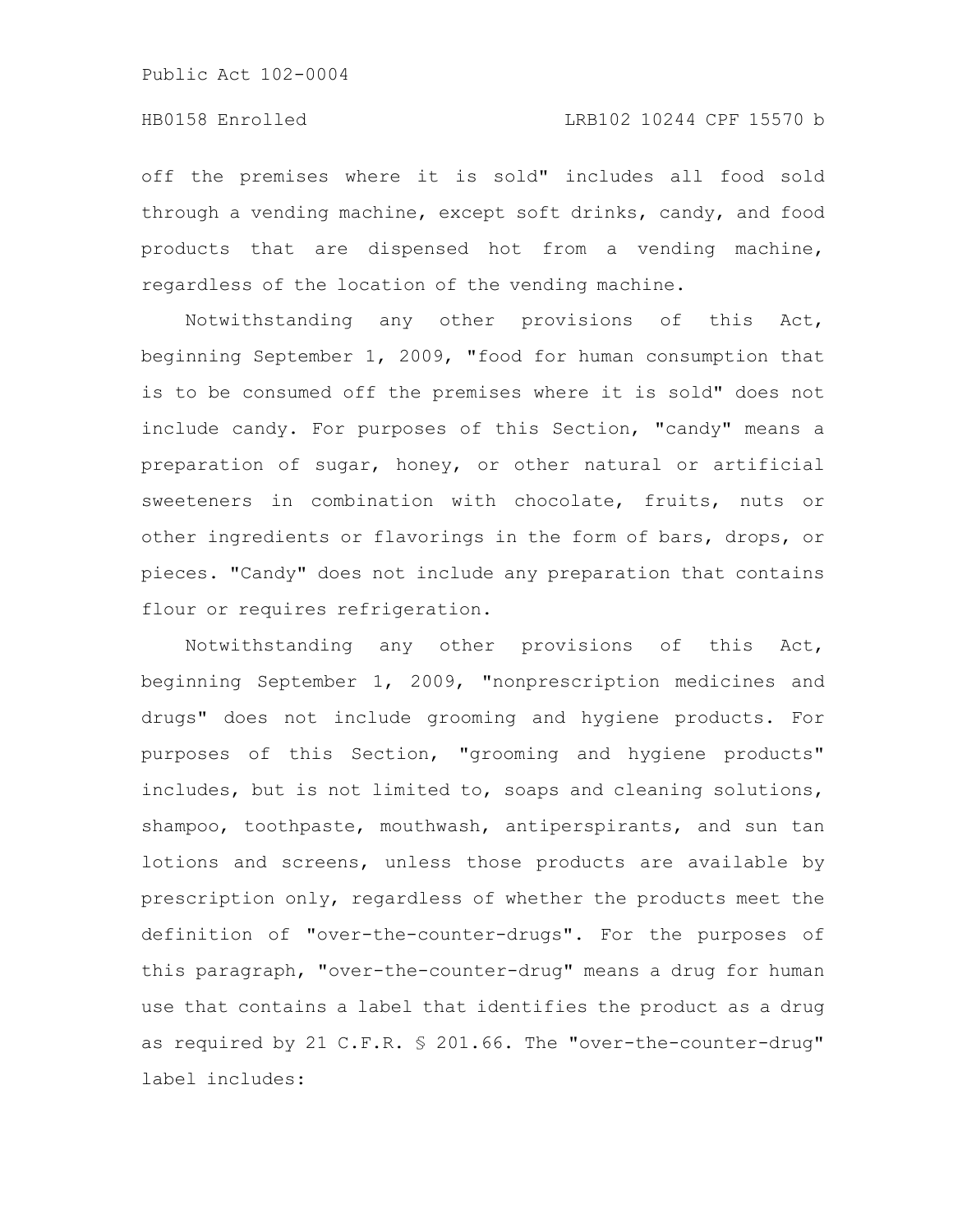(A) A "Drug Facts" panel; or

(B) A statement of the "active ingredient(s)" with a list of those ingredients contained in the compound, substance or preparation.

Beginning on January 1, 2014 (the effective date of Public Act 98-122), "prescription and nonprescription medicines and drugs" includes medical cannabis purchased from a registered dispensing organization under the Compassionate Use of Medical Cannabis Program Act.

As used in this Section, "adult use cannabis" means cannabis subject to tax under the Cannabis Cultivation Privilege Tax Law and the Cannabis Purchaser Excise Tax Law and does not include cannabis subject to tax under the Compassionate Use of Medical Cannabis Program Act. (Source: P.A. 100-22, eff. 7-6-17; 101-363, eff. 8-9-19; 101-593, eff. 12-4-19.)

Section 70-20. The Retailers' Occupation Tax Act is amended by changing Section 2-10 as follows:

(35 ILCS 120/2-10)

Sec. 2-10. Rate of tax. Unless otherwise provided in this Section, the tax imposed by this Act is at the rate of 6.25% of gross receipts from sales of tangible personal property made in the course of business.

Beginning on July 1, 2000 and through December 31, 2000,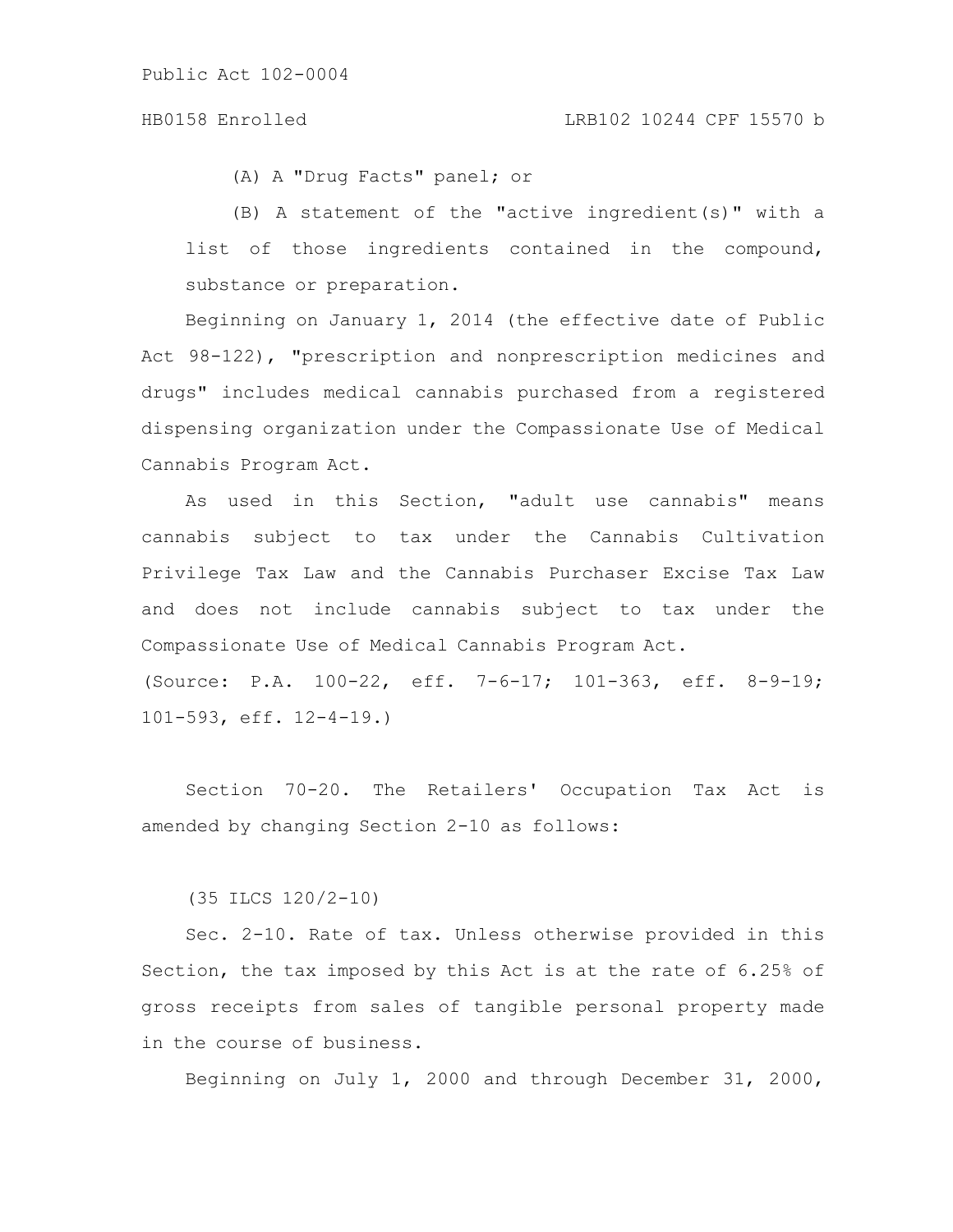# HB0158 Enrolled LRB102 10244 CPF 15570 b

with respect to motor fuel, as defined in Section 1.1 of the Motor Fuel Tax Law, and gasohol, as defined in Section 3-40 of the Use Tax Act, the tax is imposed at the rate of 1.25%.

Beginning on August 6, 2010 through August 15, 2010, with respect to sales tax holiday items as defined in Section 2-8 of this Act, the tax is imposed at the rate of 1.25%.

Within 14 days after the effective date of this amendatory Act of the 91st General Assembly, each retailer of motor fuel and gasohol shall cause the following notice to be posted in a prominently visible place on each retail dispensing device that is used to dispense motor fuel or gasohol in the State of Illinois: "As of July 1, 2000, the State of Illinois has eliminated the State's share of sales tax on motor fuel and gasohol through December 31, 2000. The price on this pump should reflect the elimination of the tax." The notice shall be printed in bold print on a sign that is no smaller than 4 inches by 8 inches. The sign shall be clearly visible to customers. Any retailer who fails to post or maintain a required sign through December 31, 2000 is guilty of a petty offense for which the fine shall be \$500 per day per each retail premises where a violation occurs.

With respect to gasohol, as defined in the Use Tax Act, the tax imposed by this Act applies to (i) 70% of the proceeds of sales made on or after January 1, 1990, and before July 1, 2003, (ii) 80% of the proceeds of sales made on or after July 1, 2003 and on or before July 1, 2017, and (iii) 100% of the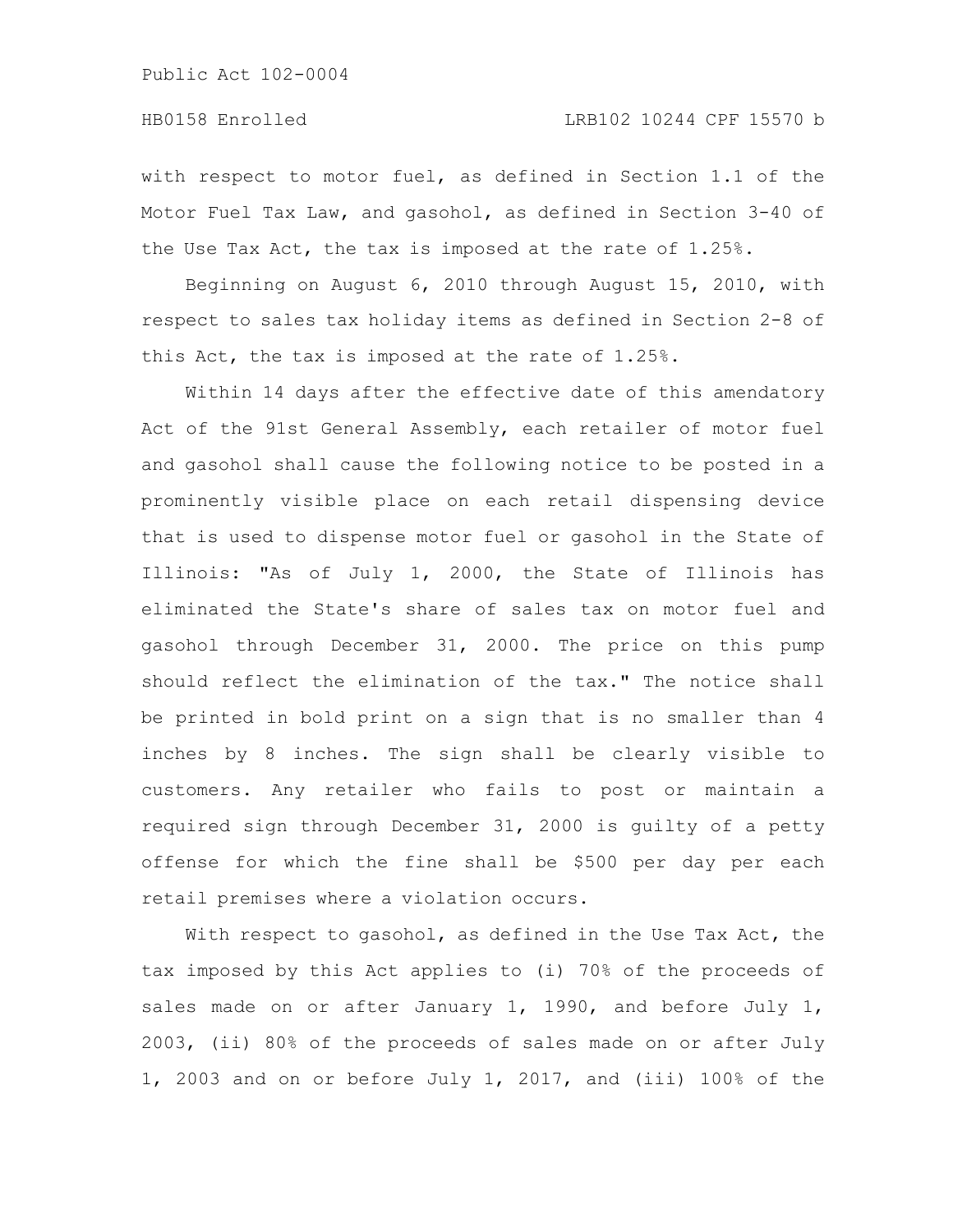## HB0158 Enrolled LRB102 10244 CPF 15570 b

proceeds of sales made thereafter. If, at any time, however, the tax under this Act on sales of gasohol, as defined in the Use Tax Act, is imposed at the rate of 1.25%, then the tax imposed by this Act applies to 100% of the proceeds of sales of gasohol made during that time.

With respect to majority blended ethanol fuel, as defined in the Use Tax Act, the tax imposed by this Act does not apply to the proceeds of sales made on or after July 1, 2003 and on or before December 31, 2023 but applies to 100% of the proceeds of sales made thereafter.

With respect to biodiesel blends, as defined in the Use Tax Act, with no less than 1% and no more than 10% biodiesel, the tax imposed by this Act applies to (i) 80% of the proceeds of sales made on or after July 1, 2003 and on or before December 31, 2018 and (ii) 100% of the proceeds of sales made thereafter. If, at any time, however, the tax under this Act on sales of biodiesel blends, as defined in the Use Tax Act, with no less than 1% and no more than 10% biodiesel is imposed at the rate of 1.25%, then the tax imposed by this Act applies to 100% of the proceeds of sales of biodiesel blends with no less than 1% and no more than 10% biodiesel made during that time.

With respect to 100% biodiesel, as defined in the Use Tax Act, and biodiesel blends, as defined in the Use Tax Act, with more than 10% but no more than 99% biodiesel, the tax imposed by this Act does not apply to the proceeds of sales made on or after July 1, 2003 and on or before December 31, 2023 but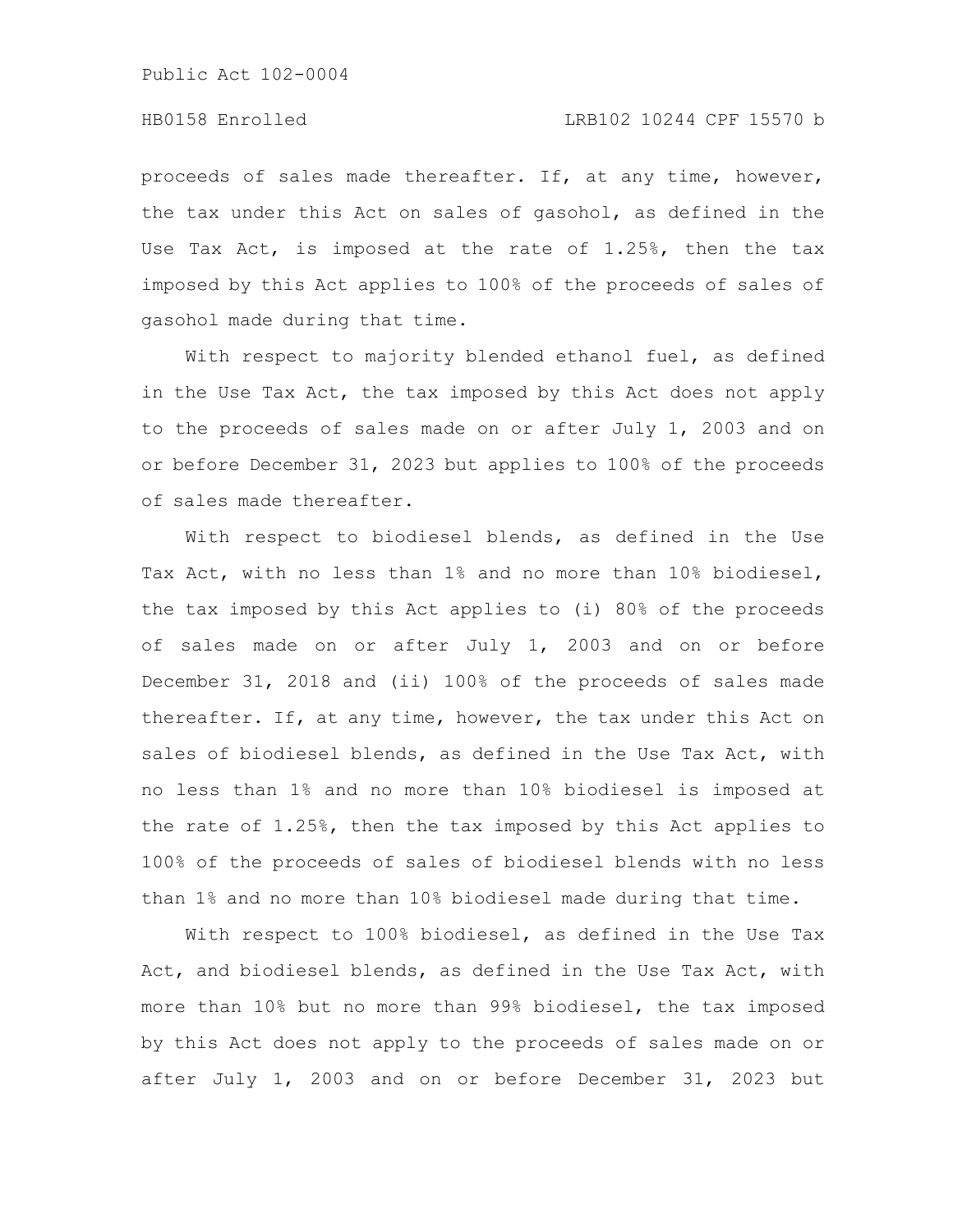applies to 100% of the proceeds of sales made thereafter.

With respect to food for human consumption that is to be consumed off the premises where it is sold (other than alcoholic beverages, food consisting of or infused with adult use cannabis, soft drinks, and food that has been prepared for immediate consumption) and prescription and nonprescription medicines, drugs, medical appliances, products classified as Class III medical devices by the United States Food and Drug Administration that are used for cancer treatment pursuant to a prescription, as well as any accessories and components related to those devices, modifications to a motor vehicle for the purpose of rendering it usable by a person with a disability, and insulin, blood sugar wat testing materials, syringes, and needles used by human diabetics, for human use, the tax is imposed at the rate of 1%. For the purposes of this Section, until September 1, 2009: the term "soft drinks" means any complete, finished, ready-to-use, non-alcoholic drink, whether carbonated or not, including but not limited to soda water, cola, fruit juice, vegetable juice, carbonated water, and all other preparations commonly known as soft drinks of whatever kind or description that are contained in any closed or sealed bottle, can, carton, or container, regardless of size; but "soft drinks" does not include coffee, tea, non-carbonated water, infant formula, milk or milk products as defined in the Grade A Pasteurized Milk and Milk Products Act, or drinks containing 50% or more natural fruit or vegetable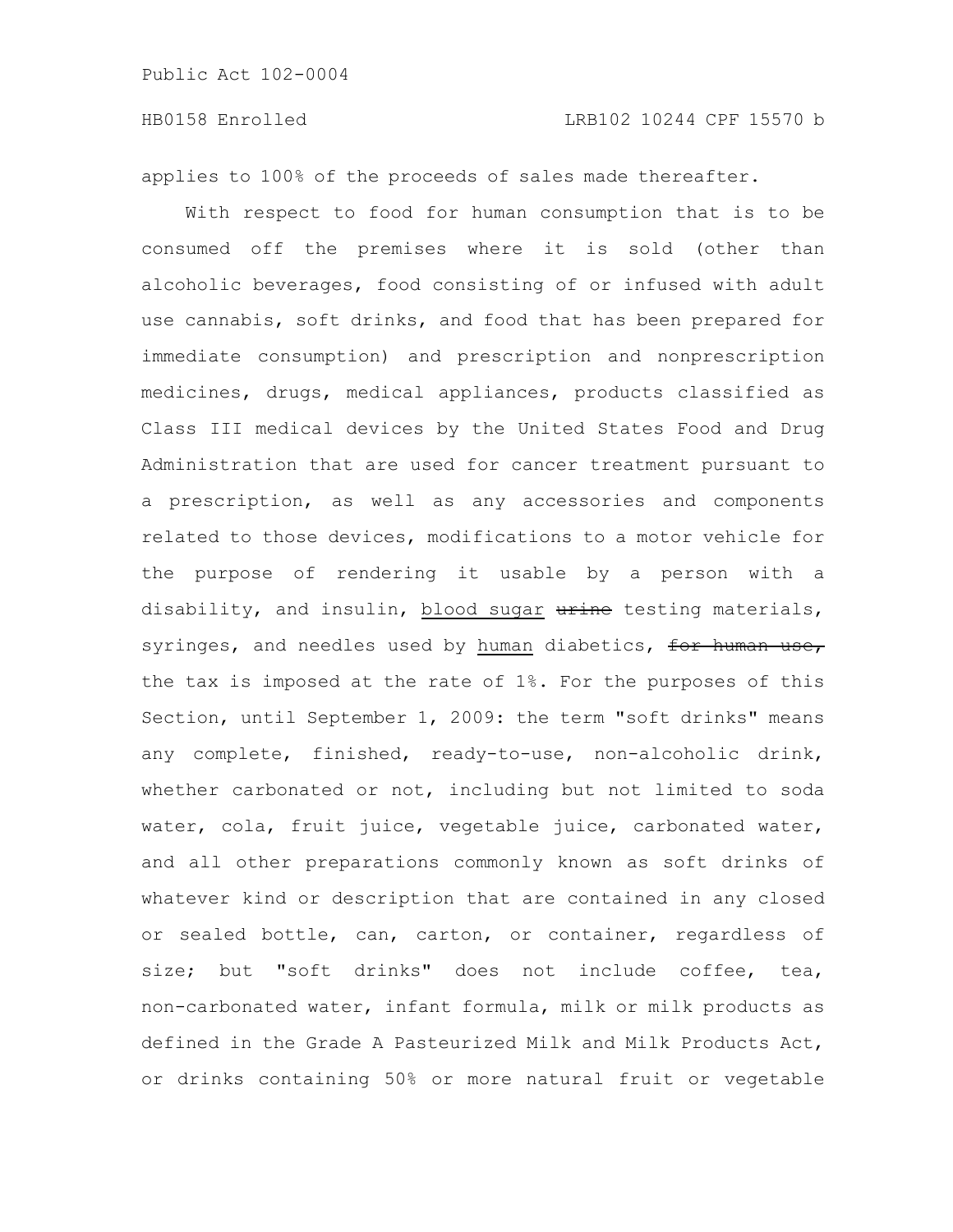juice.

Notwithstanding any other provisions of this Act, beginning September 1, 2009, "soft drinks" means non-alcoholic beverages that contain natural or artificial sweeteners. "Soft drinks" do not include beverages that contain milk or milk products, soy, rice or similar milk substitutes, or greater than 50% of vegetable or fruit juice by volume.

Until August 1, 2009, and notwithstanding any other provisions of this Act, "food for human consumption that is to be consumed off the premises where it is sold" includes all food sold through a vending machine, except soft drinks and food products that are dispensed hot from a vending machine, regardless of the location of the vending machine. Beginning August 1, 2009, and notwithstanding any other provisions of this Act, "food for human consumption that is to be consumed off the premises where it is sold" includes all food sold through a vending machine, except soft drinks, candy, and food products that are dispensed hot from a vending machine, regardless of the location of the vending machine.

Notwithstanding any other provisions of this Act, beginning September 1, 2009, "food for human consumption that is to be consumed off the premises where it is sold" does not include candy. For purposes of this Section, "candy" means a preparation of sugar, honey, or other natural or artificial sweeteners in combination with chocolate, fruits, nuts or other ingredients or flavorings in the form of bars, drops, or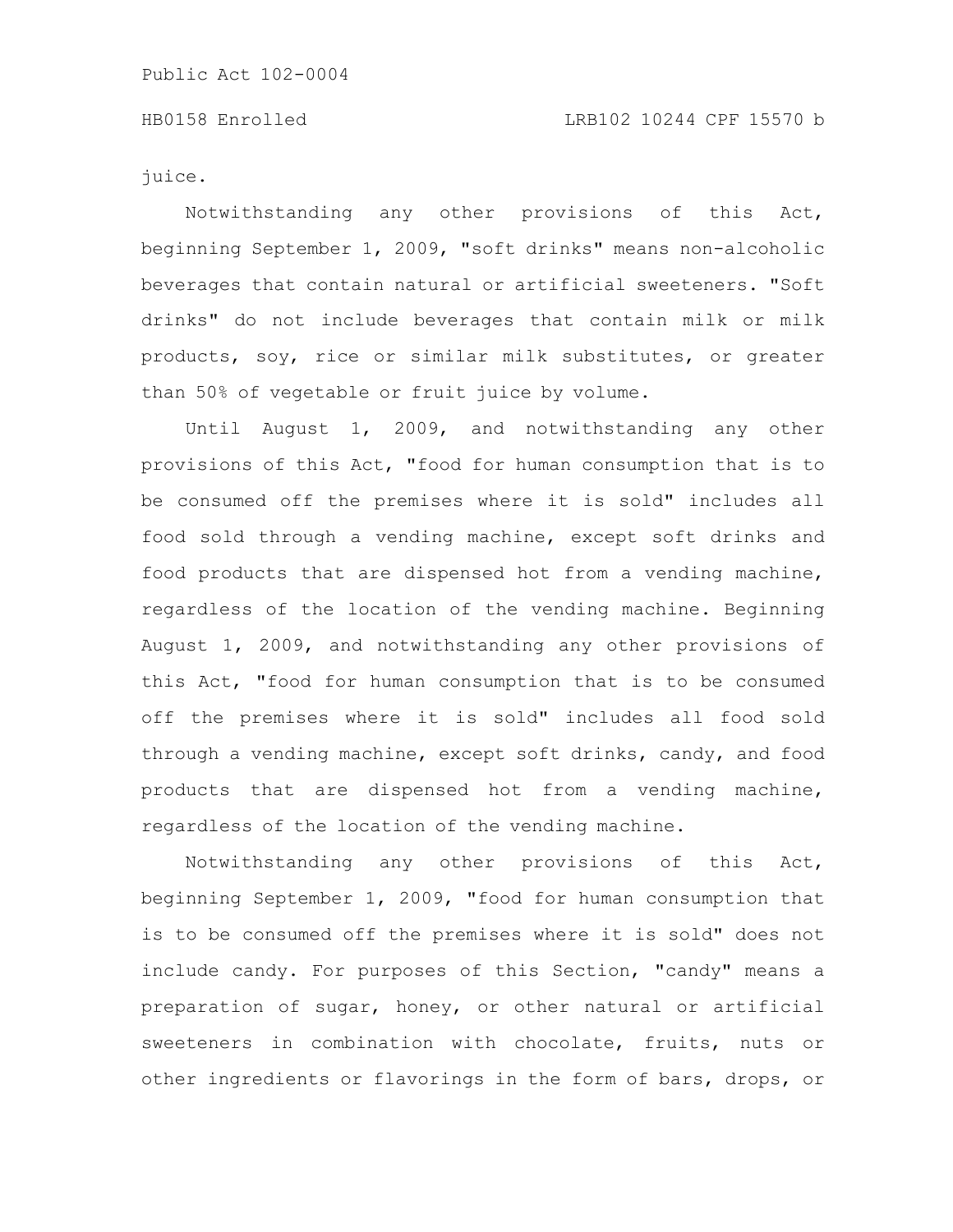pieces. "Candy" does not include any preparation that contains flour or requires refrigeration.

Notwithstanding any other provisions of this Act, beginning September 1, 2009, "nonprescription medicines and drugs" does not include grooming and hygiene products. For purposes of this Section, "grooming and hygiene products" includes, but is not limited to, soaps and cleaning solutions, shampoo, toothpaste, mouthwash, antiperspirants, and sun tan lotions and screens, unless those products are available by prescription only, regardless of whether the products meet the definition of "over-the-counter-drugs". For the purposes of this paragraph, "over-the-counter-drug" means a drug for human use that contains a label that identifies the product as a drug as required by 21 C.F.R. § 201.66. The "over-the-counter-drug" label includes:

(A) A "Drug Facts" panel; or

(B) A statement of the "active ingredient(s)" with a list of those ingredients contained in the compound, substance or preparation.

Beginning on the effective date of this amendatory Act of the 98th General Assembly, "prescription and nonprescription medicines and drugs" includes medical cannabis purchased from a registered dispensing organization under the Compassionate Use of Medical Cannabis Program Act.

As used in this Section, "adult use cannabis" means cannabis subject to tax under the Cannabis Cultivation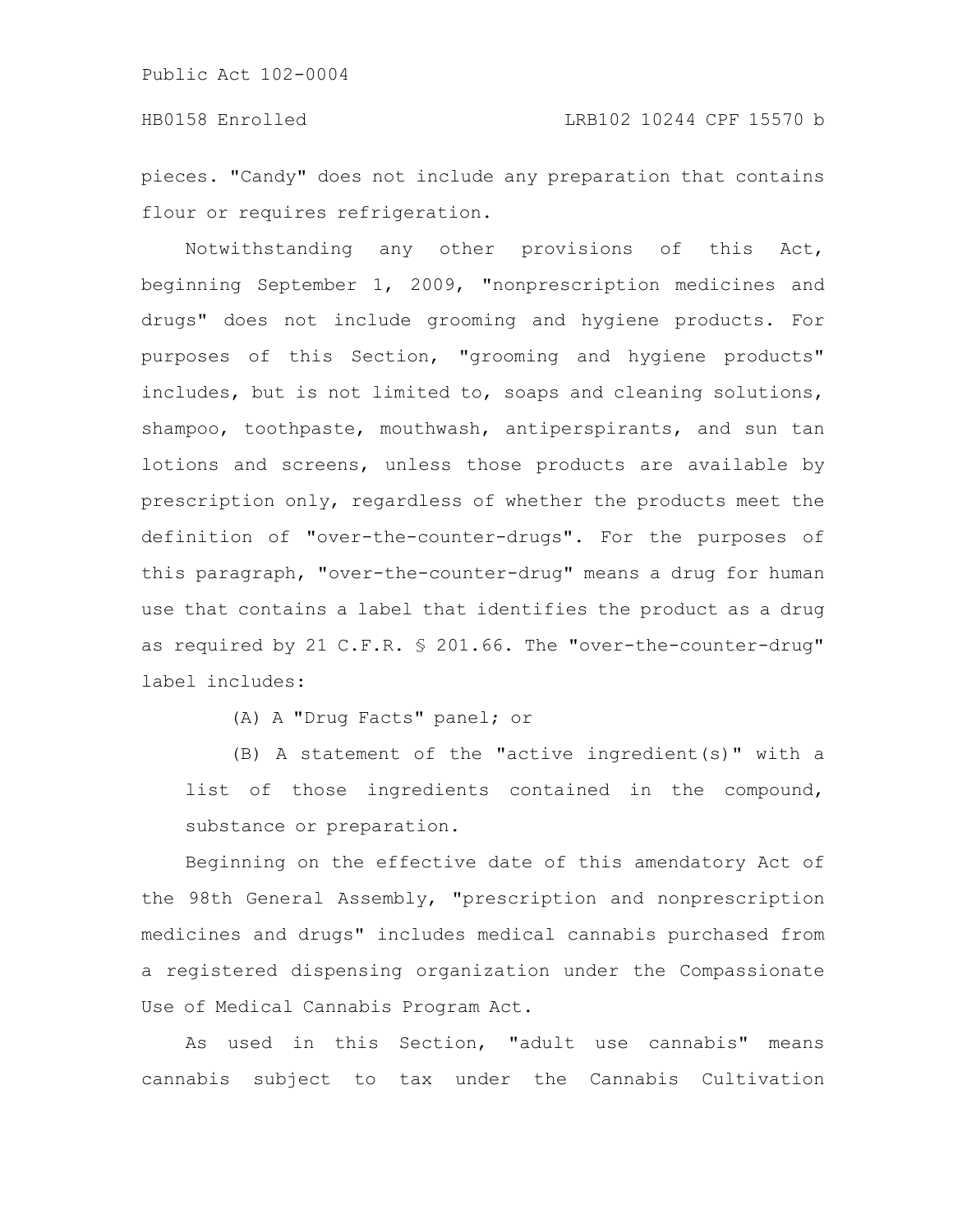# HB0158 Enrolled LRB102 10244 CPF 15570 b

Privilege Tax Law and the Cannabis Purchaser Excise Tax Law and does not include cannabis subject to tax under the Compassionate Use of Medical Cannabis Program Act. (Source: P.A. 100-22, eff. 7-6-17; 101-363, eff. 8-9-19; 101-593, eff. 12-4-19.)

#### Article 72.

Section 72-1. Short title. This Article may be cited as the Underlying Causes of Crime and Violence Study Act.

Section 72-5. Legislative findings. In the State of Illinois, two-thirds of gun violence is related to suicide, and one-third is related to homicide, claiming approximately 12,000 lives a year. Violence has plagued communities, predominantly poor and distressed communities in urban settings, which have always treated violence as a criminal justice issue, instead of a public health issue. On February 21, 2018, Pastor Anthony Williams was informed that his son, Nehemiah William, had been shot to death. Due to this disheartening event, Pastor Anthony Williams reached out to State Representative Elizabeth "Lisa" Hernandez, urging that the issue of violence be treated as a public health crisis. In 2018, elected officials from all levels of government started a coalition to address violence as a public health crisis, with the assistance of faith-based organizations, advocates,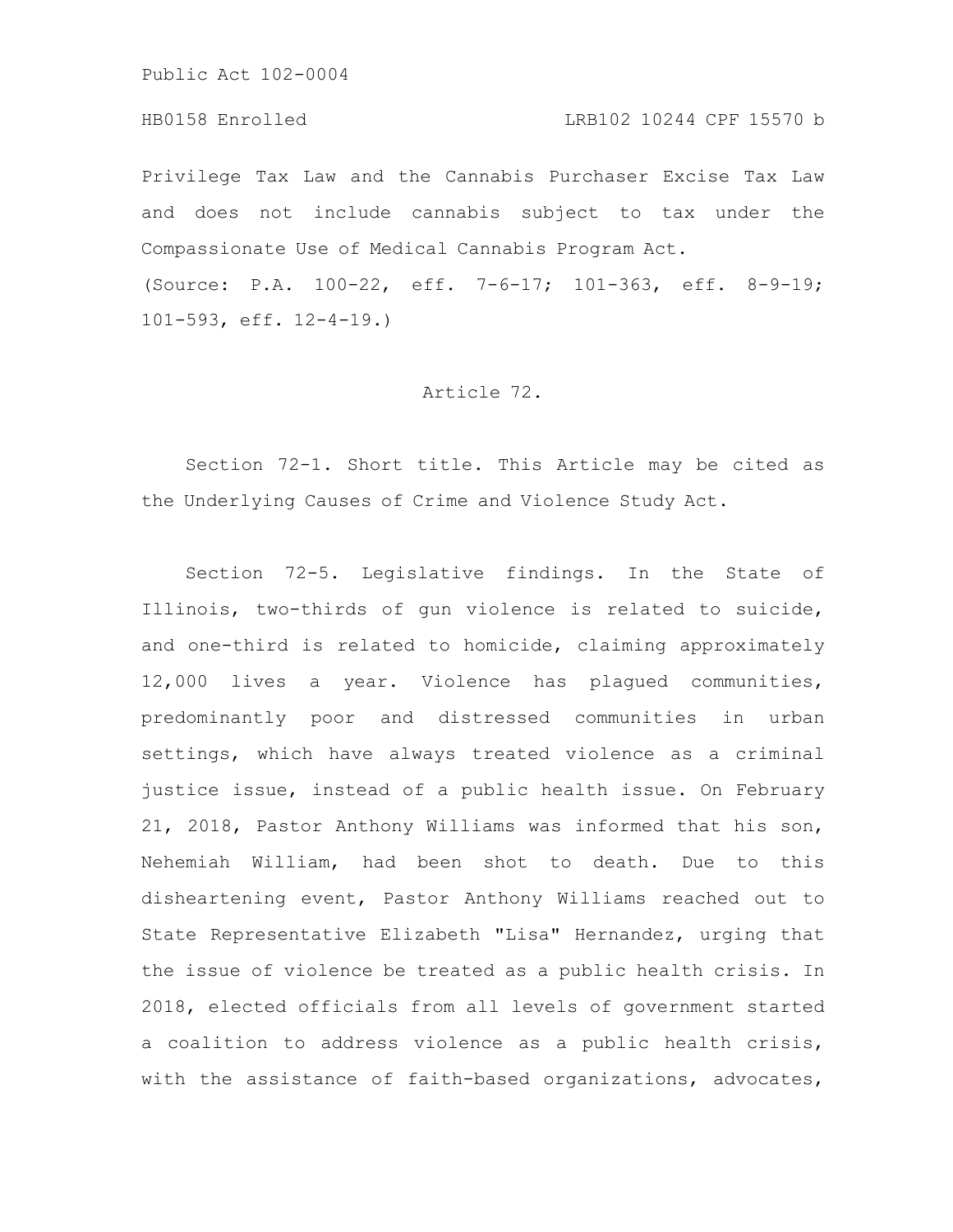# HB0158 Enrolled LRB102 10244 CPF 15570 b

and community members and held a statewide listening tour from August 2018 to April 2019. The listening tour consisted of stops on the South Side and West Side of Chicago, Maywood, Springfield, and East St. Louis, with a future scheduled visit in Danville. During the statewide listening sessions, community members actively discussed neighborhood safety, defining violence and how and why violence occurs in their communities. The listening sessions provided different solutions to address violence, however, all sessions confirmed a disconnect from the priorities of government and the needs of these communities.

Section 72-10. Study. The Department of Public Health and the Department of Human Services shall study how to create a process to identify high violence communities, also known as R3 (Restore, Reinvest, and Renew) areas, and prioritize State dollars to go to these communities to fund programs as well as community and economic development projects that would address the underlying causes of crime and violence.

Due to a variety of reasons, including in particular the State's budget impasse, funds from multiple sources to establish such a comprehensive policy are subject to appropriation. Private philanthropic efforts will also be considered. Policies like R3 are needed in order to provide communities that have historically suffered from divestment, poverty, and incarceration with smart solutions that can solve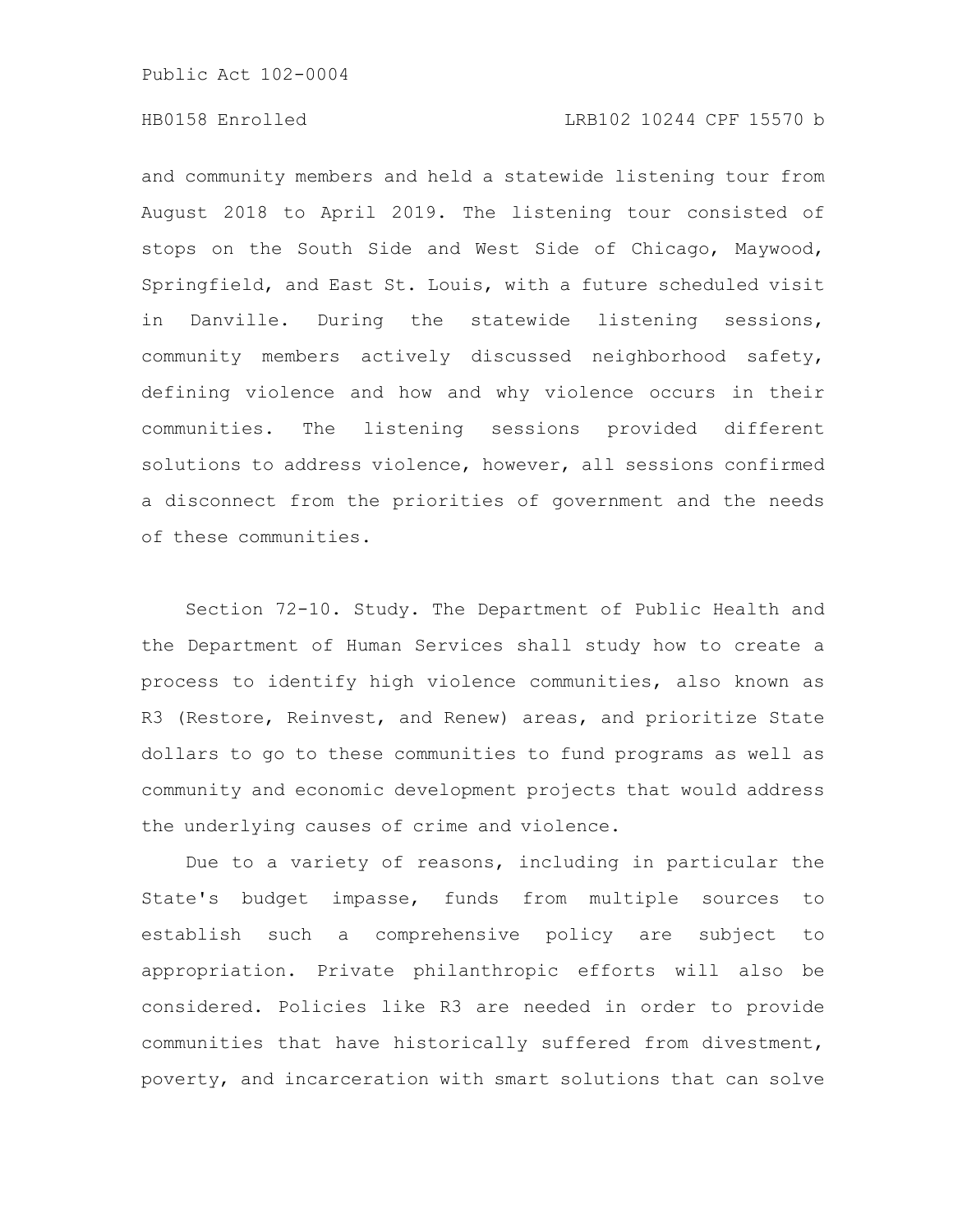## HB0158 Enrolled LRB102 10244 CPF 15570 b

the plague of structural violence that includes collective, interpersonal, and self-directed violence. Understanding structural violence helps explain the multiple and often intersecting forces that create and perpetuate these conditions on multiple levels. It is clear that violence is a public health problem that needs to be treated as such. Research has shown that when violence is treated in such a way that educates, fosters collaboration, and redirects the funding on a governmental level, its effects can be slowed or even halted, resulting in civility being brought to our communities in the State of Illinois. Research has shown that when violence is treated in such a way, then its effects can be slowed or even halted.

Section 72-15. Report. The Department of Public Health and the Department of Human Services are required to report their findings to the General Assembly by December 31, 2021.

#### Article 80.

Section 80-5. The Employee Sick Leave Act is amended by changing Sections 5 and 10 as follows:

(820 ILCS 191/5) Sec. 5. Definitions. In this Act: "Covered family member" means an employee's child,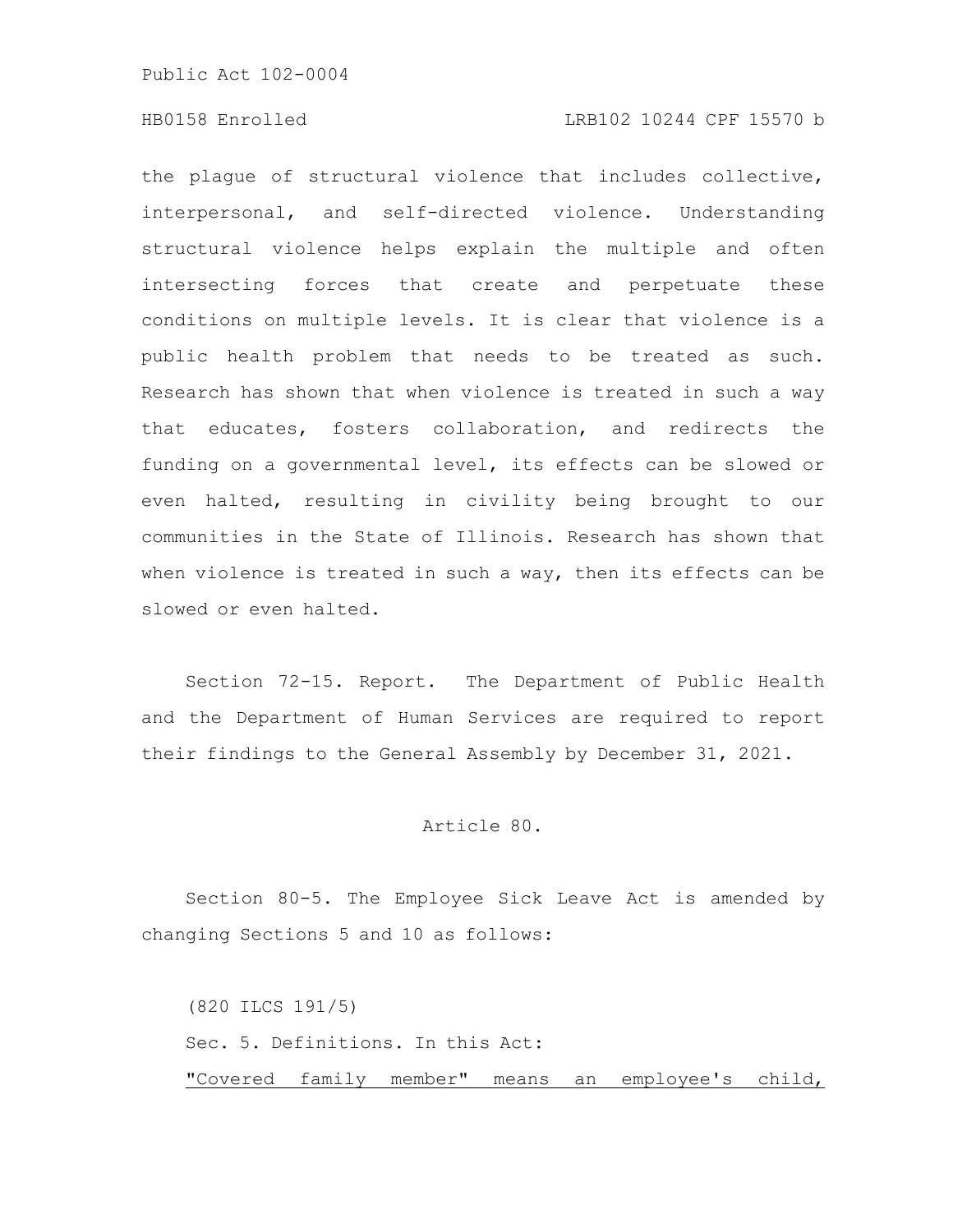stepchild, spouse, domestic partner, sibling, parent, mother-in-law, father-in-law, grandchild, grandparent, or stepparent.

"Department" means the Department of Labor.

"Personal care" means activities to ensure that a covered family member's basic medical, hygiene, nutritional, or safety needs are met, or to provide transportation to medical appointments, for a covered family member who is unable to meet those needs himself or herself. "Personal care" also means being physically present to provide emotional support to a covered family member with a serious health condition who is receiving inpatient or home care.

"Personal sick leave benefits" means any paid or unpaid time available to an employee as provided through an employment benefit plan or paid time off policy to be used as a result of absence from work due to personal illness, injury, or medical appointment, or for personal care of a covered family member. An employment benefit plan or paid time off policy does not include long term disability, short term disability, an insurance policy, or other comparable benefit plan or policy.

(Source: P.A. 99-841, eff. 1-1-17; 99-921, eff. 1-13-17.)

(820 ILCS 191/10) Sec. 10. Use of leave; limitations. (a) An employee may use personal sick leave benefits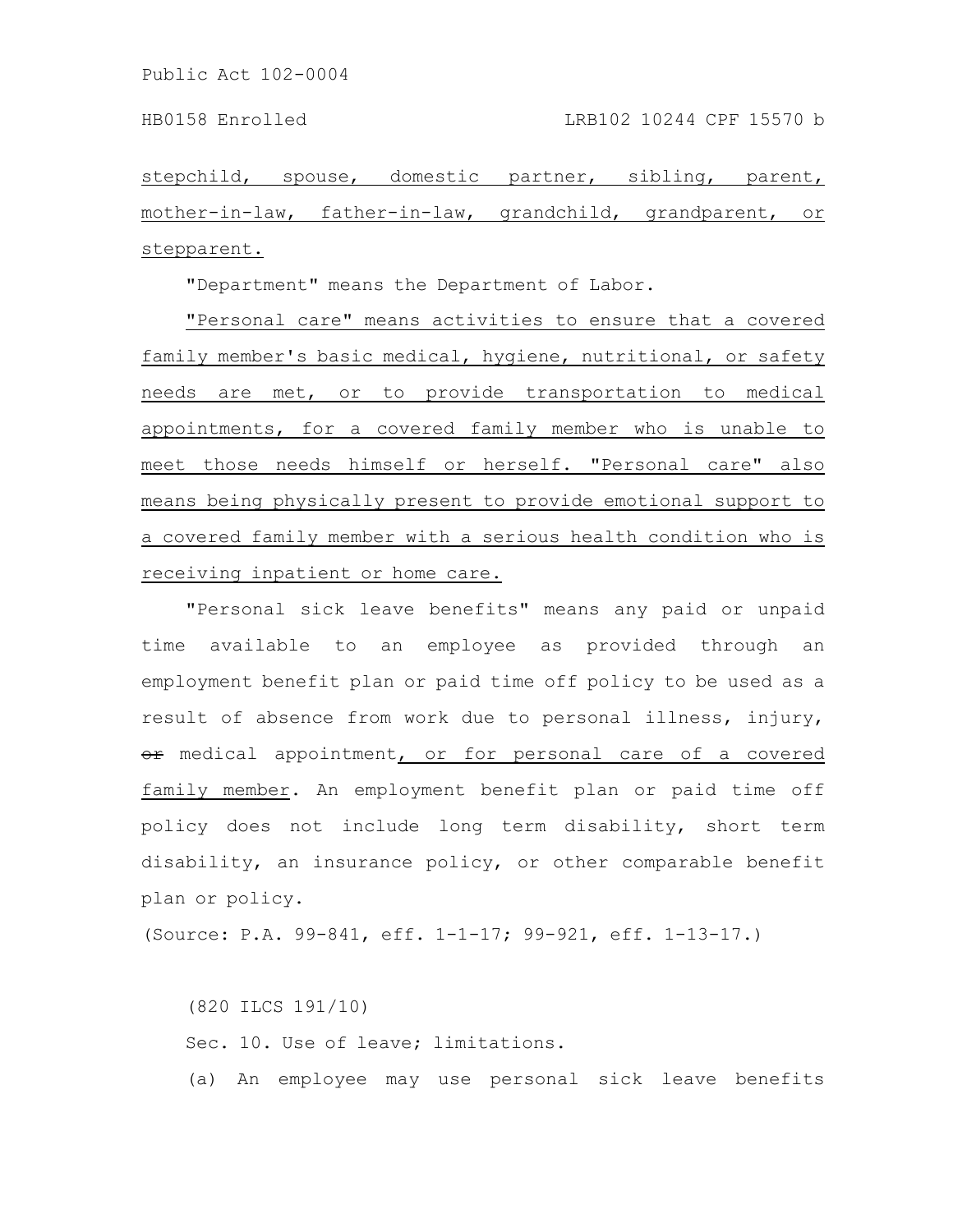## HB0158 Enrolled LRB102 10244 CPF 15570 b

provided by the employer for absences due to an illness, injury, or medical appointment of the employee's child, stepchild, spouse, domestic partner, sibling, parent, mother-in-law, father-in-law, grandchild, grandparent, or stepparent, or for personal care of a covered family member on the same terms upon which the employee is able to use personal sick leave benefits for the employee's own illness or injury. An employer may request written verification of the employee's absence from a health care professional if such verification is required under the employer's employment benefit plan or paid time off policy.

(b) An employer may limit the use of personal sick leave benefits provided by the employer for absences due to an illness, injury,  $e_{\text{F}}$  medical appointment, or personal care of the employee's covered family member -of the employee's child, stepchild, spouse, domestic partner, sibling, parent, mother in law, father in law, grandchild, grandparent, or stepparent to an amount not less than the personal sick leave that would be earned or accrued during 6 months at the employee's then current rate of entitlement. For employers who base personal sick leave benefits on an employee's years of service instead of annual or monthly accrual, such employer may limit the amount of sick leave to be used under this Act to half of the employee's maximum annual grant.

(c) An employer who provides personal sick leave benefits or a paid time off policy that would otherwise provide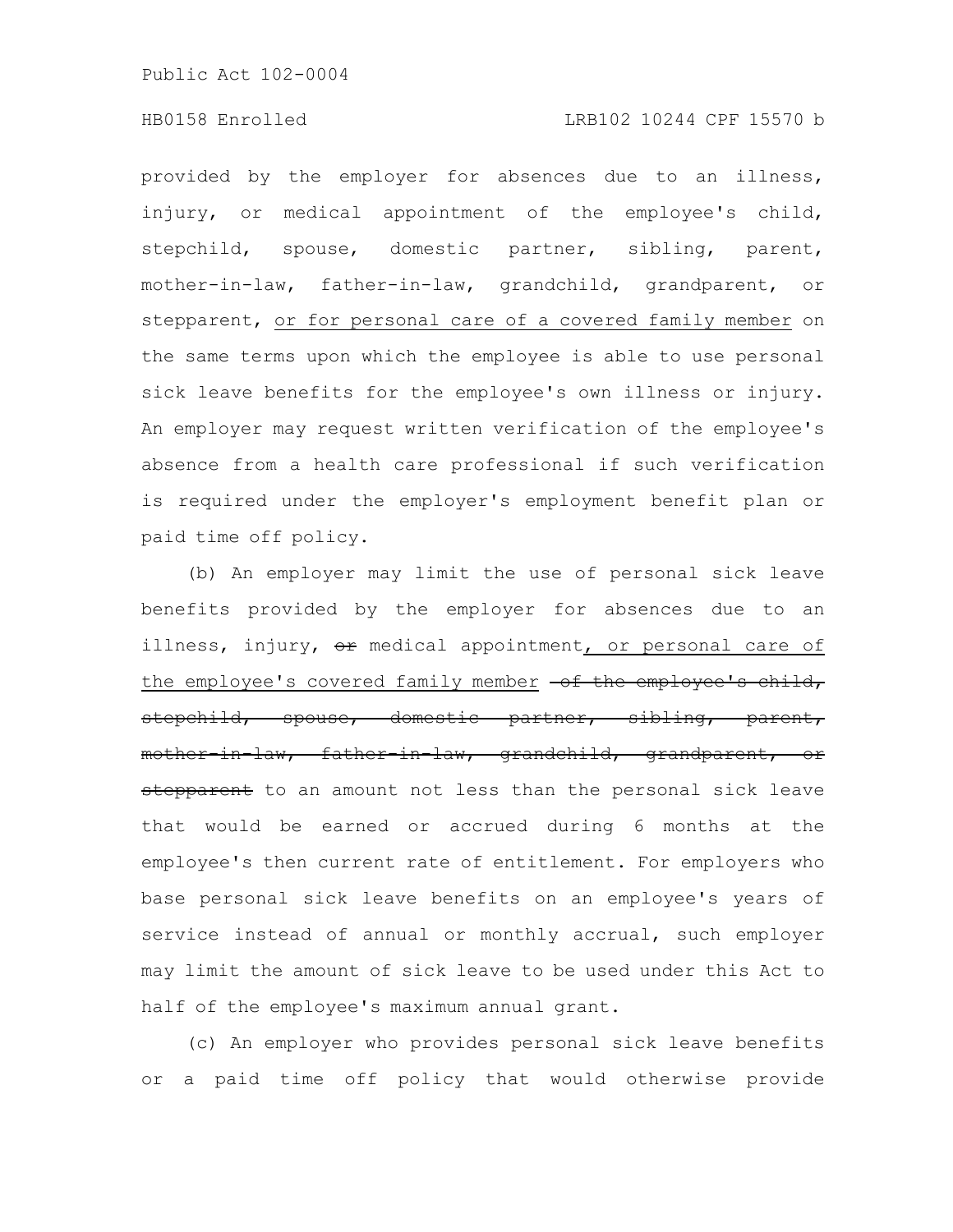HB0158 Enrolled LRB102 10244 CPF 15570 b

benefits as required under subsections (a) and (b) shall not be required to modify such benefits.

(Source: P.A. 99-841, eff. 1-1-17; 99-921, eff. 1-13-17.)

Article 90.

Section 90-5. The Nursing Home Care Act is amended by adding Section 3-206.06 as follows:

(210 ILCS 45/3-206.06 new)

Sec. 3-206.06. Testing for Legionella bacteria. A facility shall develop a policy for testing its water supply for Legionella bacteria. The policy shall include the frequency with which testing is conducted. The policy and the results of any tests shall be made available to the Department upon request.

Section 90-10. The Hospital Licensing Act is amended by adding Section 6.29 as follows:

(210 ILCS 85/6.29 new)

Sec. 6.29. Testing for Legionella bacteria. A hospital shall develop a policy for testing its water supply for Legionella bacteria. The policy shall include the frequency with which testing is conducted. The policy and the results of any tests shall be made available to the Department upon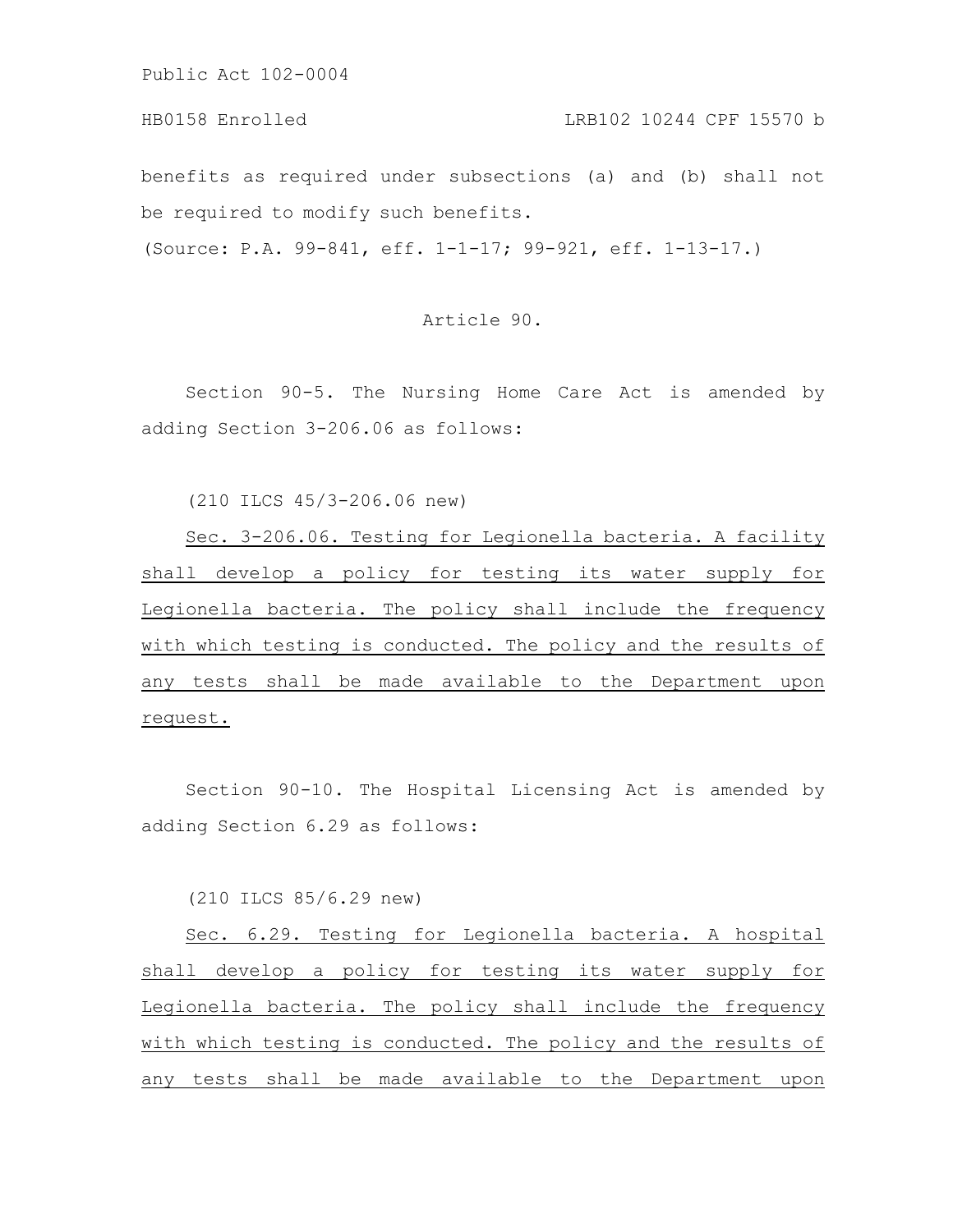request.

Article 95.

Section 95-5. The Child Care Act of 1969 is amended by changing Section 7 as follows:

(225 ILCS 10/7) (from Ch. 23, par. 2217)

Sec. 7. (a) The Department must prescribe and publish minimum standards for licensing that apply to the various types of facilities for child care defined in this Act and that are equally applicable to like institutions under the control of the Department and to foster family homes used by and under the direct supervision of the Department. The Department shall seek the advice and assistance of persons representative of the various types of child care facilities in establishing such standards. The standards prescribed and published under this Act take effect as provided in the Illinois Administrative Procedure Act, and are restricted to regulations pertaining to the following matters and to any rules and regulations required or permitted by any other Section of this Act:

(1) The operation and conduct of the facility and responsibility it assumes for child care;

(2) The character, suitability and qualifications of the applicant and other persons directly responsible for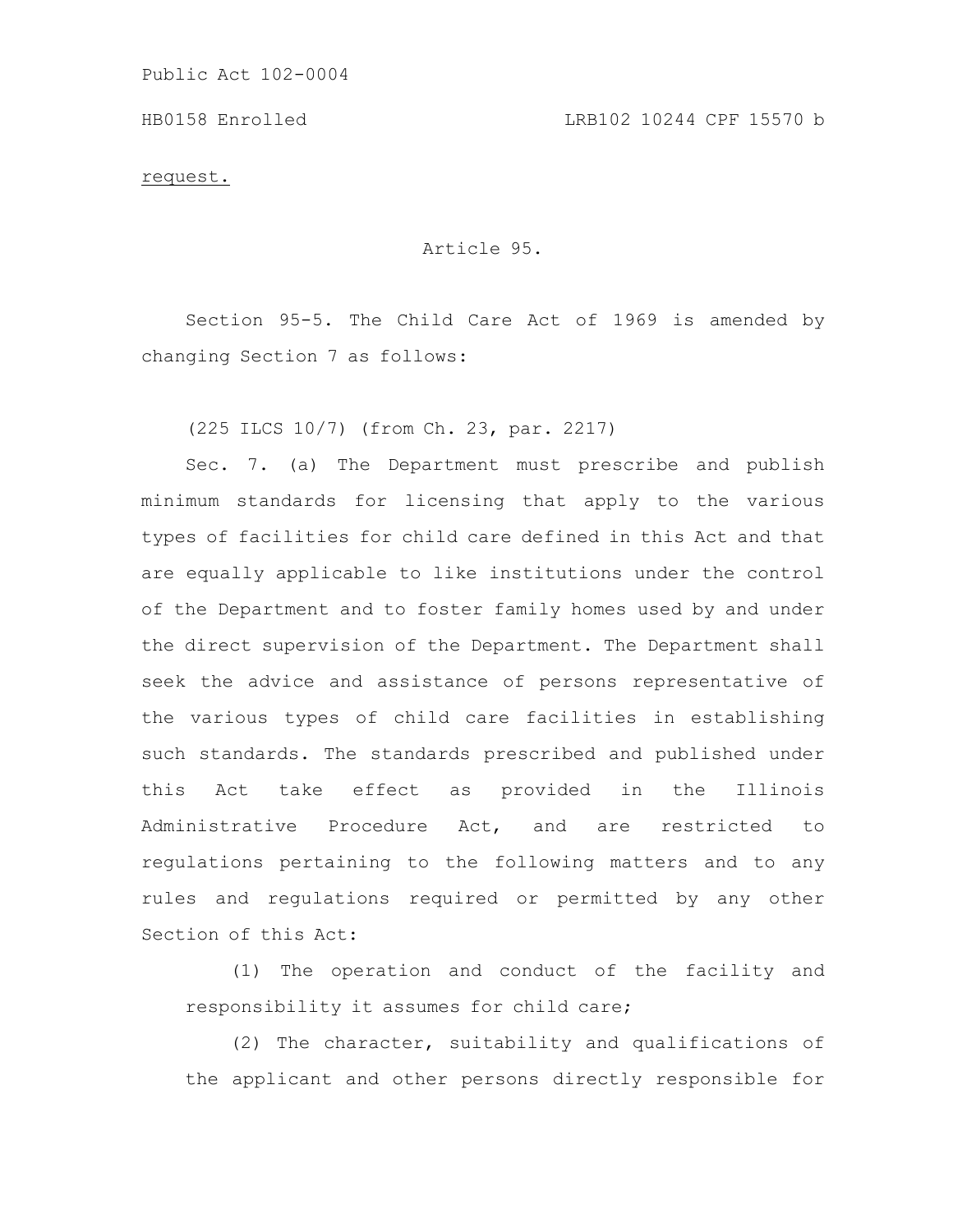# HB0158 Enrolled LRB102 10244 CPF 15570 b

the care and welfare of children served. All child day care center licensees and employees who are required to report child abuse or neglect under the Abused and Neglected Child Reporting Act shall be required to attend training on recognizing child abuse and neglect, as prescribed by Department rules;

(3) The general financial ability and competence of the applicant to provide necessary care for children and to maintain prescribed standards;

(4) The number of individuals or staff required to insure adequate supervision and care of the children received. The standards shall provide that each child care institution, maternity center, day care center, group home, day care home, and group day care home shall have on its premises during its hours of operation at least one staff member certified in first aid, in the Heimlich maneuver and in cardiopulmonary resuscitation by the American Red Cross or other organization approved by rule of the Department. Child welfare agencies shall not be subject to such a staffing requirement. The Department may offer, or arrange for the offering, on a periodic basis in each community in this State in cooperation with the American Red Cross, the American Heart Association or other appropriate organization, voluntary programs to train operators of foster family homes and day care homes in first aid and cardiopulmonary resuscitation;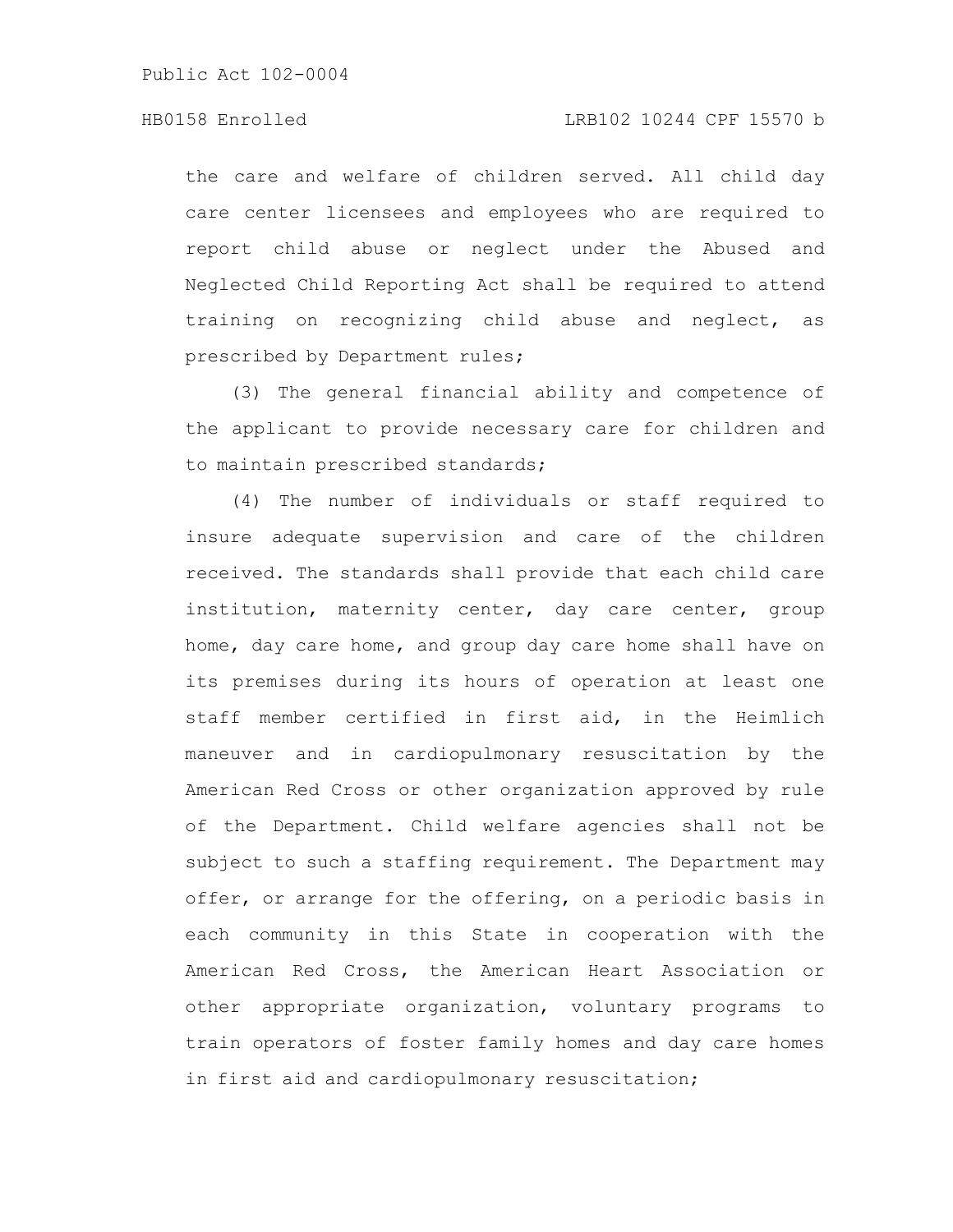#### HB0158 Enrolled LRB102 10244 CPF 15570 b

(5) The appropriateness, safety, cleanliness, and general adequacy of the premises, including maintenance of adequate fire prevention and health standards conforming to State laws and municipal codes to provide for the physical comfort, care, and well-being of children received;

(6) Provisions for food, clothing, educational opportunities, program, equipment and individual supplies to assure the healthy physical, mental, and spiritual development of children served;

(7) Provisions to safeguard the legal rights of children served;

(8) Maintenance of records pertaining to the admission, progress, health, and discharge of children, including, for day care centers and day care homes, records indicating each child has been immunized as required by State regulations. The Department shall require proof that children enrolled in a facility have been immunized against Haemophilus Influenzae B (HIB);

(9) Filing of reports with the Department;

(10) Discipline of children;

(11) Protection and fostering of the particular religious faith of the children served;

(12) Provisions prohibiting firearms on day care center premises except in the possession of peace officers;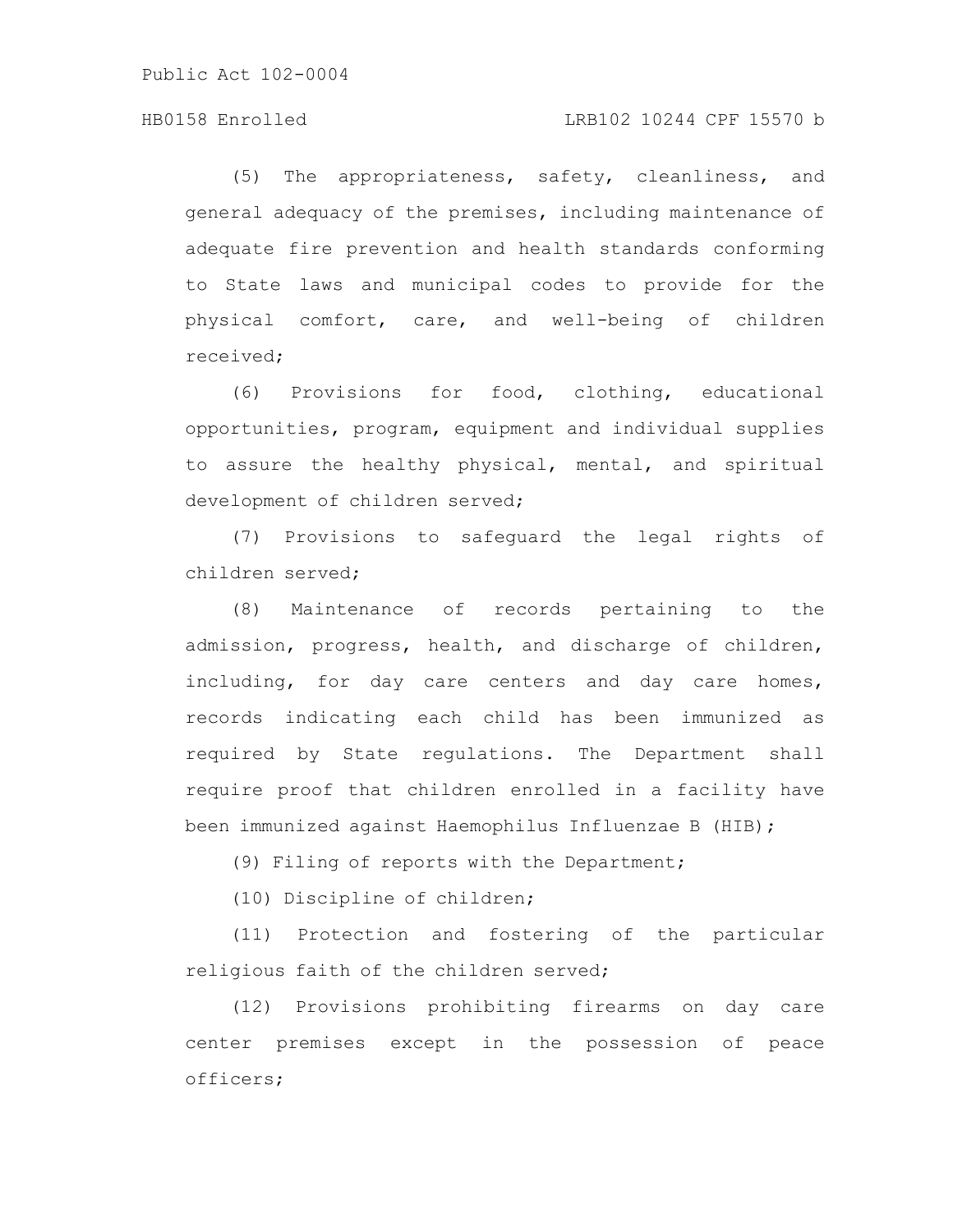## HB0158 Enrolled LRB102 10244 CPF 15570 b

(13) Provisions prohibiting handguns on day care home premises except in the possession of peace officers or other adults who must possess a handgun as a condition of employment and who reside on the premises of a day care home;

(14) Provisions requiring that any firearm permitted on day care home premises, except handguns in the possession of peace officers, shall be kept in a disassembled state, without ammunition, in locked storage, inaccessible to children and that ammunition permitted on day care home premises shall be kept in locked storage separate from that of disassembled firearms, inaccessible to children;

(15) Provisions requiring notification of parents or guardians enrolling children at a day care home of the presence in the day care home of any firearms and ammunition and of the arrangements for the separate, locked storage of such firearms and ammunition;

(16) Provisions requiring all licensed child care facility employees who care for newborns and infants to complete training every 3 years on the nature of sudden unexpected infant death (SUID), sudden infant death syndrome (SIDS), and the safe sleep recommendations of the American Academy of Pediatrics; and

(17) With respect to foster family homes, provisions requiring the Department to review quality of care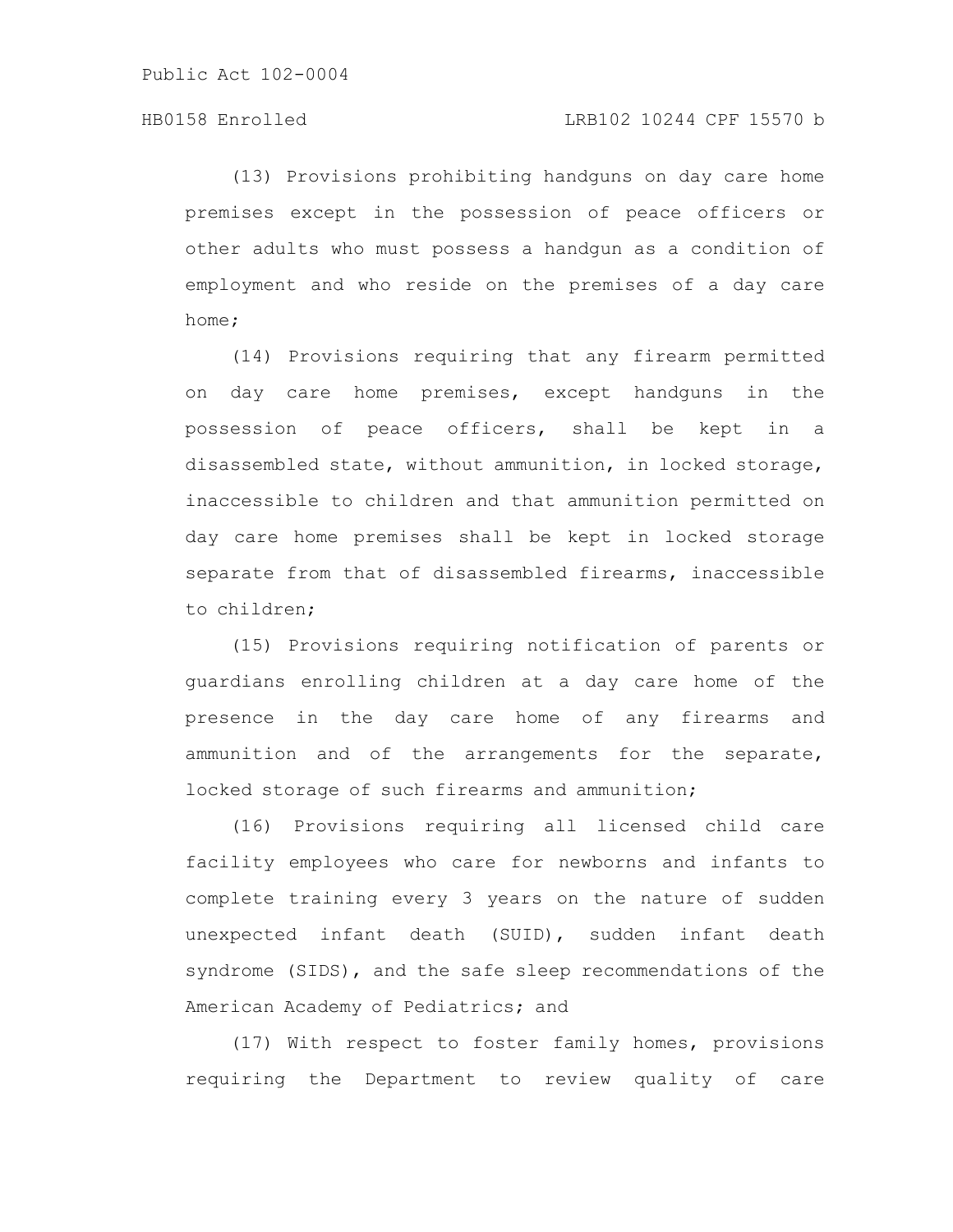#### HB0158 Enrolled LRB102 10244 CPF 15570 b

concerns and to consider those concerns in determining whether a foster family home is qualified to care for children.

By July 1, 2022, all licensed day care home providers, licensed group day care home providers, and licensed day care center directors and classroom staff shall participate in at least one training that includes the topics of early childhood social emotional learning, infant and early childhood mental health, early childhood trauma, or adverse childhood experiences. Current licensed providers, directors, and classroom staff shall complete training by July 1, 2022 and shall participate in training that includes the above topics at least once every 3 years.

(b) If, in a facility for general child care, there are children diagnosed as mentally ill or children diagnosed as having an intellectual or physical disability, who are determined to be in need of special mental treatment or of nursing care, or both mental treatment and nursing care, the Department shall seek the advice and recommendation of the Department of Human Services, the Department of Public Health, or both Departments regarding the residential treatment and nursing care provided by the institution.

(c) The Department shall investigate any person applying to be licensed as a foster parent to determine whether there is any evidence of current drug or alcohol abuse in the prospective foster family. The Department shall not license a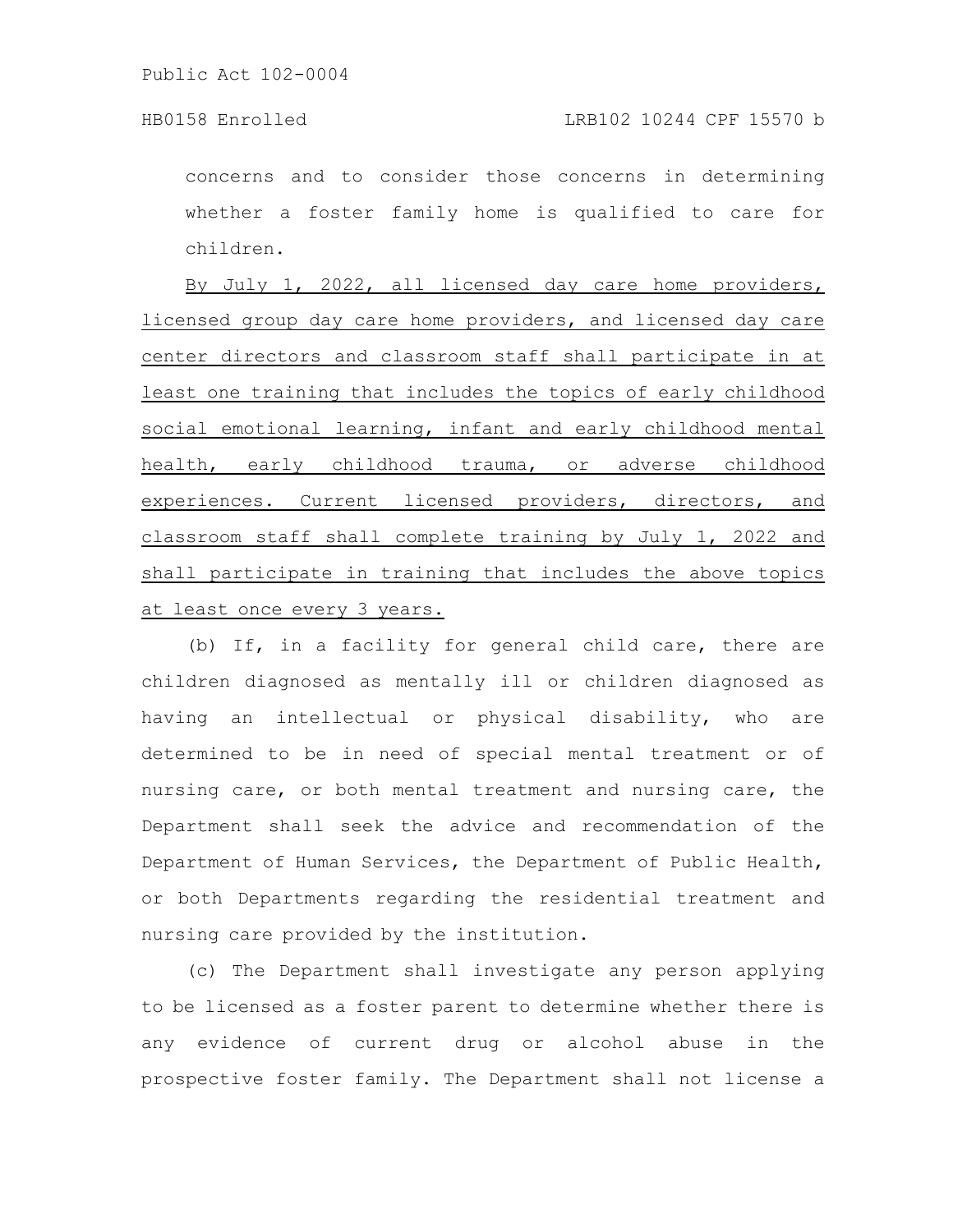## HB0158 Enrolled LRB102 10244 CPF 15570 b

person as a foster parent if drug or alcohol abuse has been identified in the foster family or if a reasonable suspicion of such abuse exists, except that the Department may grant a foster parent license to an applicant identified with an alcohol or drug problem if the applicant has successfully participated in an alcohol or drug treatment program, self-help group, or other suitable activities and if the Department determines that the foster family home can provide a safe, appropriate environment and meet the physical and emotional needs of children.

(d) The Department, in applying standards prescribed and published, as herein provided, shall offer consultation through employed staff or other qualified persons to assist applicants and licensees in meeting and maintaining minimum requirements for a license and to help them otherwise to achieve programs of excellence related to the care of children served. Such consultation shall include providing information concerning education and training in early childhood development to providers of day care home services. The Department may provide or arrange for such education and training for those providers who request such assistance.

(e) The Department shall distribute copies of licensing standards to all licensees and applicants for a license. Each licensee or holder of a permit shall distribute copies of the appropriate licensing standards and any other information required by the Department to child care facilities under its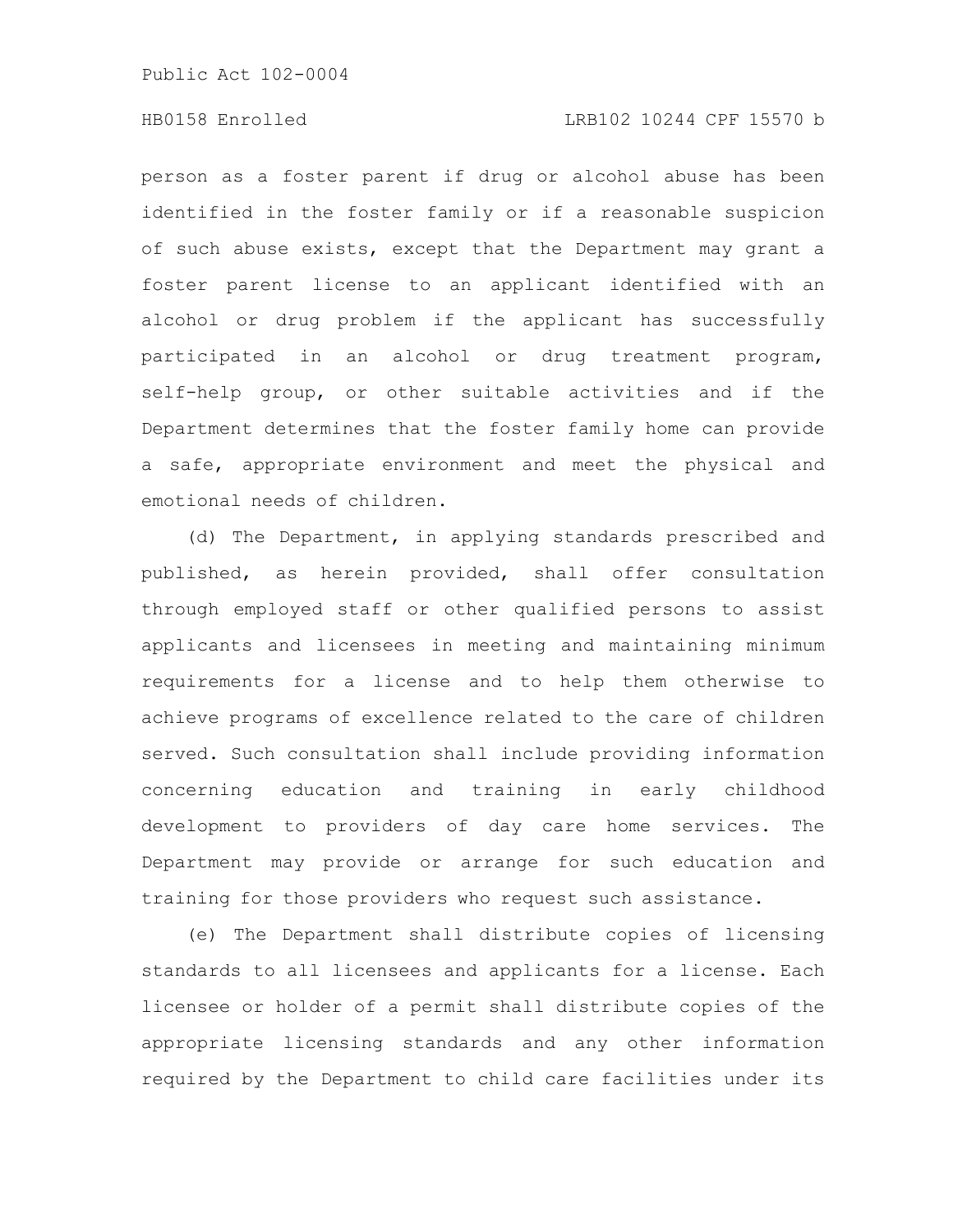supervision. Each licensee or holder of a permit shall maintain appropriate documentation of the distribution of the standards. Such documentation shall be part of the records of the facility and subject to inspection by authorized representatives of the Department.

(f) The Department shall prepare summaries of day care licensing standards. Each licensee or holder of a permit for a day care facility shall distribute a copy of the appropriate summary and any other information required by the Department, to the legal guardian of each child cared for in that facility at the time when the child is enrolled or initially placed in the facility. The licensee or holder of a permit for a day care facility shall secure appropriate documentation of the distribution of the summary and brochure. Such documentation shall be a part of the records of the facility and subject to inspection by an authorized representative of the Department.

(g) The Department shall distribute to each licensee and holder of a permit copies of the licensing or permit standards applicable to such person's facility. Each licensee or holder of a permit shall make available by posting at all times in a common or otherwise accessible area a complete and current set of licensing standards in order that all employees of the facility may have unrestricted access to such standards. All employees of the facility shall have reviewed the standards and any subsequent changes. Each licensee or holder of a permit shall maintain appropriate documentation of the current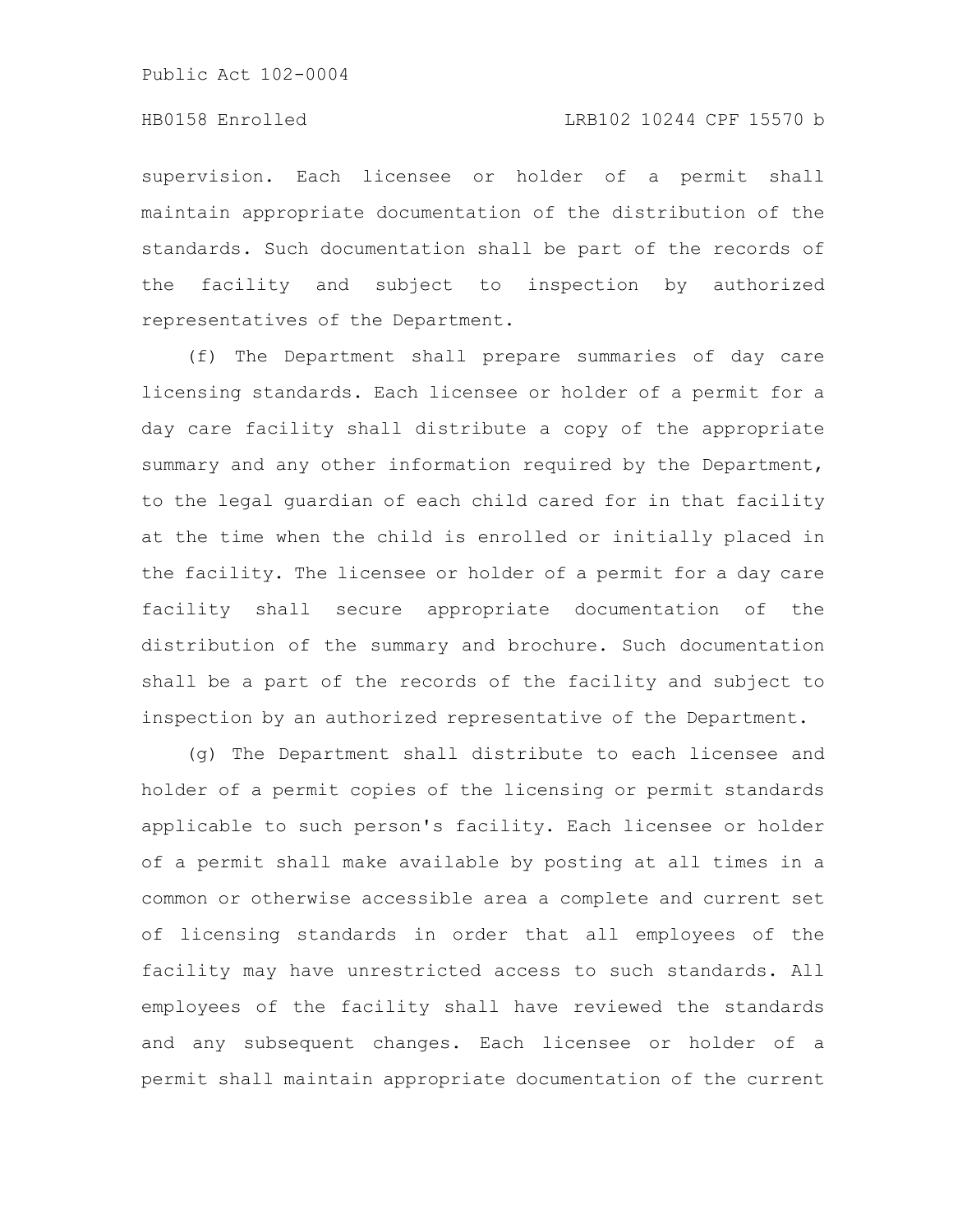review of licensing standards by all employees. Such records shall be part of the records of the facility and subject to inspection by authorized representatives of the Department.

(h) Any standards involving physical examinations, immunization, or medical treatment shall include appropriate exemptions for children whose parents object thereto on the grounds that they conflict with the tenets and practices of a recognized church or religious organization, of which the parent is an adherent or member, and for children who should not be subjected to immunization for clinical reasons.

(i) The Department, in cooperation with the Department of Public Health, shall work to increase immunization awareness and participation among parents of children enrolled in day care centers and day care homes by publishing on the Department's website information about the benefits of immunization against vaccine preventable diseases, including influenza and pertussis. The information for vaccine preventable diseases shall include the incidence and severity of the diseases, the availability of vaccines, and the importance of immunizing children and persons who frequently have close contact with children. The website content shall be reviewed annually in collaboration with the Department of Public Health to reflect the most current recommendations of the Advisory Committee on Immunization Practices (ACIP). The Department shall work with day care centers and day care homes licensed under this Act to ensure that the information is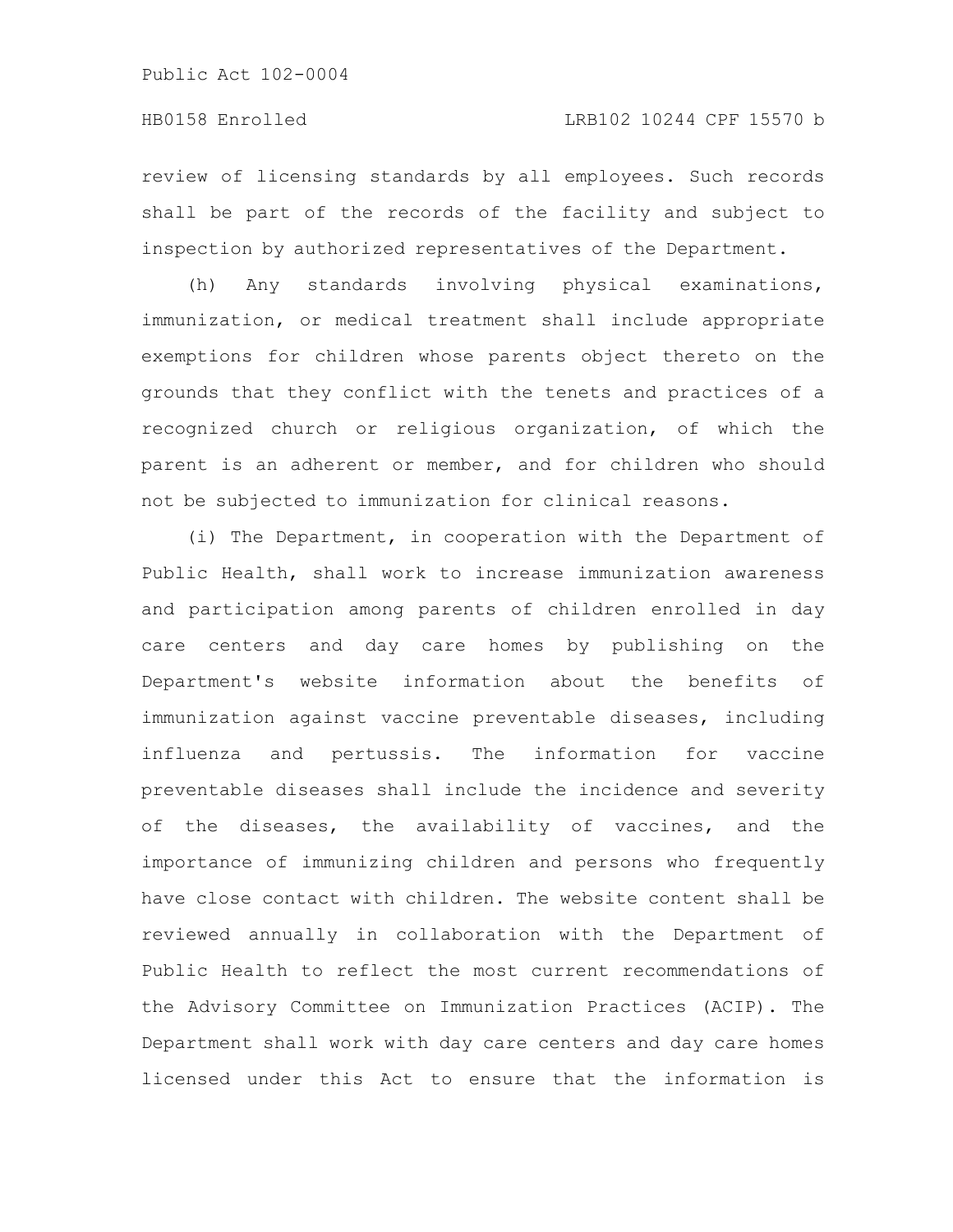#### HB0158 Enrolled LRB102 10244 CPF 15570 b

annually distributed to parents in August or September.

(j) Any standard adopted by the Department that requires an applicant for a license to operate a day care home to include a copy of a high school diploma or equivalent certificate with his or her application shall be deemed to be satisfied if the applicant includes a copy of a high school diploma or equivalent certificate or a copy of a degree from an accredited institution of higher education or vocational institution or equivalent certificate.

(Source: P.A. 99-143, eff. 7-27-15; 99-779, eff. 1-1-17; 100-201, eff. 8-18-17.)

#### Article 100.

Section 100-1. Short title. This Article may be cited as the Special Commission on Gynecologic Cancers Act.

Section 100-5. Creation; members; duties; report.

(a) The Special Commission on Gynecologic Cancers is created. Membership of the Commission shall be as follows:

(1) A representative of the Illinois Comprehensive Cancer Control Program, appointed by the Director of Public Health;

(2) The Director of Insurance, or his or her designee; and

(3) 20 members who shall be appointed as follows: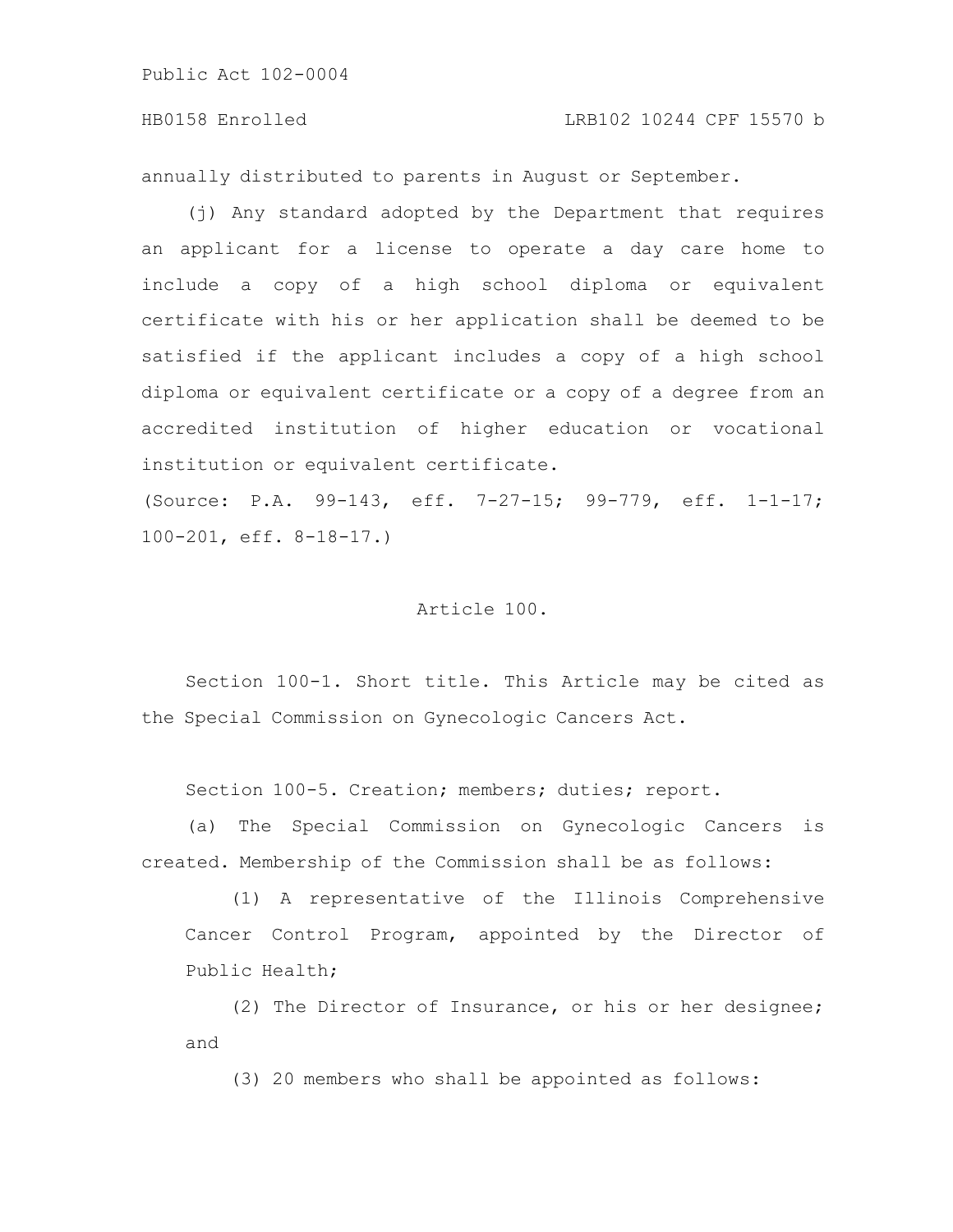## HB0158 Enrolled LRB102 10244 CPF 15570 b

(A) three members appointed by the Speaker of the House of Representatives, one of whom shall be a survivor of ovarian cancer, one of whom shall be a survivor of cervical, vaginal, vulvar, or uterine cancer, and one of whom shall be a medical specialist in gynecologic cancers;

(B) three members appointed by the Senate President, one of whom shall be a survivor of ovarian cancer, one of whom shall be a survivor of cervical, vaginal, vulvar, or uterine cancer, and one of whom shall be a medical specialist in gynecologic cancers;

(C) three members appointed by the House Minority Leader, one of whom shall be a survivor of ovarian cancer, one of whom shall be a survivor of cervical, vaginal, vulvar, or uterine cancer, and one of whom shall be a medical specialist in gynecologic cancers;

(D) three members appointed by the Senate Minority Leader, one of whom shall be a survivor of ovarian cancer, one of whom shall be a survivor of cervical, vaginal, vulvar, or uterine cancer, and one of whom shall be a medical specialist in gynecologic cancers; and

(E) eight members appointed by the Governor, one of whom shall be a caregiver of a woman diagnosed with a gynecologic cancer, one of whom shall be a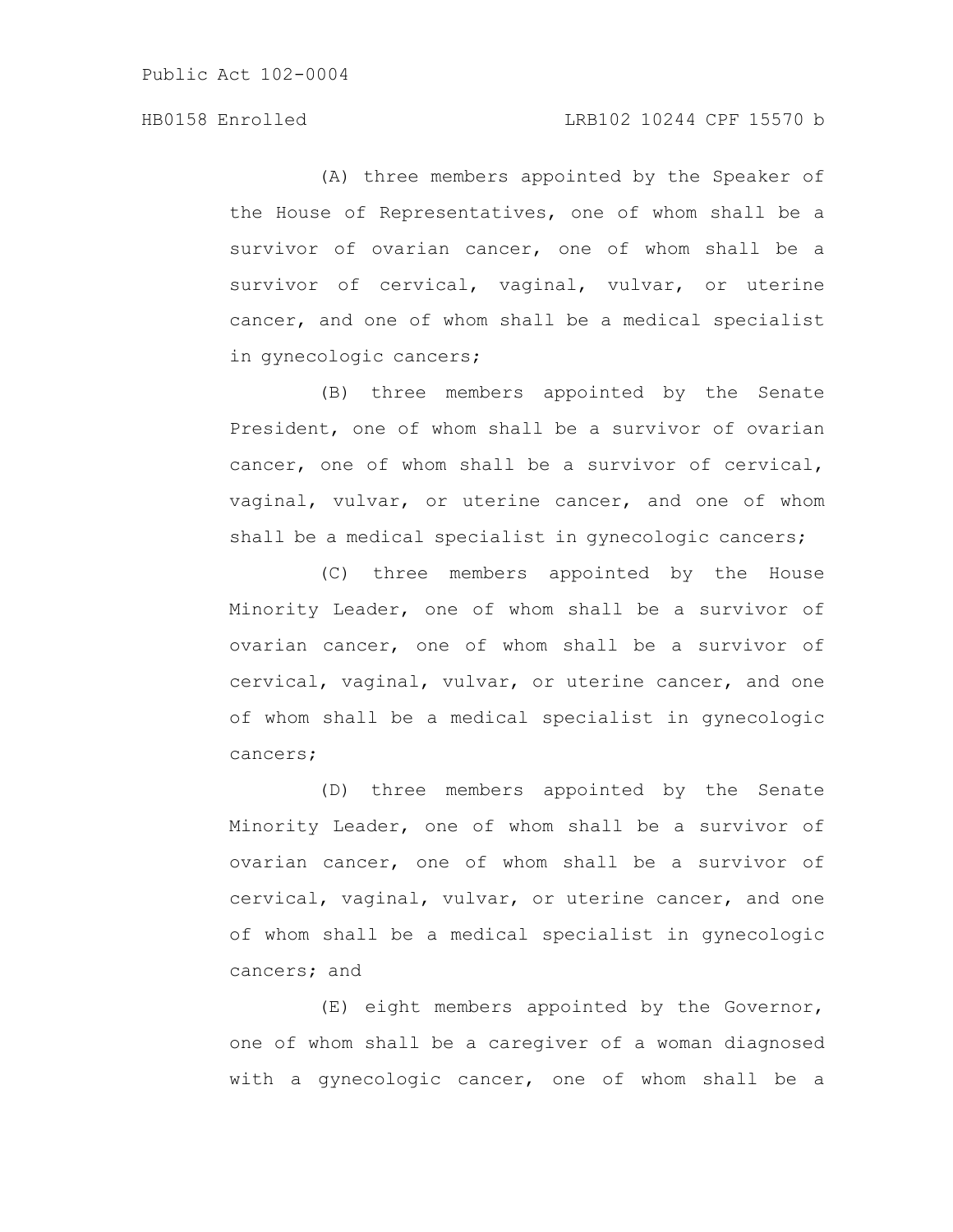## HB0158 Enrolled LRB102 10244 CPF 15570 b

medical specialist in gynecologic cancers, one of whom shall be an individual with expertise in community based health care and issues affecting underserved and vulnerable populations, 2 of whom shall be individuals representing gynecologic cancer awareness and support groups in the State, one of whom shall be a researcher specializing in gynecologic cancers, and 2 of whom shall be members of the public with demonstrated expertise in issues relating to the work of the Commission.

(b) Members of the Commission shall serve without compensation or reimbursement from the Commission. Members shall select a Chair from among themselves and the Chair shall set the meeting schedule.

(c) The Illinois Department of Public Health shall provide administrative support to the Commission.

(d) The Commission is charged with the study of the following:

(1) establishing a mechanism to ascertain the prevalence of gynecologic cancers in the State and, to the extent possible, to collect statistics relative to the timing of diagnosis and risk factors associated with gynecologic cancers;

(2) determining how to best effectuate early diagnosis and treatment for gynecologic cancer patients;

(3) determining best practices for closing disparities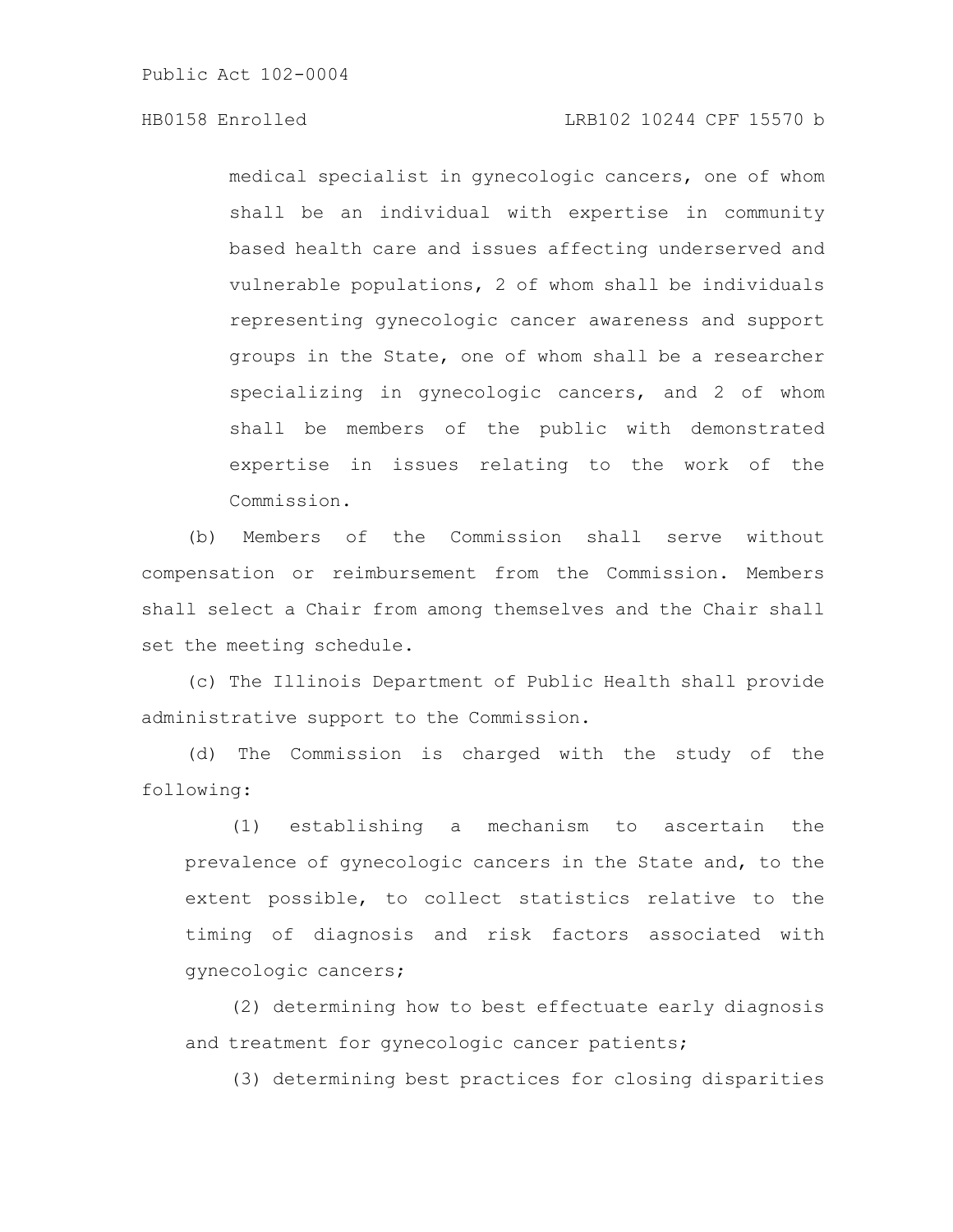#### HB0158 Enrolled LRB102 10244 CPF 15570 b

in outcomes for gynecologic cancer patients and innovative approaches to reaching underserved and vulnerable populations;

(4) determining any unmet needs of persons with gynecologic cancers and those of their families; and

(5) providing recommendations for additional legislation, support programs, and resources to meet the unmet needs of persons with gynecologic cancers and their families.

(e) The Commission shall file its final report with the General Assembly no later than December 31, 2021 and, upon the filing of its report, is dissolved.

Section 100-90. Repeal. This Article is repealed on January 1, 2023.

# Article 105.

Section 105-5. The Illinois Public Aid Code is amended by changing Section 5A-12.7 as follows:

(305 ILCS 5/5A-12.7)

(Section scheduled to be repealed on December 31, 2022)

Sec. 5A-12.7. Continuation of hospital access payments on and after July 1, 2020.

(a) To preserve and improve access to hospital services,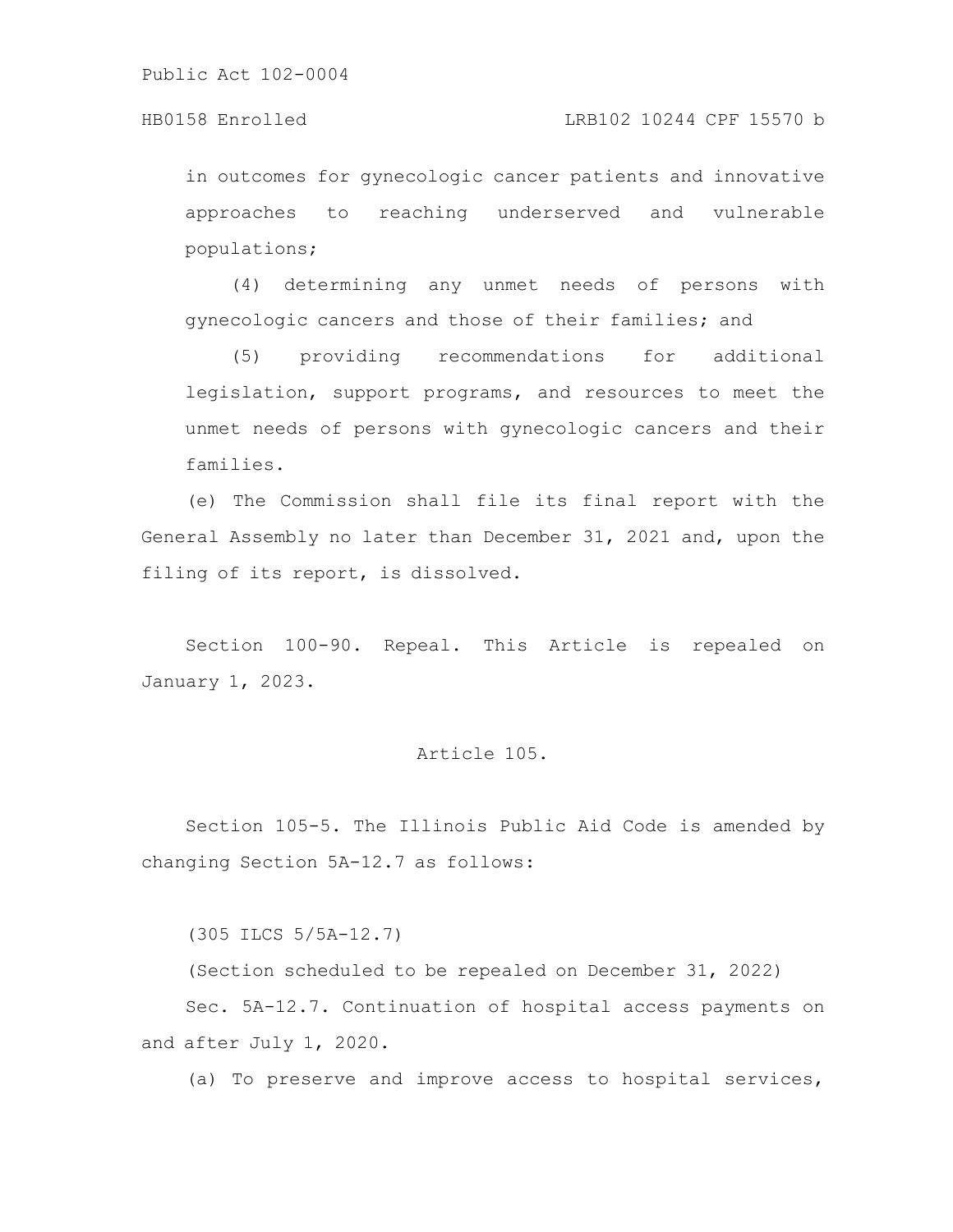for hospital services rendered on and after July 1, 2020, the Department shall, except for hospitals described in subsection (b) of Section 5A-3, make payments to hospitals or require capitated managed care organizations to make payments as set forth in this Section. Payments under this Section are not due and payable, however, until: (i) the methodologies described in this Section are approved by the federal government in an appropriate State Plan amendment or directed payment preprint; and (ii) the assessment imposed under this Article is determined to be a permissible tax under Title XIX of the Social Security Act. In determining the hospital access payments authorized under subsection (g) of this Section, if a hospital ceases to qualify for payments from the pool, the payments for all hospitals continuing to qualify for payments from such pool shall be uniformly adjusted to fully expend the aggregate net amount of the pool, with such adjustment being effective on the first day of the second month following the date the hospital ceases to receive payments from such pool.

(b) Amounts moved into claims-based rates and distributed in accordance with Section 14-12 shall remain in those claims-based rates.

(c) Graduate medical education.

(1) The calculation of graduate medical education payments shall be based on the hospital's Medicare cost report ending in Calendar Year 2018, as reported in the Healthcare Cost Report Information System file, release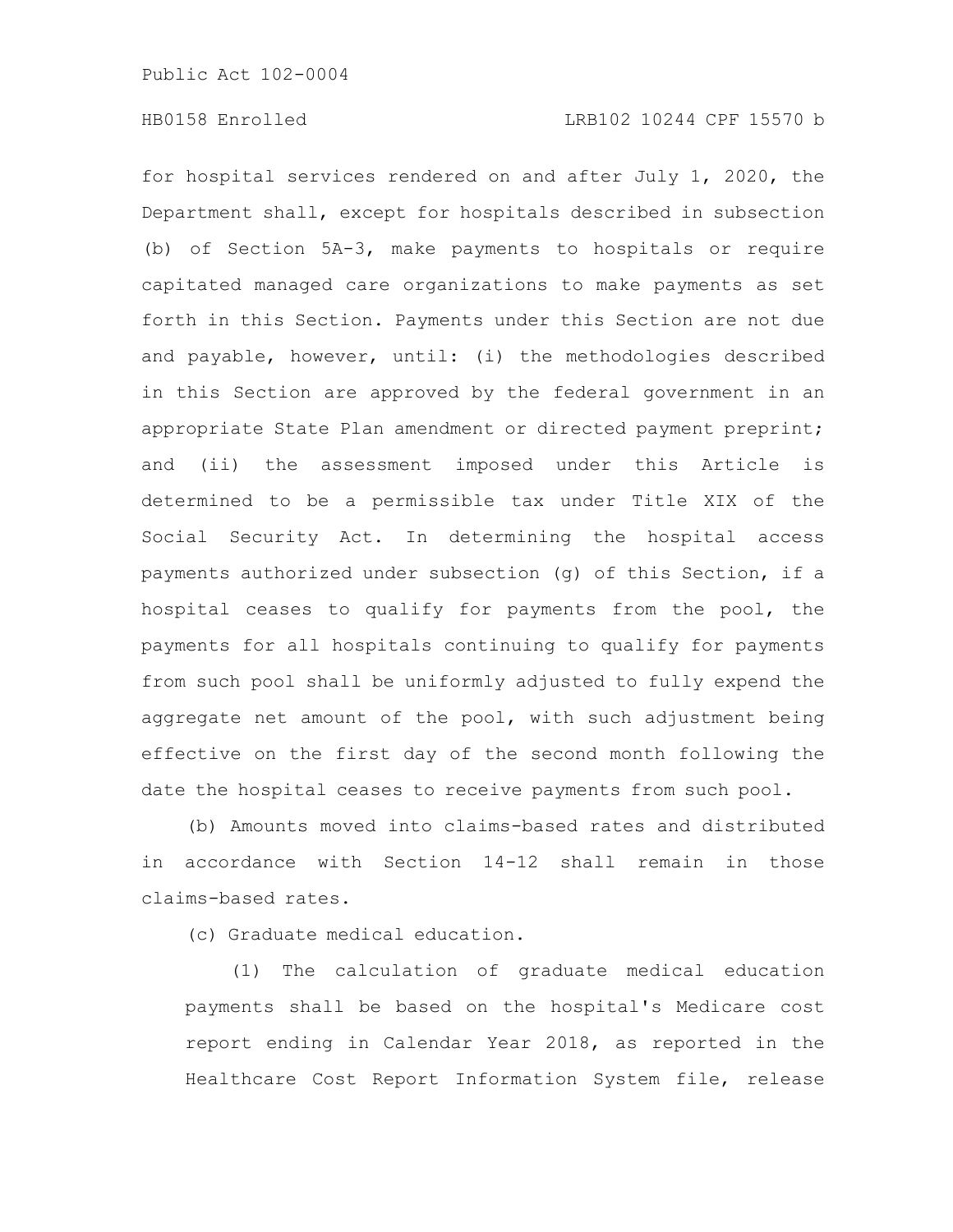date September 30, 2019. An Illinois hospital reporting intern and resident cost on its Medicare cost report shall be eligible for graduate medical education payments.

(2) Each hospital's annualized Medicaid Intern Resident Cost is calculated using annualized intern and resident total costs obtained from Worksheet B Part I, Columns 21 and 22 the sum of Lines 30-43, 50-76, 90-93, 96-98, and 105-112 multiplied by the percentage that the hospital's Medicaid days (Worksheet S3 Part I, Column 7, Lines 2, 3, 4, 14, 16-18, and 32) comprise of the hospital's total days (Worksheet S3 Part I, Column 8, Lines 14, 16-18, and 32).

(3) An annualized Medicaid indirect medical education (IME) payment is calculated for each hospital using its IME payments (Worksheet E Part A, Line 29, Column 1) multiplied by the percentage that its Medicaid days (Worksheet S3 Part I, Column 7, Lines 2, 3, 4, 14, 16-18, and 32) comprise of its Medicare days (Worksheet S3 Part I, Column 6, Lines 2, 3, 4, 14, and 16-18).

(4) For each hospital, its annualized Medicaid Intern Resident Cost and its annualized Medicaid IME payment are summed, and, except as capped at 120% of the average cost per intern and resident for all qualifying hospitals as calculated under this paragraph, is multiplied by 22.6% to determine the hospital's final graduate medical education payment. Each hospital's average cost per intern and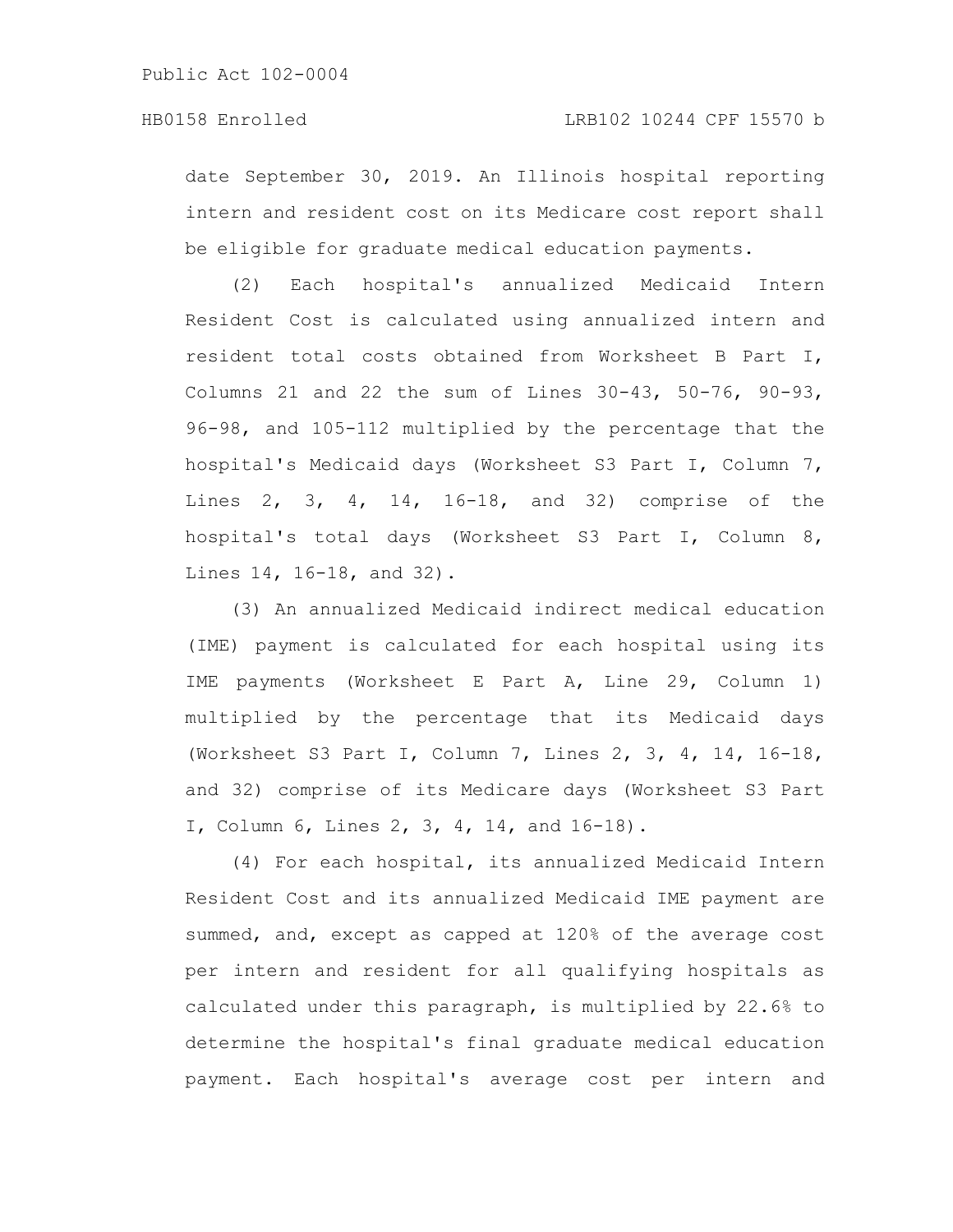## HB0158 Enrolled LRB102 10244 CPF 15570 b

resident shall be calculated by summing its total annualized Medicaid Intern Resident Cost plus its annualized Medicaid IME payment and dividing that amount by the hospital's total Full Time Equivalent Residents and Interns. If the hospital's average per intern and resident cost is greater than 120% of the same calculation for all qualifying hospitals, the hospital's per intern and resident cost shall be capped at 120% of the average cost for all qualifying hospitals.

(d) Fee-for-service supplemental payments. Each Illinois hospital shall receive an annual payment equal to the amounts below, to be paid in 12 equal installments on or before the seventh State business day of each month, except that no payment shall be due within 30 days after the later of the date of notification of federal approval of the payment methodologies required under this Section or any waiver required under 42 CFR 433.68, at which time the sum of amounts required under this Section prior to the date of notification is due and payable.

(1) For critical access hospitals, \$385 per covered inpatient day contained in paid fee-for-service claims and \$530 per paid fee-for-service outpatient claim for dates of service in Calendar Year 2019 in the Department's Enterprise Data Warehouse as of May 11, 2020.

(2) For safety-net hospitals, \$960 per covered inpatient day contained in paid fee-for-service claims and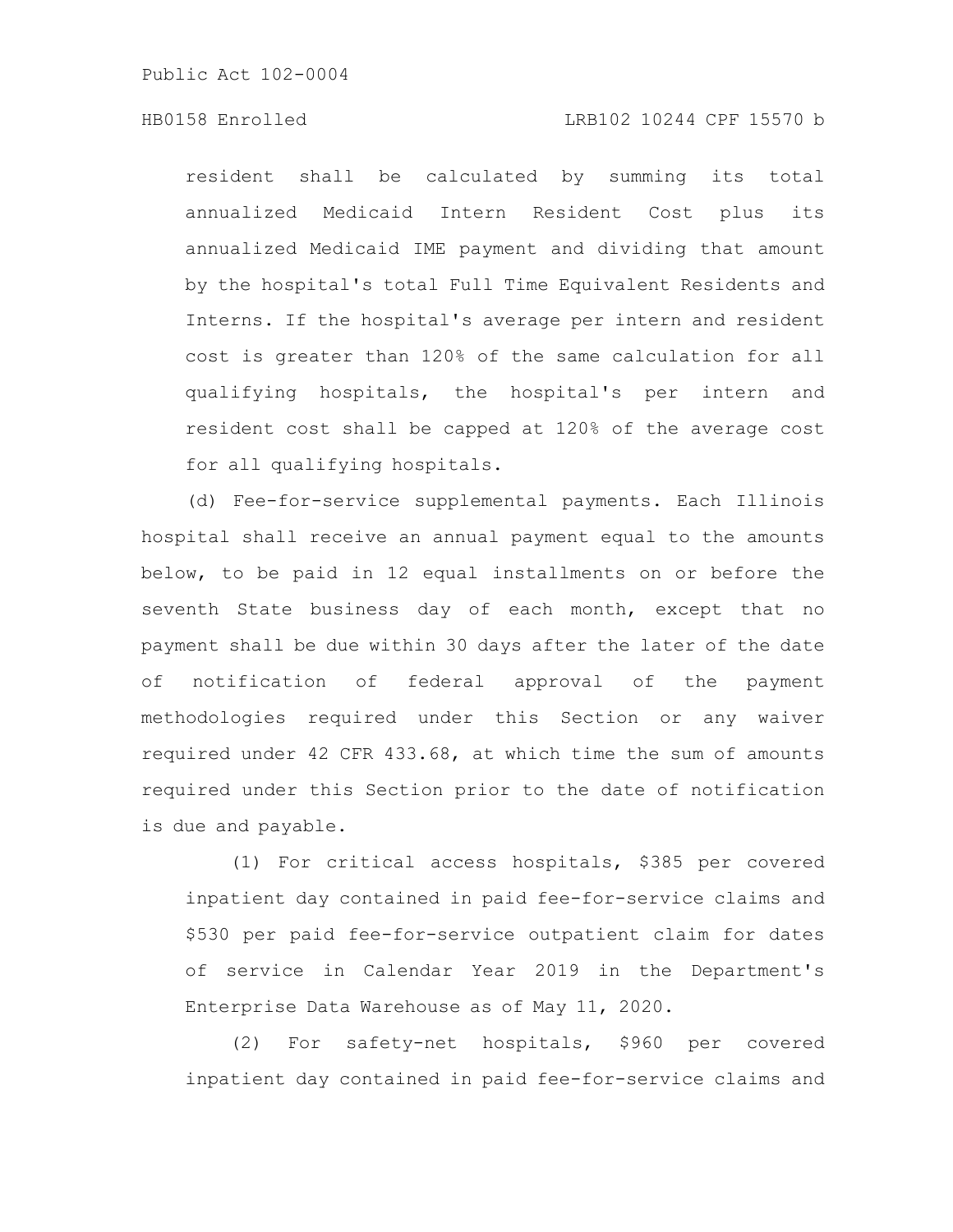\$625 per paid fee-for-service outpatient claim for dates of service in Calendar Year 2019 in the Department's Enterprise Data Warehouse as of May 11, 2020.

(3) For long term acute care hospitals, \$295 per covered inpatient day contained in paid fee-for-service claims for dates of service in Calendar Year 2019 in the Department's Enterprise Data Warehouse as of May 11, 2020.

(4) For freestanding psychiatric hospitals, \$125 per covered inpatient day contained in paid fee-for-service claims and \$130 per paid fee-for-service outpatient claim for dates of service in Calendar Year 2019 in the Department's Enterprise Data Warehouse as of May 11, 2020.

(5) For freestanding rehabilitation hospitals, \$355 per covered inpatient day contained in paid fee-for-service claims for dates of service in Calendar Year 2019 in the Department's Enterprise Data Warehouse as of May 11, 2020.

(6) For all general acute care hospitals and high Medicaid hospitals as defined in subsection (f), \$350 per covered inpatient day for dates of service in Calendar Year 2019 contained in paid fee-for-service claims and \$620 per paid fee-for-service outpatient claim in the Department's Enterprise Data Warehouse as of May 11, 2020.

(7) Alzheimer's treatment access payment. Each Illinois academic medical center or teaching hospital, as defined in Section 5-5e.2 of this Code, that is identified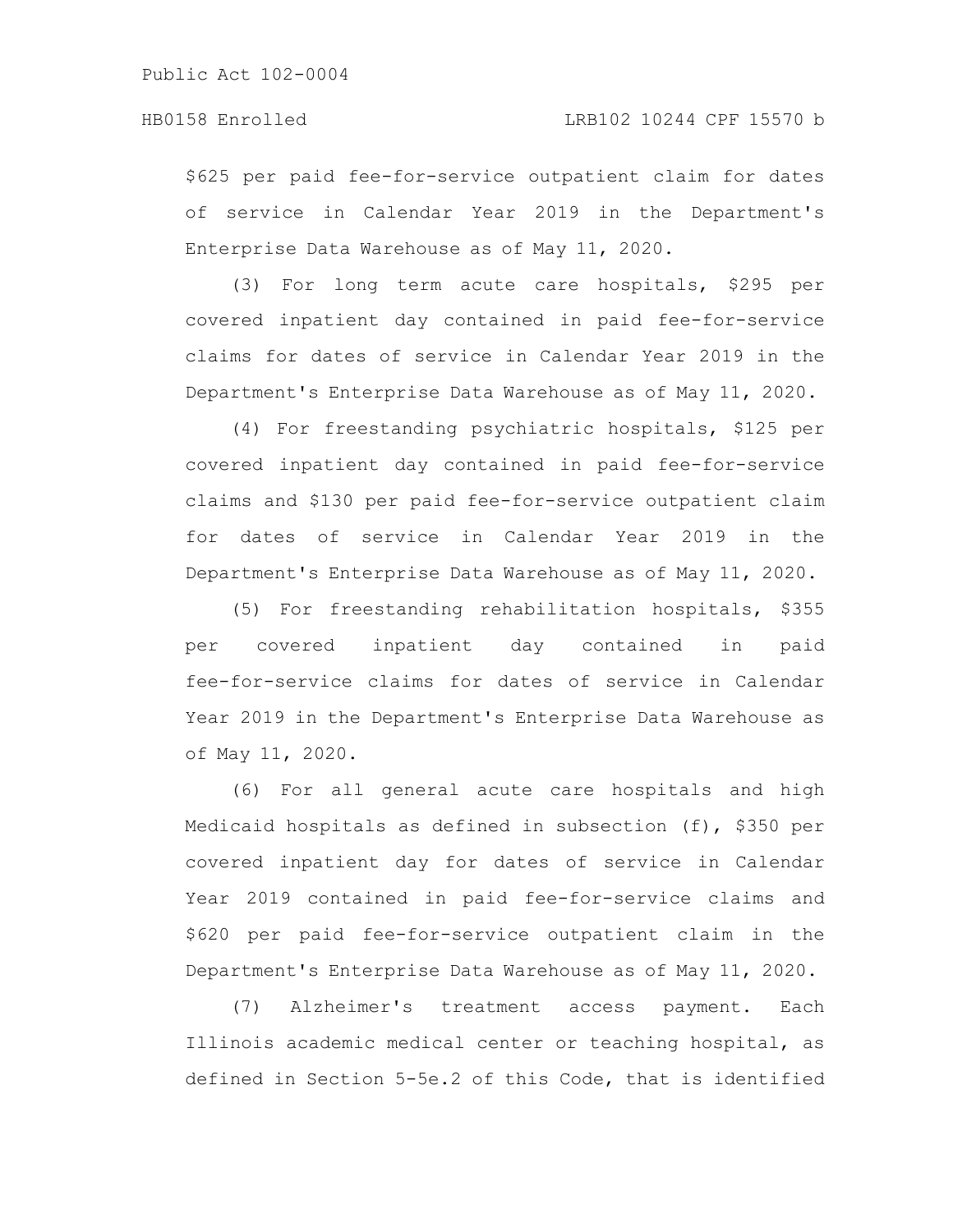as the primary hospital affiliate of one of the Regional Alzheimer's Disease Assistance Centers, as designated by the Alzheimer's Disease Assistance Act and identified in the Department of Public Health's Alzheimer's Disease State Plan dated December 2016, shall be paid an Alzheimer's treatment access payment equal to the product of the qualifying hospital's State Fiscal Year 2018 total inpatient fee-for-service days multiplied by the applicable Alzheimer's treatment rate of \$226.30 for hospitals located in Cook County and \$116.21 for hospitals located outside Cook County.

(e) The Department shall require managed care organizations (MCOs) to make directed payments and pass-through payments according to this Section. Each calendar year, the Department shall require MCOs to pay the maximum amount out of these funds as allowed as pass-through payments under federal regulations. The Department shall require MCOs to make such pass-through payments as specified in this Section. The Department shall require the MCOs to pay the remaining amounts as directed Payments as specified in this Section. The Department shall issue payments to the Comptroller by the seventh business day of each month for all MCOs that are sufficient for MCOs to make the directed payments and pass-through payments according to this Section. The Department shall require the MCOs to make pass-through payments and directed payments using electronic funds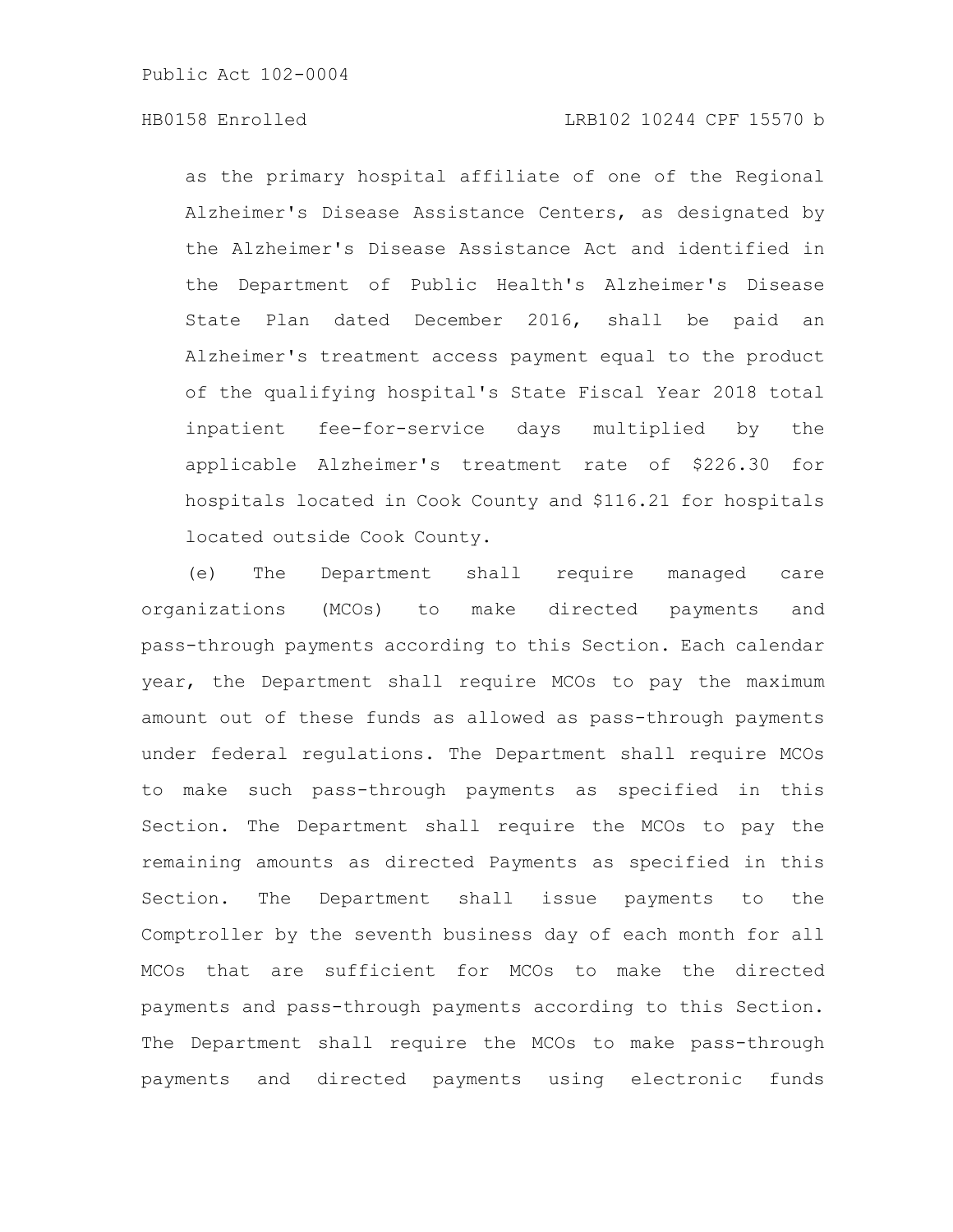transfers (EFT), if the hospital provides the information necessary to process such EFTs, in accordance with directions provided monthly by the Department, within 7 business days of the date the funds are paid to the MCOs, as indicated by the "Paid Date" on the website of the Office of the Comptroller if the funds are paid by EFT and the MCOs have received directed payment instructions. If funds are not paid through the Comptroller by EFT, payment must be made within 7 business days of the date actually received by the MCO. The MCO will be considered to have paid the pass-through payments when the payment remittance number is generated or the date the MCO sends the check to the hospital, if EFT information is not supplied. If an MCO is late in paying a pass-through payment or directed payment as required under this Section (including any extensions granted by the Department), it shall pay a penalty, unless waived by the Department for reasonable cause, to the Department equal to 5% of the amount of the pass-through payment or directed payment not paid on or before the due date plus 5% of the portion thereof remaining unpaid on the last day of each 30-day period thereafter. Payments to MCOs that would be paid consistent with actuarial certification and enrollment in the absence of the increased capitation payments under this Section shall not be reduced as a consequence of payments made under this subsection. The Department shall publish and maintain on its website for a period of no less than 8 calendar quarters, the quarterly calculation of directed payments and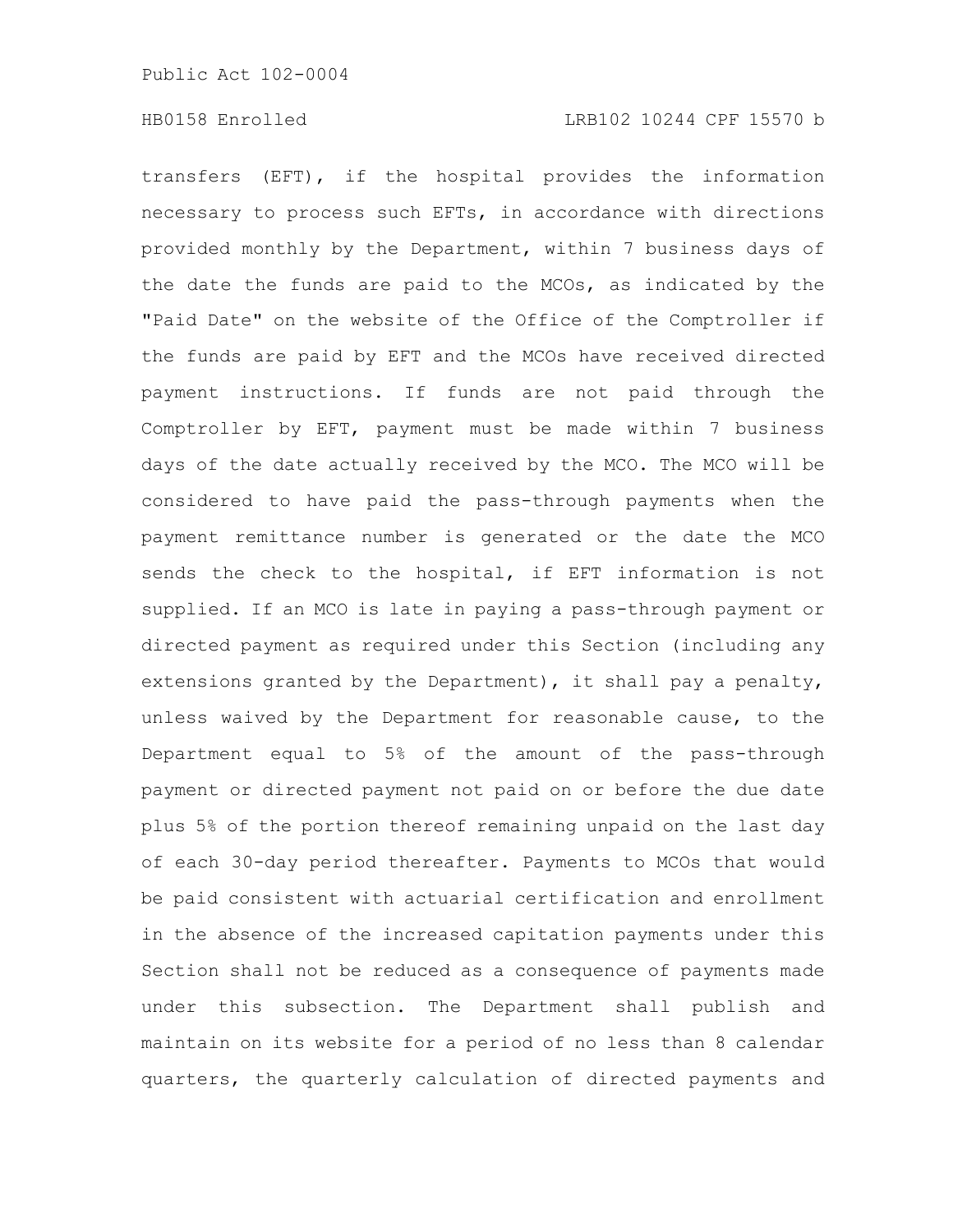### HB0158 Enrolled LRB102 10244 CPF 15570 b

pass-through payments owed to each hospital from each MCO. All calculations and reports shall be posted no later than the first day of the quarter for which the payments are to be issued.

(f)(1) For purposes of allocating the funds included in capitation payments to MCOs, Illinois hospitals shall be divided into the following classes as defined in administrative rules:

(A) Critical access hospitals.

(B) Safety-net hospitals, except that stand-alone children's hospitals that are not specialty children's hospitals will not be included.

(C) Long term acute care hospitals.

(D) Freestanding psychiatric hospitals.

(E) Freestanding rehabilitation hospitals.

(F) High Medicaid hospitals. As used in this Section, "high Medicaid hospital" means a general acute care hospital that is not a safety-net hospital or critical access hospital and that has a Medicaid Inpatient Utilization Rate above 30% or a hospital that had over 35,000 inpatient Medicaid days during the applicable period. For the period July 1, 2020 through December 31, 2020, the applicable period for the Medicaid Inpatient Utilization Rate (MIUR) is the rate year 2020 MIUR and for the number of inpatient days it is State fiscal year 2018. Beginning in calendar year 2021, the Department shall use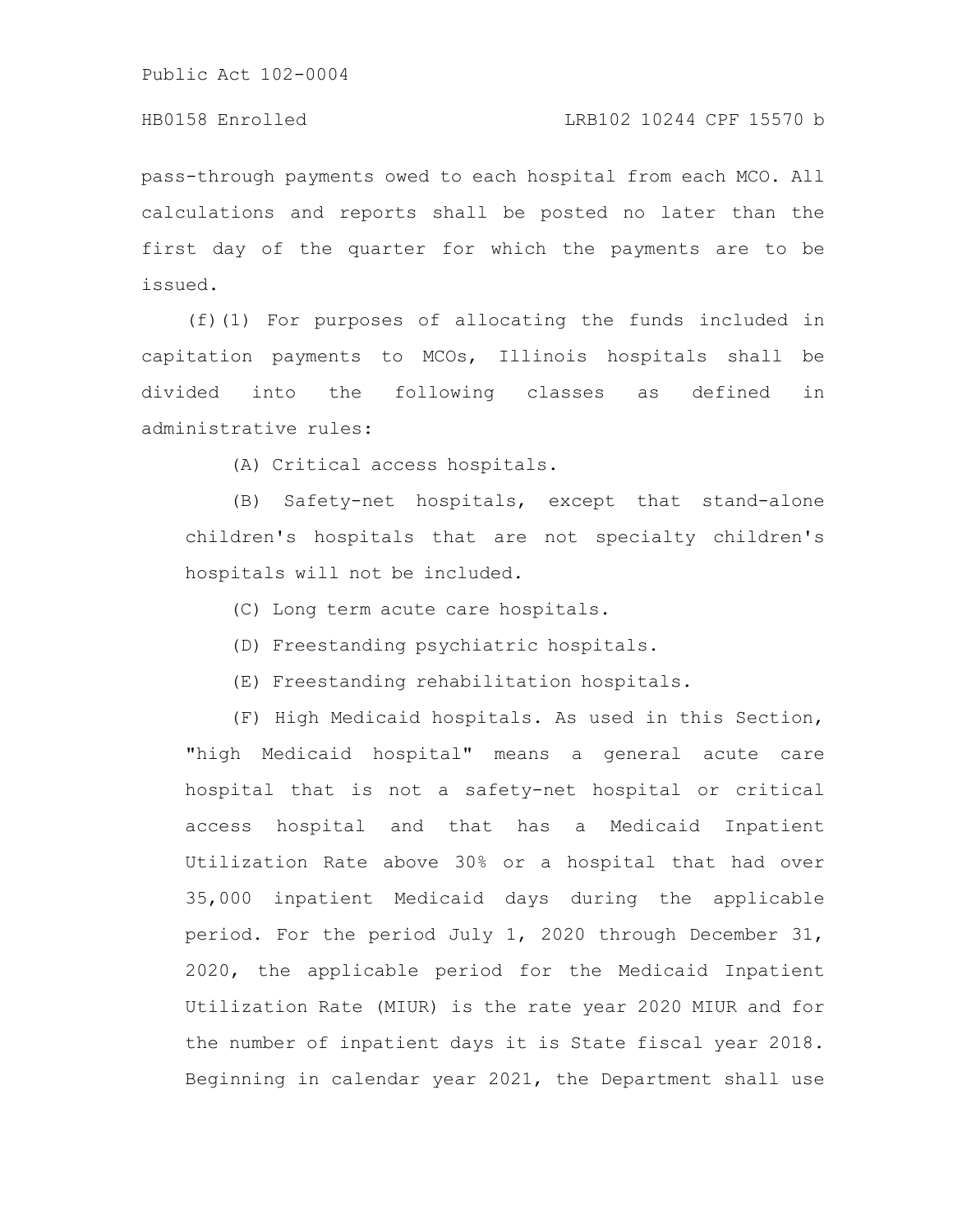### HB0158 Enrolled LRB102 10244 CPF 15570 b

the most recently determined MIUR, as defined in subsection (h) of Section 5-5.02, and for the inpatient day threshold, the State fiscal year ending 18 months prior to the beginning of the calendar year. For purposes of calculating MIUR under this Section, children's hospitals and affiliated general acute care hospitals shall be considered a single hospital.

(G) General acute care hospitals. As used under this Section, "general acute care hospitals" means all other Illinois hospitals not identified in subparagraphs (A) through (F).

(2) Hospitals' qualification for each class shall be assessed prior to the beginning of each calendar year and the new class designation shall be effective January 1 of the next year. The Department shall publish by rule the process for establishing class determination.

(g) Fixed pool directed payments. Beginning July 1, 2020, the Department shall issue payments to MCOs which shall be used to issue directed payments to qualified Illinois safety-net hospitals and critical access hospitals on a monthly basis in accordance with this subsection. Prior to the beginning of each Payout Quarter beginning July 1, 2020, the Department shall use encounter claims data from the Determination Quarter, accepted by the Department's Medicaid Management Information System for inpatient and outpatient services rendered by safety-net hospitals and critical access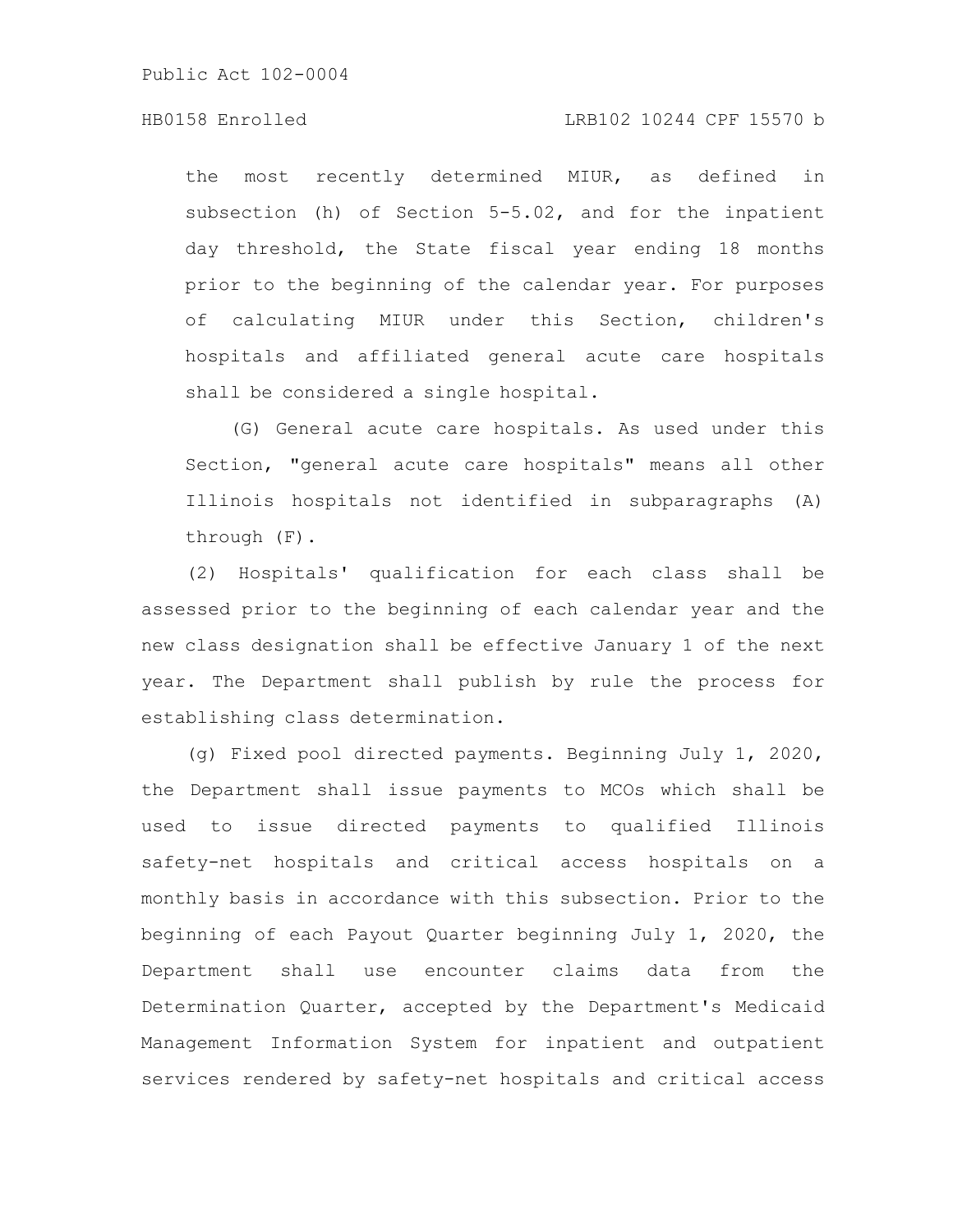hospitals to determine a quarterly uniform per unit add-on for each hospital class.

(1) Inpatient per unit add-on. A quarterly uniform per diem add-on shall be derived by dividing the quarterly Inpatient Directed Payments Pool amount allocated to the applicable hospital class by the total inpatient days contained on all encounter claims received during the Determination Quarter, for all hospitals in the class.

(A) Each hospital in the class shall have a quarterly inpatient directed payment calculated that is equal to the product of the number of inpatient days attributable to the hospital used in the calculation of the quarterly uniform class per diem add-on, multiplied by the calculated applicable quarterly uniform class per diem add-on of the hospital class.

(B) Each hospital shall be paid 1/3 of its quarterly inpatient directed payment in each of the 3 months of the Payout Quarter, in accordance with directions provided to each MCO by the Department.

(2) Outpatient per unit add-on. A quarterly uniform per claim add-on shall be derived by dividing the quarterly Outpatient Directed Payments Pool amount allocated to the applicable hospital class by the total outpatient encounter claims received during the Determination Quarter, for all hospitals in the class.

(A) Each hospital in the class shall have a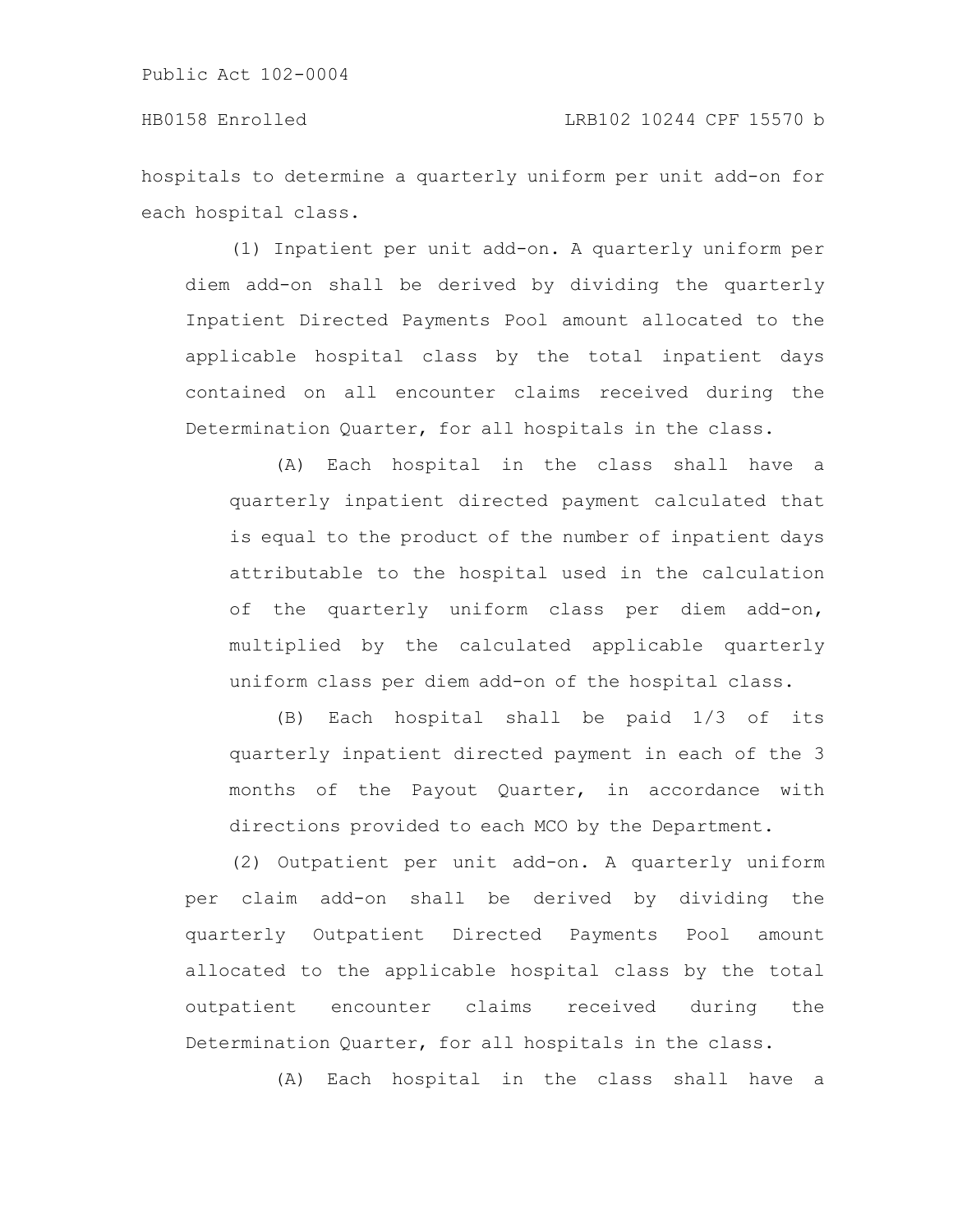## HB0158 Enrolled LRB102 10244 CPF 15570 b

quarterly outpatient directed payment calculated that is equal to the product of the number of outpatient encounter claims attributable to the hospital used in the calculation of the quarterly uniform class per claim add-on, multiplied by the calculated applicable quarterly uniform class per claim add-on of the hospital class.

(B) Each hospital shall be paid 1/3 of its quarterly outpatient directed payment in each of the 3 months of the Payout Quarter, in accordance with directions provided to each MCO by the Department.

(3) Each MCO shall pay each hospital the Monthly Directed Payment as identified by the Department on its quarterly determination report.

(4) Definitions. As used in this subsection:

(A) "Payout Quarter" means each 3 month calendar quarter, beginning July 1, 2020.

(B) "Determination Quarter" means each 3 month calendar quarter, which ends 3 months prior to the first day of each Payout Quarter.

(5) For the period July 1, 2020 through December 2020, the following amounts shall be allocated to the following hospital class directed payment pools for the quarterly development of a uniform per unit add-on:

(A) \$2,894,500 for hospital inpatient services for critical access hospitals.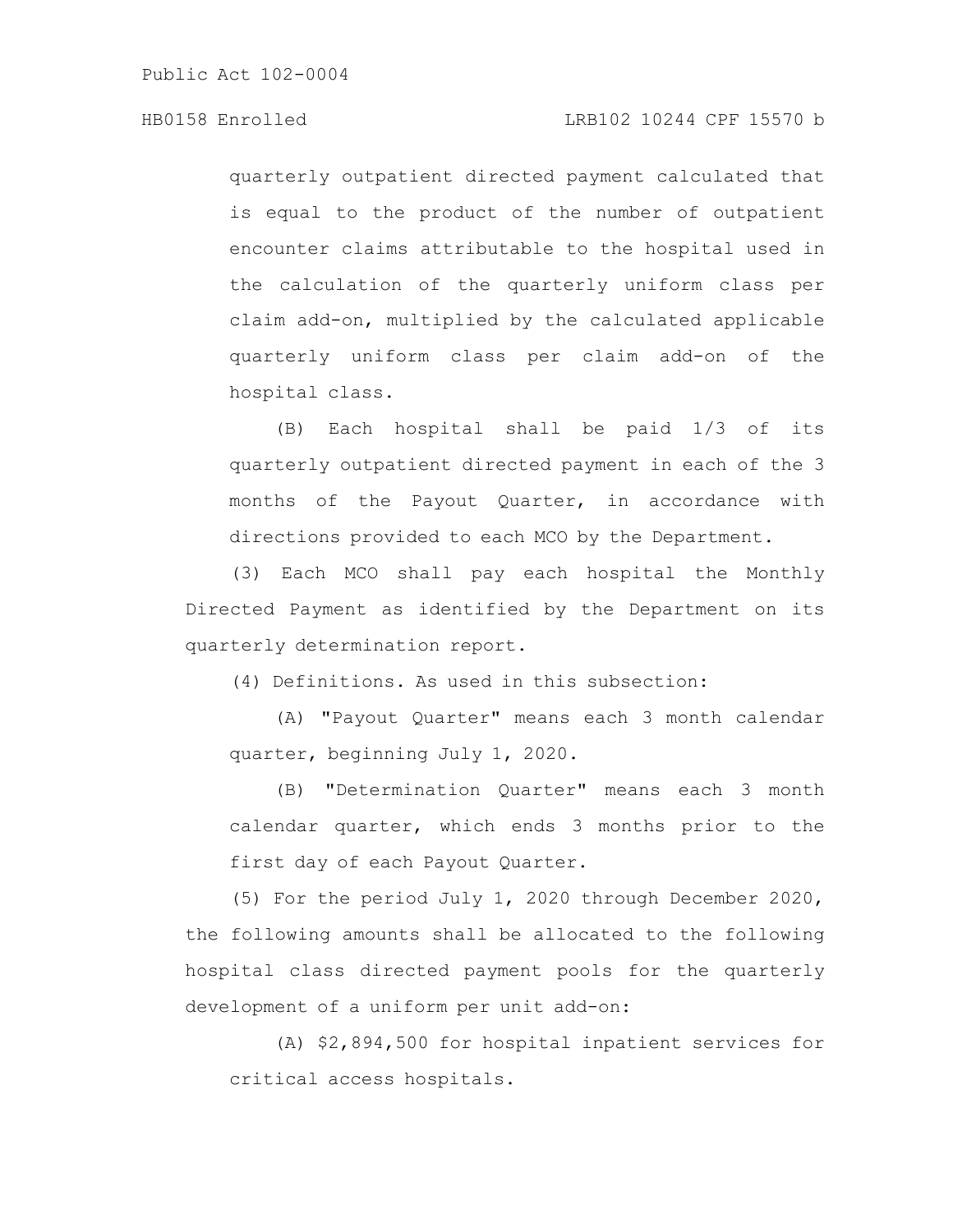(B) \$4,294,374 for hospital outpatient services for critical access hospitals.

(C) \$29,109,330 for hospital inpatient services for safety-net hospitals.

(D) \$35,041,218 for hospital outpatient services for safety-net hospitals.

(h) Fixed rate directed payments. Effective July 1, 2020, the Department shall issue payments to MCOs which shall be used to issue directed payments to Illinois hospitals not identified in paragraph (g) on a monthly basis. Prior to the beginning of each Payout Quarter beginning July 1, 2020, the Department shall use encounter claims data from the Determination Quarter, accepted by the Department's Medicaid Management Information System for inpatient and outpatient services rendered by hospitals in each hospital class identified in paragraph (f) and not identified in paragraph (g). For the period July 1, 2020 through December 2020, the Department shall direct MCOs to make payments as follows:

(1) For general acute care hospitals an amount equal to \$1,750 multiplied by the hospital's category of service 20 case mix index for the determination quarter multiplied by the hospital's total number of inpatient admissions for category of service 20 for the determination quarter.

(2) For general acute care hospitals an amount equal to \$160 multiplied by the hospital's category of service 21 case mix index for the determination quarter multiplied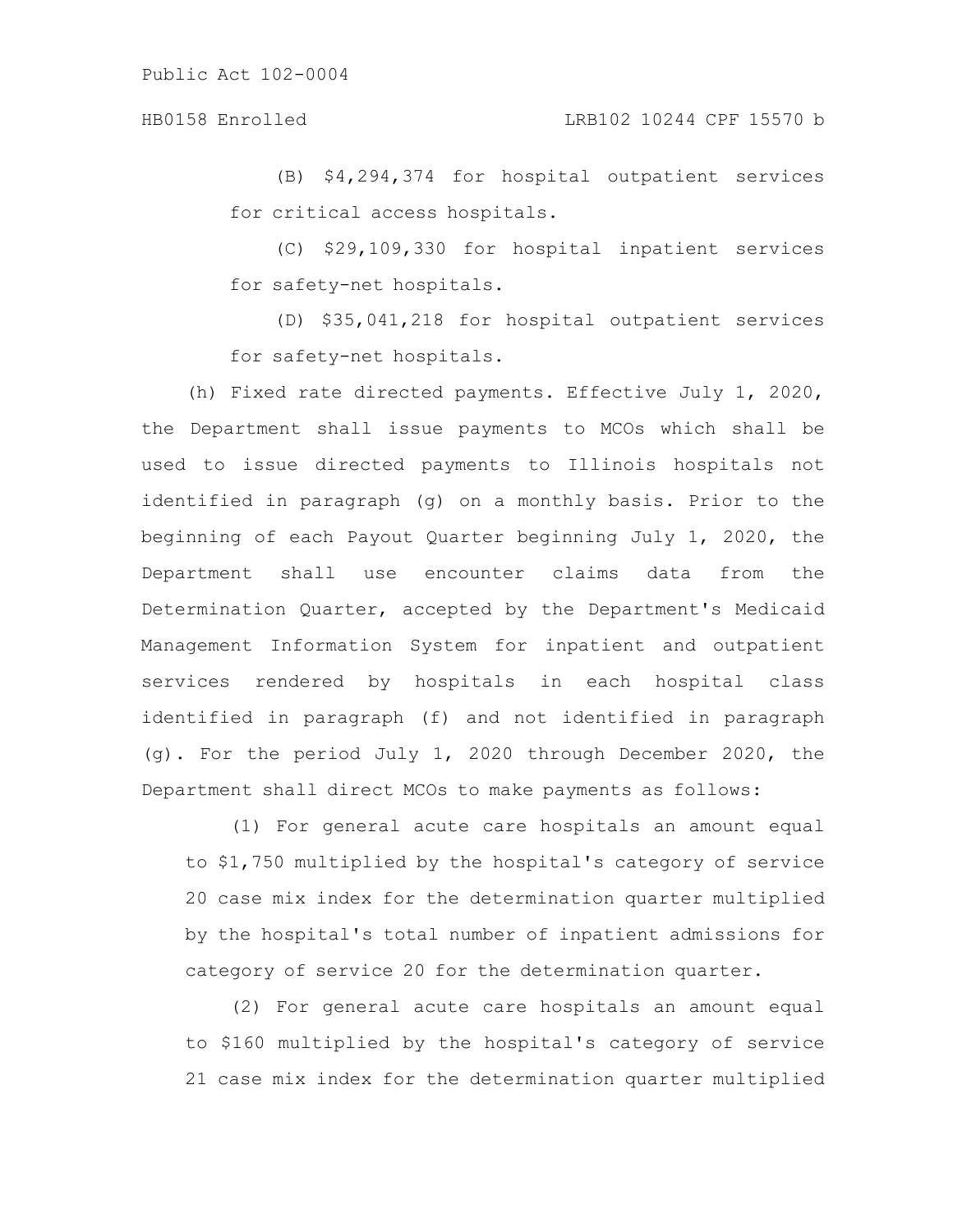## HB0158 Enrolled LRB102 10244 CPF 15570 b

by the hospital's total number of inpatient admissions for category of service 21 for the determination quarter.

(3) For general acute care hospitals an amount equal to \$80 multiplied by the hospital's category of service 22 case mix index for the determination quarter multiplied by the hospital's total number of inpatient admissions for category of service 22 for the determination quarter.

(4) For general acute care hospitals an amount equal to \$375 multiplied by the hospital's category of service 24 case mix index for the determination quarter multiplied by the hospital's total number of category of service 24 paid EAPG (EAPGs) for the determination quarter.

(5) For general acute care hospitals an amount equal to \$240 multiplied by the hospital's category of service 27 and 28 case mix index for the determination quarter multiplied by the hospital's total number of category of service 27 and 28 paid EAPGs for the determination quarter.

(6) For general acute care hospitals an amount equal to \$290 multiplied by the hospital's category of service 29 case mix index for the determination quarter multiplied by the hospital's total number of category of service 29 paid EAPGs for the determination quarter.

(7) For high Medicaid hospitals an amount equal to \$1,800 multiplied by the hospital's category of service 20 case mix index for the determination quarter multiplied by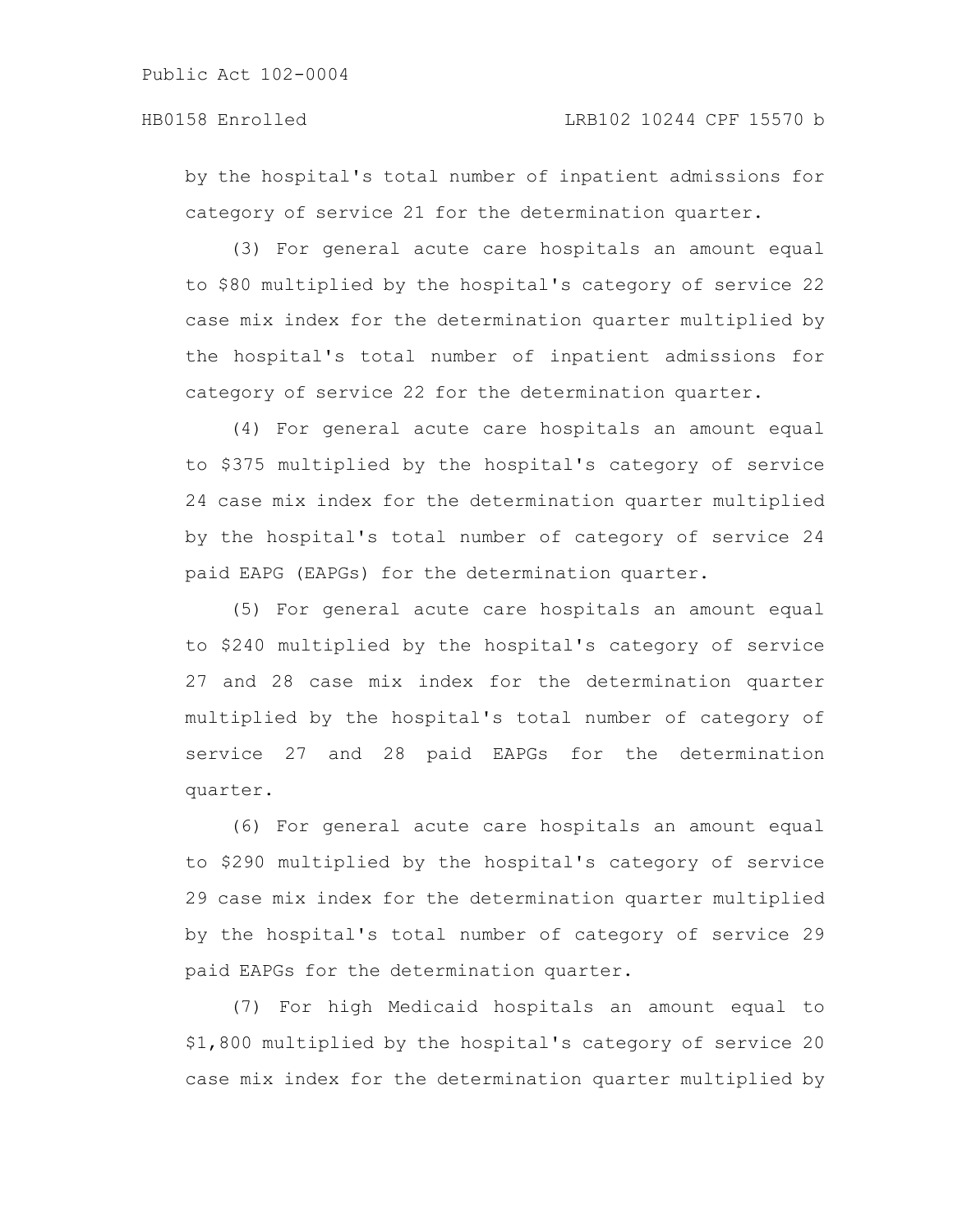the hospital's total number of inpatient admissions for category of service 20 for the determination quarter.

(8) For high Medicaid hospitals an amount equal to \$160 multiplied by the hospital's category of service 21 case mix index for the determination quarter multiplied by the hospital's total number of inpatient admissions for category of service 21 for the determination quarter.

(9) For high Medicaid hospitals an amount equal to \$80 multiplied by the hospital's category of service 22 case mix index for the determination quarter multiplied by the hospital's total number of inpatient admissions for category of service 22 for the determination quarter.

(10) For high Medicaid hospitals an amount equal to \$400 multiplied by the hospital's category of service 24 case mix index for the determination quarter multiplied by the hospital's total number of category of service 24 paid EAPG outpatient claims for the determination quarter.

(11) For high Medicaid hospitals an amount equal to \$240 multiplied by the hospital's category of service 27 and 28 case mix index for the determination quarter multiplied by the hospital's total number of category of service 27 and 28 paid EAPGs for the determination quarter.

(12) For high Medicaid hospitals an amount equal to \$290 multiplied by the hospital's category of service 29 case mix index for the determination quarter multiplied by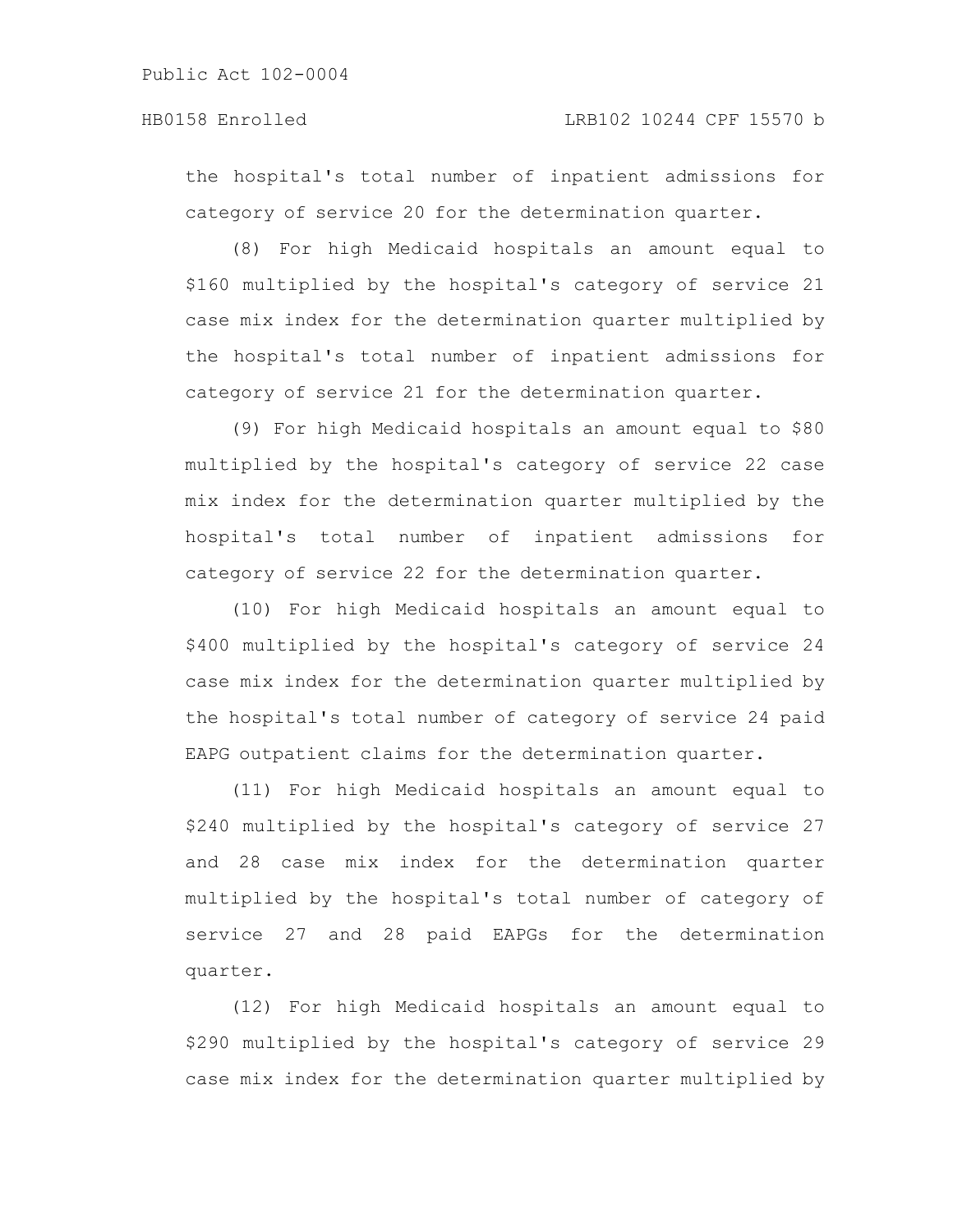the hospital's total number of category of service 29 paid EAPGs for the determination quarter.

(13) For long term acute care hospitals the amount of \$495 multiplied by the hospital's total number of inpatient days for the determination quarter.

(14) For psychiatric hospitals the amount of \$210 multiplied by the hospital's total number of inpatient days for category of service 21 for the determination quarter.

(15) For psychiatric hospitals the amount of \$250 multiplied by the hospital's total number of outpatient claims for category of service 27 and 28 for the determination quarter.

(16) For rehabilitation hospitals the amount of \$410 multiplied by the hospital's total number of inpatient days for category of service 22 for the determination quarter.

(17) For rehabilitation hospitals the amount of \$100 multiplied by the hospital's total number of outpatient claims for category of service 29 for the determination quarter.

(18) Each hospital shall be paid 1/3 of their quarterly inpatient and outpatient directed payment in each of the 3 months of the Payout Quarter, in accordance with directions provided to each MCO by the Department.

(19) Each MCO shall pay each hospital the Monthly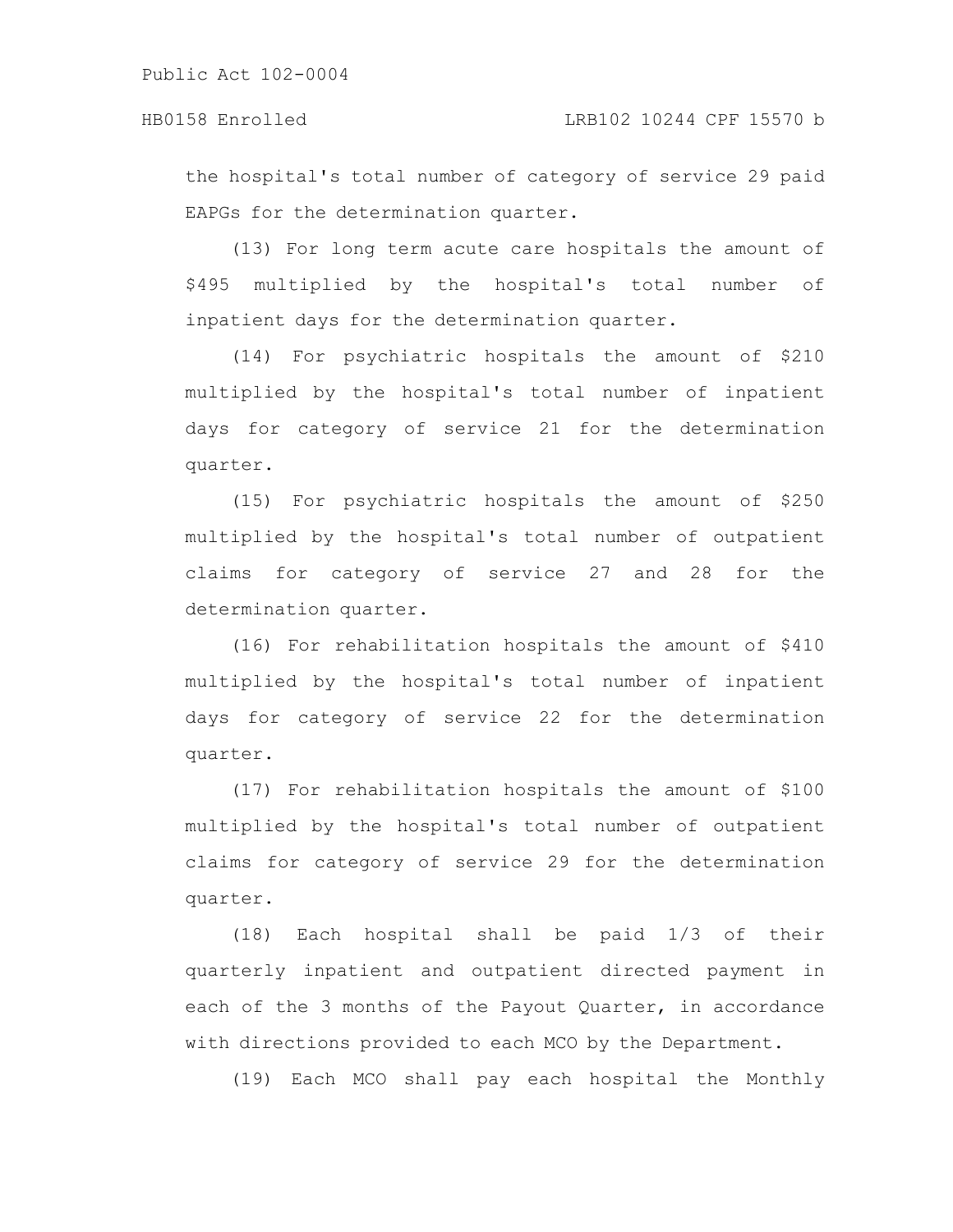Directed Payment amount as identified by the Department on its quarterly determination report.

Notwithstanding any other provision of this subsection, if the Department determines that the actual total hospital utilization data that is used to calculate the fixed rate directed payments is substantially different than anticipated when the rates in this subsection were initially determined (for unforeseeable circumstances such as the COVID-19 pandemic), the Department may adjust the rates specified in this subsection so that the total directed payments approximate the total spending amount anticipated when the rates were initially established.

Definitions. As used in this subsection:

(A) "Payout Quarter" means each calendar quarter, beginning July 1, 2020.

(B) "Determination Quarter" means each calendar quarter which ends 3 months prior to the first day of each Payout Quarter.

(C) "Case mix index" means a hospital specific calculation. For inpatient claims the case mix index is calculated each quarter by summing the relative weight of all inpatient Diagnosis-Related Group (DRG) claims for a category of service in the applicable Determination Quarter and dividing the sum by the number of sum total of all inpatient DRG admissions for the category of service for the associated claims.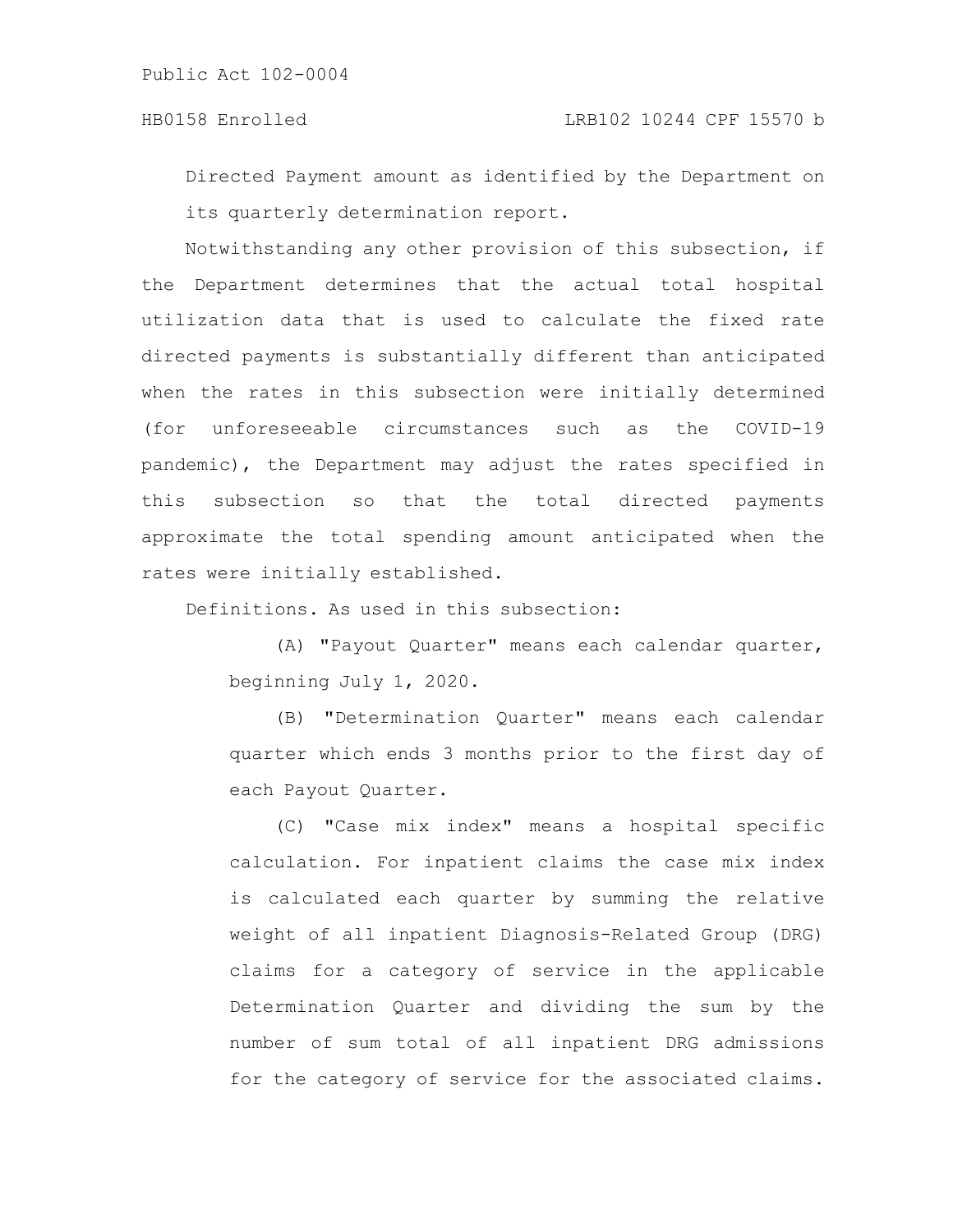The case mix index for outpatient claims is calculated each quarter by summing the relative weight of all paid EAPGs in the applicable Determination Quarter and dividing the sum by the sum total of paid EAPGs for the associated claims.

(i) Beginning January 1, 2021, the rates for directed payments shall be recalculated in order to spend the additional funds for directed payments that result from reduction in the amount of pass-through payments allowed under federal regulations. The additional funds for directed payments shall be allocated proportionally to each class of hospitals based on that class' proportion of services.

(j) Pass-through payments.

(1) For the period July 1, 2020 through December 31, 2020, the Department shall assign quarterly pass-through payments to each class of hospitals equal to one-fourth of the following annual allocations:

(A) \$390,487,095 to safety-net hospitals.

(B) \$62,553,886 to critical access hospitals.

- (C) \$345,021,438 to high Medicaid hospitals.
- (D) \$551,429,071 to general acute care hospitals.
- (E) \$27,283,870 to long term acute care hospitals.

(F) \$40,825,444 to freestanding psychiatric hospitals.

(G) \$9,652,108 to freestanding rehabilitation hospitals.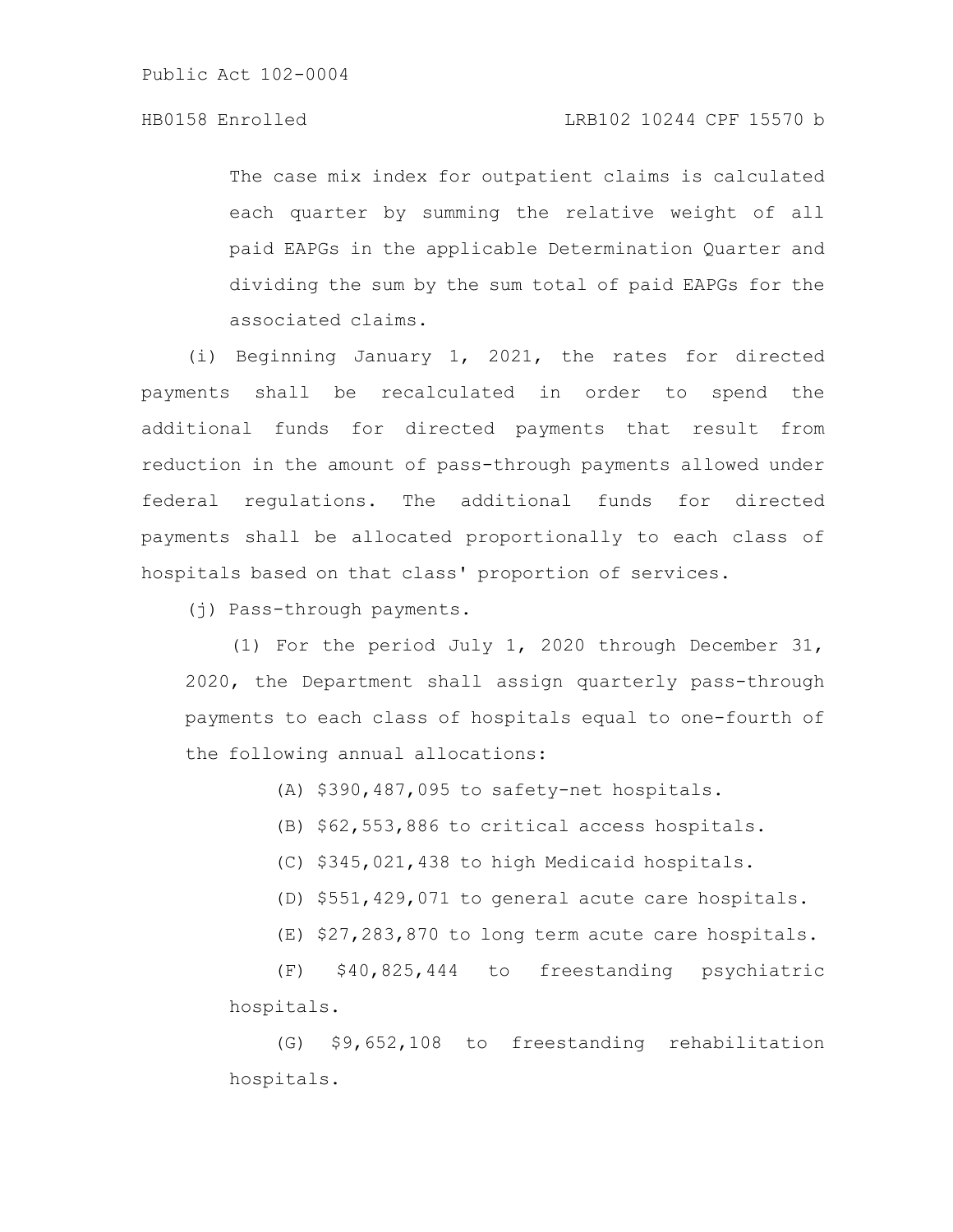## HB0158 Enrolled LRB102 10244 CPF 15570 b

(2) The pass-through payments shall at a minimum ensure hospitals receive a total amount of monthly payments under this Section as received in calendar year 2019 in accordance with this Article and paragraph (1) of subsection (d-5) of Section 14-12, exclusive of amounts received through payments referenced in subsection (b).

(3) For the calendar year beginning January 1, 2021, and each calendar year thereafter, each hospital's pass-through payment amount shall be reduced proportionally to the reduction of all pass-through payments required by federal regulations.

(k) At least 30 days prior to each calendar year, the Department shall notify each hospital of changes to the payment methodologies in this Section, including, but not limited to, changes in the fixed rate directed payment rates, the aggregate pass-through payment amount for all hospitals, and the hospital's pass-through payment amount for the upcoming calendar year.

(l) Notwithstanding any other provisions of this Section, the Department may adopt rules to change the methodology for directed and pass-through payments as set forth in this Section, but only to the extent necessary to obtain federal approval of a necessary State Plan amendment or Directed Payment Preprint or to otherwise conform to federal law or federal regulation.

(m) As used in this subsection, "managed care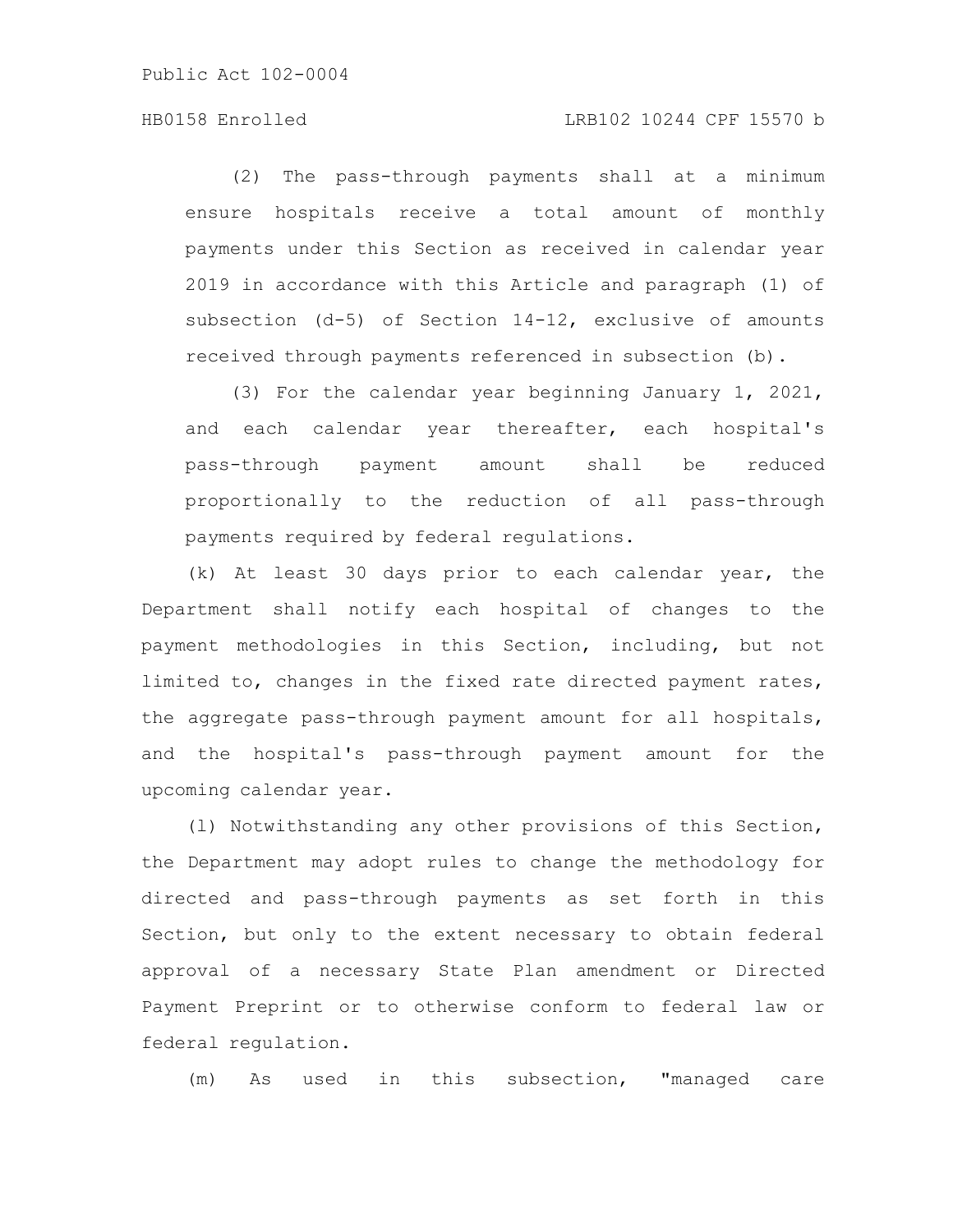organization" or "MCO" means an entity which contracts with the Department to provide services where payment for medical services is made on a capitated basis, excluding contracted entities for dual eligible or Department of Children and Family Services youth populations.

(n) In order to address the escalating infant mortality rates among minority communities in Illinois, the State shall, subject to appropriation, create a pool of funding of at least \$50,000,000 annually to be disbursed among safety-net hospitals that maintain perinatal designation from the Department of Public Health. The funding shall be used to preserve or enhance OB/GYN services or other specialty services at the receiving hospital, with the distribution of funding to be established by rule and with consideration to perinatal hospitals with safe birthing levels and quality metrics for healthy mothers and babies.

(Source: P.A. 101-650, eff. 7-7-20.)

#### Article 110.

Section 110-1. Short title. This Article may be cited as the Racial Impact Note Act.

Section 110-5. Racial impact note.

(a) Every bill which has or could have a disparate impact on racial and ethnic minorities, upon the request of any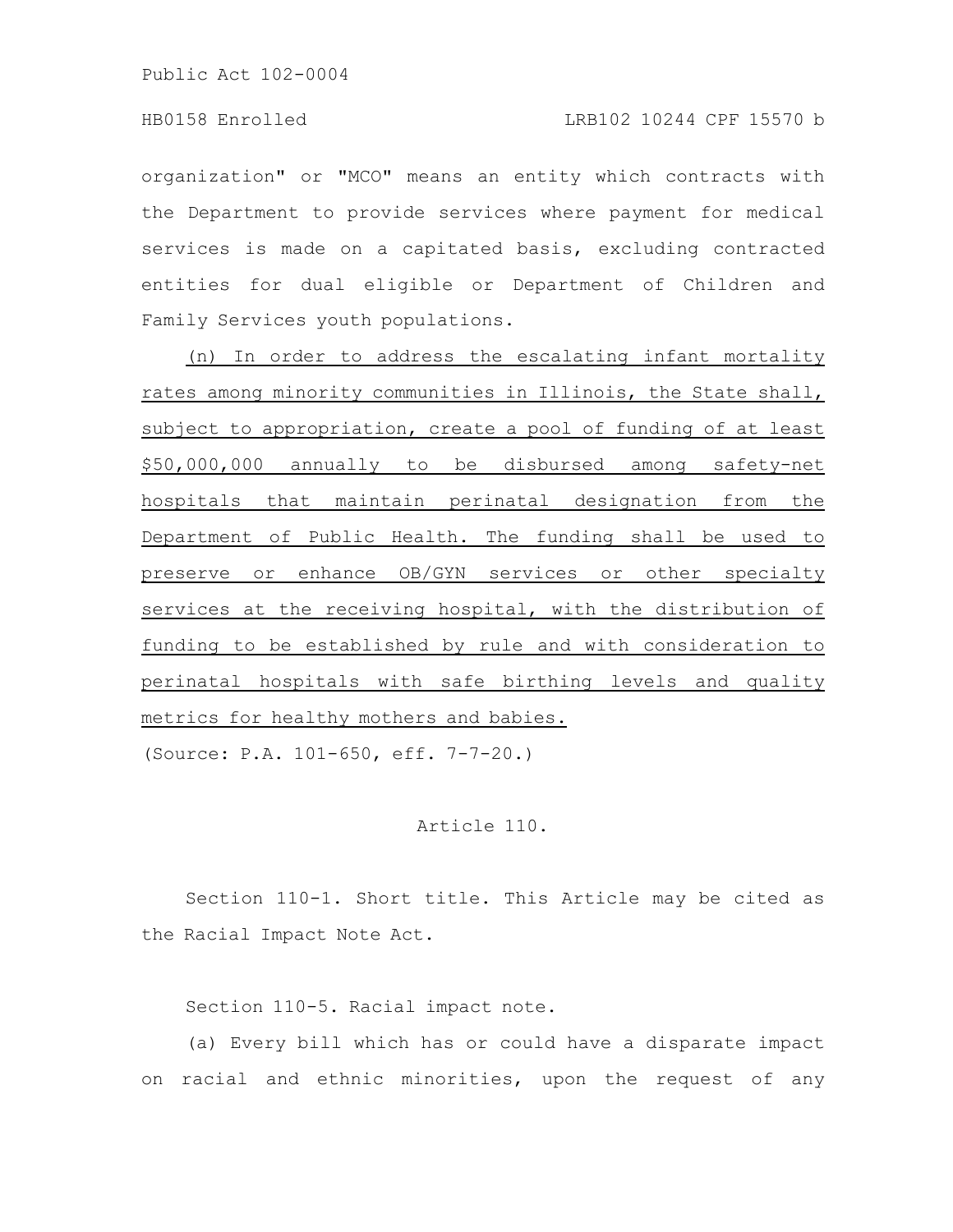## HB0158 Enrolled LRB102 10244 CPF 15570 b

member, shall have prepared for it, before second reading in the house of introduction, a brief explanatory statement or note that shall include a reliable estimate of the anticipated impact on those racial and ethnic minorities likely to be impacted by the bill. Each racial impact note must include, for racial and ethnic minorities for which data are available: (i) an estimate of how the proposed legislation would impact racial and ethnic minorities; (ii) a statement of the methodologies and assumptions used in preparing the estimate; (iii) an estimate of the racial and ethnic composition of the population who may be impacted by the proposed legislation, including those persons who may be negatively impacted and those persons who may benefit from the proposed legislation; and (iv) any other matter that a responding agency considers appropriate in relation to the racial and ethnic minorities likely to be affected by the bill.

Section 110-10. Preparation.

(a) The sponsor of each bill for which a request under Section 110-5 has been made shall present a copy of the bill with the request for a racial impact note to the appropriate responding agency or agencies under subsection (b). The responding agency or agencies shall prepare and submit the note to the sponsor of the bill within 5 calendar days, except that whenever, because of the complexity of the measure, additional time is required for the preparation of the racial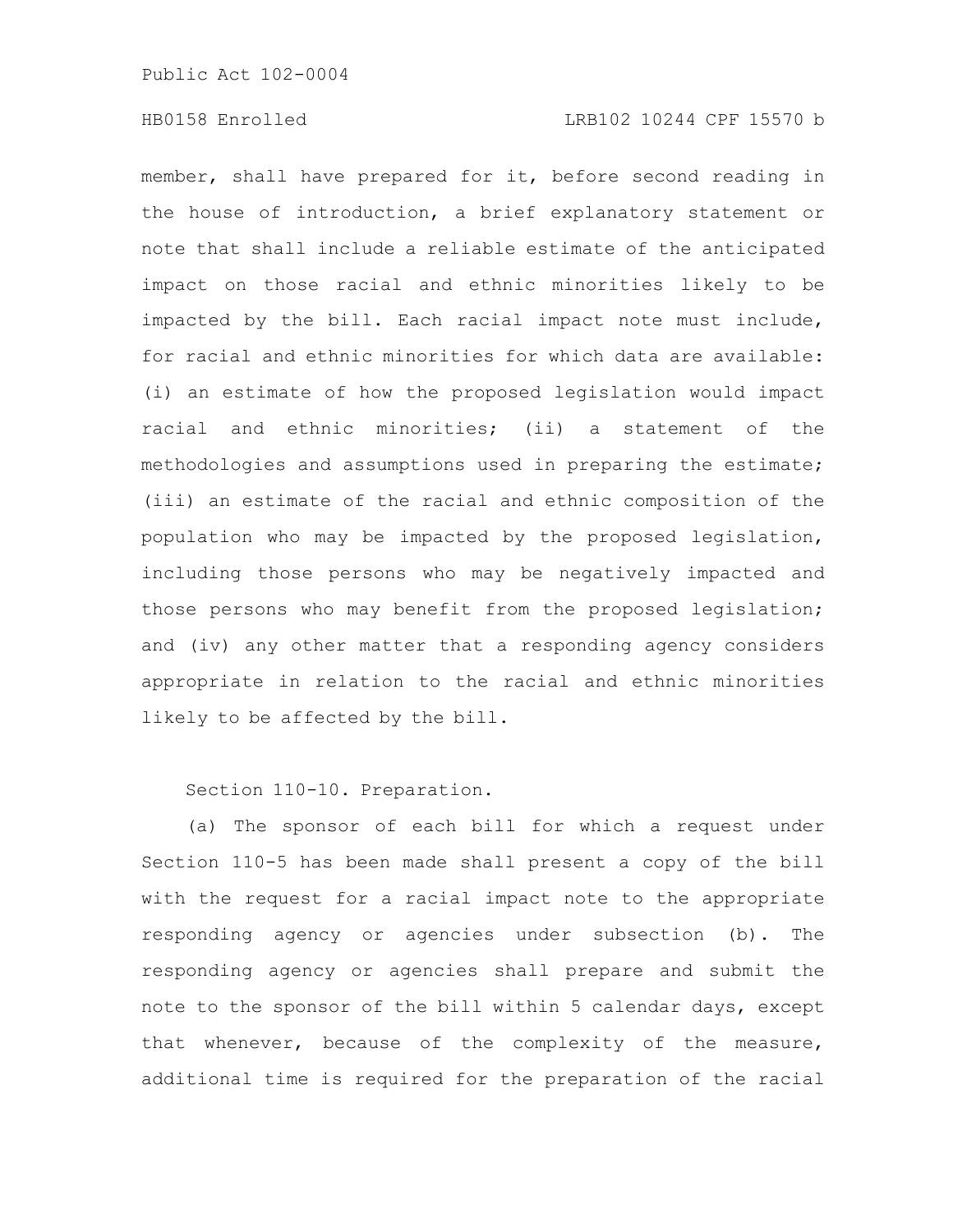## HB0158 Enrolled LRB102 10244 CPF 15570 b

impact note, the responding agency or agencies may inform the sponsor of the bill, and the sponsor may approve an extension of the time within which the note is to be submitted, not to extend, however, beyond June 15, following the date of the request. If, in the opinion of the responding agency or agencies, there is insufficient information to prepare a reliable estimate of the anticipated impact, a statement to that effect can be filed and shall meet the requirements of this Act.

(b) If a bill concerns arrests, convictions, or law enforcement, a statement shall be prepared by the Illinois Criminal Justice Information Authority specifying the impact on racial and ethnic minorities. If a bill concerns corrections, sentencing, or the placement of individuals within the Department of Corrections, a statement shall be prepared by the Department of Corrections specifying the impact on racial and ethnic minorities. If a bill concerns local government, a statement shall be prepared by the Department of Commerce and Economic Opportunity specifying the impact on racial and ethnic minorities. If a bill concerns education, one of the following agencies shall prepare a statement specifying the impact on racial and ethnic minorities: (i) the Illinois Community College Board, if the bill affects community colleges; (ii) the Illinois State Board of Education, if the bill affects primary and secondary education; or (iii) the Illinois Board of Higher Education, if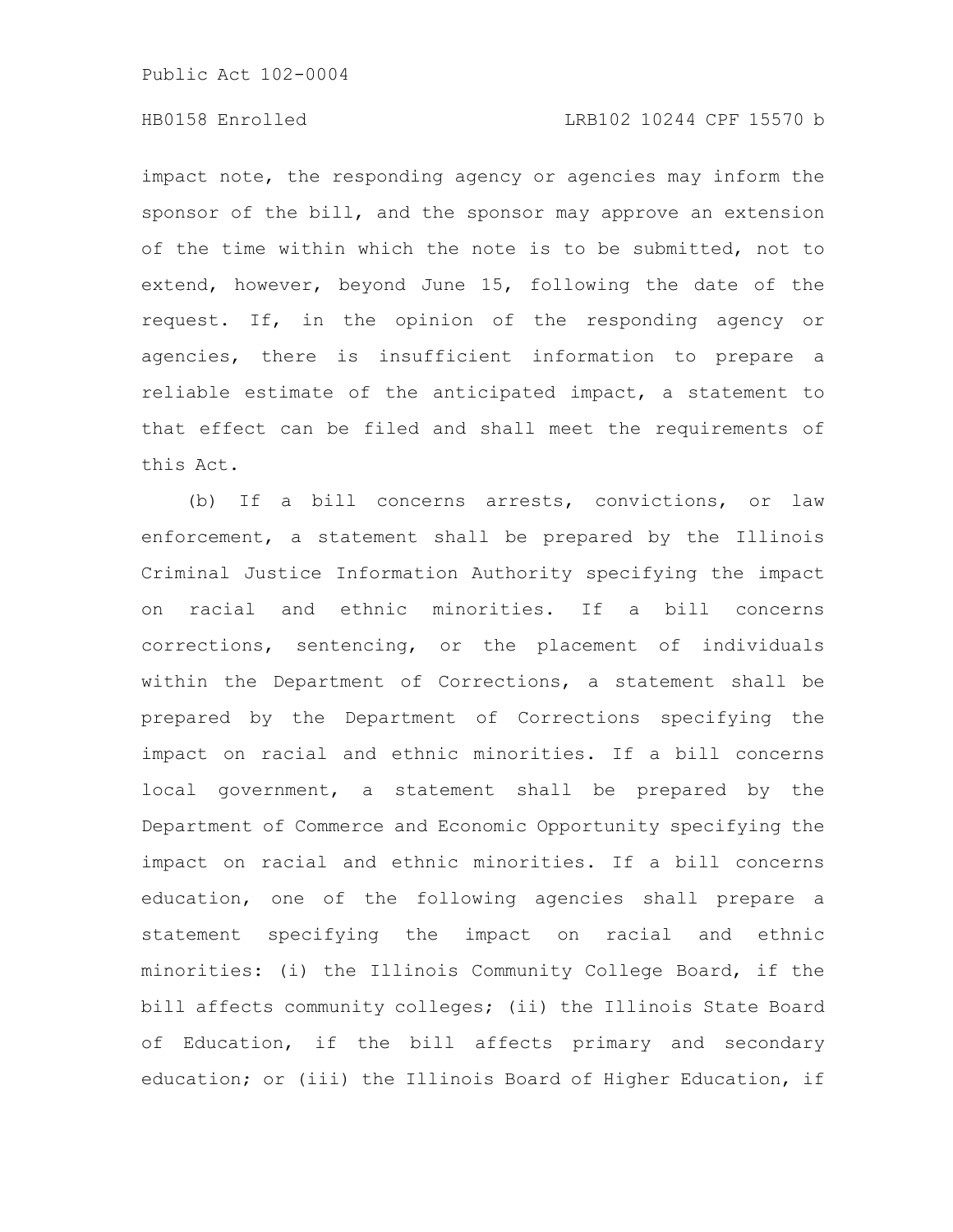the bill affects State universities. Any other State agency impacted or responsible for implementing all or part of this bill shall prepare a statement of the racial and ethnic impact of the bill as it relates to that agency.

Section 110-15. Requisites and contents. The note shall be factual in nature, as brief and concise as may be, and, in addition, it shall include both the immediate effect and, if determinable or reasonably foreseeable, the long range effect of the measure on racial and ethnic minorities. If, after careful investigation, it is determined that such an effect is not ascertainable, the note shall contain a statement to that effect, setting forth the reasons why no ascertainable effect can be given.

Section 110-20. Comment or opinion; technical or mechanical defects. No comment or opinion shall be included in the racial impact note with regard to the merits of the measure for which the racial impact note is prepared; however, technical or mechanical defects may be noted.

Section 110-25. Appearance of State officials and employees in support or opposition of measure. The fact that a racial impact note is prepared for any bill shall not preclude or restrict the appearance before any committee of the General Assembly of any official or authorized employee of the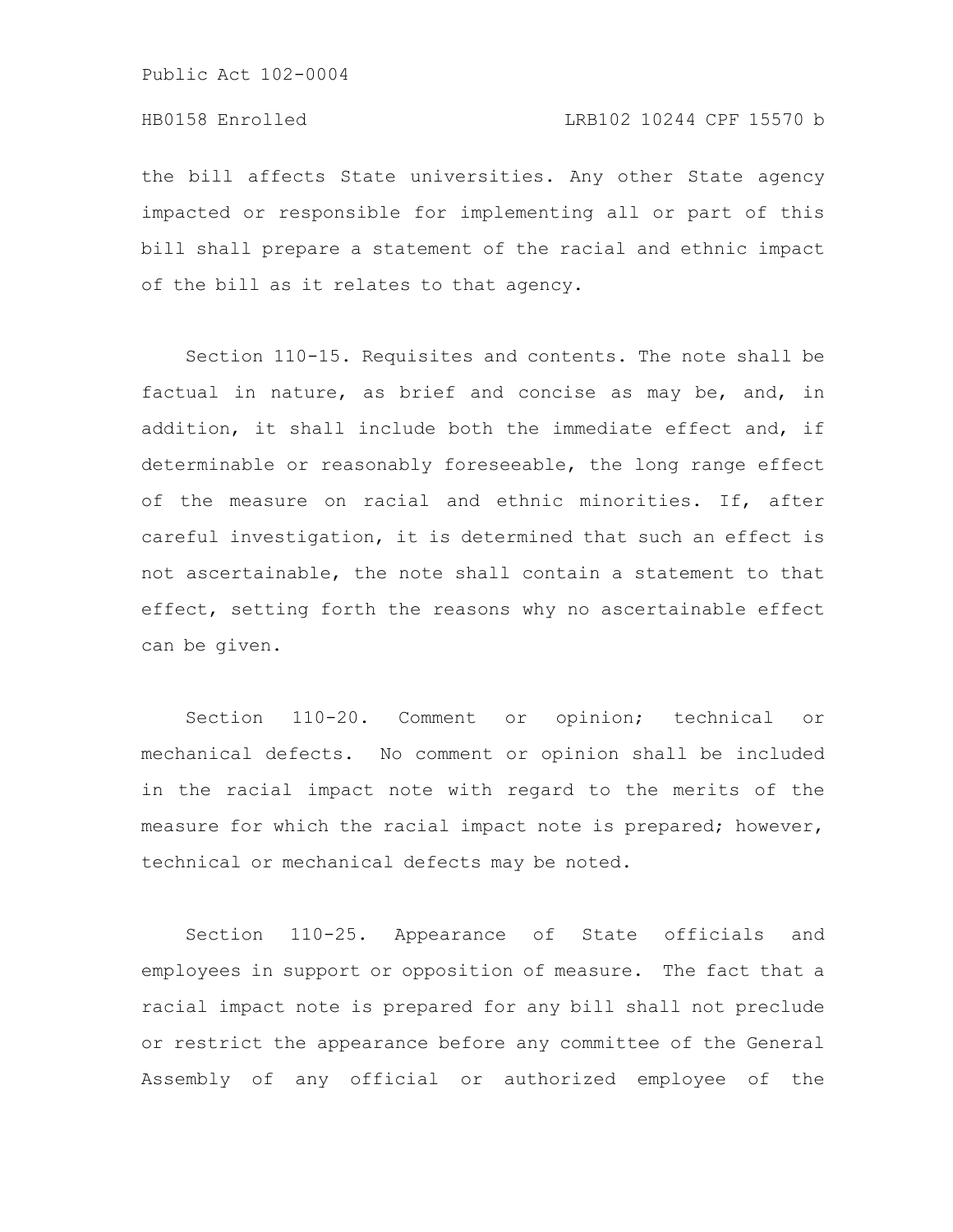HB0158 Enrolled LRB102 10244 CPF 15570 b

responding agency or agencies, or any other impacted State agency, who desires to be heard in support of or in opposition to the measure.

#### Article 115.

Section 115-5. The Illinois Public Aid Code is amended by adding Section 14-14 as follows:

(305 ILCS 5/14-14 new)

Sec. 14-14. Increasing access to primary care in hospitals. The Department of Healthcare and Family Services shall develop a program to facilitate coordination between Federally Qualified Health Centers (FQHCs) and safety net hospitals, with the goal of increasing care coordination, managing chronic diseases, and addressing the social determinants of health on or before December 31, 2021. Coordination between FQHCs and safety hospitals may include, but is not limited to, embedding FQHC staff in hospitals, utilizing health information technology for care coordination, and enabling FQHCs to connect hospital patients to community-based resources when needed to provide whole-person care. In addition, the Department shall develop a payment methodology to allow FQHCs to provide care coordination services, including, but not limited to, chronic disease management and behavioral health services. The Department of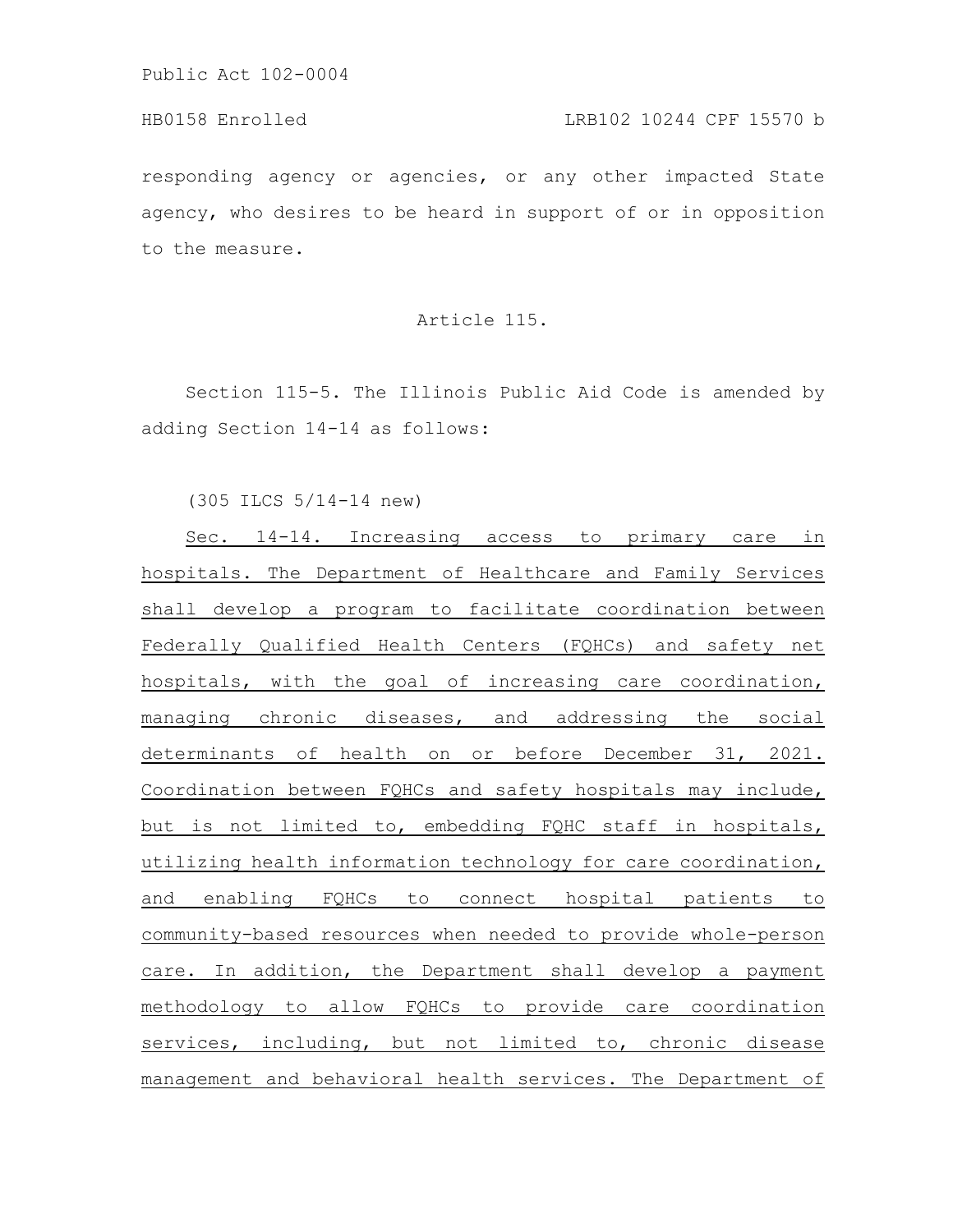#### HB0158 Enrolled LRB102 10244 CPF 15570 b

Healthcare and Family Services shall develop a payment methodology to allow for FQHC care coordination services by no later than December 31, 2021.

#### Article 120.

Section 120-5. The Civil Administrative Code of Illinois is amended by changing Section 5-565 as follows:

(20 ILCS 5/5-565) (was 20 ILCS 5/6.06)

Sec. 5-565. In the Department of Public Health.

(a) The General Assembly declares it to be the public policy of this State that all residents eitizens of Illinois are entitled to lead healthy lives. Governmental public health has a specific responsibility to ensure that a public health system is in place to allow the public health mission to be achieved. The public health system is the collection of public, private, and voluntary entities as well as individuals and informal associations that contribute to the public's health within the State. To develop a public health system requires certain core functions to be performed by government. The State Board of Health is to assume the leadership role in advising the Director in meeting the following functions:

(1) Needs assessment.

(2) Statewide health objectives.

(3) Policy development.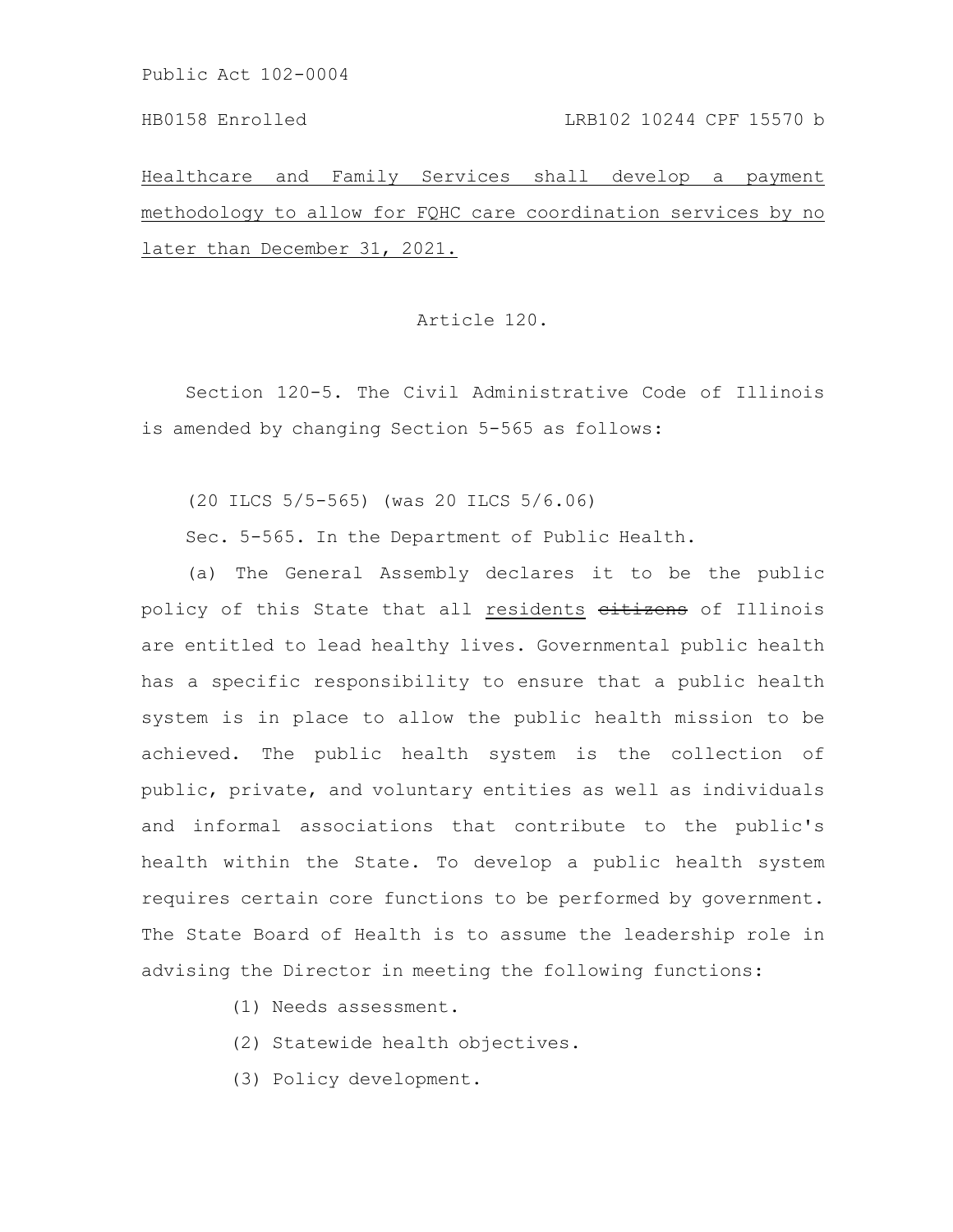(4) Assurance of access to necessary services.

There shall be a State Board of Health composed of 20 persons, all of whom shall be appointed by the Governor, with the advice and consent of the Senate for those appointed by the Governor on and after June 30, 1998, and one of whom shall be a senior citizen age 60 or over. Five members shall be physicians licensed to practice medicine in all its branches, one representing a medical school faculty, one who is board certified in preventive medicine, and one who is engaged in private practice. One member shall be a chiropractic physician. One member shall be a dentist; one an environmental health practitioner; one a local public health administrator; one a local board of health member; one a registered nurse; one a physical therapist; one an optometrist; one a veterinarian; one a public health academician; one a health care industry representative; one a representative of the business community; one a representative of the non-profit public interest community; and 2 shall be citizens at large.

The terms of Board of Health members shall be 3 years, except that members shall continue to serve on the Board of Health until a replacement is appointed. Upon the effective date of Public Act 93-975 (January 1, 2005) this amendatory Act of the 93rd General Assembly, in the appointment of the Board of Health members appointed to vacancies or positions with terms expiring on or before December 31, 2004, the Governor shall appoint up to 6 members to serve for terms of 3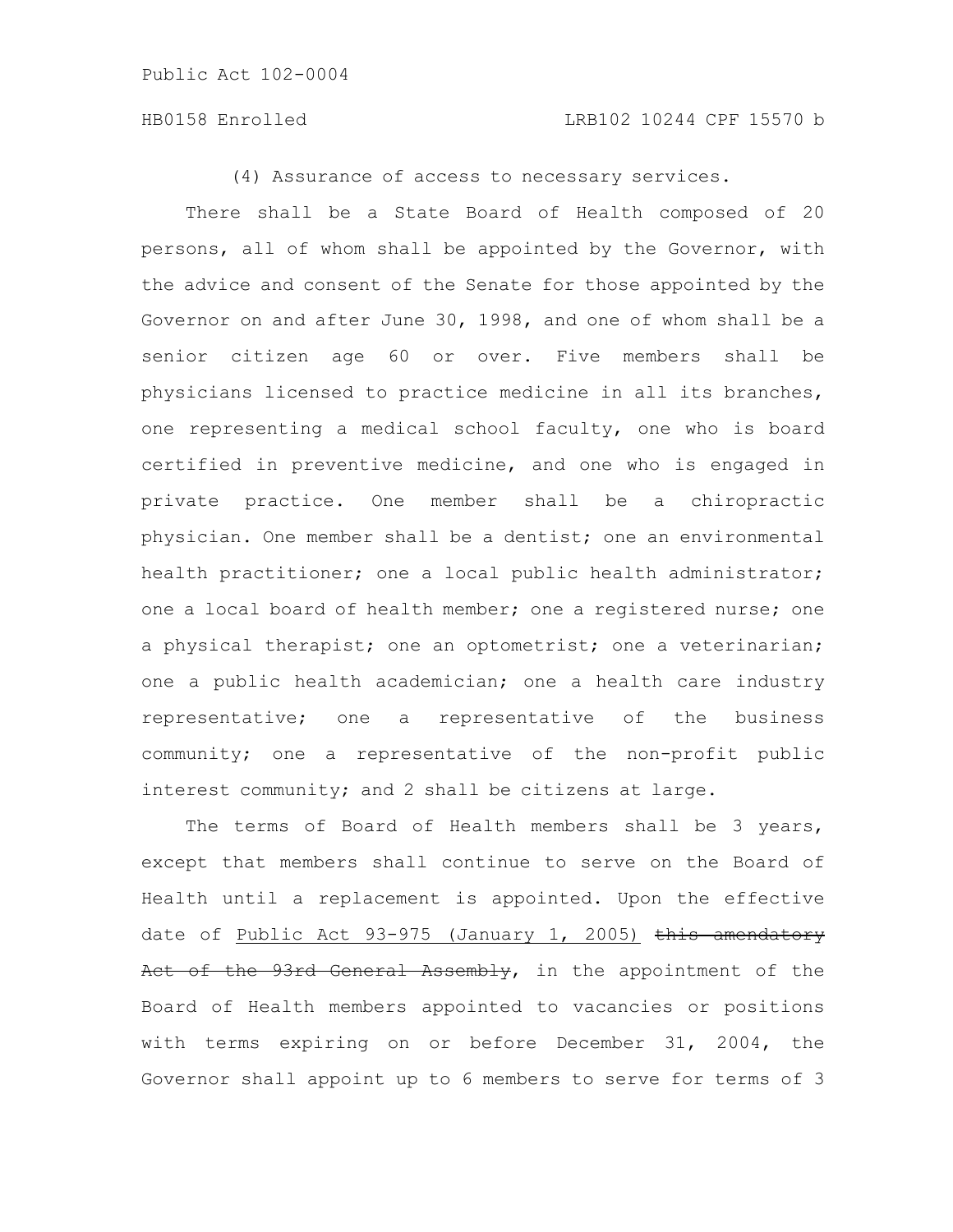## HB0158 Enrolled LRB102 10244 CPF 15570 b

years; up to 6 members to serve for terms of 2 years; and up to 5 members to serve for a term of one year, so that the term of no more than 6 members expire in the same year. All members shall be legal residents of the State of Illinois. The duties of the Board shall include, but not be limited to, the following:

(1) To advise the Department of ways to encourage public understanding and support of the Department's programs.

(2) To evaluate all boards, councils, committees, authorities, and bodies advisory to, or an adjunct of, the Department of Public Health or its Director for the purpose of recommending to the Director one or more of the following:

(i) The elimination of bodies whose activities are not consistent with goals and objectives of the Department.

(ii) The consolidation of bodies whose activities encompass compatible programmatic subjects.

(iii) The restructuring of the relationship between the various bodies and their integration within the organizational structure of the Department.

(iv) The establishment of new bodies deemed essential to the functioning of the Department.

(3) To serve as an advisory group to the Director for public health emergencies and control of health hazards.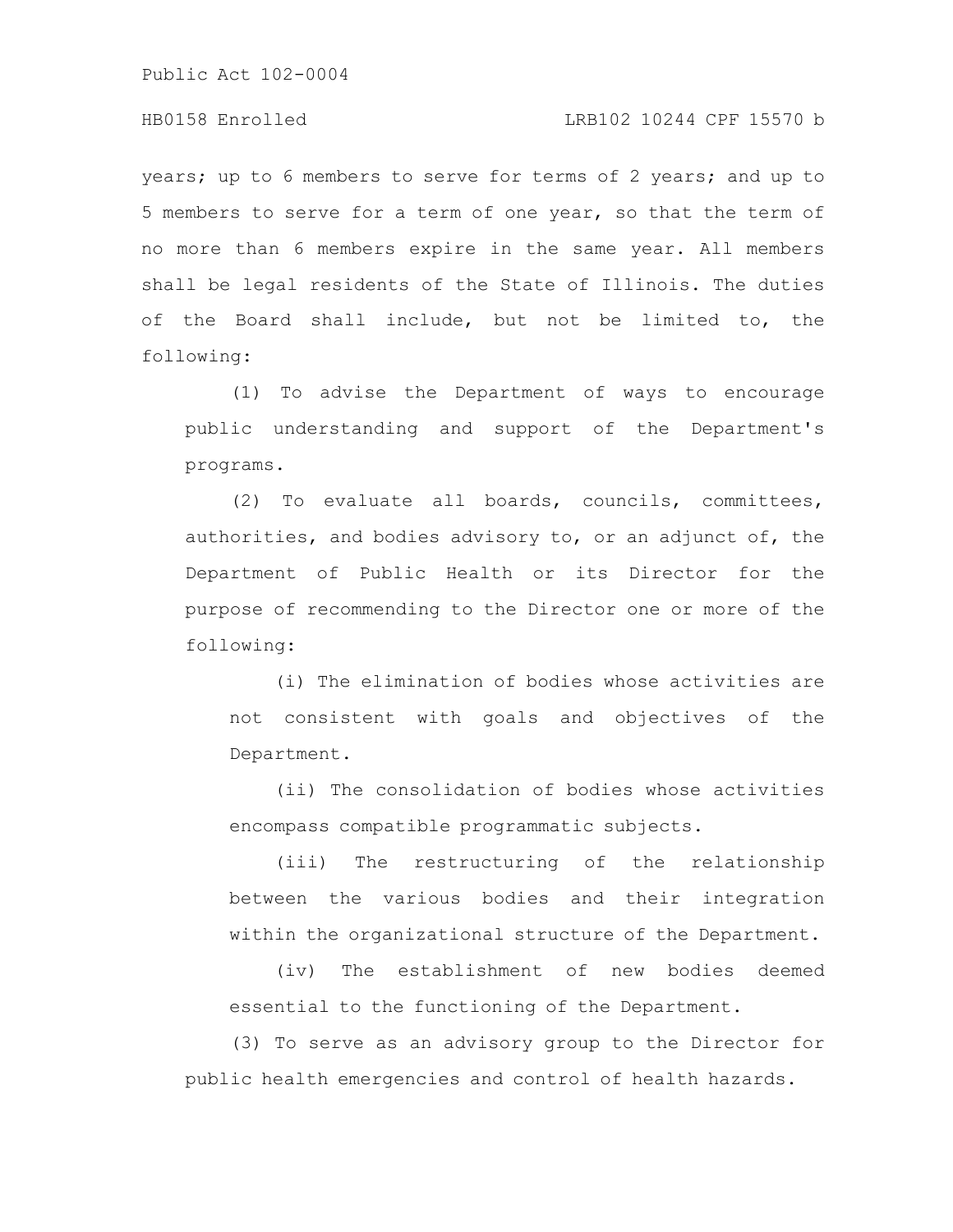## HB0158 Enrolled LRB102 10244 CPF 15570 b

(4) To advise the Director regarding public health policy, and to make health policy recommendations regarding priorities to the Governor through the Director.

(5) To present public health issues to the Director and to make recommendations for the resolution of those issues.

(6) To recommend studies to delineate public health problems.

(7) To make recommendations to the Governor through the Director regarding the coordination of State public health activities with other State and local public health agencies and organizations.

(8) To report on or before February 1 of each year on the health of the residents of Illinois to the Governor, the General Assembly, and the public.

(9) To review the final draft of all proposed administrative rules, other than emergency or peremptory preemptory rules and those rules that another advisory body must approve or review within a statutorily defined time period, of the Department after September 19, 1991 (the effective date of Public Act 87-633). The Board shall review the proposed rules within 90 days of submission by the Department. The Department shall take into consideration any comments and recommendations of the Board regarding the proposed rules prior to submission to the Secretary of State for initial publication. If the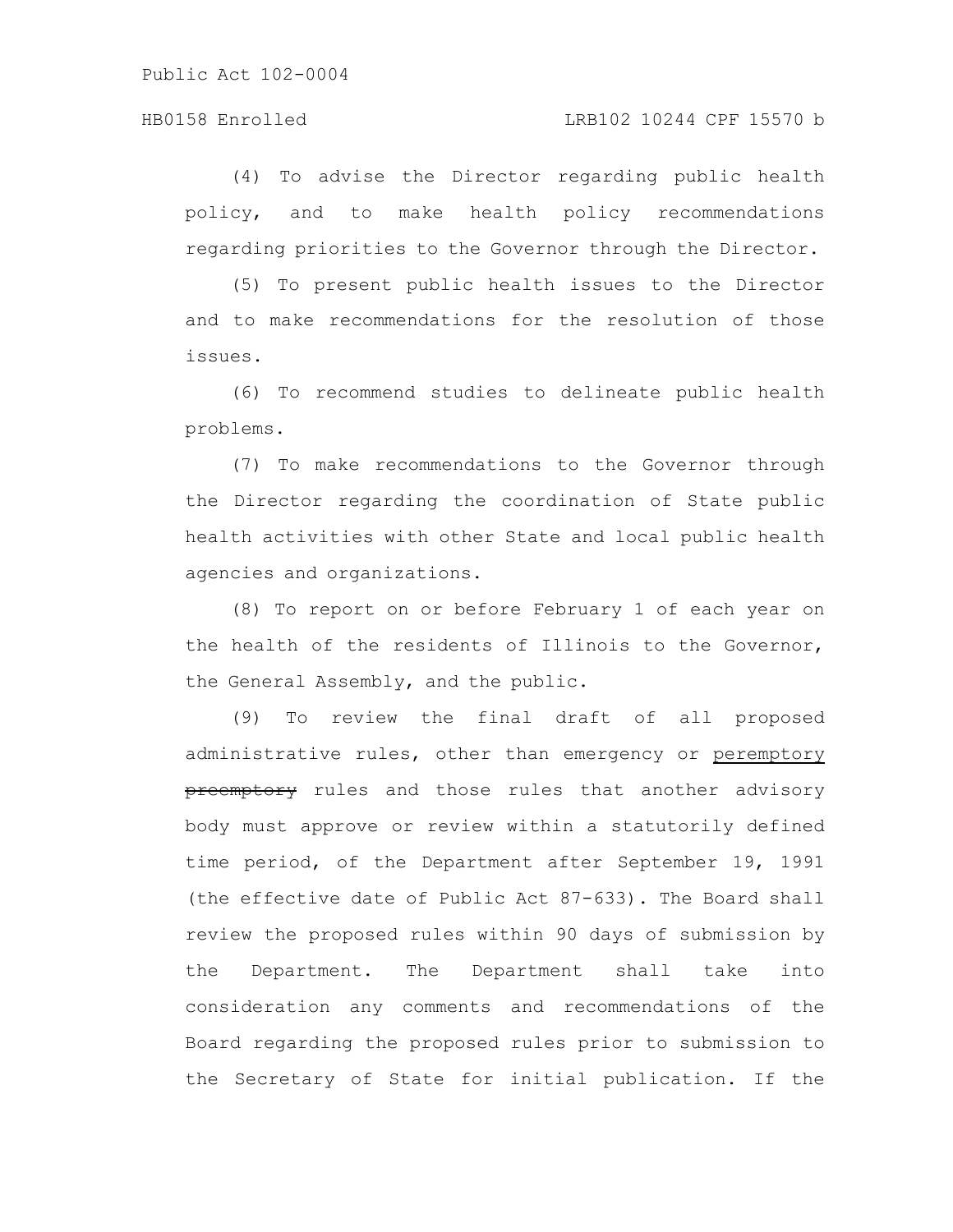Department disagrees with the recommendations of the Board, it shall submit a written response outlining the reasons for not accepting the recommendations.

In the case of proposed administrative rules or amendments to administrative rules regarding immunization of children against preventable communicable diseases designated by the Director under the Communicable Disease Prevention Act, after the Immunization Advisory Committee has made its recommendations, the Board shall conduct 3 public hearings, geographically distributed throughout the State. At the conclusion of the hearings, the State Board of Health shall issue a report, including its recommendations, to the Director. The Director shall take into consideration any comments or recommendations made by the Board based on these hearings.

(10) To deliver to the Governor for presentation to the General Assembly a State Health Assessment (SHA) and a State Health Improvement Plan (SHIP). The first  $5 \div 3$  such plans shall be delivered to the Governor on January 1, 2006, January 1, 2009, and January 1, 2016, January 1, 2021, and June 30, 2022, and then every 5 years thereafter.

The State Health Assessment and State Health Improvement Plan <del>Plan</del> shall assess and recommend priorities and strategies to improve the public health system<sub>L</sub> and the health status of Illinois residents,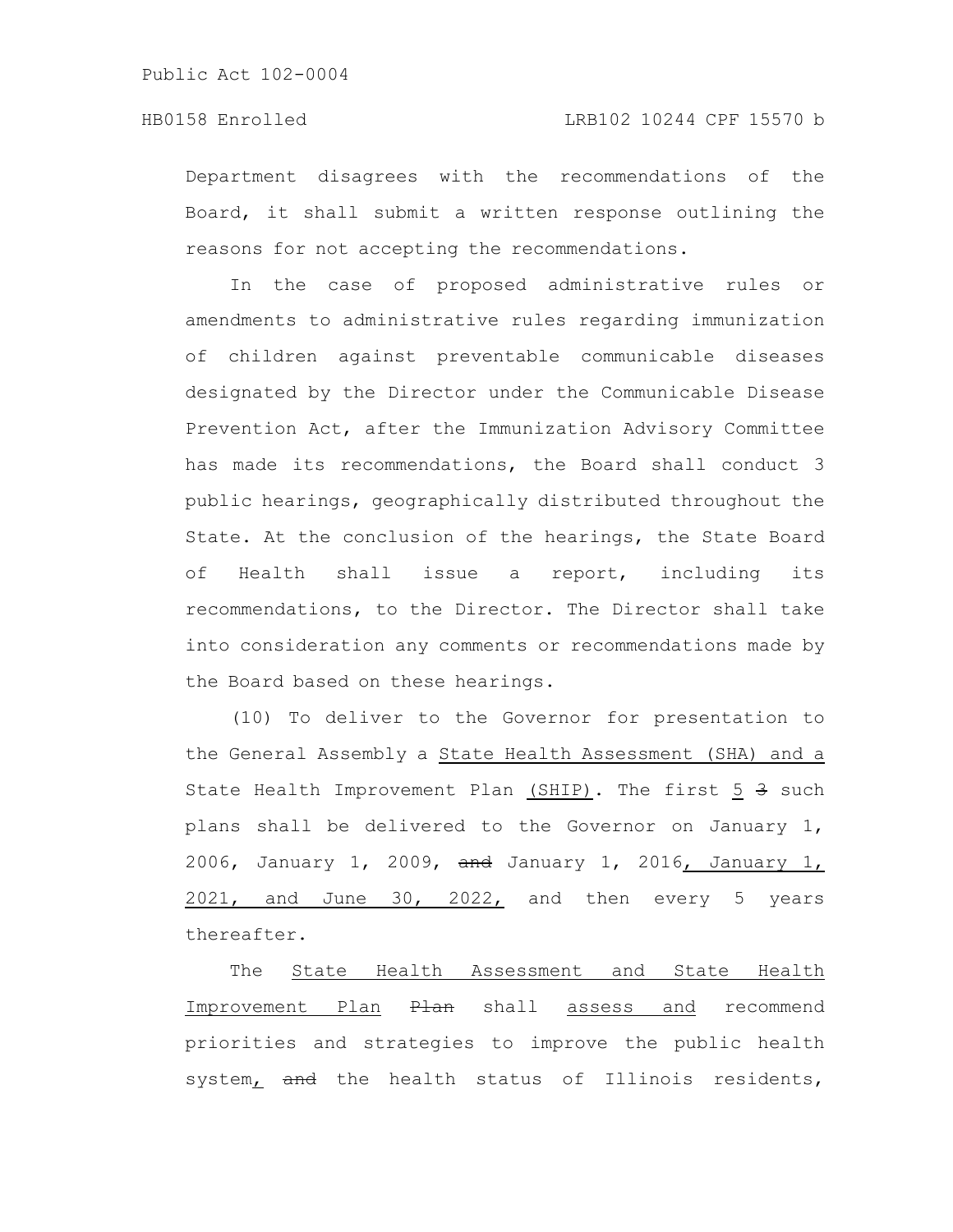reduce health disparities and inequities, and promote health equity. The State Health Assessment and State Health Improvement Plan development and implementation shall conform to national Public Health Accreditation Board Standards. The State Health Assessment and State Health Improvement Plan development and implementation process shall be carried out with the administrative and operational support of the Department of Public Health taking into consideration national health objectives and system standards as frameworks for assessment.

The State Health Assessment shall include comprehensive, broad-based data and information from a variety of sources on health status and the public health system including:

(i) quantitative data, if it is available, on the demographics and health status of the population, including data over time on health by gender identity, sexual orientation, race, ethnicity, age, socio-economic factors, geographic region, disability status, and other indicators of disparity;

(ii) quantitative data on social and structural issues affecting health (social and structural determinants of health), including, but not limited to, housing, transportation, educational attainment, employment, and income inequality;

(iii) priorities and strategies developed at the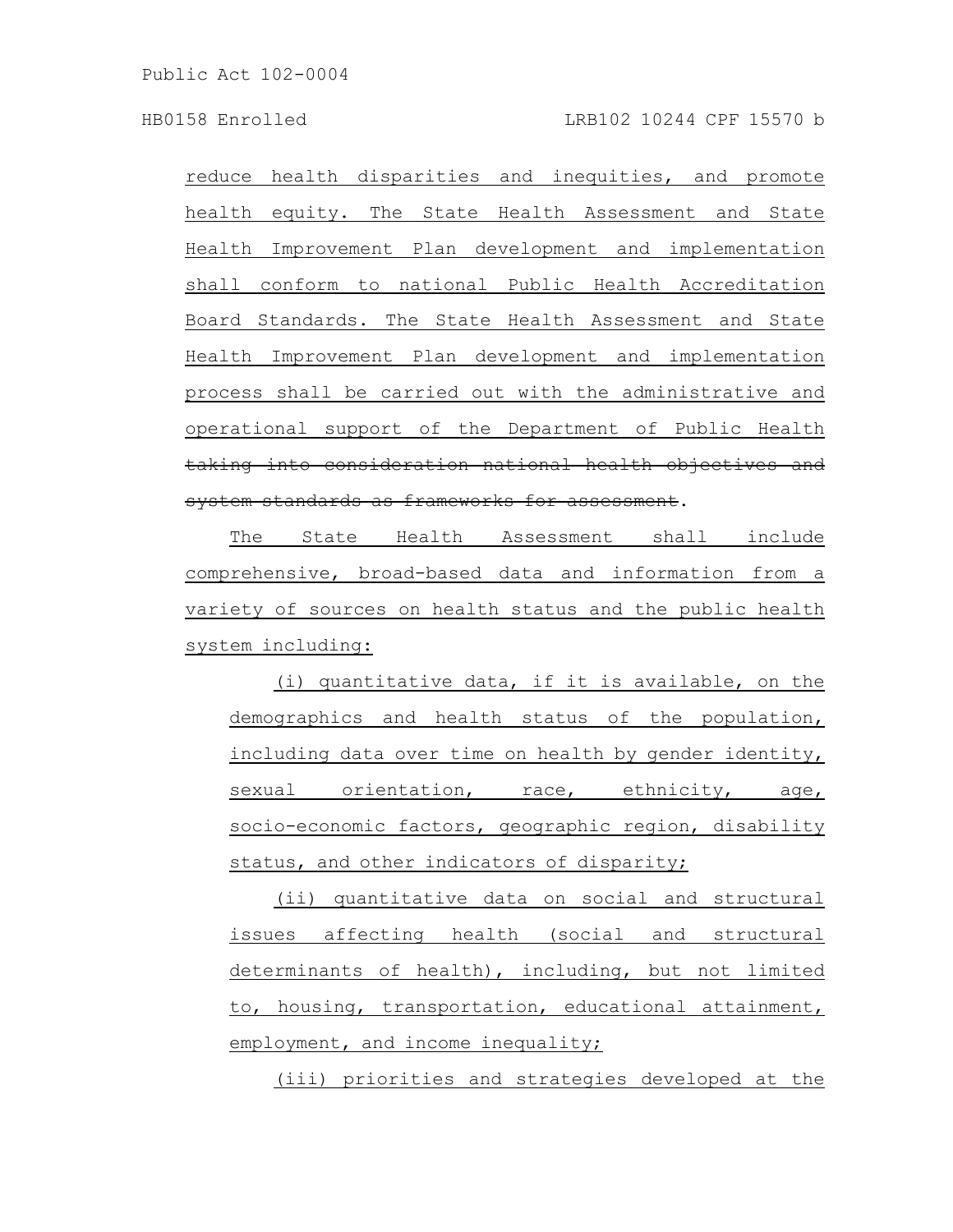community level through the Illinois Project for Local Assessment of Needs (IPLAN) and other local and regional community health needs assessments;

(iv) qualitative data representing the population's input on health concerns and well-being, including the perceptions of people experiencing disparities and health inequities;

(v) information on health disparities and health inequities; and

(vi) information on public health system strengths and areas for improvement.

The Plan shall also take into consideration priorities and strategies developed at the community level the Illinois Project for Local Assessment of Needs (IPLAN) and any regional health improvement plans that may be developed.

The State Health Improvement Plan Plan shall focus on prevention, social determinants of health, and promoting health equity as key strategies as a key strategy for long-term health improvement in Illinois.

The State Health Improvement Plan Plan shall identify priority State health issues and social issues affecting health, and shall examine and make recommendations on the contributions and strategies of the public and private sectors for improving health status and the public health system in the State. In addition to recommendations on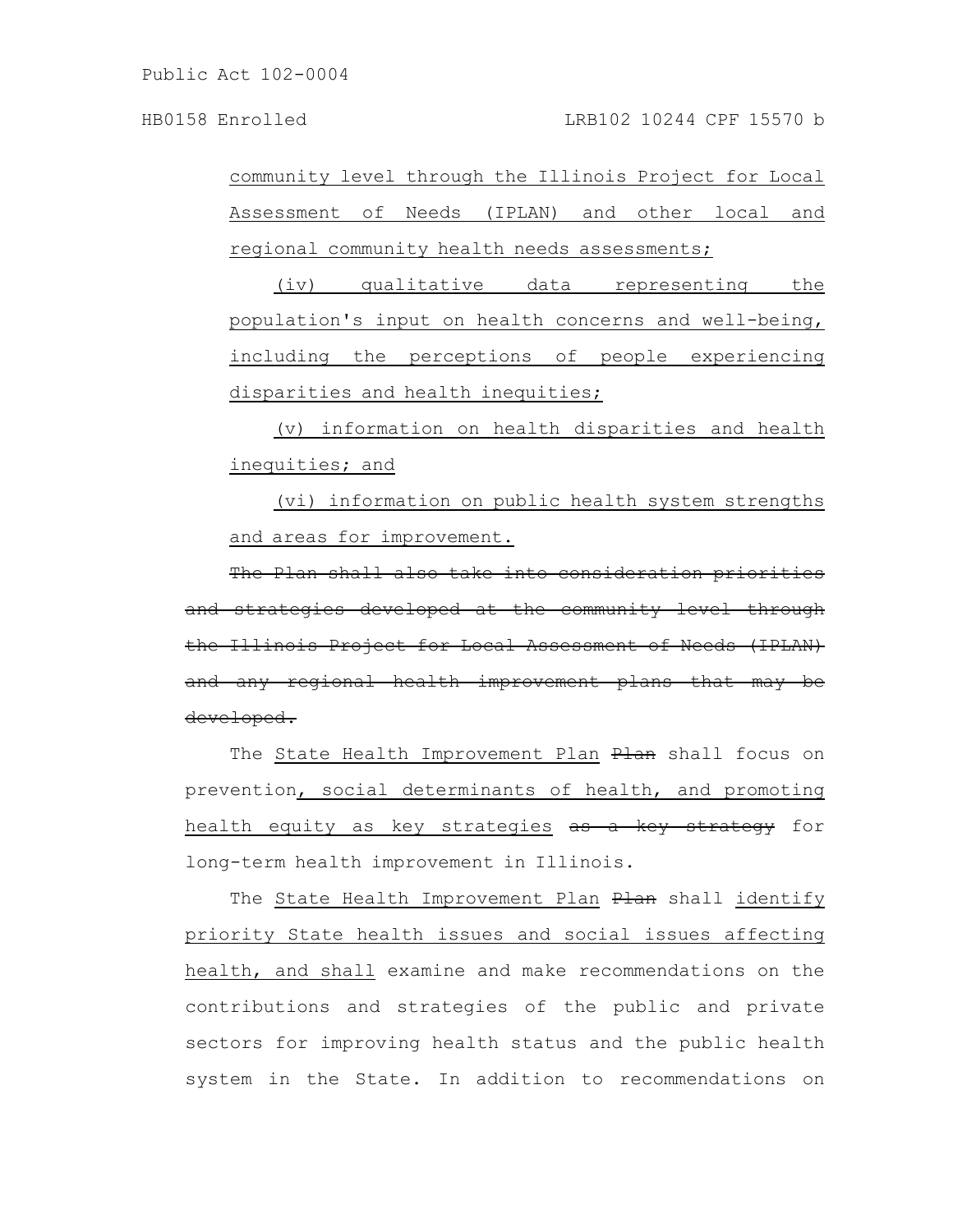health status improvement priorities and strategies for the population of the State as a whole, the State Health Improvement Plan Plan shall make recommendations, provided that data exists to support such recommendations, regarding priorities and strategies for reducing and eliminating health disparities and health inequities in Illinois; including racial, ethnic, gender identification, sexual orientation, age, disability, socio-economic, and geographic disparities. The State Health Improvement Plan shall make recommendations regarding social determinants of health, such as housing, transportation, educational attainment, employment, and income inequality.

The development and implementation of the State Health Assessment and State Health Improvement Plan shall be a collaborative public-private cross-agency effort overseen by the SHA and SHIP Partnership. The Director of Public Health shall consult with the Governor to ensure participation by the head of State agencies with public health responsibilities (or their designees) in the SHA and SHIP Partnership, including, but not limited to, the Department of Public Health, the Department of Human Services, the Department of Healthcare and Family Services, the Department of Children and Family Services, the Environmental Protection Agency, the Illinois State Board of Education, the Department on Aging, the Illinois Housing Development Authority, the Illinois Criminal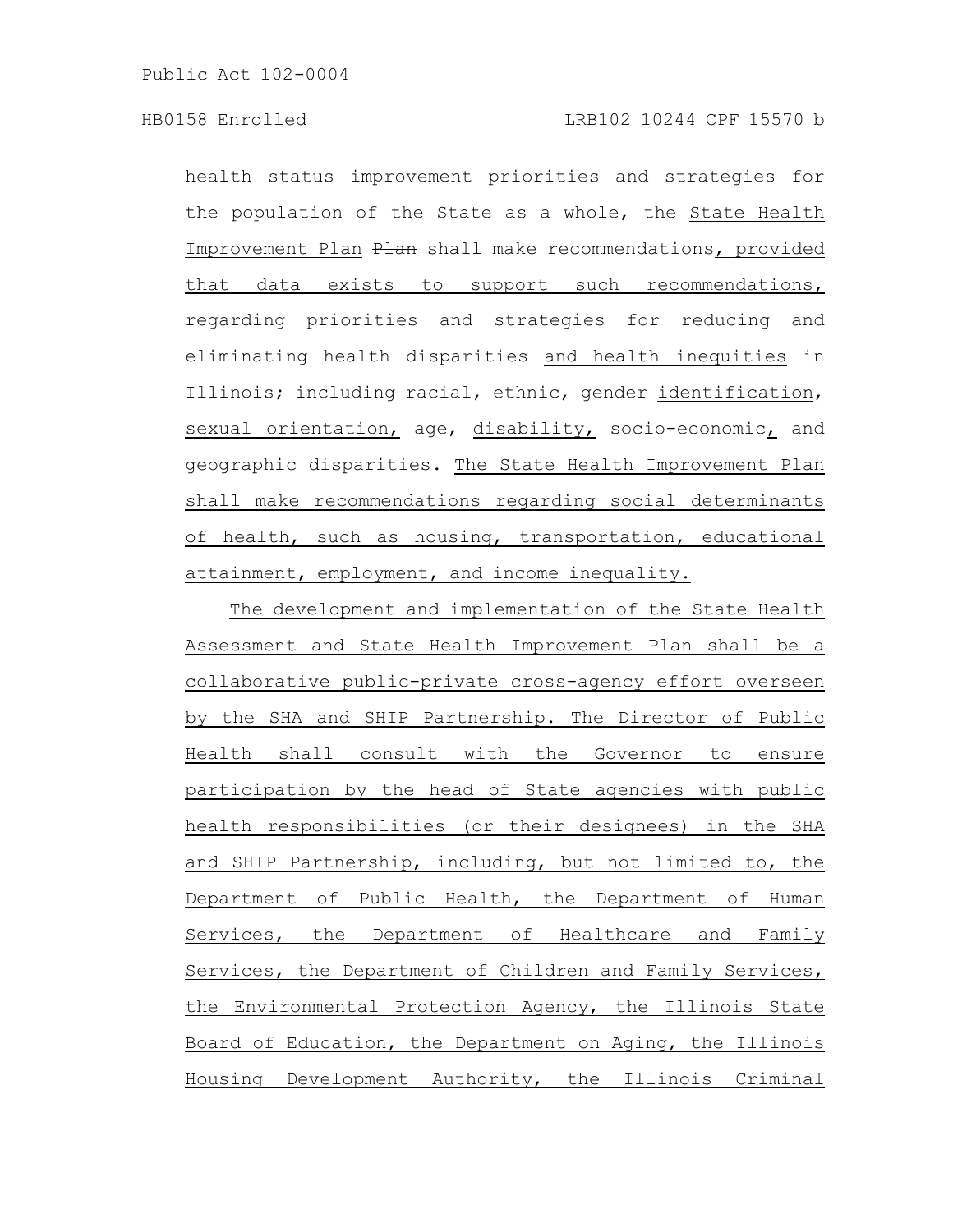Justice Information Authority, the Department of Agriculture, the Department of Transportation, the Department of Corrections, the Department of Commerce and Economic Opportunity, and the Chair of the State Board of Health to also serve on the Partnership. A member of the Governor's staff shall participate in the Partnership and serve as a liaison to the Governor's office.

The Director of the Illinois Department of Public Health shall appoint a minimum of 15 other members of the SHA and SHIP Partnership representing a Planning Team that includes a range of public, private, and voluntary sector stakeholders and participants in the public health system. For the first SHA and SHIP Partnership after the effective date of this amendatory Act of the 102nd General Assembly, one-half of the members shall be appointed for a 3-year term, and one-half of the members shall be appointed for a 5-year term. Subsequently, members shall be appointed to 5-year terms. Should any member not be able to fulfill his or her term, the Director may appoint a replacement to complete that term. The Director, in consultation with the SHA and SHIP Partnership, may engage additional individuals and organizations to serve on subcommittees and ad hoc efforts to conduct the State Health Assessment and develop and implement the State Health Improvement Plan. Members of the SHA and SHIP Partnership shall receive no compensation for serving as members, but may be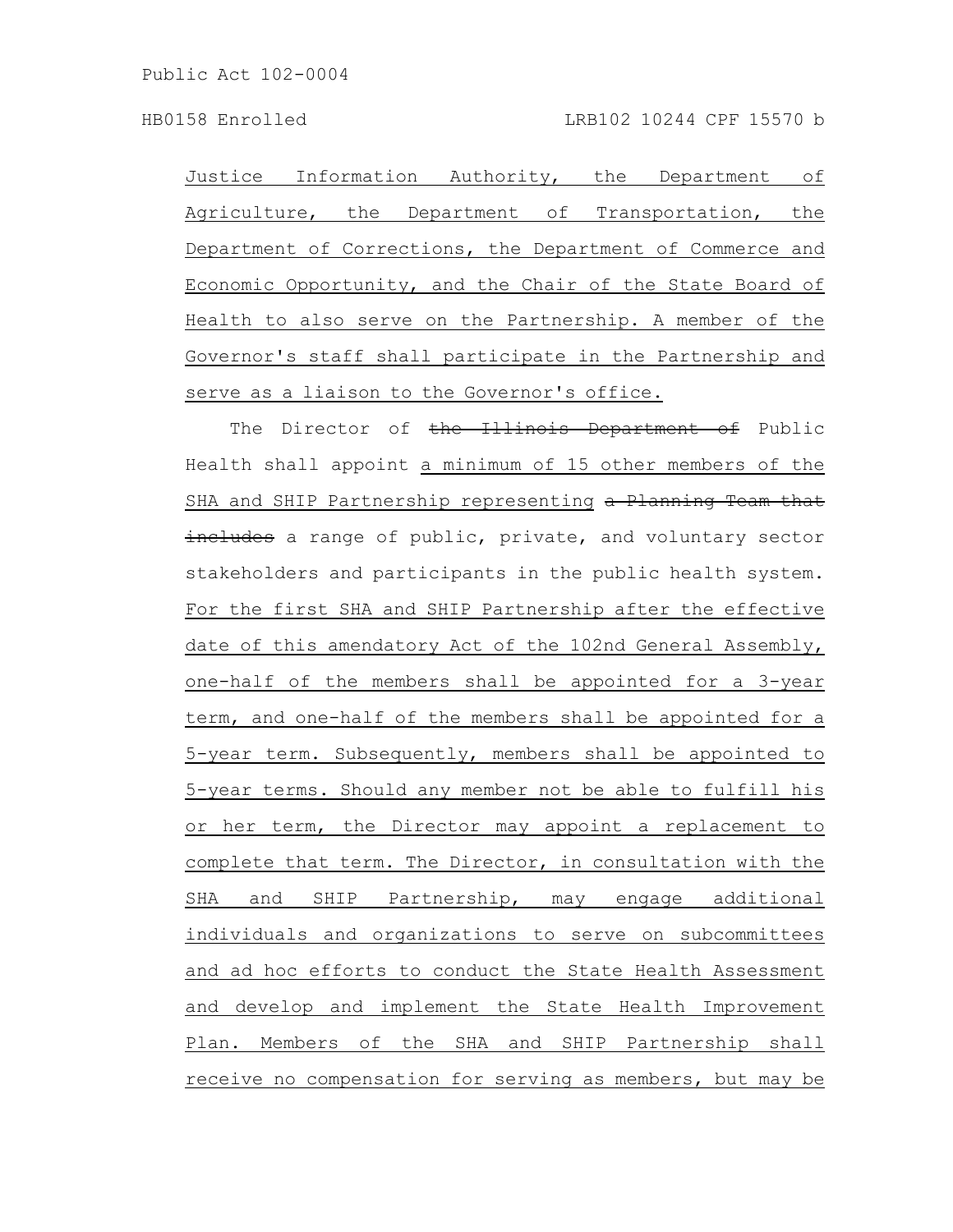reimbursed for their necessary expenses if departmental resources allow.

The SHA and SHIP Partnership This Team shall include: the directors of State agencies with public health responsibilities (or their designees), including but not limited to the Illinois Departments of Public Health and Department of Human Services, representatives of local health departments, representatives of local community health partnerships, and individuals with expertise who represent an array of organizations and constituencies engaged in public health improvement and prevention, such as non-profit public interest groups, groups serving populations that experience health disparities and health inequities, groups addressing social determinants of health, health issue groups, faith community groups, health care providers, businesses and employers, academic institutions, and community-based organizations.

The Director shall endeavor to make the membership of the Partnership diverse and inclusive of the racial, ethnic, gender, socio-economic, and geographic diversity of the State. The SHA and SHIP Partnership shall be chaired by the Director of Public Health or his or her designee.

The SHA and SHIP Partnership shall develop and implement a community engagement process that facilitates input into the development of the State Health Assessment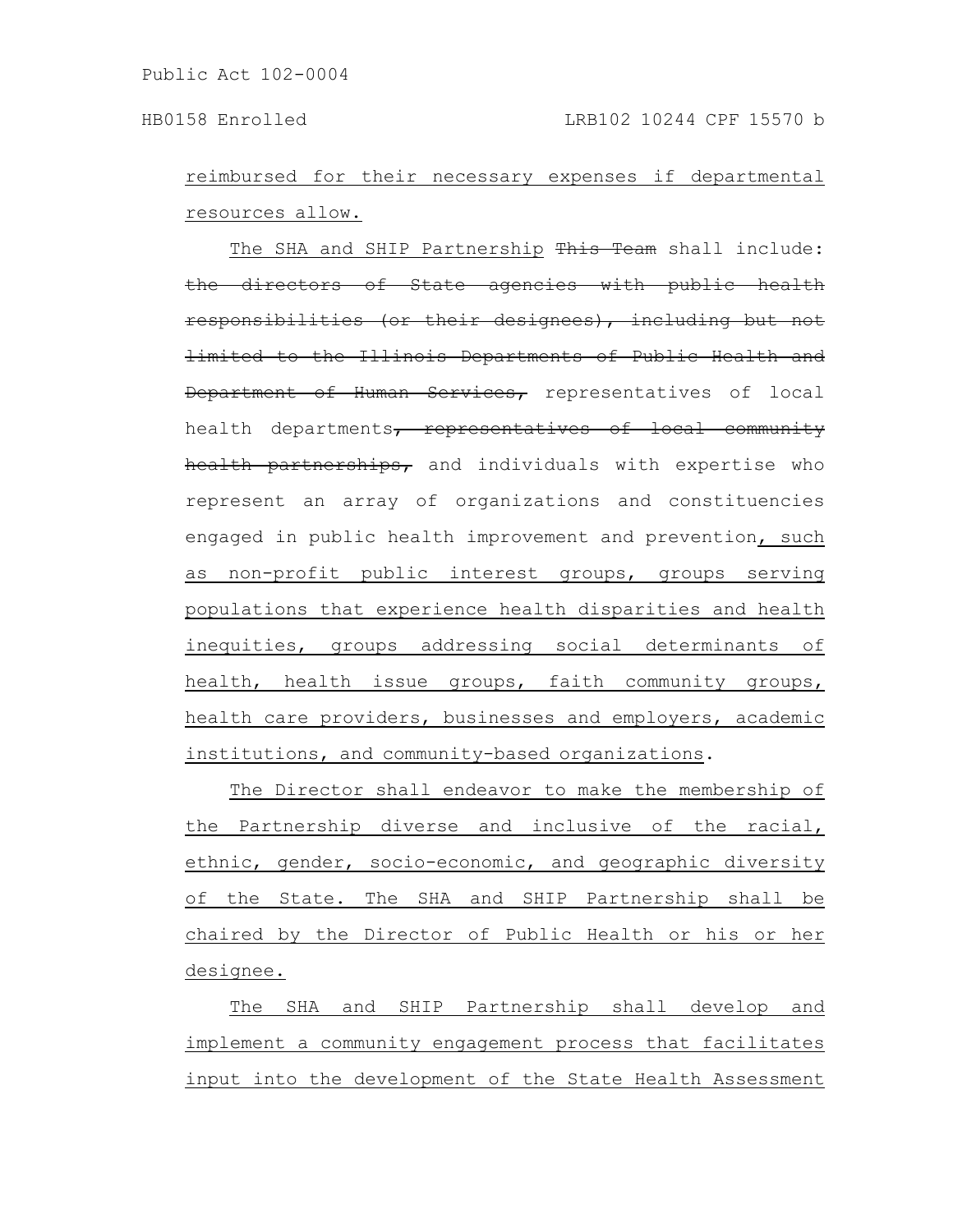and State Health Improvement Plan. This engagement process shall ensure that individuals with lived experience in the issues addressed in the State Health Assessment and State Health Improvement Plan are meaningfully engaged in the development and implementation of the State Health Assessment and State Health Improvement Plan.

The State Board of Health shall hold at least 3 public hearings addressing a draft of the State Health Improvement Plan drafts of the Plan in representative geographic areas of the State. Members of the Planning Team shall receive no compensation for their services, but may be reimbursed for their necessary expenses.

Upon the delivery of each State Health Improvement Plan, the Governor shall appoint a SHIP Implementation Coordination Council that includes a range of public, private, and voluntary sector stakeholders and participants in the public health system. The Council shall include the directors of State agencies and entities with public health system responsibilities (or their designees), including but not limited to the Department of Public Health, Department of Human Services, Department of Healthcare and Family Services, Environmental Protection Agency, Illinois State Board of Education, Department on Aging, Illinois Violence Prevention Authority, Department of Agriculture, Department of Insurance, Department of Financial and Professional Regulation, Department of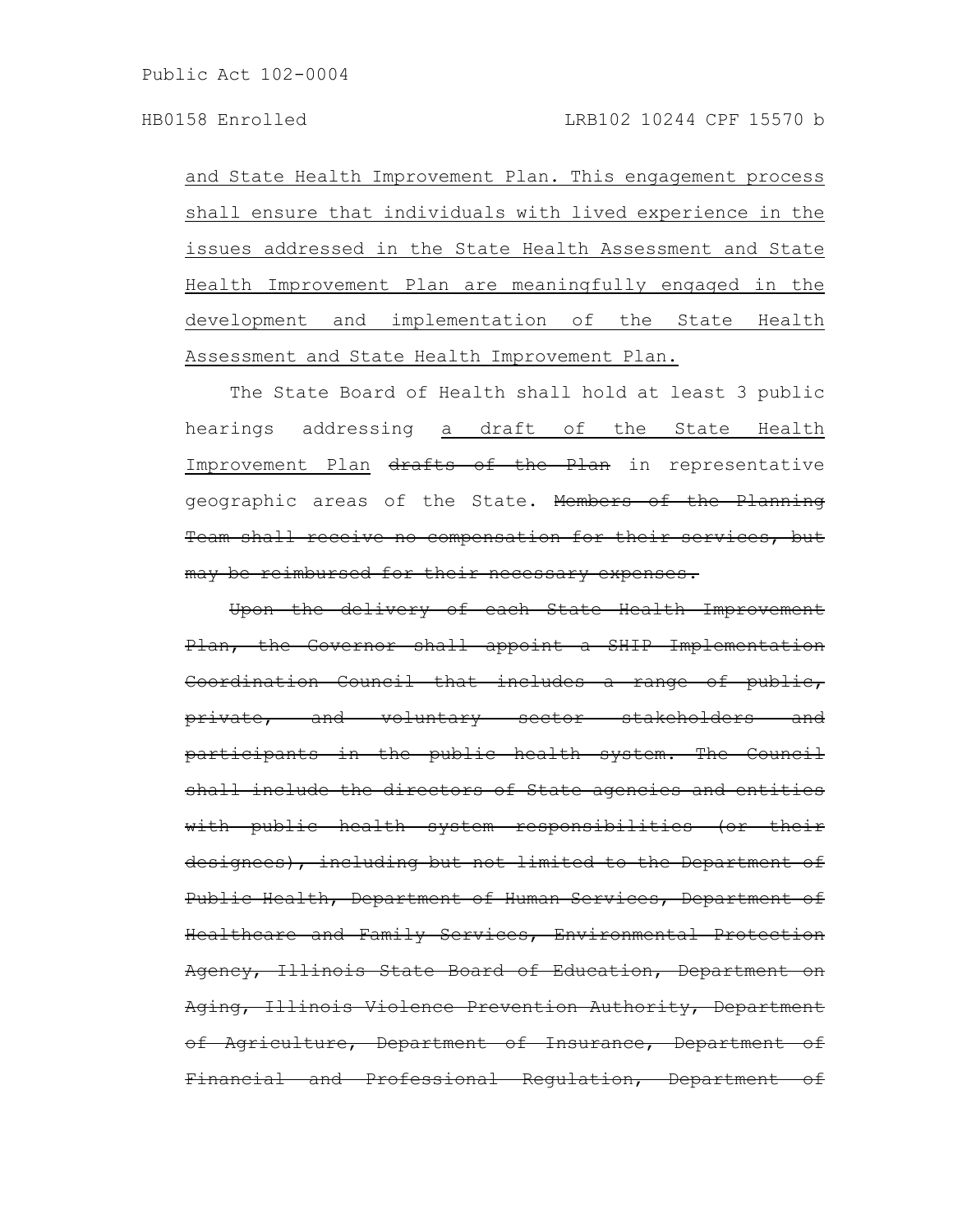Transportation, and Department of Commerce and Economic Opportunity and the Chair of the State Board of Health. The Council shall include representatives of local health departments and individuals with expertise who represent an array of organizations and constituencies engaged in public health improvement and prevention, including non profit public interest groups, health issue groups, faith community groups, health care providers, businesses and employers, academic institutions, and community-based organizations. The Governor shall endeavor to make the membership of the Council representative of the racial, ethnic, gender, socio-economic, and geographic diversity of the State. The Governor shall designate one State agency representative and one other non-governmental member as co-chairs of the Council. The Governor shall designate a member of the Governor's office to serve as liaison to the Council and one or more State agencies to provide or arrange for support to the Council. The members of the SHIP Implementation Coordination Council for each State Health Improvement Plan shall serve until the delivery of the subsequent State Health Improvement Plan, whereupon a new Council shall be appointed. Members of the SHIP Planning Team may serve on the SHIP Implementation Coordination Council if so appointed by the Governor.

Upon the delivery of each State Health Assessment and State Health Improvement Plan, the SHA and SHIP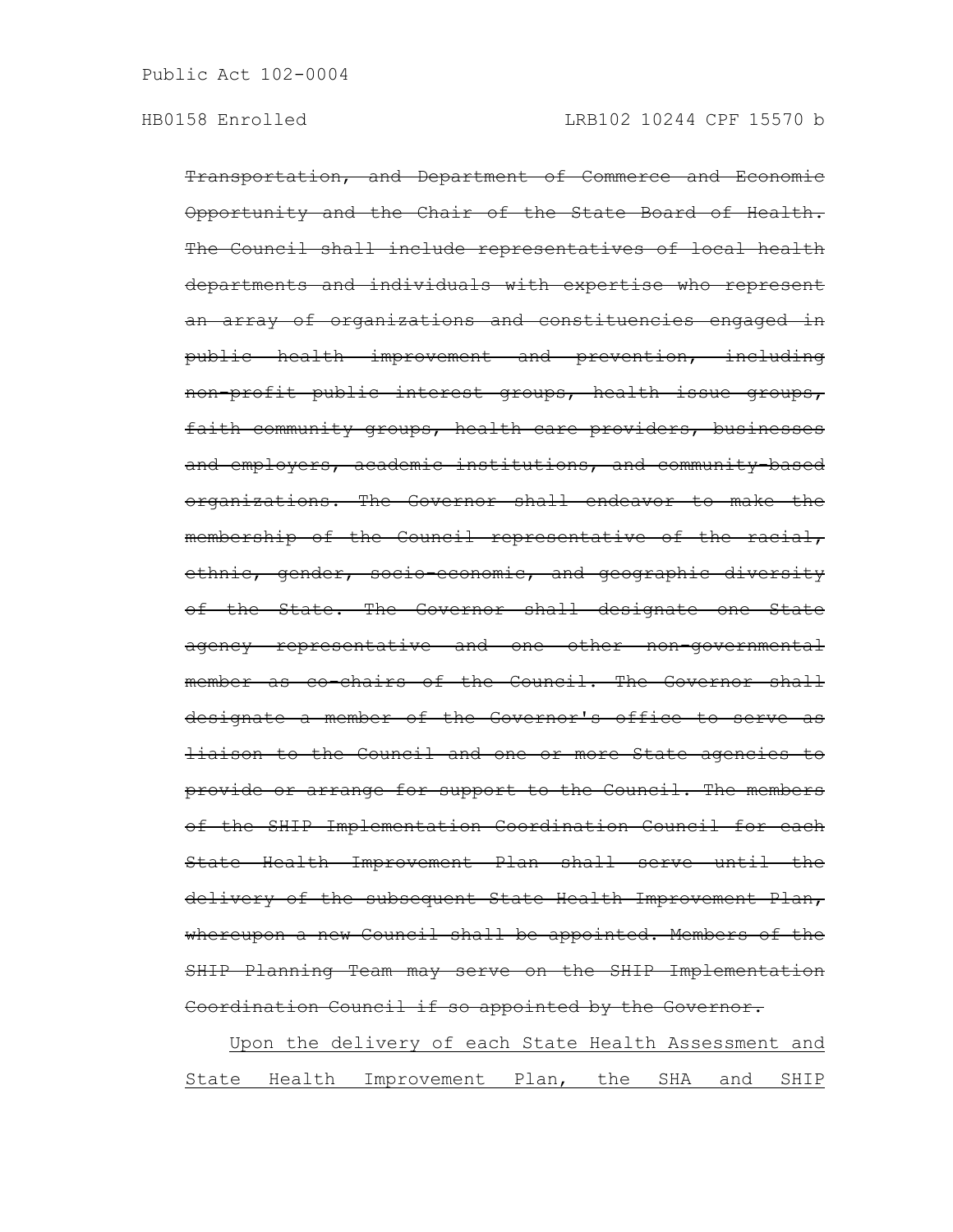Partnership The SHIP Implementation Coordination Council shall coordinate the efforts and engagement of the public, private, and voluntary sector stakeholders and participants in the public health system to implement each SHIP. The Partnership Council shall serve as a forum for collaborative action; coordinate existing and new initiatives; develop detailed implementation steps, with mechanisms for action; implement specific projects; identify public and private funding sources at the local, State and federal level; promote public awareness of the SHIP; and advocate for the implementation of the SHIP. The SHA and SHIP Partnership shall implement strategies to ensure that individuals and communities affected by health disparities and health inequities are engaged in the process throughout the 5-year cycle. The SHA and SHIP Partnership shall regularly evaluate and update the State Health Assessment and track implementation of the State Health Improvement Plan with revisions as necessary. The SHA and SHIP Partnership shall not have the authority to direct any public or private entity to take specific action to implement the SHIP.  $\div$  and develop an annual report to the Governor, General Assembly, and public regarding the status of implementation of the SHIP. Council shall not, however, have the authority to direct public or private entity to take specific implement the SHIP.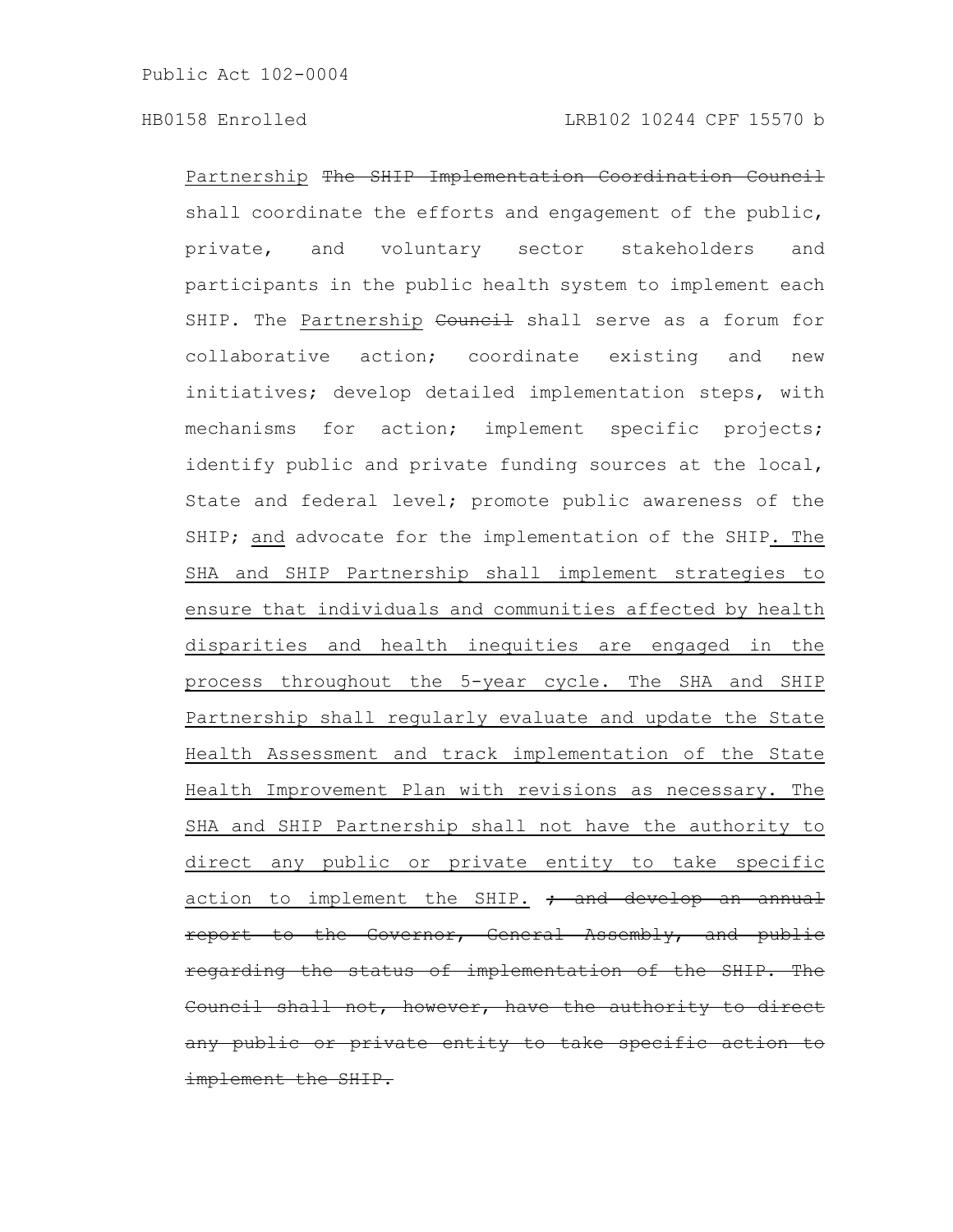The State Board of Health shall submit a report by January 31 of each year on the status of State Health Improvement Plan implementation and community engagement activities to the Governor, General Assembly, and public. In the fifth year, the report may be consolidated into the new State Health Assessment and State Health Improvement Plan.

(11) Upon the request of the Governor, to recommend to the Governor candidates for Director of Public Health when vacancies occur in the position.

(12) To adopt bylaws for the conduct of its own business, including the authority to establish ad hoc committees to address specific public health programs requiring resolution.

(13) (Blank).

Upon appointment, the Board shall elect a chairperson from among its members.

Members of the Board shall receive compensation for their services at the rate of \$150 per day, not to exceed \$10,000 per year, as designated by the Director for each day required for transacting the business of the Board and shall be reimbursed for necessary expenses incurred in the performance of their duties. The Board shall meet from time to time at the call of the Department, at the call of the chairperson, or upon the request of 3 of its members, but shall not meet less than 4 times per year.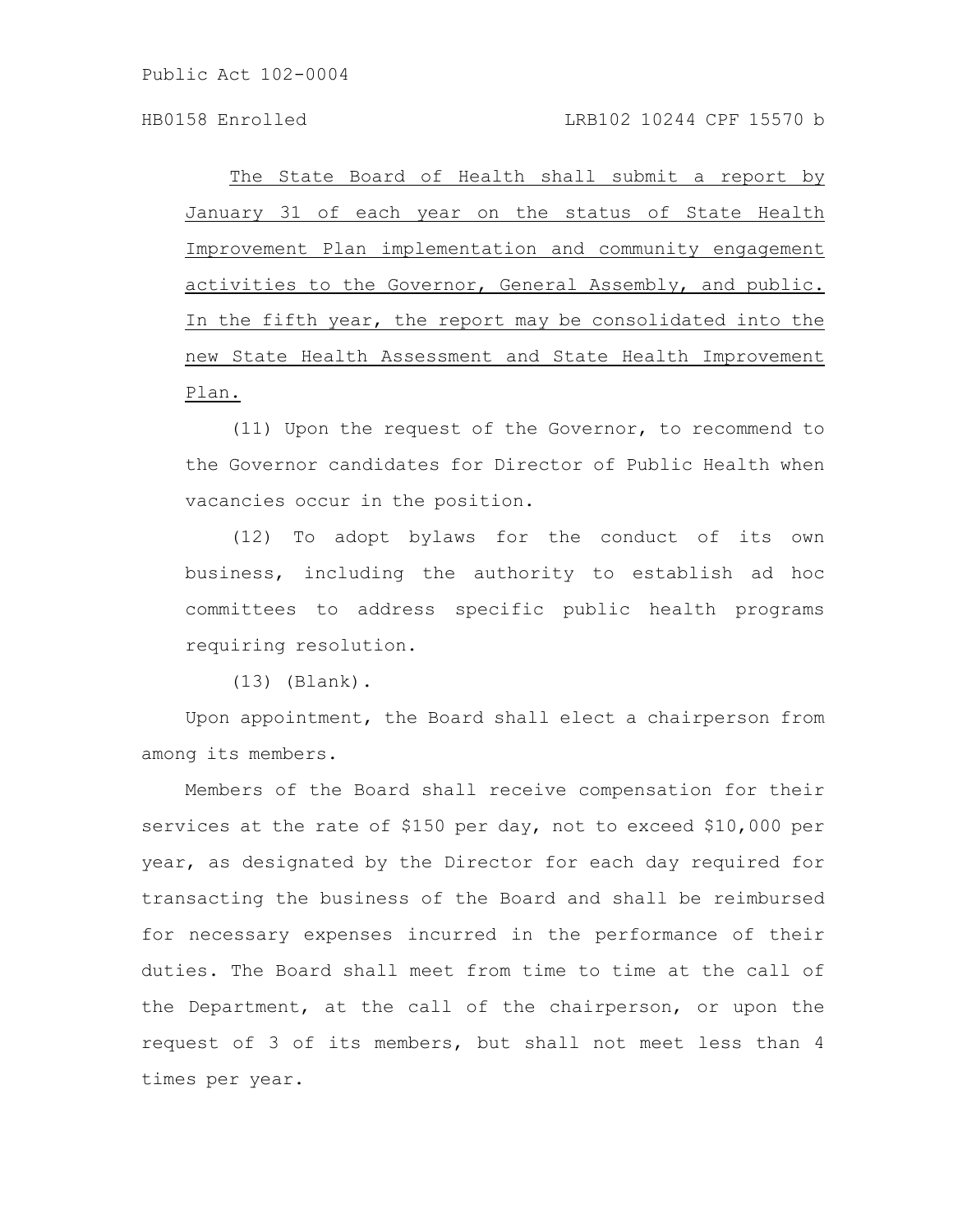# HB0158 Enrolled LRB102 10244 CPF 15570 b

(b) (Blank).

(c) An Advisory Board on Necropsy Service to Coroners, which shall counsel and advise with the Director on the administration of the Autopsy Act. The Advisory Board shall consist of 11 members, including a senior citizen age 60 or over, appointed by the Governor, one of whom shall be designated as chairman by a majority of the members of the Board. In the appointment of the first Board the Governor shall appoint 3 members to serve for terms of 1 year, 3 for terms of 2 years, and 3 for terms of 3 years. The members first appointed under Public Act 83-1538 shall serve for a term of 3 years. All members appointed thereafter shall be appointed for terms of 3 years, except that when an appointment is made to fill a vacancy, the appointment shall be for the remaining term of the position vacant. The members of the Board shall be citizens of the State of Illinois. In the appointment of members of the Advisory Board the Governor shall appoint 3 members who shall be persons licensed to practice medicine and surgery in the State of Illinois, at least 2 of whom shall have received post-graduate training in the field of pathology; 3 members who are duly elected coroners in this State; and 5 members who shall have interest and abilities in the field of forensic medicine but who shall be neither persons licensed to practice any branch of medicine in this State nor coroners. In the appointment of medical and coroner members of the Board, the Governor shall invite nominations from recognized medical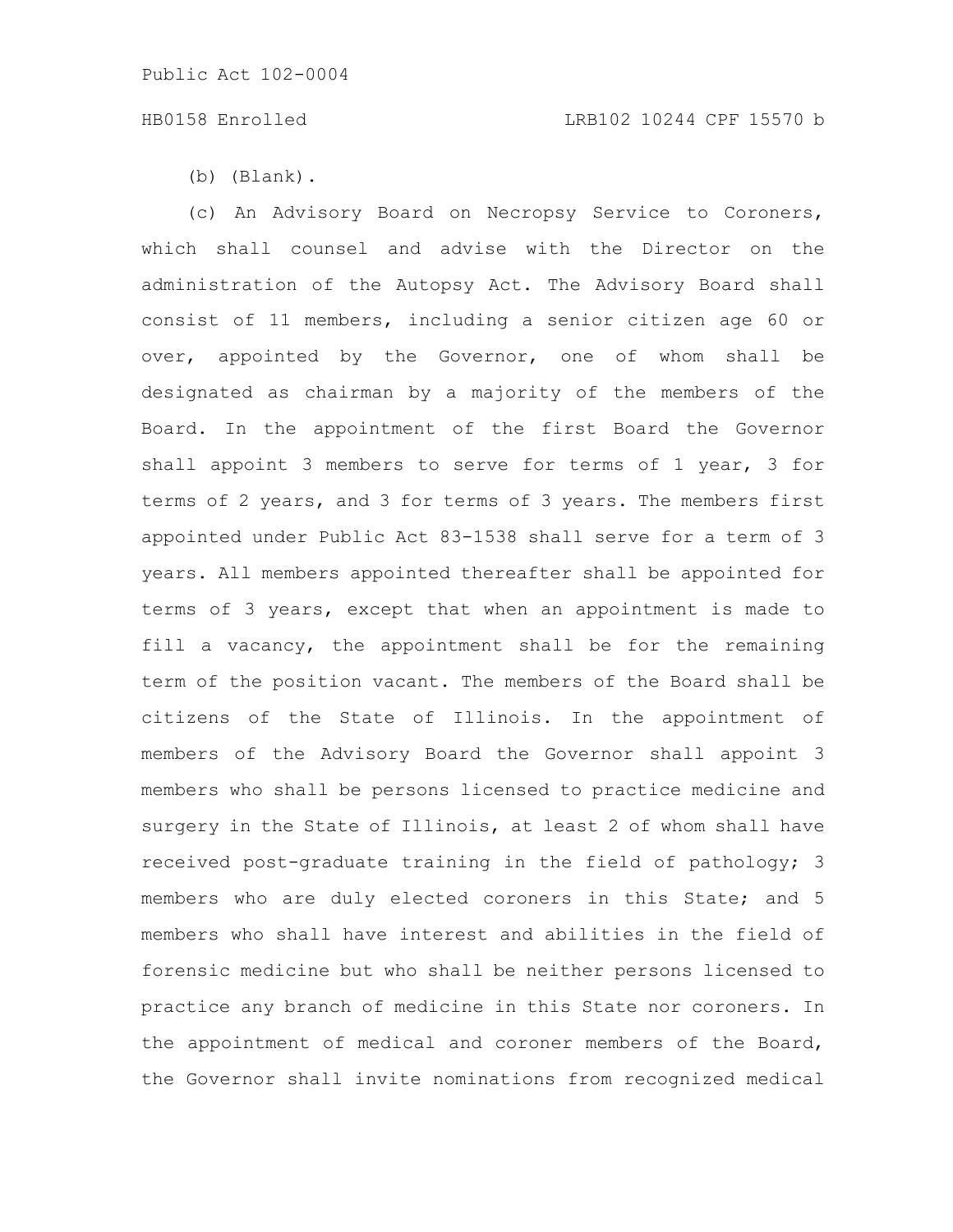# HB0158 Enrolled LRB102 10244 CPF 15570 b

and coroners organizations in this State respectively. Board members, while serving on business of the Board, shall receive actual necessary travel and subsistence expenses while so serving away from their places of residence.

(Source: P.A. 98-463, eff. 8-16-13; 99-527, eff. 1-1-17; revised 7-17-19.)

# Article 125.

Section 125-1. Short title. This Article may be cited as the Health and Human Services Task Force and Study Act. References in this Article to "this Act" mean this Article.

Section 125-5. Findings. The General Assembly finds that:

(1) The State is committed to improving the health and well-being of Illinois residents and families.

(2) According to data collected by the Kaiser Foundation, Illinois had over 905,000 uninsured residents in 2019, with a total uninsured rate of 7.3%.

(3) Many Illinois residents and families who have health insurance cannot afford to use it due to high deductibles and cost sharing.

(4) Lack of access to affordable health care services disproportionately affects minority communities throughout the State, leading to poorer health outcomes among those populations.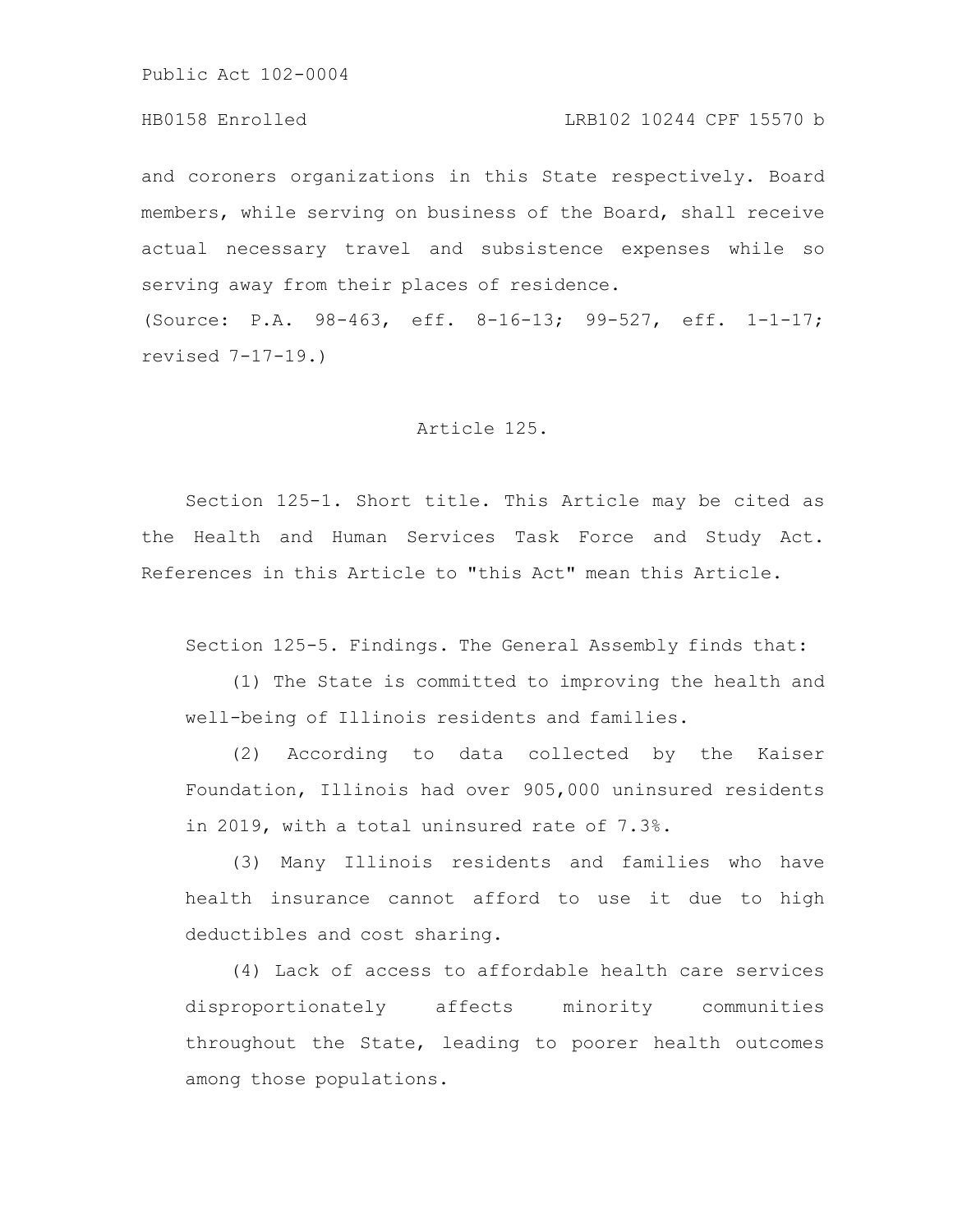(5) Illinois Medicaid beneficiaries are not receiving the coordinated and effective care they need to support their overall health and well-being.

(6) Illinois has an opportunity to improve the health and well-being of a historically underserved and vulnerable population by providing more coordinated and higher quality care to its Medicaid beneficiaries.

(7) The State of Illinois has a responsibility to help crime victims access justice, assistance, and the support they need to heal.

(8) Research has shown that people who are repeatedly victimized are more likely to face mental health problems such as depression, anxiety, and symptoms related to post-traumatic stress disorder and chronic trauma.

(9) Trauma-informed care has been promoted and established in communities across the country on a bipartisan basis, and numerous federal agencies have integrated trauma-informed approaches into their programs and grants, which should be leveraged by the State of Illinois.

(10) Infants, children, and youth and their families who have experienced or are at risk of experiencing trauma, including those who are low-income, homeless, involved with the child welfare system, involved in the juvenile or adult justice system, unemployed, or not enrolled in or at risk of dropping out of an educational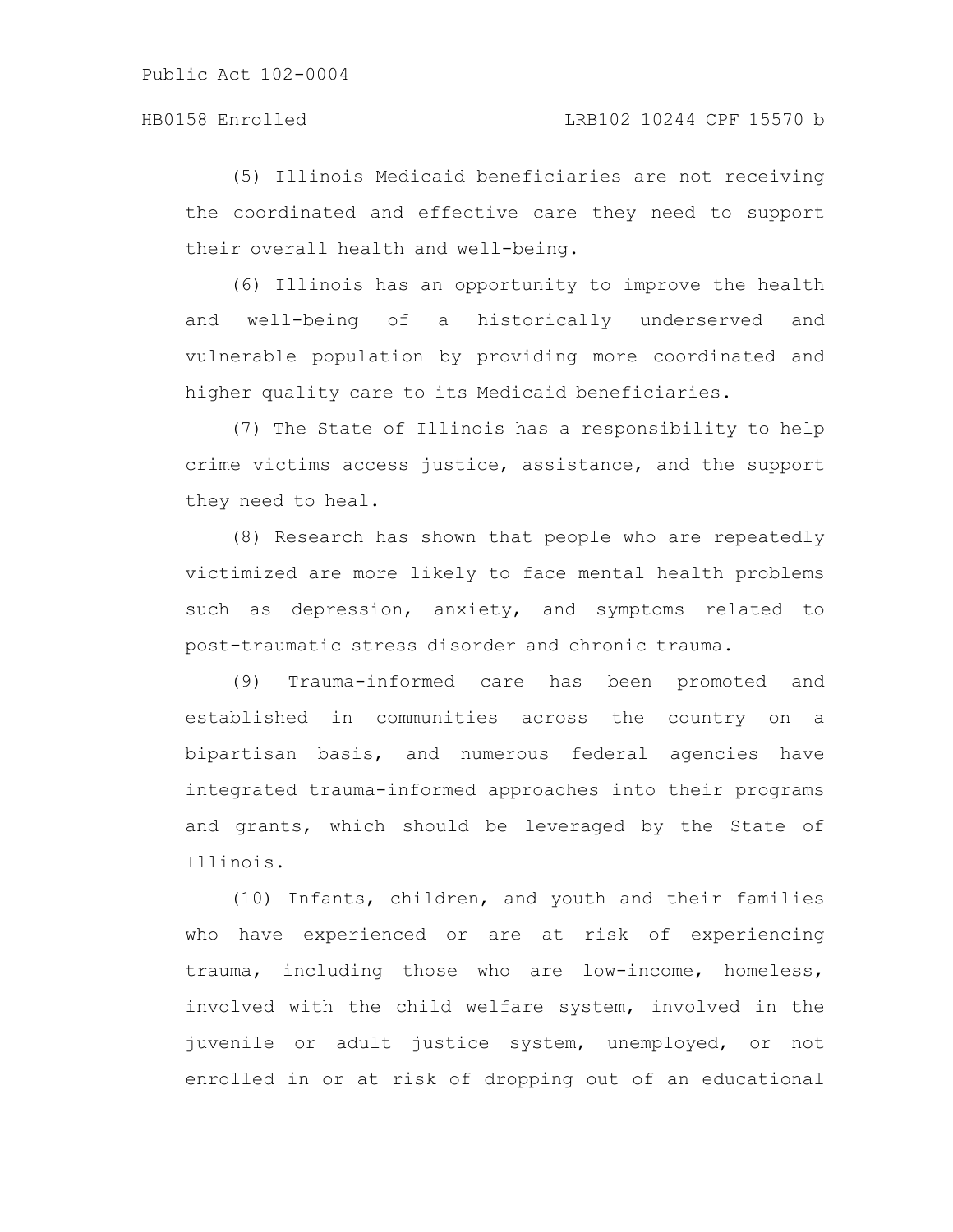# HB0158 Enrolled LRB102 10244 CPF 15570 b

institution and live in a community that has faced acute or long-term exposure to substantial discrimination, historical oppression, intergenerational poverty, a high rate of violence or drug overdose deaths, should have an opportunity for improved outcomes; this means increasing access to greater opportunities to meet educational, employment, health, developmental, community reentry, permanency from foster care, or other key goals.

Section 125-10. Health and Human Services Task Force. The Health and Human Services Task Force is created within the Department of Human Services to undertake a systematic review of health and human service departments and programs with the goal of improving health and human service outcomes for Illinois residents.

Section 125-15. Study.

(1) The Task Force shall review all health and human service departments and programs and make recommendations for achieving a system that will improve interagency interoperability with respect to improving access to healthcare, healthcare disparities, workforce competency and diversity, social determinants of health, and data sharing and collection. These recommendations shall include, but are not limited to, the following elements:

(i) impact on infant and maternal mortality;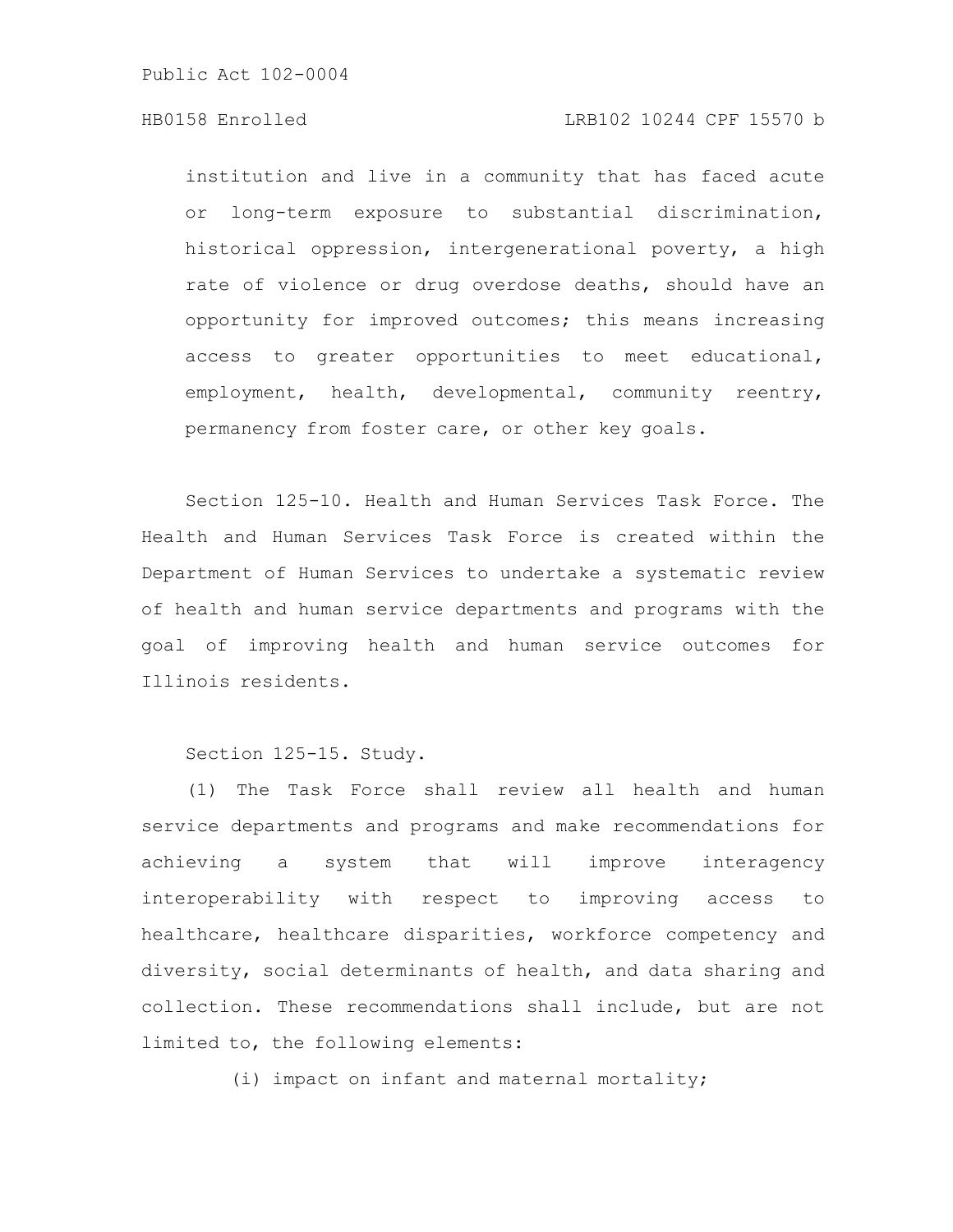(ii) impact of hospital closures, including safety-net hospitals, on local communities; and

(iii) impact on Medicaid Managed Care Organizations.

(2) The Task Force shall review and make recommendations on ways the Medicaid program can partner and cooperate with other agencies, including but not limited to the Department of Agriculture, the Department of Insurance, the Department of Human Services, the Department of Labor, the Environmental Protection Agency, and the Department of Public Health, to better address social determinants of public health, including, but not limited to, food deserts, affordable housing, environmental pollutions, employment, education, and public support services. This shall include a review and recommendations on ways Medicaid and the agencies can share costs related to better health outcomes.

(3) The Task Force shall review the current partnership, communication, and cooperation between Federally Qualified Health Centers (FQHCs) and safety-net hospitals in Illinois and make recommendations on public policies that will improve interoperability and cooperations between these entities in order to achieve improved coordinated care and better health outcomes for vulnerable populations in the State.

(4) The Task Force shall review and examine public policies affecting trauma and social determinants of health, including trauma-informed care, and make recommendations on ways to improve and integrate trauma-informed approaches into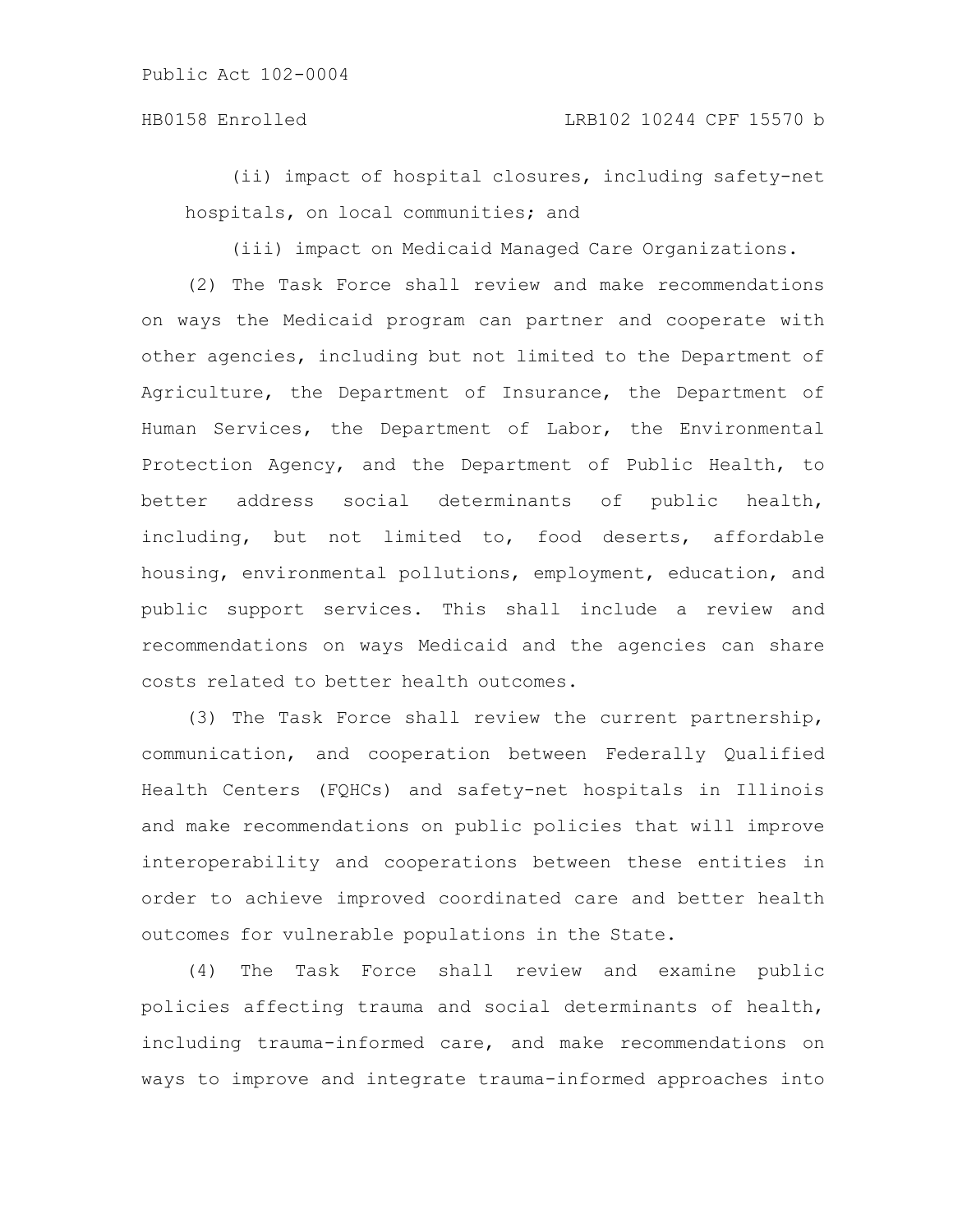programs and agencies in the State, including, but not limited to, Medicaid and other health care programs administered by the State, and increase awareness of trauma and its effects on communities across Illinois.

(5) The Task Force shall review and examine the connection between access to education and health outcomes particularly in African American and minority communities and make recommendations on public policies to address any gaps or deficiencies.

Section 125-20. Membership; appointments; meetings; support.

(1) The Task Force shall include representation from both public and private organizations, and its membership shall reflect regional, racial, and cultural diversity to ensure representation of the needs of all Illinois citizens. Task Force members shall include one member appointed by the President of the Senate, one member appointed by the Minority Leader of the Senate, one member appointed by the Speaker of the House of Representatives, one member appointed by the Minority Leader of the House of Representatives, and other members appointed by the Governor. The Governor's appointments shall include, without limitation, the following:

(A) One member of the Senate, appointed by the Senate President, who shall serve as Co-Chair;

(B) One member of the House of Representatives,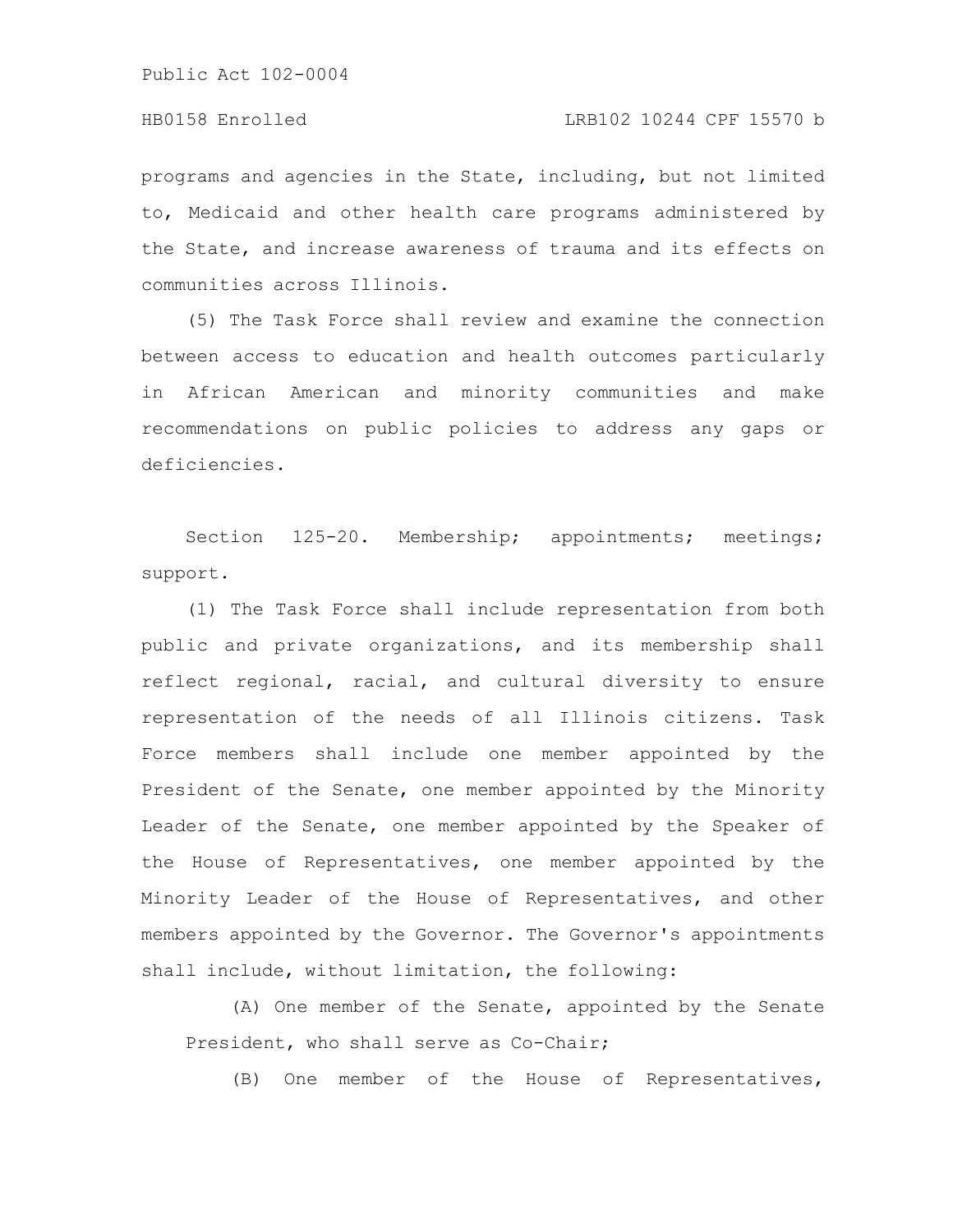# HB0158 Enrolled LRB102 10244 CPF 15570 b

appointed by the Speaker of the House, who shall serve as Co-Chair;

(C) Eight members of the General Assembly representing each of the majority and minority caucuses of each chamber.

(D) The Directors or Secretaries of the following State agencies or their designees:

(i) Department of Human Services.

(ii) Department of Children and Family Services.

(iii) Department of Healthcare and Family Services.

(iv) State Board of Education.

(v) Department on Aging.

(vi) Department of Public Health.

(vii) Department of Veterans' Affairs.

(viii) Department of Insurance.

(E) Local government stakeholders and nongovernmental stakeholders with an interest in human services, including representation among the following private-sector fields and constituencies:

(i) Early childhood education and development.

(ii) Child care.

(iii) Child welfare.

(iv) Youth services.

(v) Developmental disabilities.

(vi) Mental health.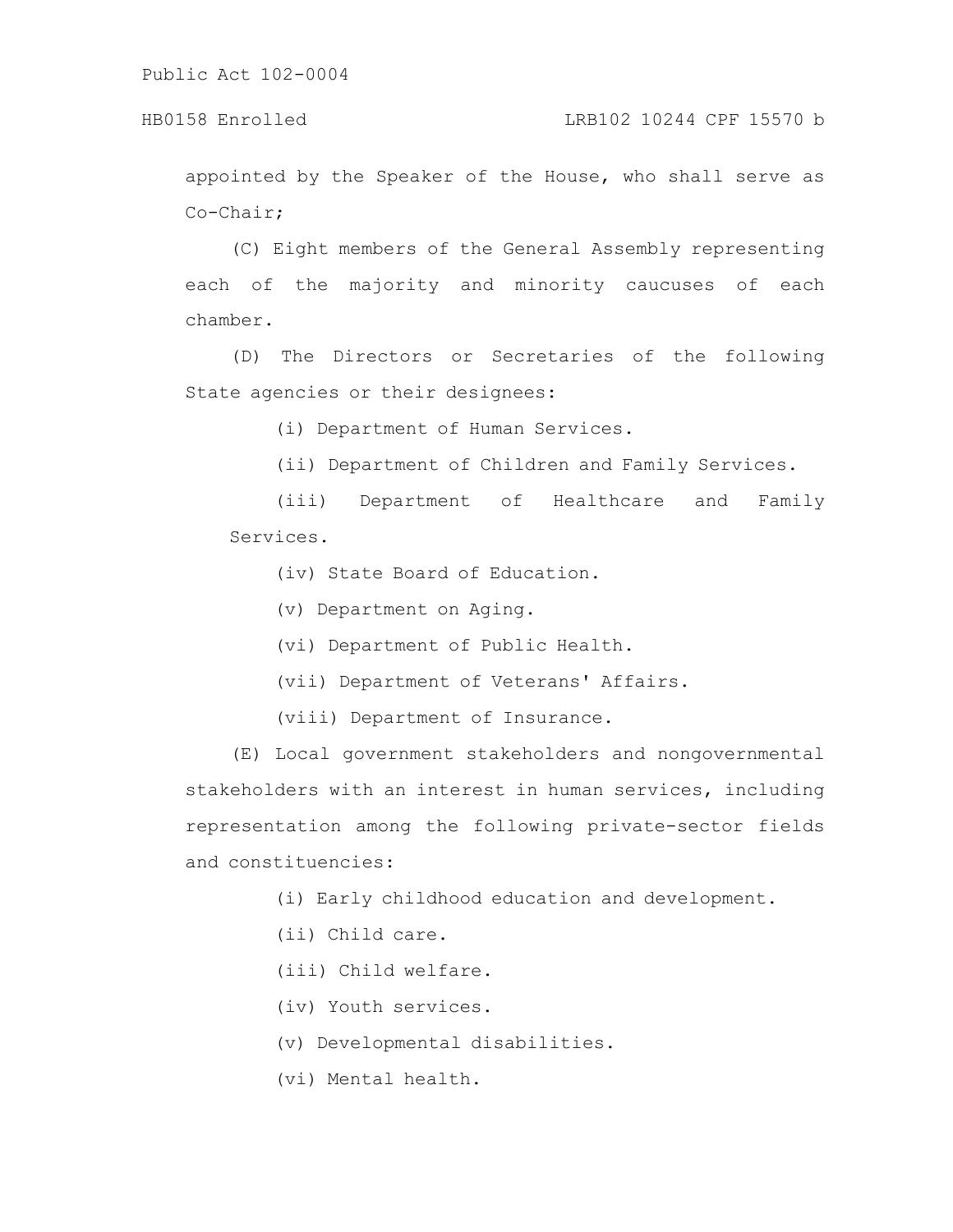#### HB0158 Enrolled LRB102 10244 CPF 15570 b

(vii) Employment and training.

(viii) Sexual and domestic violence.

(ix) Alcohol and substance abuse.

(x) Local community collaborations among human services programs.

(xi) Immigrant services.

(xii) Affordable housing.

(xiii) Food and nutrition.

(xiv) Homelessness.

(xv) Older adults.

(xvi) Physical disabilities.

(xvii) Maternal and child health.

(xviii) Medicaid managed care organizations.

(xix) Healthcare delivery.

(xx) Health insurance.

(2) Members shall serve without compensation for the duration of the Task Force.

(3) In the event of a vacancy, the appointment to fill the vacancy shall be made in the same manner as the original appointment.

(4) The Task Force shall convene within 60 days after the effective date of this Act. The initial meeting of the Task Force shall be convened by the co-chair selected by the Governor. Subsequent meetings shall convene at the call of the co-chairs. The Task Force shall meet on a quarterly basis, or more often if necessary.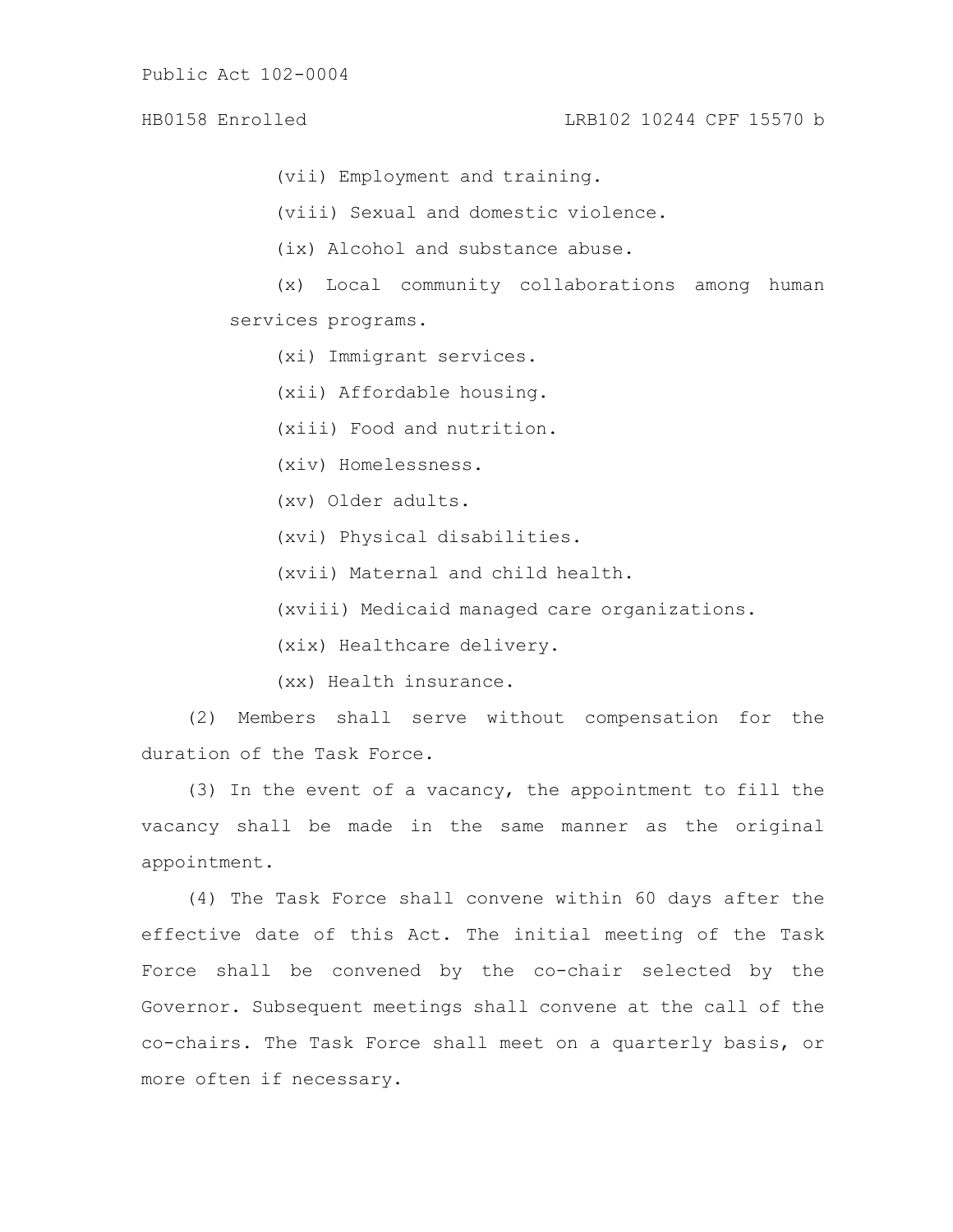# HB0158 Enrolled LRB102 10244 CPF 15570 b

(5) The Department of Human Services shall provide administrative support to the Task Force.

Section 125-25. Report. The Task Force shall report to the Governor and the General Assembly on the Task Force's progress toward its goals and objectives by June 30, 2021, and every June 30 thereafter.

Section 125-30. Transparency. In addition to whatever policies or procedures it may adopt, all operations of the Task Force shall be subject to the provisions of the Freedom of Information Act and the Open Meetings Act. This Section shall not be construed so as to preclude other State laws from applying to the Task Force and its activities.

Section 125-40. Repeal. This Article is repealed June 30, 2023.

#### Article 130.

Section 130-1. Short title. This Article may be cited as the Anti-Racism Commission Act. References in this Article to "this Act" mean this Article.

Section 130-5. Findings. The General Assembly finds and declares all of the following: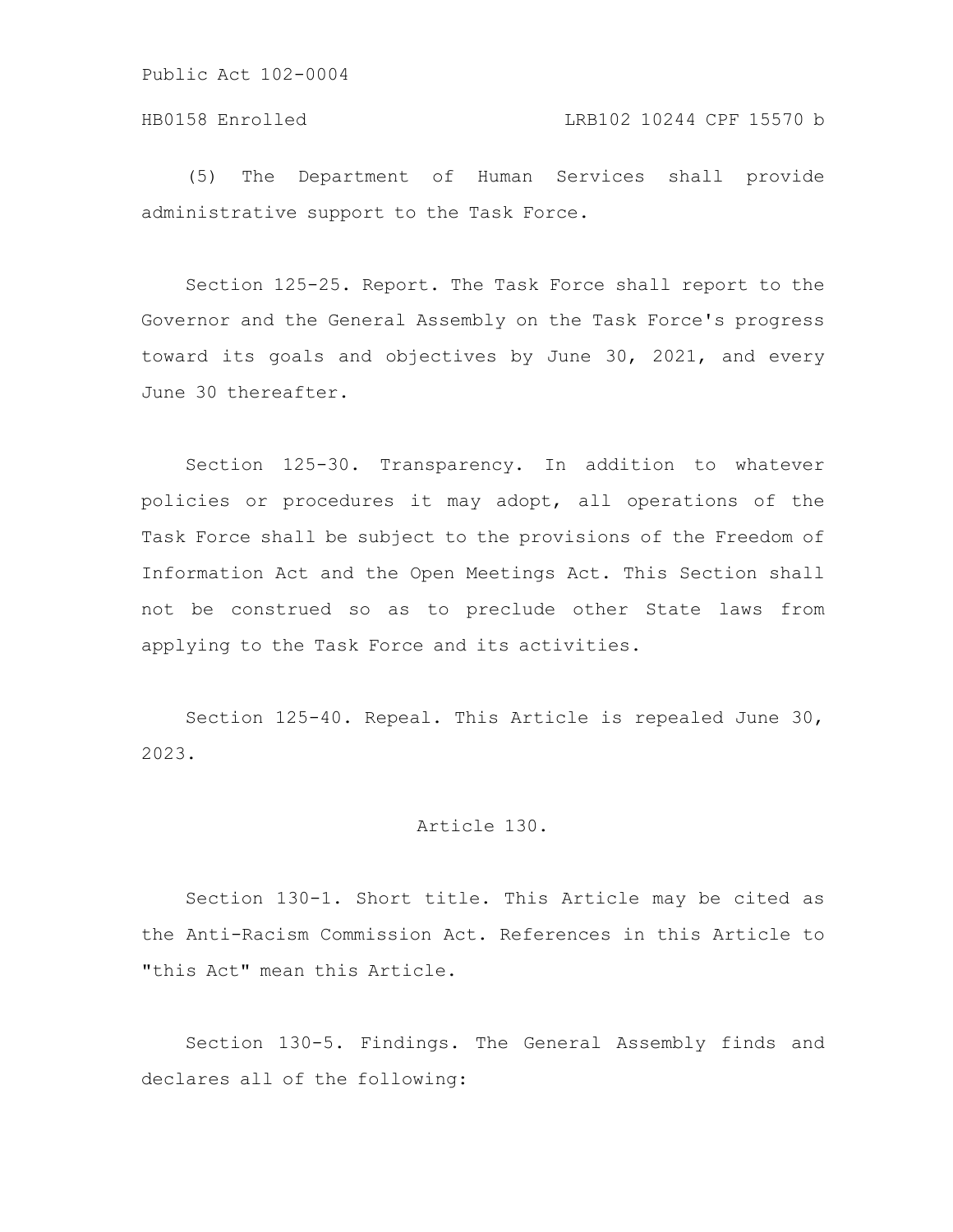(1) Public health is the science and art of preventing disease, of protecting and improving the health of people, entire populations, and their communities; this work is achieved by promoting healthy lifestyles and choices, researching disease, and preventing injury.

(2) Public health professionals try to prevent problems from happening or recurring through implementing educational programs, recommending policies, administering services, and limiting health disparities through the promotion of equitable and accessible healthcare.

(3) According to the Centers for Disease Control and Prevention, racism and segregation in the State of Illinois have exacerbated a health divide, resulting in Black residents having lower life expectancies than white citizens of this State and being far more likely than other races to die prematurely (before the age of 75) and to die of heart disease or stroke; Black residents of Illinois have a higher level of infant mortality, lower birth weight babies, and are more likely to be overweight or obese as adults, have adult diabetes, and have long-term complications from diabetes that exacerbate other conditions, including the susceptibility to COVID-19.

(4) Black and Brown people are more likely to experience poor health outcomes as a consequence of their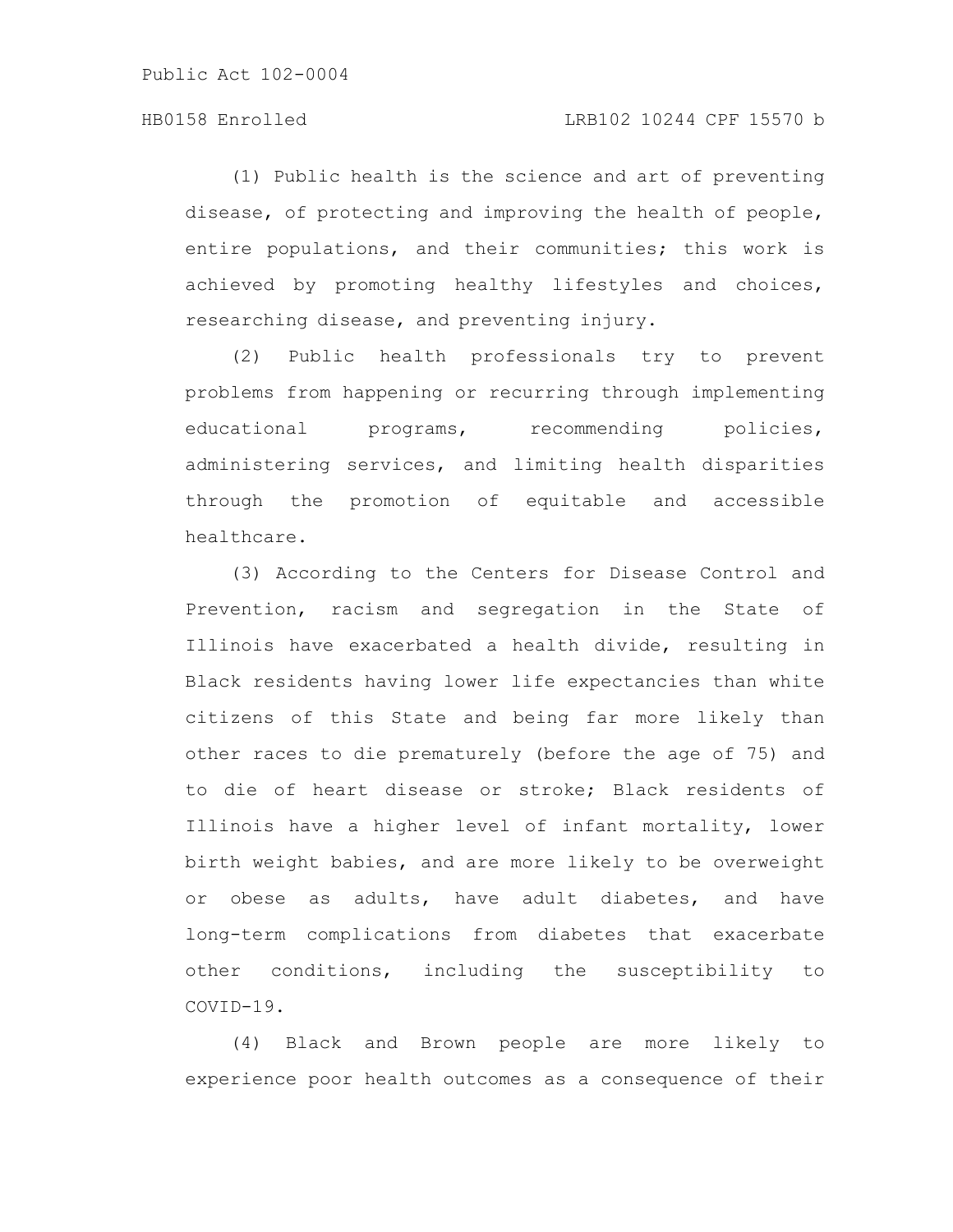social determinants of health, health inequities stemming from economic instability, education, physical environment, food, and access to health care systems.

(5) Black residents in Illinois are more likely than white residents to experience violence-related trauma as a result of socioeconomic conditions resulting from systemic racism.

(6) Racism is a social system with multiple dimensions in which individual racism is internalized or interpersonal and systemic racism is institutional or structural and is a system of structuring opportunity and assigning value based on the social interpretation of how one looks; this unfairly disadvantages specific individuals and communities, while unfairly giving advantages to other individuals and communities; it saps the strength of the whole society through the waste of human resources.

(7) Racism causes persistent racial discrimination that influences many areas of life, including housing, education, employment, and criminal justice; an emerging body of research demonstrates that racism itself is a social determinant of health.

(8) More than 100 studies have linked racism to worse health outcomes.

(9) The American Public Health Association launched a National Campaign against Racism.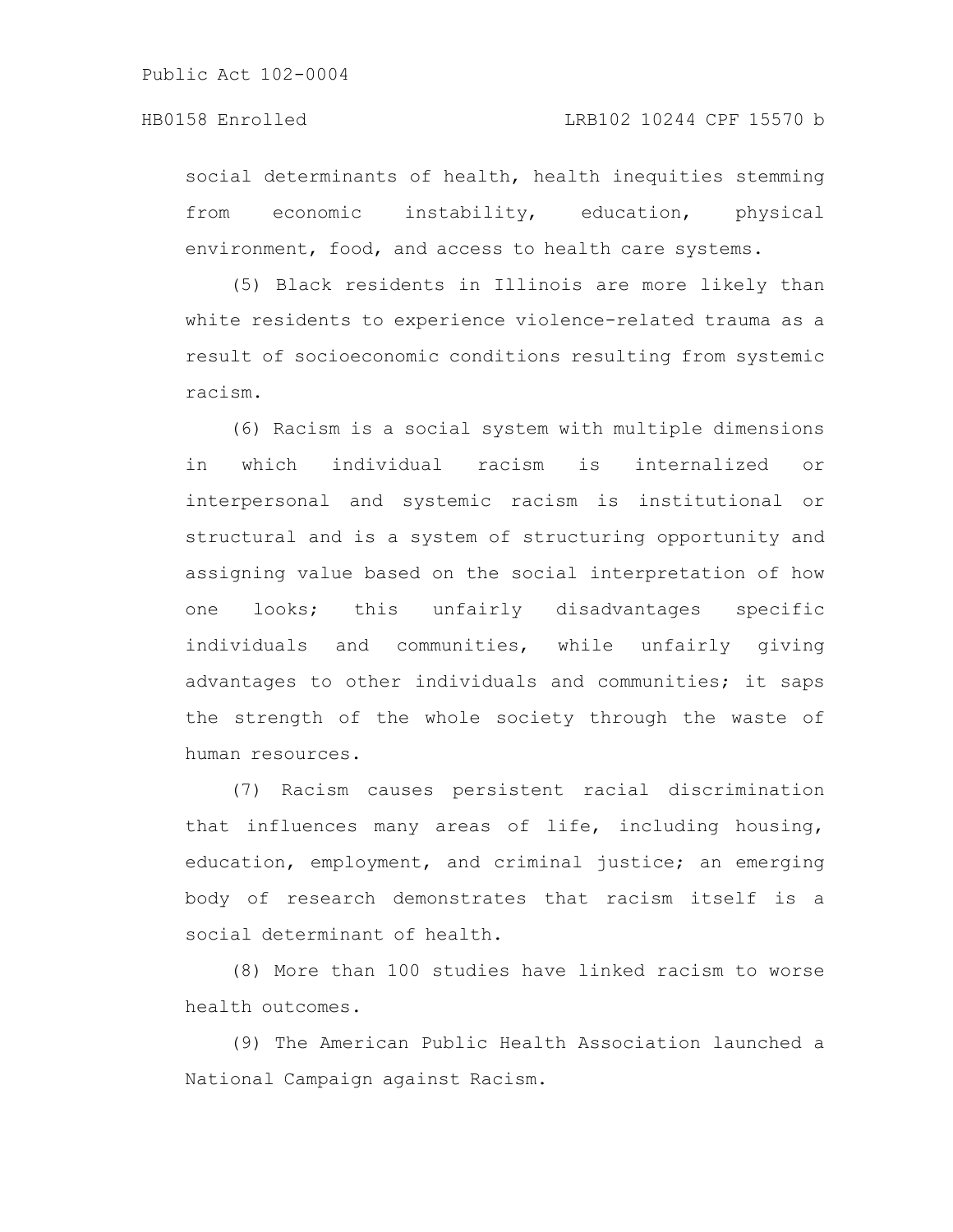(10) Public health's responsibilities to address racism include reshaping our discourse and agenda so that we all actively engage in racial justice work.

Section 130-10. Anti-Racism Commission.

(a) The Anti-Racism Commission is hereby created to identify and propose statewide policies to eliminate systemic racism and advance equitable solutions for Black and Brown people in Illinois.

(b) The Anti-Racism Commission shall consist of the following members, who shall serve without compensation:

(1) one member of the House of Representatives, appointed by the Speaker of the House of Representatives, who shall serve as co-chair;

(2) one member of the Senate, appointed by the Senate President, who shall serve as co-chair;

(3) one member of the House of Representatives, appointed by the Minority Leader of the House of Representatives;

(4) one member of the Senate, appointed by the Minority Leader of the Senate;

(5) the Director of Public Health, or his or her designee;

(6) the Chair of the House Black Caucus;

(7) the Chair of the Senate Black Caucus;

(8) the Chair of the Joint Legislative Black Caucus;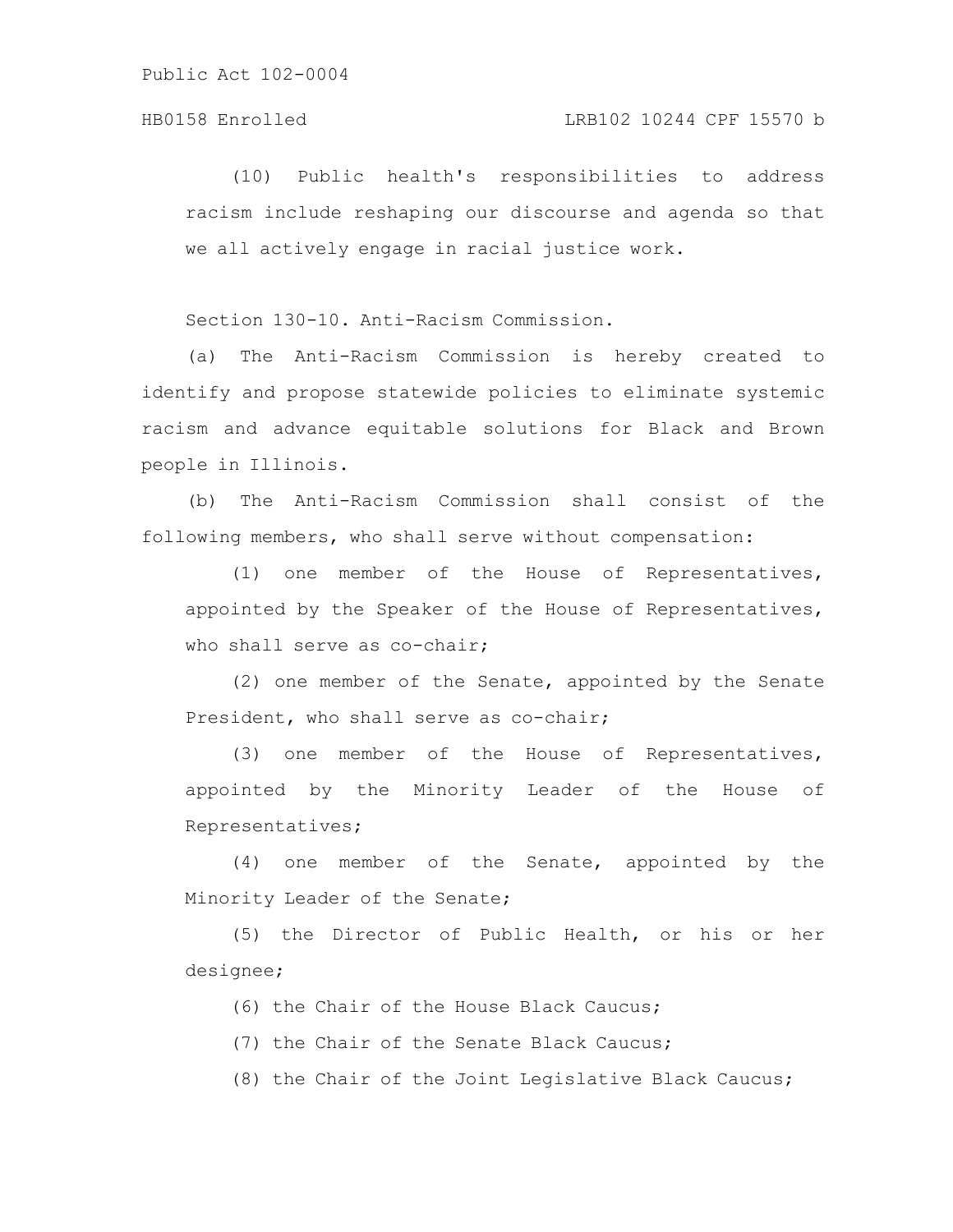## HB0158 Enrolled LRB102 10244 CPF 15570 b

(9) the director of a statewide association representing public health departments, appointed by the Speaker of the House of Representatives;

(10) the Chair of the House Latino Caucus;

(11) the Chair of the Senate Latino Caucus;

(12) one community member appointed by the House Black Caucus Chair;

(13) one community member appointed by the Senate Black Caucus Chair;

(14) one community member appointed by the House Latino Caucus Chair; and

(15) one community member appointed by the Senate Latino Caucus Chair.

(c) The Department of Public Health shall provide administrative support for the Commission.

(d) The Commission is charged with, but not limited to, the following tasks:

(1) Working to create an equity and justice-oriented State government.

(2) Assessing the policy and procedures of all State agencies to ensure racial equity is a core element of State government.

(3) Developing and incorporating into the organizational structure of State government a plan for educational efforts to understand, address, and dismantle systemic racism in government actions.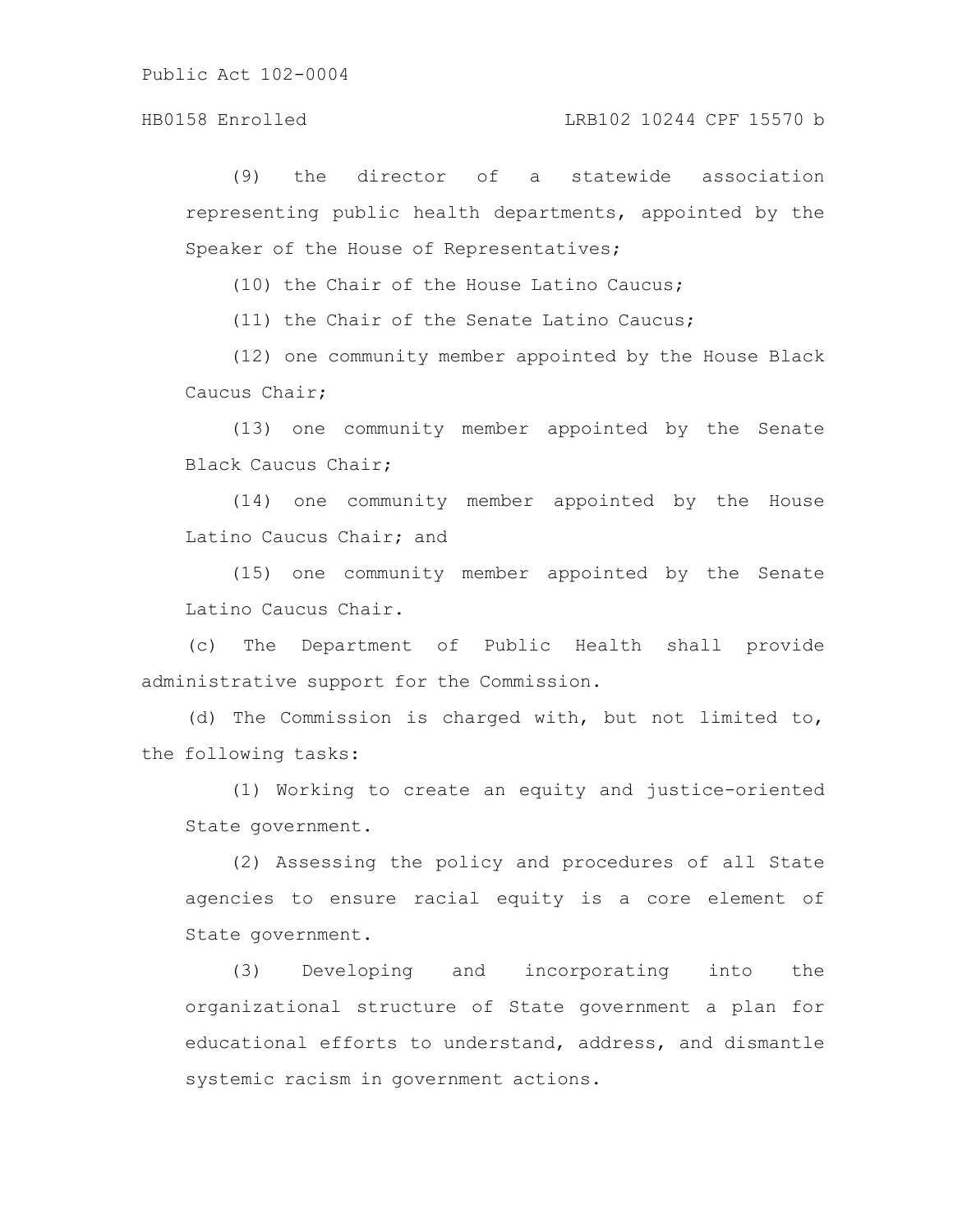# HB0158 Enrolled LRB102 10244 CPF 15570 b

(4) Recommending and advocating for policies that improve health in Black and Brown people and support local, State, regional, and federal initiatives that advance efforts to dismantle systemic racism.

(5) Working to build alliances and partnerships with organizations that are confronting racism and encouraging other local, State, regional, and national entities to recognize racism as a public health crisis.

(6) Promoting community engagement, actively engaging citizens on issues of racism and assisting in providing tools to engage actively and authentically with Black and Brown people.

(7) Reviewing all portions of codified State laws through the lens of racial equity.

(8) Working with the Department of Central Management Services to update policies that encourage diversity in human resources, including hiring, board appointments, and vendor selection by agencies, and to review all grant management activities with an eye toward equity and workforce development.

(9) Recommending policies that promote racially equitable economic and workforce development practices.

(10) Promoting and supporting all policies that prioritize the health of all people, especially people of color, by mitigating exposure to adverse childhood experiences and trauma in childhood and ensuring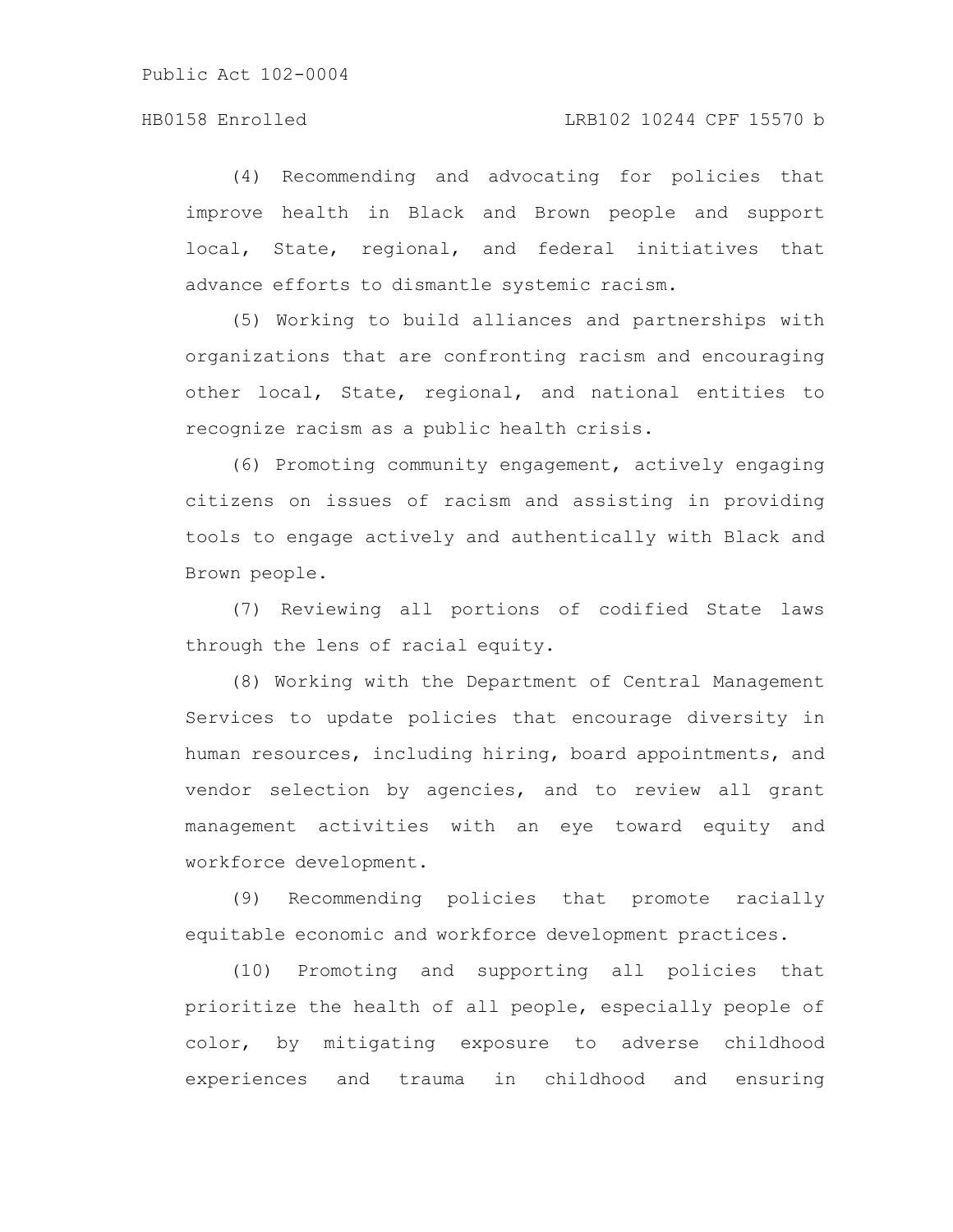implementation of health and equity in all policies.

(11) Encouraging community partners and stakeholders in the education, employment, housing, criminal justice, and safety arenas to recognize racism as a public health crisis and to implement policy recommendations.

(12) Identifying clear goals and objectives, including specific benchmarks, to assess progress.

(13) Holding public hearings across Illinois to continue to explore and to recommend needed action by the General Assembly.

(14) Working with the Governor and the General Assembly to identify the necessary funds to support the Anti-Racism Commission and its endeavors.

(15) Identifying resources to allocate to Black and Brown communities on an annual basis.

(16) Encouraging corporate investment in anti-racism policies in Black and Brown communities.

(e) The Commission shall submit its final report to the Governor and the General Assembly no later than December 31, 2021. The Commission is dissolved upon the filing of its report.

Section 130-15. Repeal. This Article is repealed on January 1, 2023.

# Article 131.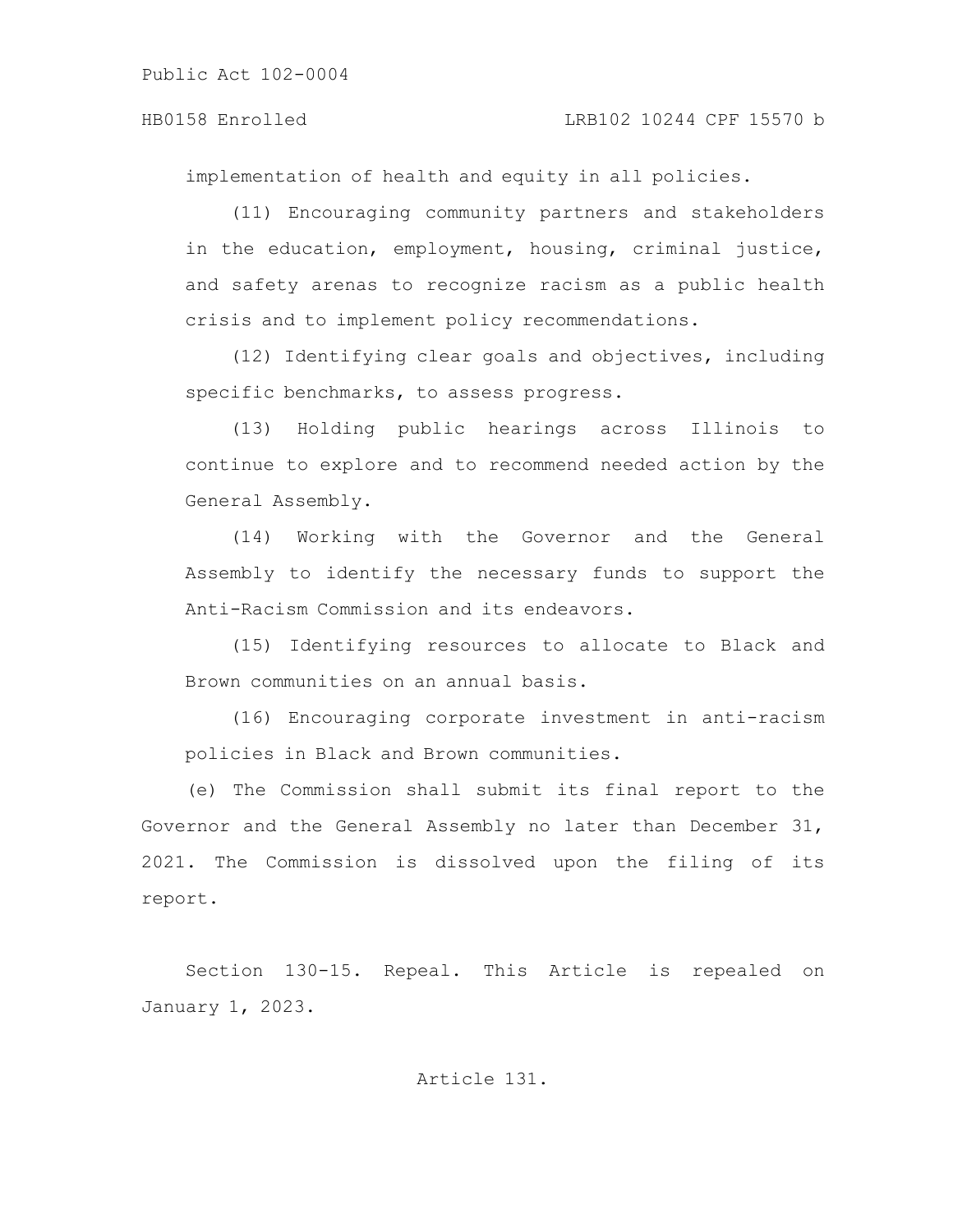Section 131-1. Short title. This Article may be cited as the Sickle Cell Prevention, Care, and Treatment Program Act. References in this Article to "this Act" mean this Article.

Section 131-5. Definitions. As used in this Act:

"Department" means the Department of Public Health.

"Program" means the Sickle Cell Prevention, Care, and Treatment Program.

Section 131-10. Sickle Cell Prevention, Care, and Treatment Program. The Department shall establish a grant program for the purpose of providing for the prevention, care, and treatment of sickle cell disease and for educational programs concerning the disease.

Section 131-15. Grants; eligibility standards.

(a) The Department shall do the following:

(1)(A) Develop application criteria and standards of eligibility for groups or organizations who apply for funds under the program.

(B) Make available grants to groups and organizations who meet the eligibility standards set by the Department. However:

(i) the highest priority for grants shall be accorded to established sickle cell disease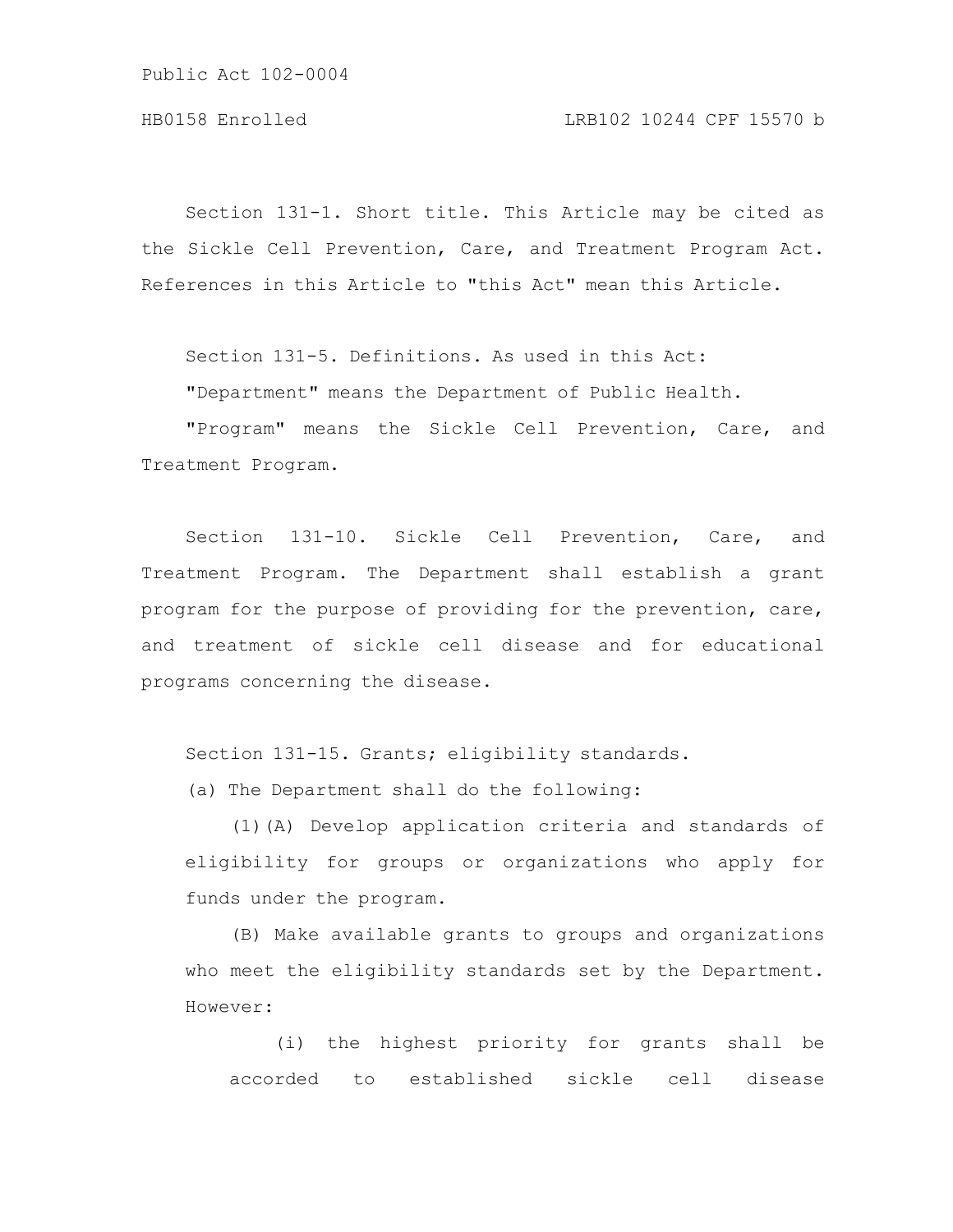community-based organizations throughout Illinois; and

(ii) priority shall also be given to ensuring the establishment of sickle cell disease centers in underserved areas that have a higher population of sickle cell disease patients.

(2) Determine the maximum amount available for each grant provided under subparagraph (B) of paragraph (1).

(3) Determine policies for the expiration and renewal of grants provided under subparagraph (B) of paragraph (1).

(4) Require that all grant funds be used for the purpose of prevention, care, and treatment of sickle cell disease or for educational programs concerning the disease. Grant funds shall be used for one or more of the following purposes:

(A) Assisting in the development and expansion of care for the treatment of individuals with sickle cell disease, particularly for adults, including the following types of care:

(i) Self-administered care.

(ii) Preventive care.

(iii) Home care.

(iv) Other evidence-based medical procedures and techniques designed to provide maximum control over sickling episodes typical of occurring to an individual with the disease.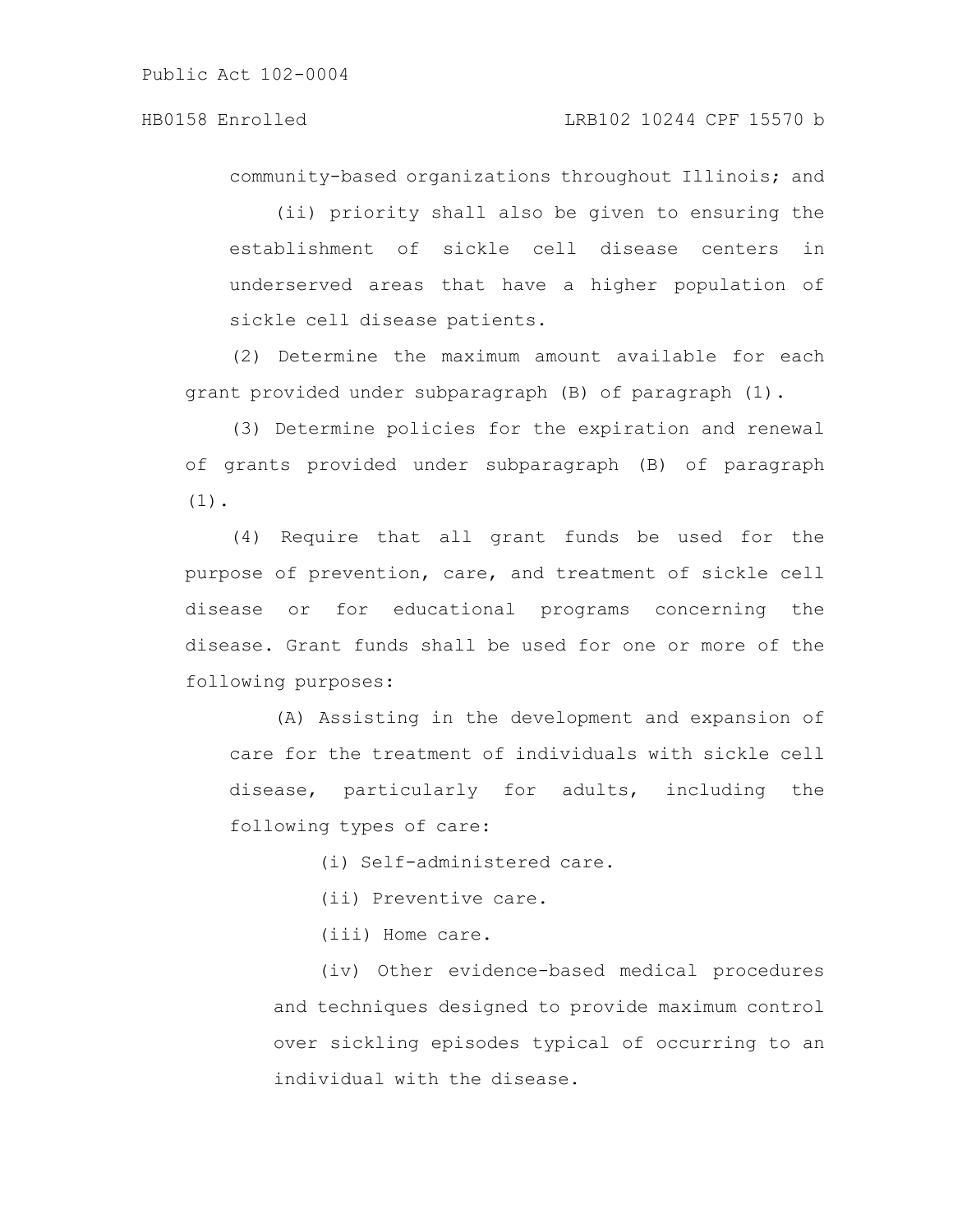# HB0158 Enrolled LRB102 10244 CPF 15570 b

(B) Increasing access to health care for individuals with sickle cell disease.

(C) Establishing additional sickle cell disease infusion centers.

(D) Increasing access to mental health resources and pain management therapies for individuals with sickle cell disease.

(E) Providing counseling to any individual, at no cost, concerning sickle cell disease and sickle cell trait, and the characteristics, symptoms, and treatment of the disease.

(i) The counseling described in this subparagraph (E) may consist of any of the following:

(I) Genetic counseling for an individual who tests positive for the sickle cell trait.

(II) Psychosocial counseling for an individual who tests positive for sickle cell disease, including any of the following:

(aa) Social service counseling.

(bb) Psychological counseling.

(cc) Psychiatric counseling.

(5) Develop a sickle cell disease educational outreach program that includes the dissemination of educational materials to the following concerning sickle cell disease and sickle cell trait: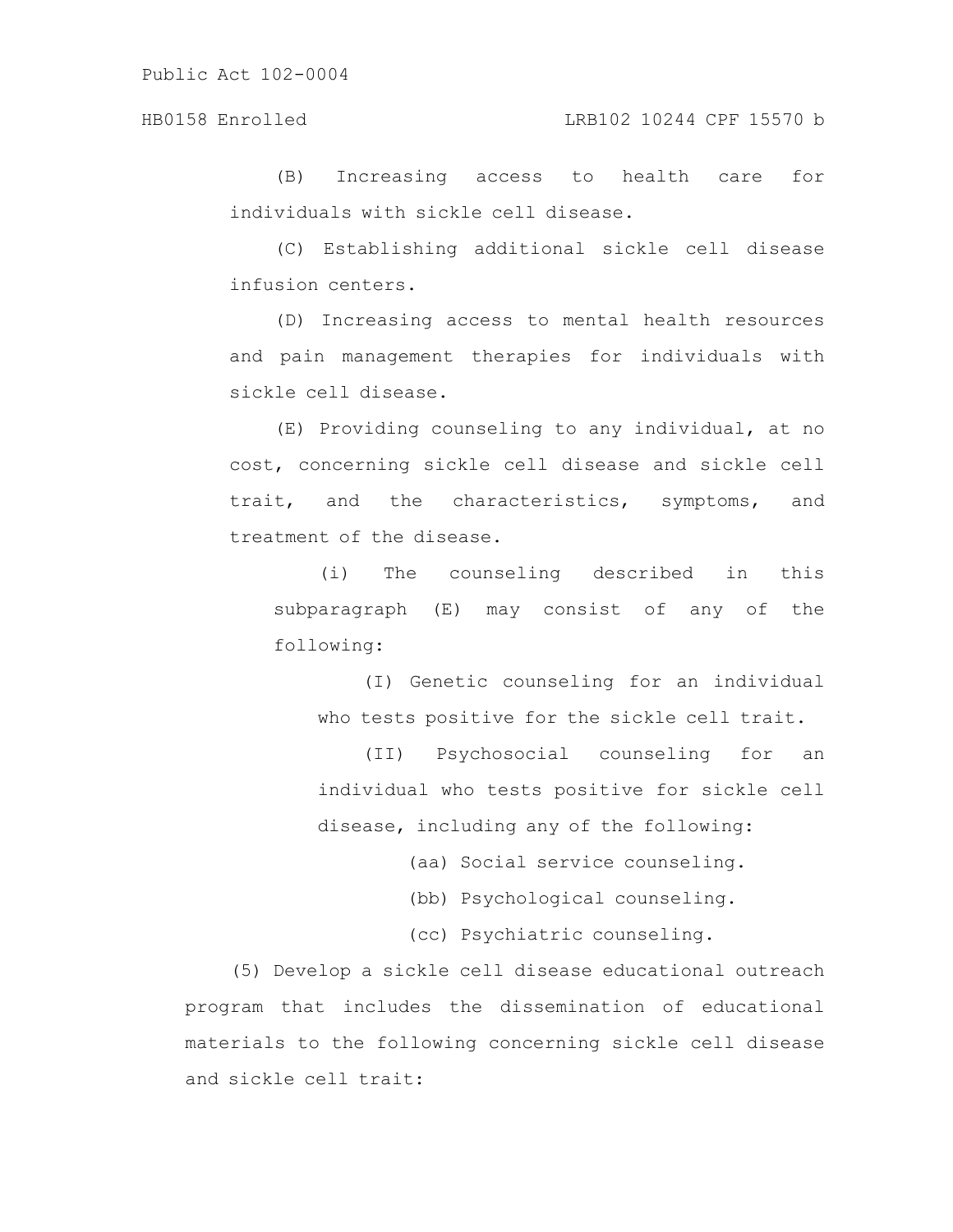(A) Medical residents.

- (B) Immigrants.
- (C) Schools and universities.

(6) Adopt any rules necessary to implement the provisions of this Act.

(b) The Department may contract with an entity to implement the sickle cell disease educational outreach program described in paragraph (5) of subsection (a).

Section 131-20. Sickle Cell Chronic Disease Fund.

(a) The Sickle Cell Chronic Disease Fund is created as a special fund in the State treasury for the purpose of carrying out the provisions of this Act and for no other purpose. The Fund shall be administered by the Department. Expenditures from the Fund shall be subject to appropriation.

(b) The Fund shall consist of:

(1) Any moneys appropriated to the Department for the Sickle Cell Prevention, Care, and Treatment Program.

(2) Gifts, bequests, and other sources of funding.

(3) All interest earned on moneys in the Fund.

Section 131-25. Study.

(a) Before July 1, 2022, and on a biennial basis thereafter, the Department, with the assistance of:

(1) the Center for Minority Health Services;

(2) health care providers that treat individuals with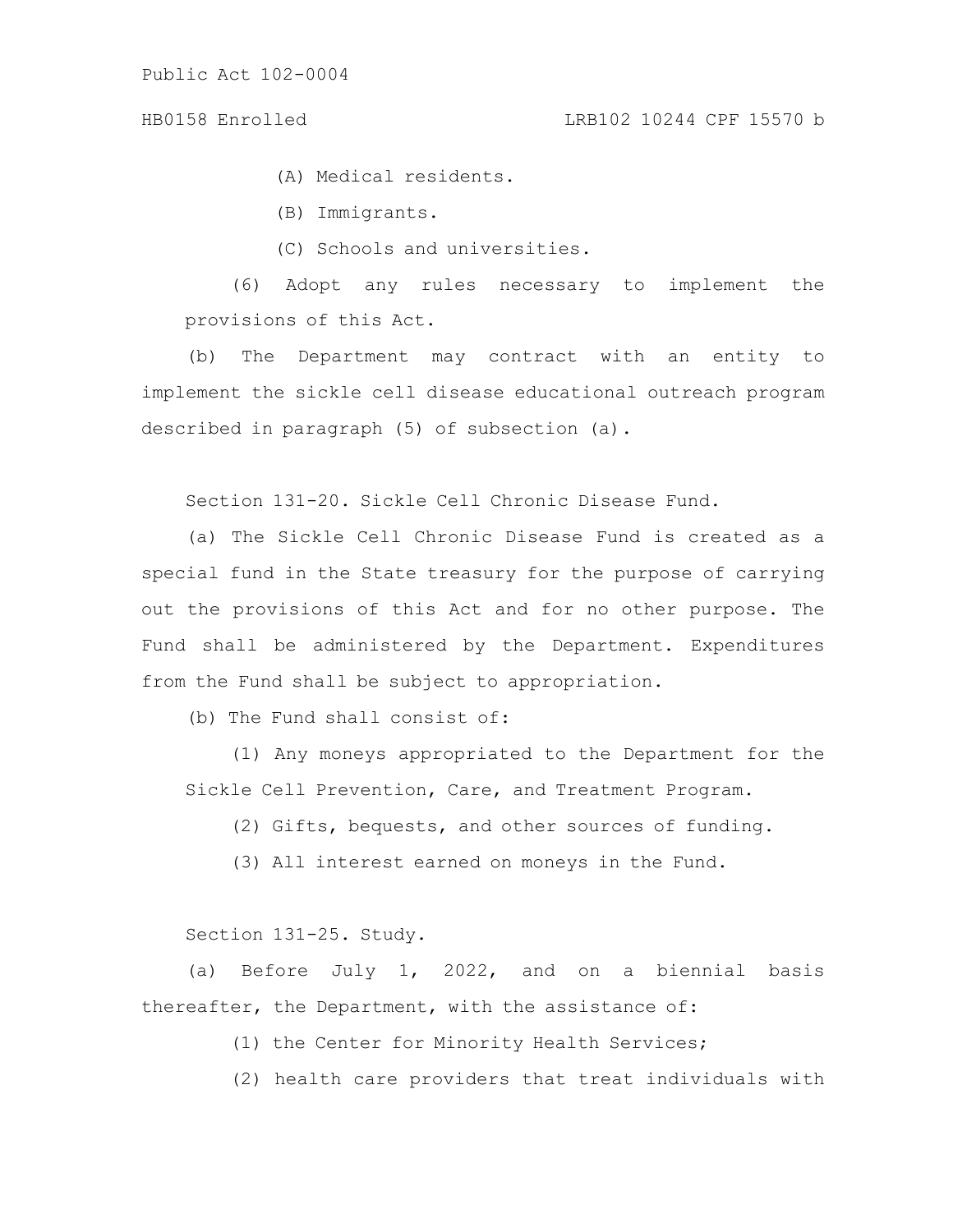#### HB0158 Enrolled LRB102 10244 CPF 15570 b

sickle cell disease;

(3) individuals diagnosed with sickle cell disease;

(4) representatives of community-based organizations that serve individuals with sickle cell disease; and

(5) data collected via newborn screening for sickle cell disease;

shall perform a study to determine the prevalence, impact, and needs of individuals with sickle cell disease and the sickle cell trait in Illinois.

(b) The study must include the following:

(1) The prevalence, by geographic location, of individuals diagnosed with sickle cell disease in Illinois.

(2) The prevalence, by geographic location, of individuals diagnosed as sickle cell trait carriers in Illinois.

(3) The availability and affordability of screening services in Illinois for the sickle cell trait.

(4) The location and capacity of the following for the treatment of sickle cell disease and sickle cell trait carriers:

(A) Treatment centers.

(B) Clinics.

(C) Community-based social service organizations.

(D) Medical specialists.

(5) The unmet medical, psychological, and social needs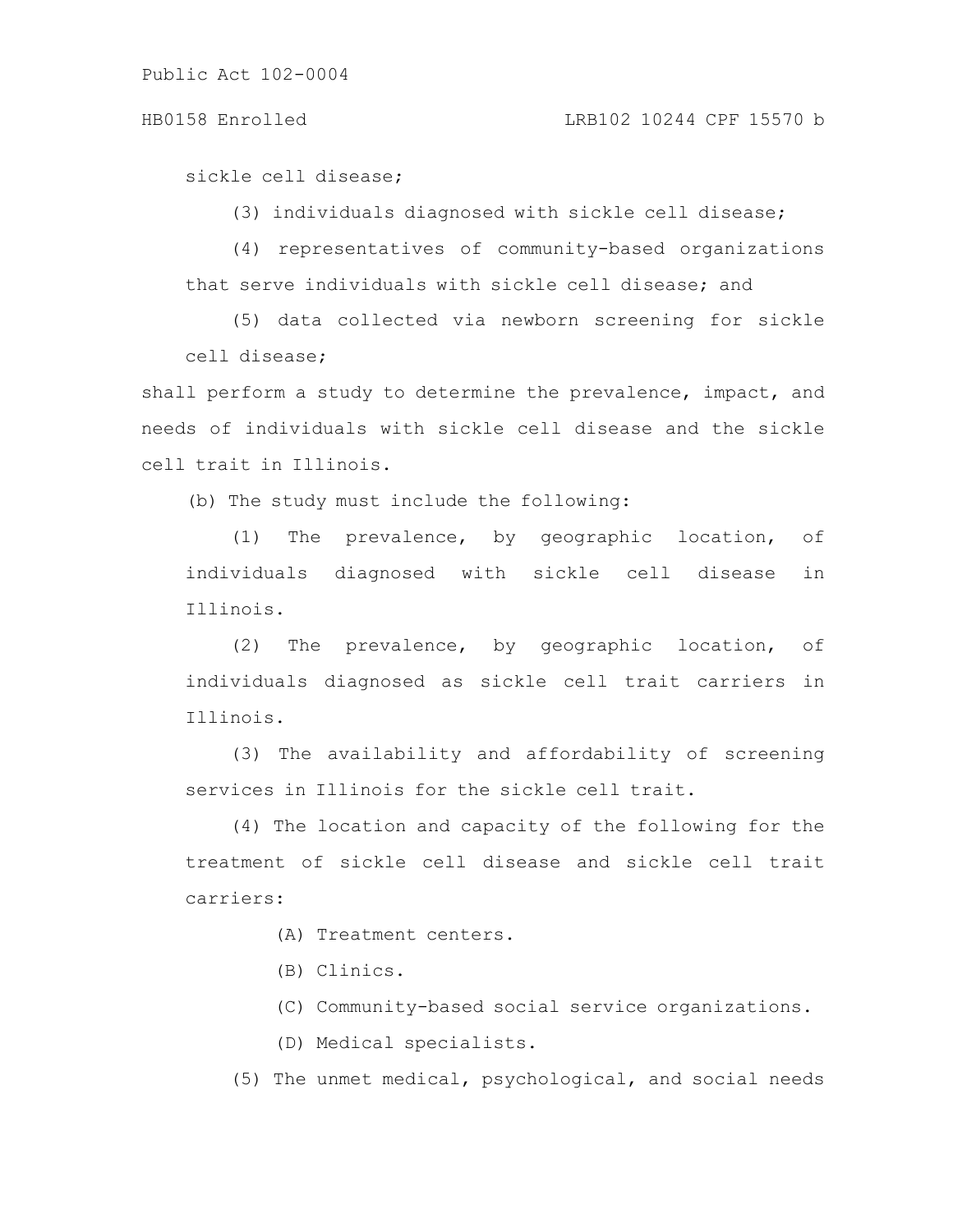encountered by individuals in Illinois with sickle cell disease.

(6) The underserved areas of Illinois for the treatment of sickle cell disease.

(7) Recommendations for actions to address any shortcomings in the State identified under this Section.

(c) The Department shall submit a report on the study performed under this Section to the General Assembly.

Section 131-30. Implementation subject to appropriation. Implementation of this Act is subject to appropriation.

Section 131-90. The State Finance Act is amended by adding Section 5.937 as follows:

(30 ILCS 105/5.937 new) Sec. 5.937. The Sickle Cell Chronic Disease Fund.

Title VII. Hospital Closure

Article 135.

Section 135-5. The Illinois Health Facilities Planning Act is amended by changing Sections 4, 5.4, and 8.7 as follows:

(20 ILCS 3960/4) (from Ch. 111 1/2, par. 1154)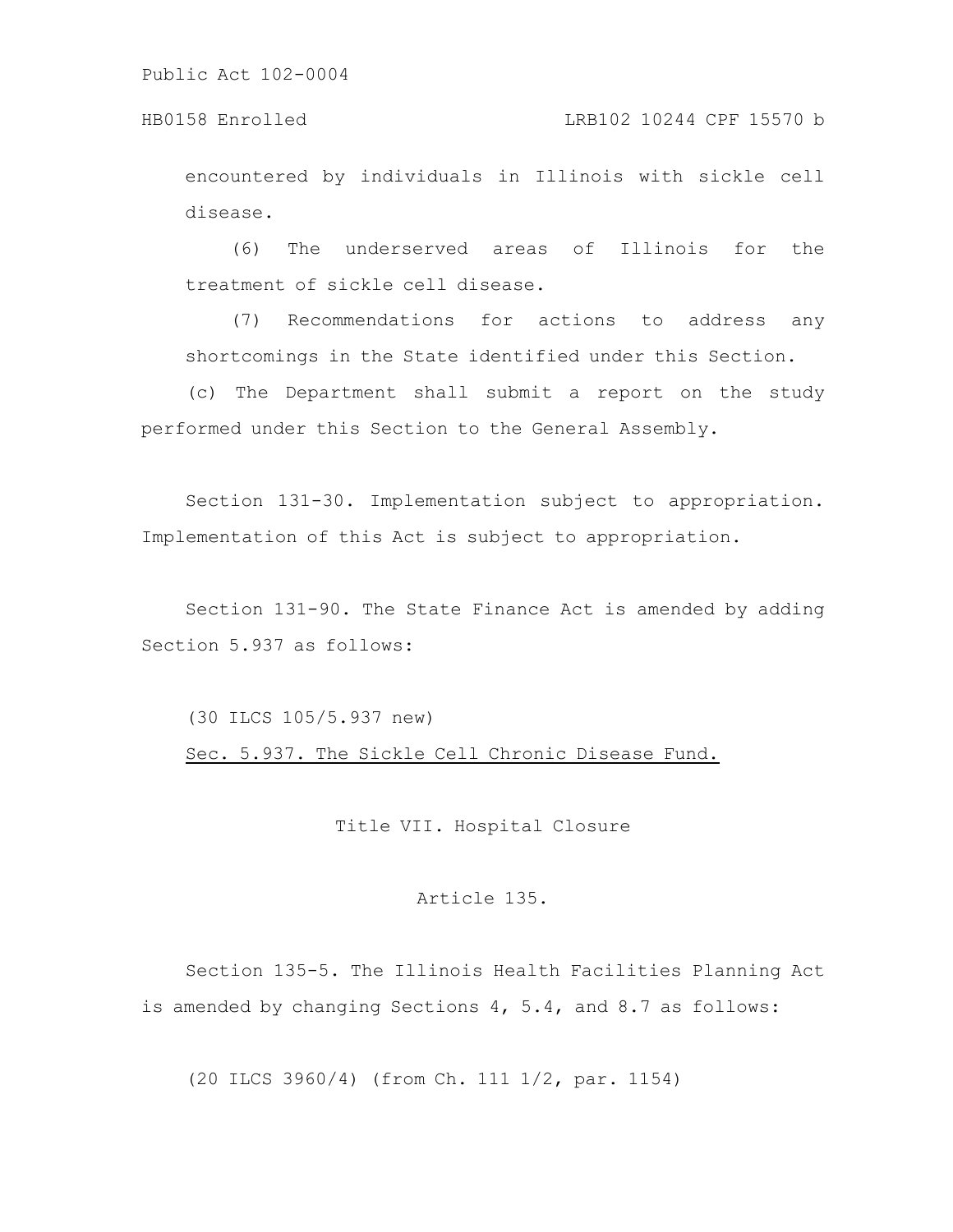# HB0158 Enrolled LRB102 10244 CPF 15570 b

(Section scheduled to be repealed on December 31, 2029)

Sec. 4. Health Facilities and Services Review Board; membership; appointment; term; compensation; quorum.

(a) There is created the Health Facilities and Services Review Board, which shall perform the functions described in this Act. The Department shall provide operational support to the Board as necessary, including the provision of office space, supplies, and clerical, financial, and accounting services. The Board may contract for functions or operational support as needed. The Board may also contract with experts related to specific health services or facilities and create technical advisory panels to assist in the development of criteria, standards, and procedures used in the evaluation of applications for permit and exemption.

(b) The State Board shall consist of 11 9 voting members. All members shall be residents of Illinois and at least 4 shall reside outside the Chicago Metropolitan Statistical Area. Consideration shall be given to potential appointees who reflect the ethnic and cultural diversity of the State. Neither Board members nor Board staff shall be convicted felons or have pled guilty to a felony.

Each member shall have a reasonable knowledge of the practice, procedures and principles of the health care delivery system in Illinois, including at least 5 members who shall be knowledgeable about health care delivery systems, health systems planning, finance, or the management of health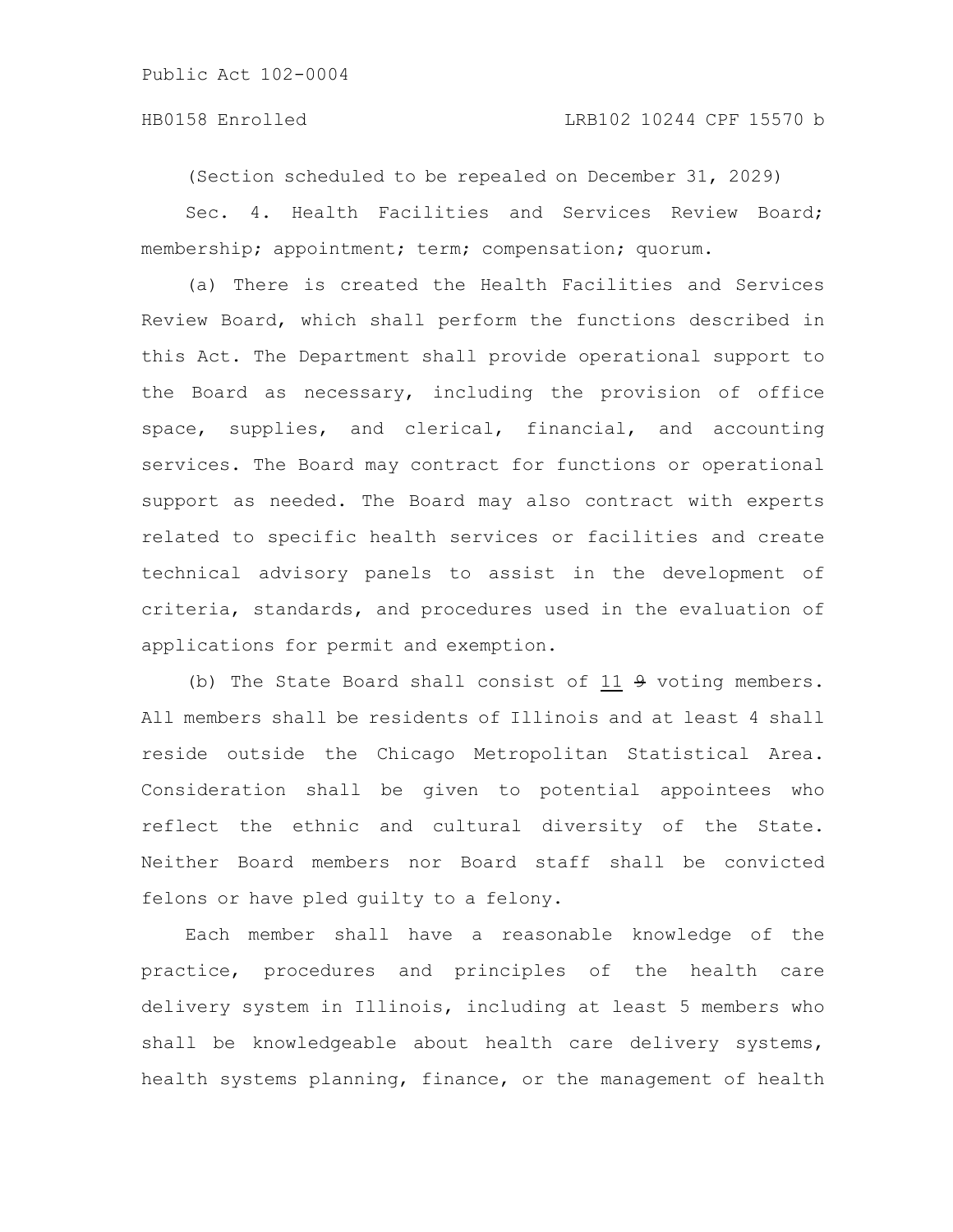care facilities currently regulated under the Act. One member shall be a representative of a non-profit health care consumer advocacy organization. One member shall be a representative from the community with experience on the effects of discontinuing health care services or the closure of health care facilities on the surrounding community; provided, however, that all other members of the Board shall be appointed before this member shall be appointed. A spouse, parent, sibling, or child of a Board member cannot be an employee, agent, or under contract with services or facilities subject to the Act. Prior to appointment and in the course of service on the Board, members of the Board shall disclose the employment or other financial interest of any other relative of the member, if known, in service or facilities subject to the Act. Members of the Board shall declare any conflict of interest that may exist with respect to the status of those relatives and recuse themselves from voting on any issue for which a conflict of interest is declared. No person shall be appointed or continue to serve as a member of the State Board who is, or whose spouse, parent, sibling, or child is, a member of the Board of Directors of, has a financial interest in, or has a business relationship with a health care facility.

Notwithstanding any provision of this Section to the contrary, the term of office of each member of the State Board serving on the day before the effective date of this amendatory Act of the 96th General Assembly is abolished on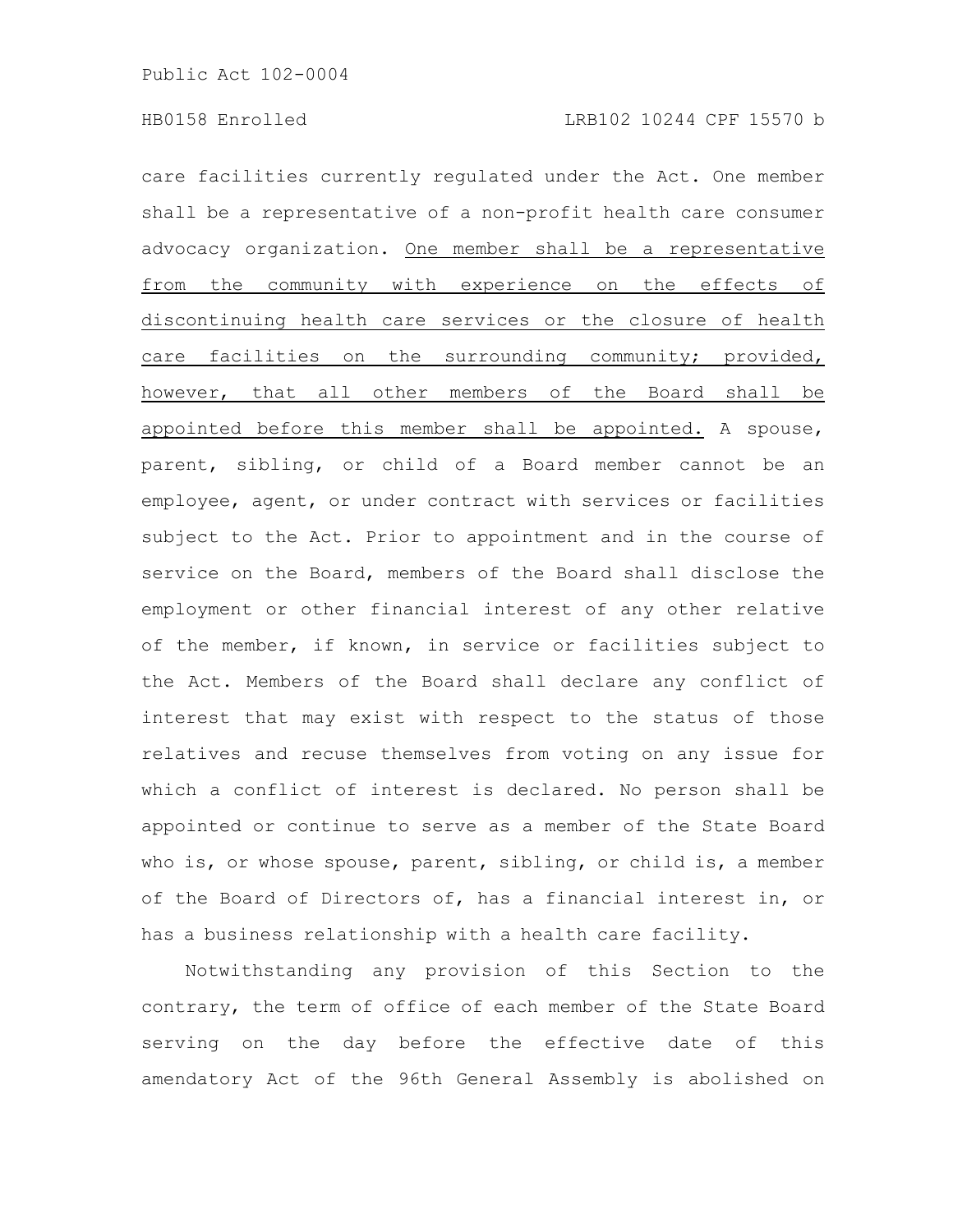# HB0158 Enrolled LRB102 10244 CPF 15570 b

the date upon which members of the 9-member Board, as established by this amendatory Act of the 96th General Assembly, have been appointed and can begin to take action as a Board.

(c) The State Board shall be appointed by the Governor, with the advice and consent of the Senate. Not more than 6 5 of the appointments shall be of the same political party at the time of the appointment.

The Secretary of Human Services, the Director of Healthcare and Family Services, and the Director of Public Health, or their designated representatives, shall serve as ex-officio, non-voting members of the State Board.

(d) Of those 9 members initially appointed by the Governor following the effective date of this amendatory Act of the 96th General Assembly, 3 shall serve for terms expiring July 1, 2011, 3 shall serve for terms expiring July 1, 2012, and 3 shall serve for terms expiring July 1, 2013. Thereafter, each appointed member shall hold office for a term of 3 years, provided that any member appointed to fill a vacancy occurring prior to the expiration of the term for which his or her predecessor was appointed shall be appointed for the remainder of such term and the term of office of each successor shall commence on July 1 of the year in which his predecessor's term expires. Each member shall hold office until his or her successor is appointed and qualified. The Governor may reappoint a member for additional terms, but no member shall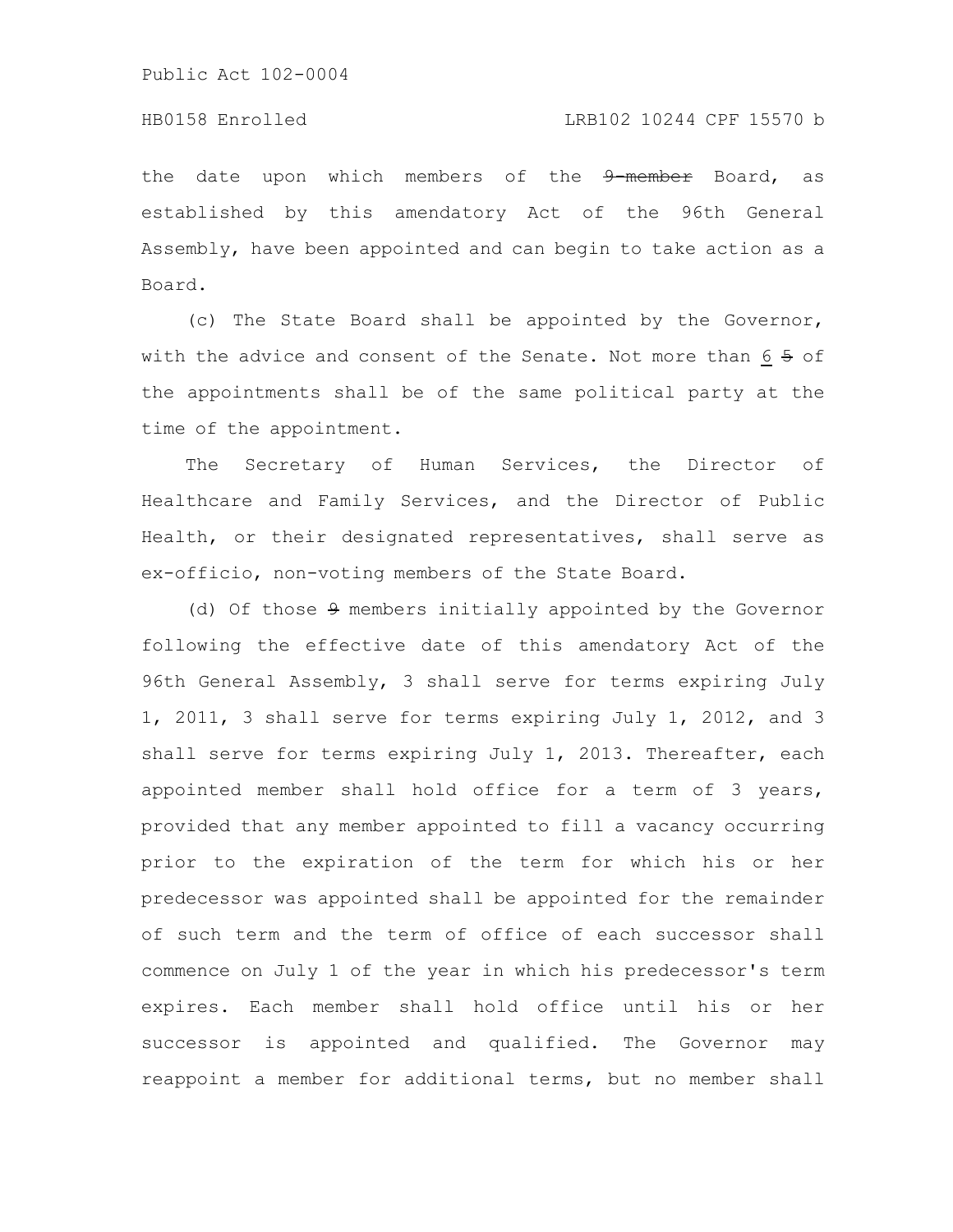serve more than 3 terms, subject to review and re-approval every 3 years.

(e) State Board members, while serving on business of the State Board, shall receive actual and necessary travel and subsistence expenses while so serving away from their places of residence. Until March 1, 2010, a member of the State Board who experiences a significant financial hardship due to the loss of income on days of attendance at meetings or while otherwise engaged in the business of the State Board may be paid a hardship allowance, as determined by and subject to the approval of the Governor's Travel Control Board.

(f) The Governor shall designate one of the members to serve as the Chairman of the Board, who shall be a person with expertise in health care delivery system planning, finance or management of health care facilities that are regulated under the Act. The Chairman shall annually review Board member performance and shall report the attendance record of each Board member to the General Assembly.

(g) The State Board, through the Chairman, shall prepare a separate and distinct budget approved by the General Assembly and shall hire and supervise its own professional staff responsible for carrying out the responsibilities of the Board.

(h) The State Board shall meet at least every 45 days, or as often as the Chairman of the State Board deems necessary, or upon the request of a majority of the members.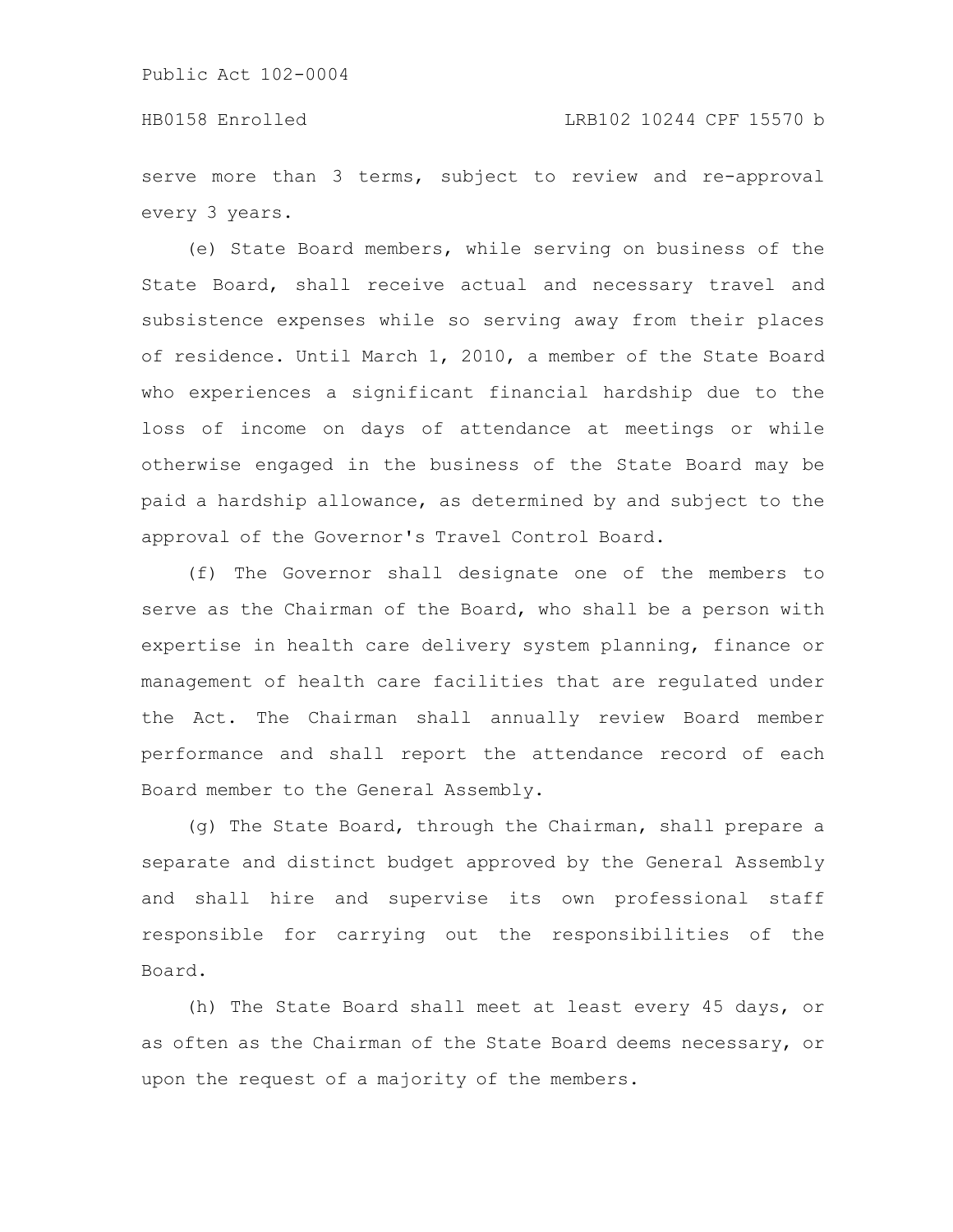# HB0158 Enrolled LRB102 10244 CPF 15570 b

(i) Six Five members of the State Board shall constitute a quorum. The affirmative vote of 6 5 of the members of the State Board shall be necessary for any action requiring a vote to be taken by the State Board. A vacancy in the membership of the State Board shall not impair the right of a quorum to exercise all the rights and perform all the duties of the State Board as provided by this Act.

(j) A State Board member shall disqualify himself or herself from the consideration of any application for a permit or exemption in which the State Board member or the State Board member's spouse, parent, sibling, or child: (i) has an economic interest in the matter; or (ii) is employed by, serves as a consultant for, or is a member of the governing board of the applicant or a party opposing the application.

(k) The Chairman, Board members, and Board staff must comply with the Illinois Governmental Ethics Act. (Source: P.A. 99-527, eff. 1-1-17; 100-681, eff. 8-3-18.)

(20 ILCS 3960/5.4)

(Section scheduled to be repealed on December 31, 2029)

Sec. 5.4. Safety Net Impact Statement.

(a) General review criteria shall include a requirement that all health care facilities, with the exception of skilled and intermediate long-term care facilities licensed under the Nursing Home Care Act, provide a Safety Net Impact Statement, which shall be filed with an application for a substantive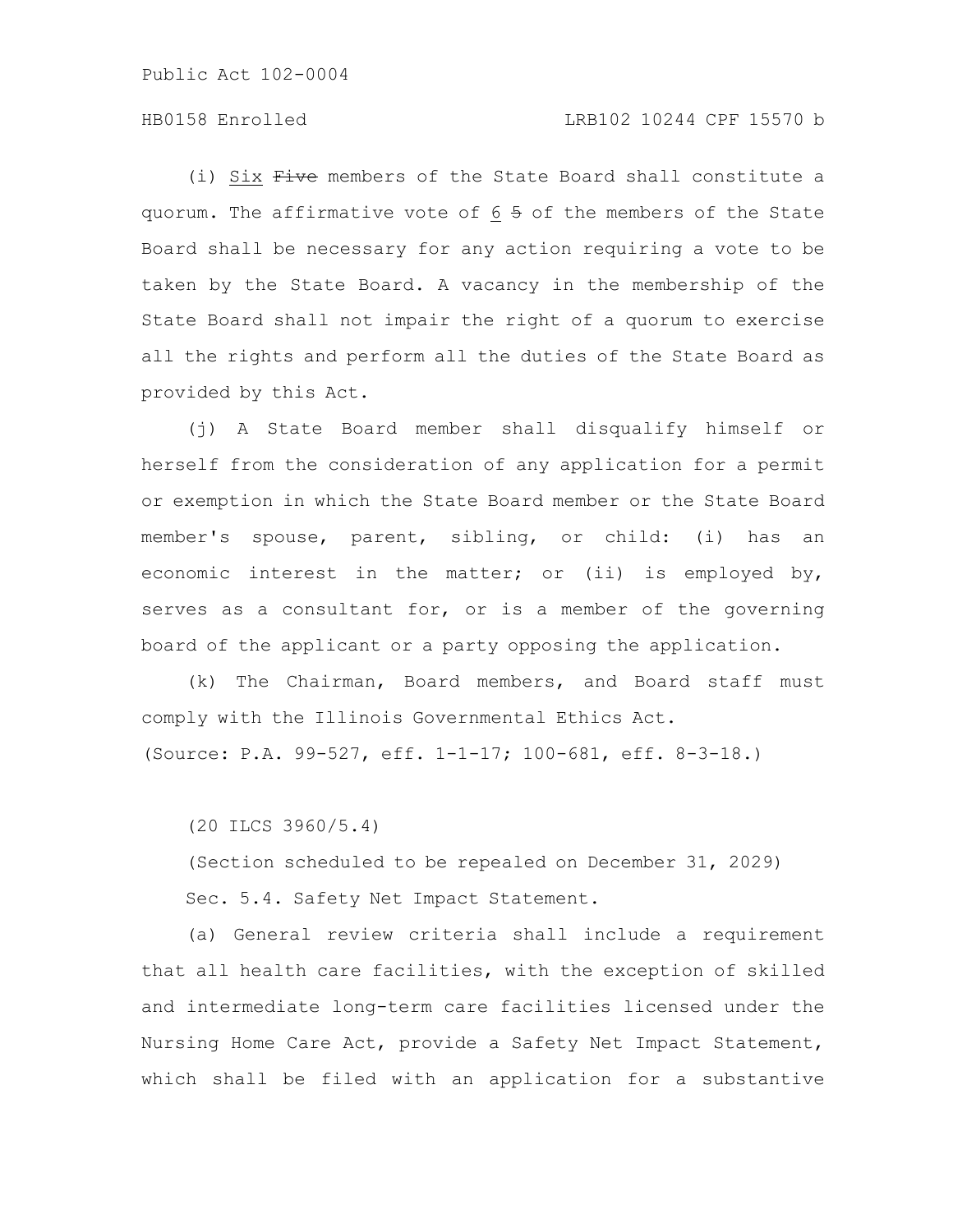project or when the application proposes to discontinue a category of service.

(b) For the purposes of this Section, "safety net services" are services provided by health care providers or organizations that deliver health care services to persons with barriers to mainstream health care due to lack of insurance, inability to pay, special needs, ethnic or cultural characteristics, or geographic isolation. Safety net service providers include, but are not limited to, hospitals and private practice physicians that provide charity care, school-based health centers, migrant health clinics, rural health clinics, federally qualified health centers, community health centers, public health departments, and community mental health centers.

(c) As developed by the applicant, a Safety Net Impact Statement shall describe all of the following:

(1) The project's material impact, if any, on essential safety net services in the community, including the impact on racial and health care disparities in the community, to the extent that it is feasible for an applicant to have such knowledge.

(2) The project's impact on the ability of another provider or health care system to cross-subsidize safety net services, if reasonably known to the applicant.

(3) How the discontinuation of a facility or service might impact the remaining safety net providers in a given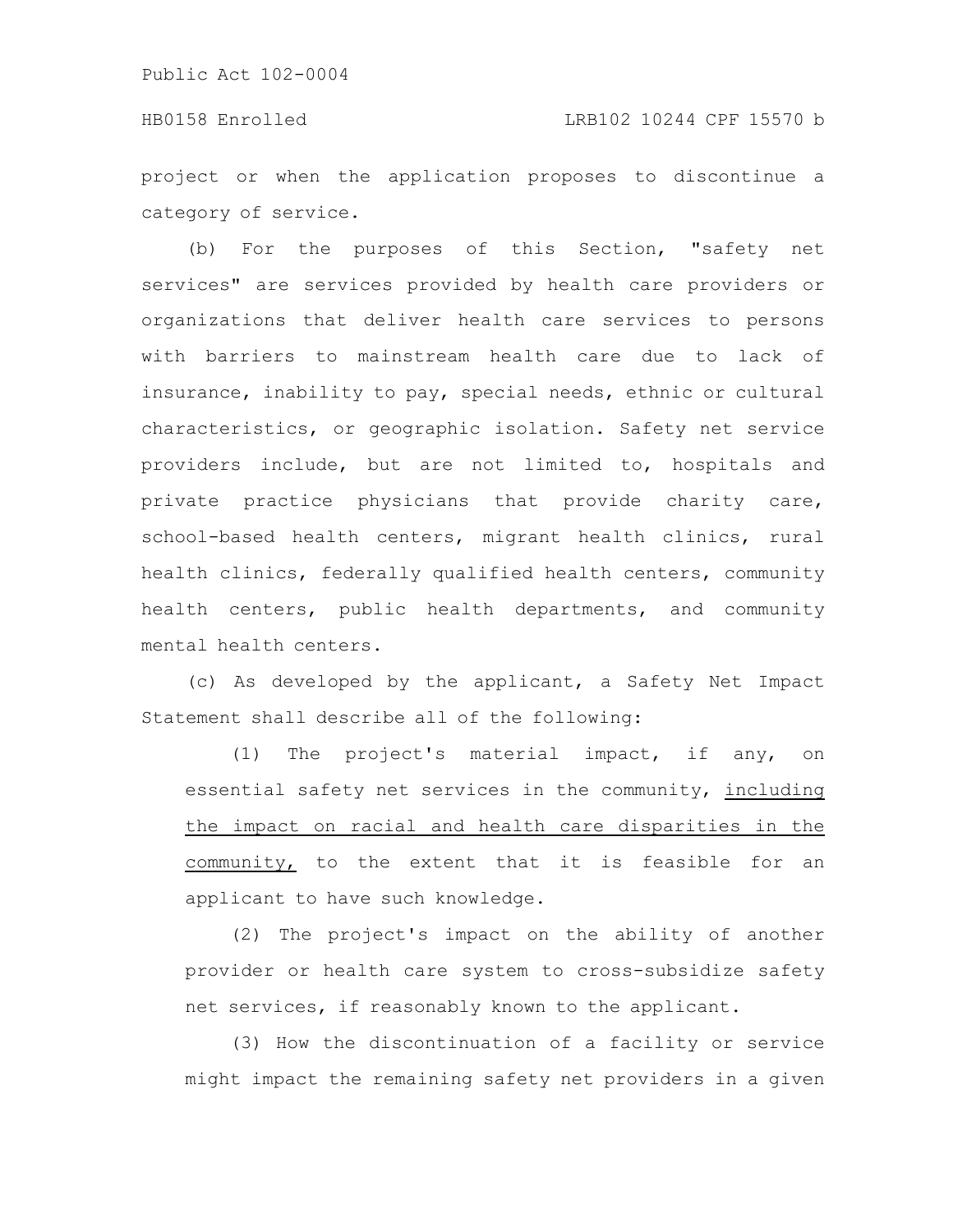### HB0158 Enrolled LRB102 10244 CPF 15570 b

community, if reasonably known by the applicant.

(d) Safety Net Impact Statements shall also include all of the following:

(1) For the 3 fiscal years prior to the application, a certification describing the amount of charity care provided by the applicant. The amount calculated by hospital applicants shall be in accordance with the reporting requirements for charity care reporting in the Illinois Community Benefits Act. Non-hospital applicants shall report charity care, at cost, in accordance with an appropriate methodology specified by the Board.

(2) For the 3 fiscal years prior to the application, a certification of the amount of care provided to Medicaid patients. Hospital and non-hospital applicants shall provide Medicaid information in a manner consistent with the information reported each year to the State Board regarding "Inpatients and Outpatients Served by Payor Source" and "Inpatient and Outpatient Net Revenue by Payor Source" as required by the Board under Section 13 of this Act and published in the Annual Hospital Profile.

(3) Any information the applicant believes is directly relevant to safety net services, including information regarding teaching, research, and any other service.

(e) The Board staff shall publish a notice, that an application accompanied by a Safety Net Impact Statement has been filed, in a newspaper having general circulation within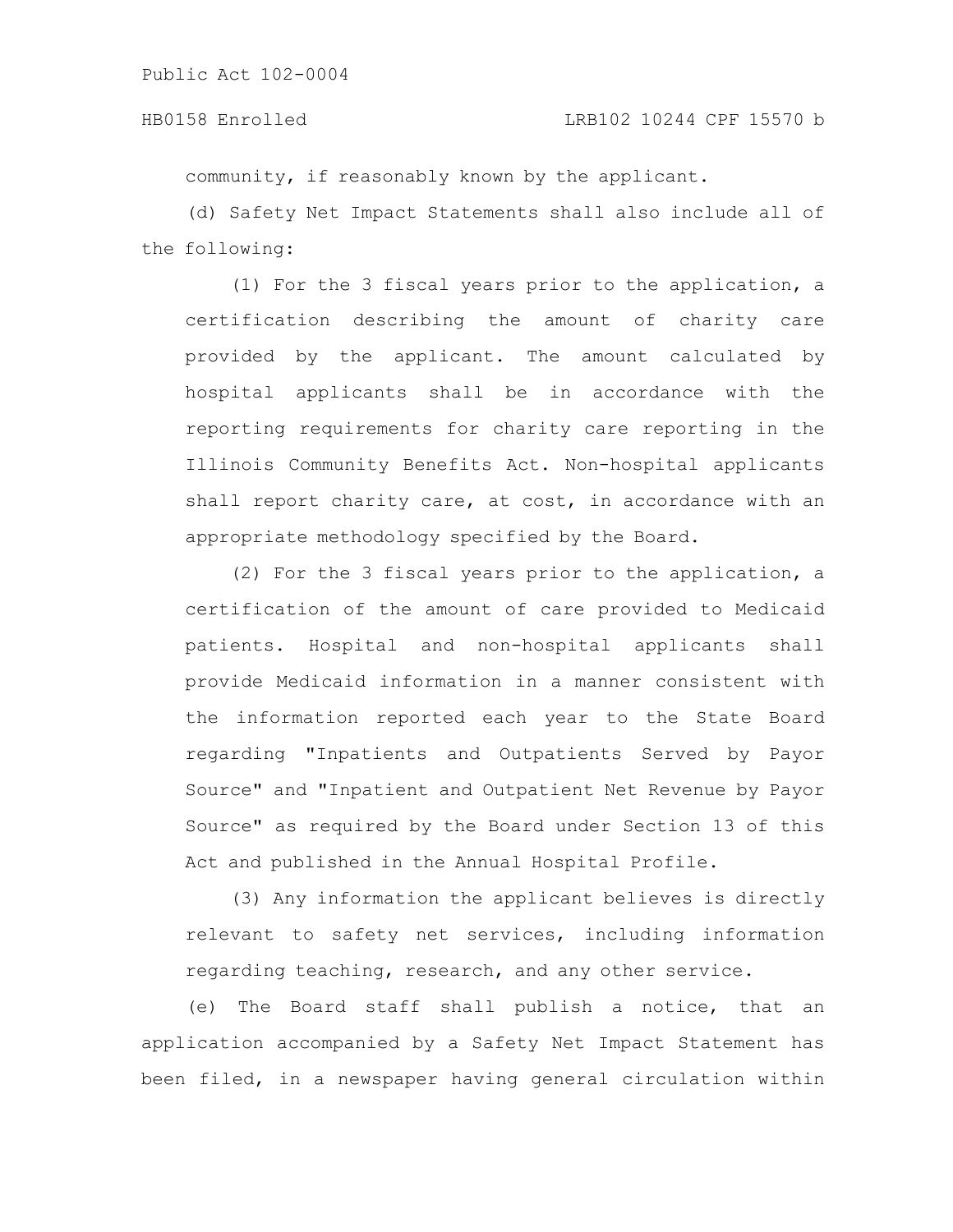the area affected by the application. If no newspaper has a general circulation within the county, the Board shall post the notice in 5 conspicuous places within the proposed area.

(f) Any person, community organization, provider, or health system or other entity wishing to comment upon or oppose the application may file a Safety Net Impact Statement Response with the Board, which shall provide additional information concerning a project's impact on safety net services in the community.

(g) Applicants shall be provided an opportunity to submit a reply to any Safety Net Impact Statement Response.

(h) The State Board Staff Report shall include a statement as to whether a Safety Net Impact Statement was filed by the applicant and whether it included information on charity care, the amount of care provided to Medicaid patients, and information on teaching, research, or any other service provided by the applicant directly relevant to safety net services. The report shall also indicate the names of the parties submitting responses and the number of responses and replies, if any, that were filed.

(Source: P.A. 100-518, eff. 6-1-18.)

(20 ILCS 3960/8.7)

(Section scheduled to be repealed on December 31, 2029) Sec. 8.7. Application for permit for discontinuation of a health care facility or category of service; public notice and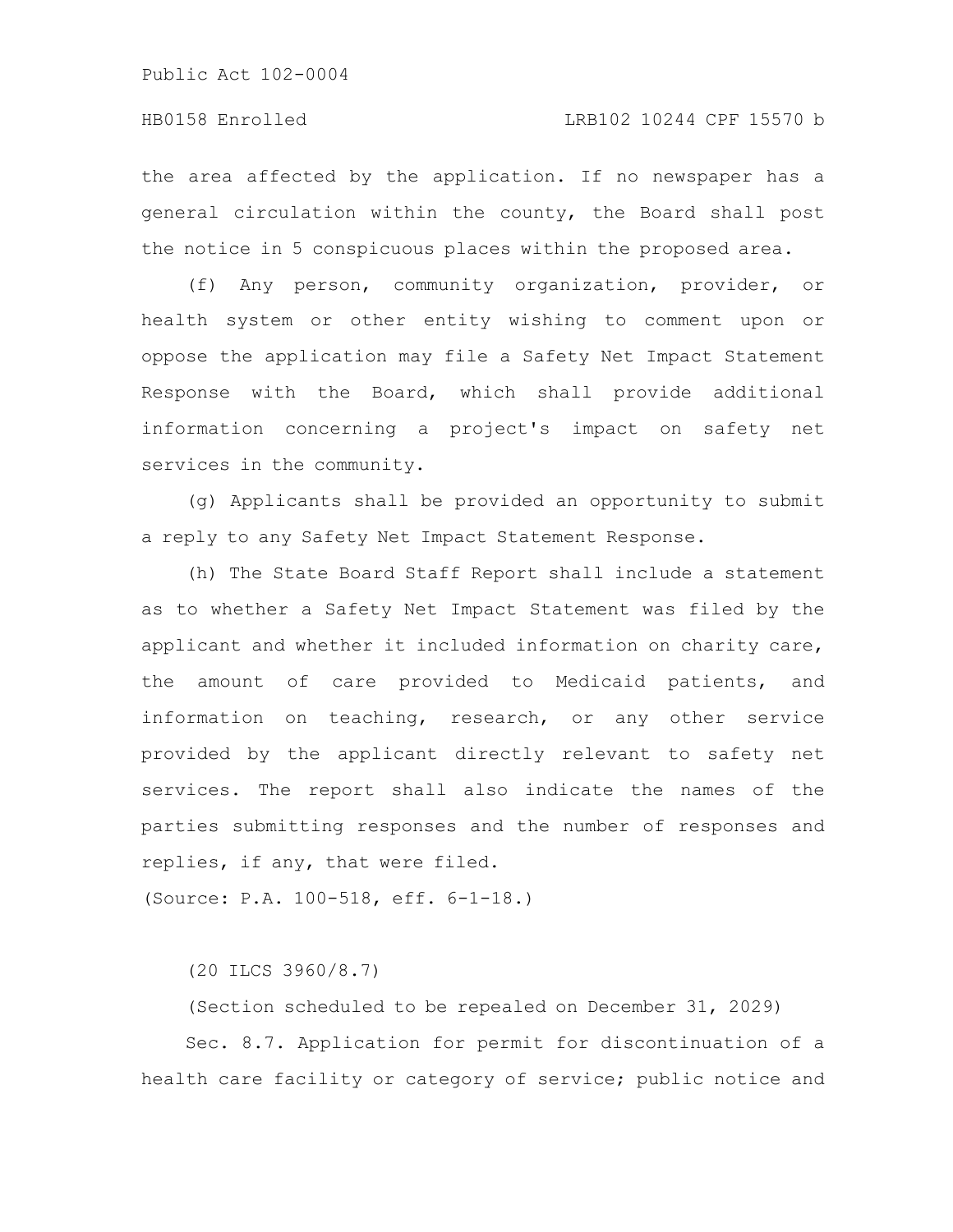# HB0158 Enrolled LRB102 10244 CPF 15570 b

public hearing.

(a) Upon a finding that an application to close a health care facility or discontinue a category of service is complete, the State Board shall publish a legal notice on 3 consecutive days in a newspaper of general circulation in the area or community to be affected and afford the public an opportunity to request a hearing. If the application is for a facility located in a Metropolitan Statistical Area, an additional legal notice shall be published in a newspaper of limited circulation, if one exists, in the area in which the facility is located. If the newspaper of limited circulation is published on a daily basis, the additional legal notice shall be published on 3 consecutive days. The legal notice shall also be posted on the Health Facilities and Services Review Board's website and sent to the State Representative and State Senator of the district in which the health care facility is located. In addition, the health care facility shall provide notice of closure to the local media that the health care facility would routinely notify about facility events.

An application to close a health care facility shall only be deemed complete if it includes evidence that the health care facility provided written notice at least 30 days prior to filing the application of its intent to do so to the municipality in which it is located, the State Representative and State Senator of the district in which the health care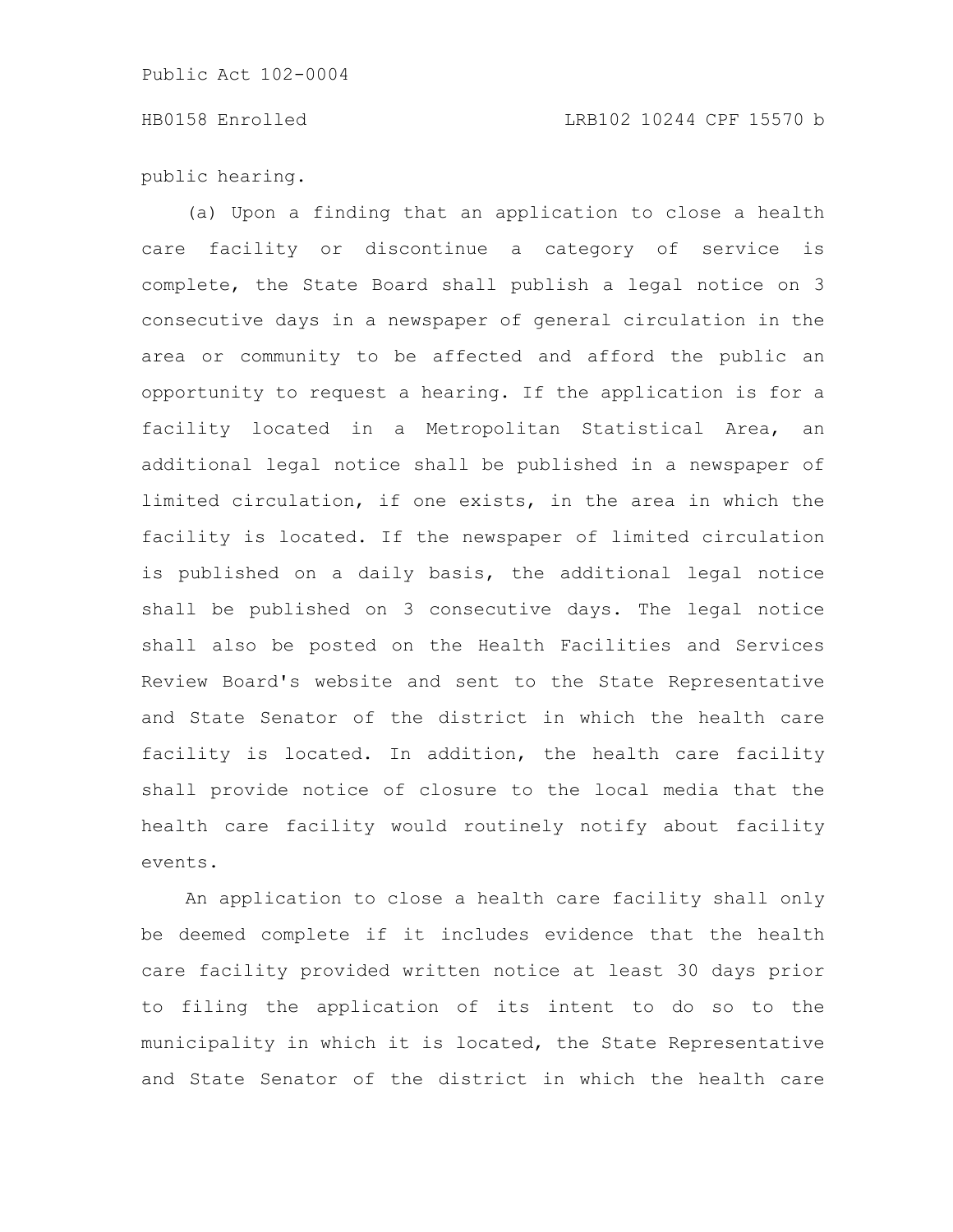# HB0158 Enrolled LRB102 10244 CPF 15570 b

facility is located, the State Board, the Director of Public Health, and the Director of Healthcare and Family Services. The changes made to this subsection by this amendatory Act of the 101st General Assembly shall apply to all applications submitted after the effective date of this amendatory Act of the 101st General Assembly.

(b) No later than 30 days after issuance of a permit to close a health care facility or discontinue a category of service, the permit holder shall give written notice of the closure or discontinuation to the State Senator and State Representative serving the legislative district in which the health care facility is located.

(c)(1) If there is a pending lawsuit that challenges an application to discontinue a health care facility that either names the Board as a party or alleges fraud in the filing of the application, the Board may defer action on the application for up to 6 months after the date of the initial deferral of the application.

(2) The Board may defer action on an application to discontinue a hospital that is pending before the Board as of the effective date of this amendatory Act of the 102nd General Assembly for up to 60 days after the effective date of this amendatory Act of the 102nd General Assembly.

(3) The Board may defer taking final action on an application to discontinue a hospital that is filed on or after January 12, 2021, until the earlier to occur of: (i) the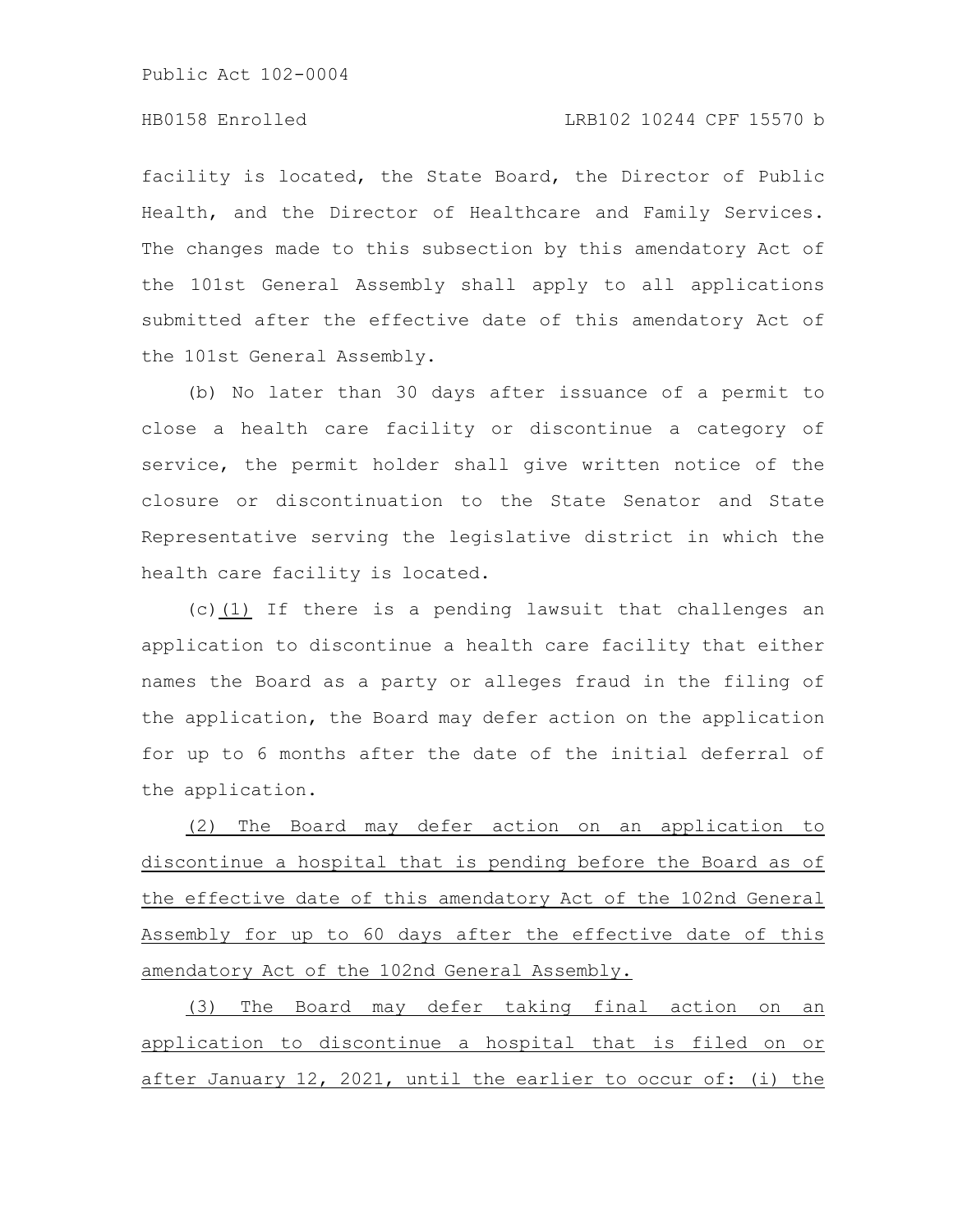expiration of the statewide disaster declaration proclaimed by the Governor of the State of Illinois due to the COVID-19 pandemic that is in effect on January 12, 2021, or any extension thereof, or July 1, 2021, whichever occurs later; or (ii) the expiration of the declaration of a public health emergency due to the COVID-19 pandemic as declared by the Secretary of the U.S. Department of Health and Human Services that is in effect on January 12, 2021, or any extension thereof, or July 1, 2021, whichever occurs later. This paragraph (3) is repealed as of the date of the expiration of the statewide disaster declaration proclaimed by the Governor of the State of Illinois due to the COVID-19 pandemic that is in effect on January 12, 2021, or any extension thereof, or July 1, 2021, whichever occurs later.

(d) The changes made to this Section by this amendatory Act of the 101st General Assembly shall apply to all applications submitted after the effective date of this amendatory Act of the 101st General Assembly.

(Source: P.A. 101-83, eff. 7-15-19; 101-650, eff. 7-7-20.)

## Title VIII. Managed Care Organization Reform

Article 150.

Section 150-5. The Illinois Public Aid Code is amended by changing Section 5-30.1 as follows: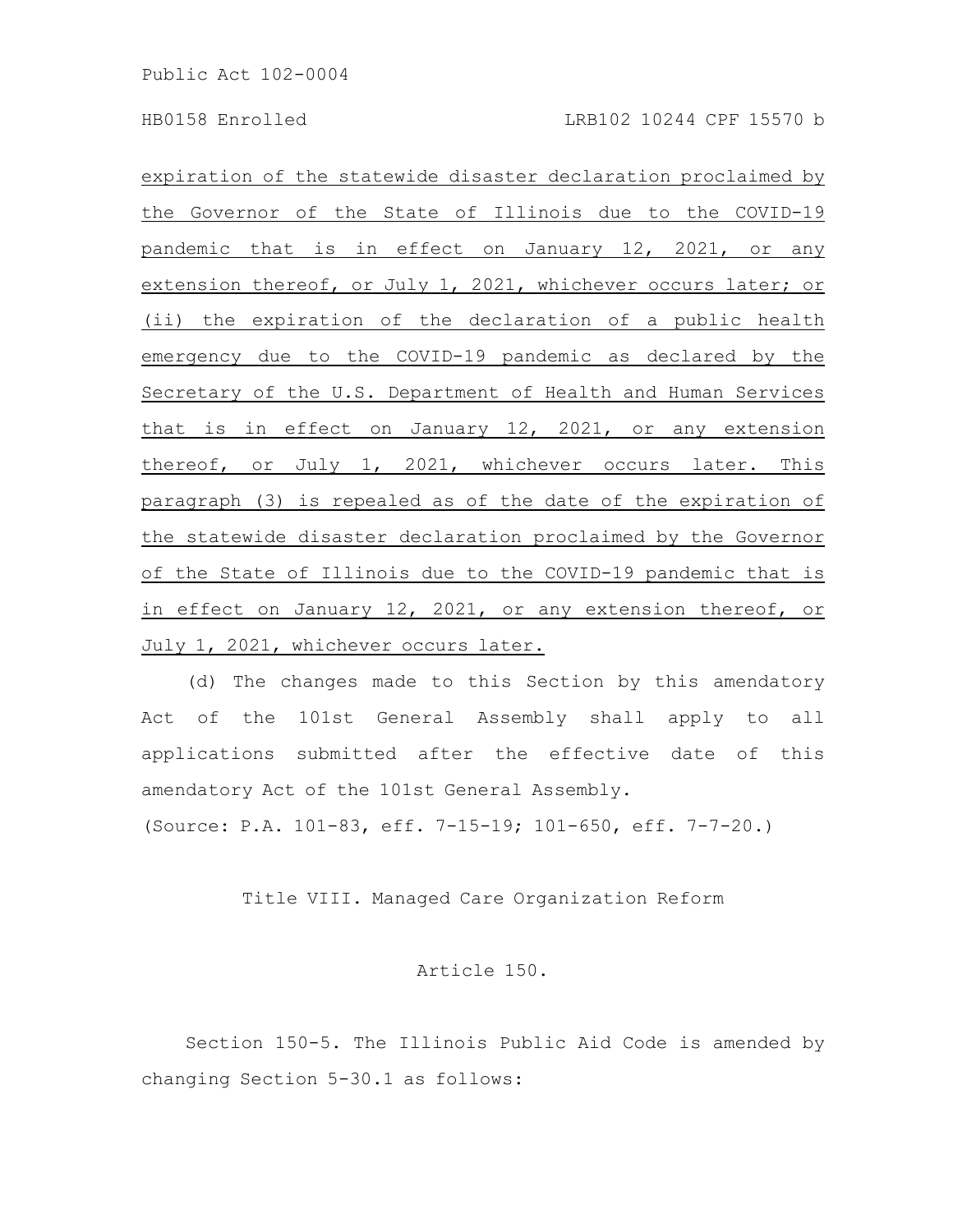## HB0158 Enrolled LRB102 10244 CPF 15570 b

(305 ILCS 5/5-30.1)

Sec. 5-30.1. Managed care protections.

(a) As used in this Section:

"Managed care organization" or "MCO" means any entity which contracts with the Department to provide services where payment for medical services is made on a capitated basis.

"Emergency services" include:

(1) emergency services, as defined by Section 10 of the Managed Care Reform and Patient Rights Act;

(2) emergency medical screening examinations, as defined by Section 10 of the Managed Care Reform and Patient Rights Act;

(3) post-stabilization medical services, as defined by Section 10 of the Managed Care Reform and Patient Rights Act; and

(4) emergency medical conditions, as defined by Section 10 of the Managed Care Reform and Patient Rights Act.

(b) As provided by Section 5-16.12, managed care organizations are subject to the provisions of the Managed Care Reform and Patient Rights Act.

(c) An MCO shall pay any provider of emergency services that does not have in effect a contract with the contracted Medicaid MCO. The default rate of reimbursement shall be the rate paid under Illinois Medicaid fee-for-service program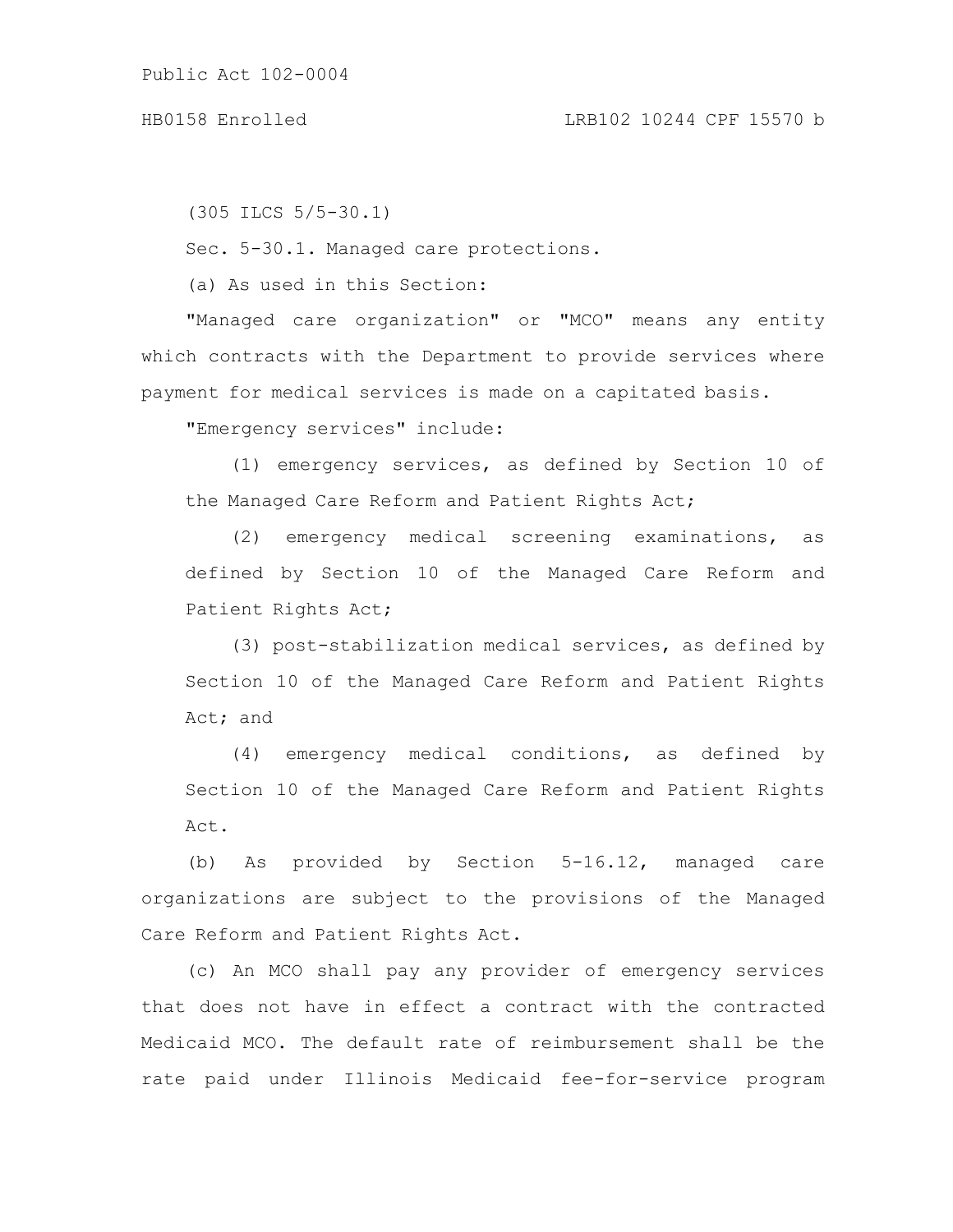# HB0158 Enrolled LRB102 10244 CPF 15570 b

methodology, including all policy adjusters, including but not limited to Medicaid High Volume Adjustments, Medicaid Percentage Adjustments, Outpatient High Volume Adjustments, and all outlier add-on adjustments to the extent such adjustments are incorporated in the development of the applicable MCO capitated rates.

(d) An MCO shall pay for all post-stabilization services as a covered service in any of the following situations:

(1) the MCO authorized such services;

(2) such services were administered to maintain the enrollee's stabilized condition within one hour after a request to the MCO for authorization of further post-stabilization services;

(3) the MCO did not respond to a request to authorize such services within one hour;

(4) the MCO could not be contacted; or

(5) the MCO and the treating provider, if the treating provider is a non-affiliated provider, could not reach an agreement concerning the enrollee's care and an affiliated provider was unavailable for a consultation, in which case the MCO must pay for such services rendered by the treating non-affiliated provider until an affiliated provider was reached and either concurred with the treating non-affiliated provider's plan of care or assumed responsibility for the enrollee's care. Such payment shall be made at the default rate of reimbursement paid under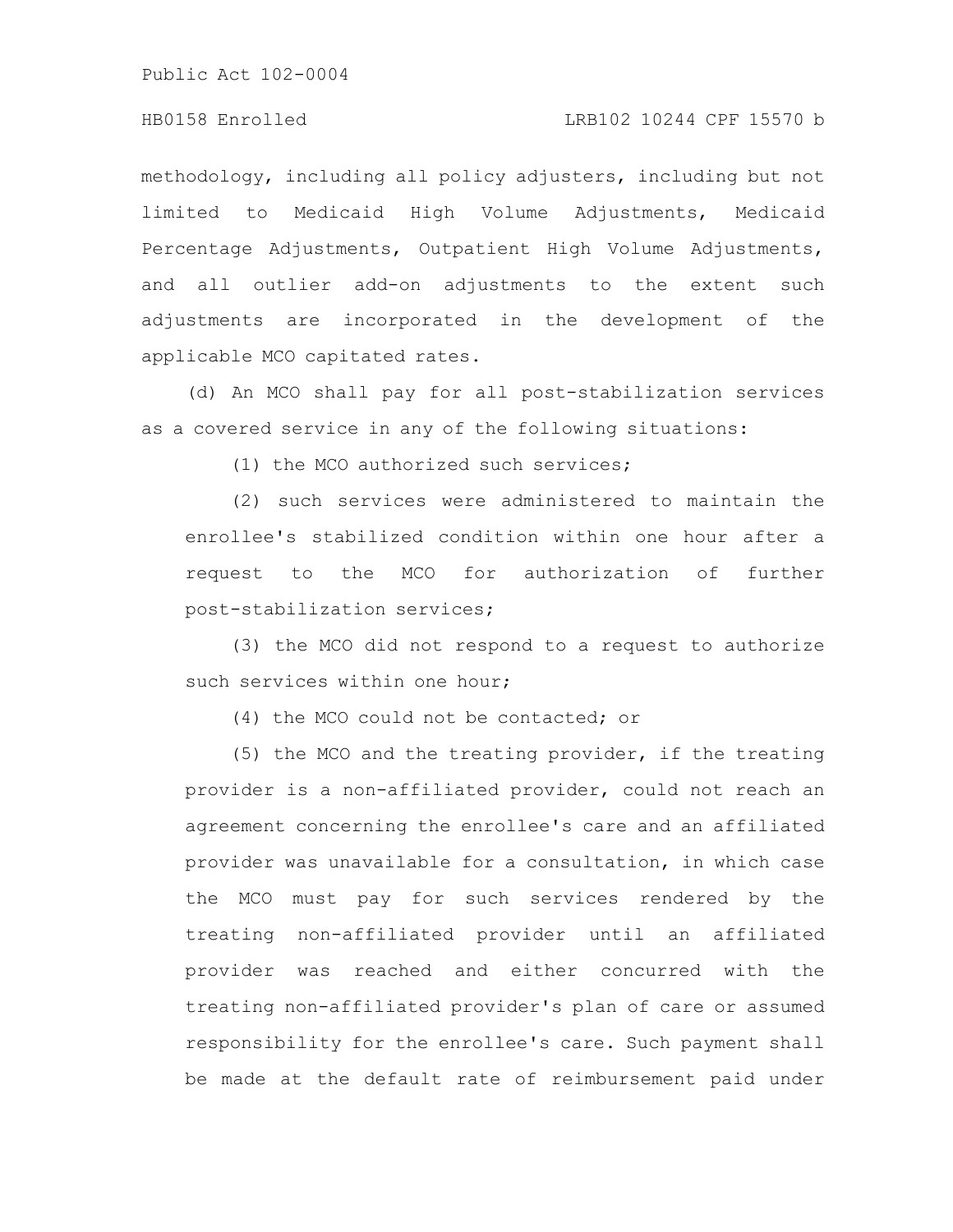Illinois Medicaid fee-for-service program methodology, including all policy adjusters, including but not limited to Medicaid High Volume Adjustments, Medicaid Percentage Adjustments, Outpatient High Volume Adjustments and all outlier add-on adjustments to the extent that such adjustments are incorporated in the development of the applicable MCO capitated rates.

(e) The following requirements apply to MCOs in determining payment for all emergency services:

(1) MCOs shall not impose any requirements for prior approval of emergency services.

(2) The MCO shall cover emergency services provided to enrollees who are temporarily away from their residence and outside the contracting area to the extent that the enrollees would be entitled to the emergency services if they still were within the contracting area.

(3) The MCO shall have no obligation to cover medical services provided on an emergency basis that are not covered services under the contract.

(4) The MCO shall not condition coverage for emergency services on the treating provider notifying the MCO of the enrollee's screening and treatment within 10 days after presentation for emergency services.

(5) The determination of the attending emergency physician, or the provider actually treating the enrollee, of whether an enrollee is sufficiently stabilized for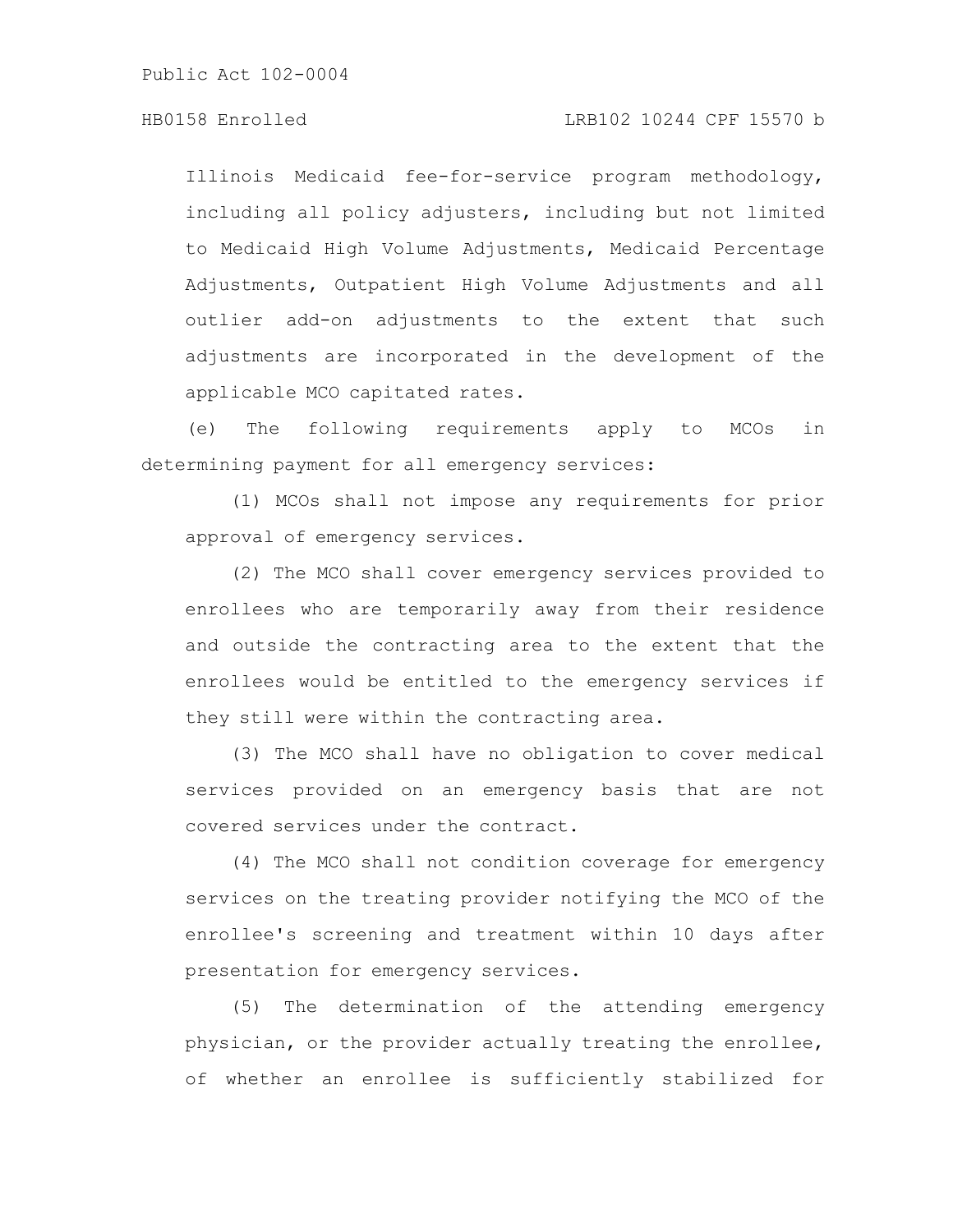#### HB0158 Enrolled LRB102 10244 CPF 15570 b

discharge or transfer to another facility, shall be binding on the MCO. The MCO shall cover emergency services for all enrollees whether the emergency services are provided by an affiliated or non-affiliated provider.

(6) The MCO's financial responsibility for post-stabilization care services it has not pre-approved ends when:

(A) a plan physician with privileges at the treating hospital assumes responsibility for the enrollee's care;

(B) a plan physician assumes responsibility for the enrollee's care through transfer;

(C) a contracting entity representative and the treating physician reach an agreement concerning the enrollee's care; or

(D) the enrollee is discharged.

(f) Network adequacy and transparency.

(1) The Department shall:

(A) ensure that an adequate provider network is in place, taking into consideration health professional shortage areas and medically underserved areas;

(B) publicly release an explanation of its process for analyzing network adequacy;

(C) periodically ensure that an MCO continues to have an adequate network in place; and

(D) require MCOs, including Medicaid Managed Care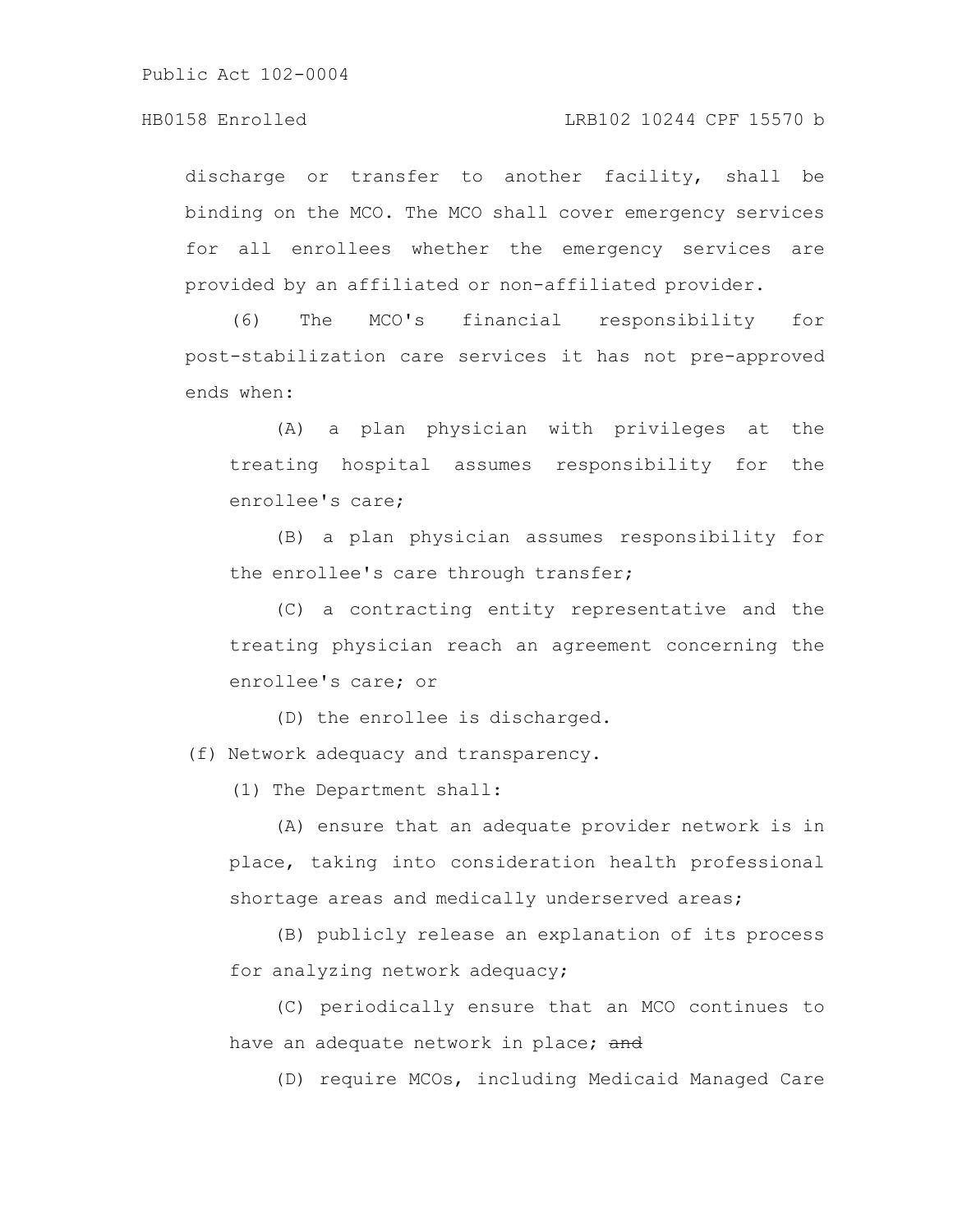Entities as defined in Section 5-30.2, to meet provider directory requirements under Section 5-30.3; and  $\overline{\cdot}$ 

(E) require MCOs to ensure that any Medicaid-certified provider under contract with an MCO and previously submitted on a roster on the date of service is paid for any medically necessary, Medicaid-covered, and authorized service rendered to any of the MCO's enrollees, regardless of inclusion on the MCO's published and publicly available directory of available providers.

(2) Each MCO shall confirm its receipt of information submitted specific to physician or dentist additions or physician or dentist deletions from the MCO's provider network within 3 days after receiving all required information from contracted physicians or dentists, and electronic physician and dental directories must be updated consistent with current rules as published by the Centers for Medicare and Medicaid Services or its successor agency.

(g) Timely payment of claims.

(1) The MCO shall pay a claim within 30 days of receiving a claim that contains all the essential information needed to adjudicate the claim.

(2) The MCO shall notify the billing party of its inability to adjudicate a claim within 30 days of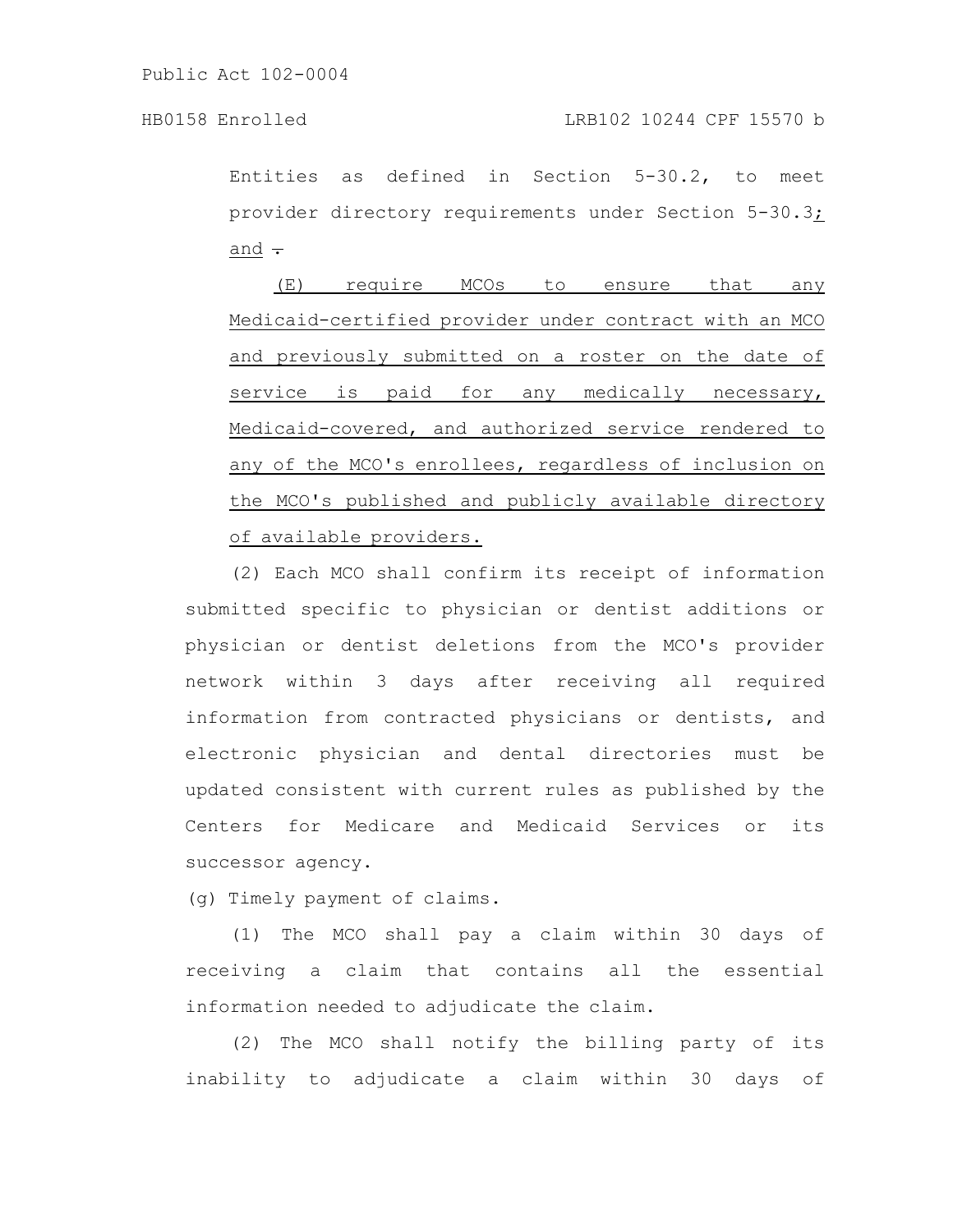receiving that claim.

(3) The MCO shall pay a penalty that is at least equal to the timely payment interest penalty imposed under Section 368a of the Illinois Insurance Code for any claims not timely paid.

(A) When an MCO is required to pay a timely payment interest penalty to a provider, the MCO must calculate and pay the timely payment interest penalty that is due to the provider within 30 days after the payment of the claim. In no event shall a provider be required to request or apply for payment of any owed timely payment interest penalties.

(B) Such payments shall be reported separately from the claim payment for services rendered to the MCO's enrollee and clearly identified as interest payments.

(4)(A) The Department shall require MCOs to expedite payments to providers identified on the Department's expedited provider list, determined in accordance with 89 Ill. Adm. Code 140.71(b), on a schedule at least as frequently as the providers are paid under the Department's fee-for-service expedited provider schedule.

(B) Compliance with the expedited provider requirement may be satisfied by an MCO through the use of a Periodic Interim Payment (PIP) program that has been mutually agreed to and documented between the MCO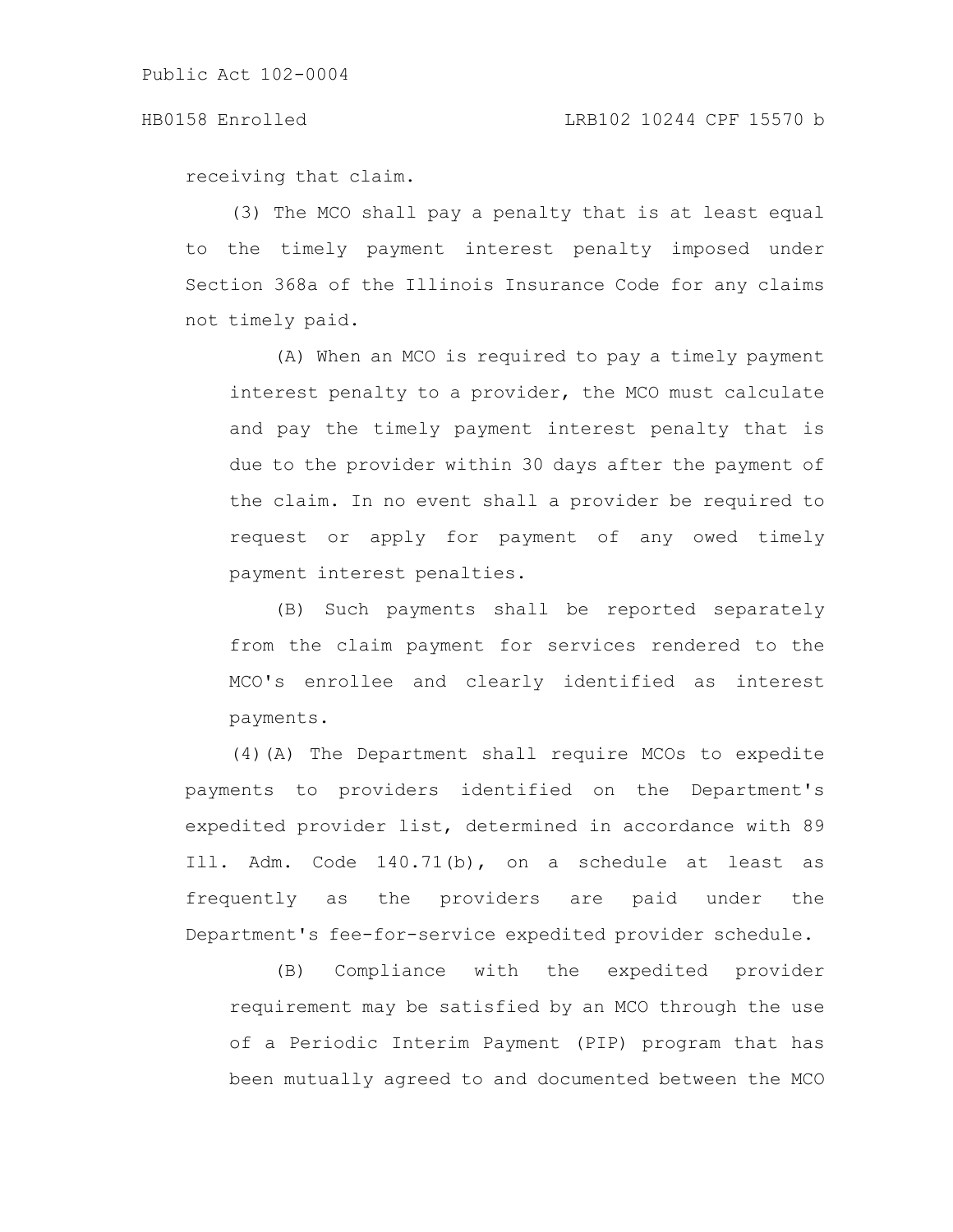# HB0158 Enrolled LRB102 10244 CPF 15570 b

and the provider, if and the PIP program ensures that any expedited provider receives regular and periodic payments based on prior period payment experience from that MCO. Total payments under the PIP program may be reconciled against future PIP payments on a schedule mutually agreed to between the MCO and the provider.

(C) The Department shall share at least monthly its expedited provider list and the frequency with which it pays providers on the expedited list.

(g-5) Recognizing that the rapid transformation of the Illinois Medicaid program may have unintended operational challenges for both payers and providers:

(1) in no instance shall a medically necessary covered service rendered in good faith, based upon eligibility information documented by the provider, be denied coverage or diminished in payment amount if the eligibility or coverage information available at the time the service was rendered is later found to be inaccurate in the assignment of coverage responsibility between MCOs or the fee-for-service system, except for instances when an individual is deemed to have not been eligible for coverage under the Illinois Medicaid program; and

(2) the Department shall, by December 31, 2016, adopt rules establishing policies that shall be included in the Medicaid managed care policy and procedures manual addressing payment resolutions in situations in which a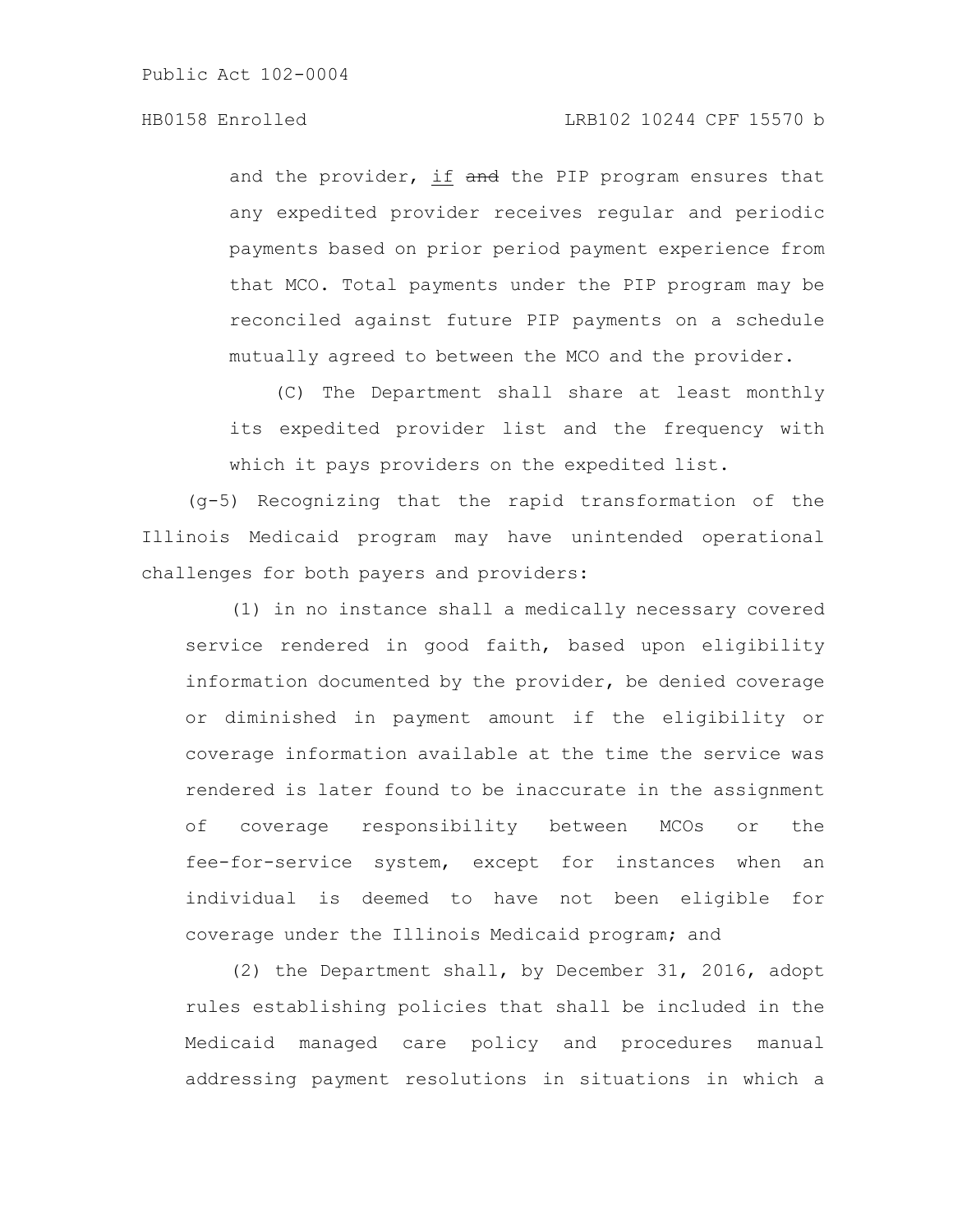# HB0158 Enrolled LRB102 10244 CPF 15570 b

provider renders services based upon information obtained after verifying a patient's eligibility and coverage plan through either the Department's current enrollment system or a system operated by the coverage plan identified by the patient presenting for services:

(A) such medically necessary covered services shall be considered rendered in good faith;

(B) such policies and procedures shall be developed in consultation with industry representatives of the Medicaid managed care health plans and representatives of provider associations representing the majority of providers within the identified provider industry; and

(C) such rules shall be published for a review and comment period of no less than 30 days on the Department's website with final rules remaining available on the Department's website.

The rules on payment resolutions shall include, but not be limited to:

(A) the extension of the timely filing period;

(B) retroactive prior authorizations; and

(C) guaranteed minimum payment rate of no less than the current, as of the date of service, fee-for-service rate, plus all applicable add-ons, when the resulting service relationship is out of network.

The rules shall be applicable for both MCO coverage and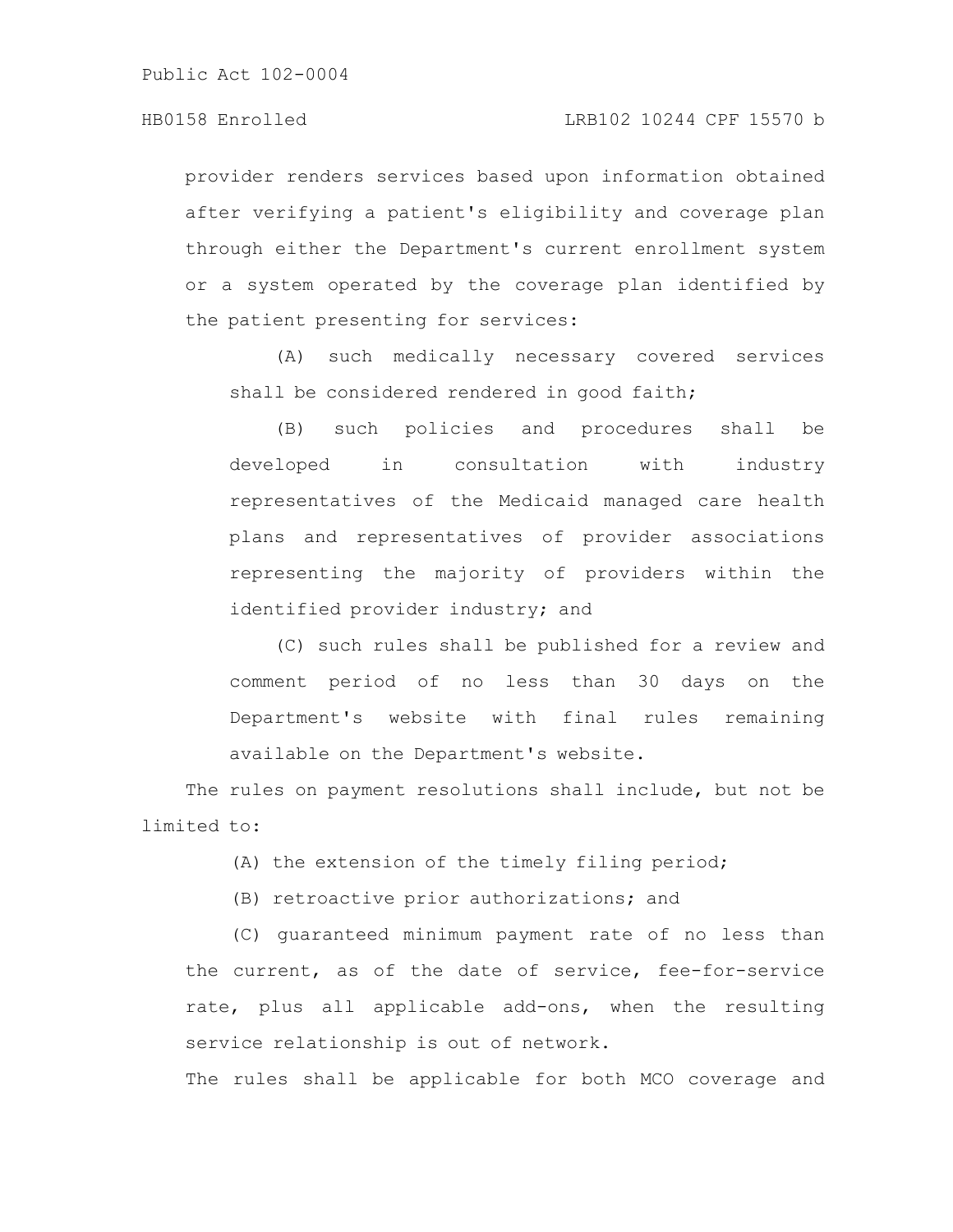## HB0158 Enrolled LRB102 10244 CPF 15570 b

fee-for-service coverage.

If the fee-for-service system is ultimately determined to have been responsible for coverage on the date of service, the Department shall provide for an extended period for claims submission outside the standard timely filing requirements.

(g-6) MCO Performance Metrics Report.

(1) The Department shall publish, on at least a quarterly basis, each MCO's operational performance, including, but not limited to, the following categories of metrics:

(A) claims payment, including timeliness and accuracy;

- (B) prior authorizations;
- (C) grievance and appeals;
- (D) utilization statistics;
- (E) provider disputes;
- (F) provider credentialing; and
- (G) member and provider customer service.

(2) The Department shall ensure that the metrics report is accessible to providers online by January 1, 2017.

(3) The metrics shall be developed in consultation with industry representatives of the Medicaid managed care health plans and representatives of associations representing the majority of providers within the identified industry.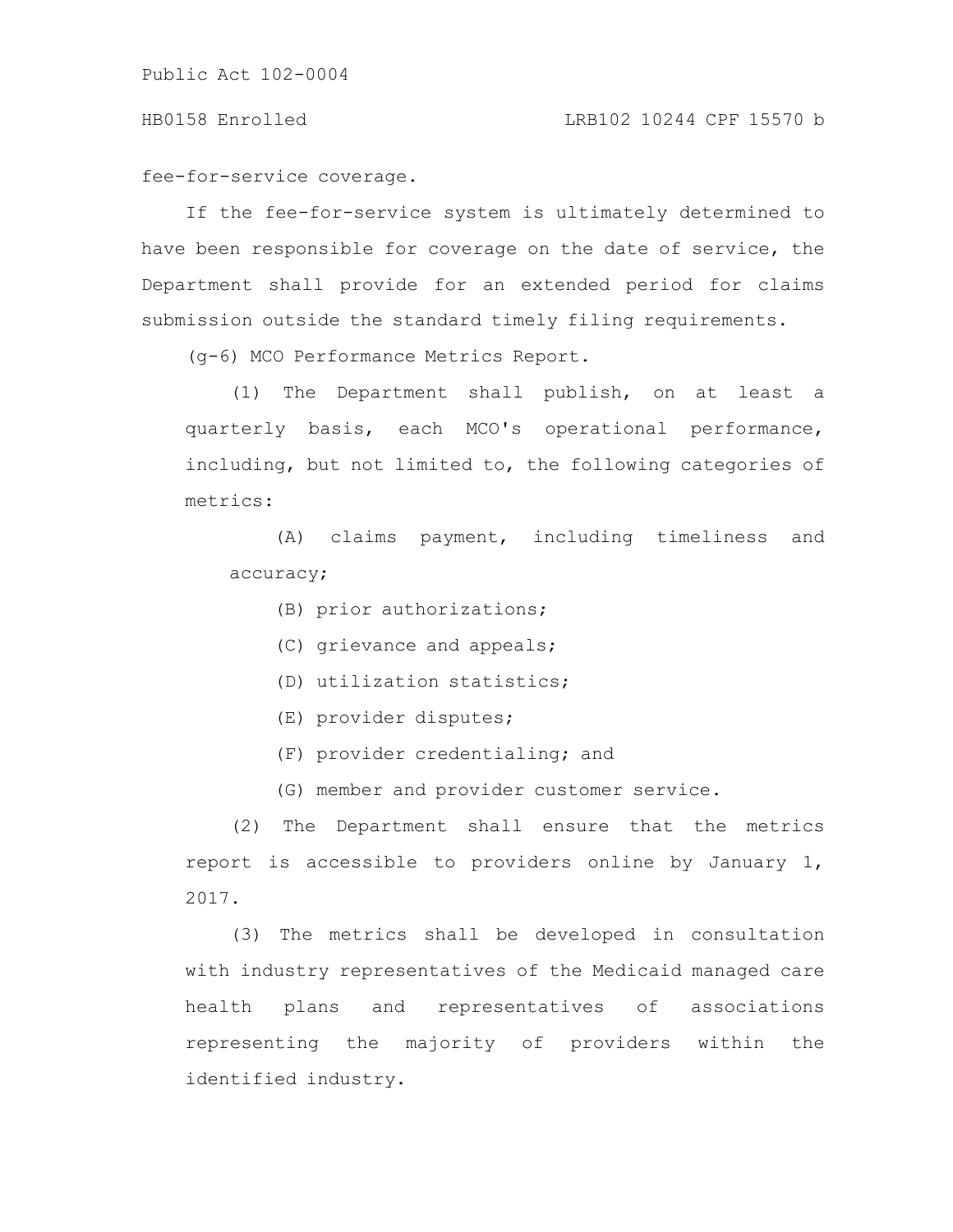(4) Metrics shall be defined and incorporated into the applicable Managed Care Policy Manual issued by the Department.

(g-7) MCO claims processing and performance analysis. In order to monitor MCO payments to hospital providers, pursuant to this amendatory Act of the 100th General Assembly, the Department shall post an analysis of MCO claims processing and payment performance on its website every 6 months. Such analysis shall include a review and evaluation of a representative sample of hospital claims that are rejected and denied for clean and unclean claims and the top 5 reasons for such actions and timeliness of claims adjudication, which identifies the percentage of claims adjudicated within 30, 60, 90, and over 90 days, and the dollar amounts associated with those claims. The Department shall post the contracted claims report required by HealthChoice Illinois on its website every 3 months.

(g-8) Dispute resolution process. The Department shall maintain a provider complaint portal through which a provider can submit to the Department unresolved disputes with an MCO. An unresolved dispute means an MCO's decision that denies in whole or in part a claim for reimbursement to a provider for health care services rendered by the provider to an enrollee of the MCO with which the provider disagrees. Disputes shall not be submitted to the portal until the provider has availed itself of the MCO's internal dispute resolution process.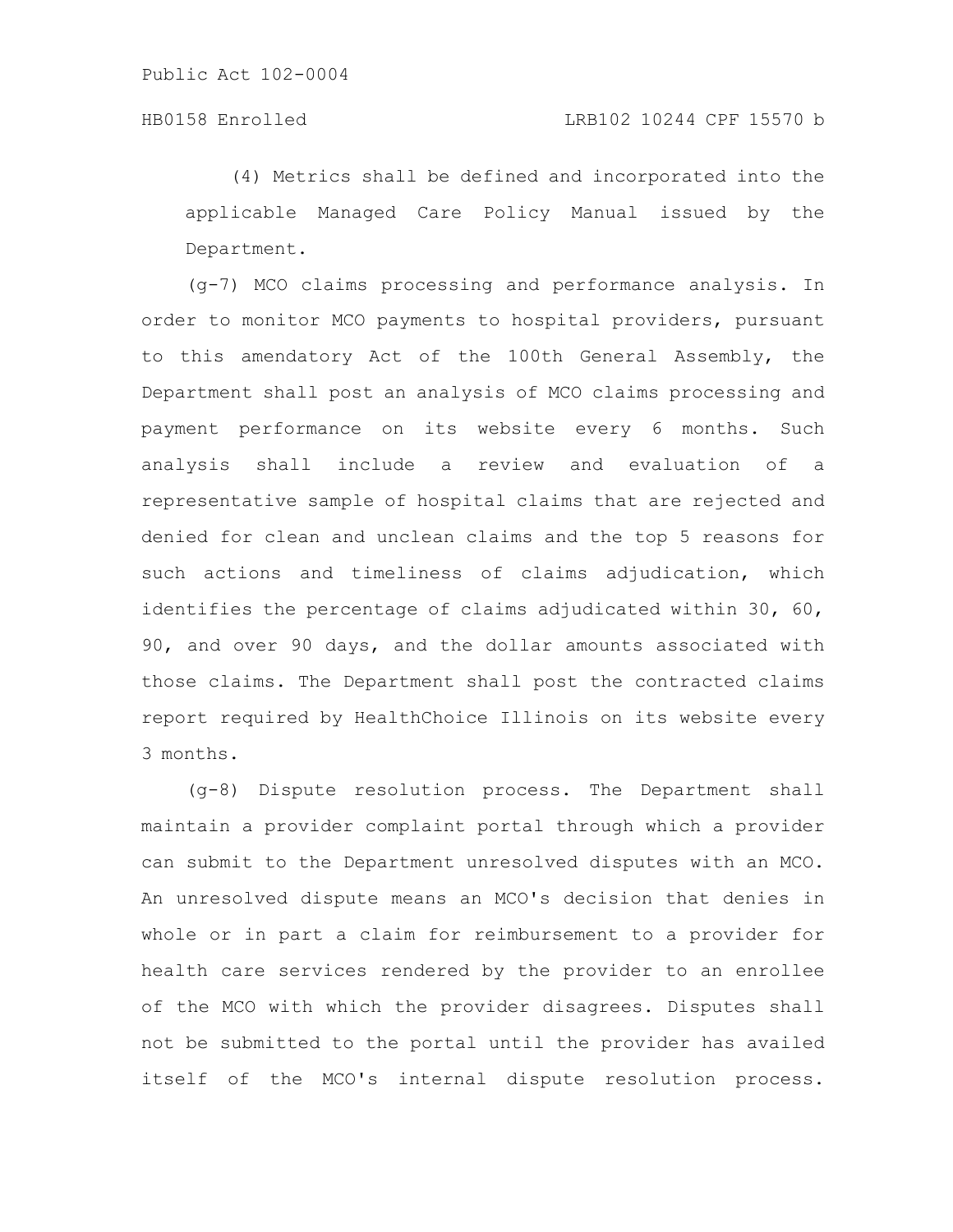# HB0158 Enrolled LRB102 10244 CPF 15570 b

Disputes that are submitted to the MCO internal dispute resolution process may be submitted to the Department of Healthcare and Family Services' complaint portal no sooner than 30 days after submitting to the MCO's internal process and not later than 30 days after the unsatisfactory resolution of the internal MCO process or 60 days after submitting the dispute to the MCO internal process. Multiple claim disputes involving the same MCO may be submitted in one complaint, regardless of whether the claims are for different enrollees, when the specific reason for non-payment of the claims involves a common question of fact or policy. Within 10 business days of receipt of a complaint, the Department shall present such disputes to the appropriate MCO, which shall then have 30 days to issue its written proposal to resolve the dispute. The Department may grant one 30-day extension of this time frame to one of the parties to resolve the dispute. If the dispute remains unresolved at the end of this time frame or the provider is not satisfied with the MCO's written proposal to resolve the dispute, the provider may, within 30 days, request the Department to review the dispute and make a final determination. Within 30 days of the request for Department review of the dispute, both the provider and the MCO shall present all relevant information to the Department for resolution and make individuals with knowledge of the issues available to the Department for further inquiry if needed. Within 30 days of receiving the relevant information on the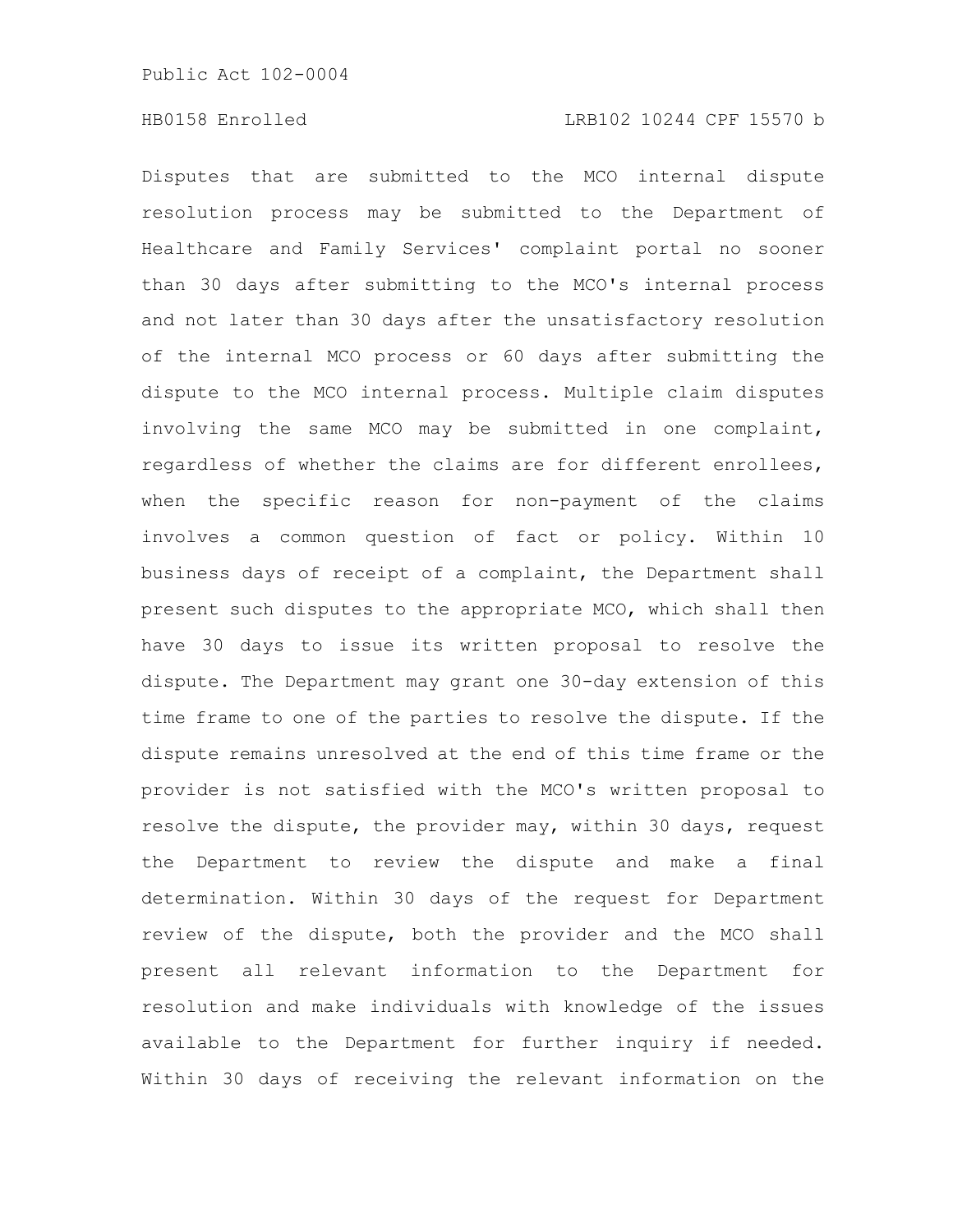# HB0158 Enrolled LRB102 10244 CPF 15570 b

dispute, or the lapse of the period for submitting such information, the Department shall issue a written decision on the dispute based on contractual terms between the provider and the MCO, contractual terms between the MCO and the Department of Healthcare and Family Services and applicable Medicaid policy. The decision of the Department shall be final. By January 1, 2020, the Department shall establish by rule further details of this dispute resolution process. Disputes between MCOs and providers presented to the Department for resolution are not contested cases, as defined in Section 1-30 of the Illinois Administrative Procedure Act, conferring any right to an administrative hearing.

(g-9)(1) The Department shall publish annually on its website a report on the calculation of each managed care organization's medical loss ratio showing the following:

(A) Premium revenue, with appropriate adjustments.

(B) Benefit expense, setting forth the aggregate amount spent for the following:

(i) Direct paid claims.

(ii) Subcapitation payments.

(iii) Other claim payments.

(iv) Direct reserves.

(v) Gross recoveries.

(vi) Expenses for activities that improve health care quality as allowed by the Department.

(2) The medical loss ratio shall be calculated consistent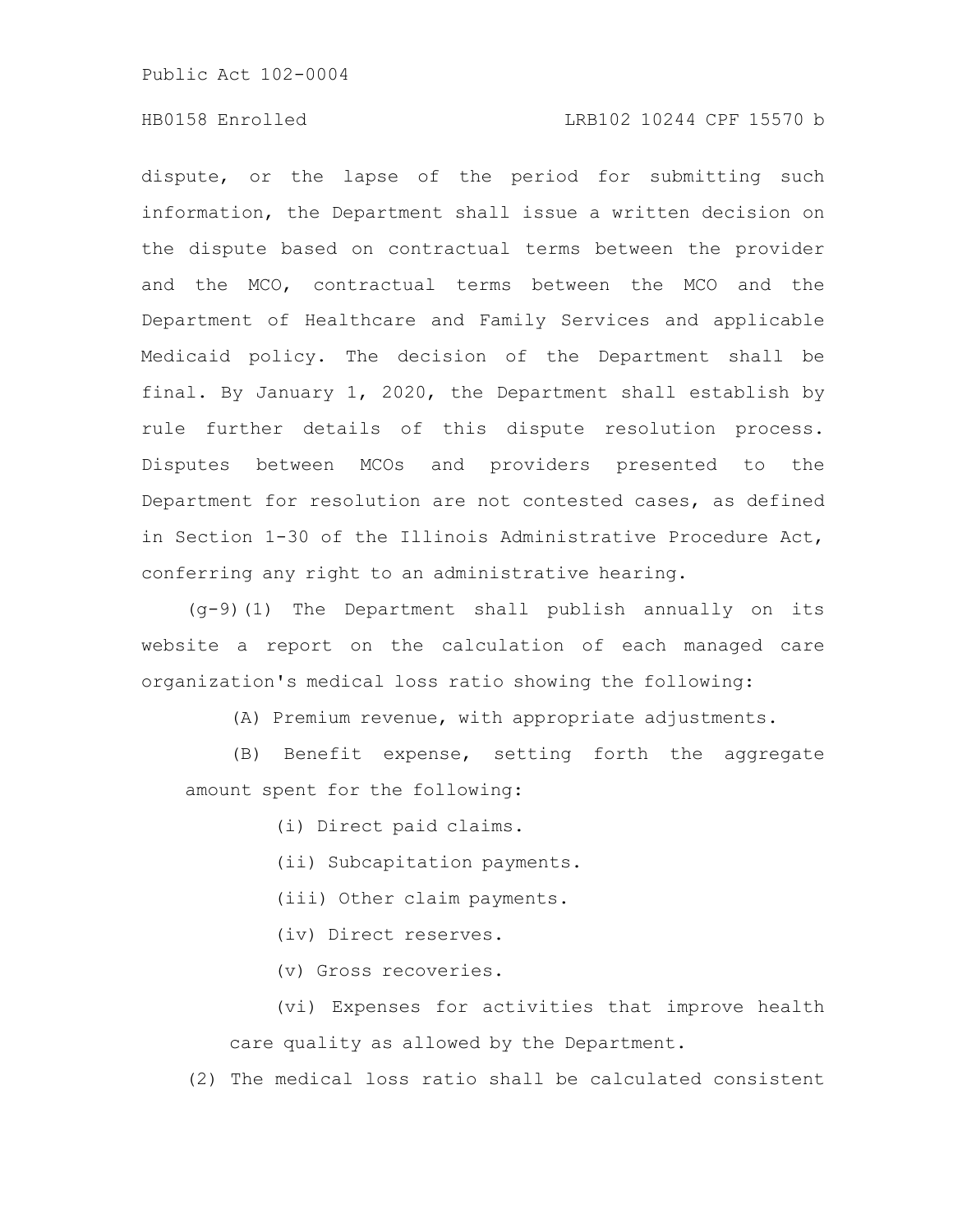with federal law and regulation following a claims runout period determined by the Department.

(g-10)(1) "Liability effective date" means the date on which an MCO becomes responsible for payment for medically necessary and covered services rendered by a provider to one of its enrollees in accordance with the contract terms between the MCO and the provider. The liability effective date shall be the later of:

(A) The execution date of a network participation contract agreement.

(B) The date the provider or its representative submits to the MCO the complete and accurate standardized roster form for the provider in the format approved by the Department.

(C) The provider effective date contained within the Department's provider enrollment subsystem within the Illinois Medicaid Program Advanced Cloud Technology (IMPACT) System.

(2) The standardized roster form may be submitted to the MCO at the same time that the provider submits an enrollment application to the Department through IMPACT.

(3) By October 1, 2019, the Department shall require all MCOs to update their provider directory with information for new practitioners of existing contracted providers within 30 days of receipt of a complete and accurate standardized roster template in the format approved by the Department provided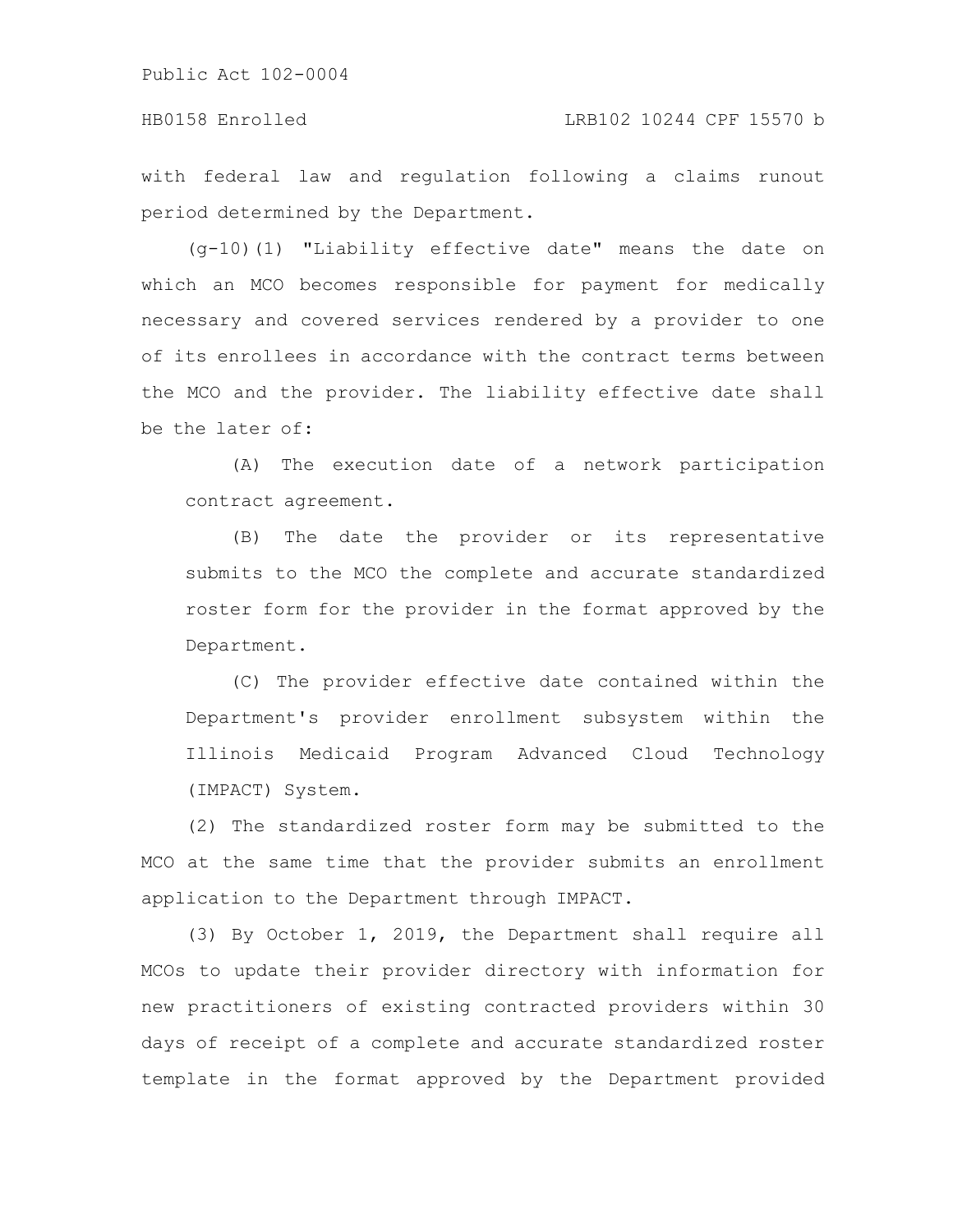that the provider is effective in the Department's provider enrollment subsystem within the IMPACT system. Such provider directory shall be readily accessible for purposes of selecting an approved health care provider and comply with all other federal and State requirements.

(g-11) The Department shall work with relevant stakeholders on the development of operational guidelines to enhance and improve operational performance of Illinois' Medicaid managed care program, including, but not limited to, improving provider billing practices, reducing claim rejections and inappropriate payment denials, and standardizing processes, procedures, definitions, and response timelines, with the goal of reducing provider and MCO administrative burdens and conflict. The Department shall include a report on the progress of these program improvements and other topics in its Fiscal Year 2020 annual report to the General Assembly.

(g-12) Notwithstanding any other provision of law, if the Department or an MCO requires submission of a claim for payment in a non-electronic format, a provider shall always be afforded a period of no less than 90 business days, as a correction period, following any notification of rejection by either the Department or the MCO to correct errors or omissions in the original submission.

Under no circumstances, either by an MCO or under the State's fee-for-service system, shall a provider be denied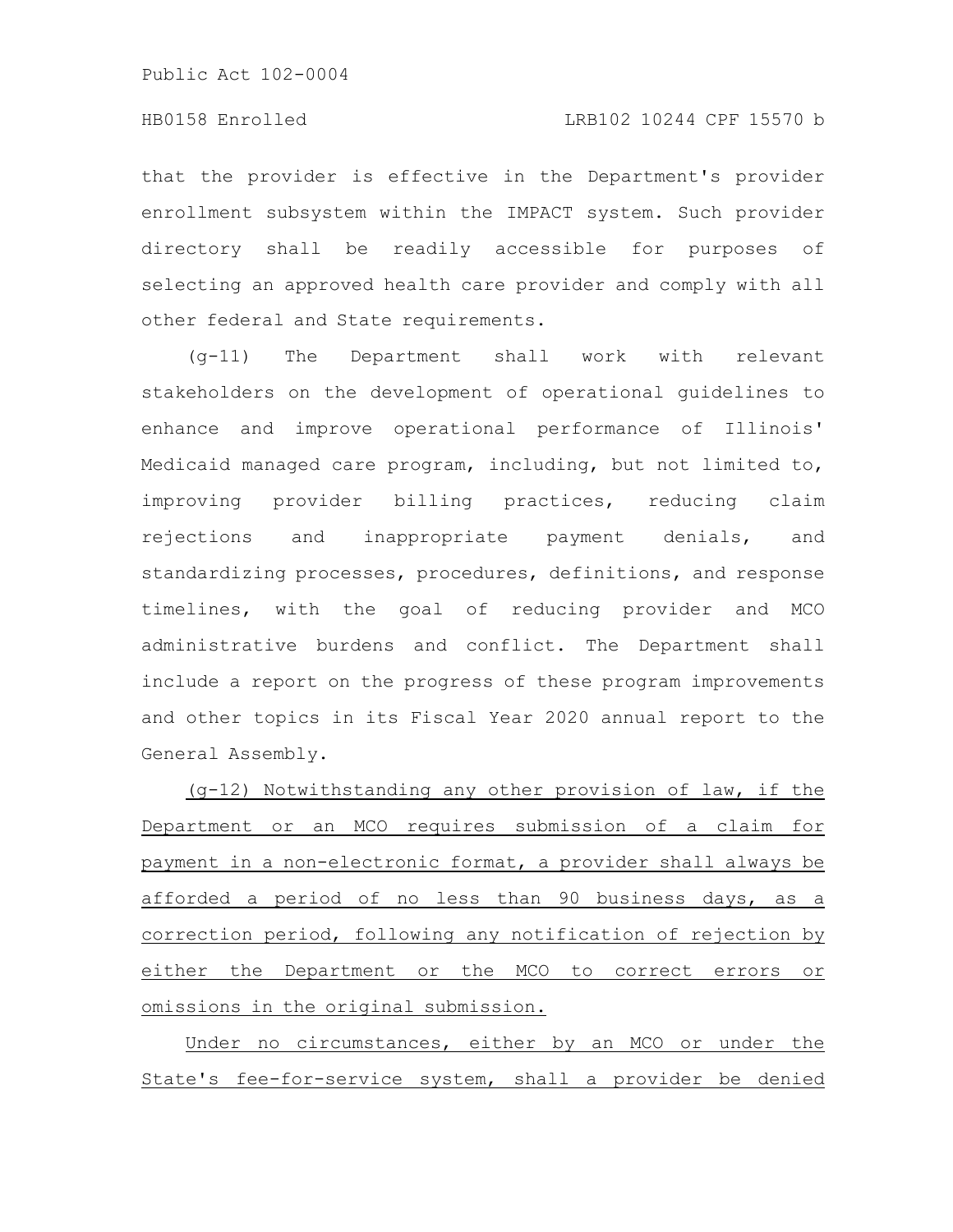payment for failure to comply with any timely submission requirements under this Code or under any existing contract, unless the non-electronic format claim submission occurs after the initial 180 days following the latest date of service on the claim, or after the 90 business days correction period following notification to the provider of rejection or denial of payment.

(h) The Department shall not expand mandatory MCO enrollment into new counties beyond those counties already designated by the Department as of June 1, 2014 for the individuals whose eligibility for medical assistance is not the seniors or people with disabilities population until the Department provides an opportunity for accountable care entities and MCOs to participate in such newly designated counties.

(i) The requirements of this Section apply to contracts with accountable care entities and MCOs entered into, amended, or renewed after June 16, 2014 (the effective date of Public Act 98-651).

(j) Health care information released to managed care organizations. A health care provider shall release to a Medicaid managed care organization, upon request, and subject to the Health Insurance Portability and Accountability Act of 1996 and any other law applicable to the release of health information, the health care information of the MCO's enrollee, if the enrollee has completed and signed a general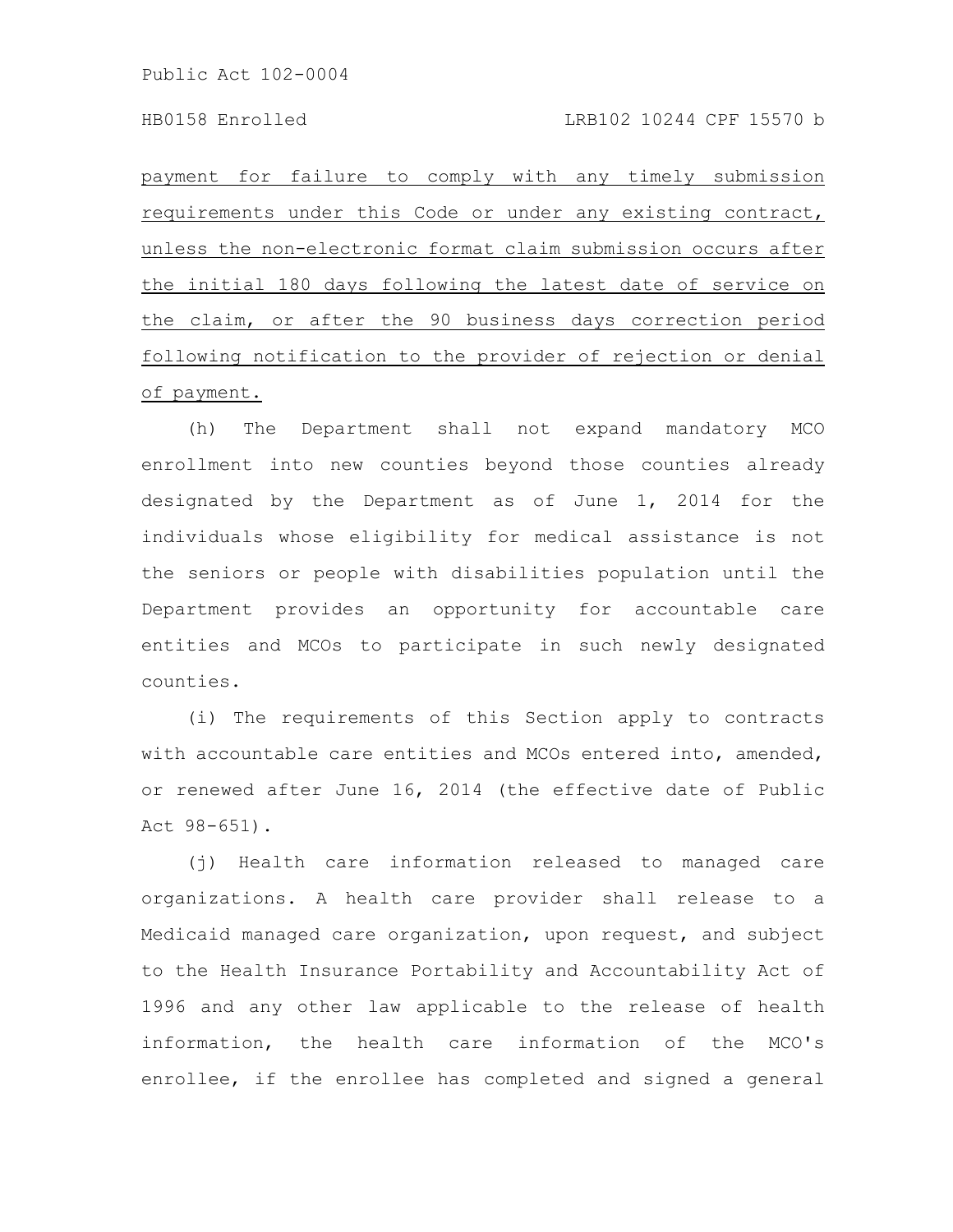release form that grants to the health care provider permission to release the recipient's health care information to the recipient's insurance carrier.

(k) The Department of Healthcare and Family Services, managed care organizations, a statewide organization representing hospitals, and a statewide organization representing safety-net hospitals shall explore ways to support billing departments in safety-net hospitals.

(l) The requirements of this Section added by this amendatory Act of the 102nd General Assembly shall apply to services provided on or after the first day of the month that begins 60 days after the effective date of this amendatory Act of the 102nd General Assembly.

(Source: P.A. 100-201, eff. 8-18-17; 100-580, eff. 3-12-18; 100-587, eff. 6-4-18; 101-209, eff. 8-5-19.)

# Article 155.

Section 155-5. The Illinois Public Aid Code is amended by adding Section 5-30.17 as follows:

(305 ILCS 5/5-30.17 new)

Sec. 5-30.17. Medicaid Managed Care Oversight Commission. (a) The Medicaid Managed Care Oversight Commission is created within the Department of Healthcare and Family Services to evaluate the effectiveness of Illinois' managed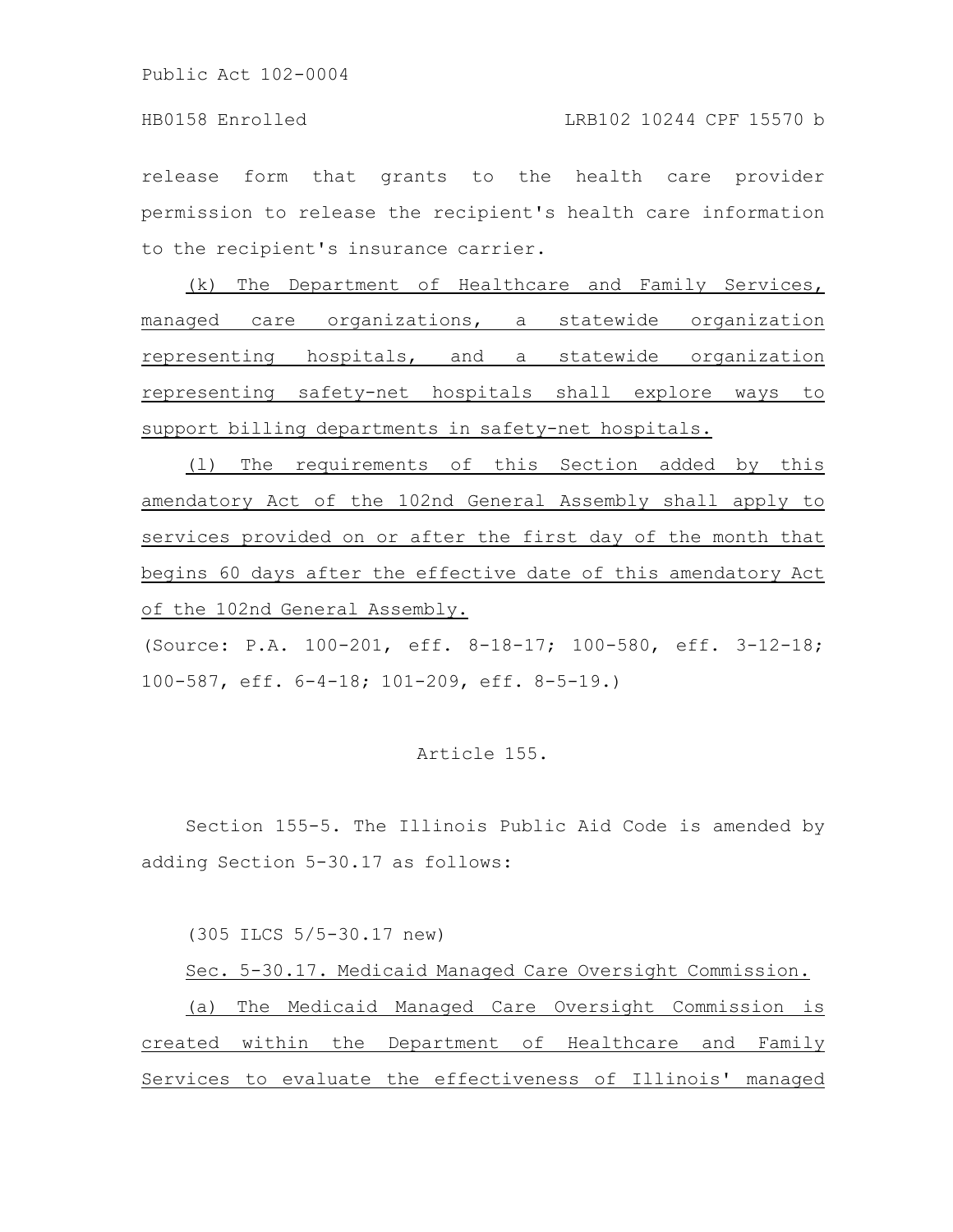care program.

(b) The Commission shall consist of the following members:

(1) One member of the Senate, appointed by the Senate President, who shall serve as co-chair.

(2) One member of the House of Representatives, appointed by the Speaker of the House of Representatives, who shall serve as co-chair.

(3) One member of the House of Representatives, appointed by the Minority Leader of the House of Representatives.

(4) One member of the Senate, appointed by the Senate Minority Leader.

(5) One member representing the Department of Healthcare and Family Services, appointed by the Governor.

(6) One member representing the Department of Public Health, appointed by the Governor.

(7) One member representing the Department of Human Services, appointed by the Governor.

(8) One member representing the Department of Children and Family Services, appointed by the Governor.

(9) One member of a statewide association representing Medicaid managed care plans, appointed by the Governor.

(10) One member of a statewide association representing a majority of hospitals, appointed by the Governor.

(11) Two academic experts on Medicaid managed care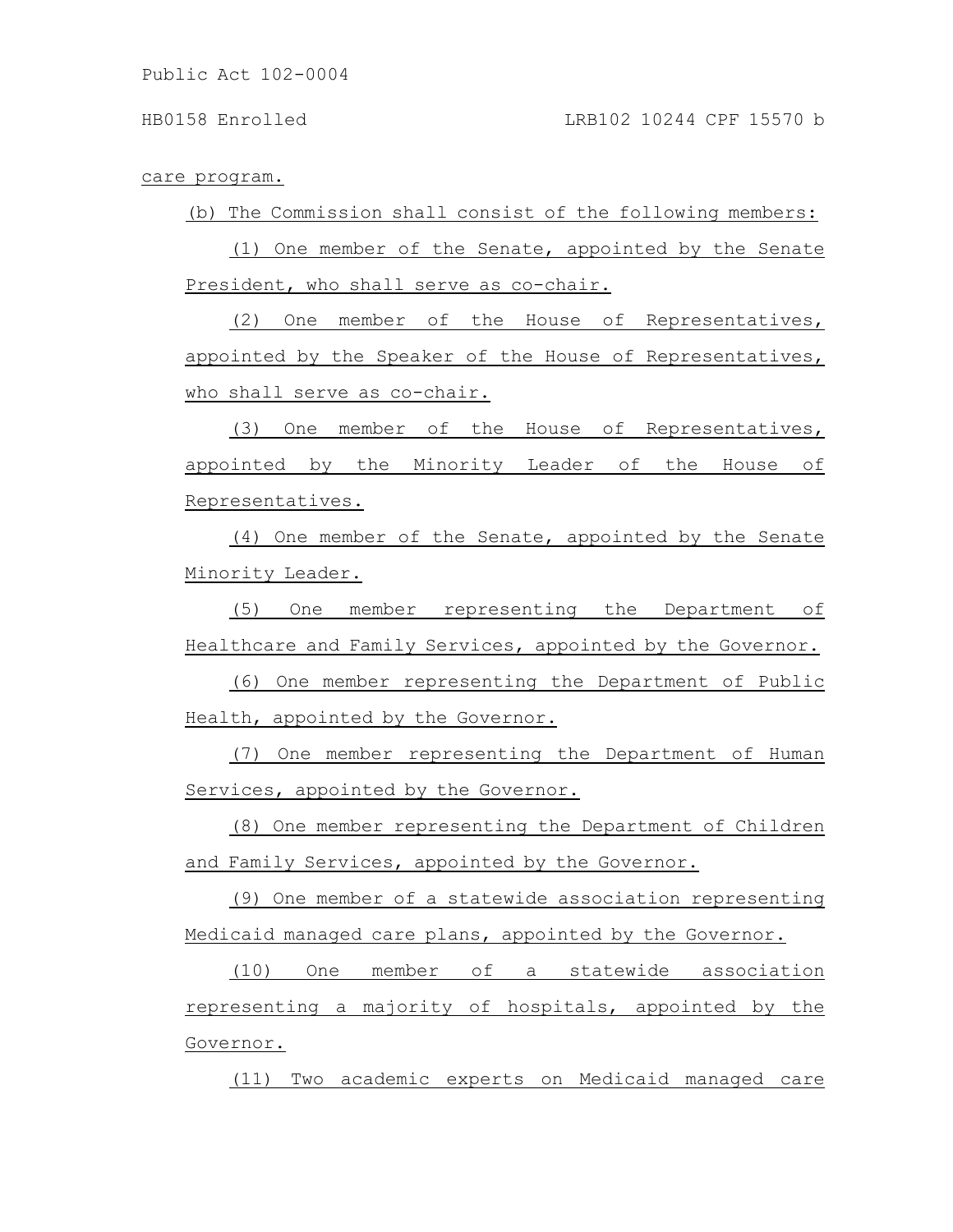programs, appointed by the Governor.

(12) One member of a statewide association representing primary care providers, appointed by the Governor.

(13) One member of a statewide association representing behavioral health providers, appointed by the Governor.

(14) Members representing Federally Qualified Health Centers, a long-term care association, a dental association, pharmacies, pharmacists, a developmental disability association, a Medicaid consumer advocate, a Medicaid consumer, an association representing physicians, a behavioral health association, and an association representing pediatricians, appointed by the Governor.

(15) A member of a statewide association representing only safety-net hospitals, appointed by the Governor.

(c) The Director of Healthcare and Family Services and chief of staff, or their designees, shall serve as the Commission's executive administrators in providing administrative support, research support, and other administrative tasks requested by the Commission's co-chairs. Any expenses, including, but not limited to, travel and housing, shall be paid for by the Department's existing budget.

(d) The members of the Commission shall receive no compensation for their services as members of the Commission.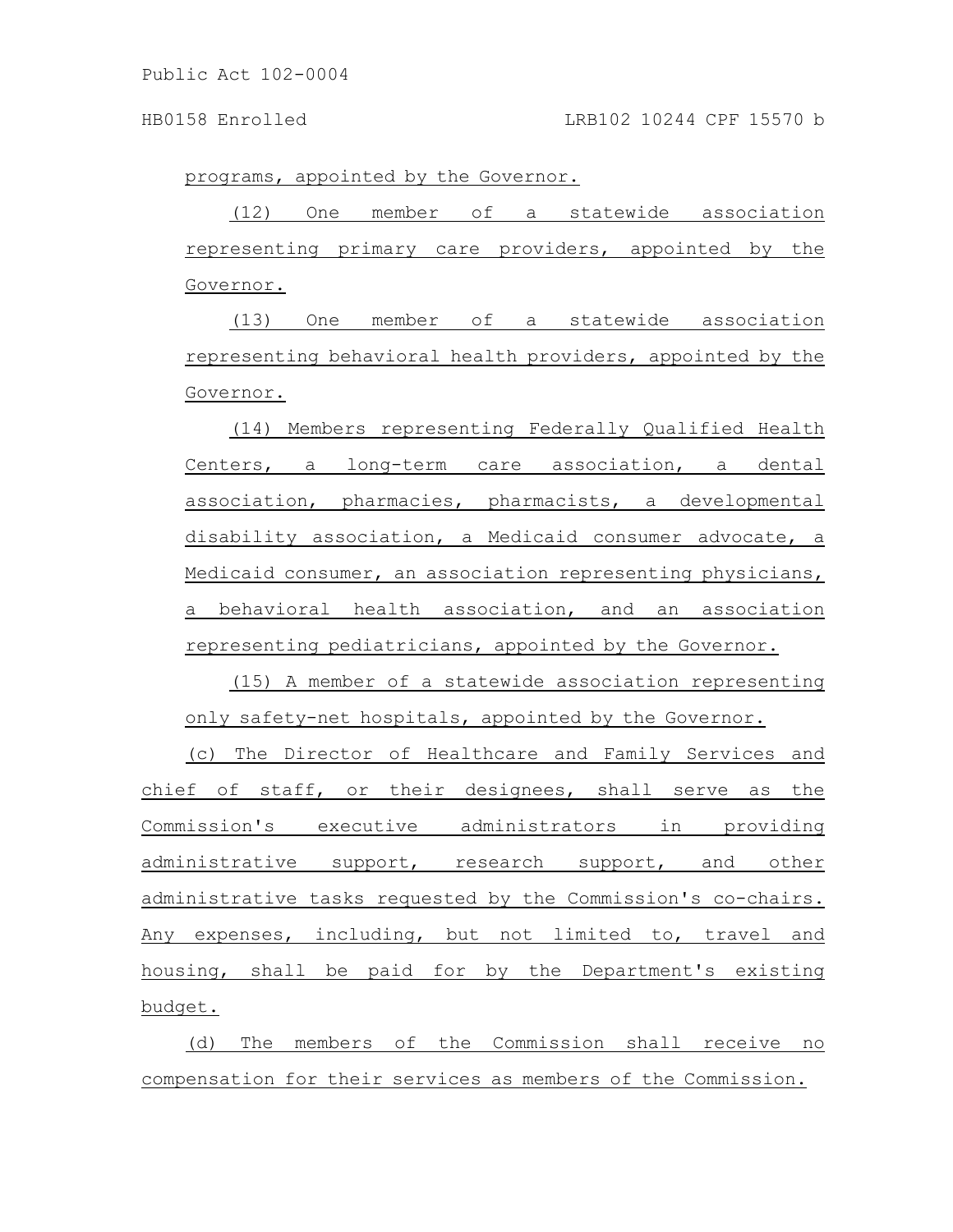# HB0158 Enrolled LRB102 10244 CPF 15570 b

(e) The Commission shall meet quarterly beginning as soon as is practicable after the effective date of this amendatory Act of the 102nd General Assembly.

(f) The Commission shall:

(1) review data on health outcomes of Medicaid managed care members;

(2) review current care coordination and case management efforts and make recommendations on expanding care coordination to additional populations with a focus on the social determinants of health;

(3) review and assess the appropriateness of metrics used in the Pay-for-Performance programs;

(4) review the Department's prior authorization and utilization management requirements and recommend adaptations for the Medicaid population;

(5) review managed care performance in meeting diversity contracting goals and the use of funds dedicated to meeting such goals, including, but not limited to, contracting requirements set forth in the Business Enterprise for Minorities, Women, and Persons with Disabilities Act; recommend strategies to increase compliance with diversity contracting goals in collaboration with the Chief Procurement Officer for General Services and the Business Enterprise Council for Minorities, Women, and Persons with Disabilities; and recoup any misappropriated funds for diversity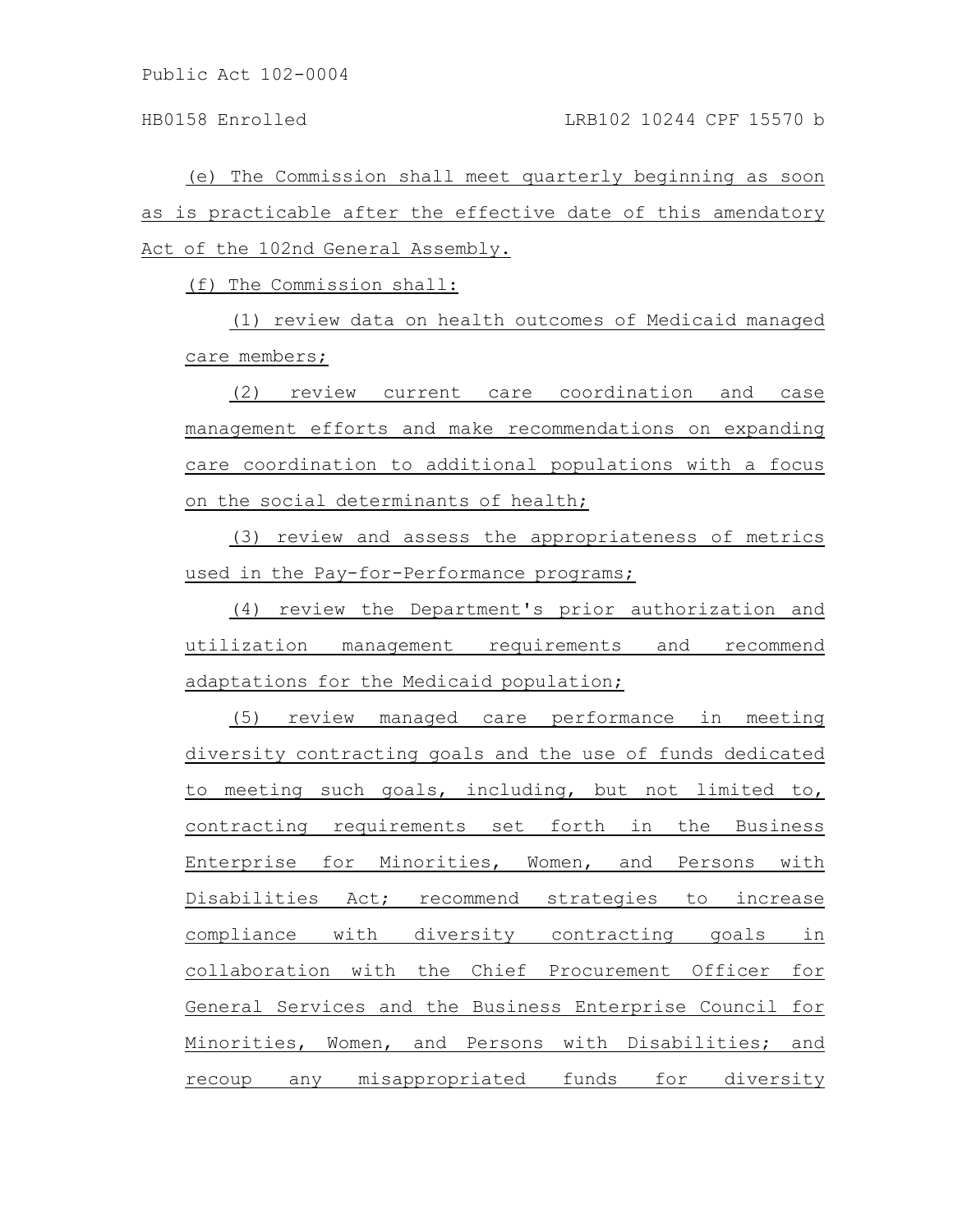contracting;

(6) review data on the effectiveness of processing to medical providers;

(7) review member access to health care services in the Medicaid Program, including specialty care services;

(8) review value-based and other alternative payment methodologies to make recommendations to enhance program efficiency and improve health outcomes;

(9) review the compliance of all managed care entities in State contracts and recommend reasonable financial penalties for any noncompliance;

(10) produce an annual report detailing the Commission's findings based upon its review of research conducted under this Section, including specific recommendations, if any, and any other information the Commission may deem proper in furtherance of its duties under this Section;

(11) review provider availability and make recommendations to increase providers where needed, including reviewing the regulatory environment and making recommendations for reforms;

(12) review capacity for culturally competent services, including translation services among providers; and

(13) review and recommend changes to the safety-net hospital definition to create different classifications of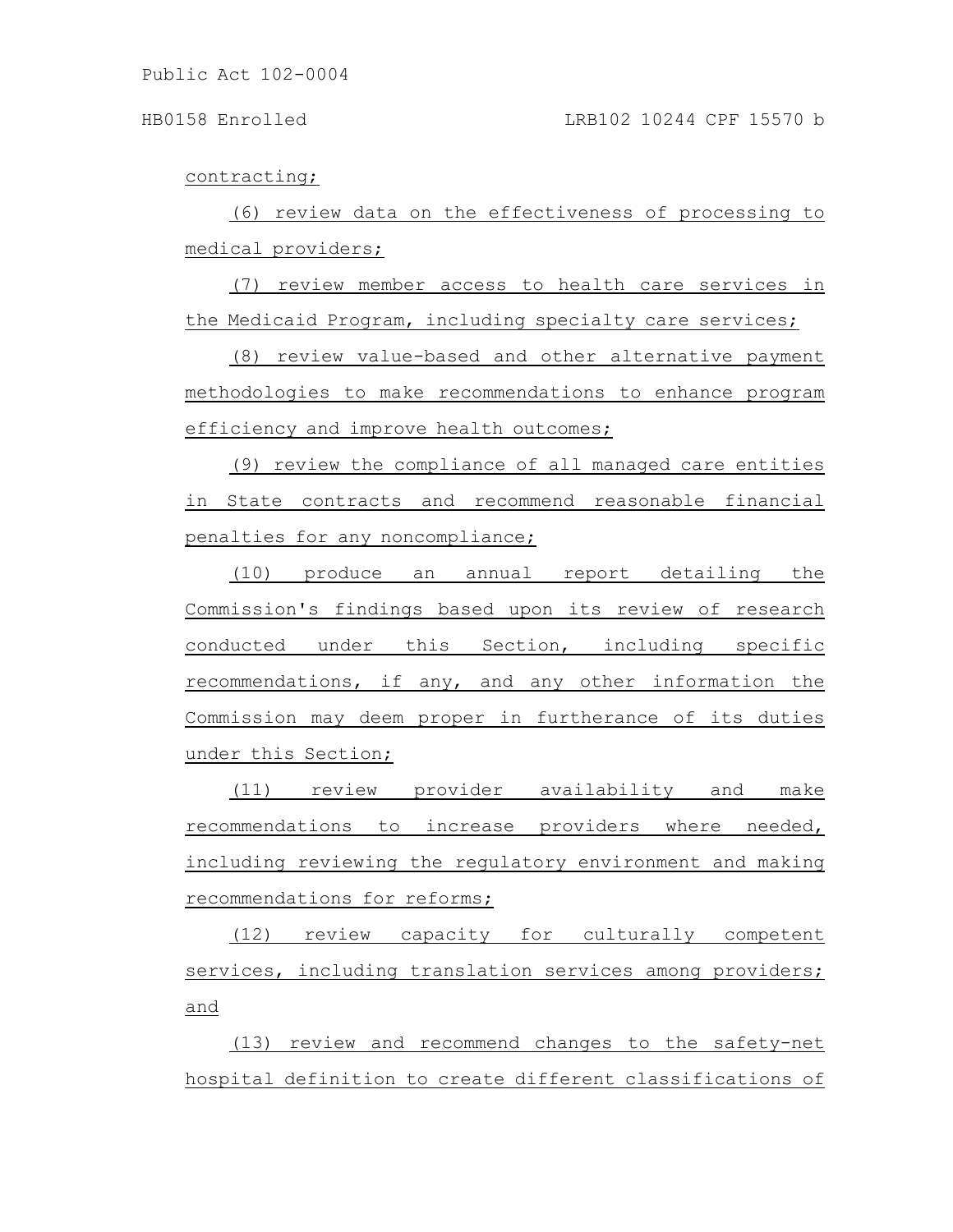safety-net hospitals.

(f-5) The Department shall make available upon request the analytics of Medicaid managed care clearinghouse data regarding processing.

(g) Beginning January 1, 2022, and for each year thereafter, the Commission shall submit a report of its findings and recommendations to the General Assembly. The report to the General Assembly shall be filed with the Clerk of the House of Representatives and the Secretary of the Senate in electronic form only, in the manner that the Clerk and the Secretary shall direct.

## Article 160.

Section 160-5. The State Finance Act is amended by adding Sections 5.935 and 6z-124 as follows:

(30 ILCS 105/5.935 new)

Sec. 5.935. The Managed Care Oversight Fund.

(30 ILCS 105/6z-124 new)

Sec. 6z-124. Managed Care Oversight Fund. The Managed Care Oversight Fund is created as a special fund in the State treasury. Subject to appropriation, available annual moneys in the Fund shall be used by the Department of Healthcare and Family Services to support contracting with women and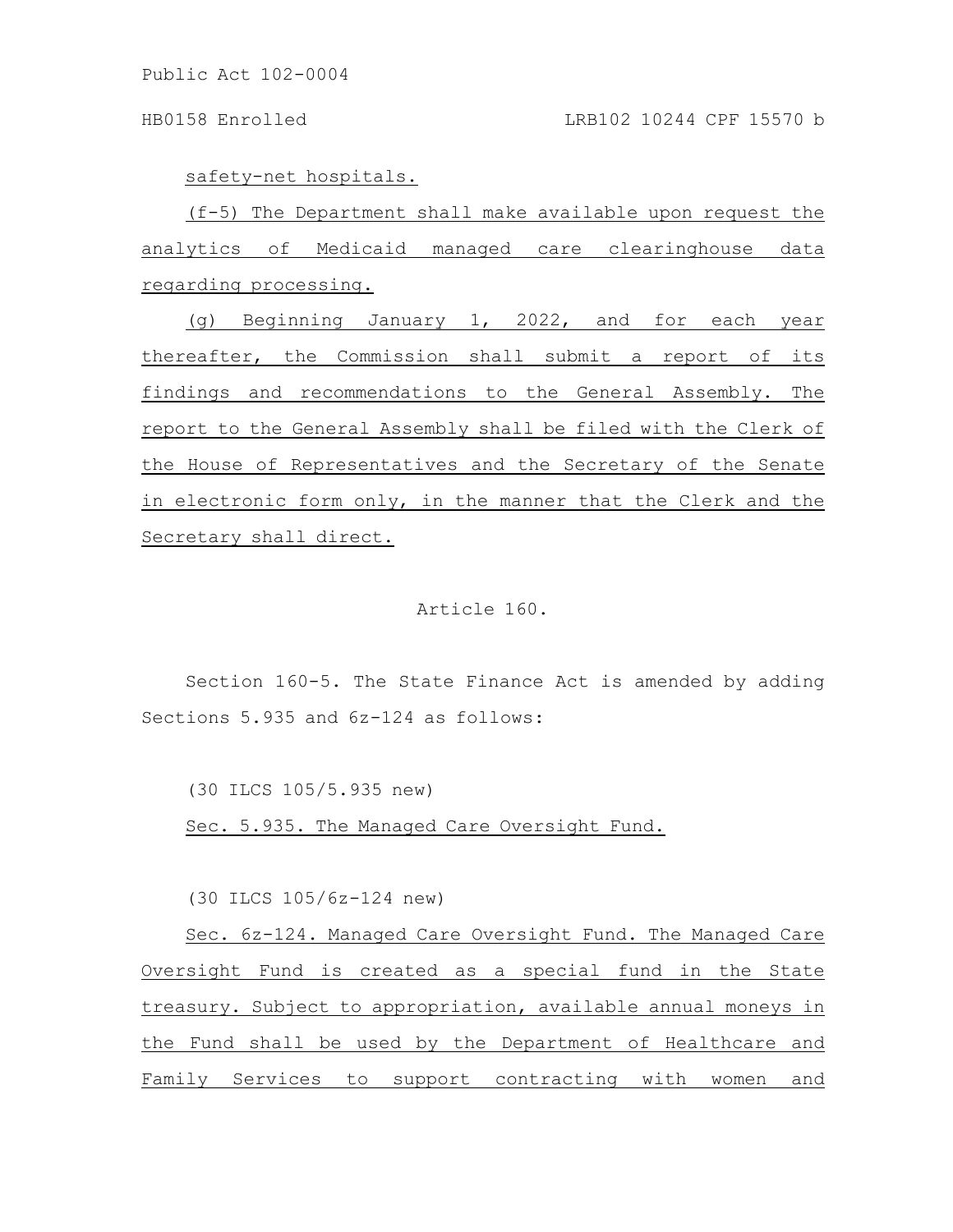minority-owned businesses as part of the Department's Business Enterprise Program requirements. The Department shall prioritize contracts for care coordination services, workforce development, and other services that support the Department's mission to promote health equity. Funds may not be used for any administrative costs of the Department.

# Article 170.

Section 170-5. The Illinois Public Aid Code is amended by adding Section 5-30.16 as follows:

(305 ILCS 5/5-30.16 new)

Sec. 5-30.16. Medicaid Business Opportunity Commission.

(a) The Medicaid Business Opportunity Commission is created within the Department of Healthcare and Family Services to develop a program to support and grow minority, women, and persons with disability owned businesses.

(b) The Commission shall consist of the following members:

(1) Two members appointed by the Illinois Legislative Black Caucus.

(2) Two members appointed by the Illinois Legislative Latino Caucus.

(3) Two members appointed by the Conference of Women Legislators of the Illinois General Assembly.

(4) Two members representing a statewide Medicaid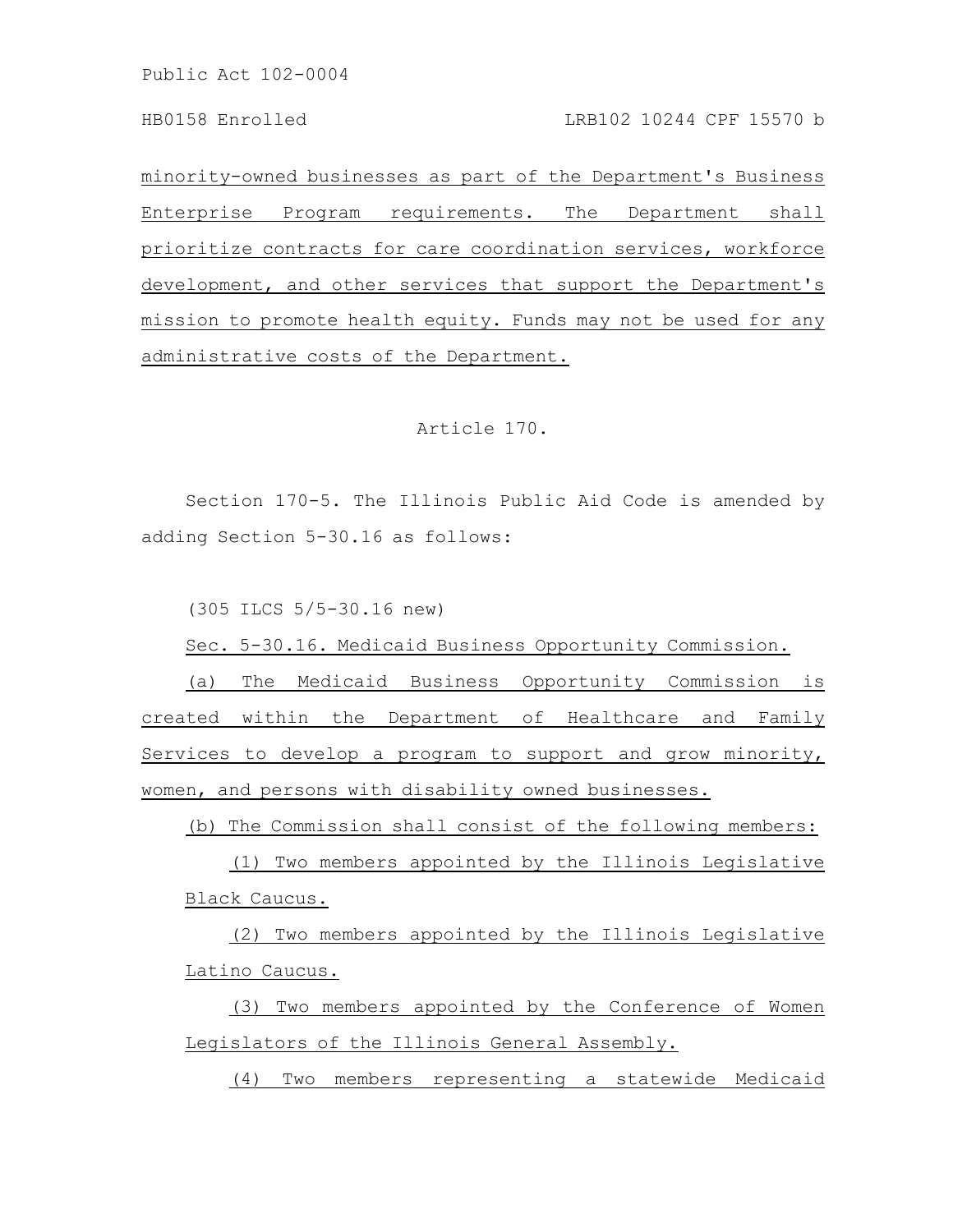health plan association, appointed by the Governor.

(5) One member representing the Department of Healthcare and Family Services, appointed by the Governor.

(6) Three members representing businesses currently registered with the Business Enterprise Program, appointed by the Governor.

(7) One member representing the disability community, appointed by the Governor.

(8) One member representing the Business Enterprise Council, appointed by the Governor.

(c) The Director of Healthcare and Family Services and chief of staff, or their designees, shall serve as the Commission's executive administrators in providing administrative support, research support, and other administrative tasks requested by the Commission's co-chairs. Any expenses, including, but not limited to, travel and housing, shall be paid for by the Department's existing budget.

(d) The members of the Commission shall receive no compensation for their services as members of the Commission.

(e) The members of the Commission shall designate co-chairs of the Commission to lead their efforts at the first meeting of the Commission.

(f) The Commission shall meet at least monthly beginning as soon as is practicable after the effective date of this amendatory Act of the 102nd General Assembly.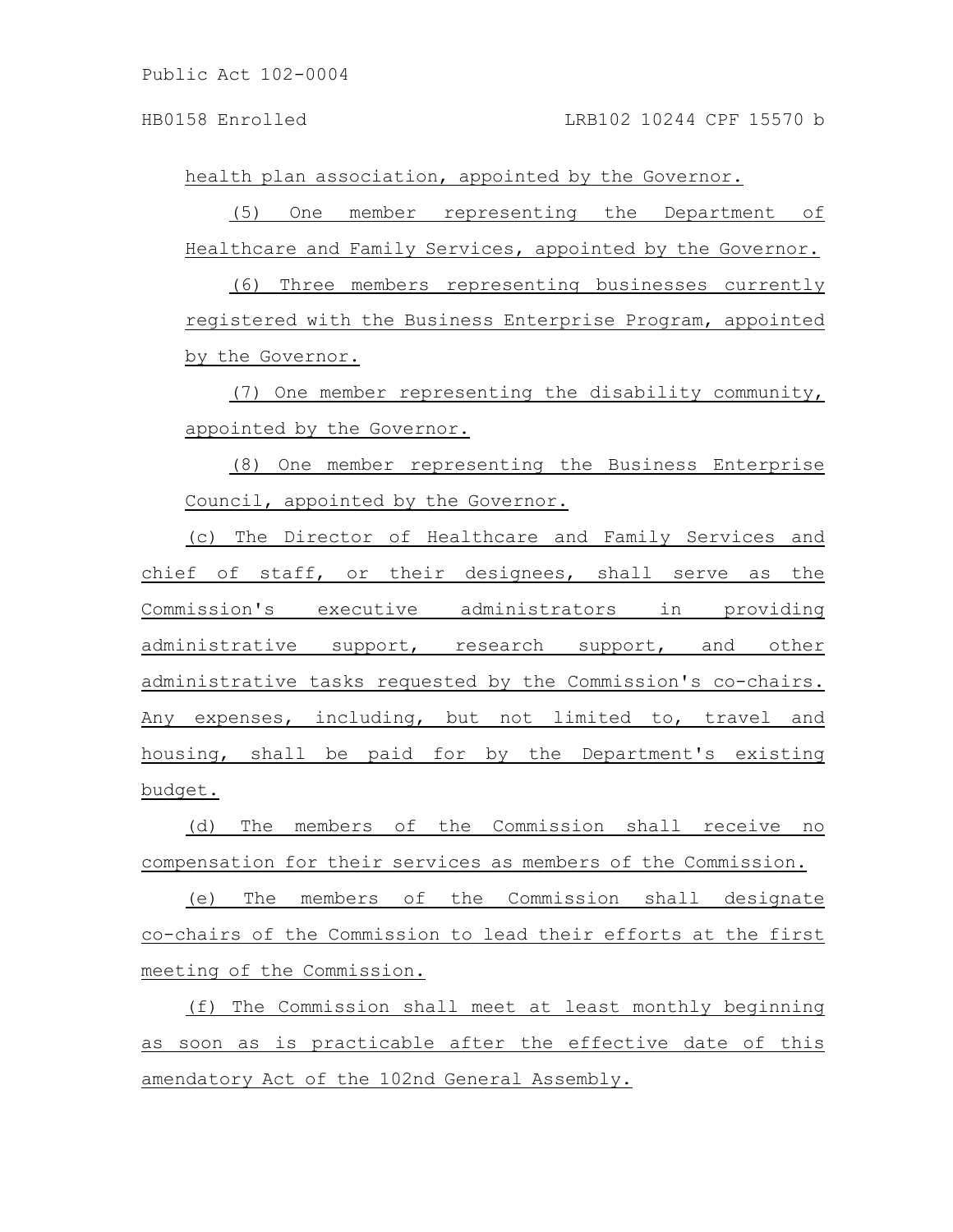(g) The Commission shall:

(1) Develop a recommendation on a Medicaid Business Opportunity Program for Minority, Women, and Persons with Disability Owned business contracting requirements to be included in the contracts between the Department of Healthcare and Family Services and the Managed Care entities for the provision of Medicaid Services.

(2) Make recommendations on the process by which vendors or providers would be certified as eligible to be included in the program and appropriate eligibility standards relative to the healthcare industry.

(3) Make a recommendation on whether to include not for profit organizations, diversity councils, or diversity chambers as eligible for certification.

(4) Make a recommendation on whether diverse staff shall be considered within the goals set for managed care entities.

(5) Make a recommendation on whether a new platform for certification is necessary to administer this program or if the existing platform for the Business Enterprise Program is capable of including recommended changes coming from this Commission.

(6) Make a recommendation on the ongoing activity of the Commission including structure, frequency of meetings, and agendas to ensure ongoing oversight of the program by the Commission.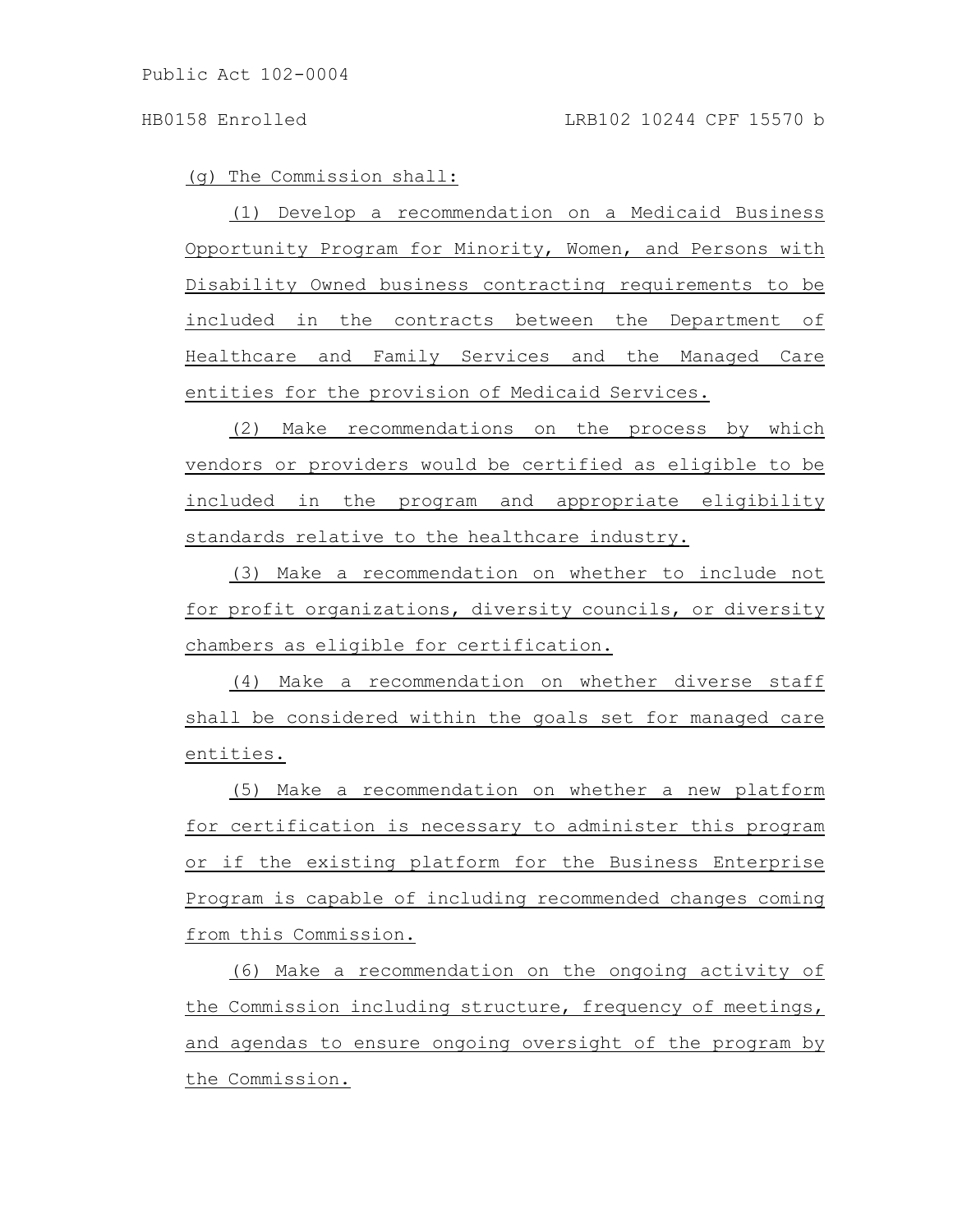HB0158 Enrolled LRB102 10244 CPF 15570 b

(h) The Commission shall provide recommendations to the Department and the General assembly by April 15, 2021 in order to ensure prompt implementation of the Medicaid Business Opportunity Program.

(i) Beginning January 1, 2022, and for each year thereafter, the Commission shall submit a report of its findings and recommendations to the General Assembly. The report to the General Assembly shall be filed with the Clerk of the House of Representatives and the Secretary of the Senate in electronic form only, in the manner that the Clerk and the Secretary shall direct.

## Article 172.

Section 172-5. The Illinois Public Aid Code is amended by changing Section 14-13 as follows:

(305 ILCS 5/14-13)

Sec. 14-13. Reimbursement for inpatient stays extended beyond medical necessity.

(a) By October 1, 2019, the Department shall by rule implement a methodology effective for dates of service July 1, 2019 and later to reimburse hospitals for inpatient stays extended beyond medical necessity due to the inability of the Department or the managed care organization in which a recipient is enrolled or the hospital discharge planner to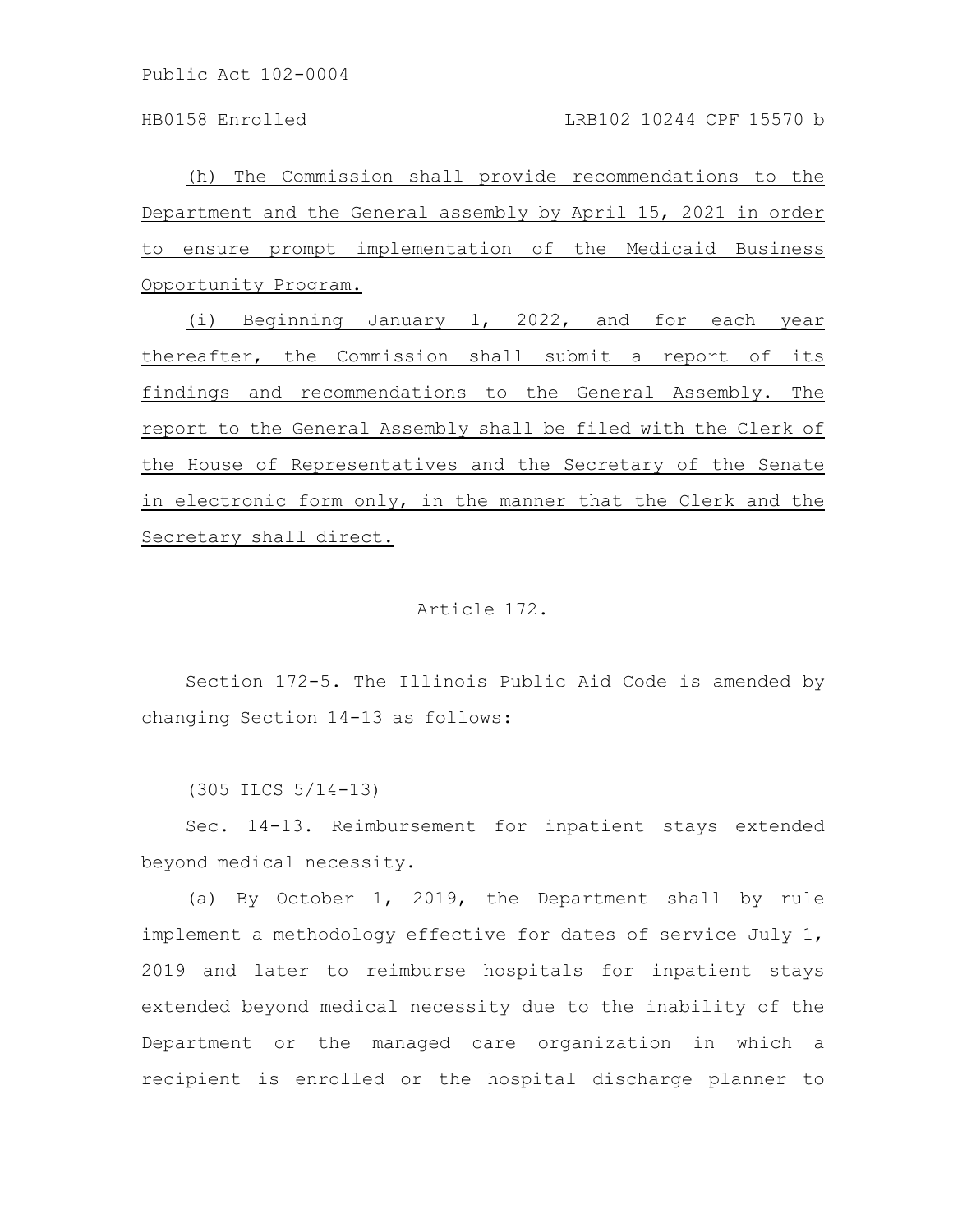find an appropriate placement after discharge from the hospital. The Department shall evaluate the effectiveness of the current reimbursement rate for inpatient hospital stays beyond medical necessity.

(b) The methodology shall provide reasonable compensation for the services provided attributable to the days of the extended stay for which the prevailing rate methodology provides no reimbursement. The Department may use a day outlier program to satisfy this requirement. The reimbursement rate shall be set at a level so as not to act as an incentive to avoid transfer to the appropriate level of care needed or placement, after discharge.

(c) The Department shall require managed care organizations to adopt this methodology or an alternative methodology that pays at least as much as the Department's adopted methodology unless otherwise mutually agreed upon contractual language is developed by the provider and the managed care organization for a risk-based or innovative payment methodology.

(d) Days beyond medical necessity shall not be eligible for per diem add-on payments under the Medicaid High Volume Adjustment (MHVA) or the Medicaid Percentage Adjustment (MPA) programs.

(e) For services covered by the fee-for-service program, reimbursement under this Section shall only be made for days beyond medical necessity that occur after the hospital has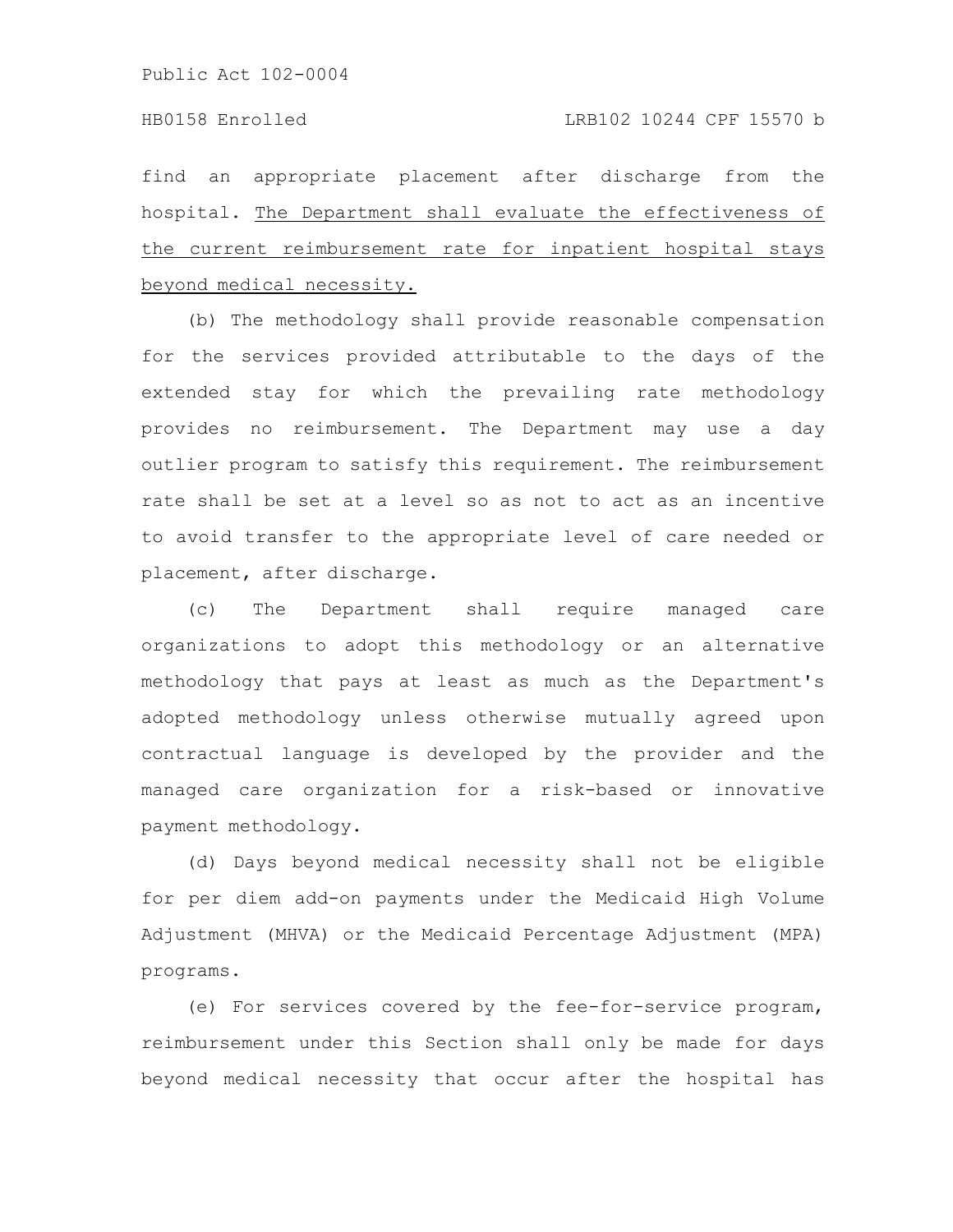# HB0158 Enrolled LRB102 10244 CPF 15570 b

notified the Department of the need for post-discharge placement. For services covered by a managed care organization, hospitals shall notify the appropriate managed care organization of an admission within 24 hours of admission. For every 24-hour period beyond the initial 24 hours after admission that the hospital fails to notify the managed care organization of the admission, reimbursement under this subsection shall be reduced by one day. (Source: P.A. 101-209, eff. 8-5-19.)

Title IX. Maternal and Infant Mortality

## Article 175.

Section 175-5. The Illinois Public Aid Code is amended by adding Section 5-18.5 as follows:

(305 ILCS 5/5-18.5 new)

Sec. 5-18.5. Perinatal doula and evidence-based home visiting services.

(a) As used in this Section:

"Home visiting" means a voluntary, evidence-based strategy used to support pregnant people, infants, and young children and their caregivers to promote infant, child, and maternal health, to foster educational development and school readiness, and to help prevent child abuse and neglect. Home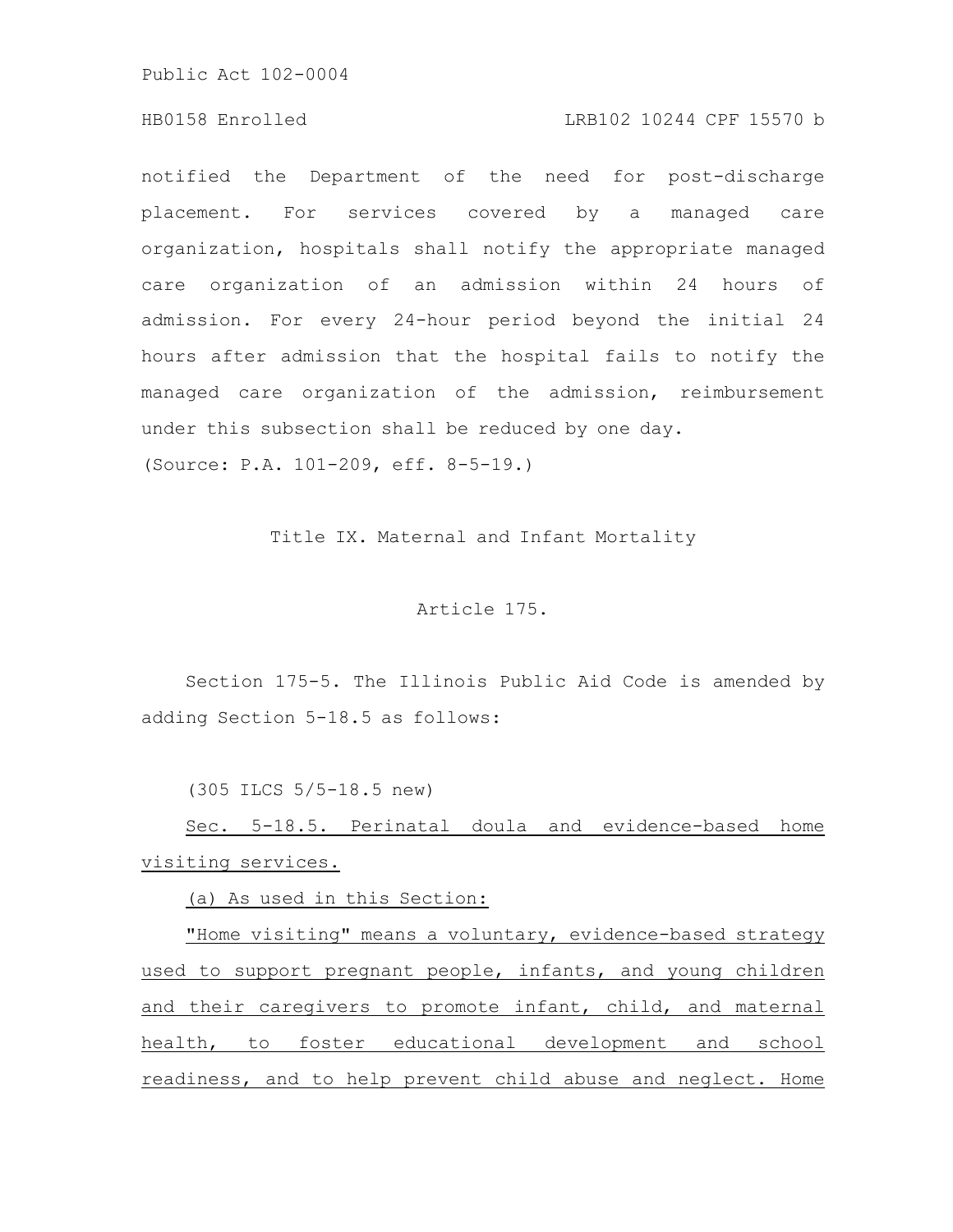visitors are trained professionals whose visits and activities focus on promoting strong parent-child attachment to foster healthy child development.

"Perinatal doula" means a trained provider who provides regular, voluntary physical, emotional, and educational support, but not medical or midwife care, to pregnant and birthing persons before, during, and after childbirth, otherwise known as the perinatal period.

"Perinatal doula training" means any doula training that focuses on providing support throughout the prenatal, labor and delivery, or postpartum period, and reflects the type of doula care that the doula seeks to provide.

(b) Notwithstanding any other provision of this Article, perinatal doula services and evidence-based home visiting services shall be covered under the medical assistance program, subject to appropriation, for persons who are otherwise eligible for medical assistance under this Article. Perinatal doula services include regular visits beginning in the prenatal period and continuing into the postnatal period, inclusive of continuous support during labor and delivery, that support healthy pregnancies and positive birth outcomes. Perinatal doula services may be embedded in an existing program, such as evidence-based home visiting. Perinatal doula services provided during the prenatal period may be provided weekly, services provided during the labor and delivery period may be provided for the entire duration of labor and the time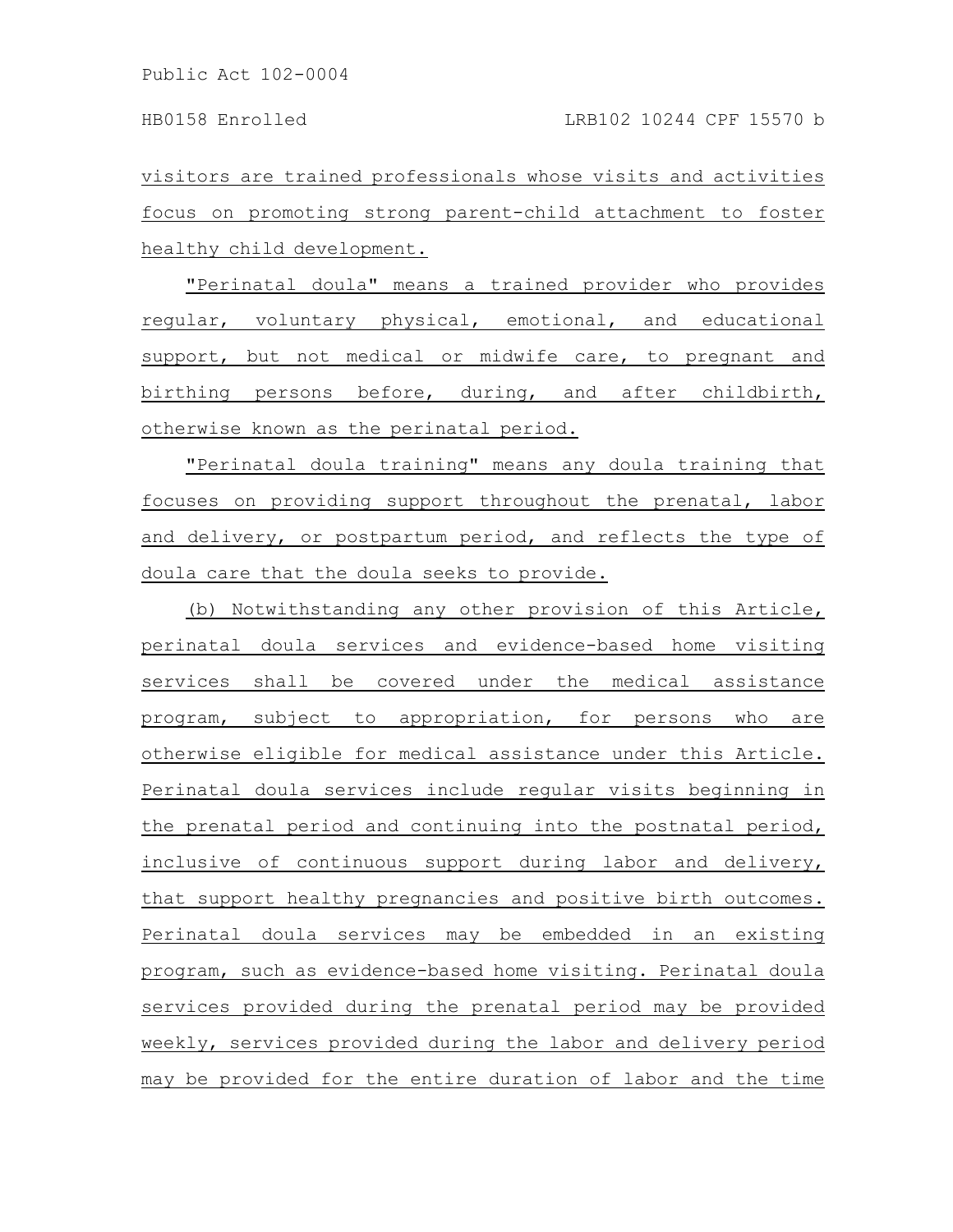immediately following birth, and services provided during the postpartum period may be provided up to 12 months postpartum.

(c) The Department of Healthcare and Family Services shall adopt rules to administer this Section. In this rulemaking, the Department shall consider the expertise of and consult with doula program experts, doula training providers, practicing doulas, and home visiting experts, along with State agencies implementing perinatal doula services and relevant bodies under the Illinois Early Learning Council. This body of experts shall inform the Department on the credentials necessary for perinatal doula and home visiting services to be eligible for Medicaid reimbursement and the rate of reimbursement for home visiting and perinatal doula services in the prenatal, labor and delivery, and postpartum periods. Every 2 years, the Department shall assess the rates of reimbursement for perinatal doula and home visiting services and adjust rates accordingly.

(d) The Department shall seek such State plan amendments or waivers as may be necessary to implement this Section and shall secure federal financial participation for expenditures made by the Department in accordance with this Section.

Title X.Medicaid Managed Care Reform

Article 185.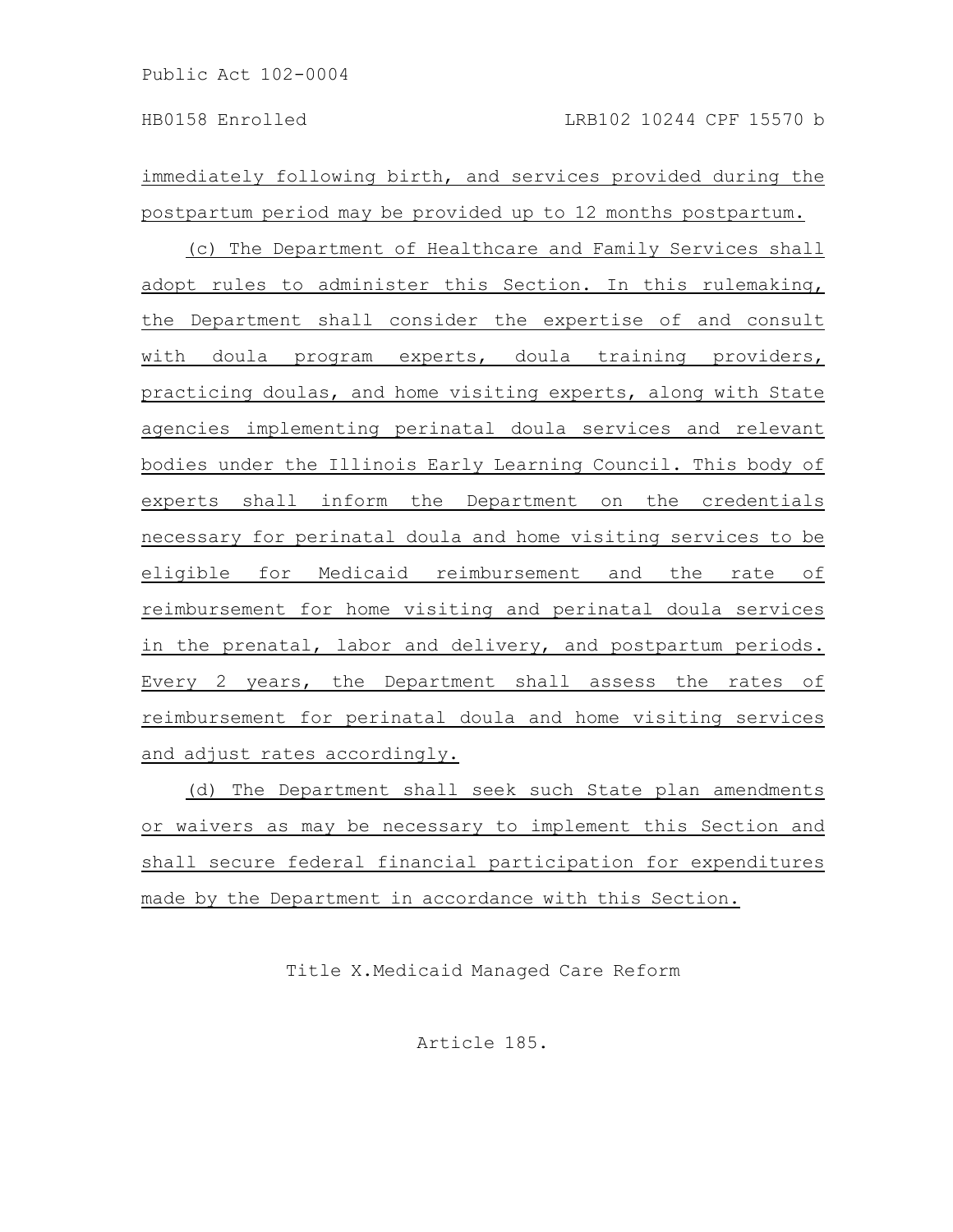Section 185-1. Short title. This Article may be cited as the Medicaid Technical Assistance Act. References in this Article to "this Act" mean this Article.

Section 185-3. Findings. The General Assembly finds as follows:

(1) This Act seeks to remedy a fraction of a much larger broken system by addressing access to health care, managed care organization reform, mental and substance abuse treatment services, and services to address the social determinants of health.

(2) Illinois transitioned Medicaid services to managed care with the goals of achieving better health outcomes for the Medicaid population and reducing the per capita costs of health care.

(3) Illinois benefits when people have support constructing the sturdy foundation of health and well-being that we all need to reach our potential. Medicaid managed care can be a vital tool in ensuring that people have the full range of supports that form this foundation, including services from community providers that address behavioral health needs, as well as related services that help people access food, housing, and employment.

(4) However, there are barriers that prevent Illinois from fully realizing the benefits of Medicaid managed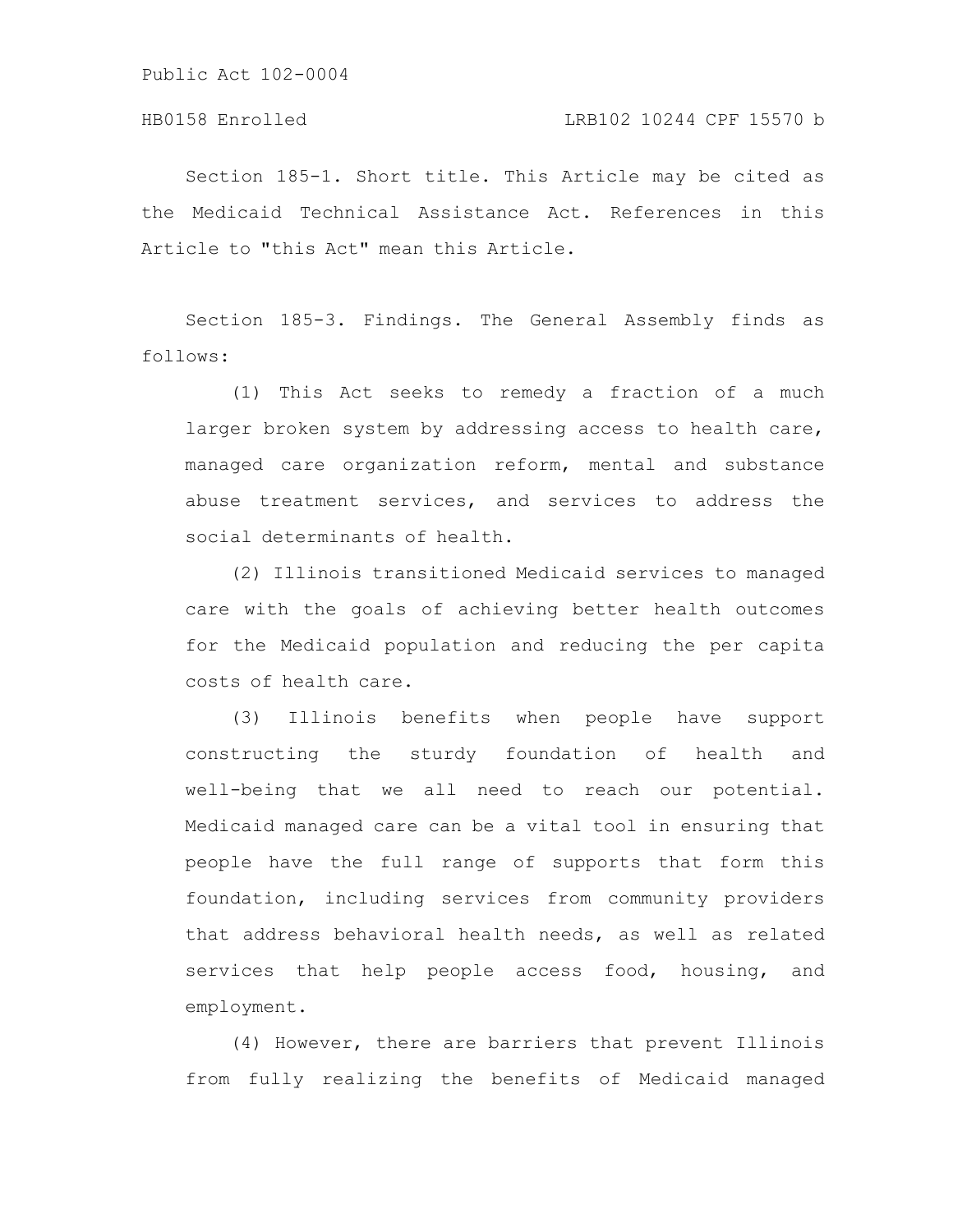## HB0158 Enrolled LRB102 10244 CPF 15570 b

care. The 2 devastating years of the State budget impasse resulted in 2 years of lost opportunity for community providers to invest in the people, systems, and technology that are necessary for them to participate in Medicaid managed care. A recent survey by the Illinois Collaboration on Youth of more than 130 community providers revealed that the majority do not have contracts with managed care organizations, and most do not have adequate billing and technology infrastructure sufficient for Medicaid billing now or in the future. The survey also revealed that community-based providers primarily serving people of color are the least prepared to participate in Medicaid managed care.

(5) The disparity in readiness between providers primarily serving people of color and those who serve a more mixed or white clientele is especially urgent because 62% of Illinois' Medicaid recipients are people of color. Racial disparities in behavioral health care result in significant human and financial costs to both the individual and to the State.

(6) The COVID-19 pandemic has further exacerbated the health disparities experienced by communities of color. COVID-19 has increased both the Medicaid-eligible population in Illinois, and increased the demand for behavioral health services, as Illinois residents grapple with trauma, death, job loss, depression, suicide,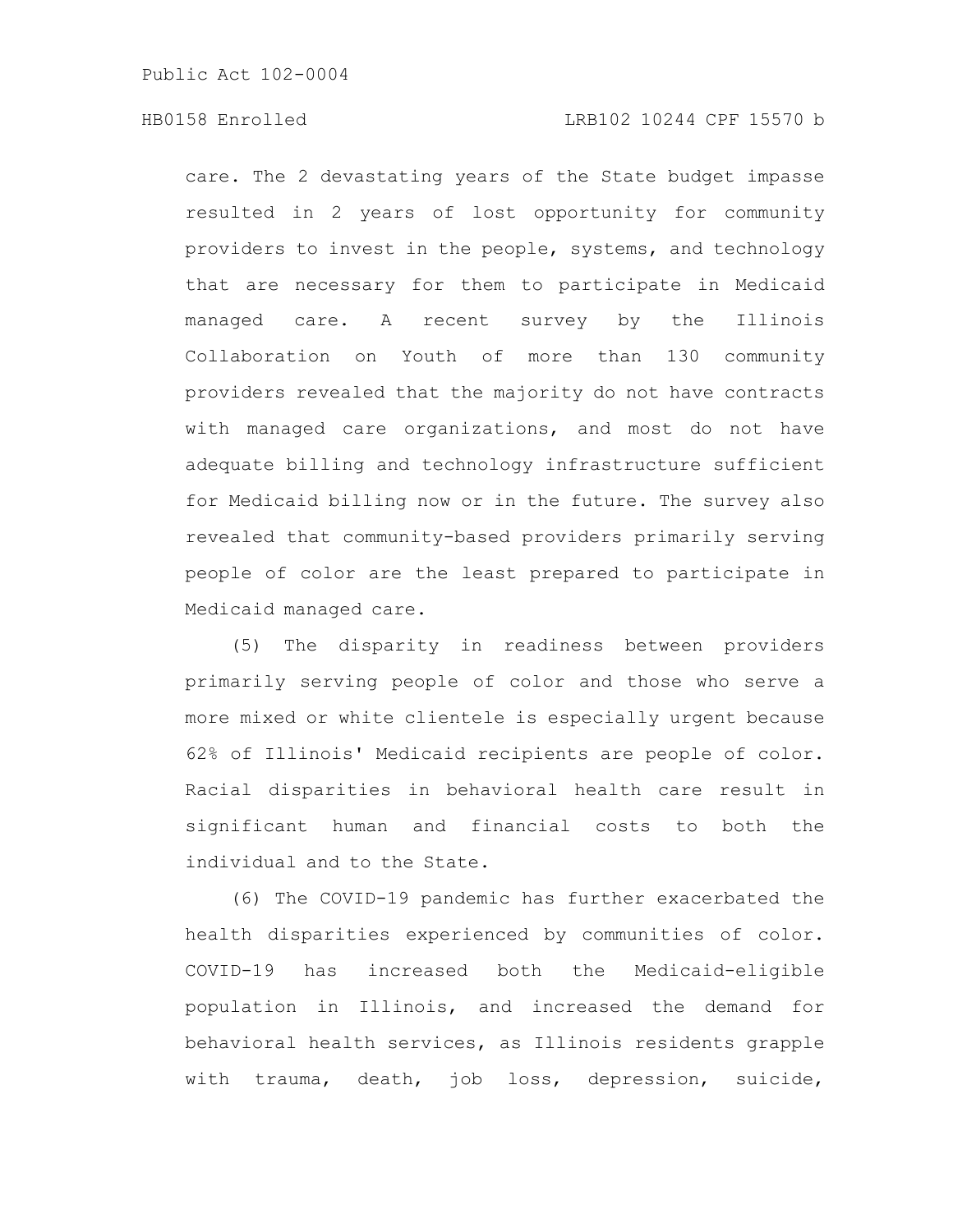addiction, and exposure to violence. In addition, COVID-19 threatens the stability and viability of community-based providers, further straining the health care safety net for people who depend on Medicaid for these essential services.

(7) Lack of support for a diversity of providers reduces choice for Medicaid recipients and may incentivize managed care organizations to focus on a narrow selection of community partners. Having some choice in which providers people see for these essential services and having access to providers who understand their community, culture, and language has been demonstrated to reduce disparities in health outcomes and improve health and well-being across the life span.

(8) The Medicaid managed care system lacks consistent, statewide support for community providers, creating inefficiency and duplication. Providers need targeted trainings focused on their levels of readiness, learning collaboratives to provide group-level support for those experiencing similar challenges, and a mechanism to identify problems that need systemic solutions. Illinois could receive up to 70% in Medicaid matching funds from the federal government to supplement the costs of operating a Medicaid Technical Assistance Center.

(9) When community-based health care providers are able to contract with managed care organizations to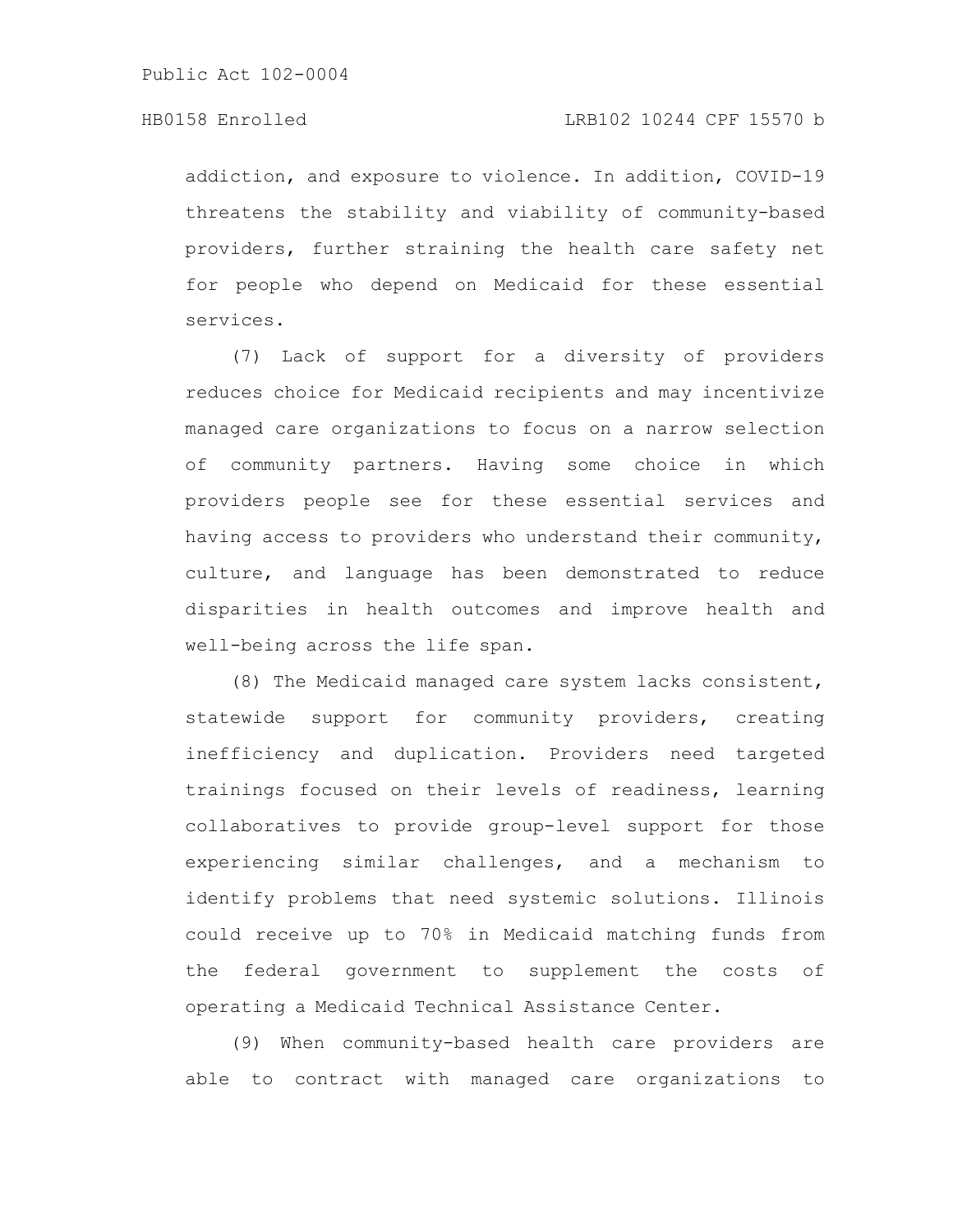## HB0158 Enrolled LRB102 10244 CPF 15570 b

deliver Medicaid services, people can access the care they need, in their communities, from providers they trust.

Section 185-5. Definitions. As used in this Act:

"Behavioral health providers" means mental health and substance use disorder providers.

"Department" means the Department of Healthcare and Family Services.

"Health care providers" means organizations who provide physical, mental, substance use disorder, or social determinant of health services.

"Health equity" means providing care that does not vary in quality because of personal characteristics such as gender, ethnicity, geographic location, and socioeconomic status.

"Network adequacy" means a Medicaid beneficiaries' ability to access all necessary provider types within time and distance standards as defined in the Managed Care Organization model contract.

"Service deserts" means geographic areas of the State with no or limited Medicaid providers that accept Medicaid.

"Social determinants of health" means any conditions that impact an individual's health, including, but not limited to, access to healthy food, safety, education, and housing stability.

"Stakeholders" means, but are not limited to, health care providers, advocacy organizations, managed care organizations,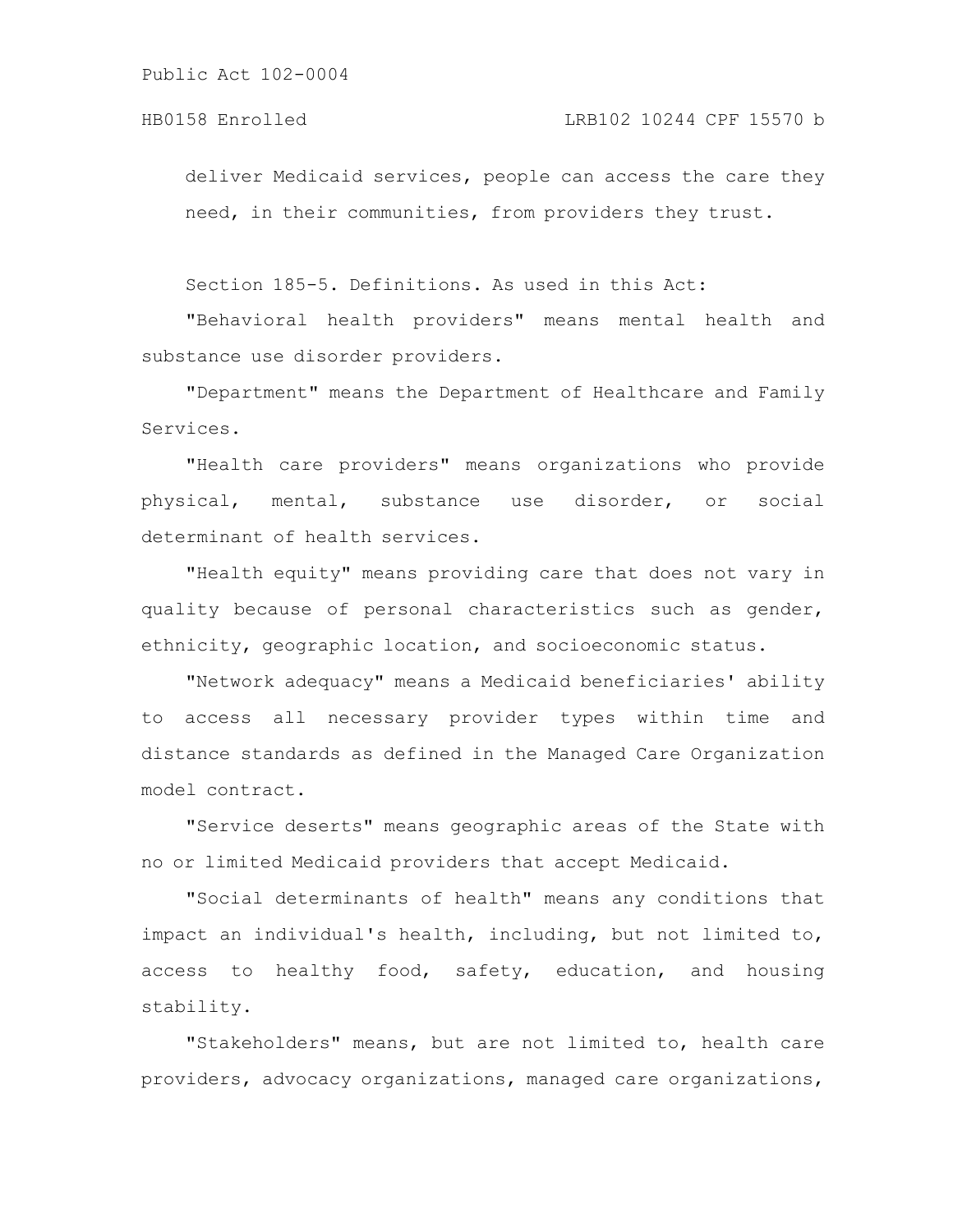Medicaid beneficiaries, and State and city partners.

Section 185-10. Medicaid Technical Assistance Center. The Department of Healthcare and Family Services shall establish a Medicaid Technical Assistance Center. The Medicaid Technical Assistance Center shall operate as a cross-system educational resource to strengthen the business infrastructure of health care provider organizations in Illinois to ultimately increase the capacity, access, health equity, and quality of Illinois' Medicaid managed care program, HealthChoice Illinois, and YouthCare, the Medicaid managed care program for children and youth who receive Medicaid health services through the Department of Children and Family Services. The Medicaid Technical Assistance Center shall be established within the Department's Office of Medicaid Innovation.

Section 185-15. Collaboration. The Medicaid Technical Assistance Center shall collaborate with public and private partners throughout the State to identify, establish, and maintain best practices necessary for health providers to ensure their capacity to participate in HealthChoice Illinois or YouthCare. The Medicaid Technical Assistance Center shall administer the following:

(1) Outreach and engagement: The Medicaid Technical Assistance Center shall undertake efforts to identify and engage community-based providers offering behavioral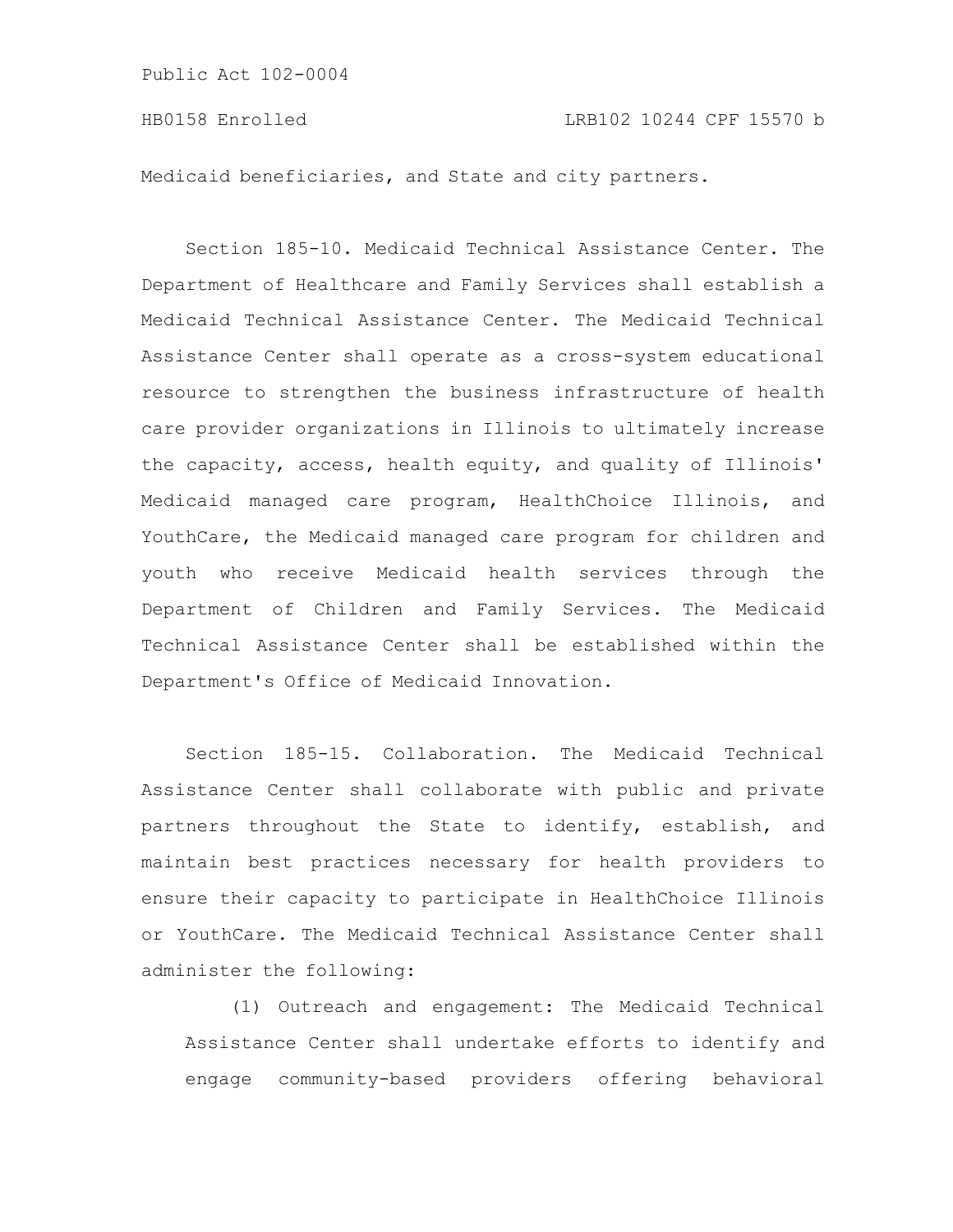## HB0158 Enrolled LRB102 10244 CPF 15570 b

health services or services addressing the social determinants of health, especially those predominantly serving communities of color or those operating within or near service deserts, for the purpose of offering training and technical assistance to them through the Medicaid Technical Assistance Center. Outreach and engagement services may be subcontracted.

(2) Trainings: The Medicaid Technical Assistance Center shall create and administer ongoing trainings for health care providers. Trainings may be subcontracted. The Medicaid Technical Assistance Center shall provide in-person and web-based trainings. In-person training shall be conducted throughout the State. All trainings must be free of charge. The Medicaid Technical Assistance Center shall administer post-training surveys and incorporate feedback. Training content and delivery must be reflective of Illinois providers' varying levels of readiness, resources, and client populations.

(3) Web-based resources: The Medicaid Technical Assistance Center shall maintain an independent, easy to navigate, and up-to-date website that includes, but is not limited to: recorded training archives, a training calendar, provider resources and tools, up-to-date explanations of Department and managed care organization guidance, a running database of frequently asked questions and contact information for key staff members of the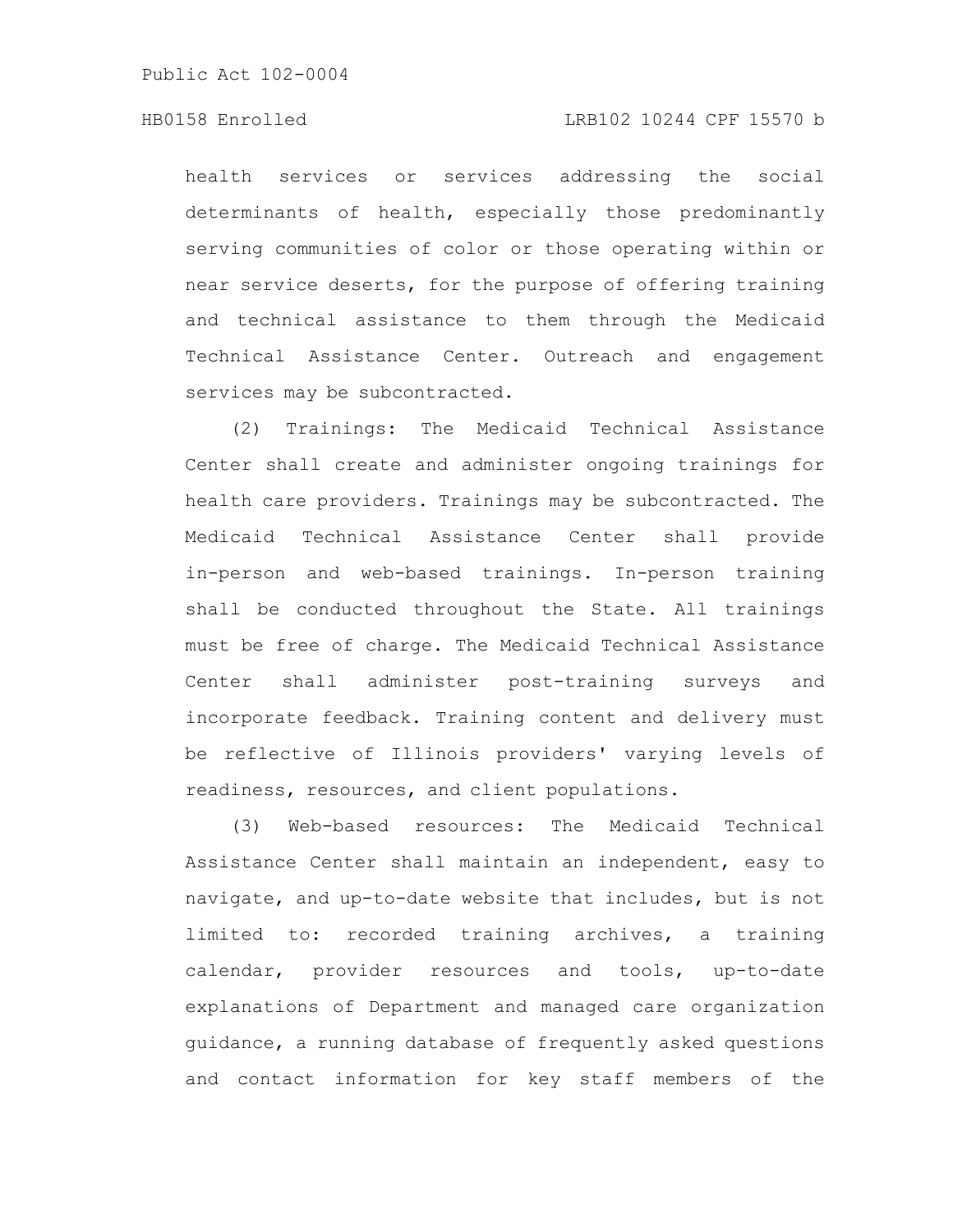Department, managed care organizations, and the Medicaid Technical Assistance Center.

(4) Learning collaboratives: The Medicaid Technical Assistance Center shall host regional learning collaboratives that will supplement the Medicaid Technical Assistance Center training curriculum to bring together groups of stakeholders to share issues and best practices, and to escalate issues. Leadership of the Department and managed care organizations shall attend learning collaboratives on a quarterly basis.

(5) Network adequacy reports: The Medicaid Technical Assistance Center shall publicly release a report on Medicaid provider network adequacy within the first 3 years of implementation and annually thereafter. The reports shall identify provider service deserts and health care disparities by race and ethnicity.

(6) Equitable delivery system: The Medicaid Technical Assistance Center is committed to the principle that all Medicaid recipients have accessible and equitable physical and mental health care services. All providers served through the Medicaid Technical Assistance Center shall deliver services notwithstanding the patient's race, color, gender, gender identity, age, ancestry, marital status, military status, religion, national origin, disability status, sexual orientation, order of protection status, as defined under Section 1-103 of the Illinois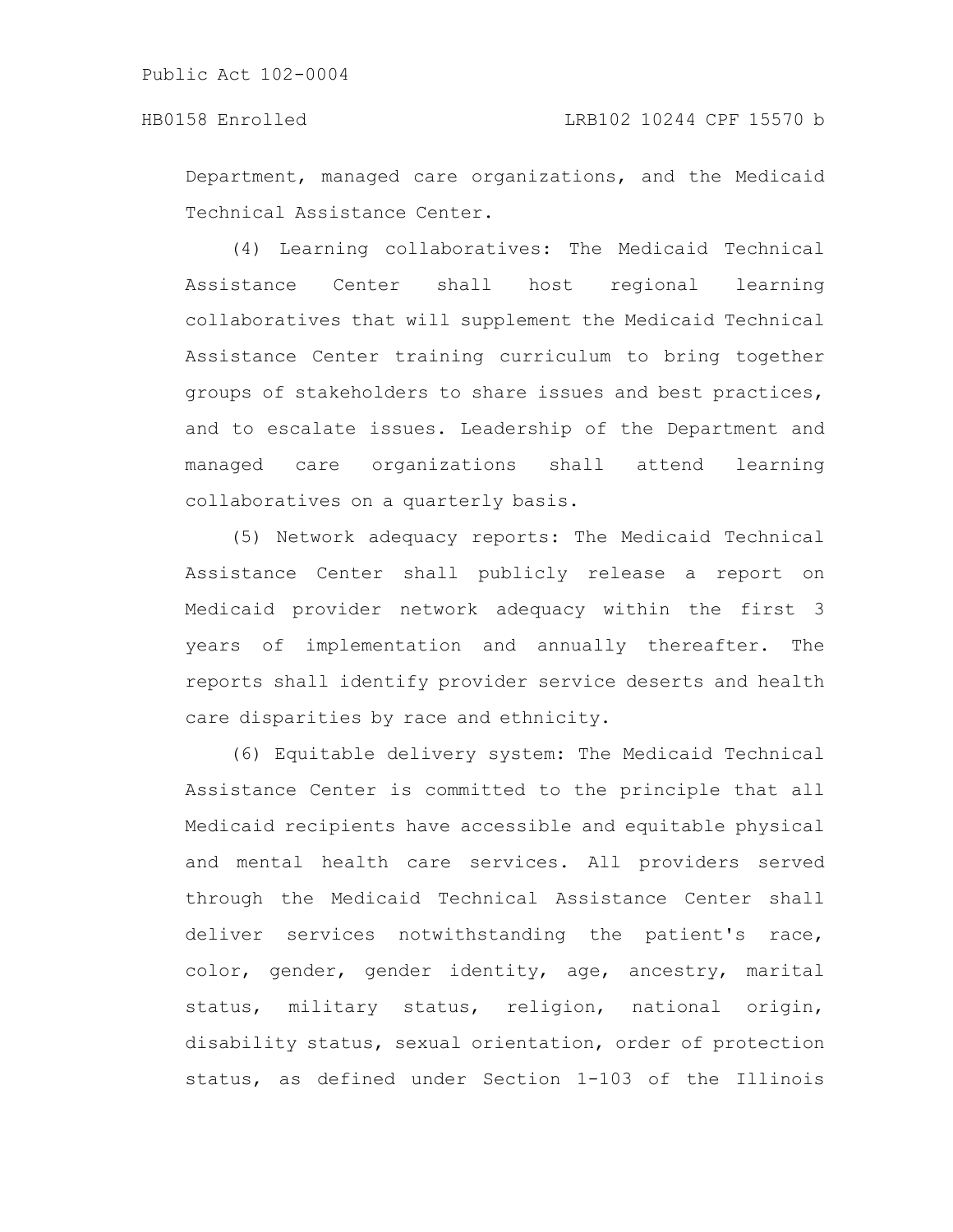Human Rights Act, or immigration status.

Section 185-20. Federal financial participation. The Department of Healthcare and Family Services, to the extent allowable under federal law, shall maximize federal financial participation for any moneys appropriated to the Department for the Medicaid Technical Assistance Center. Any federal financial participation funds obtained in accordance with this Section shall be used for the further development and expansion of the Medicaid Technical Assistance Center. All federal financial participation funds obtained under this subsection shall be deposited into the Medicaid Technical Assistance Center Fund created under Section 25.

Section 185-25. Medicaid Technical Assistance Center Fund. The Medicaid Technical Assistance Center Fund is created as a special fund in the State treasury. The Fund shall consist of any moneys appropriated to the Department of Healthcare and Family Services for the purposes of this Act and any federal financial participation funds obtained as provided under Section 20. Subject to appropriation, moneys in the Fund shall be used for carrying out the purposes of this Act and for no other purpose. All interest earned on the moneys in the Fund shall be deposited into the Fund.

Section 185-90. The State Finance Act is amended by adding